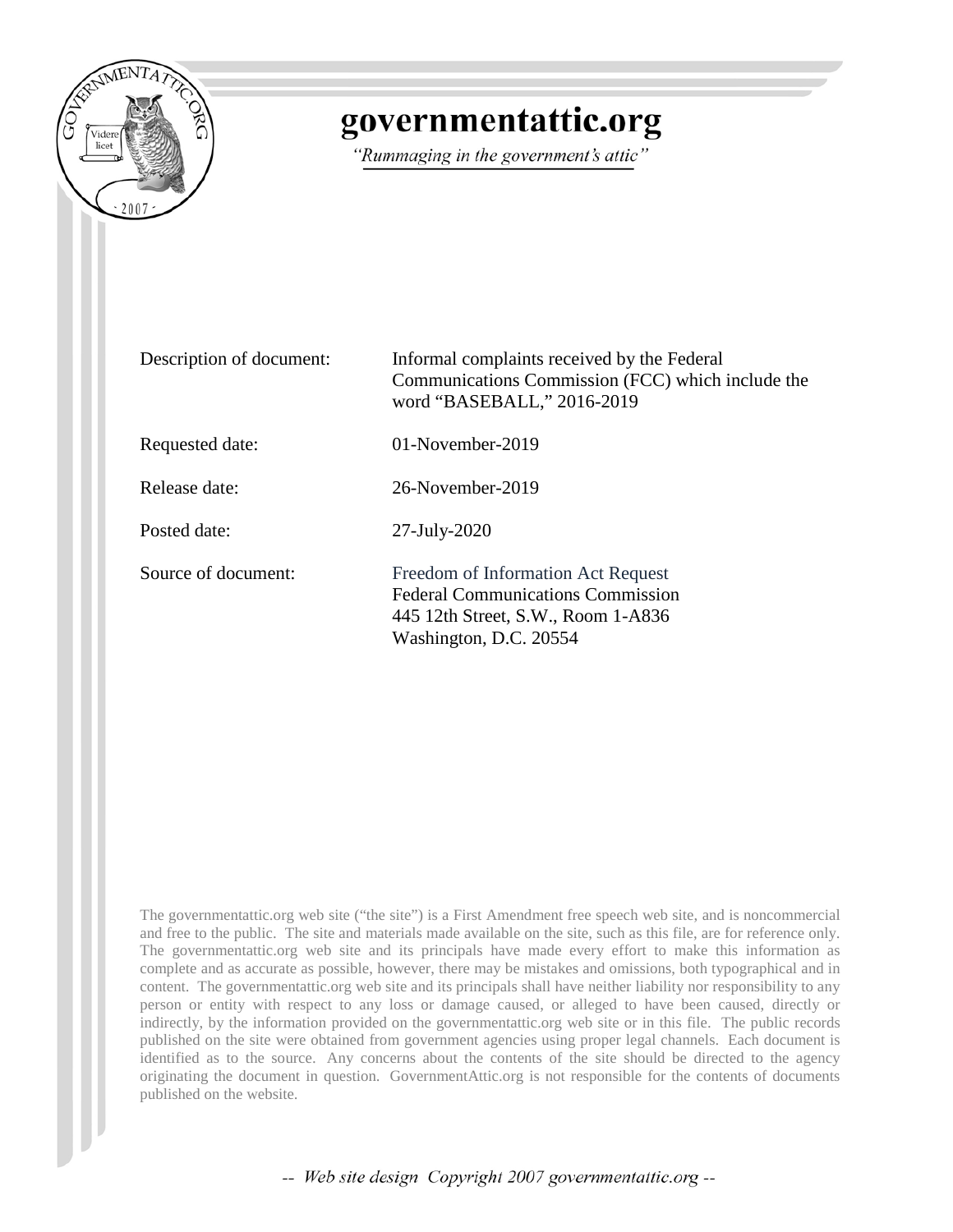

Federal Communications Commission Consumer & Governmental Affairs Bureau Washington, D.C. 20554



November 26, 2019

FOIA Nos. 2020-061 and 2020-062

This letter responds to your recent Freedom of Information Act ("FOIA") requests received by the Federal Communications Commission ("FCC" or "Commission") and assigned to the Consumer & Governmental Affairs ("CGB") and Enforcement ("EB") Bureaus. You are seeking "each informal complaint received by the FCC during the time period October 14, 2019 through October 31, 2019" and you are limiting this request to "broadcasting and mass media related complaints." Also, you are seeking "each informal complaint received by the FCC during the last three years that includes the word 'BASEBALL'." We are responding to your request electronically.

Your two FOIA requests were aggregated for fee purposes. On November 4, 2019, Mike Hennigan of my staff contacted you, via email to discuss the scope of your request. At that time, via telephone and follow-up email. you modified FOIA No. 2020-061 of your request to seeking "each informal complaint received by the FCC during the period October 21, 2019 through October 31, 2019" limiting your request to "broadcasting and mass media related complaints." Also, on November 4, 2019, we discussed the estimated fees associated with processing your request. You advised Mr. Hennigan that you are willing to increase your maximum fee of \$175.00 for us to process your request.

CGB conducted searches of its databases containing responsive records for your request. Our search revealed 1,497complaints that are responsive to your request, which are attached. EB informed CGB that a search of their records identified no responsive records. Please be advised that the FCC receives many complaints and comments that do not involve violations of the Communications Act or any FCC rule or order. Thus, the existence of a complaint or comment filed against a particular carrier or business entity does not necessarily indicate any wrongdoing by any individuals or business entities named in the complaint or comment.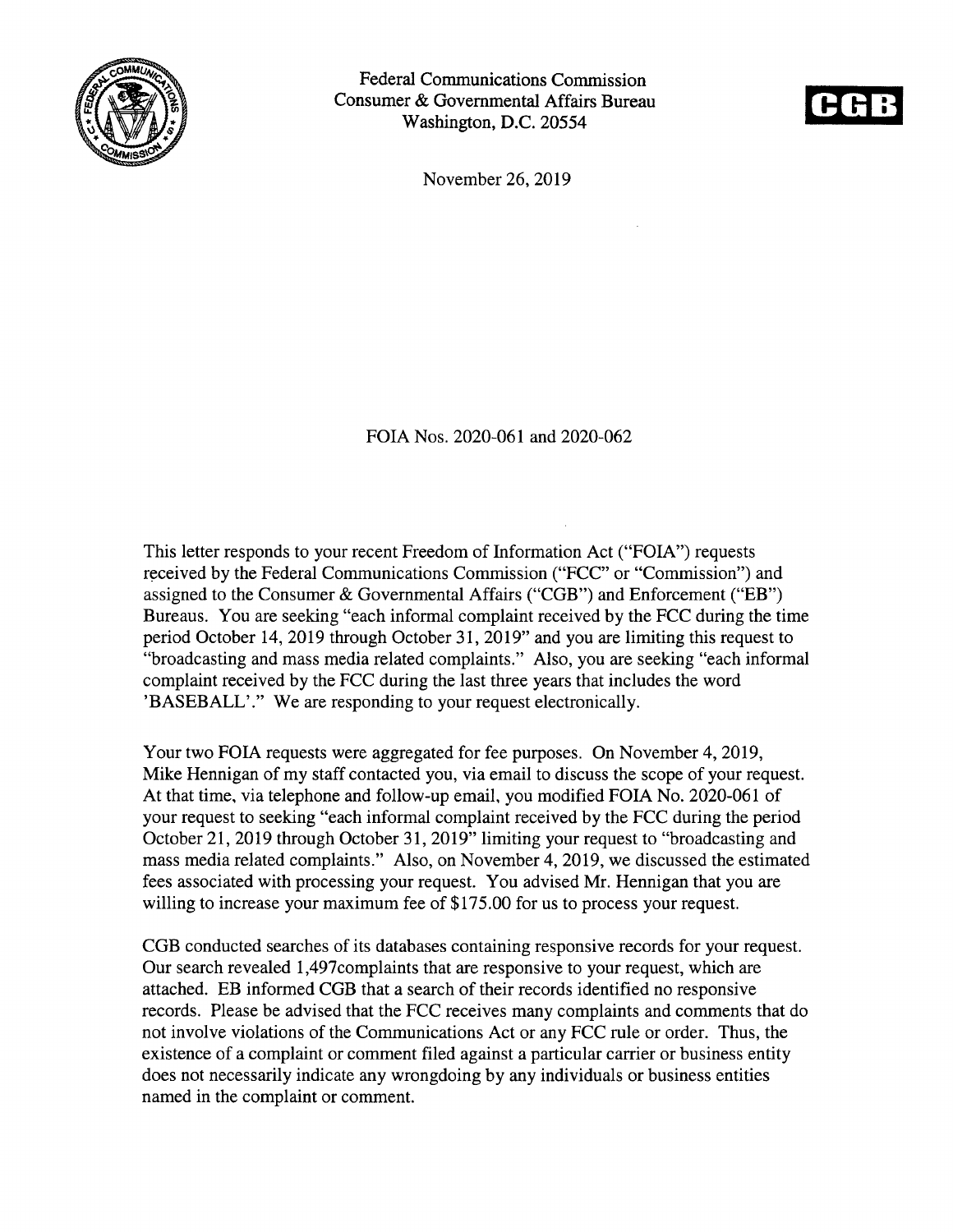The records responsive to your requests were redacted under FOIA Exemption 6.<sup>1</sup> Exemption 6 protects files containing personally identifiable information disclosure of which would constitute a clearly unwarranted invasion of personal privacy. Balancing the public's right to disclosure against the individual's right to privacy, we have determined that release of this information would constitute a clearly unwarranted invasion of personal privacy. Therefore, all FCC employees' names, and complainants' names, addresses, and telephone numbers, were redacted under Exemption 6.

You have been categorized as an "all other requester" for purposes of assessing FOIA fees.<sup>2</sup> As such, you are responsible for the reasonable direct cost of searching for and reproducing records that are responsive to the request; however, you are entitled to be furnished with the first 100 pages of reproduction and the first two hours of search time without charge. The search was conducted by a GS-14 employee for three hours at an hourly rate of \$76.37. Therefore, since you exceeded your first two free hours of search time by one hour, the search time for us to process your request is \$76.37. Also, the production in response to your request is electronic, and did not involve any duplication. The Financial Operations Division, Office of Managing Director, FCC will send you a bill for this amount soon. Interest will be assessed on the fees owed if not paid within 30 days of the date of the bill.

If you consider this to be a denial of your FOIA requests, you may seek review by filing an application for review with the Office of General Counsel. An application for review must be *received* by the Commission within 90 calendar days of the date of this letter.<sup>3</sup> You may file an application for review by mailing the application to Federal Communications Commission, Office of General Counsel,  $445 \frac{12^{th}}{s}$  St SW, Washington, DC 20554, or you may file your application for review electronically by e-mailing it to FOIA-Appeal@fcc.gov. Please caption the envelope (or subject line, if via e-mail) and the application itself as "Review of Freedom of Information Action" and the application should refer to FOIA Nos. 2020-061 and 2020-062.

If you would like to discuss this response before filing an application for review to attempt to resolve your dispute without going through the appeals process, you may contact the Commission's FOIA Public Liaison for assistance at:

FOIA Public Liaison FCC, Office of the Managing Director, Performance Evaluation and Records Management 445 12<sup>th</sup> St SW, Washington, DC 20554 FOIA-Public-Liaison@fcc.gov

If you are unable to resolve your FOIA dispute through the Commission's FOIA Public Liaison, the Office of Government Information Services (OGIS), and the Federal FOIA Ombudsman's Office offers mediation services to help resolve disputes between FOIA requesters and Federal agencies. The contact information for OGIS is:

 $15$  U.S.C. § 552(b)(6).

<sup>2</sup>*See* 47 CFR § 0.470(a)(3).

<sup>3</sup>47 CFR §§ 0.461(j), 1.115; 47 CFR § 1.7 (documents are considered filed with the Commission upon their receipt at the location designated by the Commission).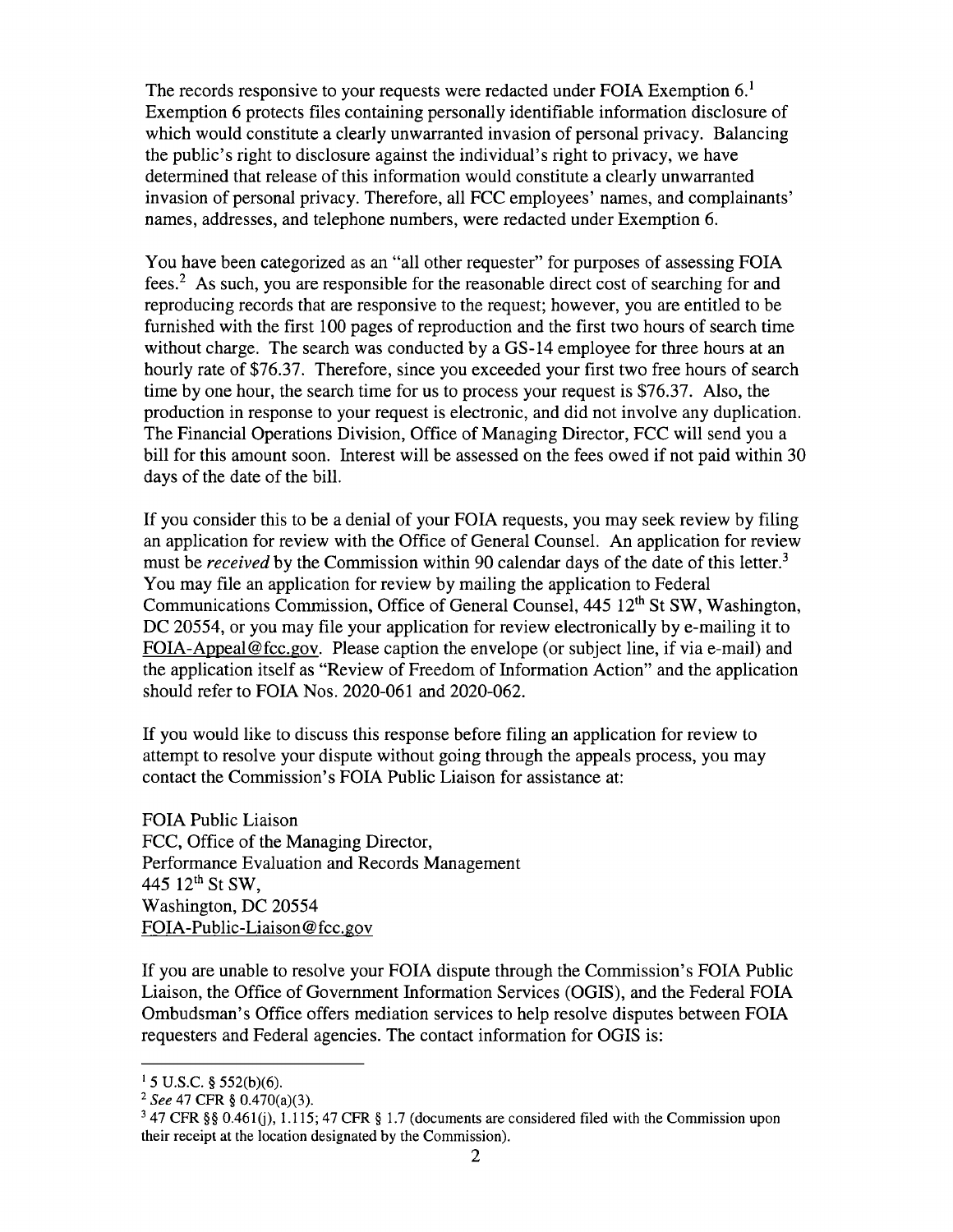Office of Government Information Services National Archives and Records Administration 8601 Adelphi Road-OGIS College Park, MD 20740-6001 202-741-5770 877-684-6448 ogis@nara.gov ogis.archives.gov

Sincerely,

**Let a** 

Deputy Chief Consumer Policy Divisinn Consumer&. Governmental Affairs Bureau

Attachments

 $\ddot{\phantom{a}}$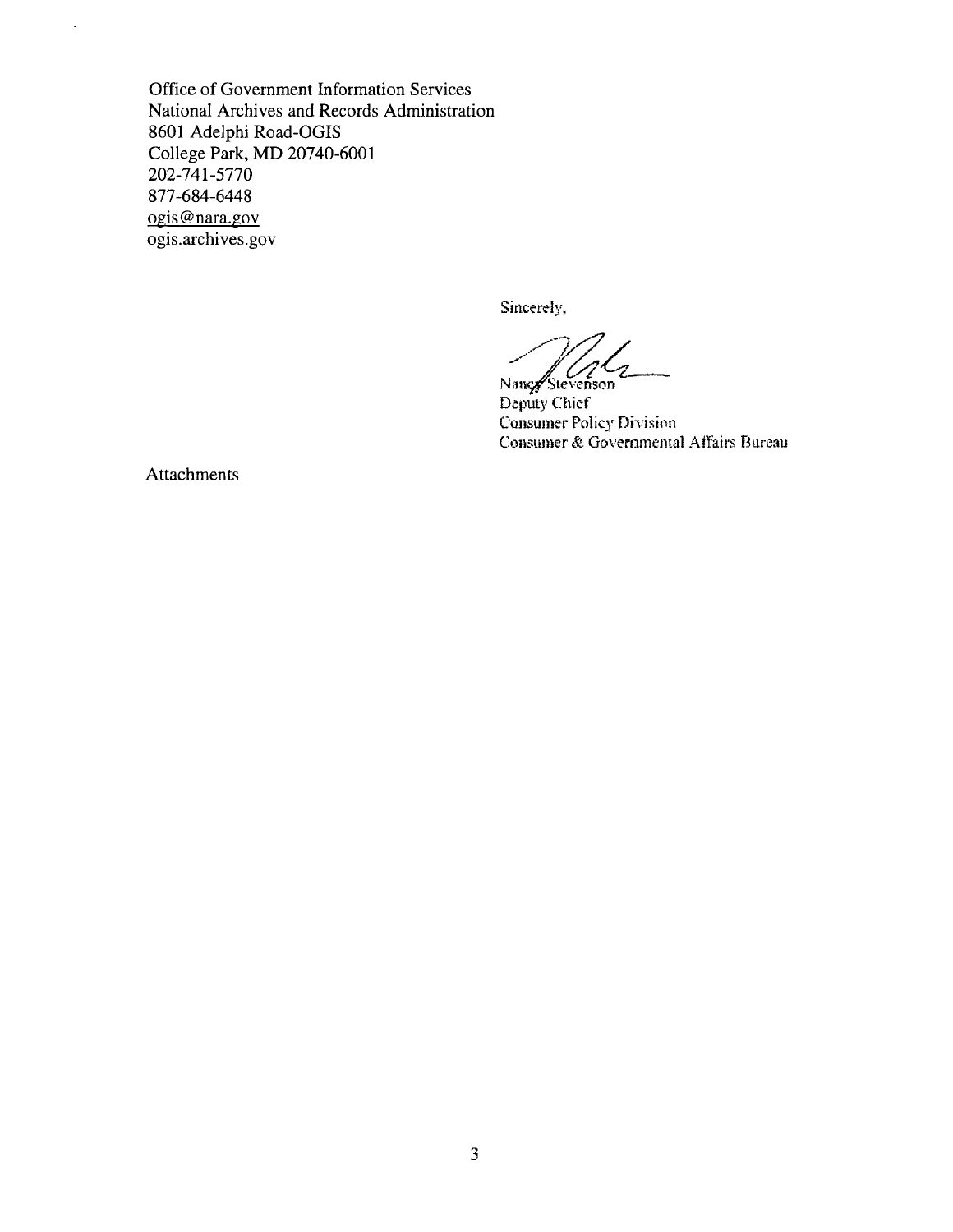Ticket: # 3626507 - NBC coverage of President Trump attending a baseball game 10/27

\_\_\_\_\_\_\_\_\_\_\_\_\_\_\_\_\_\_\_\_\_\_\_\_\_\_\_\_\_\_\_\_\_\_\_\_\_\_\_\_\_\_\_\_\_\_\_\_\_\_\_\_\_\_\_\_\_\_\_\_\_\_\_\_\_\_\_\_\_\_\_\_\_\_\_\_\_

\_\_\_\_\_\_\_\_\_\_\_\_\_\_\_\_\_\_\_\_\_\_\_\_\_\_\_\_\_\_\_\_\_\_\_\_\_\_\_\_\_\_\_\_\_\_\_\_\_\_\_\_\_\_\_\_\_\_\_\_\_\_\_\_\_\_\_\_\_\_\_\_\_\_\_\_\_

**Date:** 10/29/2019 3:42:42 PM **City/State/Zip:** Seattle, Washington 98101

#### **Description**

NBC colluded with Tom Arnold to present a staged protest as an organic event just to denigrate the President.

By hiring protestors, and then by amplifying the audio from their protest without disclaimer a previously reputable news source proves that it can't be trusted.

Lying is not a good look for a major network, and I believe a fine is in order on NBC, as well as a mandated apology to the real baseball fans and of course the President.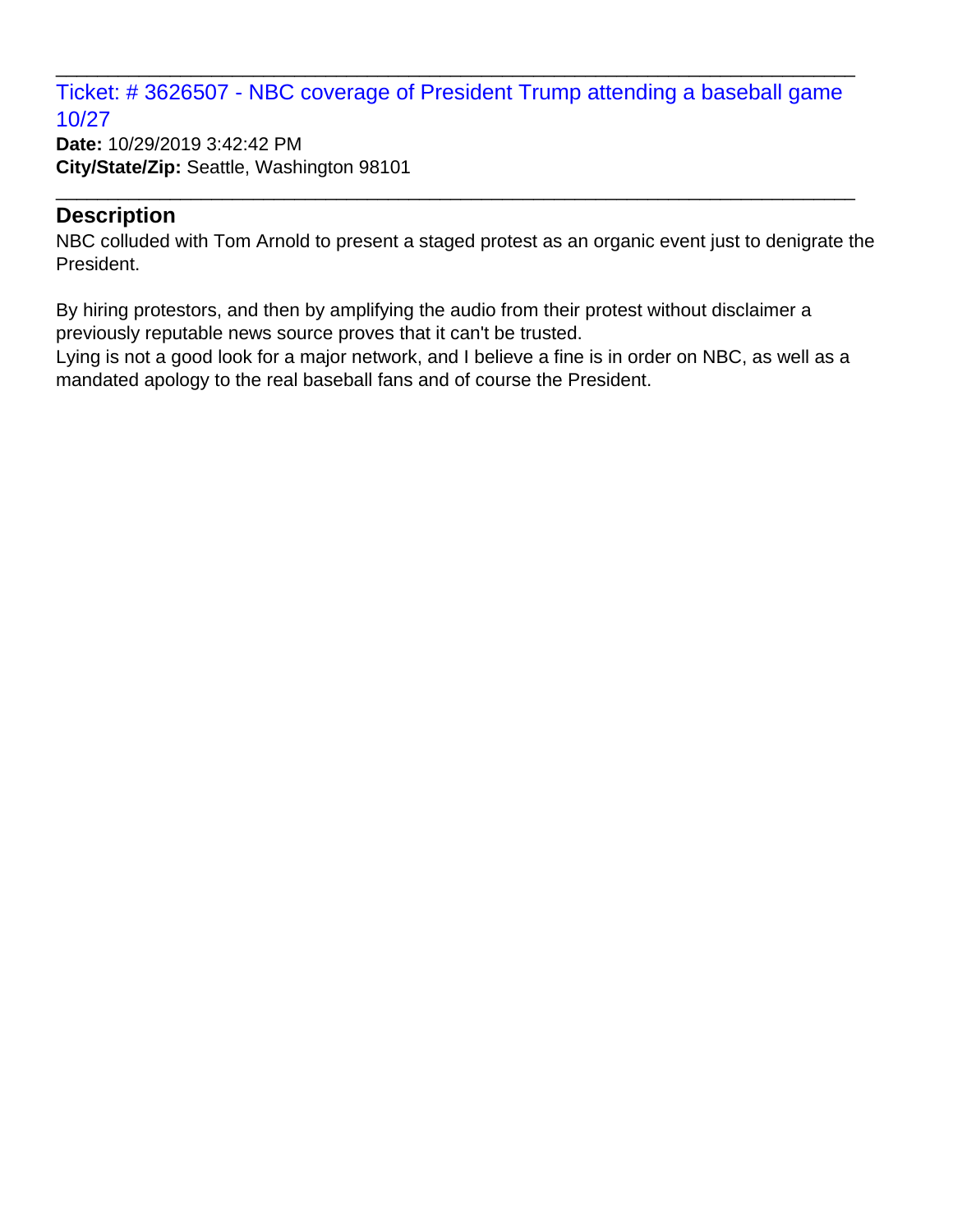Ticket: # 2360697 - Curse words during baseball game **Date:** 4/7/2018 10:34:50 PM **City/State/Zip:** Hanford, California 93230

#### **Description**

I was watching the baseball game on Comcast Channel 105 on today's date and heard a very audible "Fuck You" come from the audio of the game. I understand it is a live sporting event, but this language can not be tolerated on regular channels without warning.

\_\_\_\_\_\_\_\_\_\_\_\_\_\_\_\_\_\_\_\_\_\_\_\_\_\_\_\_\_\_\_\_\_\_\_\_\_\_\_\_\_\_\_\_\_\_\_\_\_\_\_\_\_\_\_\_\_\_\_\_\_\_\_\_\_\_\_\_\_\_\_\_\_\_\_\_\_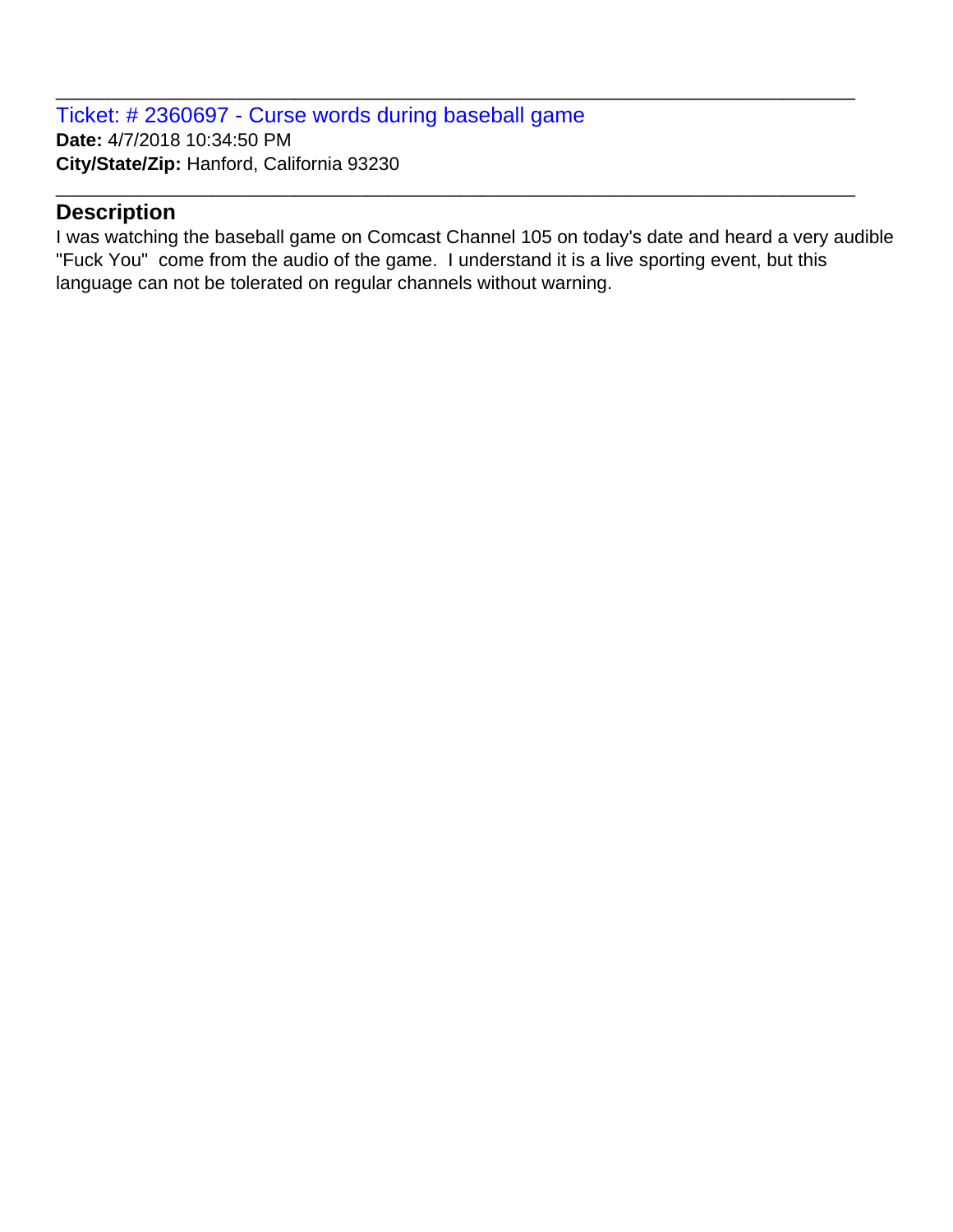Ticket: # 2279766 - Baseball programming **Date:** 3/5/2018 1:04:42 AM **City/State/Zip:** Paso Robles, California 93447 **Company Complaining About:** Directv

# **Description**

Can not get LA Dodgers games on direct tv. After paying for mlb extra programming.

\_\_\_\_\_\_\_\_\_\_\_\_\_\_\_\_\_\_\_\_\_\_\_\_\_\_\_\_\_\_\_\_\_\_\_\_\_\_\_\_\_\_\_\_\_\_\_\_\_\_\_\_\_\_\_\_\_\_\_\_\_\_\_\_\_\_\_\_\_\_\_\_\_\_\_\_\_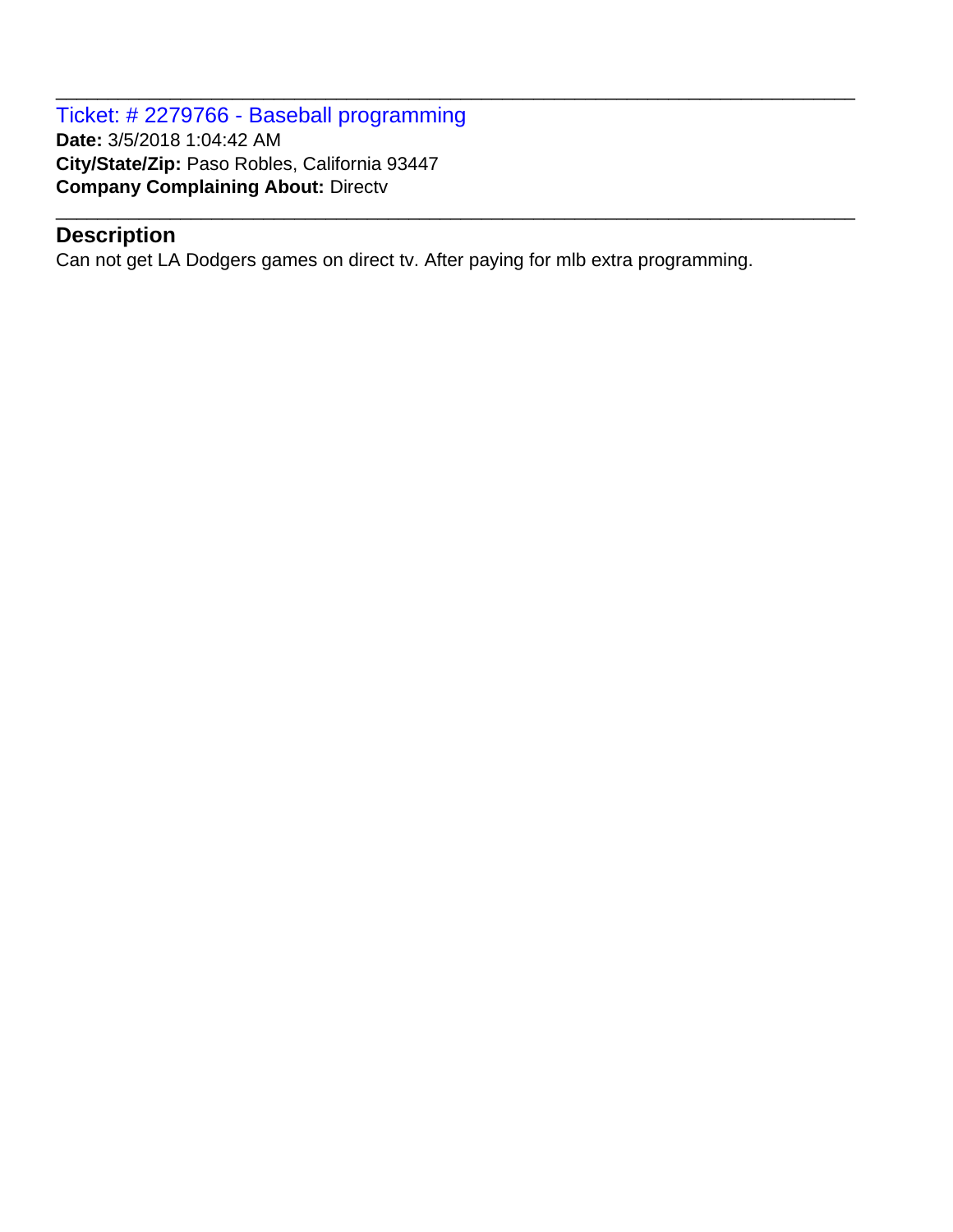Ticket: # 1560612 - Baseball on TV **Date:** 4/11/2017 8:59:14 PM **City/State/Zip:** Covington, Indiana 47932 **Company Complaining About:** AT&T

# **Description**

I have been blocked out from channels on tv , both national and purchased plans

\_\_\_\_\_\_\_\_\_\_\_\_\_\_\_\_\_\_\_\_\_\_\_\_\_\_\_\_\_\_\_\_\_\_\_\_\_\_\_\_\_\_\_\_\_\_\_\_\_\_\_\_\_\_\_\_\_\_\_\_\_\_\_\_\_\_\_\_\_\_\_\_\_\_\_\_\_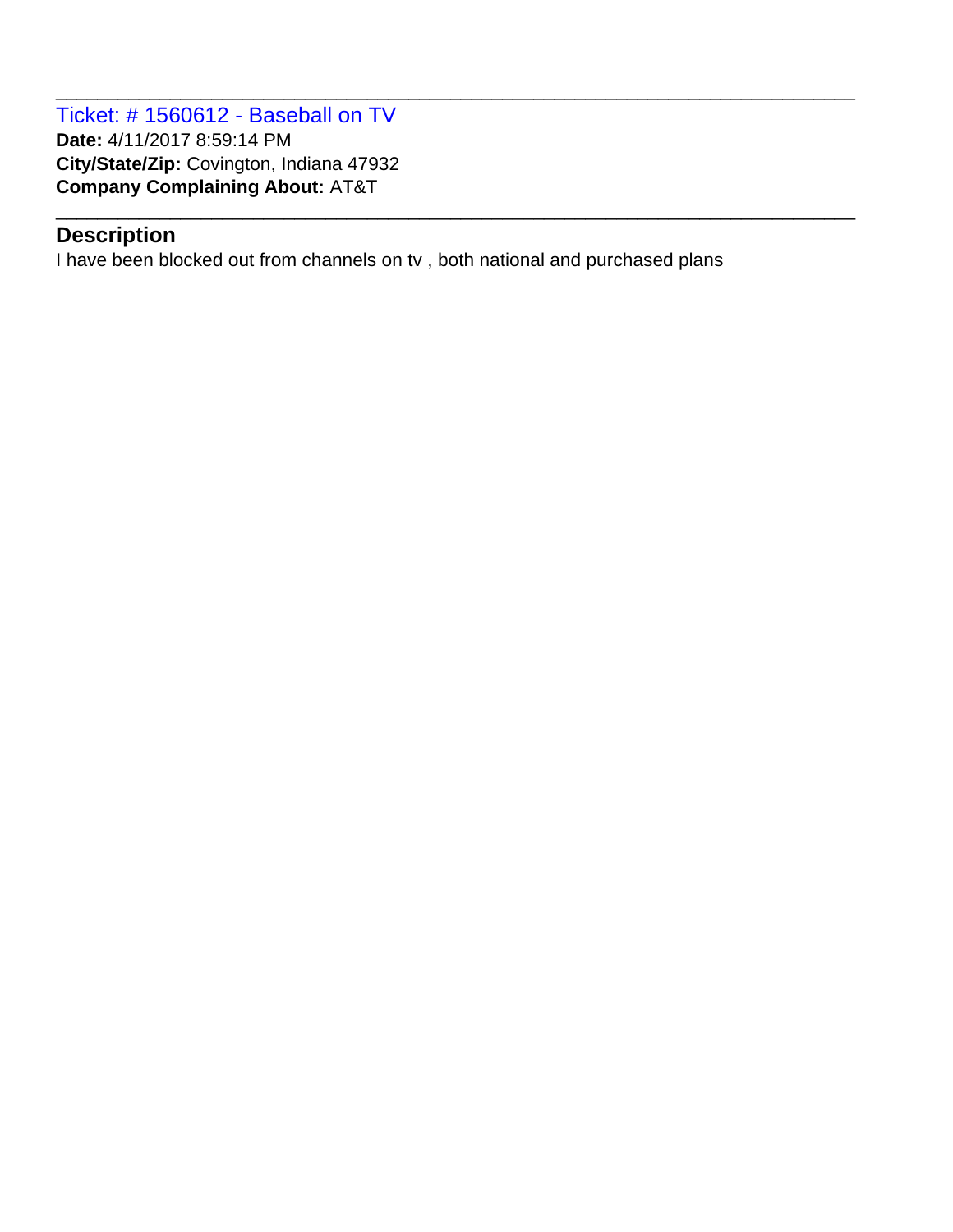Ticket: # 3443567 - Vulgar and obscene commercial during televised Sunday afternoon baseball game **Date:** 8/5/2019 9:25:52 PM **City/State/Zip:** Wayne, Pennsylvania 19087 **Company Complaining About:** Comcast

\_\_\_\_\_\_\_\_\_\_\_\_\_\_\_\_\_\_\_\_\_\_\_\_\_\_\_\_\_\_\_\_\_\_\_\_\_\_\_\_\_\_\_\_\_\_\_\_\_\_\_\_\_\_\_\_\_\_\_\_\_\_\_\_\_\_\_\_\_\_\_\_\_\_\_\_\_

# **Description**

Sunday afternoon on Aug 4 on NBC Sports Philadelphia commercial break between innings (Comcast Channel 38- Phillies/White Sox game). Aired trailer on movie GOOD BOYS. Dialogue included the following: "That's a Tampon. Girls shove it up their butt holes to keep babies from coming out."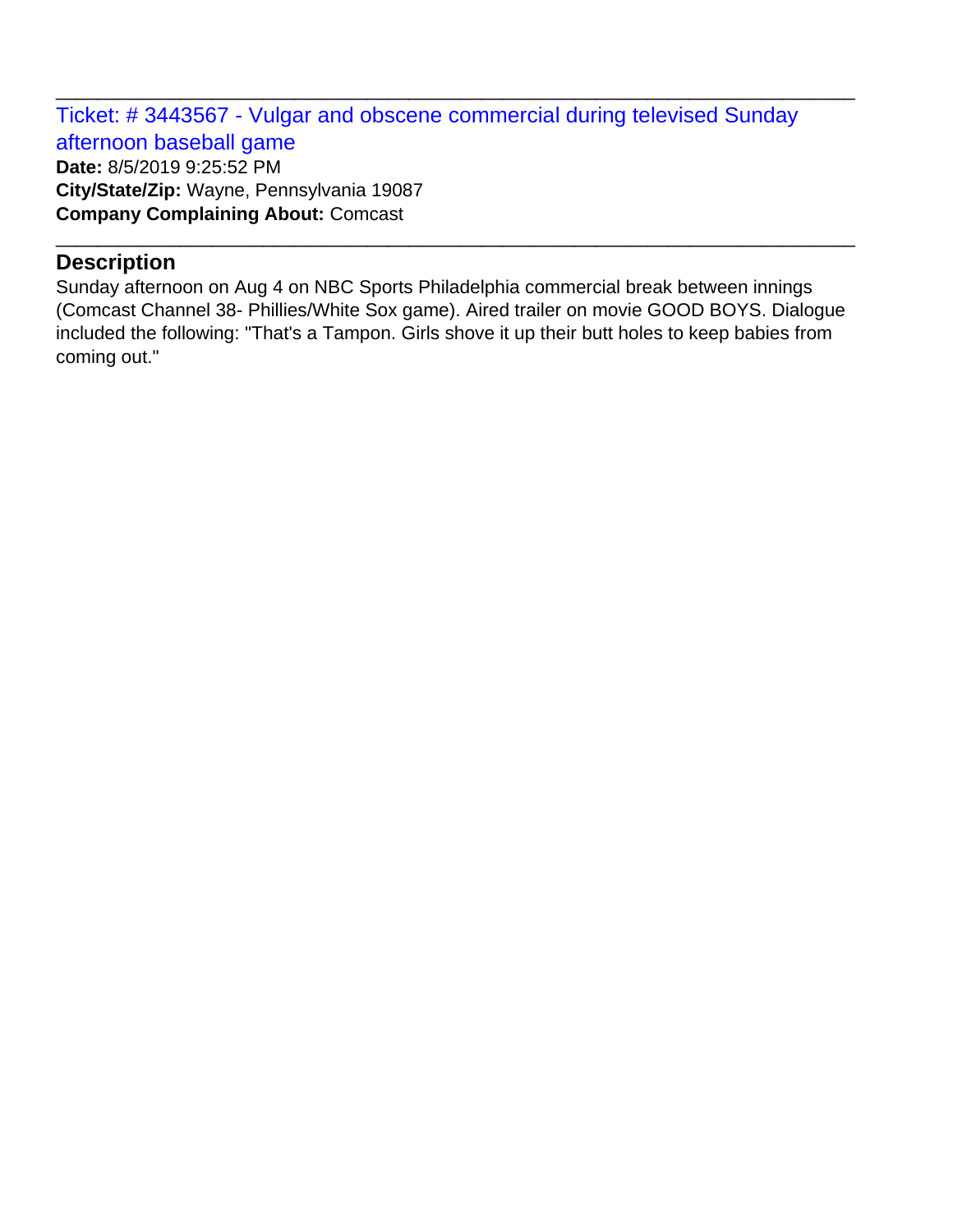Ticket: # 2337359 - Baseball game blacked out **Date:** 3/29/2018 12:58:27 PM **City/State/Zip:** Roscoe, Illinois 61073 **Company Complaining About:** AT&T

# **Description**

Why is the MLB Season opener blacked out on my tv? I have direct tv, I do not have the game broadcast on any local channels, wgn, or Comcast. How does a nationally televised season opener on ESPN get blacked out?

\_\_\_\_\_\_\_\_\_\_\_\_\_\_\_\_\_\_\_\_\_\_\_\_\_\_\_\_\_\_\_\_\_\_\_\_\_\_\_\_\_\_\_\_\_\_\_\_\_\_\_\_\_\_\_\_\_\_\_\_\_\_\_\_\_\_\_\_\_\_\_\_\_\_\_\_\_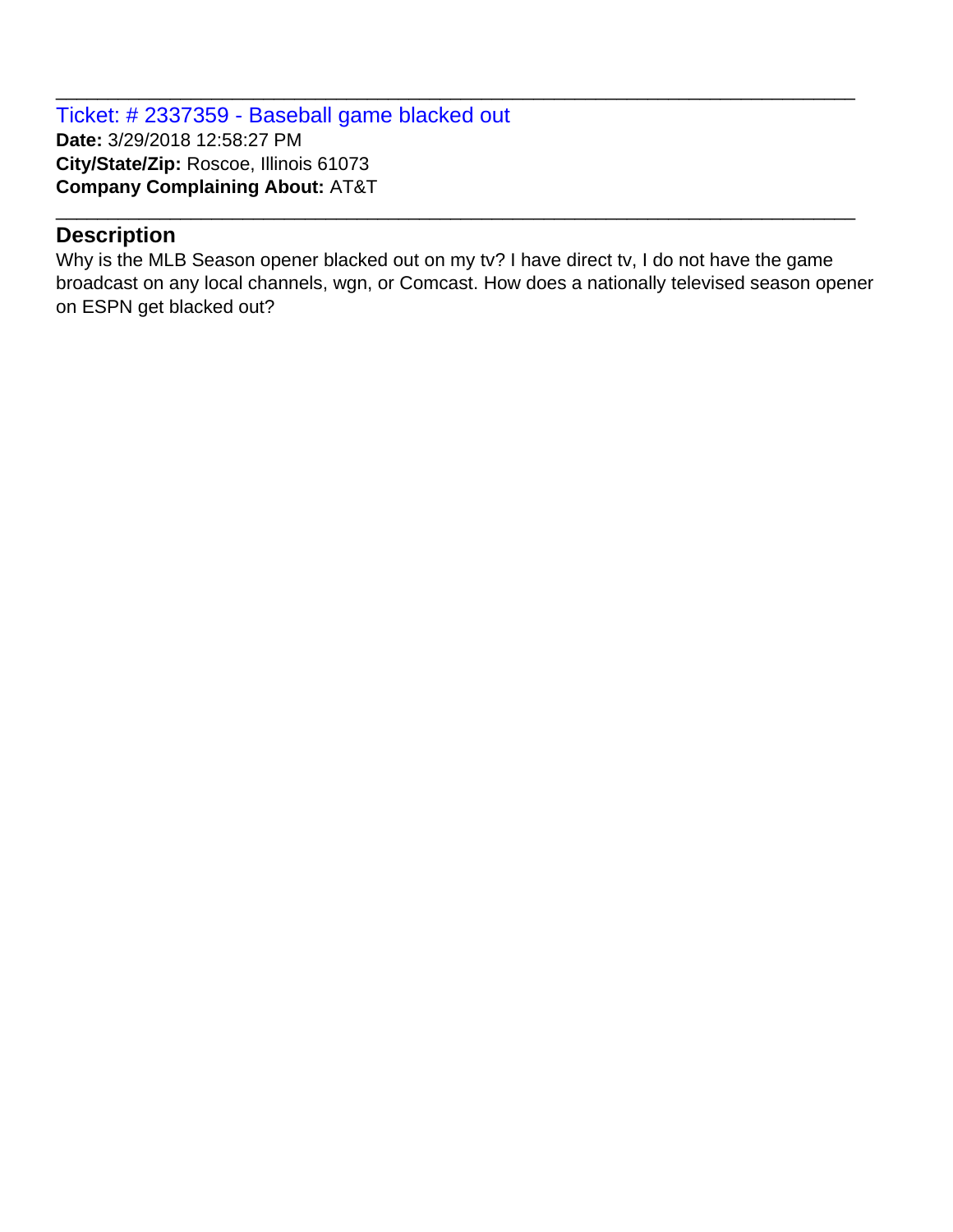Ticket: # 2337656 - Arbitrary black out of Houston Astros Baseball in Buffalo, Texas on Dish Network TV

\_\_\_\_\_\_\_\_\_\_\_\_\_\_\_\_\_\_\_\_\_\_\_\_\_\_\_\_\_\_\_\_\_\_\_\_\_\_\_\_\_\_\_\_\_\_\_\_\_\_\_\_\_\_\_\_\_\_\_\_\_\_\_\_\_\_\_\_\_\_\_\_\_\_\_\_\_

\_\_\_\_\_\_\_\_\_\_\_\_\_\_\_\_\_\_\_\_\_\_\_\_\_\_\_\_\_\_\_\_\_\_\_\_\_\_\_\_\_\_\_\_\_\_\_\_\_\_\_\_\_\_\_\_\_\_\_\_\_\_\_\_\_\_\_\_\_\_\_\_\_\_\_\_\_

**Date:** 3/29/2018 2:05:23 PM **City/State/Zip:** Buffalo, Texas 75831 **Company Complaining About:** Dish Network

# **Description**

I am not able to watch Houston Astros Baseball, forced instead to watch Texas Rangers Baseball because of an arbitrarily drawn geographic line. Folks 7 miles south of me in Centerville, TX are able to watch Astros, This is annoying and stupid.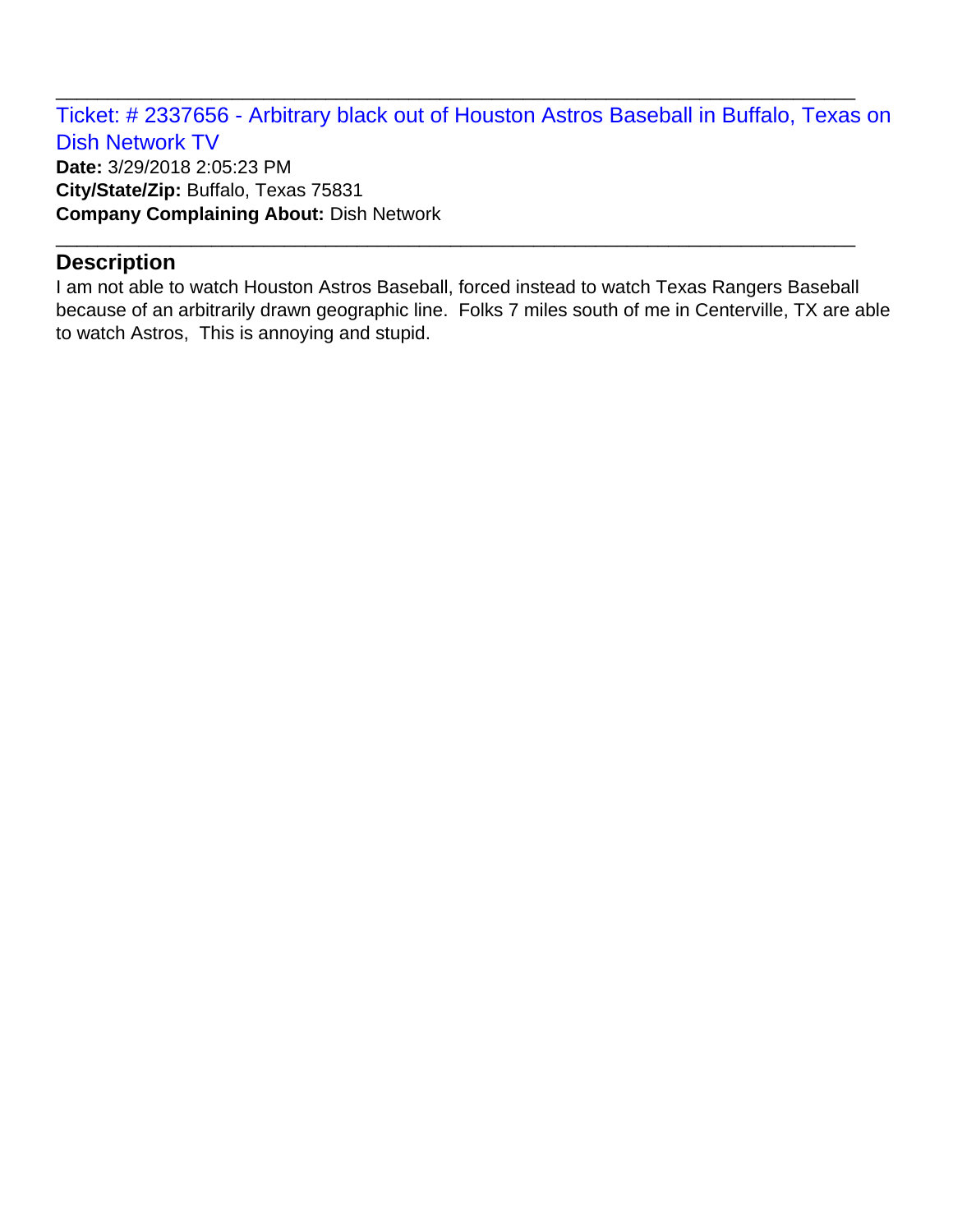Ticket: # 2528741 - Commercial ads being aired during the action of a baseball game. **Date:** 5/29/2018 9:28:53 PM **City/State/Zip:** Gosport, Indiana 47433

\_\_\_\_\_\_\_\_\_\_\_\_\_\_\_\_\_\_\_\_\_\_\_\_\_\_\_\_\_\_\_\_\_\_\_\_\_\_\_\_\_\_\_\_\_\_\_\_\_\_\_\_\_\_\_\_\_\_\_\_\_\_\_\_\_\_\_\_\_\_\_\_\_\_\_\_\_

\_\_\_\_\_\_\_\_\_\_\_\_\_\_\_\_\_\_\_\_\_\_\_\_\_\_\_\_\_\_\_\_\_\_\_\_\_\_\_\_\_\_\_\_\_\_\_\_\_\_\_\_\_\_\_\_\_\_\_\_\_\_\_\_\_\_\_\_\_\_\_\_\_\_\_\_\_

# **Description**

I am currently watching the St. Louis Cardinals baseball game on Fox Midwest on May 29, 2018. In addition to the normal commercial breaks, in which 5 or 6 commercials are routinely aired, this station is running ads during game action, one per each half inning, which slide across the bottom of the TV screen, blocking part of the action on the TV screen and severely interfering with my attention to the game. I find this practice extremely rude, disconcerting, and greedy on the part of Fox Sports Midwest, and I am filing a complaint against this practice. Count me as a baseball fan who wants it stopped now.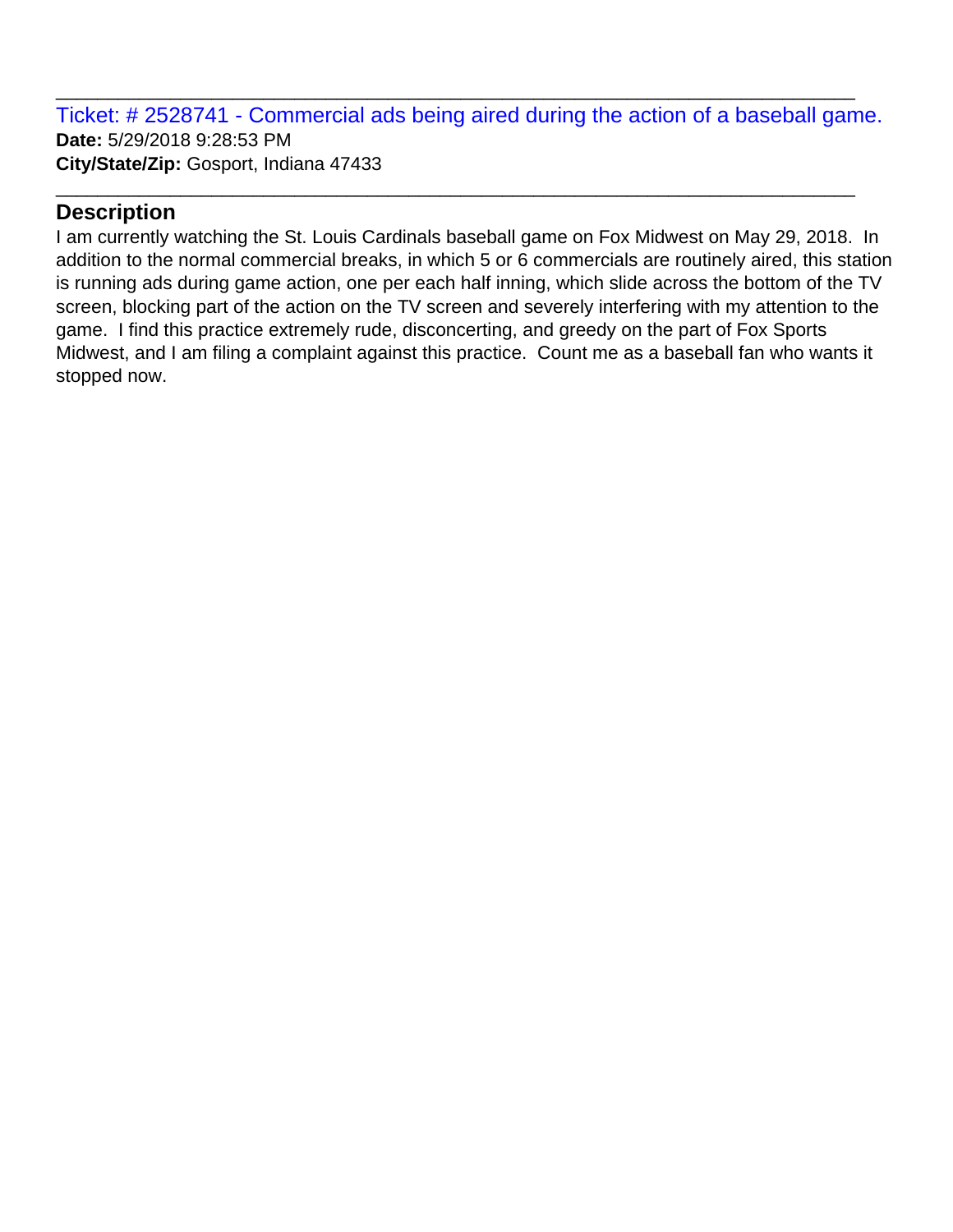Ticket: # 2566306 - Profanity during LIVE baseball telecasts **Date:** 6/13/2018 6:25:35 PM **City/State/Zip:** Saint Clair Shores, Michigan 48082

#### **Description**

On 12 Jun 2018 during the Detroit Tigers/Minnesota Twins game in Detroit, a play from Minnesota was heard shouting after being called out on strikes. I believe it was Mr. Kepler who shouted F\_ No!...No F\_\_\_ing way!...F\_\_\_ it! This could be heard plainly. Recommend stopping the sound from the home plate area or admonishing players that they are on LIVE national television.

\_\_\_\_\_\_\_\_\_\_\_\_\_\_\_\_\_\_\_\_\_\_\_\_\_\_\_\_\_\_\_\_\_\_\_\_\_\_\_\_\_\_\_\_\_\_\_\_\_\_\_\_\_\_\_\_\_\_\_\_\_\_\_\_\_\_\_\_\_\_\_\_\_\_\_\_\_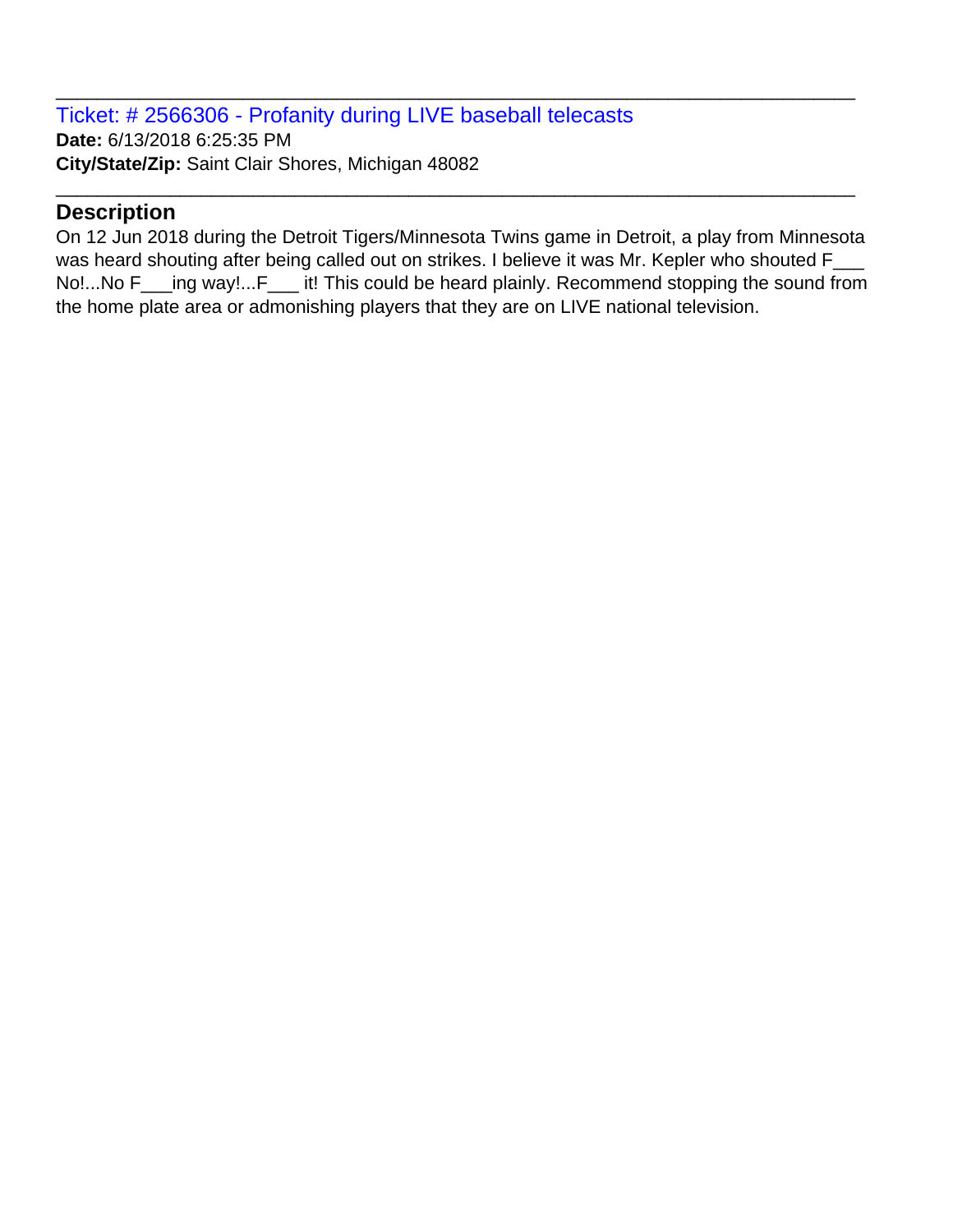Ticket: # 2731791 - blacking out cubs baseball games in Springfield IL area **Date:** 8/27/2018 12:23:36 PM **City/State/Zip:** Sptingfield, Illinois 62703 **Company Complaining About:** Sinclair Broadcasting

\_\_\_\_\_\_\_\_\_\_\_\_\_\_\_\_\_\_\_\_\_\_\_\_\_\_\_\_\_\_\_\_\_\_\_\_\_\_\_\_\_\_\_\_\_\_\_\_\_\_\_\_\_\_\_\_\_\_\_\_\_\_\_\_\_\_\_\_\_\_\_\_\_\_\_\_\_

\_\_\_\_\_\_\_\_\_\_\_\_\_\_\_\_\_\_\_\_\_\_\_\_\_\_\_\_\_\_\_\_\_\_\_\_\_\_\_\_\_\_\_\_\_\_\_\_\_\_\_\_\_\_\_\_\_\_\_\_\_\_\_\_\_\_\_\_\_\_\_\_\_\_\_\_\_

# **Description**

Sinclaire Broadcasting purchased the rights to rebroadcast Cub games from WGN. They put some on Fox, and CW. The last third goes on an over the air only station located around 65 miles east of Springfield. Therefore most of the 200,000 people cannot receive the game. And they or somebody black out so MLB cannot show it.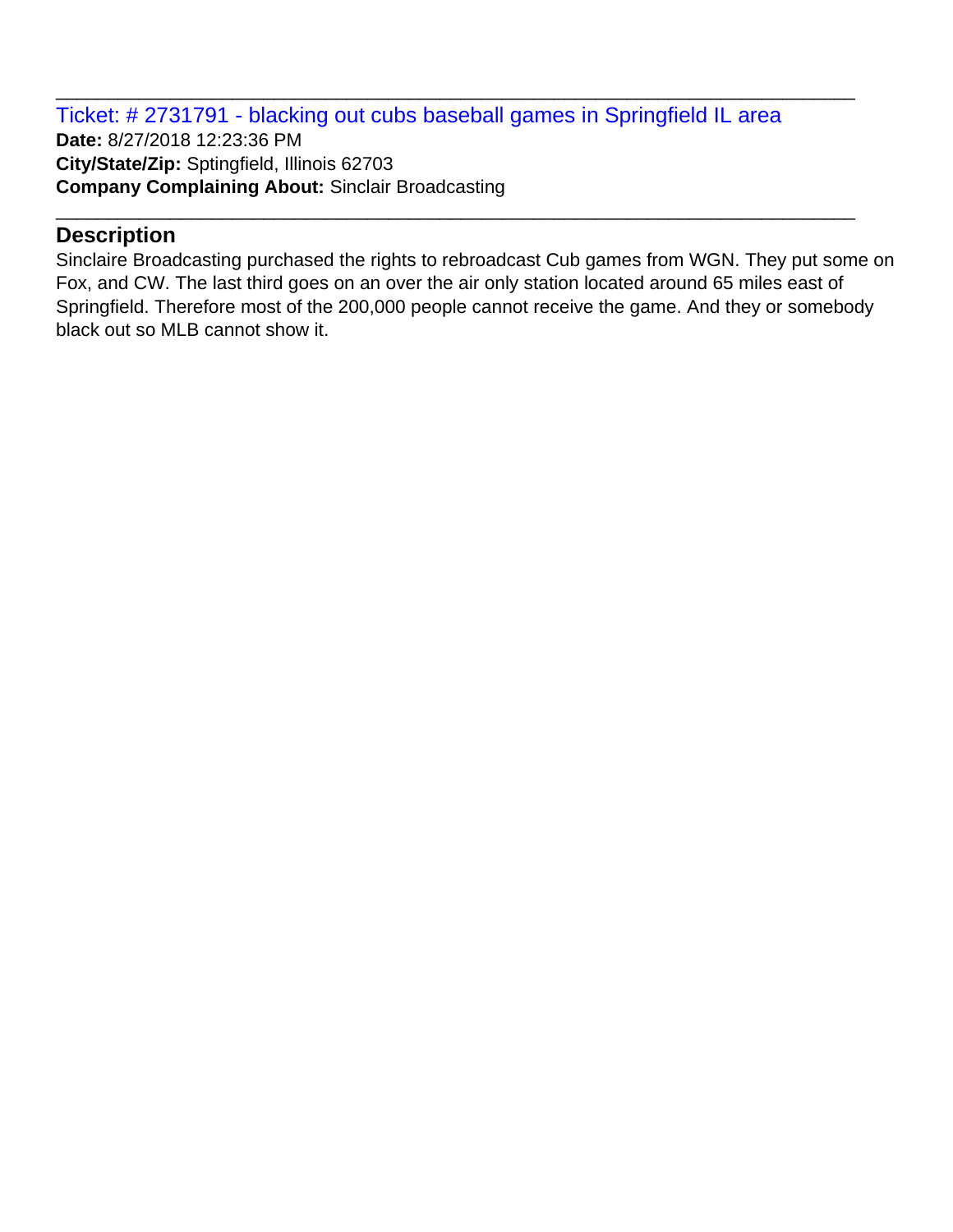Ticket: # 2825131 - Can't want post season baseball games **Date:** 10/5/2018 10:20:39 PM **City/State/Zip:** Canovanas, Puerto Rico 00729 **Company Complaining About:** Directv

#### **Description**

Wapa 2 channel

This channel had a monopoly in the island of Puerto Rico for sports specially baseball. It is outrageous that we pay direct tv services and MLB network subscription fee and now that WE are in post-season, this channel arbitrarily and without any consent block the satellite channels to force you watch the baseball post-season on their local channel.

\_\_\_\_\_\_\_\_\_\_\_\_\_\_\_\_\_\_\_\_\_\_\_\_\_\_\_\_\_\_\_\_\_\_\_\_\_\_\_\_\_\_\_\_\_\_\_\_\_\_\_\_\_\_\_\_\_\_\_\_\_\_\_\_\_\_\_\_\_\_\_\_\_\_\_\_\_

\_\_\_\_\_\_\_\_\_\_\_\_\_\_\_\_\_\_\_\_\_\_\_\_\_\_\_\_\_\_\_\_\_\_\_\_\_\_\_\_\_\_\_\_\_\_\_\_\_\_\_\_\_\_\_\_\_\_\_\_\_\_\_\_\_\_\_\_\_\_\_\_\_\_\_\_\_

The problem is that the games are overlapp and they just transmitting in picture in picture screen so you can't watch the complete.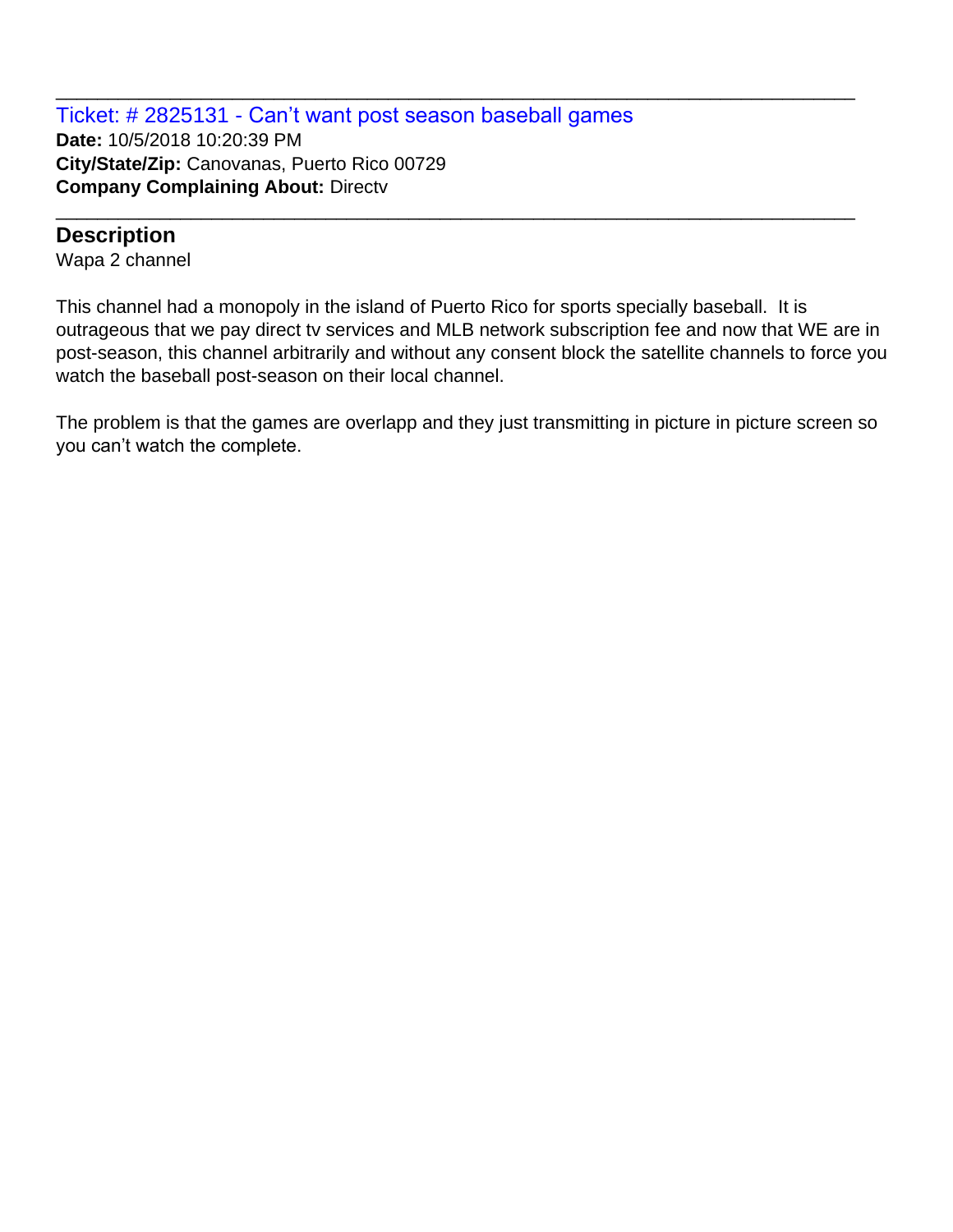Ticket: # 3007346 - Loud Commercials on MLB Network During "Baseball" Documentary by Ken Burns **Date:** 12/31/2018 5:56:01 PM **City/State/Zip:** Fairport, New York 14450

#### **Description**

During this film, the average commercial volume is unquestionably louder than the average program volume.

\_\_\_\_\_\_\_\_\_\_\_\_\_\_\_\_\_\_\_\_\_\_\_\_\_\_\_\_\_\_\_\_\_\_\_\_\_\_\_\_\_\_\_\_\_\_\_\_\_\_\_\_\_\_\_\_\_\_\_\_\_\_\_\_\_\_\_\_\_\_\_\_\_\_\_\_\_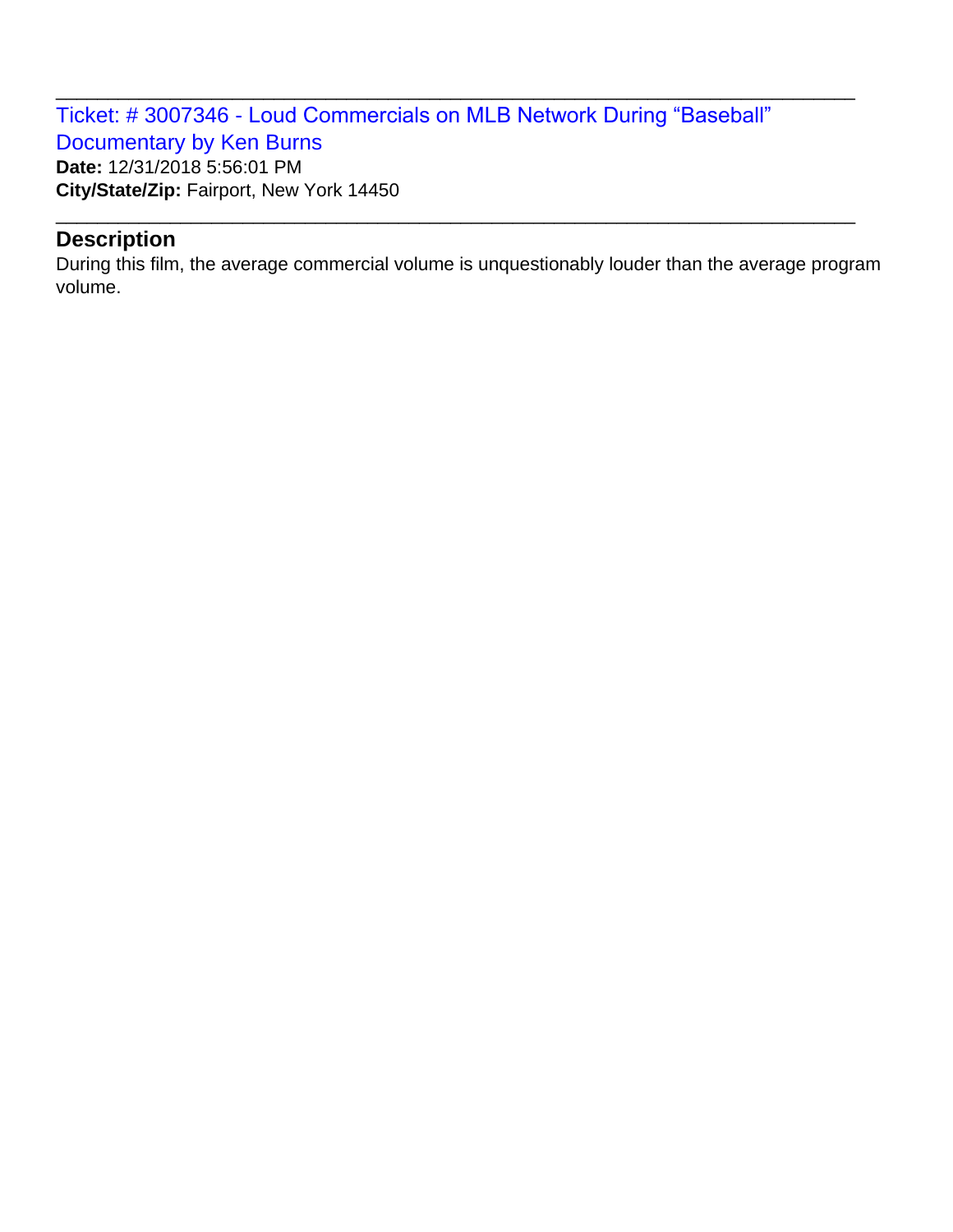Ticket: # 3032067 - major league baseball & MLB.com **Date:** 2/4/2019 5:50:16 PM **City/State/Zip:** Signal Mountain, Tennessee 37377 **Company Complaining About:** Comcast

# **Description**

my zip code is 37377 and am a subscriber to MLB.com. MLB.com chooses to black out all chicago cubs vs cincanatti baseball games.

\_\_\_\_\_\_\_\_\_\_\_\_\_\_\_\_\_\_\_\_\_\_\_\_\_\_\_\_\_\_\_\_\_\_\_\_\_\_\_\_\_\_\_\_\_\_\_\_\_\_\_\_\_\_\_\_\_\_\_\_\_\_\_\_\_\_\_\_\_\_\_\_\_\_\_\_\_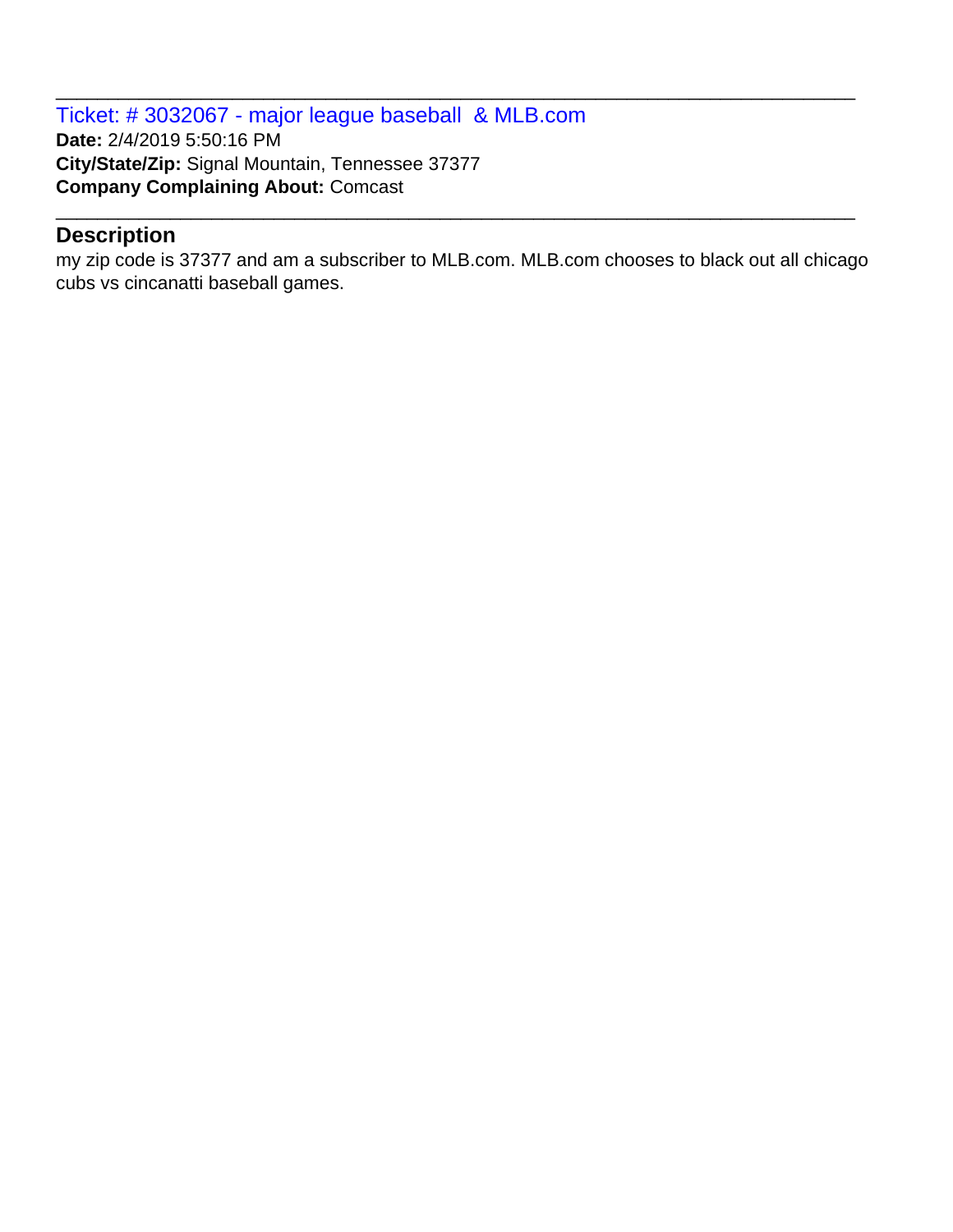Ticket: # 3334453 - RCN is no longer carrying Washington Nationals baseball games ! **Date:** 6/17/2019 5:20:13 PM **City/State/Zip:** Washington, District Of Columbia 20008 **Company Complaining About:** Rcn

\_\_\_\_\_\_\_\_\_\_\_\_\_\_\_\_\_\_\_\_\_\_\_\_\_\_\_\_\_\_\_\_\_\_\_\_\_\_\_\_\_\_\_\_\_\_\_\_\_\_\_\_\_\_\_\_\_\_\_\_\_\_\_\_\_\_\_\_\_\_\_\_\_\_\_\_\_

#### **Description**

RCN just announced that as of July 1, it will no longer carry Washington Nationals games, citing a dispute with MASN. They suggest using MLB.com (which costs \$) but MLB DOES NOT CARRY HOME GAVE LIVES. This can't be acceptable.

\_\_\_\_\_\_\_\_\_\_\_\_\_\_\_\_\_\_\_\_\_\_\_\_\_\_\_\_\_\_\_\_\_\_\_\_\_\_\_\_\_\_\_\_\_\_\_\_\_\_\_\_\_\_\_\_\_\_\_\_\_\_\_\_\_\_\_\_\_\_\_\_\_\_\_\_\_

The FCC stepped in to make sure the LA Dodgers had live coverage so please pass this on to Ajit. Republicans are in charge and must do something to protect America's Favorite Pastime in America's Capital.

Please keep me posted.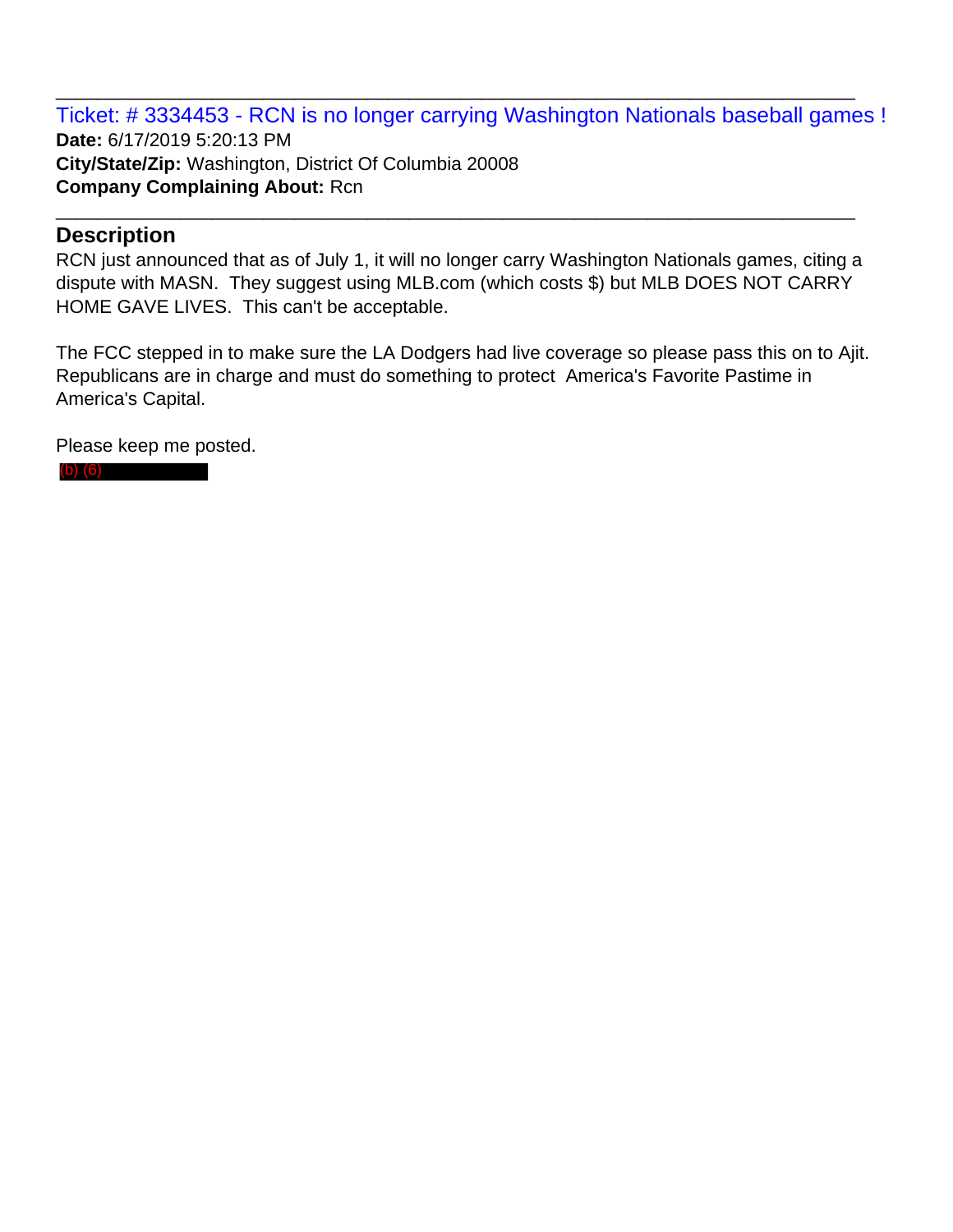Ticket: # 1970867 - FCC - Vulgar language during baseball game **Date:** 10/8/2017 10:25:10 PM **City/State/Zip:** Bronx, New York 10463

#### **Description**

The below was addressed to Fox Sports 1:

You need better translators for your broadcasts. In the attached clip of a nationally syndicated game the f-word is said repeatedly on the attached clip. Latinos are a large segment of the US population and vulgar language should not be used when broadcasting games in any language. If your clips have not been scrubbed by translators, why are they on TV? This is offensive, demeaning and sloppy. I will also be sending this to the FCC. Thank you.

\_\_\_\_\_\_\_\_\_\_\_\_\_\_\_\_\_\_\_\_\_\_\_\_\_\_\_\_\_\_\_\_\_\_\_\_\_\_\_\_\_\_\_\_\_\_\_\_\_\_\_\_\_\_\_\_\_\_\_\_\_\_\_\_\_\_\_\_\_\_\_\_\_\_\_\_\_

\_\_\_\_\_\_\_\_\_\_\_\_\_\_\_\_\_\_\_\_\_\_\_\_\_\_\_\_\_\_\_\_\_\_\_\_\_\_\_\_\_\_\_\_\_\_\_\_\_\_\_\_\_\_\_\_\_\_\_\_\_\_\_\_\_\_\_\_\_\_\_\_\_\_\_\_\_

I believe FS1 should be fined for this broadcast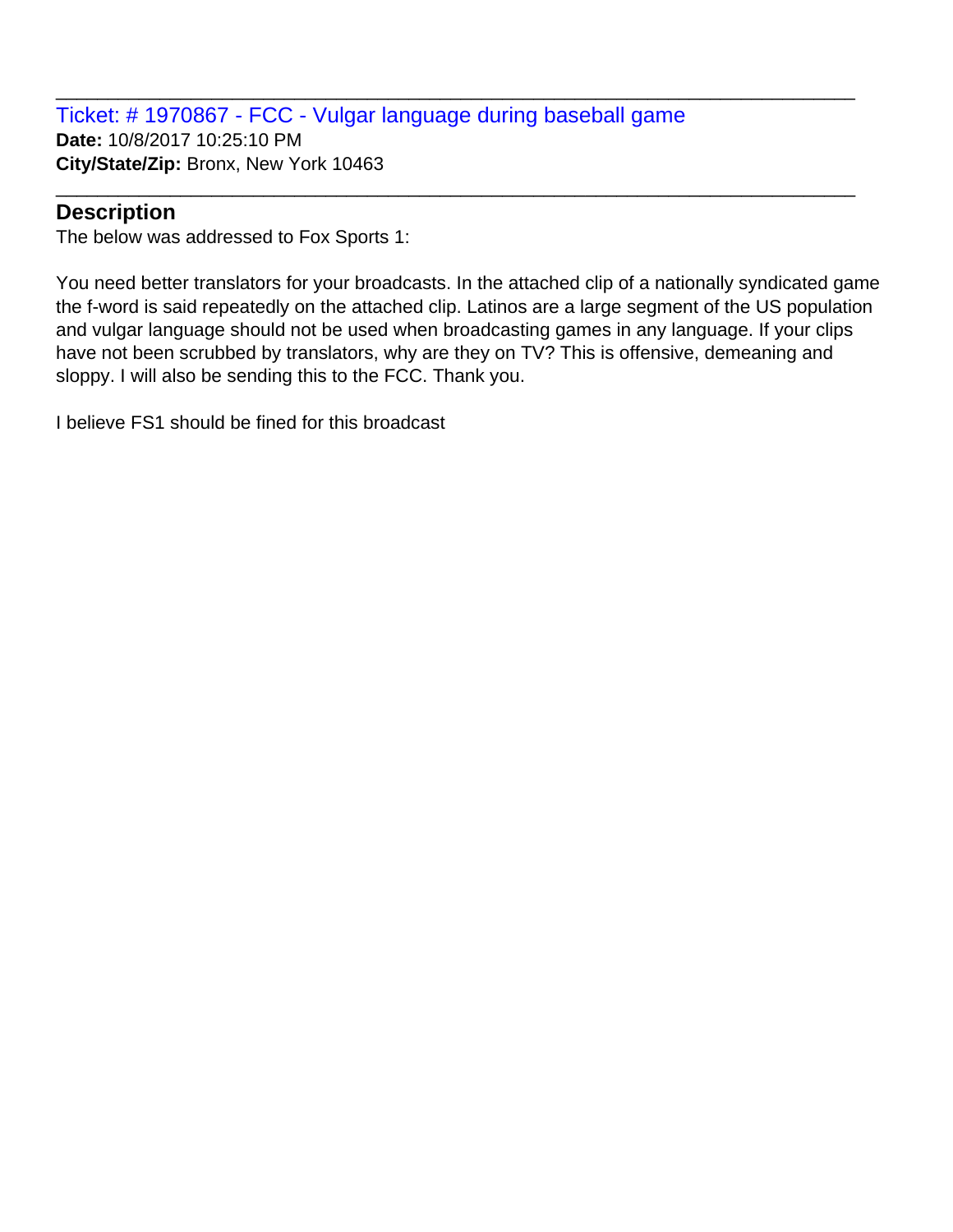Ticket: # 1581233 - DirecTV Now local ABC station incorrectly being blacked out for Chicago Cubs baseball games **Date:** 4/22/2017 3:43:33 PM **City/State/Zip:** Hanover Park, Illinois 60133 **Company Complaining About:** AT&T \_\_\_\_\_\_\_\_\_\_\_\_\_\_\_\_\_\_\_\_\_\_\_\_\_\_\_\_\_\_\_\_\_\_\_\_\_\_\_\_\_\_\_\_\_\_\_\_\_\_\_\_\_\_\_\_\_\_\_\_\_\_\_\_\_\_\_\_\_\_\_\_\_\_\_\_\_

\_\_\_\_\_\_\_\_\_\_\_\_\_\_\_\_\_\_\_\_\_\_\_\_\_\_\_\_\_\_\_\_\_\_\_\_\_\_\_\_\_\_\_\_\_\_\_\_\_\_\_\_\_\_\_\_\_\_\_\_\_\_\_\_\_\_\_\_\_\_\_\_\_\_\_\_\_

#### **Description**

Every Chicago Cubs game this season that has been broadcast on the local ABC channel 7 in Chicago WLS is being blacked out on the AT&T DirecTV Now service on every channel that carries the game. The ABC 7 channel on DirecTV Now shows the game in the guide but does not broadcast the game. Instead it switches to some other program for the duration of the game. If I switch to the the local over the air channel, I get the game but I get a terrible signal that makes the game nearly unwatchable so I am unable to watch a game that DirecTV Now shows that I should get.

All DirecTV Now customers in the Chicago broadcast area are being prevented from watching Chicago Cubs Major League Baseball games on any channel that DirecTV Now carries if the game is broadcast on the local ABC channel 7. After contacting the company numerous times, their representatives keep pointing to the Major League Baseball blackout rules which do not prevent a cable or satellite service from showing the game on the local over the air channel that they carry. Thus far they are refusing to fix this problem and are denying me the ability to watch a game that I am allowed by the MLB rules to watch.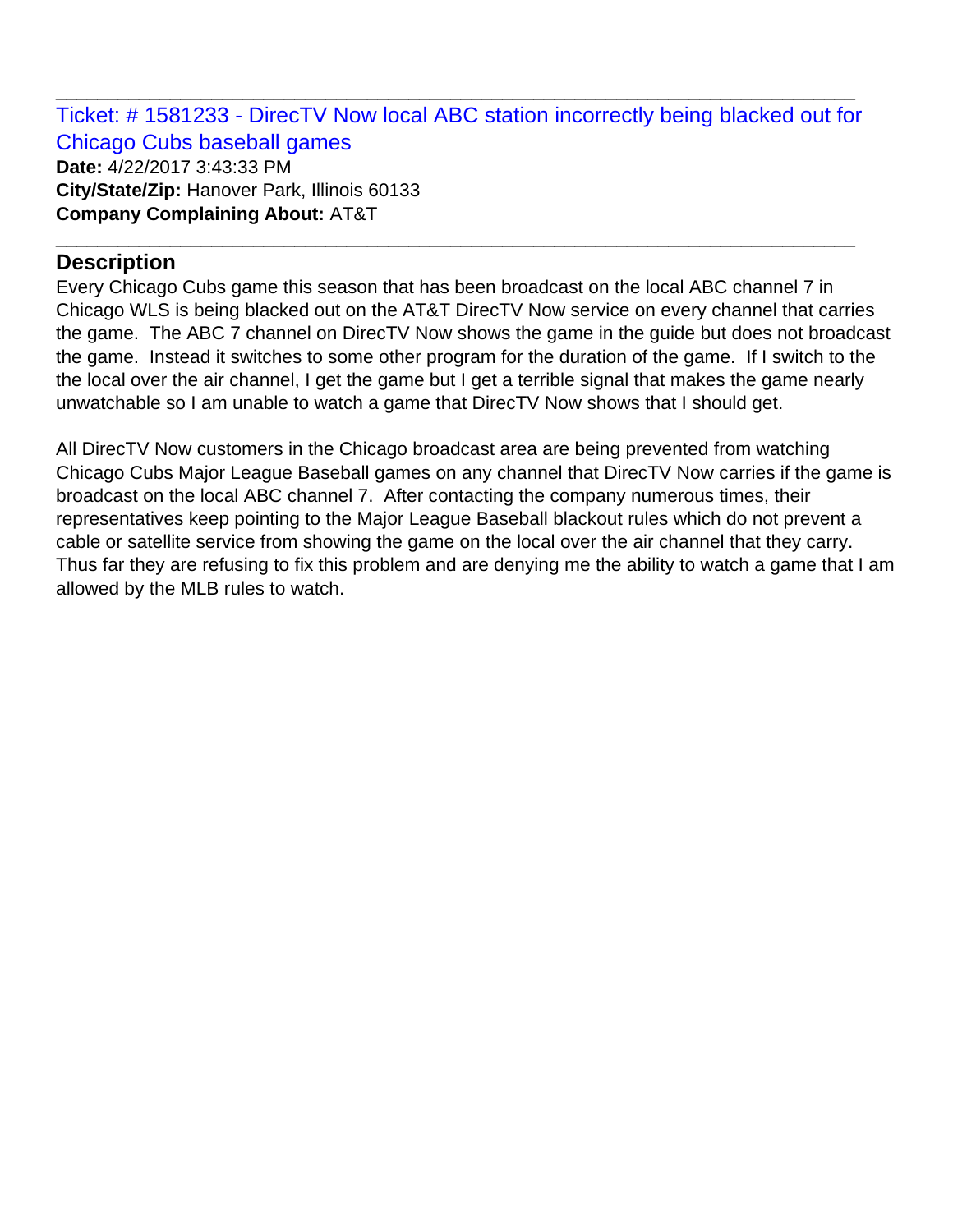Ticket: # 1598378 - Blackout from Major League Baseball **Date:** 5/1/2017 1:19:02 PM **City/State/Zip:** Allegany, New York 14706 **Company Complaining About:** Major League Baseball (from Direct Tv)

\_\_\_\_\_\_\_\_\_\_\_\_\_\_\_\_\_\_\_\_\_\_\_\_\_\_\_\_\_\_\_\_\_\_\_\_\_\_\_\_\_\_\_\_\_\_\_\_\_\_\_\_\_\_\_\_\_\_\_\_\_\_\_\_\_\_\_\_\_\_\_\_\_\_\_\_\_

\_\_\_\_\_\_\_\_\_\_\_\_\_\_\_\_\_\_\_\_\_\_\_\_\_\_\_\_\_\_\_\_\_\_\_\_\_\_\_\_\_\_\_\_\_\_\_\_\_\_\_\_\_\_\_\_\_\_\_\_\_\_\_\_\_\_\_\_\_\_\_\_\_\_\_\_\_

# **Description**

Roots Sports - blackout the Pittsburg Pirates as soon as game starts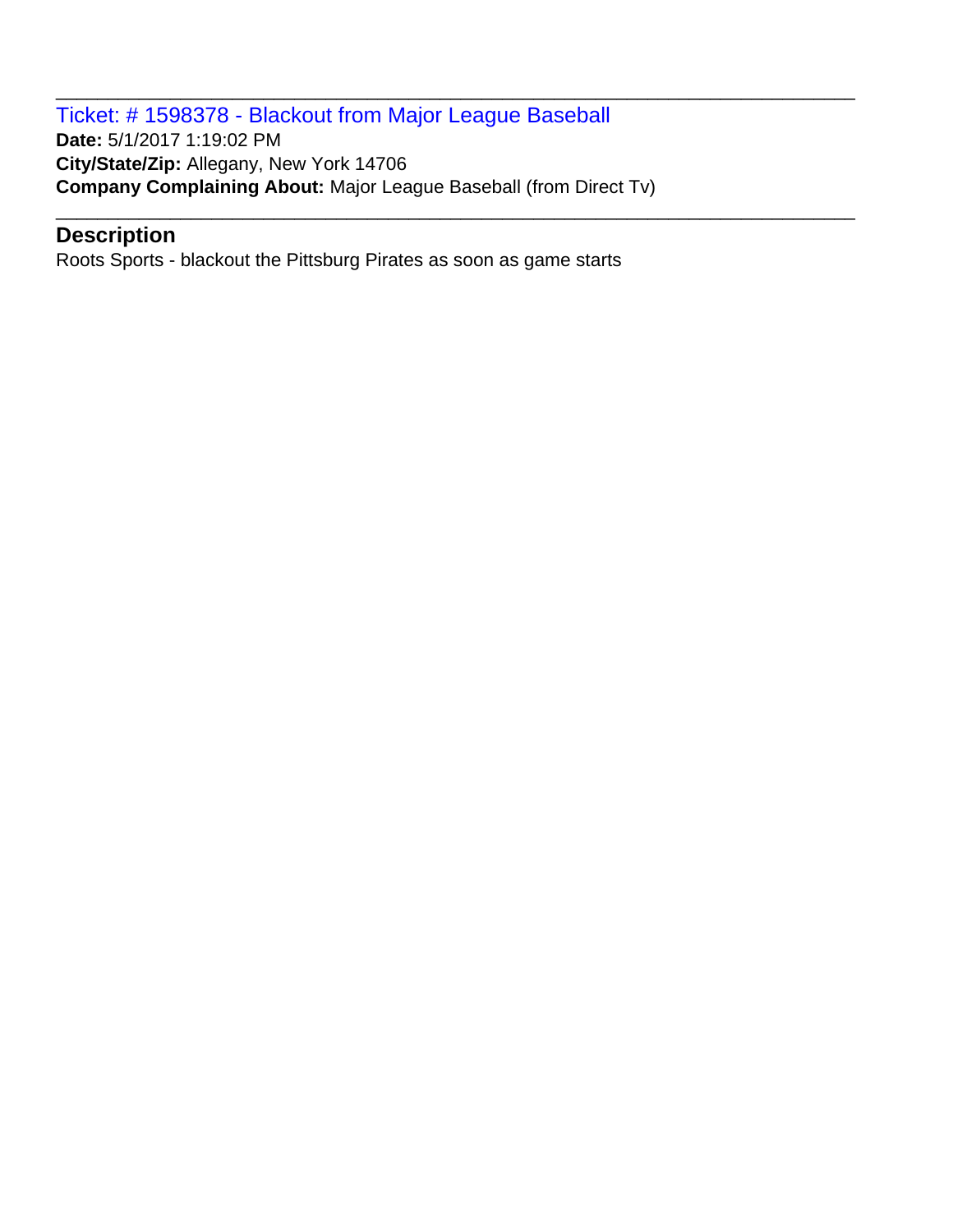Ticket: # 1593479 - Baseball channel not available **Date:** 4/27/2017 8:51:49 PM **City/State/Zip:** Tarkio, Missouri 64491 **Company Complaining About:** Directv

#### **Description**

We have paid for the baseball package since 2009. This year, they charged us for it, but told everyone in our area that we were not able to view the Cards, they would be blacked out. No explanation, no refund.

\_\_\_\_\_\_\_\_\_\_\_\_\_\_\_\_\_\_\_\_\_\_\_\_\_\_\_\_\_\_\_\_\_\_\_\_\_\_\_\_\_\_\_\_\_\_\_\_\_\_\_\_\_\_\_\_\_\_\_\_\_\_\_\_\_\_\_\_\_\_\_\_\_\_\_\_\_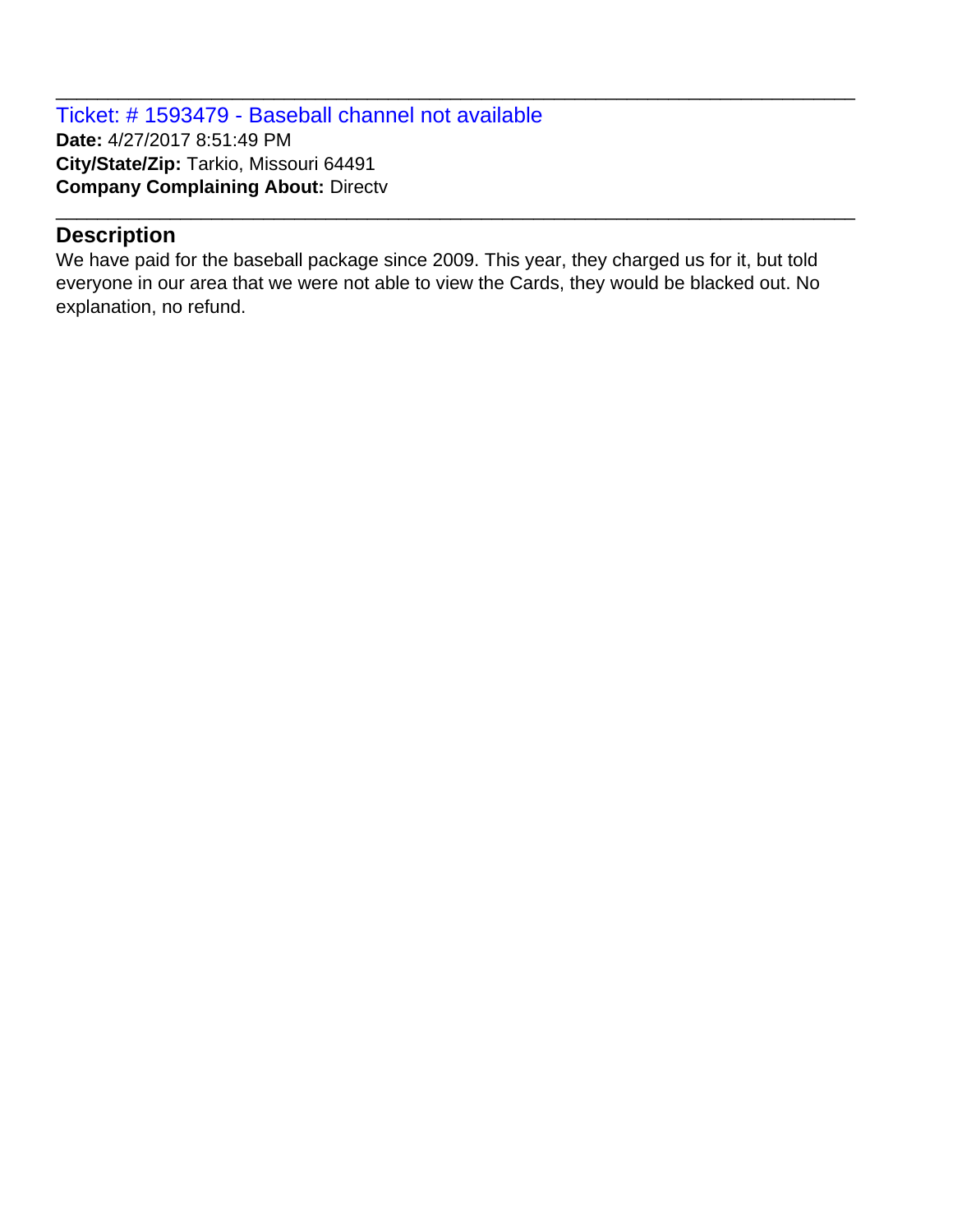Ticket: # 1638702 - Blocked Baseball Games **Date:** 5/10/2017 8:02:07 PM **City/State/Zip:** Excelsior Springs, Missouri 64024 **Company Complaining About:** Mediacom

# **Description**

I live in the Kansas City area but I am a St. Louis Cardinals fan all my life. Every time ESPN has a Cardinals game on like tonites 5/10/17 against the Marlins and the Kansas City Royals are playing at the same time on FSN, ESPN blocks me from watching the game. I am paying for this station in my cable bill and I expect to be able to watch what is on the guide not Sports Center which is what ESPN usually puts on in place of the Cardinals game. There is no reason for this except to get me to watch the Royals game which I wouldn't just for the way they are doing this scam, if the Cardinals are not on I usually watch the Royals because I like baseball and want to support my home team even if they are not my favorite team but no more as I'm tired of this. Something has to be done about this practice because we as consumers of cable / ESPN are getting ripped off. I have contacted my cable company Mediacom and they say this is not something they can resolve because they only play what ESPN broadcasts and I should complain to them but I felt it was better to register a complaint with the FCC instead.

\_\_\_\_\_\_\_\_\_\_\_\_\_\_\_\_\_\_\_\_\_\_\_\_\_\_\_\_\_\_\_\_\_\_\_\_\_\_\_\_\_\_\_\_\_\_\_\_\_\_\_\_\_\_\_\_\_\_\_\_\_\_\_\_\_\_\_\_\_\_\_\_\_\_\_\_\_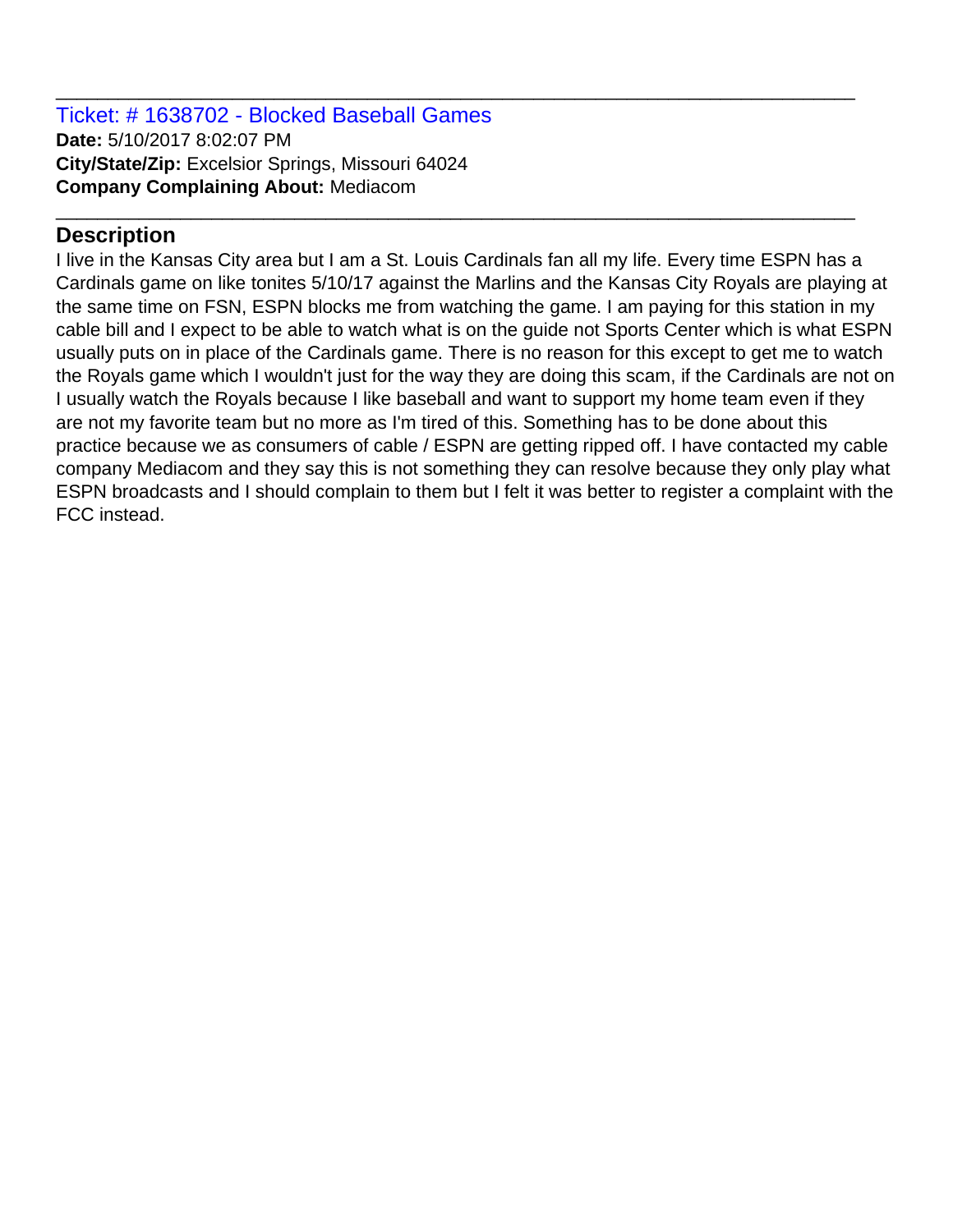Ticket: # 1675571 - Baseball Extra Innings Package **Date:** 5/31/2017 11:30:39 AM **City/State/Zip:** Springfield, Massachusetts 01109 **Company Complaining About:** Dish Network

# **Description**

I purchase the extra innings package for baseball games I cannot receive locally but I was not told that I would not watch all the games so that is false advertising because the whole purpose of purchasing this package is to watch games that I can't watch on localTV

\_\_\_\_\_\_\_\_\_\_\_\_\_\_\_\_\_\_\_\_\_\_\_\_\_\_\_\_\_\_\_\_\_\_\_\_\_\_\_\_\_\_\_\_\_\_\_\_\_\_\_\_\_\_\_\_\_\_\_\_\_\_\_\_\_\_\_\_\_\_\_\_\_\_\_\_\_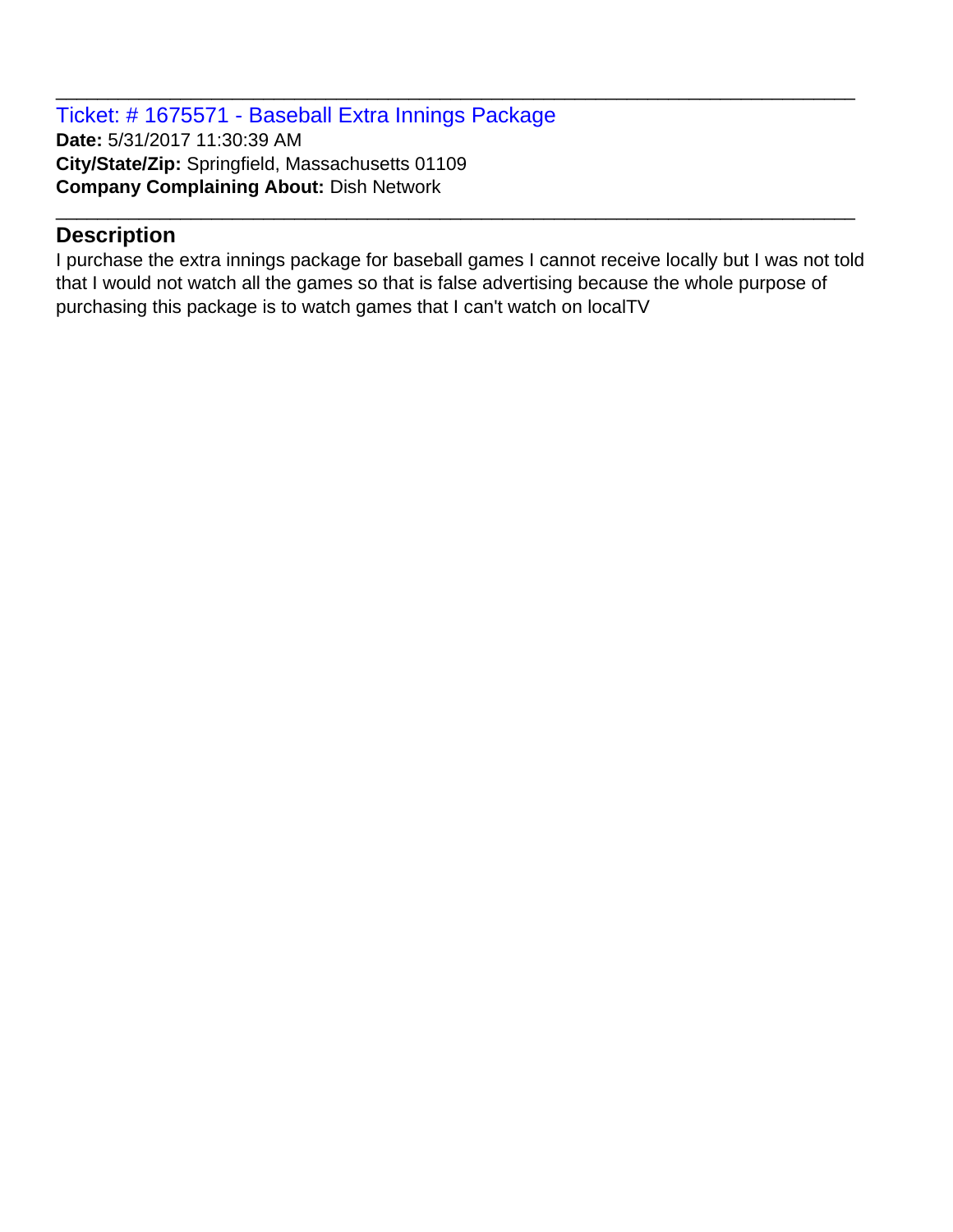Ticket: # 1711466 - Not being able to view baseball game **Date:** 6/17/2017 9:40:06 PM **City/State/Zip:** North Las Vegas, Nevada 89081 **Company Complaining About:** Directv

# **Description**

This has been a reoccurrence over the years. I have DirecTV. I also have purchased the MLB baseball package. I also purchased the Sports regional channels which consist of 40 channels from around the country. I spend close to \$250 a month for television. On Saturdays when FOX shows baseball games I am unable to view games which are on the East Coast. example Red Sox/Astros today and other times Red Sox/Yankees. I live on the West Coast and I am unable to view an East Coast game. There is a FOX East Coast channel (398) which looks like it is available for purchase but when I ask DirecTV about it they say it is unavailable due to FCC regulations. I am furious. The game is on and I am unable to view it do to your regulations. I am happy to pay for it the channel but it is unavailable to me because I live on the West Coast. Pissed!

\_\_\_\_\_\_\_\_\_\_\_\_\_\_\_\_\_\_\_\_\_\_\_\_\_\_\_\_\_\_\_\_\_\_\_\_\_\_\_\_\_\_\_\_\_\_\_\_\_\_\_\_\_\_\_\_\_\_\_\_\_\_\_\_\_\_\_\_\_\_\_\_\_\_\_\_\_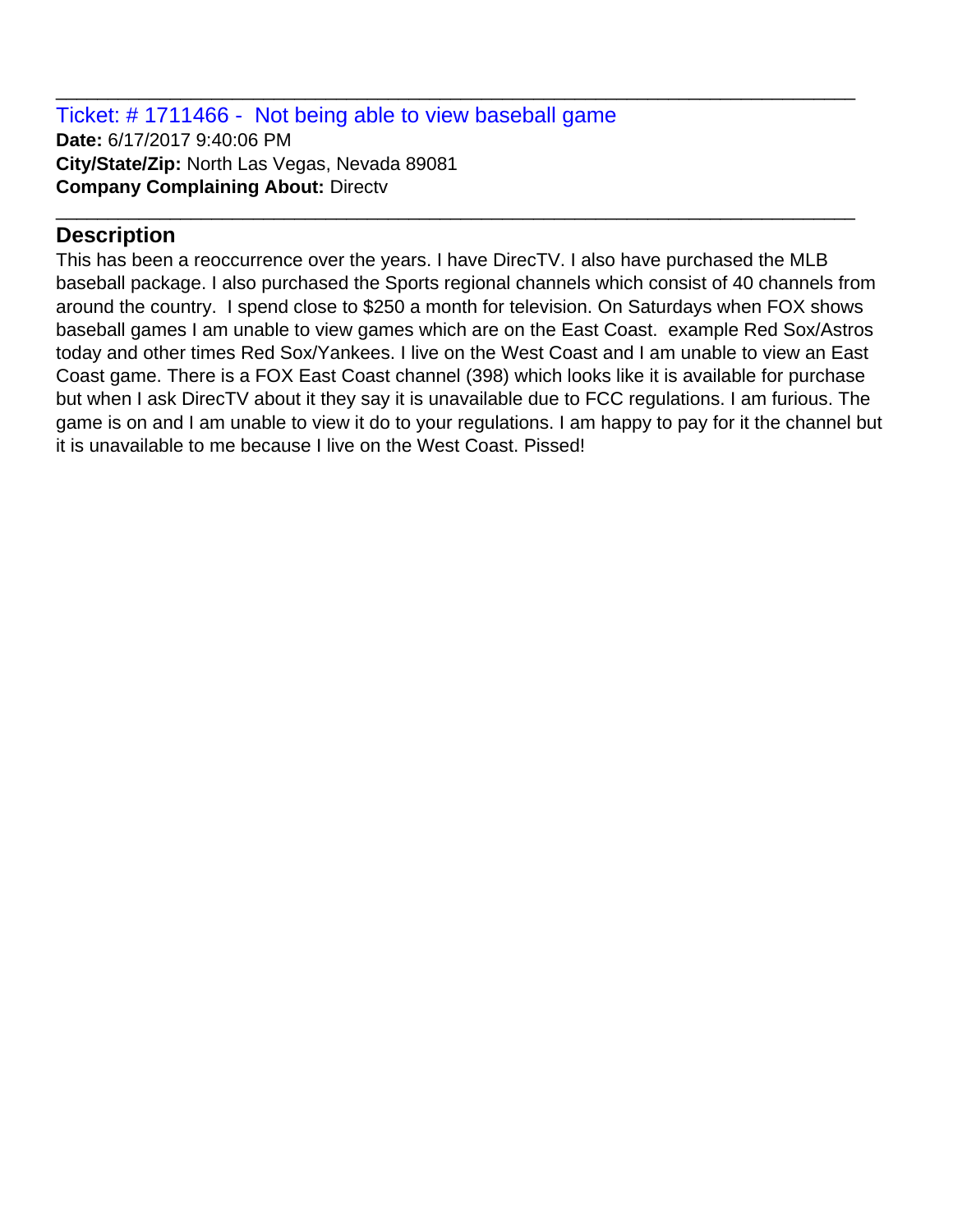Ticket: # 1735129 - cubs baseball **Date:** 6/28/2017 3:36:51 PM **City/State/Zip:** Springifeld, Illinois 62703 **Company Complaining About:** Directv

# **Description**

sinclair broadcasting purchase the rights to rebroadcast cubs baseball from WGN in central Illinois. They pit it on an over the air station which is over 70 miles away and not accessible by antenna. I pay a premium to MLB but Sinclair blacks out all MLB on Dish and DirectTv. WLS Chicago also purchase the rights to Cubs baseball but they put it on local stations carried by cable and satellite. why do they have the power to blackout a program that is not even available in our area

\_\_\_\_\_\_\_\_\_\_\_\_\_\_\_\_\_\_\_\_\_\_\_\_\_\_\_\_\_\_\_\_\_\_\_\_\_\_\_\_\_\_\_\_\_\_\_\_\_\_\_\_\_\_\_\_\_\_\_\_\_\_\_\_\_\_\_\_\_\_\_\_\_\_\_\_\_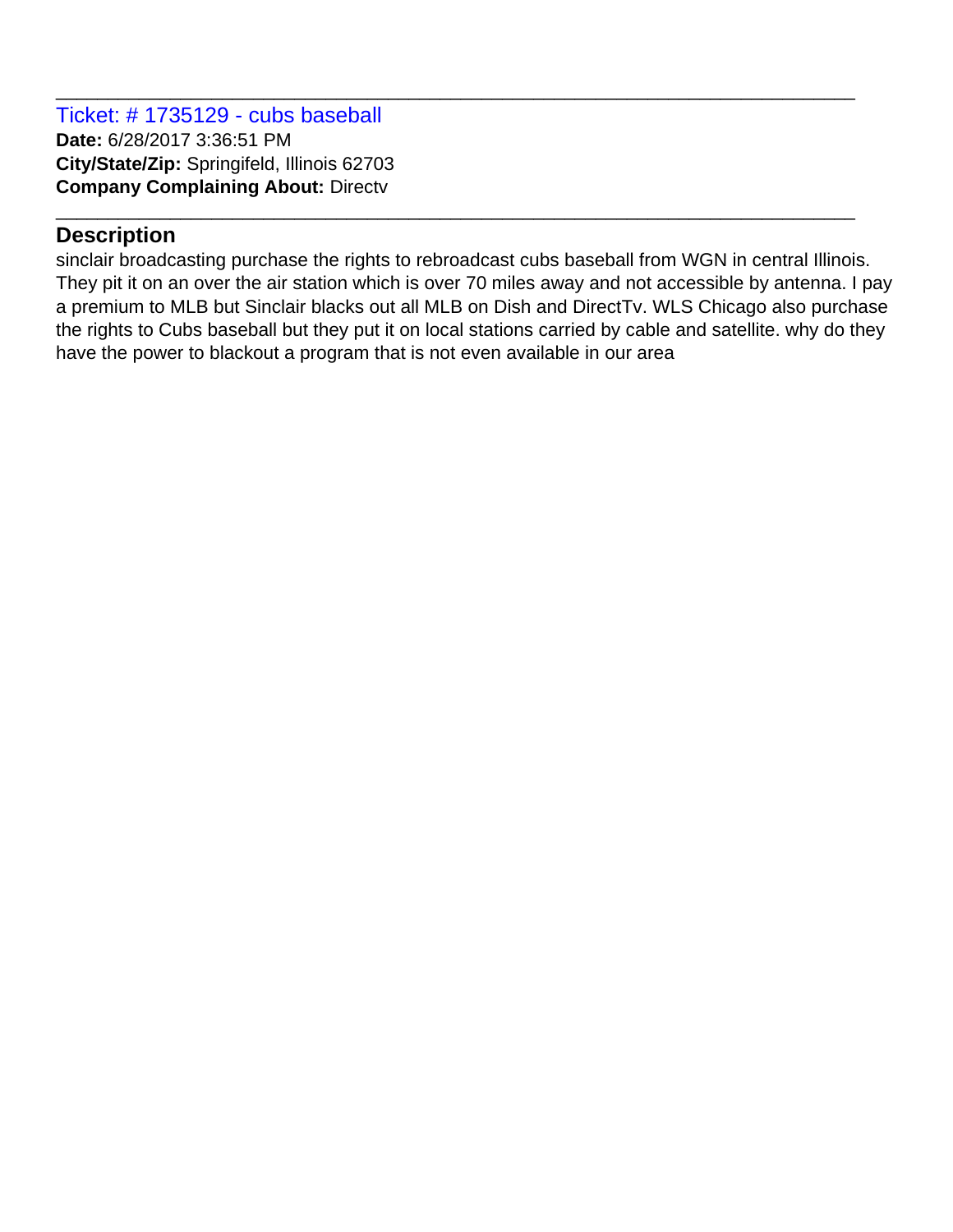Ticket: # 3212762 - Blacking out baseball games **Date:** 4/24/2019 7:26:45 PM **City/State/Zip:** Chittenango, New York 13037 **Company Complaining About:** AT&T

#### **Description**

Why do you blackout major league baseball games? It makes absolutely no sense. It just angers the fans. I live just east of Syracuse New York, there is supposed to be a game on with the Phillies at the Mets on ESPN, however it is blacked out. Why? Do you all think I'm going to get in my car and drive 4-5 hours to watch the game at the stadium? No. People work for a living. It costs too much money to do that, we pay for our television programs and for the MLB package, just because I live in New York doesn't mean these games should be blacked out. It is the most moronic concept. No good comes from this. So stupid.

\_\_\_\_\_\_\_\_\_\_\_\_\_\_\_\_\_\_\_\_\_\_\_\_\_\_\_\_\_\_\_\_\_\_\_\_\_\_\_\_\_\_\_\_\_\_\_\_\_\_\_\_\_\_\_\_\_\_\_\_\_\_\_\_\_\_\_\_\_\_\_\_\_\_\_\_\_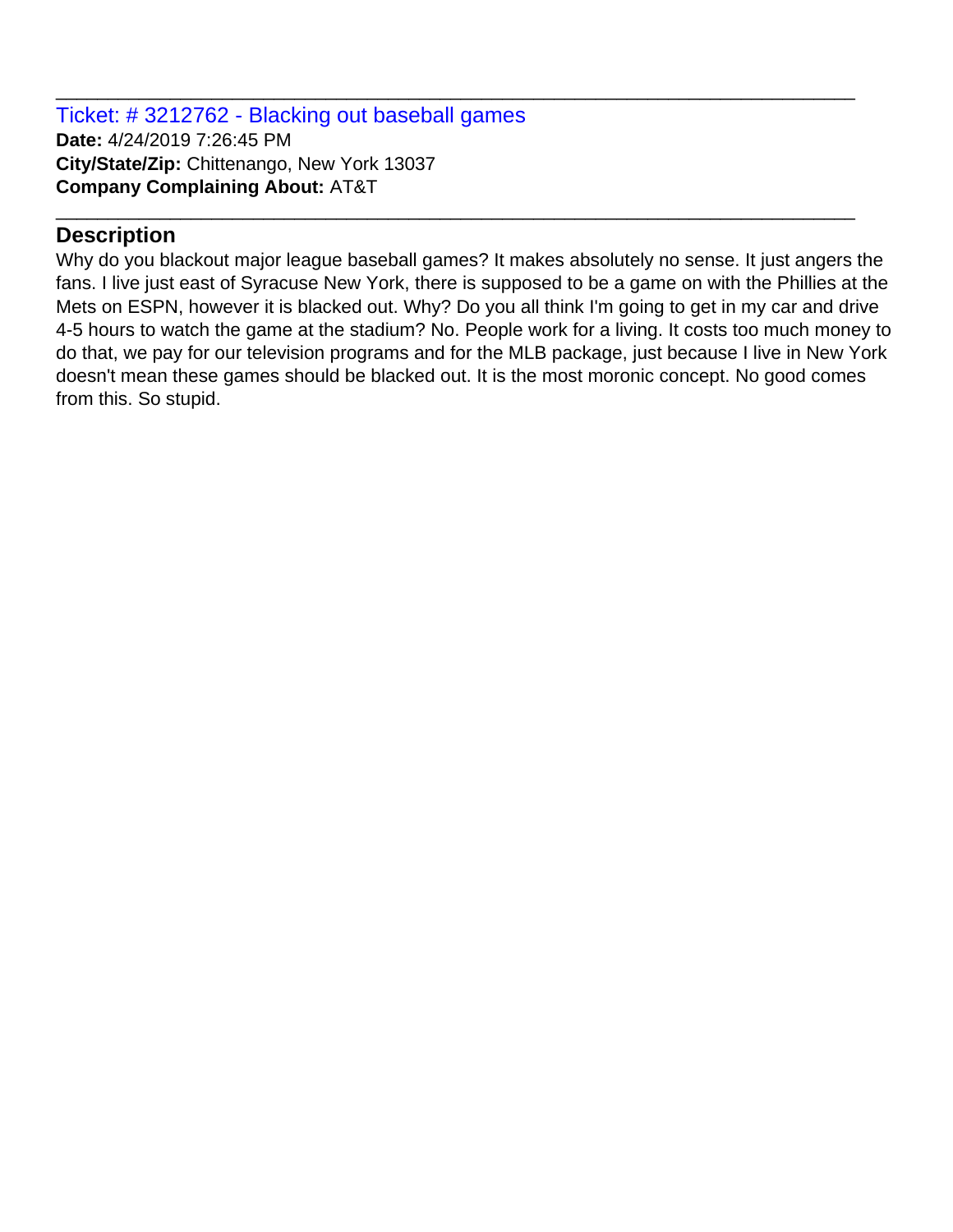Ticket: # 1899113 - Major League Baseball Backout restrictions **Date:** 9/1/2017 3:19:43 PM **City/State/Zip:** Louisburg, North Carolina 27549 **Company Complaining About:** Time Warner

# **Description**

I live in Louisburg, NC. zip code 27549. I am writing because I have been told I live in a territory controlled by a network over 200 mi, away. I remember growing up in the sixties where blackout restrictions was put in place in areas surrounding the event as not to harm ticket sales. I have include email with response from MASN.

\_\_\_\_\_\_\_\_\_\_\_\_\_\_\_\_\_\_\_\_\_\_\_\_\_\_\_\_\_\_\_\_\_\_\_\_\_\_\_\_\_\_\_\_\_\_\_\_\_\_\_\_\_\_\_\_\_\_\_\_\_\_\_\_\_\_\_\_\_\_\_\_\_\_\_\_\_

\_\_\_\_\_\_\_\_\_\_\_\_\_\_\_\_\_\_\_\_\_\_\_\_\_\_\_\_\_\_\_\_\_\_\_\_\_\_\_\_\_\_\_\_\_\_\_\_\_\_\_\_\_\_\_\_\_\_\_\_\_\_\_\_\_\_\_\_\_\_\_\_\_\_\_\_\_

MASN's broadcast territory, and the broadcast territory of every MLB team, is determined by Major League Baseball. Since at least 1981, Major League Baseball has determined that the Orioles' broadcast territory comprises of an area from Harrisburg, PA to Charlotte, NC, including Maryland, Delaware, Washington D.C., Virginia, and parts of Pennsylvania, West Virginia, and North Carolina. In 2005, when the Montreal Expos relocated to D.C., the Orioles agreed to share their territory with the new Nationals in exchange for the rights to present those games on television. In this 2005 decision, Major League Baseball reaffirmed the boundaries of the Orioles and Nationals territory.

MASN Customer Service Team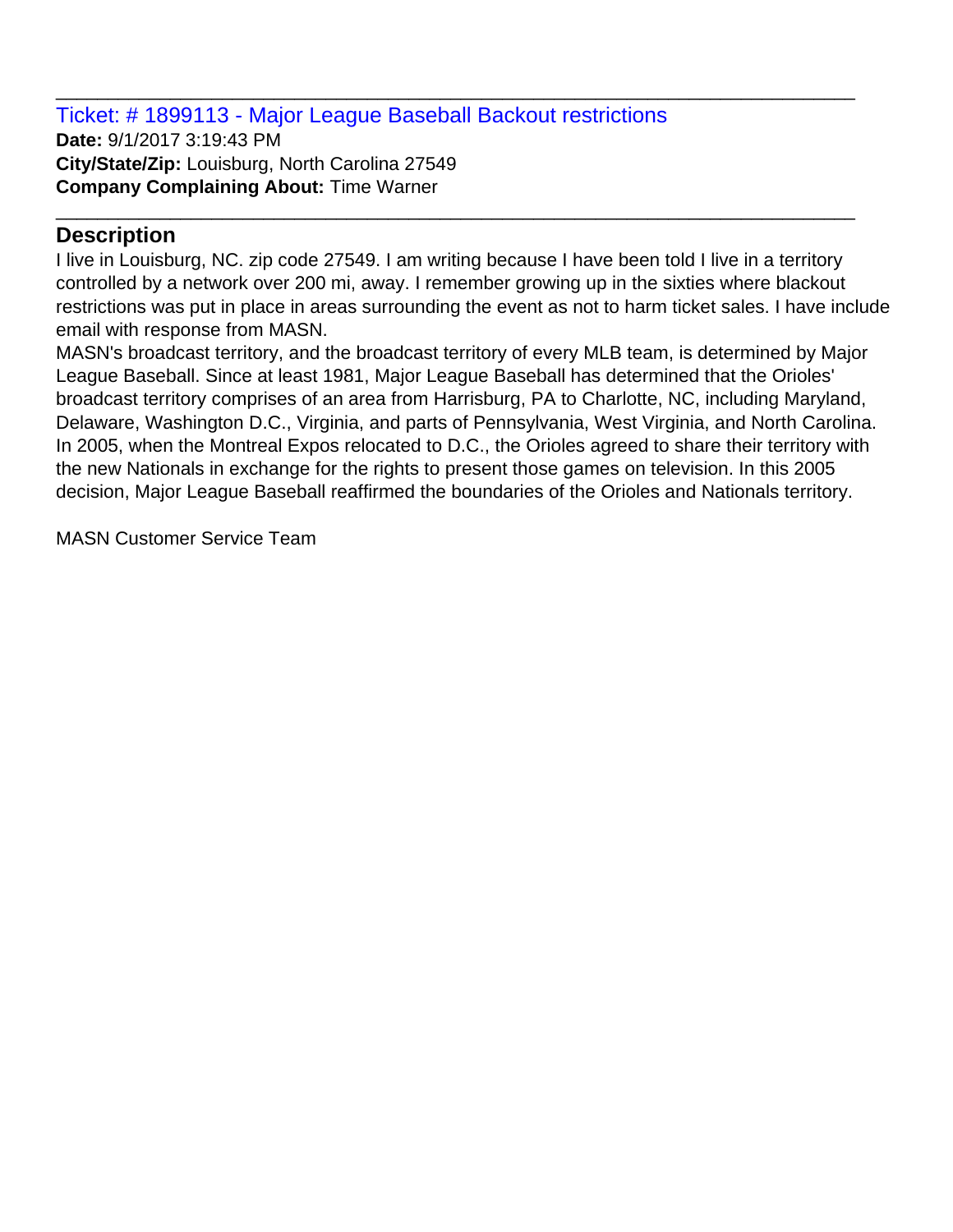Ticket: # 1971755 - FS1 Sports (Baseball) Disparity in game and ad commercial volume

\_\_\_\_\_\_\_\_\_\_\_\_\_\_\_\_\_\_\_\_\_\_\_\_\_\_\_\_\_\_\_\_\_\_\_\_\_\_\_\_\_\_\_\_\_\_\_\_\_\_\_\_\_\_\_\_\_\_\_\_\_\_\_\_\_\_\_\_\_\_\_\_\_\_\_\_\_

\_\_\_\_\_\_\_\_\_\_\_\_\_\_\_\_\_\_\_\_\_\_\_\_\_\_\_\_\_\_\_\_\_\_\_\_\_\_\_\_\_\_\_\_\_\_\_\_\_\_\_\_\_\_\_\_\_\_\_\_\_\_\_\_\_\_\_\_\_\_\_\_\_\_\_\_\_

**Date:** 10/9/2017 2:27:40 PM **City/State/Zip:** Madison, Alabama 35758

# **Description**

Watching the 2017 Major League Baseball Playoffs on FS1 I notice a significan difference in broadcast and ad commercial volume, both through the WOW Cable signal AND via internet streaming from Fox Sports. It seems to be an intentional decision as it is consistent with different broadcasts of different games. I don't experience this issue via other networks (ESPN, TBS, MLB)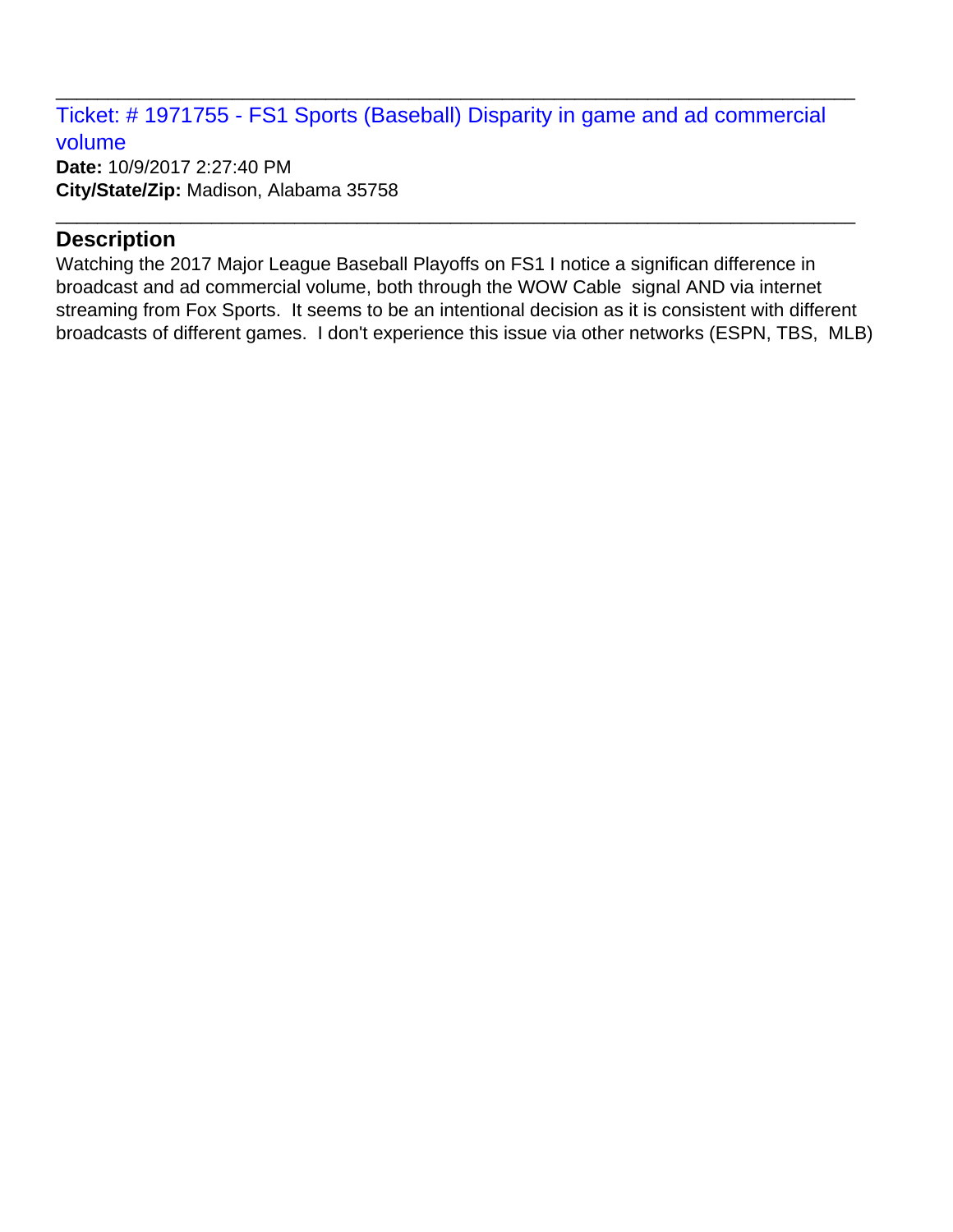Ticket: # 1802608 - Current airing of Fox Sports Baseball Cincinnati vs Yankees **Date:** 7/25/2017 8:41:55 PM **City/State/Zip:** Ashland, Kentucky 41101

\_\_\_\_\_\_\_\_\_\_\_\_\_\_\_\_\_\_\_\_\_\_\_\_\_\_\_\_\_\_\_\_\_\_\_\_\_\_\_\_\_\_\_\_\_\_\_\_\_\_\_\_\_\_\_\_\_\_\_\_\_\_\_\_\_\_\_\_\_\_\_\_\_\_\_\_\_

\_\_\_\_\_\_\_\_\_\_\_\_\_\_\_\_\_\_\_\_\_\_\_\_\_\_\_\_\_\_\_\_\_\_\_\_\_\_\_\_\_\_\_\_\_\_\_\_\_\_\_\_\_\_\_\_\_\_\_\_\_\_\_\_\_\_\_\_\_\_\_\_\_\_\_\_\_

#### **Description**

The man in the third row behind home plate on the left in a white shirt with blue jacket "flipped off" the camera when they were zooming in on home plate. There are children watching! Please move him or something.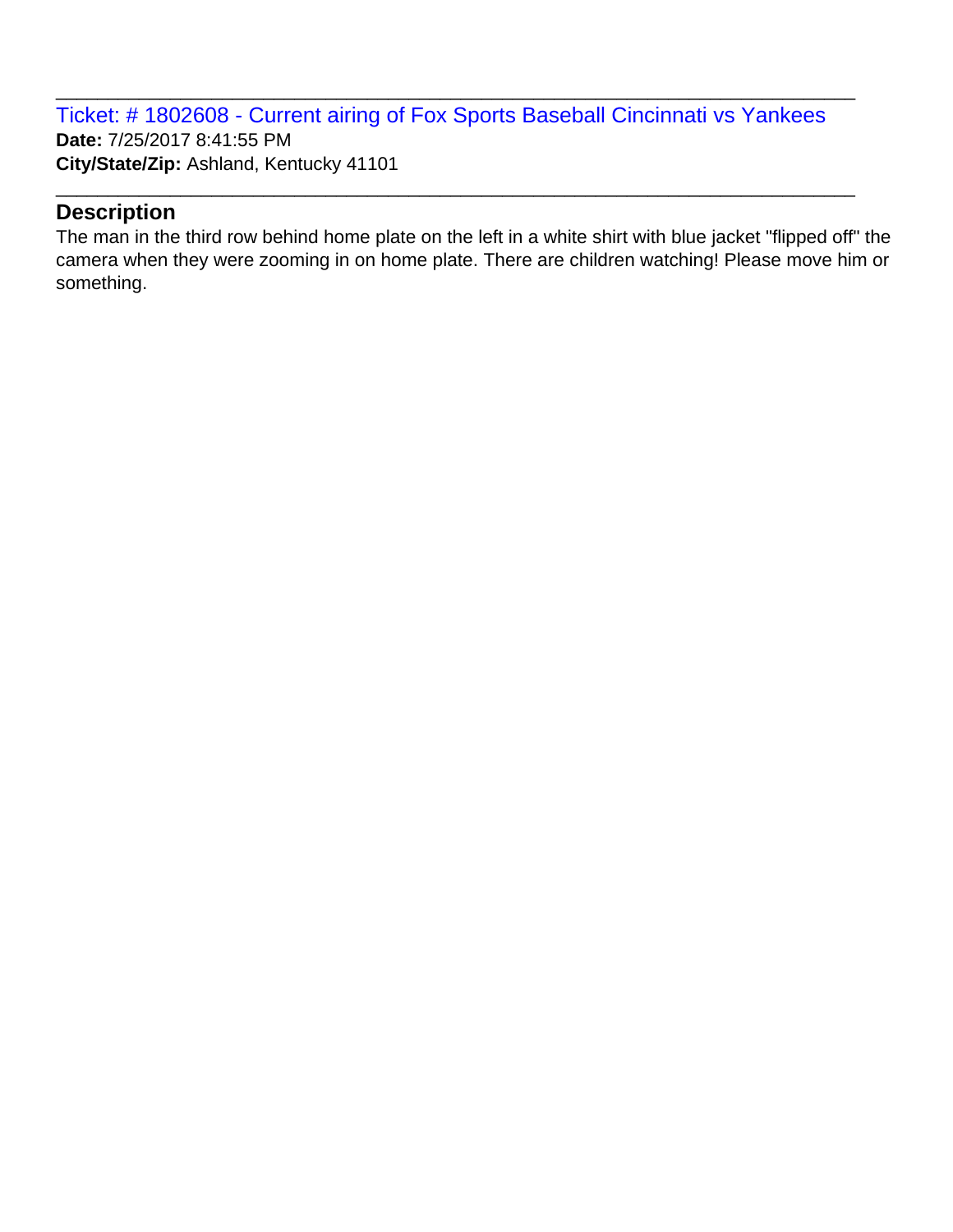Ticket: # 1898282 - Re: Request updated: cubs baseball **Date:** 9/1/2017 12:11:58 PM **City/State/Zip:** Springifeld, Illinois 62703 **Company Complaining About:** Directv

# **Description**

This is a follow-up to your previous request #1735129 "cubs baseball"

Somehow The FCC has screwed this up I am a member of DirectTv. I subscribe to MLB games. BUT, Someone has BLOCKED MLB from broadcasting the CUBS even when the only station that is broadcasting is an over the air station and is not available in central Illinois. SO, I want to know who is requiring Direct TV or MIB to NOT broadcast the CUB games. WGN sells the rights to Sinclair Broadcasting and they chose to either play the games on WBIU 23 which is available on every type of broadcast. They are on all satellite, all cable, and all local antennas. However, they frequently put this on WBIU 23.2 Which is over the air and not available either by antenna or broadcast tv. SO, they should be available on MLB since they are not available on any other media. So, WHO is blacking them out so MLB cannot carry them. BUT, I can listen to them on local radio unless there is a Friday or Saturday night football game. Then I go out and sit in my car and listen to XM. If the FCC does not protect the citizen, Then who do you protect? Certainly not the average citizen. (b) (6)<br>From: FCC <consumercomplaints@fcc.gov><br>To: (b) (6)

\_\_\_\_\_\_\_\_\_\_\_\_\_\_\_\_\_\_\_\_\_\_\_\_\_\_\_\_\_\_\_\_\_\_\_\_\_\_\_\_\_\_\_\_\_\_\_\_\_\_\_\_\_\_\_\_\_\_\_\_\_\_\_\_\_\_\_\_\_\_\_\_\_\_\_\_\_

\_\_\_\_\_\_\_\_\_\_\_\_\_\_\_\_\_\_\_\_\_\_\_\_\_\_\_\_\_\_\_\_\_\_\_\_\_\_\_\_\_\_\_\_\_\_\_\_\_\_\_\_\_\_\_\_\_\_\_\_\_\_\_\_\_\_\_\_\_\_\_\_\_\_\_\_\_

From: FCC <consumercomplaints@fcc.gov>

 $To: (b)$   $(6)$ Sent: Friday, June 30, 2017 9:31 AM Subject: Request updated: cubs baseball

#yiv4640977757 table td {border-collapse:collapse;}#yiv4640977757 body .filtered99999 .yiv4640977757directional\_text\_wrapper {direction:rtl;unicode-bidi:embed;}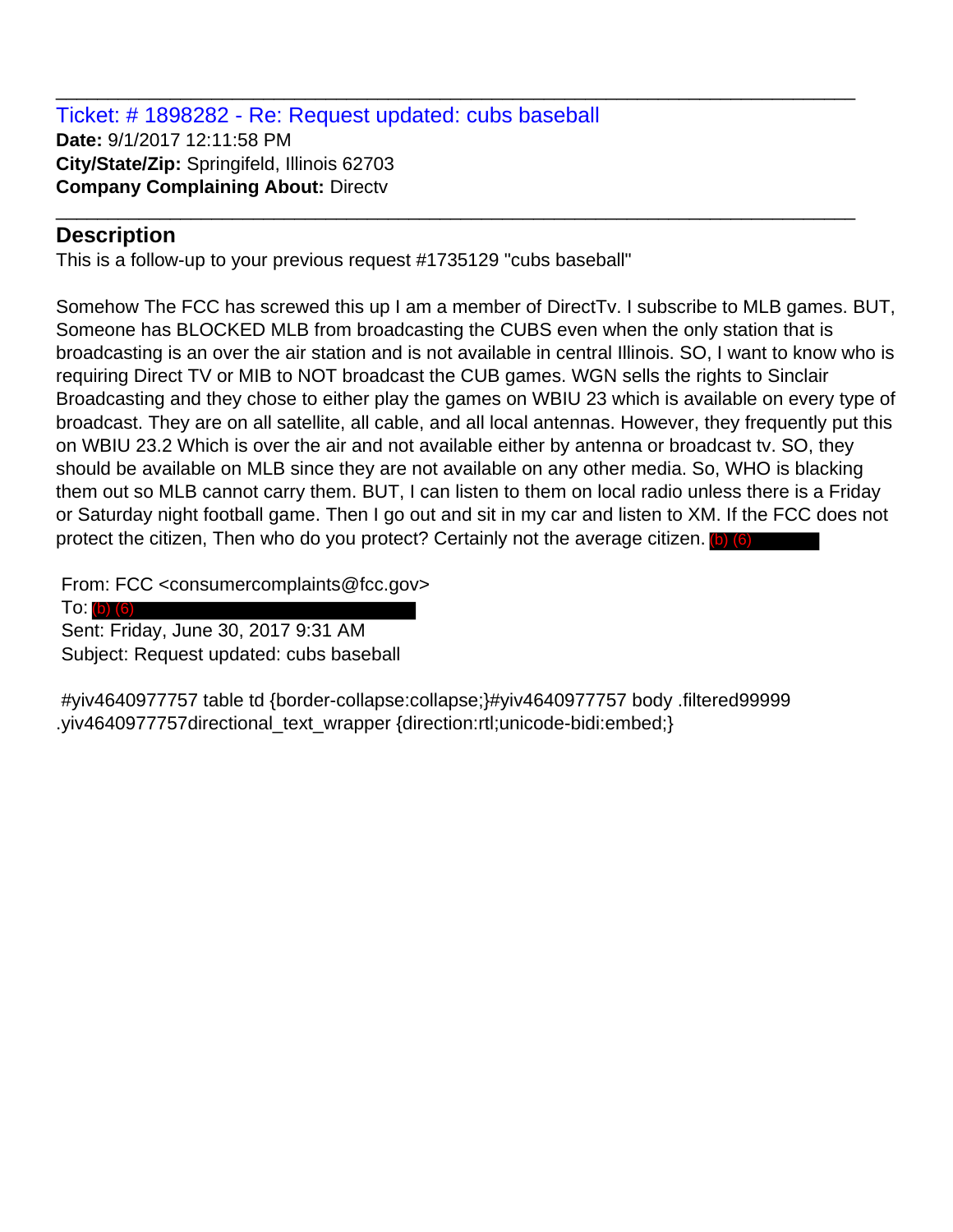Ticket: # 3457207 - objectionable ad during baseball game **Date:** 8/11/2019 4:37:23 PM **City/State/Zip:** Southlake, Texas 76092

#### **Description**

During Rangers/Brewers baseball games 8/10 and 8/11 I saw ads for a movie called Good Boys. So the clip showed kids playing on their parents' sex swing. Really? This is OK to show during a baseball game? An R rated ad?

\_\_\_\_\_\_\_\_\_\_\_\_\_\_\_\_\_\_\_\_\_\_\_\_\_\_\_\_\_\_\_\_\_\_\_\_\_\_\_\_\_\_\_\_\_\_\_\_\_\_\_\_\_\_\_\_\_\_\_\_\_\_\_\_\_\_\_\_\_\_\_\_\_\_\_\_\_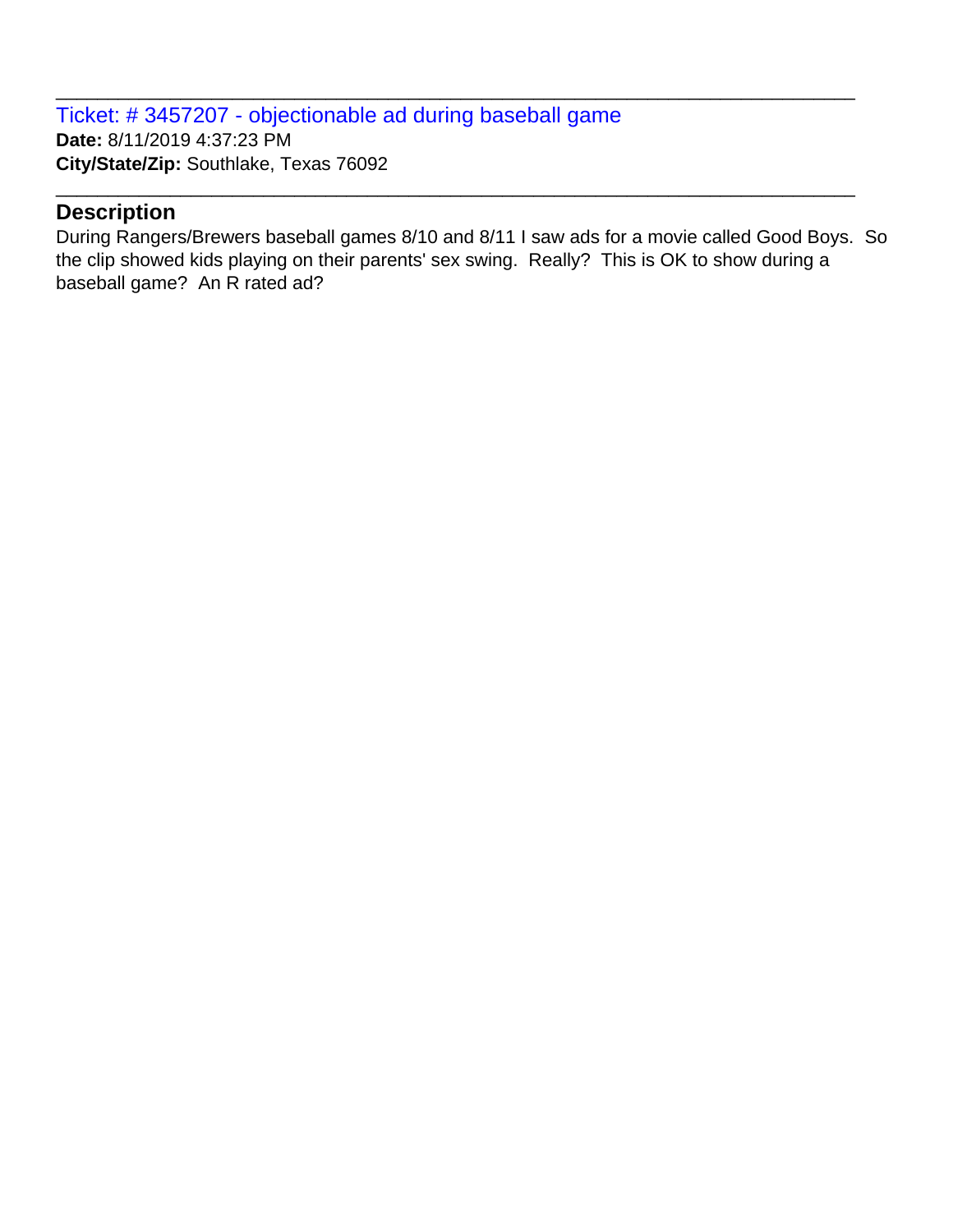Ticket: # 3580942 - Trump Propaganda Ad during baseball gsme **Date:** 10/7/2019 10:17:07 AM **City/State/Zip:** Santa Rosa Beach, Florida 32459

#### **Description**

During last night's Nationals Dodgers playoff gsme, an advertisement was broadcast, during the break, which was a propaganda piece meant to influence the public perception of Trump as relates to the investigation of his Ukrainian affairs.

\_\_\_\_\_\_\_\_\_\_\_\_\_\_\_\_\_\_\_\_\_\_\_\_\_\_\_\_\_\_\_\_\_\_\_\_\_\_\_\_\_\_\_\_\_\_\_\_\_\_\_\_\_\_\_\_\_\_\_\_\_\_\_\_\_\_\_\_\_\_\_\_\_\_\_\_\_

\_\_\_\_\_\_\_\_\_\_\_\_\_\_\_\_\_\_\_\_\_\_\_\_\_\_\_\_\_\_\_\_\_\_\_\_\_\_\_\_\_\_\_\_\_\_\_\_\_\_\_\_\_\_\_\_\_\_\_\_\_\_\_\_\_\_\_\_\_\_\_\_\_\_\_\_\_

I had one question after watching the ad, "who paid for it to be broadcast? The Russians? The Saudis?

I hope that the FCC will investigate and not allow such lying without a factbased followup.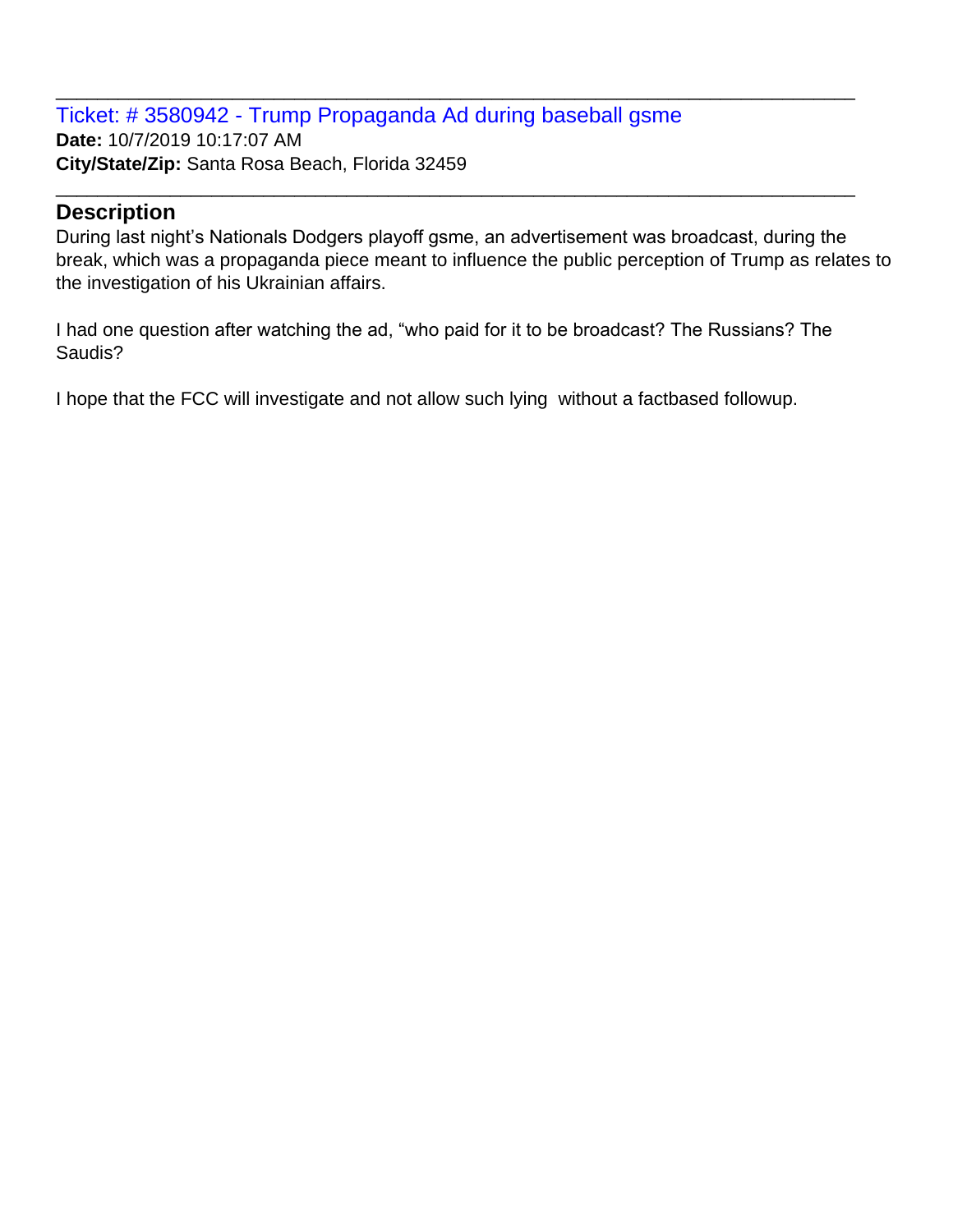Ticket: # 1565627 - Black out policies of Major League Baseball and their Regional **Providers** 

\_\_\_\_\_\_\_\_\_\_\_\_\_\_\_\_\_\_\_\_\_\_\_\_\_\_\_\_\_\_\_\_\_\_\_\_\_\_\_\_\_\_\_\_\_\_\_\_\_\_\_\_\_\_\_\_\_\_\_\_\_\_\_\_\_\_\_\_\_\_\_\_\_\_\_\_\_

\_\_\_\_\_\_\_\_\_\_\_\_\_\_\_\_\_\_\_\_\_\_\_\_\_\_\_\_\_\_\_\_\_\_\_\_\_\_\_\_\_\_\_\_\_\_\_\_\_\_\_\_\_\_\_\_\_\_\_\_\_\_\_\_\_\_\_\_\_\_\_\_\_\_\_\_\_

**Date:** 4/13/2017 7:28:02 PM **City/State/Zip:** Greensboro, North Carolina 27409 **Company Complaining About:** Time Warner

# **Description**

Hey - MLB has regional TV providers for each team and MLB has subsequently divided the country into "regions". My team the Baltimore Orioles are approximately 250 miles from my home in Greensboro, NC, but I am in their "Region", so must view their games via their Regional partner - MASN. However, MASN is only available through satellite (DIrect or Dish TV) and my condo (that I own) has no direct site line. I have Spectrum (formerly TWC) and Playstation Vue and they do not carry MASN. Subsequently, when the Orioles play on a station that I do receive (and pay for through my subscription) such as ESPN, FOX, MLB-TV, my service is forced to black out the channel and I cannot watch the game through the service I'm paying for. I feel that is unfair practices, as well as in violation of anti-trust laws and MLB, MASN and their regional partners MUST allow us to view games they have allowed on those alternate channels, or refund us the subscription fees where we've been unable to use our paid service.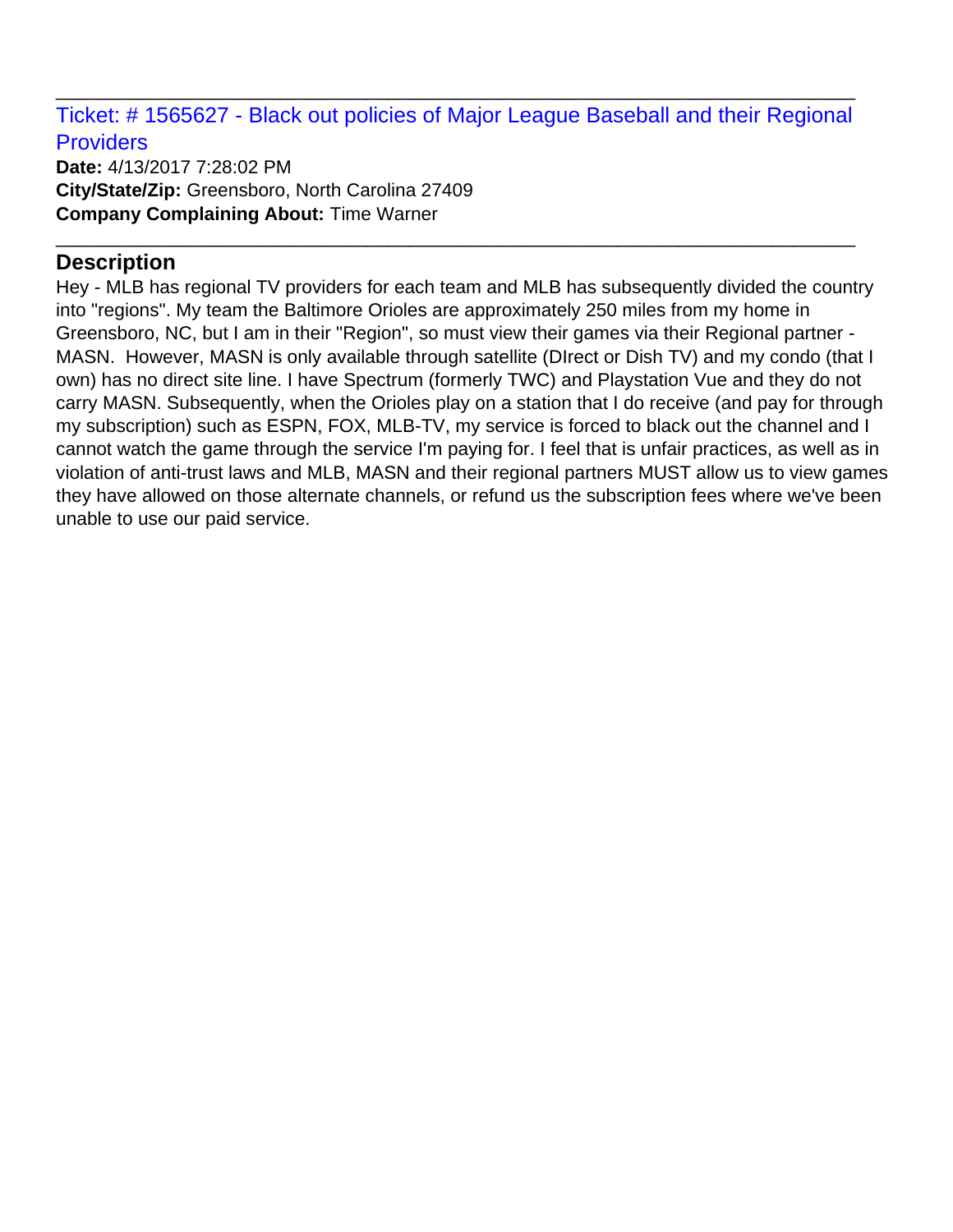Ticket: # 3311278 - TV closed captioned **Date:** 6/5/2019 1:49:18 PM **City/State/Zip:** Simi Valley, California 93063 **Company Complaining About:** AT&T

# **Description**

I watched the ESPN Special Edition Sunday night, Monday night, and Wednesday night baseball games. I'd need to see that information, score that blocked from the closed-captioned scripts. I couldn't find a way to shift those CC over TV. Direct-TV (A.T.T.)Technician came in and set two types; Closed Captioning and DIRECTV Subtitles (yellow display), still unfavorable. Technician claimed that ESPN should be mending the system. I called ESPN and the technician would solve the issue; there's no solution thus far.

\_\_\_\_\_\_\_\_\_\_\_\_\_\_\_\_\_\_\_\_\_\_\_\_\_\_\_\_\_\_\_\_\_\_\_\_\_\_\_\_\_\_\_\_\_\_\_\_\_\_\_\_\_\_\_\_\_\_\_\_\_\_\_\_\_\_\_\_\_\_\_\_\_\_\_\_\_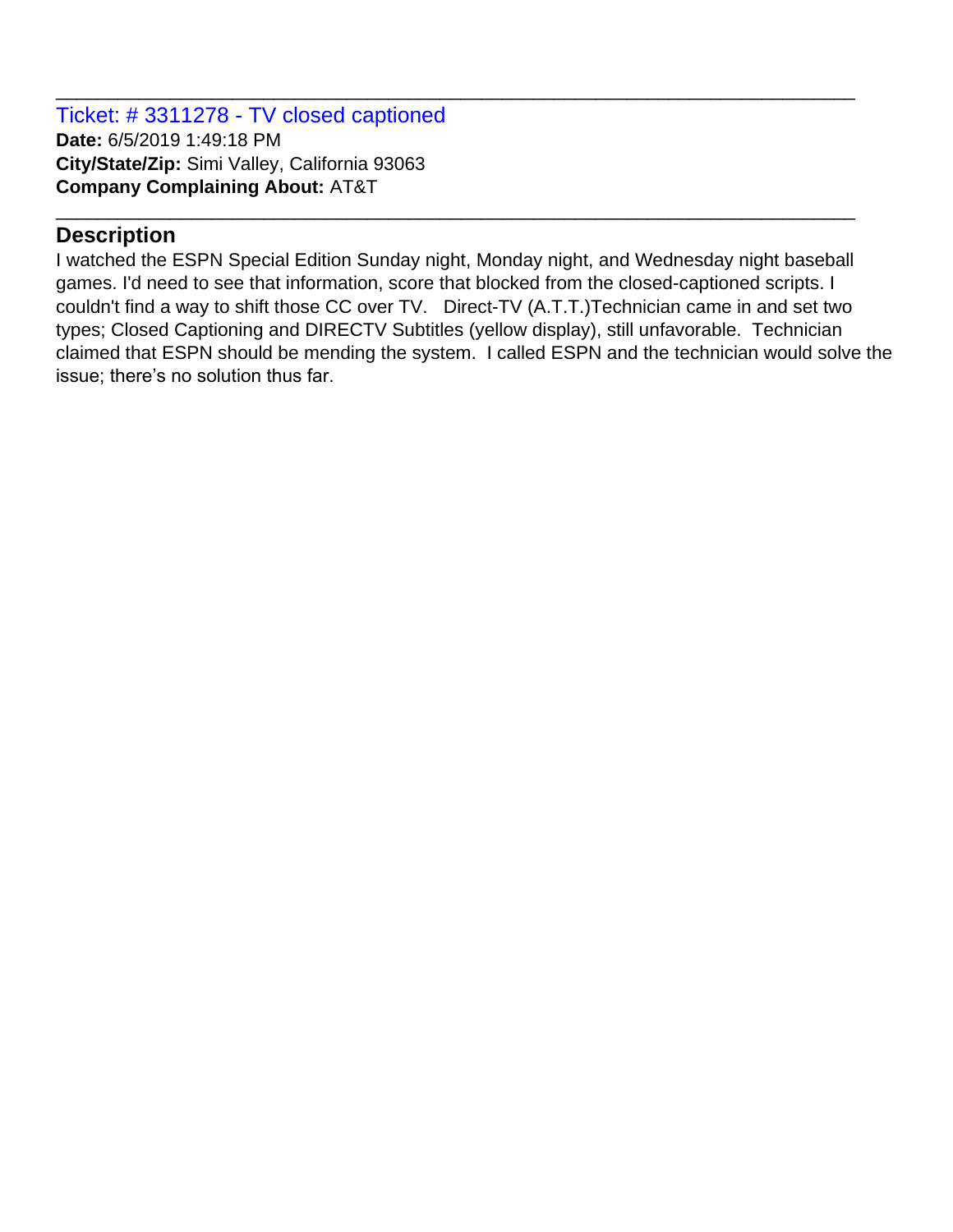Ticket: # 3579934 - Dish Network and Fox Sports dispute **Date:** 10/5/2019 6:20:47 PM **City/State/Zip:** Paris, Illinois 61944-6155 **Company Complaining About:** Dish Network

# **Description**

Our contract with Dish Network includes Fox Sports. Dish and Fox have been in a contract dispute for several months. We have not received a reduction in our billing even though our services have been diminished. We are now unable to watch the Major League Baseball playoffs because Fox is carrying the games. We want our money back or the service we paid for,

\_\_\_\_\_\_\_\_\_\_\_\_\_\_\_\_\_\_\_\_\_\_\_\_\_\_\_\_\_\_\_\_\_\_\_\_\_\_\_\_\_\_\_\_\_\_\_\_\_\_\_\_\_\_\_\_\_\_\_\_\_\_\_\_\_\_\_\_\_\_\_\_\_\_\_\_\_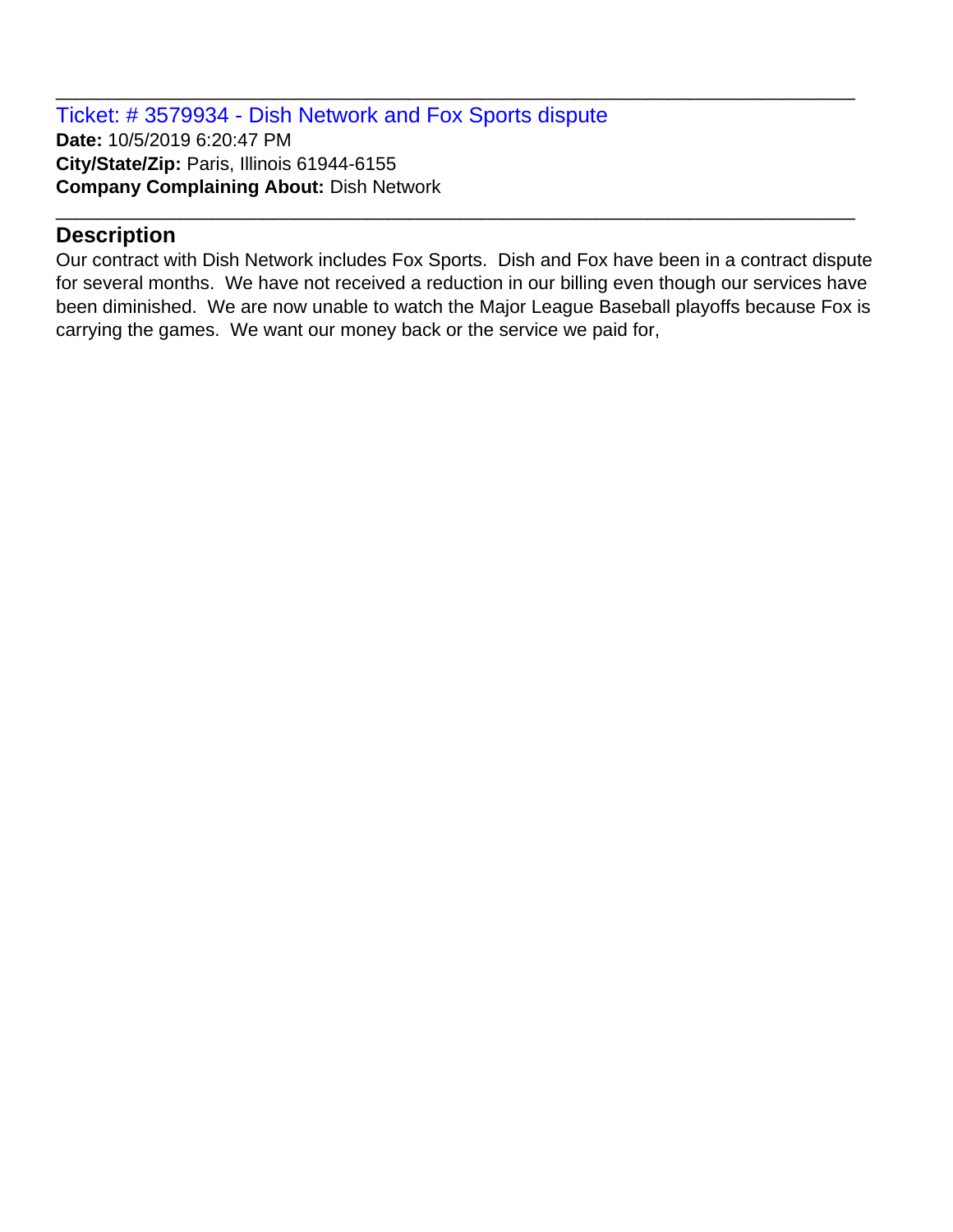Ticket: # 3518321 - dispute between Dish network and Fox Sports Regional Channels/Disney **Date:** 9/7/2019 9:10:07 PM **City/State/Zip:** Macclenny, Florida 32063 **Company Complaining About:** Dish Network

\_\_\_\_\_\_\_\_\_\_\_\_\_\_\_\_\_\_\_\_\_\_\_\_\_\_\_\_\_\_\_\_\_\_\_\_\_\_\_\_\_\_\_\_\_\_\_\_\_\_\_\_\_\_\_\_\_\_\_\_\_\_\_\_\_\_\_\_\_\_\_\_\_\_\_\_\_

\_\_\_\_\_\_\_\_\_\_\_\_\_\_\_\_\_\_\_\_\_\_\_\_\_\_\_\_\_\_\_\_\_\_\_\_\_\_\_\_\_\_\_\_\_\_\_\_\_\_\_\_\_\_\_\_\_\_\_\_\_\_\_\_\_\_\_\_\_\_\_\_\_\_\_\_\_

# **Description**

I have been paying for the Tampa Bay Rays baseball games for a number of years, but for the last couple of months, the games have not been broadcast on Dish because of a dispute between the parties. I am paying for a service that I am not receiving. I contacted Dish and they gave me a one time three dollar credit. How is it legal for a company to charge you for a service you are not receiving? I would like to suggest that in cases of disputes that go on past a week, both parties should have to split the cost that the consumer pays but is not receiving. Thanks!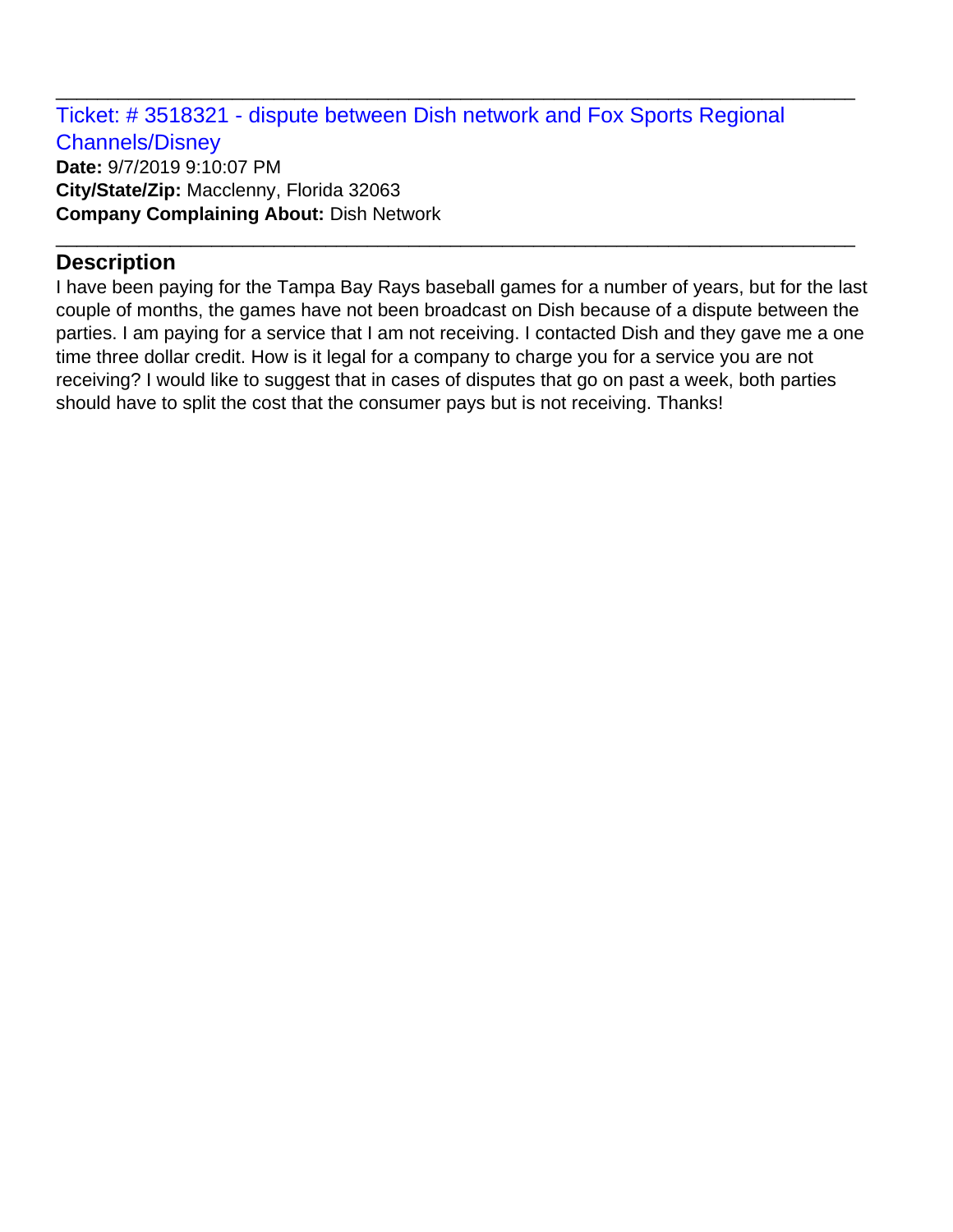Ticket: # 3180700 - Direct tv and major league basball **Date:** 4/9/2019 6:00:14 PM **City/State/Zip:** Raymore, Missouri 64083 **Company Complaining About:** Directv

## **Description**

Hello, I live in Missouri which has two major league baseball teams. Direct tv is telling me that you, the FCC controlas which team I get to see even thou I have the channel which the team I want to see airs its games on. Direct tv tells me that you are forcing me to watch which team you feel is the best for me. So this means that the team I want is blacked out in my area. Direct tv told me to contact you in regards to this issue.

\_\_\_\_\_\_\_\_\_\_\_\_\_\_\_\_\_\_\_\_\_\_\_\_\_\_\_\_\_\_\_\_\_\_\_\_\_\_\_\_\_\_\_\_\_\_\_\_\_\_\_\_\_\_\_\_\_\_\_\_\_\_\_\_\_\_\_\_\_\_\_\_\_\_\_\_\_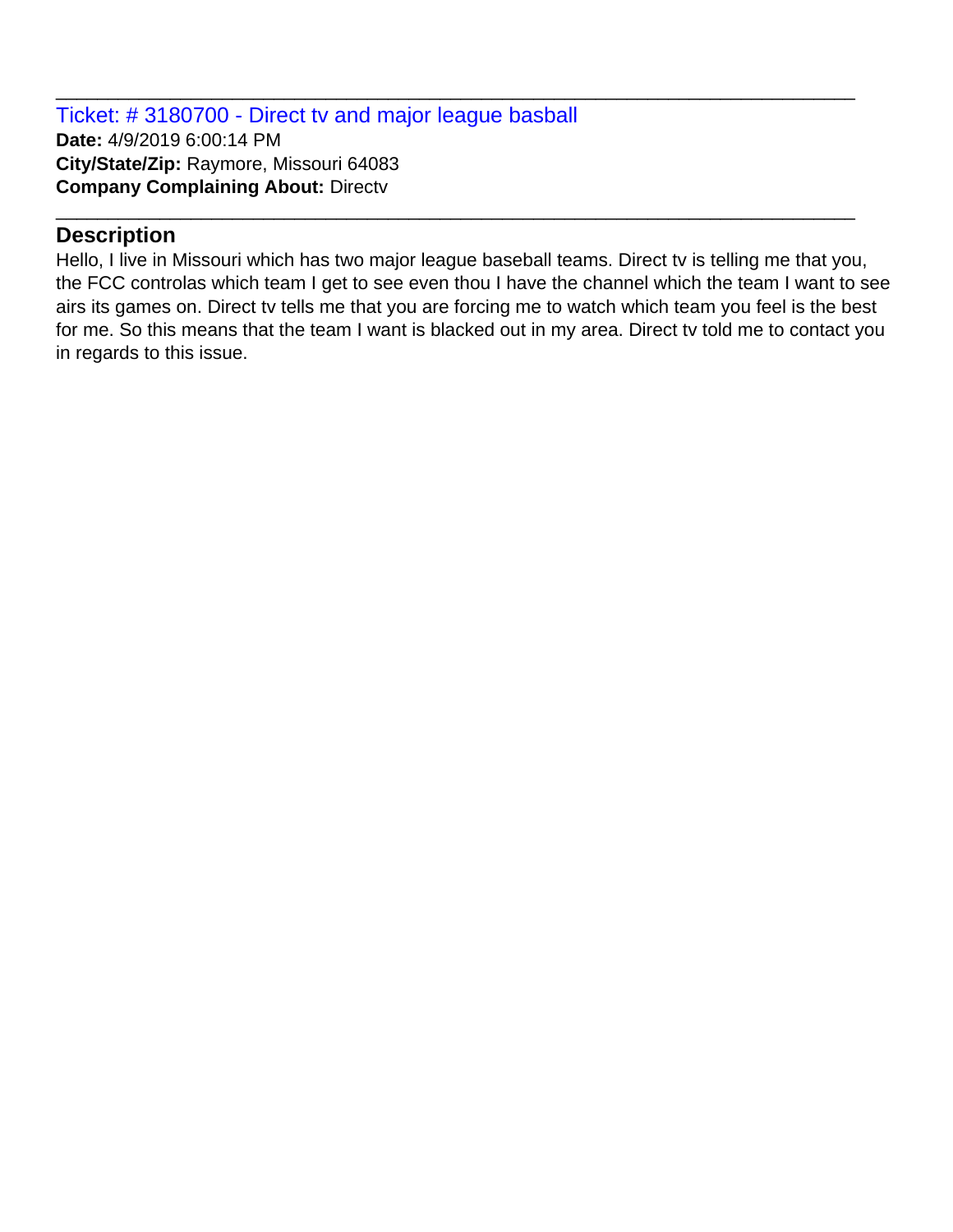Ticket: # 3511298 - Dish TV **Date:** 9/4/2019 4:50:19 PM **City/State/Zip:** Deming, New Mexico 88030 **Company Complaining About:** Dish Network

# **Description**

I subscribed to Dish TV a year ago, The sole purpose was to watch the Arizona Diamond Backs baseball games. 2 months ago, dish got into a squabble with Fox Sports and no longer offer the games. I called and they said all I could do was cancel my contract and they would charge me \$20.00 Per Month, to wit: \$280.00

\_\_\_\_\_\_\_\_\_\_\_\_\_\_\_\_\_\_\_\_\_\_\_\_\_\_\_\_\_\_\_\_\_\_\_\_\_\_\_\_\_\_\_\_\_\_\_\_\_\_\_\_\_\_\_\_\_\_\_\_\_\_\_\_\_\_\_\_\_\_\_\_\_\_\_\_\_

\_\_\_\_\_\_\_\_\_\_\_\_\_\_\_\_\_\_\_\_\_\_\_\_\_\_\_\_\_\_\_\_\_\_\_\_\_\_\_\_\_\_\_\_\_\_\_\_\_\_\_\_\_\_\_\_\_\_\_\_\_\_\_\_\_\_\_\_\_\_\_\_\_\_\_\_\_

This in my not so humble opinion is a breach of contract, I would like to cancel with no penalty and be refunded what I have paid since they breached the contract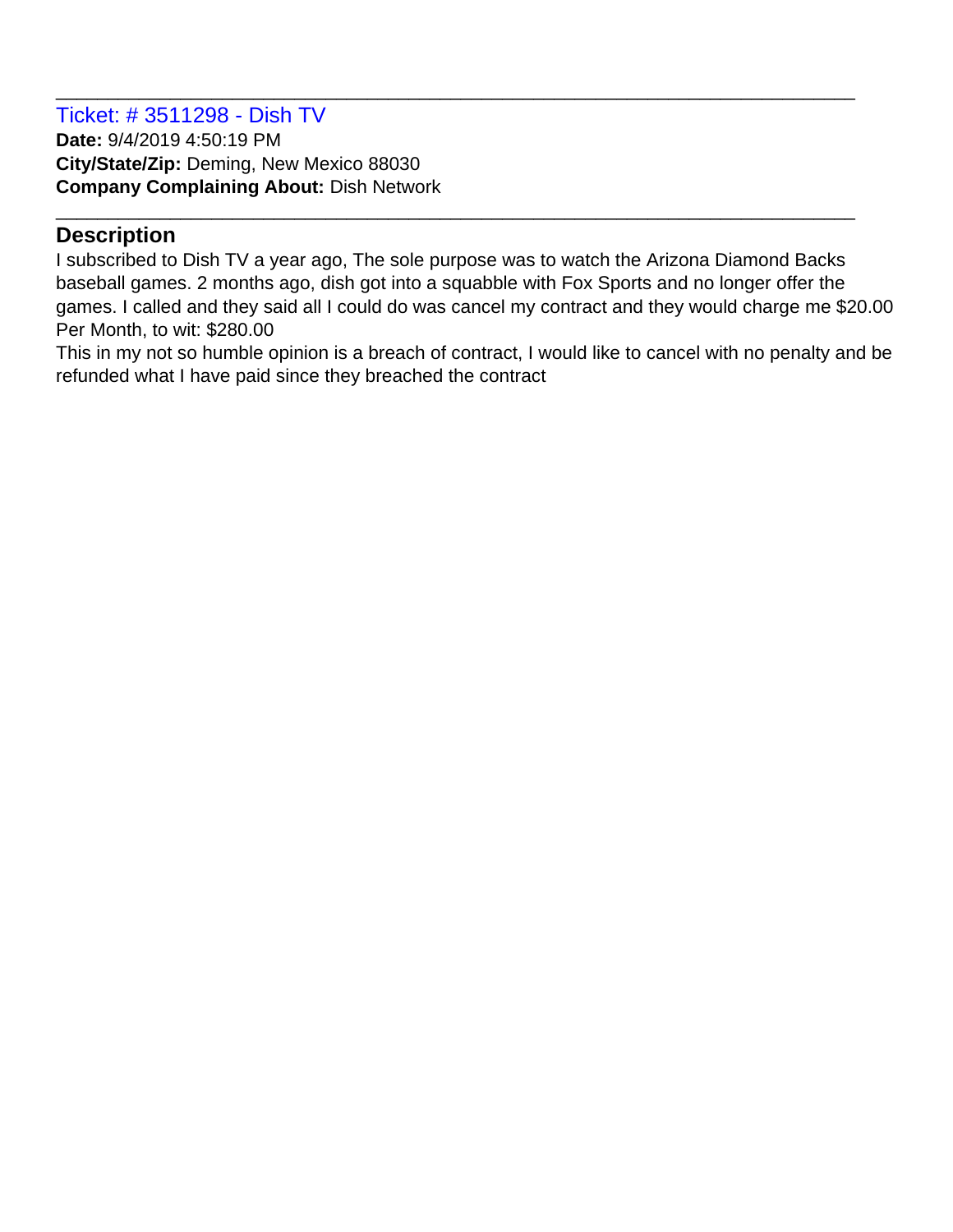Ticket: # 3462227 - Billing **Date:** 8/13/2019 5:02:51 PM **City/State/Zip:** Houston, Texas 77036 **Company Complaining About:** Comcast

## **Description**

Consumer feels the bill being at \$800 is a result of her account being hacking and interference. They say she is ordering baseball channel when she is not since she receives it on her box. There was an investigator who was on the phone with her for 2 hours who was able to track suspicious activity on March 19th. They see the order but can see from where. She should only be paying \$242 a month. Wants her bill adjusted. \*\*\* CTR98-phone\*\*\*

\_\_\_\_\_\_\_\_\_\_\_\_\_\_\_\_\_\_\_\_\_\_\_\_\_\_\_\_\_\_\_\_\_\_\_\_\_\_\_\_\_\_\_\_\_\_\_\_\_\_\_\_\_\_\_\_\_\_\_\_\_\_\_\_\_\_\_\_\_\_\_\_\_\_\_\_\_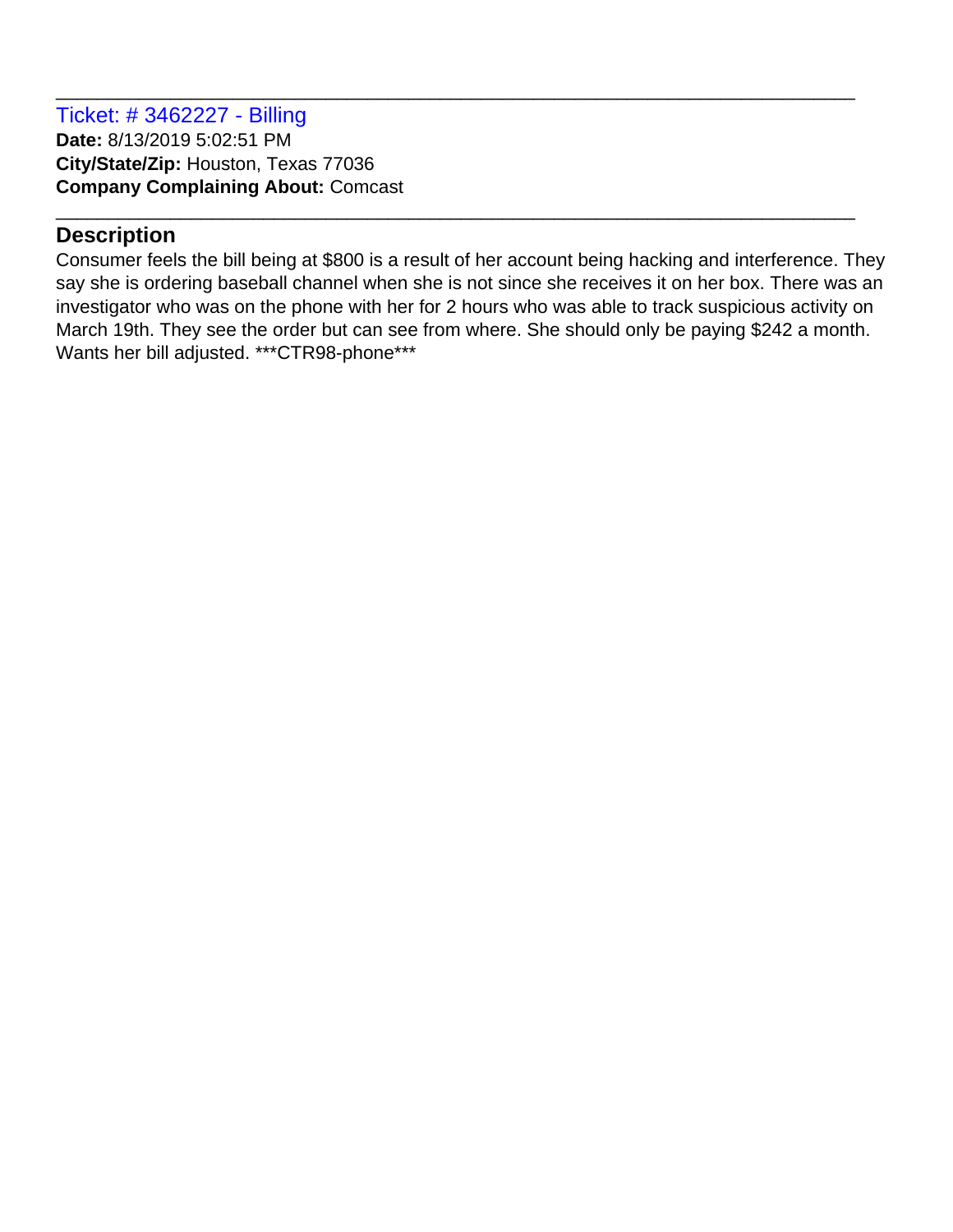Ticket: # 3486498 - Comcast DVR & set/desk top box issues **Date:** 8/23/2019 2:56:18 PM **City/State/Zip:** Gadsden, Alabama 35901 **Company Complaining About:** Comcast \_\_\_\_\_\_\_\_\_\_\_\_\_\_\_\_\_\_\_\_\_\_\_\_\_\_\_\_\_\_\_\_\_\_\_\_\_\_\_\_\_\_\_\_\_\_\_\_\_\_\_\_\_\_\_\_\_\_\_\_\_\_\_\_\_\_\_\_\_\_\_\_\_\_\_\_\_

## **Description**

- Consumer has a complaint against Comcast cable TV.
- For the last 4 years the consumer has had his own cable box with a DVR player.

\_\_\_\_\_\_\_\_\_\_\_\_\_\_\_\_\_\_\_\_\_\_\_\_\_\_\_\_\_\_\_\_\_\_\_\_\_\_\_\_\_\_\_\_\_\_\_\_\_\_\_\_\_\_\_\_\_\_\_\_\_\_\_\_\_\_\_\_\_\_\_\_\_\_\_\_\_

- This box has worked fine, up until the last 2 weeks.
- Every day, during the day, Comcast will disable the DVR service.
- Consumer records baseball games, and Comcast is messing up his services.
- Consumer has called at least 6 times to complain about the issue.
- Comcast is refusing to assist the consumer and they are blaming his box.
- Consumer has been transferred 4 different times, by the provider.
- Consumer is legally allowed to have a 3rd party box with a DVR.
- Consumer cannot find their approved equipment list for set/desk top boxes.
- Consumer had gotten this set/desk top box off the approved list when he fist bought it.
- Resolution: Consumer wants his DVR service fixed as soon as possible.

\*\*\*CTR398-phone\*\*\*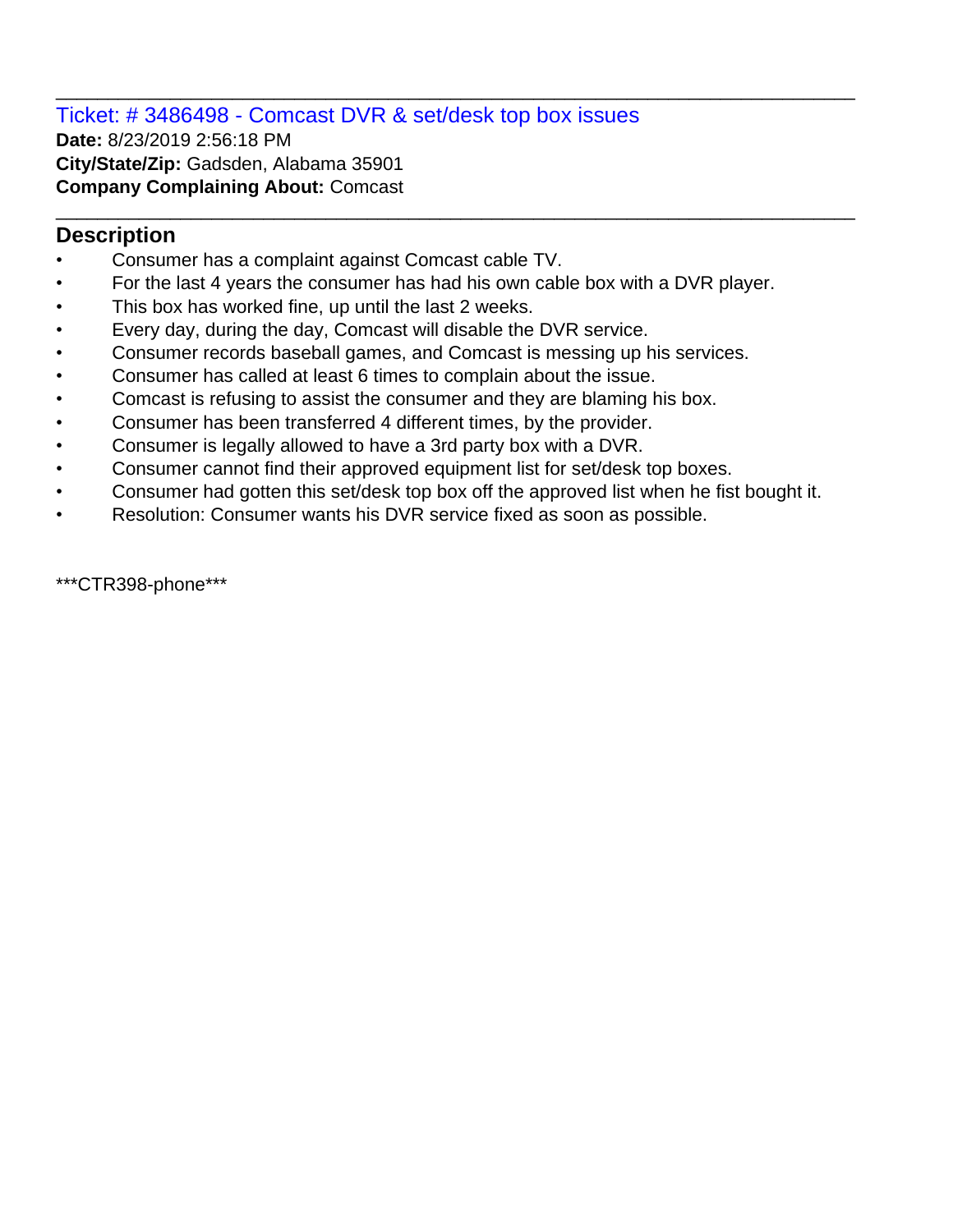Ticket: # 3575993 - over air reception CH13 Rochester NY, & other area channels 46 & 51

\_\_\_\_\_\_\_\_\_\_\_\_\_\_\_\_\_\_\_\_\_\_\_\_\_\_\_\_\_\_\_\_\_\_\_\_\_\_\_\_\_\_\_\_\_\_\_\_\_\_\_\_\_\_\_\_\_\_\_\_\_\_\_\_\_\_\_\_\_\_\_\_\_\_\_\_\_

\_\_\_\_\_\_\_\_\_\_\_\_\_\_\_\_\_\_\_\_\_\_\_\_\_\_\_\_\_\_\_\_\_\_\_\_\_\_\_\_\_\_\_\_\_\_\_\_\_\_\_\_\_\_\_\_\_\_\_\_\_\_\_\_\_\_\_\_\_\_\_\_\_\_\_\_\_

**Date:** 10/3/2019 4:13:31 PM **City/State/Zip:** Hilton, New York 14468 **Company Complaining About:** Channel 13 Wham Tv Rochester

## **Description**

As a retiree on fixed income, I had previously enjoyed Ch13 via over the air for many years until the recent FCC mandated frequency changes this summer. My reception of your station is STINKO ! After rescanning , often several times a day, this station pixelates and disconnects making it impossible to watch. We are in the village of Hilton and have to turn the antenna to WKBW -Buffalo to pick up our ABC & CW programming. Cant even watch football games on your station. This is FRUSTRATING as while we like Buffalo, we really are apart of the greater Rochester community and miss out on Don Alhart & ch13 news programs. I'm guessing your mandated frequency manipulations are done & this the way ch13 will be for the next few years.. I'm thinking seriously of contacting my congress people, voting 'NO' when your license comes up for renewal in 2013, contacting the Commisioner of Major League Baseball. I dont believe I'm the only one in NW Monroe county with reception problems on CH13. This feels like a conspiracy to move more people to PAY TV. We are taxpayers and are angry about this nonsense.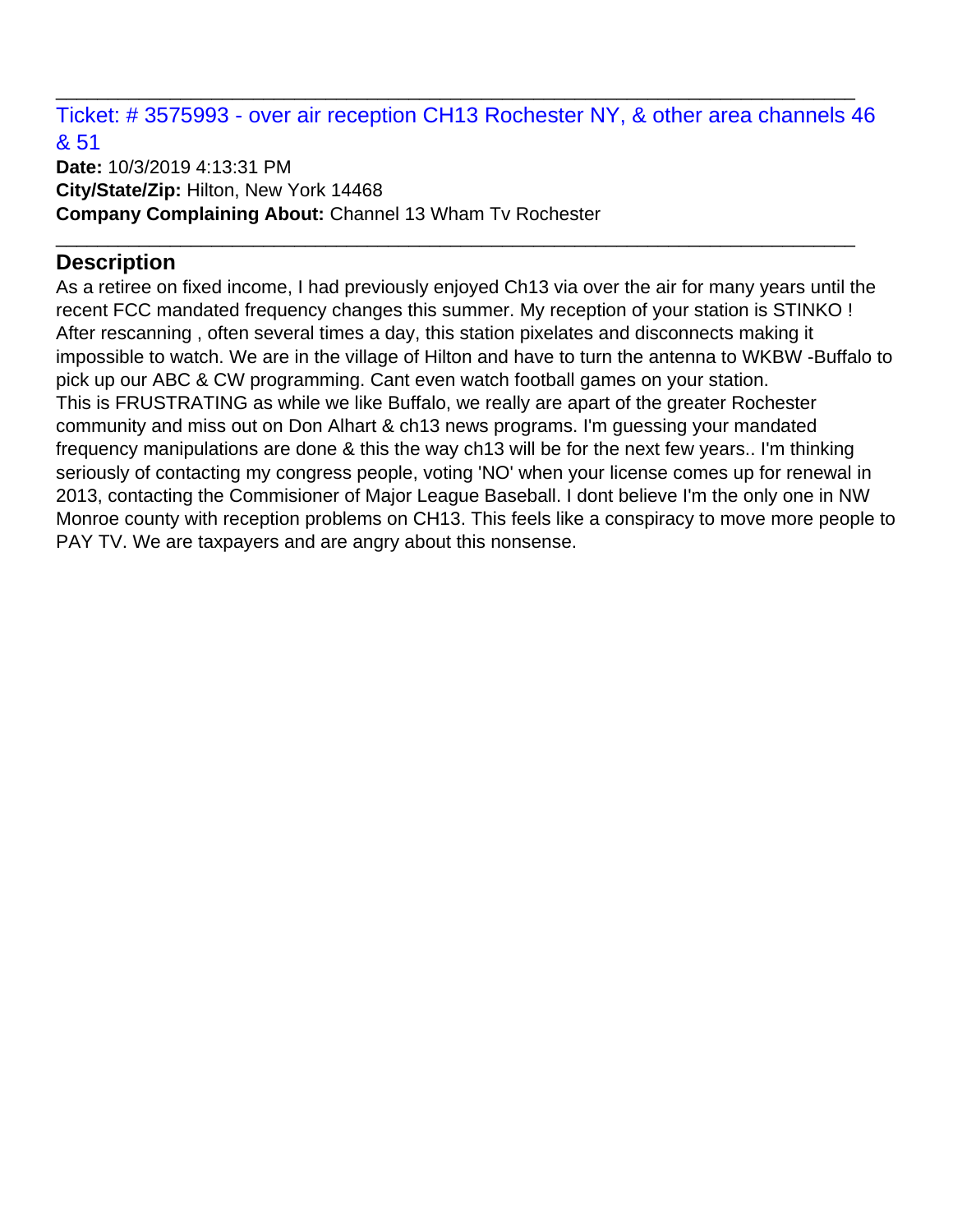Ticket: # 3594204 - CALM Act **Date:** 10/12/2019 9:39:49 PM **City/State/Zip:** San Antonio, Texas 78251

## **Description**

Every commercial I've seen on Fox (KABB) via Hulu has been extremely loud. Much louder than the baseball game itself.

\_\_\_\_\_\_\_\_\_\_\_\_\_\_\_\_\_\_\_\_\_\_\_\_\_\_\_\_\_\_\_\_\_\_\_\_\_\_\_\_\_\_\_\_\_\_\_\_\_\_\_\_\_\_\_\_\_\_\_\_\_\_\_\_\_\_\_\_\_\_\_\_\_\_\_\_\_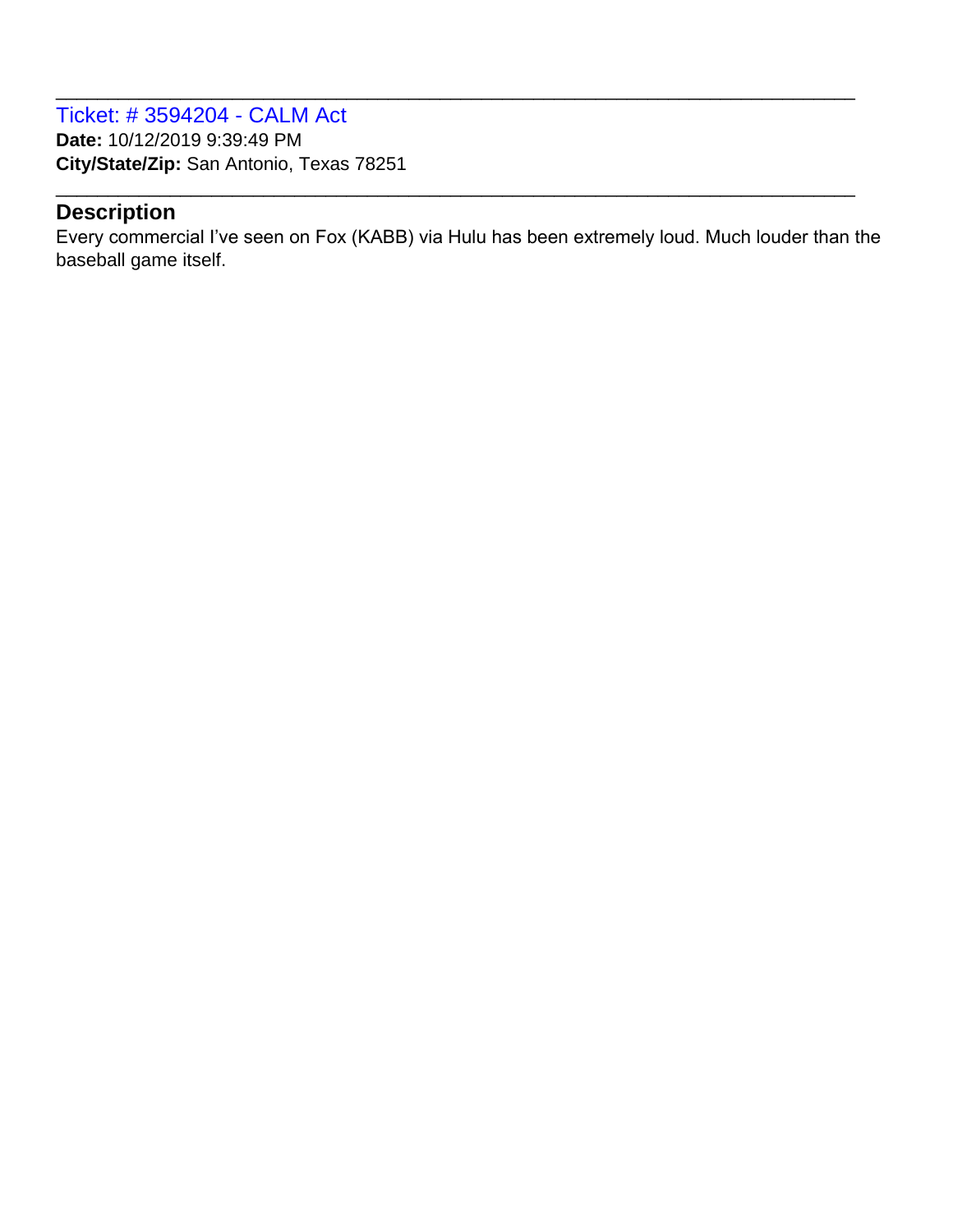Ticket: # 3605087 - Loud commercials **Date:** 10/17/2019 9:57:23 PM **City/State/Zip:** Tabernacle, New Jersey 08088

## **Description**

Why are commercials so loud, specifically Target commercials, during the airing of the ALCS baseball games on FS1?

\_\_\_\_\_\_\_\_\_\_\_\_\_\_\_\_\_\_\_\_\_\_\_\_\_\_\_\_\_\_\_\_\_\_\_\_\_\_\_\_\_\_\_\_\_\_\_\_\_\_\_\_\_\_\_\_\_\_\_\_\_\_\_\_\_\_\_\_\_\_\_\_\_\_\_\_\_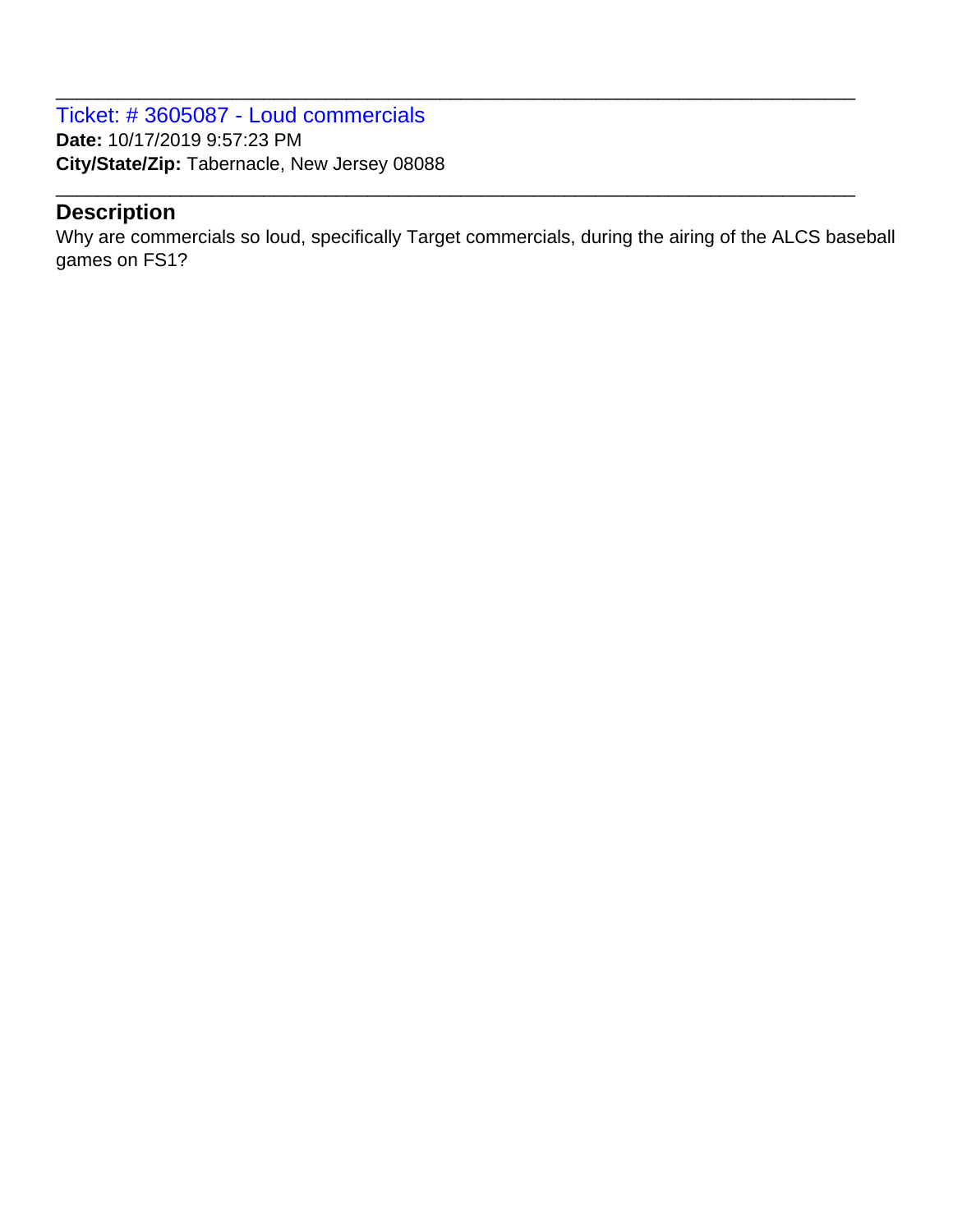Ticket: # 3528556 - Charged for Unrequested Service **Date:** 9/12/2019 11:03:16 AM **City/State/Zip:** San Mateo, California 94403 **Company Complaining About:** Comcast

# **Description**

On my most recent Comcast Xfinity bill, I was charged an extra \$127.97 (\$112.97 + \$15.00 installation fee) for a baseball channel service that I did not request or use. I called their customer services and they said I either ordered the service using the TV remote control or calling in. I told them I did neither. They gave me ten \$5.99 coupons to offset the cost, but that still leaves a charge of \$67.98 for a service that I didn't request or use. I asked why they could not give me enough coupons to cover the entire charge and their response was, ten coupons was the most they could give. I just want the entire cost removed.

\_\_\_\_\_\_\_\_\_\_\_\_\_\_\_\_\_\_\_\_\_\_\_\_\_\_\_\_\_\_\_\_\_\_\_\_\_\_\_\_\_\_\_\_\_\_\_\_\_\_\_\_\_\_\_\_\_\_\_\_\_\_\_\_\_\_\_\_\_\_\_\_\_\_\_\_\_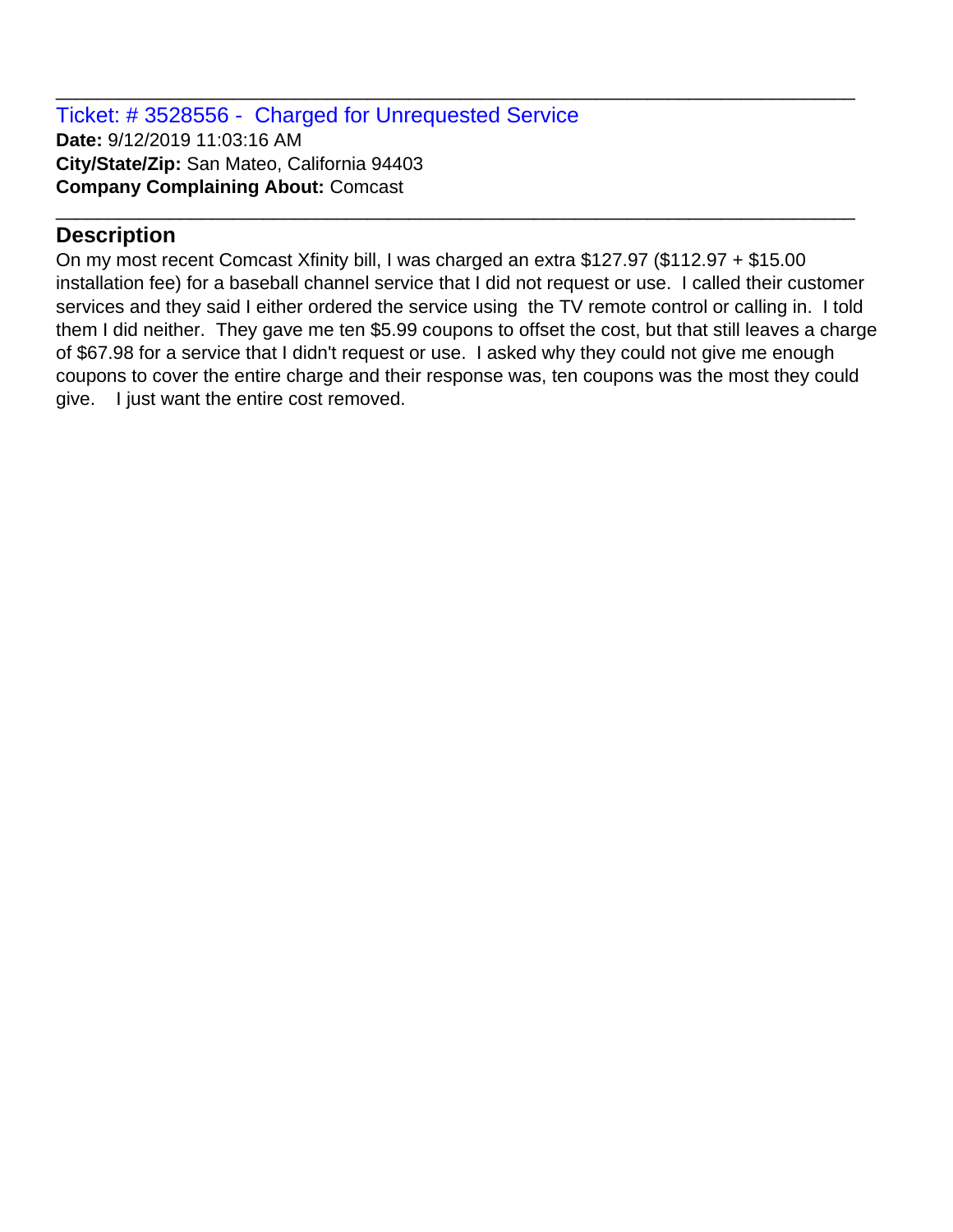Ticket: # 3567968 - Dish/Fox issues **Date:** 9/30/2019 5:26:35 PM **City/State/Zip:** Brownsburg, Indiana 46112 **Company Complaining About:** Dish Network

# **Description**

personally, millions of americans are sick and tired of paying for services that have been out for far too long. Please, step in and make these two companies get their act together so we can watch the MLB baseball playoffs, football and hocky... i am tired of beign a pawn in the greedy game.

\_\_\_\_\_\_\_\_\_\_\_\_\_\_\_\_\_\_\_\_\_\_\_\_\_\_\_\_\_\_\_\_\_\_\_\_\_\_\_\_\_\_\_\_\_\_\_\_\_\_\_\_\_\_\_\_\_\_\_\_\_\_\_\_\_\_\_\_\_\_\_\_\_\_\_\_\_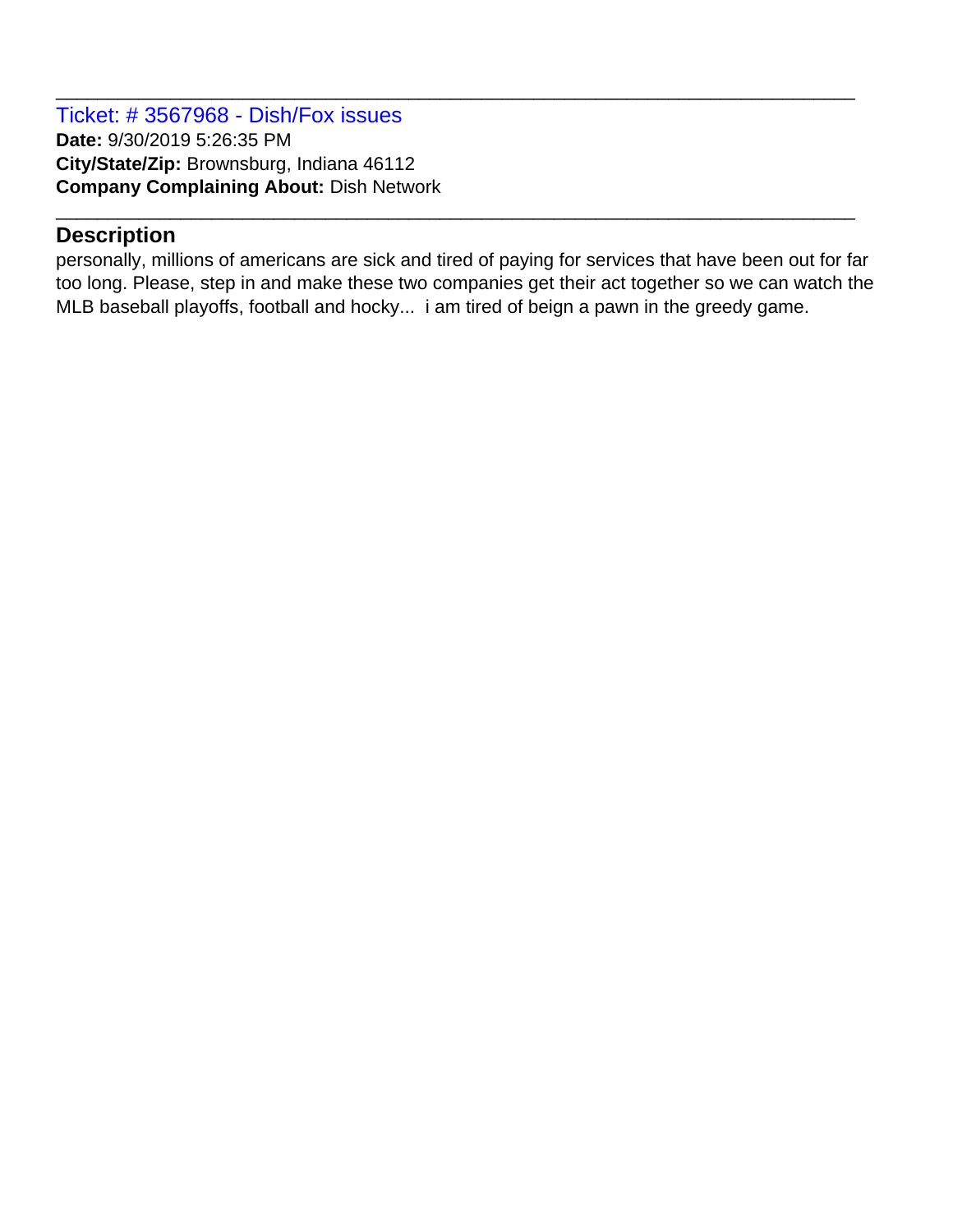#### Ticket: # 3577440 - Duped by DISH **Date:** 10/4/2019 11:38:38 AM **City/State/Zip:** Caneadea, New York 14717 **Company Complaining About:** Dish Network

# **Description**

Hello - My name is  $\omega$   $\omega$   $\omega$  . I became a DISH customer in June of this year ACC# . When I signed on for the service I was assured I would have access to full sports coverage. I was concerned as being a baseball fan, I wanted to be sure to see playoff games. Well now that time is hear, I discover DISH and Fox Sports 1 (FS1) are in dispute and FS1 has been pulled and not being shown. Thus stopping me and other DISH Customers from watching promised baseball playoff games. Hello - My name is (b) (6)<br>(b) (6)<br>sports coverage. I was c<br>Well now that time is head<br>pulled and not being shot<br>baseball playoff games.<br>I don't know what the dis<br>but I'm locked into a term<br>me. At least that is base<br>I've c

\_\_\_\_\_\_\_\_\_\_\_\_\_\_\_\_\_\_\_\_\_\_\_\_\_\_\_\_\_\_\_\_\_\_\_\_\_\_\_\_\_\_\_\_\_\_\_\_\_\_\_\_\_\_\_\_\_\_\_\_\_\_\_\_\_\_\_\_\_\_\_\_\_\_\_\_\_

\_\_\_\_\_\_\_\_\_\_\_\_\_\_\_\_\_\_\_\_\_\_\_\_\_\_\_\_\_\_\_\_\_\_\_\_\_\_\_\_\_\_\_\_\_\_\_\_\_\_\_\_\_\_\_\_\_\_\_\_\_\_\_\_\_\_\_\_\_\_\_\_\_\_\_\_\_

I don't know what the dispute is about and don't care. FS1 is being carried by other service providers but I'm locked into a term contract with DISH and DISH is not fulfilling their contractual obligations to me. At least that is based on their own marketing programs and offers to refer a friend.

I've complained to DISH in similar fashion as this complaint to the FCC and so far I have not received a response. Any help you can provide will be appreciated.

Regards,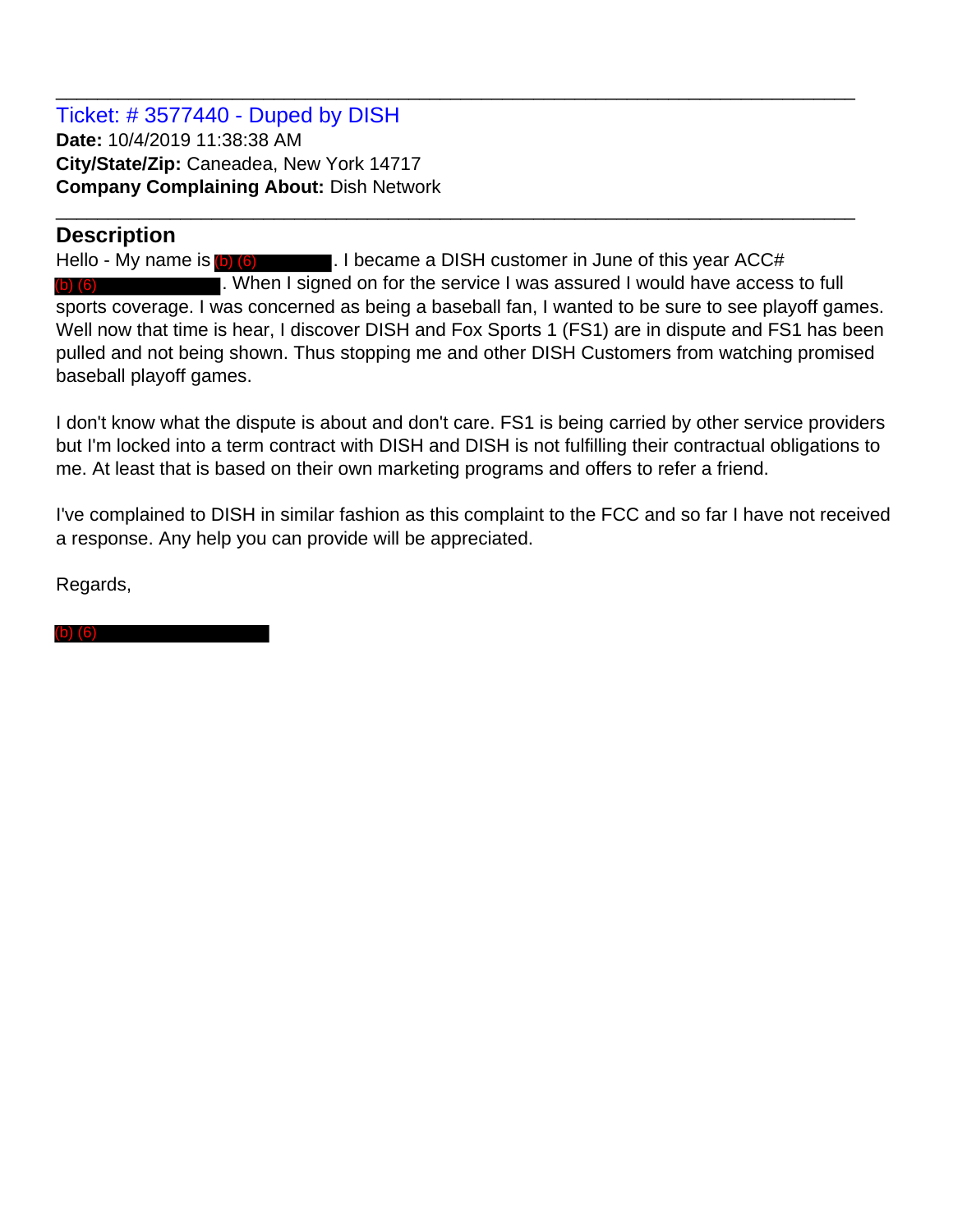Ticket: # 3445296 - ATT & T versus NWBroadcasting **Date:** 8/6/2019 2:51:12 PM **City/State/Zip:** Dayton, Washington 99328 **Company Complaining About:** AT&T

# **Description**

I, along with thousand of others, have been waiting in vain for the dispute between these two companies. My husband and I seniors so our TV is pretty important to us. Nothing is more important than baseball and racing to my husband. Because KAYU has been blacked out, Channel 28 in my area, we have missing much of the Nascar Season, MLB All-Star Game and the final straw will be the MLB World Series in October. They offer a measly credit for this. I am asking you to step in and force them to solve this dispute. I am in contact with many people who want a lawsuit because these companies are not living up to their bargain with us. Talking on the phone is more than useless and a chat less so. They refuse to give me the email address of any CEOs to send my complain directly. Please help us. The government has allowed these huge monopolies to control TV and this is not right. Thank you, (b) (6)

\_\_\_\_\_\_\_\_\_\_\_\_\_\_\_\_\_\_\_\_\_\_\_\_\_\_\_\_\_\_\_\_\_\_\_\_\_\_\_\_\_\_\_\_\_\_\_\_\_\_\_\_\_\_\_\_\_\_\_\_\_\_\_\_\_\_\_\_\_\_\_\_\_\_\_\_\_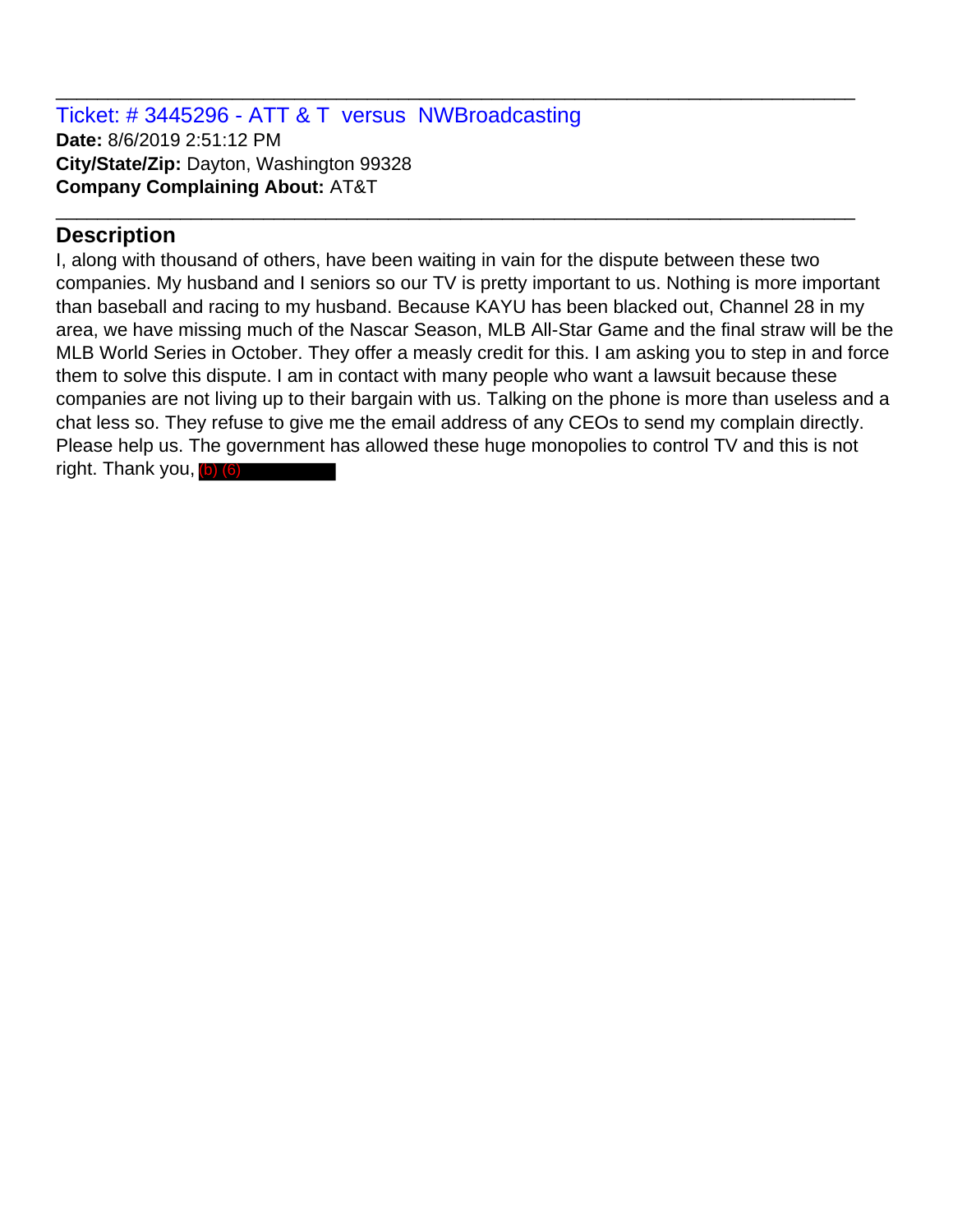Ticket: # 3562542 - Dish Network Negations **Date:** 9/27/2019 12:34:36 PM **City/State/Zip:** Gray, Tennessee 37615 **Company Complaining About:** Dish Network

# **Description**

- Disable vet consumer loves his baseball Atlanta Braves.
- Dish Network is in dispute with FOX
- Consumer contacted Dish Network and was not able to get through to someone that he could speak to about the dispute.

\_\_\_\_\_\_\_\_\_\_\_\_\_\_\_\_\_\_\_\_\_\_\_\_\_\_\_\_\_\_\_\_\_\_\_\_\_\_\_\_\_\_\_\_\_\_\_\_\_\_\_\_\_\_\_\_\_\_\_\_\_\_\_\_\_\_\_\_\_\_\_\_\_\_\_\_\_

\_\_\_\_\_\_\_\_\_\_\_\_\_\_\_\_\_\_\_\_\_\_\_\_\_\_\_\_\_\_\_\_\_\_\_\_\_\_\_\_\_\_\_\_\_\_\_\_\_\_\_\_\_\_\_\_\_\_\_\_\_\_\_\_\_\_\_\_\_\_\_\_\_\_\_\_\_

- Consumer is discontinuing his payment due to not being able to see his baseball.
- Consumer upset that it is taking so long for Dish Network to come to some type of Negations with FOX and consumer still making the same monthly payment.
- Consumer would like this issue resolved by receiving the channels that he pays for and a credit for the time the channels has been out.

\*\*\*CTR395--phone\*\*\*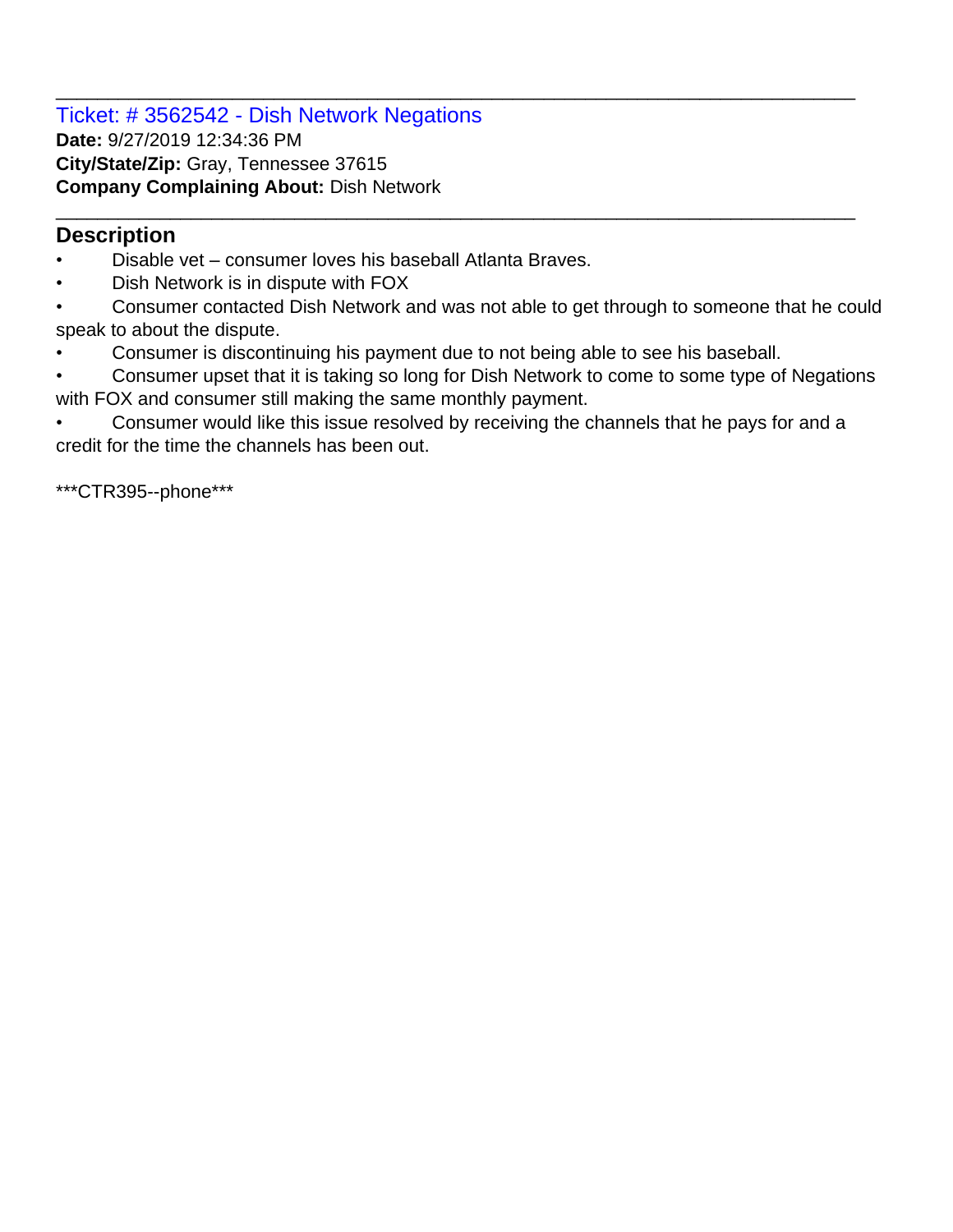Ticket: # 3565183 - Re: Fox removing its local affiliates and sports networks from Dish Networks.

\_\_\_\_\_\_\_\_\_\_\_\_\_\_\_\_\_\_\_\_\_\_\_\_\_\_\_\_\_\_\_\_\_\_\_\_\_\_\_\_\_\_\_\_\_\_\_\_\_\_\_\_\_\_\_\_\_\_\_\_\_\_\_\_\_\_\_\_\_\_\_\_\_\_\_\_\_

\_\_\_\_\_\_\_\_\_\_\_\_\_\_\_\_\_\_\_\_\_\_\_\_\_\_\_\_\_\_\_\_\_\_\_\_\_\_\_\_\_\_\_\_\_\_\_\_\_\_\_\_\_\_\_\_\_\_\_\_\_\_\_\_\_\_\_\_\_\_\_\_\_\_\_\_\_

**Date:** 9/29/2019 2:49:00 AM **City/State/Zip:** Bronx, New York 10469-5113 **Company Complaining About:** Dish Network

## **Description**

On Thursday, September 26, 2019, Fox removed its local television affiliates and sports networks from Dish Network. There was no previous warning of this action. I watched these channels earlier in the day with no problem. I turned on the TV later to watch the NFL game on Fox and was given a message that the channel was removed. I believe that this was an underhanded tactic by Fox to intimidate Dish into paying higher carriage fees. This action is going to carry over to the baseball playoffs. Fox has the rights to the American League Division and Championship Series as well as the World Series. I won't be able to watch any of the games unless it is done with an over the air antenna.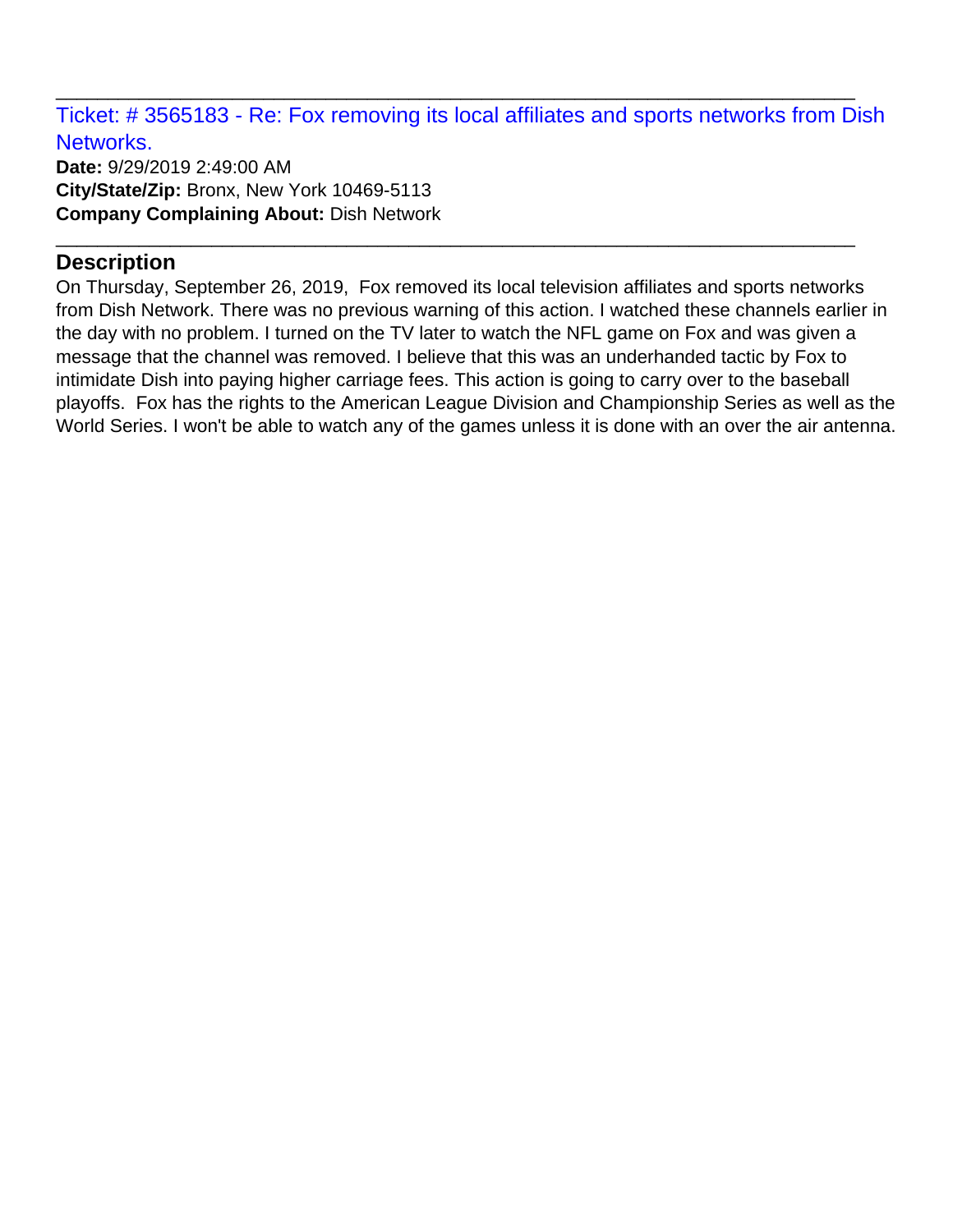Ticket: # 3583697 - Bill credit from Xfinity for package I did not order. **Date:** 10/8/2019 11:32:53 AM **City/State/Zip:** Crossville, Tennessee 38558 **Company Complaining About:** Comcast

# **Description**

Was billed \$177.99 for Major League Baseball package I did not order. Visited local office and made numerous calls to Xfinity 800 number starting in May, 2019 requesting refund. Was credited \$44.49 in July, 2019 and received email from Xfinity that MLB package was cancelled. Have been trying to get the remaining \$133.50 credited to my bill since then. Have been promised twice by service reps it would be taken care of. It hasn't as of 10/8/2019

\_\_\_\_\_\_\_\_\_\_\_\_\_\_\_\_\_\_\_\_\_\_\_\_\_\_\_\_\_\_\_\_\_\_\_\_\_\_\_\_\_\_\_\_\_\_\_\_\_\_\_\_\_\_\_\_\_\_\_\_\_\_\_\_\_\_\_\_\_\_\_\_\_\_\_\_\_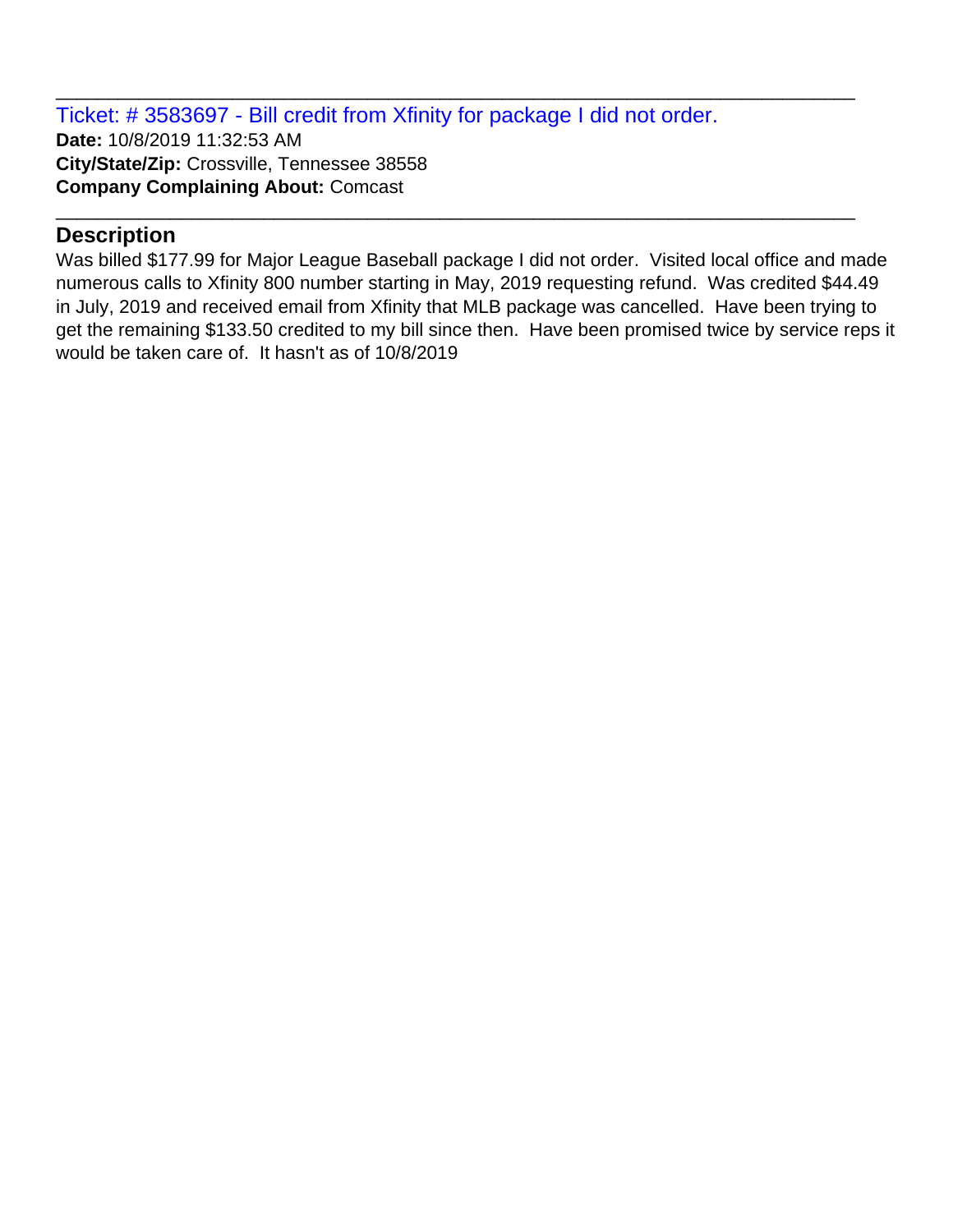#### Ticket: # 1664842 - Extremely Unsatisfied Customer **Date:** 5/24/2017 2:17:45 PM **City/State/Zip:** Bordentown, New Jersey 08505 **Company Complaining About:** Directv

# **Description**

My husband and I moved into our house in December 2016. We were between DirecTV and Verizon because our internet is with Verizon and our sports teams. We chose DirecTV because they advertised a considerably cheaper package (including premium channels which we could get for free for 3 months and not have to pay to cancel after that time), we would get the YES network and wouldn't need extra innings and we would receive a Visa gift card. Baseball season comes and of course, the Yankees are blacked out on YES. We call them, we're placed on hold for HOURS without notification or people coming back with updates, only to be advised that no one ever told us that we would get the YES network. At this time we are not getting the Yankees and we are being charged more a month than what was promised to us at the signing of our contract. When we called to question the increase in our bill it was because we cancelled the premium channels. No one EVER told us we would be charged MORE to cancel the premium channels that they offered to provide for free for three months. Now we are beginning to question where our Visa gift card is as it has been WEEKS without receiving it. When we (FINALLY) get in touch with someone they tell us that they sent it out and there is no way for them to track it now. They were able to confirm the moneys on the gift card were not spent, but couldn't track where the card was OR issue us a replacement. Their alternative now was to provide us a credit on our bill. We accept this last ditch effort and still question why we are not receiving the Yankees when we were told we would. In order to confirm that a DirecTV representative told us that on the phone they told they would have to review their calls and would get back to us in 3-4 weeks. No one ever called us back with an update, no surprise there. We call DirecTV AGAIN and question the Yankees issue. No one has made any notes in our file regarding all of our calls to attempt to have our countless issues resolved. We explain our situation over and over and over again. The last representative was able to connect us to a "supervisor" who told us we can have the MLB package at NO CHARGE for the remainder of the season so we can watch the Yankees. Just over the weekend, we lost the MLB package for no reason. We call again and now we are told that we were never given the MLB package for free, it was just listed as an escalation and that we requested to have the MLB package for free. We have only been with this company for 5 months and it has been the worst experience of my life with a company. There is no customer service, lack of communication, LIES, deceit, fraud and countless other disgusting behaviors from DirecTV. Now we will be punished if we leave our 2 year contract because they will charge us to break it. They are not providing the service that was promised or the service that we continue to pay monthly for. I will never use them ever in my life and I will deter anyone I know (or don't know for that matter) away from such a terrible organization (or lack thereof). DirecTV should be absolutely ashamed of themselves for such asinine behavior.

\_\_\_\_\_\_\_\_\_\_\_\_\_\_\_\_\_\_\_\_\_\_\_\_\_\_\_\_\_\_\_\_\_\_\_\_\_\_\_\_\_\_\_\_\_\_\_\_\_\_\_\_\_\_\_\_\_\_\_\_\_\_\_\_\_\_\_\_\_\_\_\_\_\_\_\_\_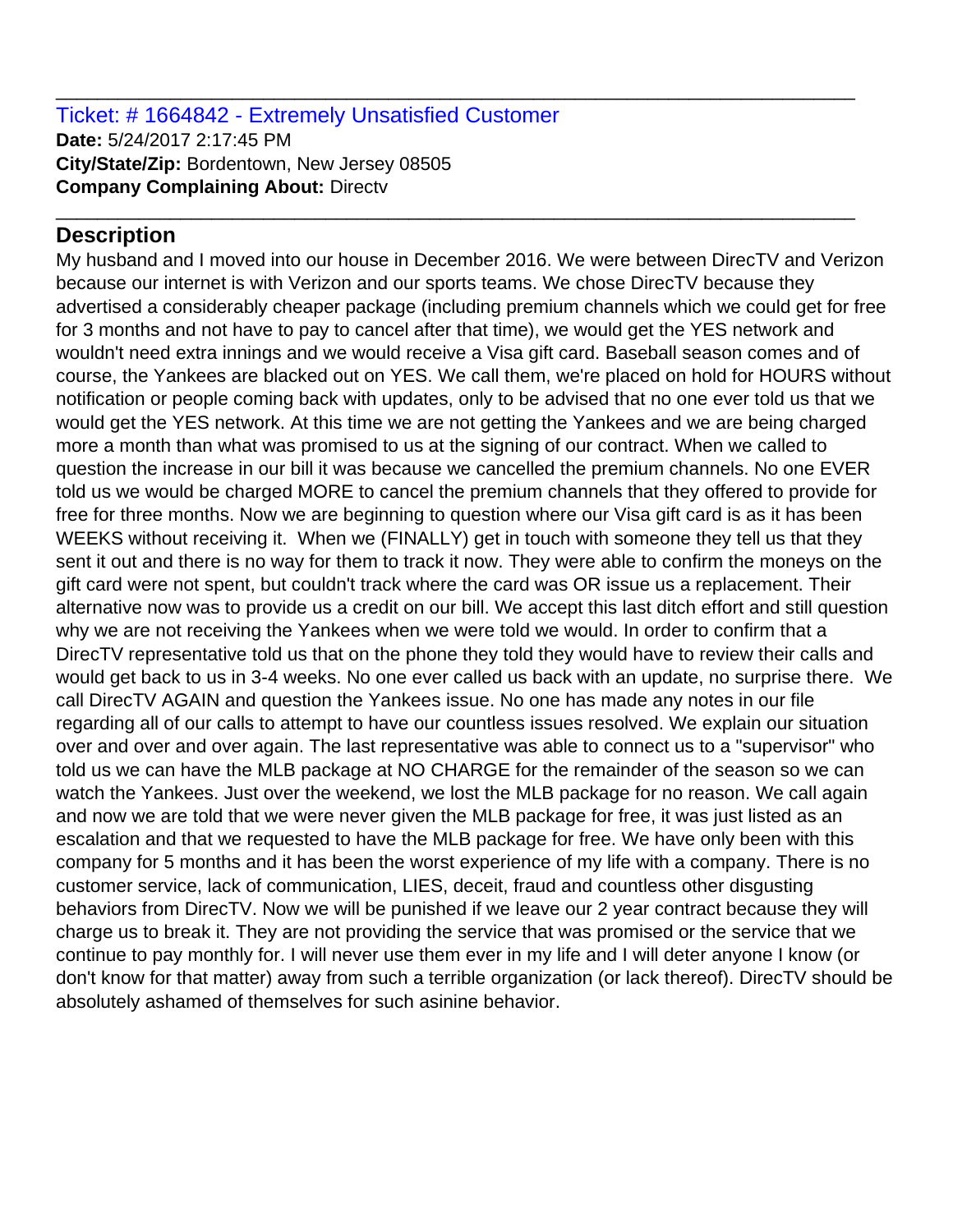#### Ticket: # 1505254 - AT&T U-verse package contract **Date:** 3/15/2017 7:16:49 AM **City/State/Zip:** Corpus Christi, Texas 78404 **Company Complaining About:** AT&T

# **Description**

I have a long history with AT&T and recently renewed a package contract for TV, internet and phone services. My existing contract was for TV and internet and was to expire in March. In January they raised the rates so I contacted them (with much difficulty) and since my contract was soon to expire, renegotiated a new contract. In the past AT&T had advised me to do this annually. I told the rep that all I wanted was to NOT pay an increase. He stated that the only way he could do that, since I had already been getting a "bill credit" which expired in March, was to bundle my TV and Internet services with a home phone. I told him that I had no use for phone service, and he stated that it didn't matter if I used the phone service, it was just a "special deal" that in total would keep my bill where it was. I asked him what the new monthly bill would be and he told me \$199. per month including the phone. He stated that it was a one-year contract but that the promotion was good for 2 years, so I could renew next year at the same "special price". I agreed to the contract as stated and He assured me that he would send me an email detailing the charges in the new contract. I never received the email, however I DID get an email on 2/20/17 which was "confirming" my installation appointment. As I mentioned, I did not want installation, and DID NOT MAKE ANY APPOINMENT. I tried to call AT&T but was unable to get through by phone. After several attempts, I used their online "chat" function and explained the situation to a representative. She assured me that she would take care of the problem and cancel the installation. Well...about a week later I was awakened at about 8:30 AM my van installer pounding on my door (I work nights). I sent him on his way. Yesterday I received my AT&T electronic bill and it was for \$299.00, a full \$100.00 more than what I was told. So today I tried to talk to a real person but was left in hold several times and never got through before their call center closed. Later I went back and looked at my online account and the appointment email, and noticed there was a \$99.00 charge for imstallation! I am so sick of trying to deal with AT&T, I have had multiple problems with their device's and finally had just decided that as long as they didn't bother me, I would overlook the shortcomings. But then I decided to look into the AT&T Facebook page and I was astounded! There must be thousands of customer comments about irregularities and service and billing issues. Also there is a separate Facebook page called "AT&T Sucks"! Most of the complaints I read on the AT&T official page mirror my experience. I can't believe that this is happening to so many people and that they have no recourse! I am retired and live on Social Security and the only reason I have AT&T U-verse is that they have a monopoly on the Houston Astros baseball games! I will again try tomorrow to get this issue settled, but if the thousands of other complaints are any measure, I feel I'm going to have to drop the service. Then they will bill me for an "early termination fee" of likely over \$300. I can't afford either the fee or the \$299 a month. So then they will send it to collections. As you can probably tell, I've dealt with these companies and their "hide and seek" tactics before. The consumer never wins.

\_\_\_\_\_\_\_\_\_\_\_\_\_\_\_\_\_\_\_\_\_\_\_\_\_\_\_\_\_\_\_\_\_\_\_\_\_\_\_\_\_\_\_\_\_\_\_\_\_\_\_\_\_\_\_\_\_\_\_\_\_\_\_\_\_\_\_\_\_\_\_\_\_\_\_\_\_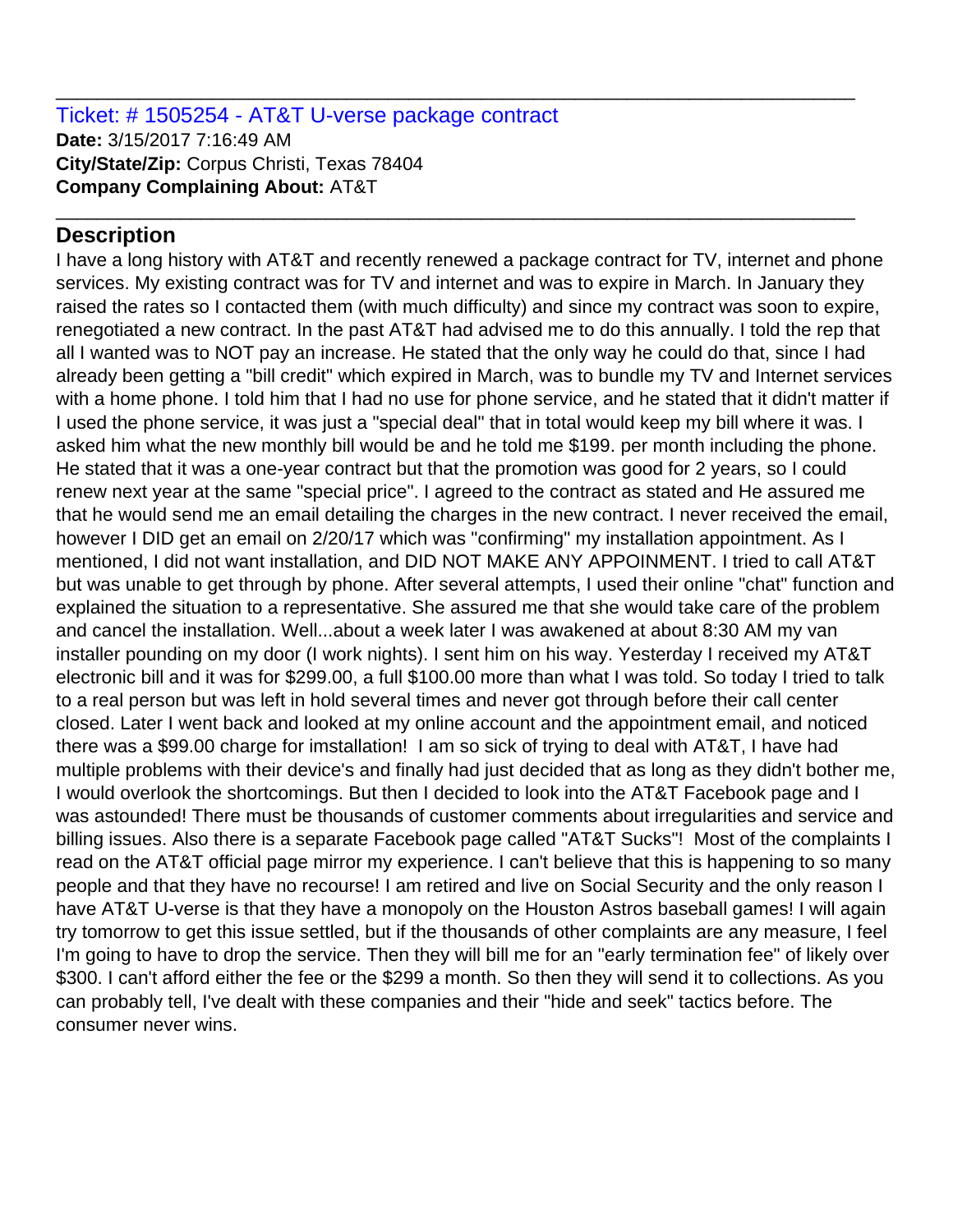Ticket: # 2389157 - Radio reception **Date:** 4/19/2018 11:27:50 AM **City/State/Zip:** Ford City, Pennsylvania 16226

## **Description**

About a year ago we suddenly were unable to get radio reception in our home with the exception of one local small station. I have spent the last year trying to figure out why. My 93 year old dad enjoys listening to untekevised baseball games and can no longer do that due to this problem. I have no idea what to do or who to contact. Any advice or help would be greatly appreciated. All we get is static except for the one local AM station. We have tried several different radios.

\_\_\_\_\_\_\_\_\_\_\_\_\_\_\_\_\_\_\_\_\_\_\_\_\_\_\_\_\_\_\_\_\_\_\_\_\_\_\_\_\_\_\_\_\_\_\_\_\_\_\_\_\_\_\_\_\_\_\_\_\_\_\_\_\_\_\_\_\_\_\_\_\_\_\_\_\_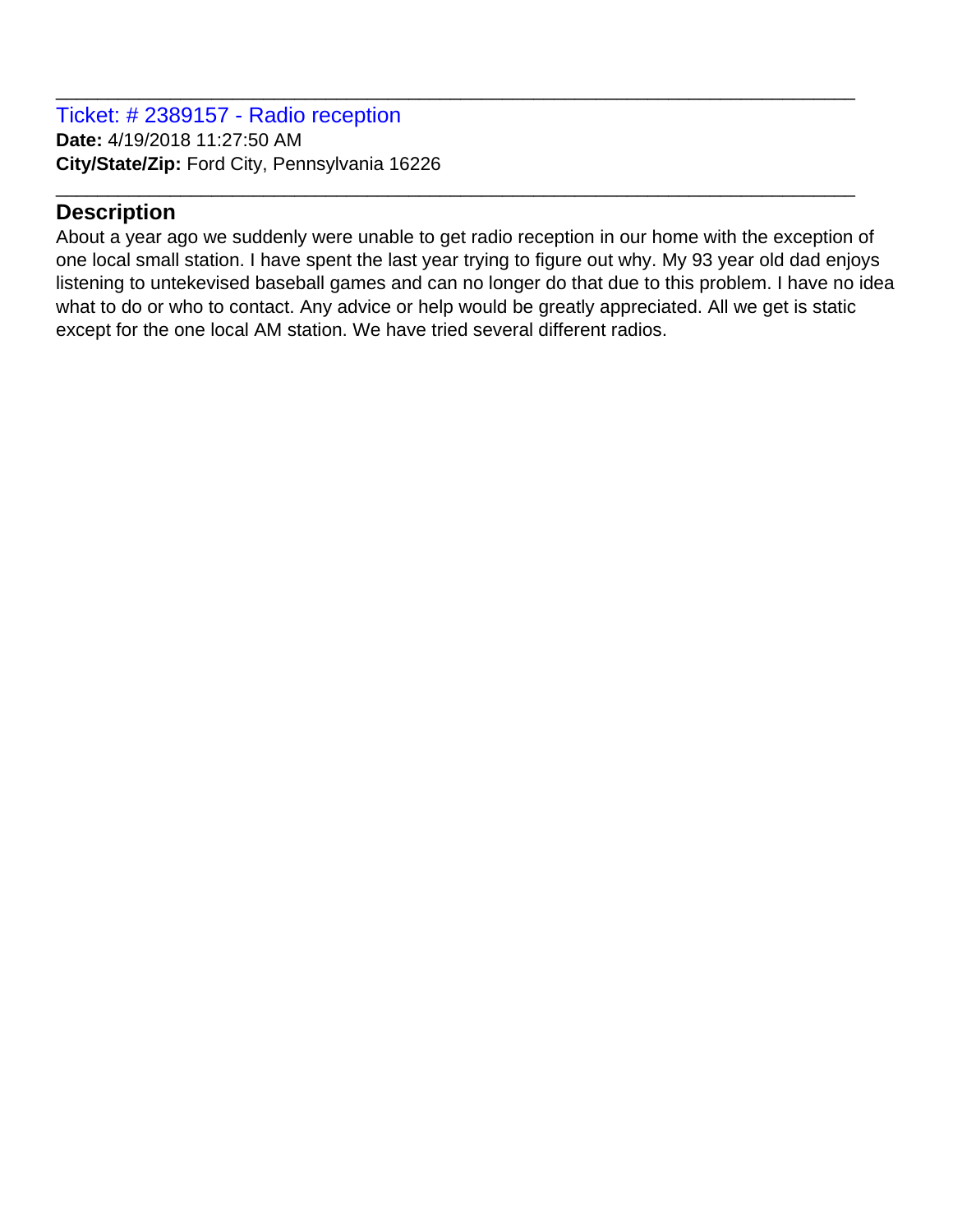Ticket: # 2653671 - offensive advertising **Date:** 7/22/2018 5:31:28 PM **City/State/Zip:** Smyrna, Georgia 30309-6837

#### **Description**

I like to watch my baseball team's games on MLB TV, but am offended by the Sling commercials. I can't watch my team's games with my children and grandchildren because of the offensive Sling commercials. What can I do to get Sling commercials changed or take off MLB TV?

\_\_\_\_\_\_\_\_\_\_\_\_\_\_\_\_\_\_\_\_\_\_\_\_\_\_\_\_\_\_\_\_\_\_\_\_\_\_\_\_\_\_\_\_\_\_\_\_\_\_\_\_\_\_\_\_\_\_\_\_\_\_\_\_\_\_\_\_\_\_\_\_\_\_\_\_\_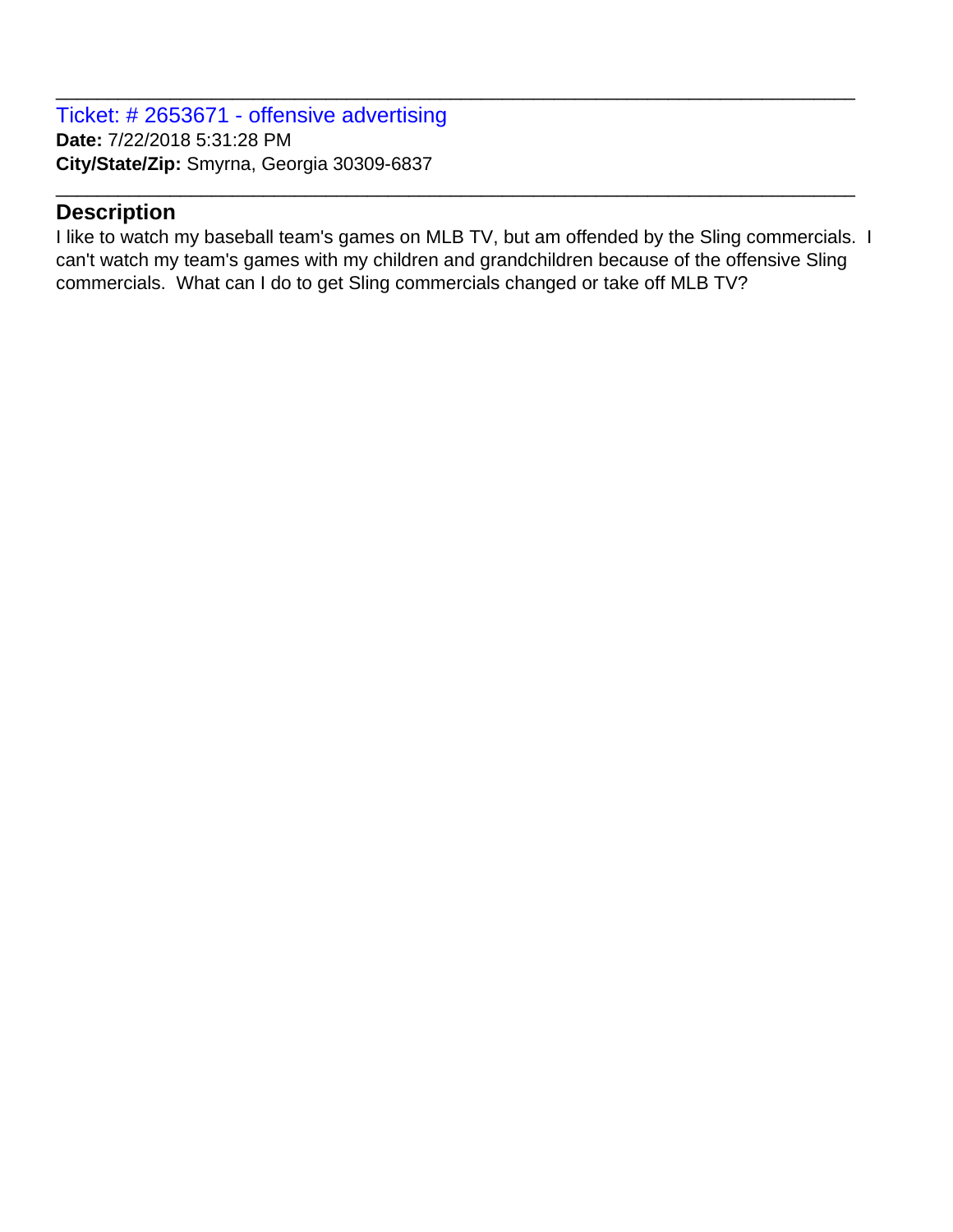Ticket: # 2825119 - MLB playoffs blackout on direct tv PR **Date:** 10/5/2018 10:08:45 PM **City/State/Zip:** Canovanas, Puerto Rico 00729 **Company Complaining About:** Directv

#### **Description**

I'm currently a subscriber of MLB online and direct tv PR. The problem is that in PUerto RIco, a local TV station WAPA 2 DEPORTES, supposedly had the rights of transmission of baseball games (some of them) and since you can't watch the MLB channel or MLB network online, right now we can't watch the game of dodgers and Atlanta because they are transmitting the Yankees and Red SOx game. That means that you pay for satellite tv and MLB package and you can't want it..

\_\_\_\_\_\_\_\_\_\_\_\_\_\_\_\_\_\_\_\_\_\_\_\_\_\_\_\_\_\_\_\_\_\_\_\_\_\_\_\_\_\_\_\_\_\_\_\_\_\_\_\_\_\_\_\_\_\_\_\_\_\_\_\_\_\_\_\_\_\_\_\_\_\_\_\_\_

\_\_\_\_\_\_\_\_\_\_\_\_\_\_\_\_\_\_\_\_\_\_\_\_\_\_\_\_\_\_\_\_\_\_\_\_\_\_\_\_\_\_\_\_\_\_\_\_\_\_\_\_\_\_\_\_\_\_\_\_\_\_\_\_\_\_\_\_\_\_\_\_\_\_\_\_\_

This problem is year after year season and season.. its a monopoly... we pay a subscritpion to MLB network and Direct TV, and now since game is block to force you to watch the game to Wapa 2.. and they are transmitting the two games at the same time in picture in pictures screen..

We can't watch a full screen game ...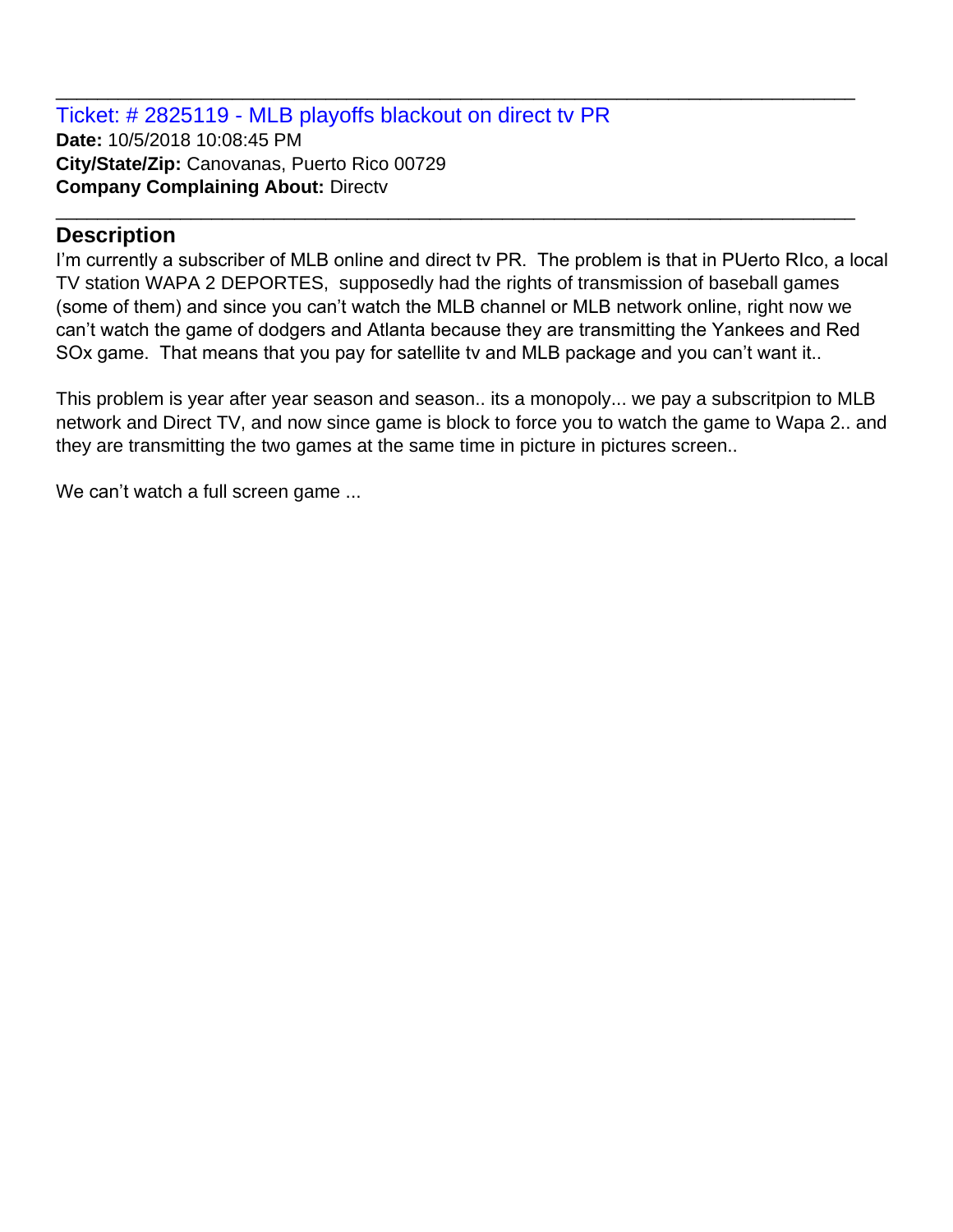Ticket: # 2825271 - Racist using N-word **Date:** 10/6/2018 8:10:35 AM **City/State/Zip:** O Fallon, Illinois 62269

## **Description**

While driving home from work yesterday and scanning for baseball games on the radio I stumbled across Bob Romanik from KQQZ 1190 AM constantly using the N- word

\_\_\_\_\_\_\_\_\_\_\_\_\_\_\_\_\_\_\_\_\_\_\_\_\_\_\_\_\_\_\_\_\_\_\_\_\_\_\_\_\_\_\_\_\_\_\_\_\_\_\_\_\_\_\_\_\_\_\_\_\_\_\_\_\_\_\_\_\_\_\_\_\_\_\_\_\_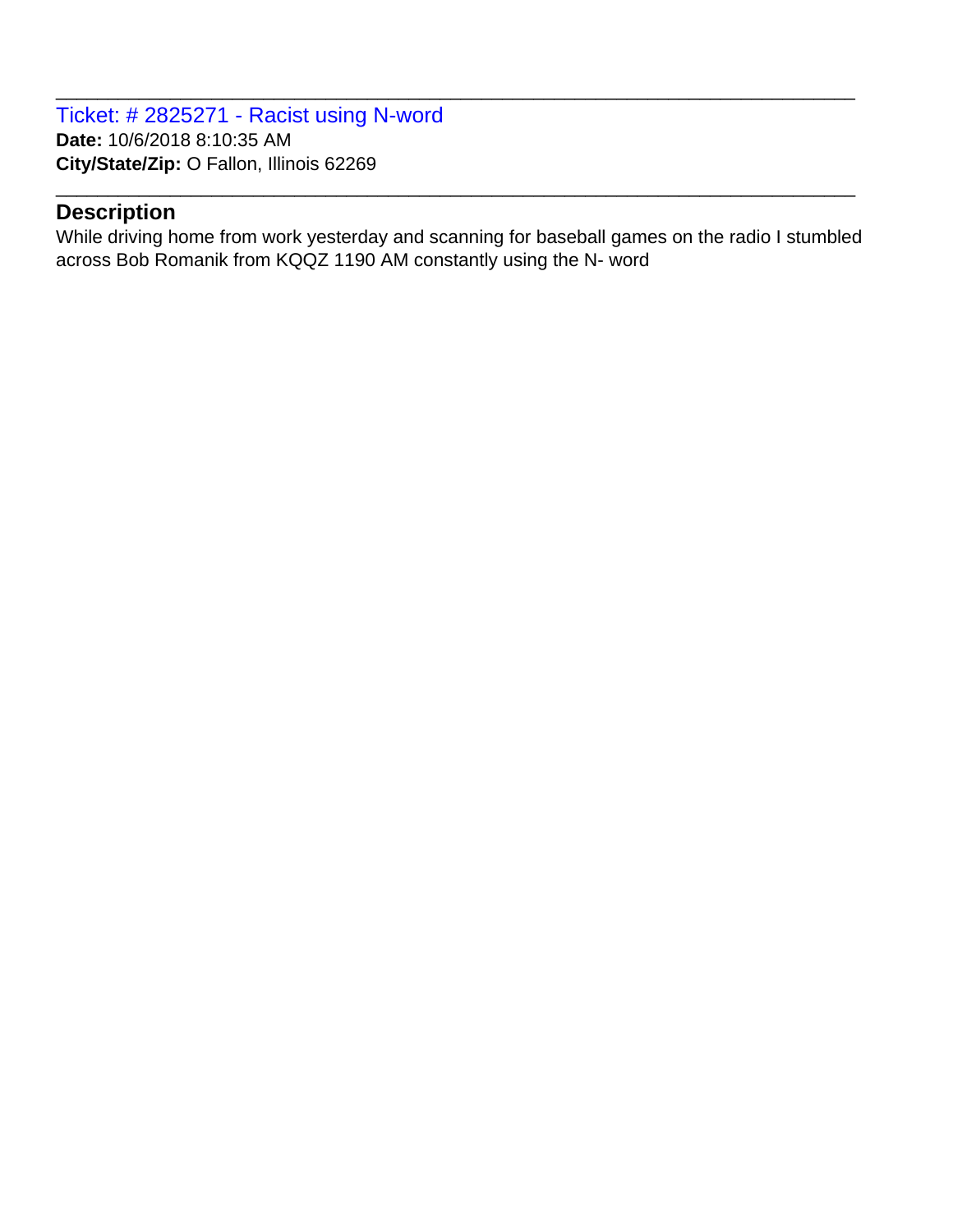Ticket: # 1711197 - Misleading billing information/misdirection

\_\_\_\_\_\_\_\_\_\_\_\_\_\_\_\_\_\_\_\_\_\_\_\_\_\_\_\_\_\_\_\_\_\_\_\_\_\_\_\_\_\_\_\_\_\_\_\_\_\_\_\_\_\_\_\_\_\_\_\_\_\_\_\_\_\_\_\_\_\_\_\_\_\_\_\_\_

\_\_\_\_\_\_\_\_\_\_\_\_\_\_\_\_\_\_\_\_\_\_\_\_\_\_\_\_\_\_\_\_\_\_\_\_\_\_\_\_\_\_\_\_\_\_\_\_\_\_\_\_\_\_\_\_\_\_\_\_\_\_\_\_\_\_\_\_\_\_\_\_\_\_\_\_\_

**Date:** 6/17/2017 3:15:32 PM **City/State/Zip:** Ypsilanti, Michigan 48197 **Company Complaining About:** Directv

# **Description**

Complaint regarding DirecTV 6/17/2017

Dear Sir or Madam:

My name is  $(b)$   $(6)$ 

My phone number is  $(b)$   $(6)$ 

We wish to submit a complaint regarding our experience with DirecTV.

Their customer service number (the one we called) is 800-531-5000.

Other numbers I have found for them are

1-855-802-3473 and 1-310-964-5000.

An alternative mailing address for DirecTV is:

P.O. Box 6550 Greenwich Village, CO 80155.

Our account number with them is  $1(b)$  (6)  $\blacksquare$ .

We had DirecTV service at our home located at **(b) (6)** All The Muslim MI 48198 for several years. At various times service technicians had come to our home and, among other tasks, were supposed to set up internet service but never did—so we ended up using Comcast for internet (which is relevant to the last points made below) and just used DirecTV for cable television.

1. In mid-April of 2016 we signed up for a 24 month program with an introductory rate; we were told that initially the cost would be \$52.99/month for 12 months, and then it would go up by \$35/mo to a total of about \$88/month for the second 12 months; we had to call multiple times to get various services we did not want removed—it was a huge hassle—but on the basis of what we were told we agreed to this program.

2. In April of 2017 we got a bill of \$104/month (considerably more than what we were told it would called; the person she spoke to told her there was no way to lower the bill, no way to reduce the cost, no other 'deals' available. She was told the 'extra' charge was because we had three tv's (this had been the case previously but no one had told us about this extra charge, so we signed up for the original agreement with inaccurate information);  $be)$ . (b) (6)

3. C(b) (6) called a second time shortly thereafter; she spoke to TIAJA (sp?); Tiaja told her there was nothing we could do to lower the cost other than to remove some channels. This would get the cost down to \$75/mo.(b) (6) explained how we had been misinformed when we originally signed up and Tiaja told her that (b) (6) could file a dispute at directtv.com/disputes. When attempted to go this website she discovered it did not exist. (b) (6)

4. We decided that we needed the baseball channel which we had removed, and, in light of the many problems with Direct TV and inaccurate information, and the fact that we were using Comcast for internet service, we decided to cancel the DirectTV service and just get everything through Comcast. When (b) (6) called to cancel she spoke to RAKIMA (sp?); when Rakima learned that we wanted to cancel and had called multiple times, she expressed 'surprise' and asked us 'had any one offered us any deals with Direct TV to avoid our cancelling?' We said no, they had always told us there was nothing they could do. Again, Rakima expressed 'surprise' and asked if we were willing to consider various 'deals'. At this point, we were fed up and said no.

5. We then found out we were going to get hit with an approximately \$200 cancellation fee. I called in late May to complain about the repeated misinformation and cancellation fee. I spoke to a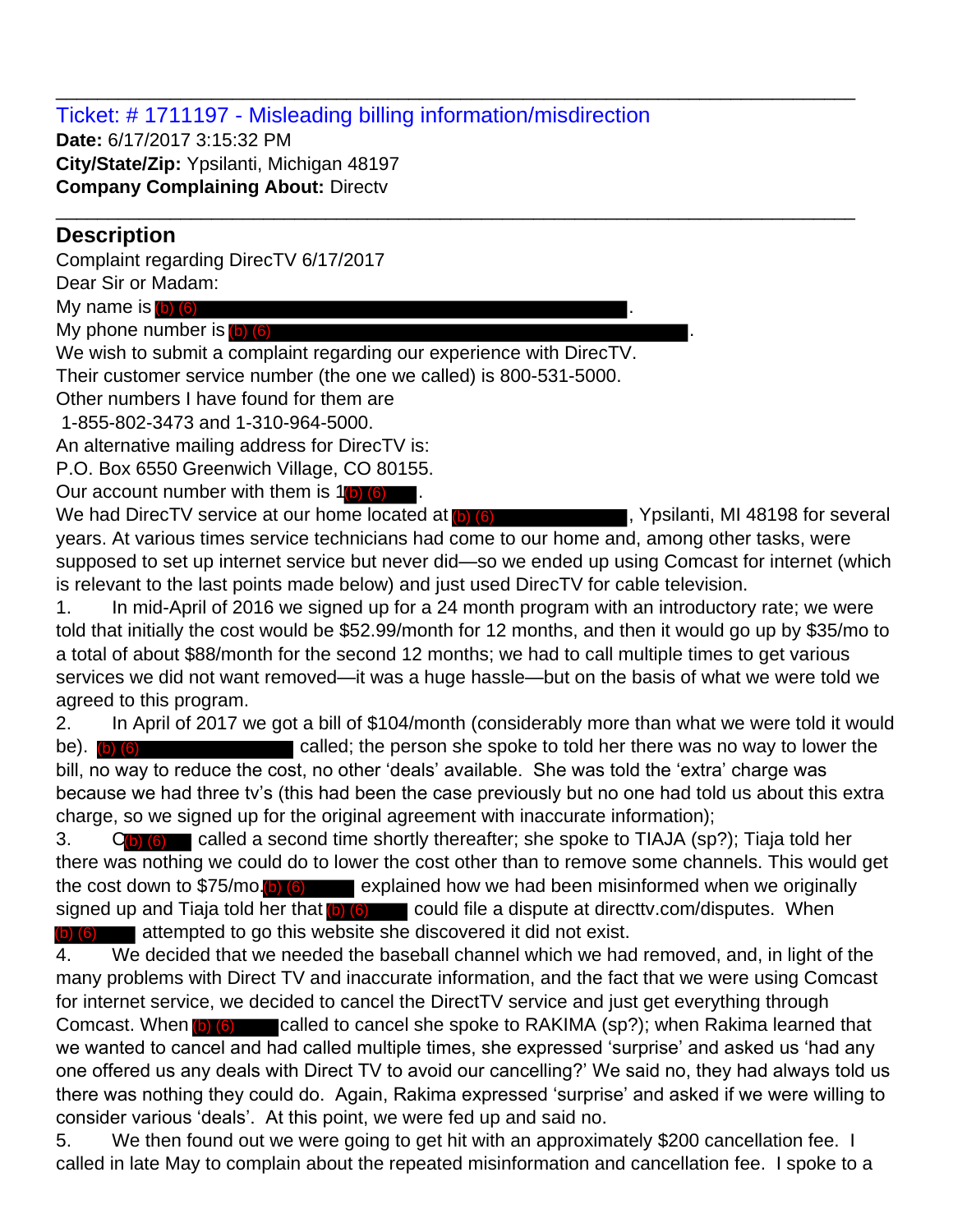gentleman (regrettably I did not record his name but I spoke to him on a recorded line) and he told me that he could waive the cancellation fee if I agreed to set up a new service call to set up new service. He said once I set it up I could cancel it within 30 days but by doing this they could waive the cancellation fee. I told him I thought this was bizarre, but if that's what I had to do to waive the fee I would do it and set up the new service call. We set it up and the reference number was 26799748 scheduled for 6/23/2017.

6. Per his instructions, after the service call was set up, I promptly called back to cancel it. This was on 6/12/2017 at 12:30pm EST, also on a recorded line. I spoke to DAY (a female)—explained everything that happened, that I wanted to cancel the service call and have the \$200 charge waived. She said she could cancel the service call but could not waive the fee. I told her that I had been promised that if I made and cancelled the service call the fee would be waived and that this was on a recorded line. She refused. I told her I needed her to escalate the matter immediately and that I wanted to speak to a supervisor. She connected me to a supervisor SANDRA who cancelled the service call and said that she also could not waive the fee but that she would escalate it and that I would eventually hear back from someone in 7 to 10 business days. I told her this was not acceptable, that my patience was at an end, and that I would file a formal complaint with the State Attorney General's Consumer Affairs Division and possibly the FCC. She expressed that she understood. She provided the following reference numbers for the call (which again was recorded): her ID number: 15148050; Service call cancellation number: (b) (6) [6] Fig. 2: Escalation number:

# (b) (6)

.

7. My wife and I have a very high credit rating; to protect this, if we are forced to, we will pay the surrender charge imposed on us by DirecTV but we are doing so under duress. We feel we have been the victims of incompetence, poor communication, intentional misdirection and obfuscation, and perhaps even fraud on the part of DirecTV. It seems that their representatives are trained to deliberately trick customers into signing up for more expensive programs than they realize and this is done intentionally based on the assumption that people either won't notice the undisclosed charges or will simply 'give up' in frustration. We are not going to be among those people. If we are forced to pay this surrender fee, we would like the State agency to compel DirecTV to fully refund it and, further, because of the time and effort we have had to put into this, we feel it is reasonable to ask for an additional \$200 refund of previous bills we have paid—we think this is more than fair to a company that has repeatedly and systematically misled us, lied to us, and cheated us. As of today, we have not heard back from them as Sandra had promised.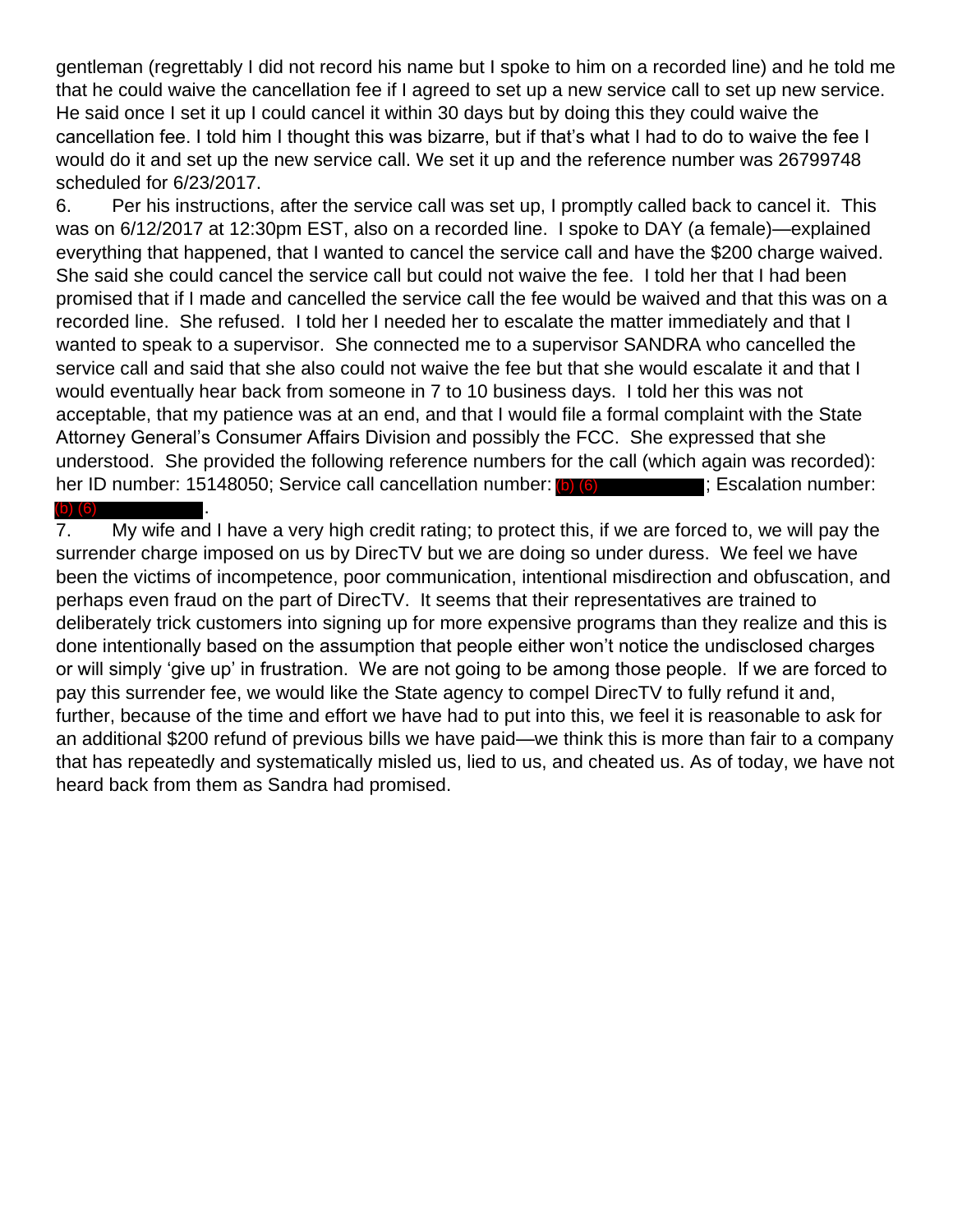Ticket: # 1364960 - ABC and local ABC are communcation threats and making sexual passes

\_\_\_\_\_\_\_\_\_\_\_\_\_\_\_\_\_\_\_\_\_\_\_\_\_\_\_\_\_\_\_\_\_\_\_\_\_\_\_\_\_\_\_\_\_\_\_\_\_\_\_\_\_\_\_\_\_\_\_\_\_\_\_\_\_\_\_\_\_\_\_\_\_\_\_\_\_

\_\_\_\_\_\_\_\_\_\_\_\_\_\_\_\_\_\_\_\_\_\_\_\_\_\_\_\_\_\_\_\_\_\_\_\_\_\_\_\_\_\_\_\_\_\_\_\_\_\_\_\_\_\_\_\_\_\_\_\_\_\_\_\_\_\_\_\_\_\_\_\_\_\_\_\_\_

**Date:** 12/22/2016 7:31:33 PM **City/State/Zip:** Asheville-swannanoa, North Carolina 28711 **Company Complaining About:** Charter Communications

## **Description**

Have tried to contact many law officals about the ongoing issue. It has come to my conculsion that tv is acting in a non-fictional manner with expolits of sexual passes, abuse and threats of homophopic slears while also communcating threats via speaking under breath and threathing to pop someones head after the person/victim has already been hurt from a pervious show on ion who since to date from the last 3 to 4 years as been able to recive and type of help from a brain injury that has occured from what I believe to be a threat on someones life. People in the community of Buncombe County have clearly been using both local and primetime corrospondents to carry out attacks of all natures to cause harm on the so called victim, that would be me in the form of illegaly networking. Not only has their been one attack with followed mentaly abuse their has also been pressure applied to (me) the person. Do feel and have witnessed all bussiness, local and chained business plus the local hosptial using this style of networking to falseify documents related to health care so that the victim has not recivied the help nor the recovery possible needed. The pressure has been noted by human rights to be a violation to human rights. Charter Commuincation also appears to by harrasing and using the (me) person for what comes across as research associated with technology and neurological combined with fusion research aslo witnessed. People continue to network in this illegal manner for the promise of gifts from Charter as long as they don't speak on the reseach and the person (me) the call the Bull. Do feel that the bull is a part of a defimation act that parties from the state capitol bieng Raleigh and the local goverment have particiapted in. Do feel that these people are taking advanage of me for the sole purpose I have a learning disabilty associated with reading, grammer, spelling and memory so that the victim (I) has issues explaining or writing what the problem actually is. I am unable to move on from this point in time and from the point this accoured almost 3 and a half years ago due to factors asscoited with a continous harrasment from local citizen and non-local citizen. The descrimination part has gone so far it is impossible to get any help unless some steps and or at least someone should of stepped in and put an end to the netowrking of Good Morning America, 20/20 and the local News 13 Station in Asheville NC. I do believe these studios and stations have cause people throughout the United States harm if not death by be allowed to communicate threats out loud on the Charter Communications Network. This in other terms is called a leak and human rights list it as a pressurized goverment that all candiates including the current President along with law officails local and federal have particiapted in and refuse to actually speak on the matter at hand. All I ask to be done if for any employess working at Ingles and Burger King not particiapte with ABC in communicating threats to me or any person in the manner they're communicating. This all begin when LifeTime started to film in the local area of Asheville NC. Have noticed judges writing symbols and working with Droctors who support the so called triangle symbol in the form of behavioul heatlh also know as the Illumaniti Symbol carried on the building know as October Rd, a place for behaviorl heatlh. Also have noticed what appeared to be a LifeTime actor working in this building. Do feel that this so called local Illumnaniti that News13 and the local health care system known as Mission hospital are abusing their powers since LifeTime visited in 2013 if not abused the community and their employees by and through brainwashing and using Beyonce Knowles as a symbol of wealth and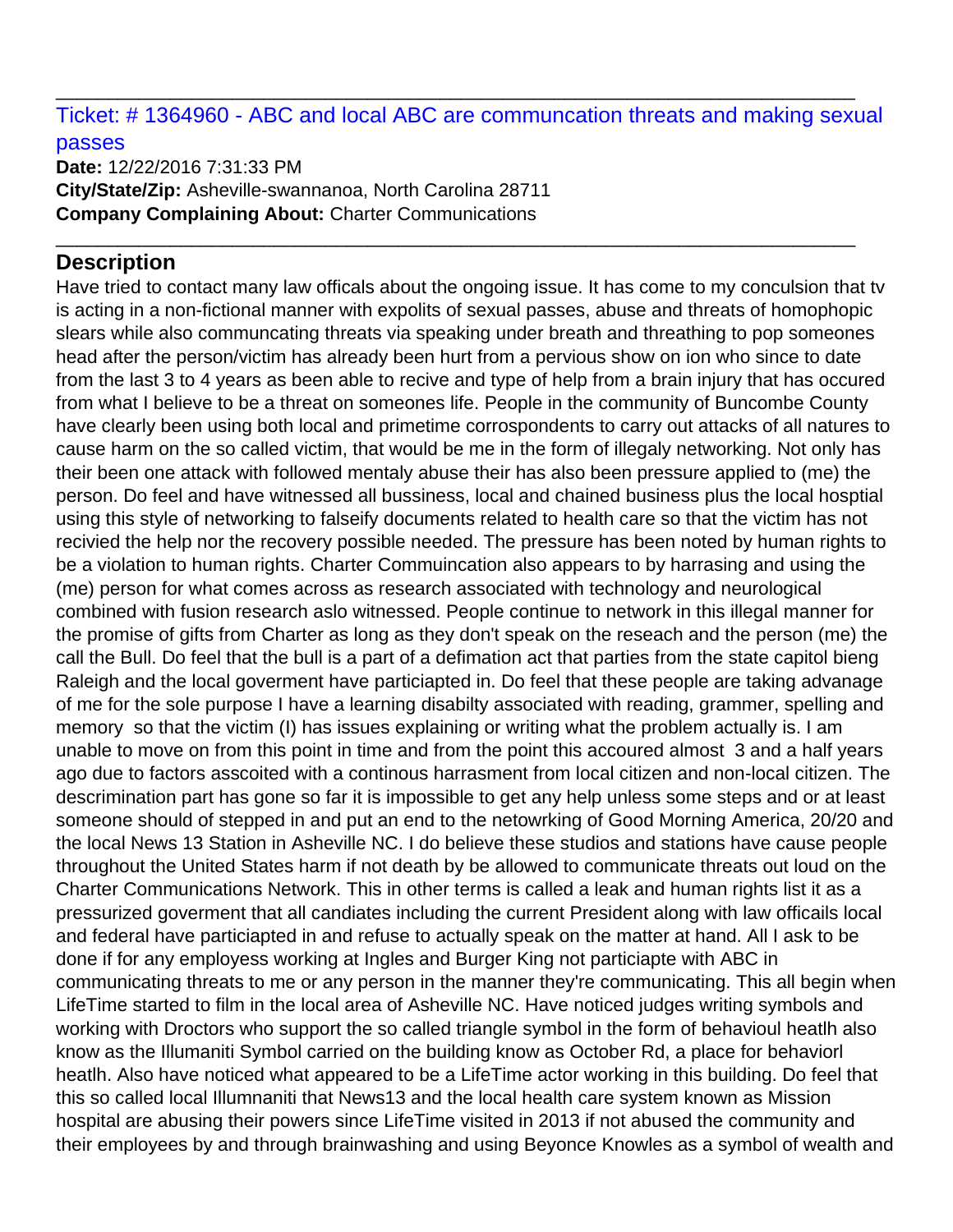power, that allows the employees to act out on citizens with no consocinces and it has since moved on to other business such as Ingles and all chain resturant have been partaking in this. Appears Barack has also used this in a negative manner when he's visted Asheville and whens he been on the air. Do beileve that News13 Asheville and ABC in New York are abusing radio for live streaming if not doplar radar or satilite equipment that has gone un audited by goverment officials. Every Newtwork including CNN and FOX have partaken in the hazzing/bullying stunt who have already had local hosptials lie and falsefy documents before I, the victim could get help to recover from what has appeared to be from something called gaming where people such as corrspondients on CNN tried to communicate the same way you would on a bluetooth without the bluetooth headset itself, do believe they tried to use this to communicate with an unknow souce of technology but used it on me to cause serious harm and almost 4 years after the incident with no help, it's come to my conclusion that this was an act that was portrayed on the ABC show now on TNT, Bones where the victimized from and explosion from the inside of the brain. I do feel lucky to be alive, considering that its gone untreated due to lies from the community and what appears to be an act of cyber attacks on persons for the purpose of being pure evil. Do feel that law enforcement locally are using data to keep me from talking about all detail and do feel that after this email I will recieve some type of backlash from CNN, ABC and Primetime shows due to being infringed and then exoploited for the purpose of a race that was created to out smart the little bit of education I have left. This behovoir from all positions including Judges sitting in a baseball stance in the Buncombe County court house using pressure to speak underneath his breath saying "I know where we are know" due to knowing that in passing that he knew I was injured by abc and during the injury was thrown about 2 to 3 feet and that their is more than just admission but more so that I've never been so hurt to find no help to see what appears to be more than half a town participating in something that is unconsitutional and participating in a human rights vioaltion that appears to come from the courts working with the local news in what they've made known about the amount of awards they've recivevd for producing stories in this town alone. What point does someone who was injured get help on something that know sounds like a conspeircy? Not only did the one injury occur but so did a second one shorlty after in what sounded like the same sound coming from the weather reports during the news that bent my teeth in on the side where i have fillings. Then pressure came in from a corner of the pervious house, felt like air but much thicker and can be felt moving around the metal of the fillings in the jaw line down to the neck and sometimes the left foot. Most days are ok but since teaching the community how to missue the pressure and to illegal network out problems where people are trying to manipulate the pressure to cause someone harm or to actually cuase pressure to drop from the jaw where nerves are connected to the head to cause me to fall or drop out in public or to even treathen me while driving. Asking that an investagation take place with ABC local and non-loacl sooner than the past years that have passed with no help. Also asking that Department of Justice be notify, due feel that Loretta Lynch relation to N.C. is a reason their has been little to none, the distress and pain are managable but the threats appear not to be. My writing only goes so far with my education and the writing of my thoughts of task acheieved during any giving day as to end becuase the is a form of someone trying to control someones life what have noticed to be a very negative impact on certain people in the community, the rest refuse to admit to whats going on. When news mics get fused with police scanners and gear and you hear threats and witnessed abuse from law officers following what tv and news tells them to do, i think it calls for outside assistance in unc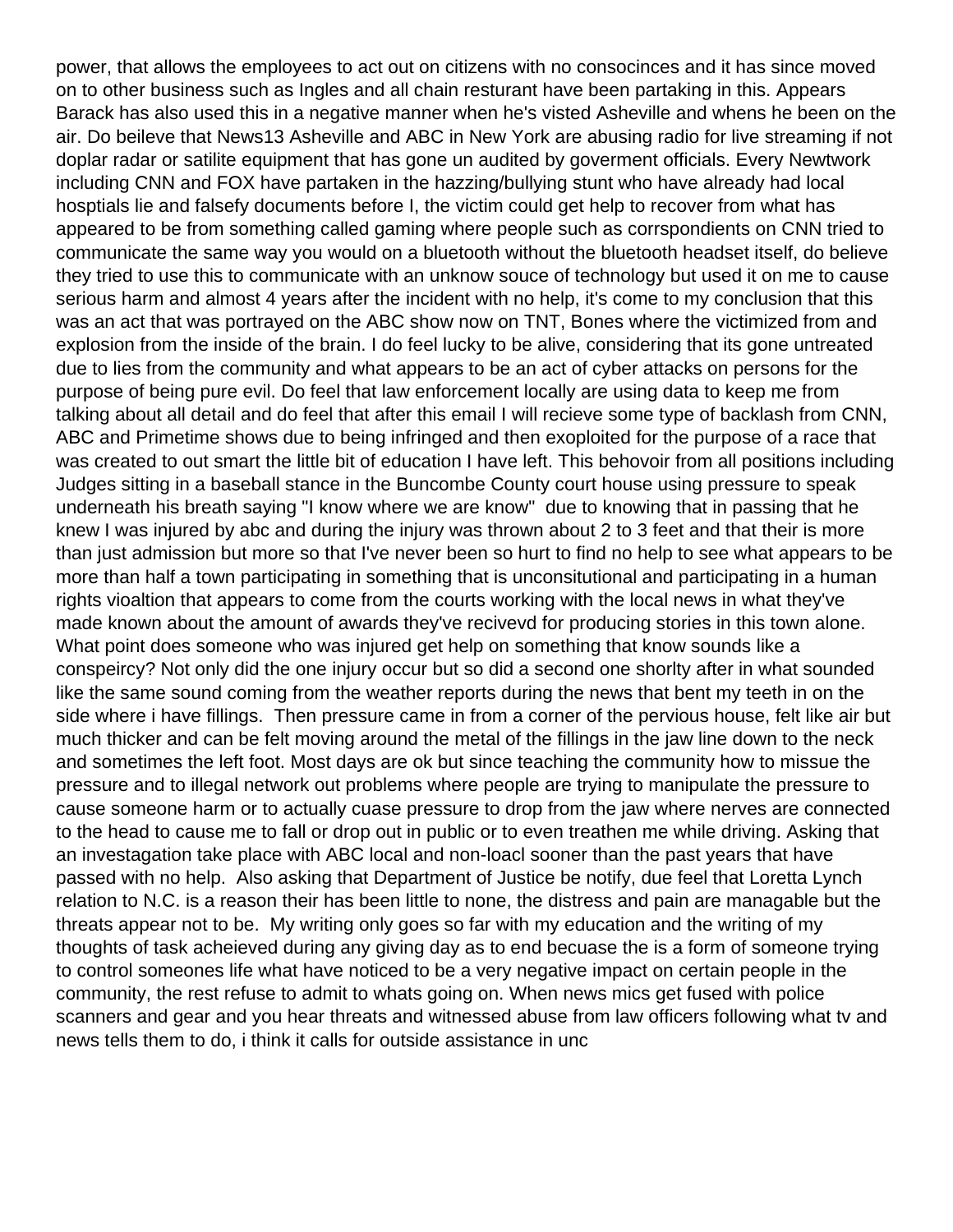Ticket: # 3420163 - Cable billing **Date:** 7/26/2019 11:22:58 AM **City/State/Zip:** Bradenton, Florida 34203 **Company Complaining About:** Comcast

#### **Description**

I received a bill from Comcast for \$214 for cable and internet. I belong to Tara Master Association as a bulk customer. I shouldn't be paying for anything but extras such as the MLB baseball package.

\_\_\_\_\_\_\_\_\_\_\_\_\_\_\_\_\_\_\_\_\_\_\_\_\_\_\_\_\_\_\_\_\_\_\_\_\_\_\_\_\_\_\_\_\_\_\_\_\_\_\_\_\_\_\_\_\_\_\_\_\_\_\_\_\_\_\_\_\_\_\_\_\_\_\_\_\_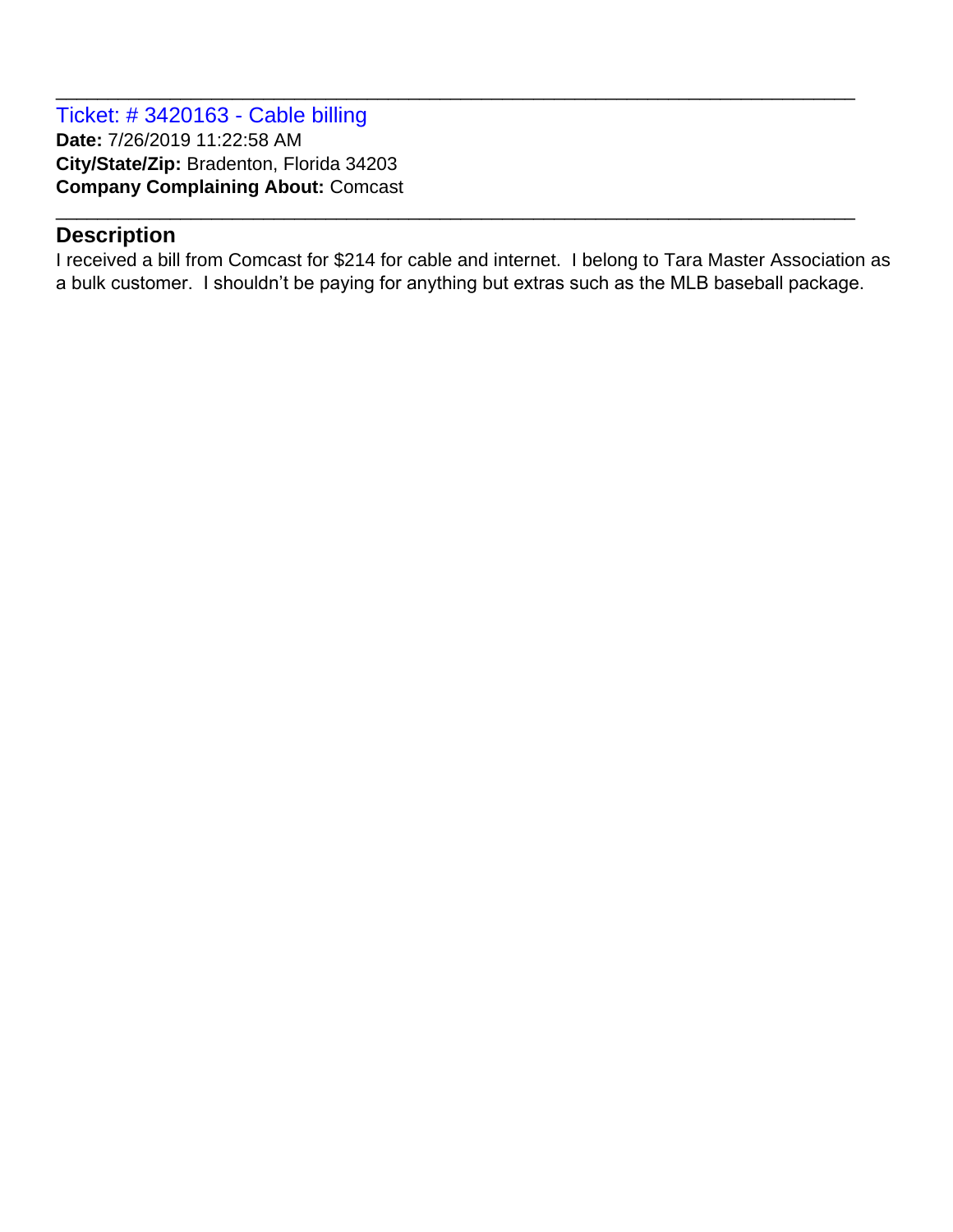#### Ticket: # 1786013 - Regarding Violations of LPFM rules in TN **Date:** 7/18/2017 3:44:59 PM **City/State/Zip:** Lenoir City, Tennessee 37772 **Company Complaining About:** Community Radio Of Loudon County Incorporated

\_\_\_\_\_\_\_\_\_\_\_\_\_\_\_\_\_\_\_\_\_\_\_\_\_\_\_\_\_\_\_\_\_\_\_\_\_\_\_\_\_\_\_\_\_\_\_\_\_\_\_\_\_\_\_\_\_\_\_\_\_\_\_\_\_\_\_\_\_\_\_\_\_\_\_\_\_

\_\_\_\_\_\_\_\_\_\_\_\_\_\_\_\_\_\_\_\_\_\_\_\_\_\_\_\_\_\_\_\_\_\_\_\_\_\_\_\_\_\_\_\_\_\_\_\_\_\_\_\_\_\_\_\_\_\_\_\_\_\_\_\_\_\_\_\_\_\_\_\_\_\_\_\_\_

#### **Description**

ATTN: Federal Communications Commission Enforcement Bureau Audio Division Washington, DC

July 18, 2017

Dear Sir(s): To Whom It May Concern:

 I am writing today to inform you of continued and willful violations of FCC rules being committed by radio stations WLNT-LP, Loudon, TN; WLNU-LP, Lenoir City, TN: and WMJA-LP, Loudon, TN. The three LPFM radio stations are currently FCC licensed- as non-commercial, lowpower FM stations -inside the borders of the same county, as both cities of license (Loudon and Lenoir City, Loudon County, TN).

 These LPFM stations have been observed blatantly violating the FCC's LPFM Underwriting rules by continually and repeatedly airing commercial advertisements that are not permissible. The stations have been heard at times using recorded commercial radio station regional weather reports as well, with their included paid sponsor tags. I have attached a zip of audio files- with undisputable time/dated audio proof, of merely just a few of these violations that have happened many times over the course of the past several years. Some of the most outright commercial content that is aired on the stations comes from sponsors' pre-produced commercial audio. Such as "Greer's Furniture" in Loudon, TN, and "Foothills Boots", in Lenoir City, TN.

 One of the chief issues of this complaint- is the selling of commercial airtime in the local radio market by Mr. Richard 'Chip' Lynn, to local area businesses. Mr. Lynn claims to represent ALL THREE of these LPFM's when he goes in to a client- significantly undercutting the legal commercially licensed stations' spot and airtime rate card rates, under the guise of operating multiple radio stations that air a commercial, major-market-type music format(s). And he attempts to sell 'professionalsounding' -albeit illegal commercial matter, as underwriting announcements. This has reportedly gone on for several years prior to our buying a radio station here. This according to certain persons and businesses in the listening area that have been asked about "buying commercials on WLNT", and those who have paid for ads on the stations.

 My company owns and operates the heritage WLIL-AM 730 Radio, and translator W274BZ here in Lenoir City, TN. And what this person is doing is not only illegal, but has also been very damaging to my efforts to sell commercial advertising and sponsorships locally for our station(s), to be able to remain viable and profitable.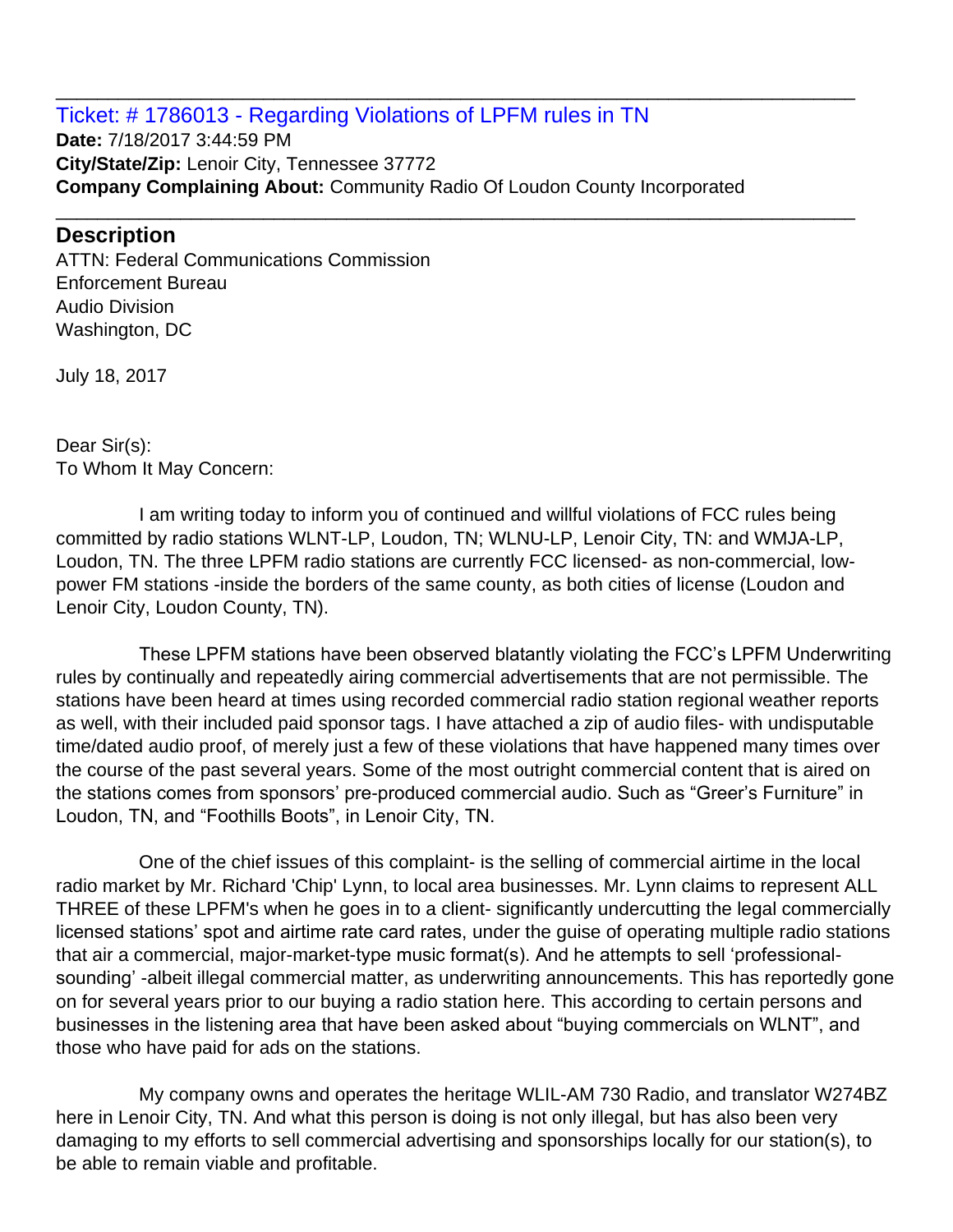As further proof of Mr. Lynn's effort to make ad sales, as opposed to soliciting underwriting funding, I am also attaching a scanned copy of the front and back of a business card that was found by one of my staff members on the bulletin board at a local business. The title under the name states plainly- 'Sales Agent' in black-and-white.

 While considering his license status, and filing history, I became concerned as well- that there seems here to be possible misrepresentations to the Commission of the roles of the corporations and foundations that are listed as holding these licenses, in their operation of these three channels. I submit to you, that it is my belief that there is allegedly only one true connected entity that maintains complete control of all three, and possibly even more FM's and LPFM's within the wider region of East Tennessee. For example, the live, and/or recorded announcers, at times mention 'joining forces' on-the-air with other stations in the area to extend their coverage for their live sports broadcasts, and during recent local election coverage, was heard simulcasting on several separate FM radio stations, and internet streams at once. These programs that were broadcast contained actual commercial breaks, with content that unmistakably are 'commercial announcements', -the same as any licensed commercial station would broadcast as paid advertising.

According to FCC's public files-:

WLNT-LP is licensed to: "Community Radio of Loudon County Incorporated". Website: http://www.wlntfm.com AND http://www.redskinradio.com

 In this copy and paste from the website(s) above, the text claims that they have trademarked or copyrighted common terms:

"All items on this website and those heard on WLNT, WLNT Sports, WLNU, WLNT's Web Streams, RedskinRadio, ReskinRadio.com, wlntfm.com, and the terms "Traditional Country Favorites" , "Redskin Radio", "SportsRoundtable", "Loudon's Hometown Station", are copyrighted material and may not be recorded, distributed, rebroadcast, transcribed, reprinted or otherwise reused without written permission from the copyright owner. © "

 (I can find no actual active registration of such trademark(s) or copyright(s). And the website(s) also contain another blatantly FALSE statement-:)

"WLNT & RedskinRadio.com are the exclusive rights holders for radio broadcasts, audio & video streaming origninating at Loudon High School and all Loudon County Schools. "

(…which is NOT true!)

WMJA-LP is licensed to: "Power of the Game Incorporated." Website: http://www.1041magic.com (an actual Bing suggested search reads: "magic 104.1 wmja")

And WLNU-LP, Lenoir City, TN is licensed to: "The J.W. McGhee Foundation for Broadcast Arts."

 All three of these stations- I allege, are controlled and programmed by one person- by the name of Richard (Chip) Lynn, under these seemingly fictitious corporations and foundations. As you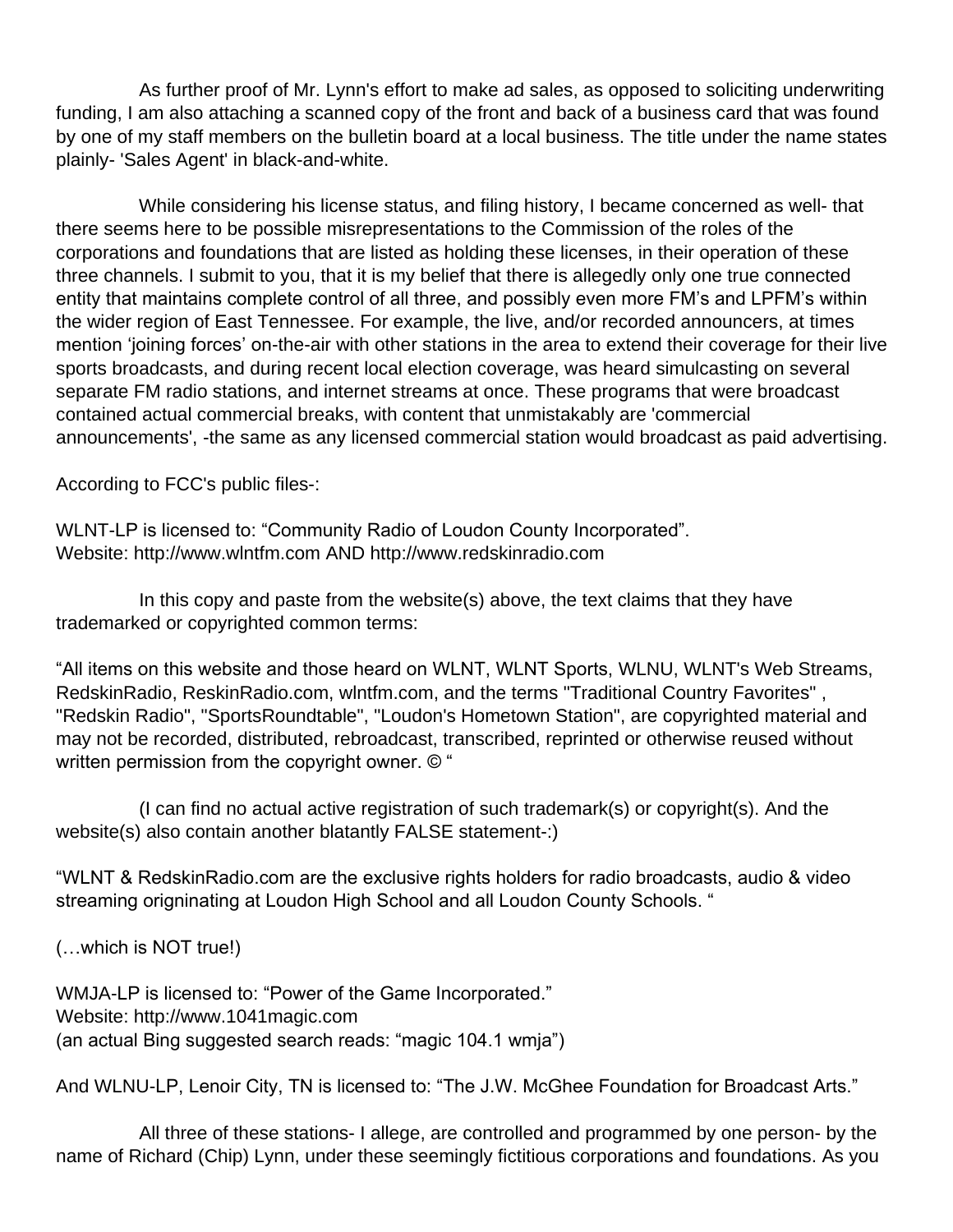listen to each, you can tell that they are nearly fully computer automated, and are being programmed by the same people. And when you check into the public records of FCC filings and associated correspondence of these various stations, you will find his name associated somewhere with all three. As far as I am aware, The- Mr. J.W. McGhee- is deceased, and no one locally really seems to know who Howard H. Oberholtzer is, that is listed in the application as the 'President / Director' of the J.W. McGhee Foundation for Broadcast Arts. It is believed he is from the Oak Ridge, TN area.

 Also, there is the issue of the CONTINUOUS SIMULCAST on two of these three LPFM stations. WLNU-LP is operating on 107.1 FM in Lenoir City, TN. Which is- on the map, the next town due north of the city of WLNT-LP's license, Loudon, TN.

This station, according to its' application on file with the Commission, is licensed as a stand-alone LPFM, that was listed as silent for a time. And now WLNU-LP is operating- but is rebroadcasting another LPFM- airing simulcast audio from WLNT-LP 96.1, Loudon, TN.

 Both stations do air the required identifications that are in the rules (simulcast) at the allotted times. But I do not see anywhere that any authorization was issued or approved by the FCC for WLNU-LP to rebroadcast any other station's signal. I would not think that such permission would have been granted, since it is licensed as a LPFM channel, and not as a translator station. I can see absolutely no reason to even have such a cross-over service relationship between two LPFM stations that have separate ownership.

 These FM LP stations are currently being programmed with a full-time commercial music formats, with 96.1 and 107.1 FM's airing the slogans- 'Traditional Country Favorites' and 'Loudon's Hometown Station.' The long-time format for 96.1 has been a mix of current and classic Country music that is on-air 24/7, except for some locally sponsored and anchored sports broadcasts (football, basketball, and baseball) from the Loudon County High School- in season, along with replays of those play-by-play sportscasts at varying times after the live broadcast ends, or being re-aired sometime the next day.

 WMJA-LP is airing a 24/7 automated commercial music format of Classic Pop / Rock Hits, or a "Hits of the 80's, 90's, and Now" -type music format, and uses t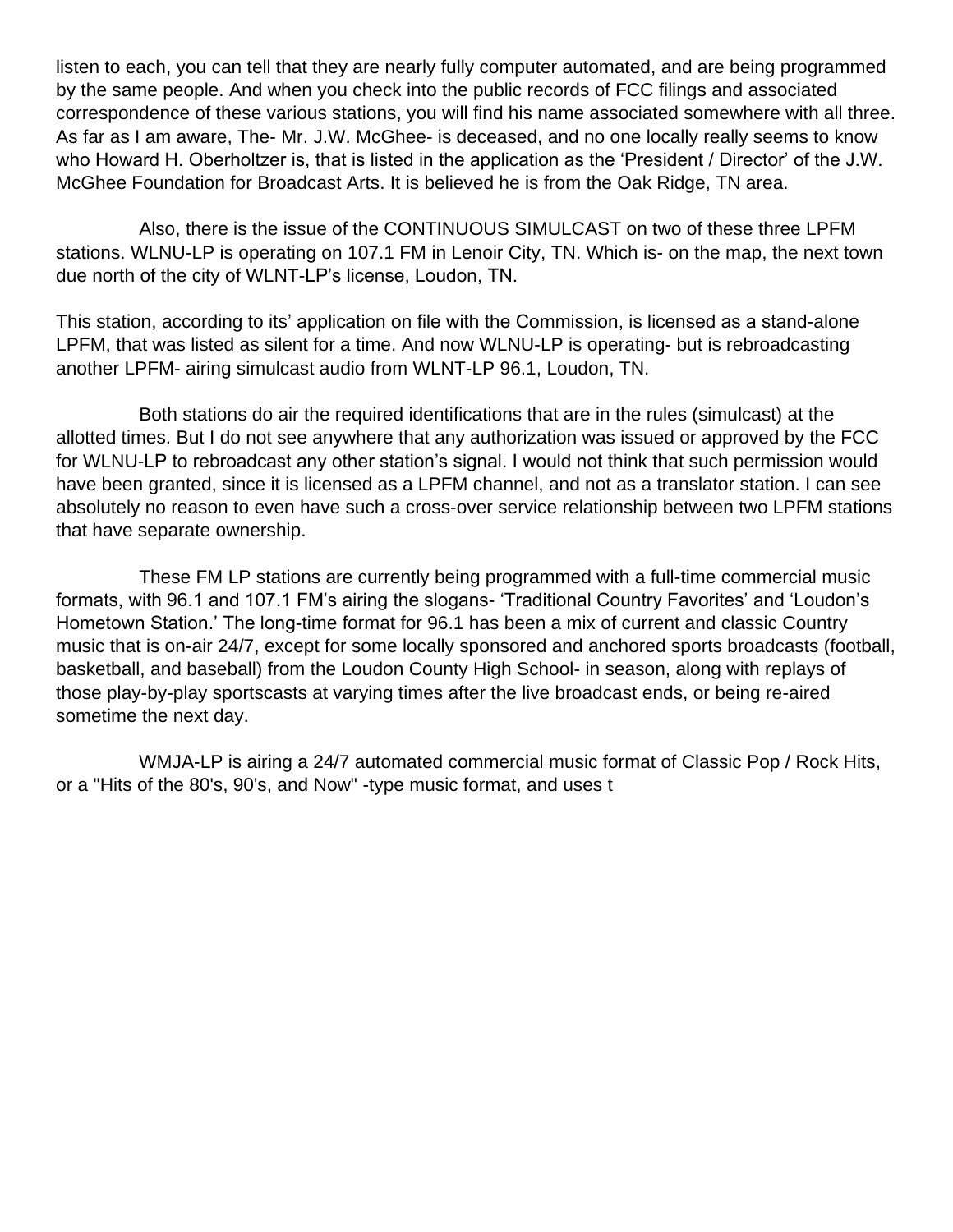Ticket: # 3471048 - DirecTv loss of channels **Date:** 8/17/2019 9:05:10 AM **City/State/Zip:** Noblesville, Indiana 46062 **Company Complaining About:** Directv

# **Description**

For 6 weeks I have not had 2 of my local channels, channel 8 and 23. Yet I am being asked to pay my full bill even though I am not getting what I am paying for. As a result I have not been able to watch a Chicago Cubs baseball game in 6 weeks and I am a big fan.

\_\_\_\_\_\_\_\_\_\_\_\_\_\_\_\_\_\_\_\_\_\_\_\_\_\_\_\_\_\_\_\_\_\_\_\_\_\_\_\_\_\_\_\_\_\_\_\_\_\_\_\_\_\_\_\_\_\_\_\_\_\_\_\_\_\_\_\_\_\_\_\_\_\_\_\_\_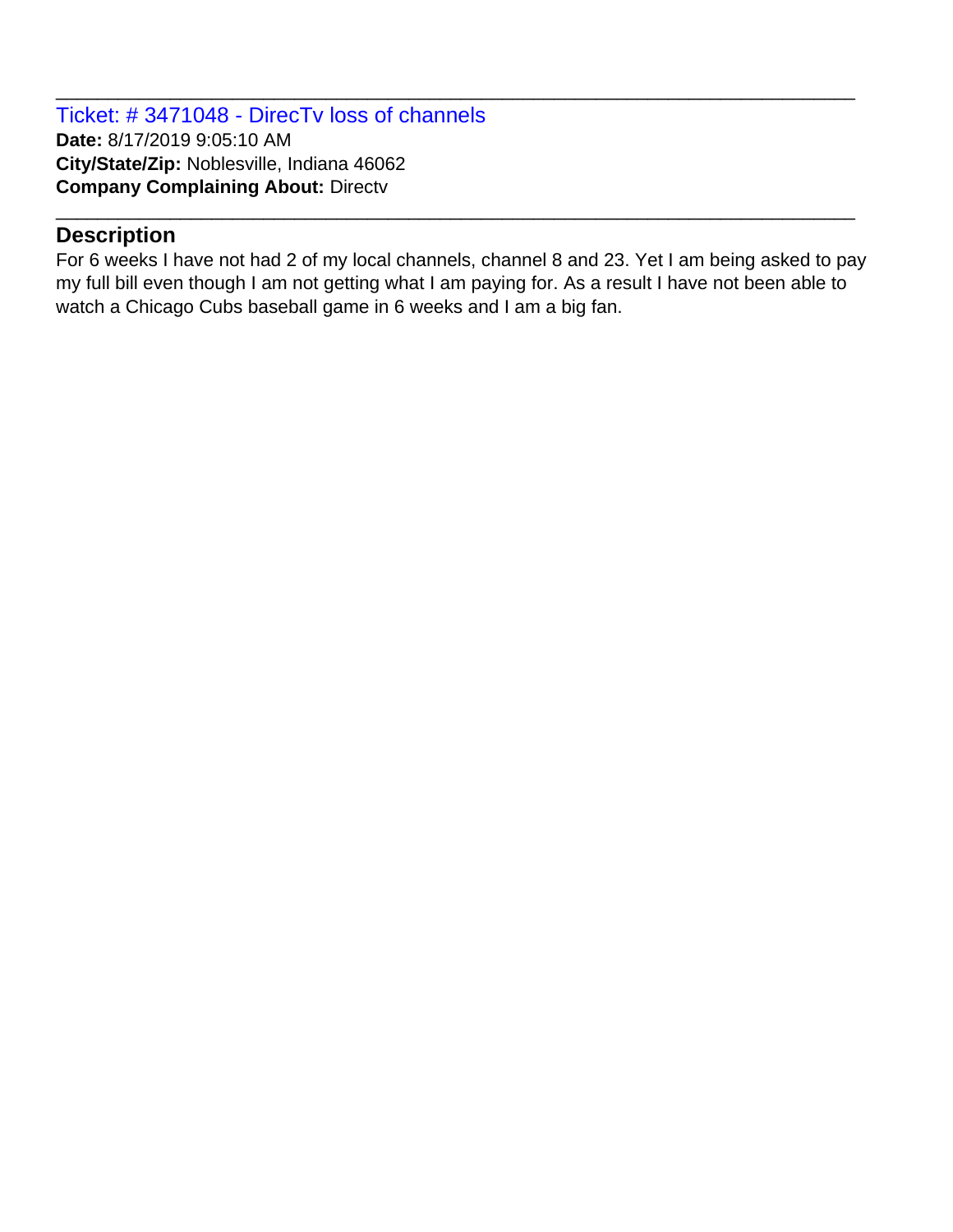Ticket: # 1850854 - RADIO RECEPTION POOR TO NONE **Date:** 8/15/2017 7:50:16 AM **City/State/Zip:** Ingleside, Illinois 60041-9350 **Company Complaining About:** Comed Power Co. \_\_\_\_\_\_\_\_\_\_\_\_\_\_\_\_\_\_\_\_\_\_\_\_\_\_\_\_\_\_\_\_\_\_\_\_\_\_\_\_\_\_\_\_\_\_\_\_\_\_\_\_\_\_\_\_\_\_\_\_\_\_\_\_\_\_\_\_\_\_\_\_\_\_\_\_\_

# **Description**

poor to no Am radio reception. cause of power co. smart meters. i am surrounded by them my neighbor has 2 and mine all within 40 feet. cant listen to important news or a baseball game.how to solve it ? go back to old meters. or I heard that the meters internal radios could be turned off?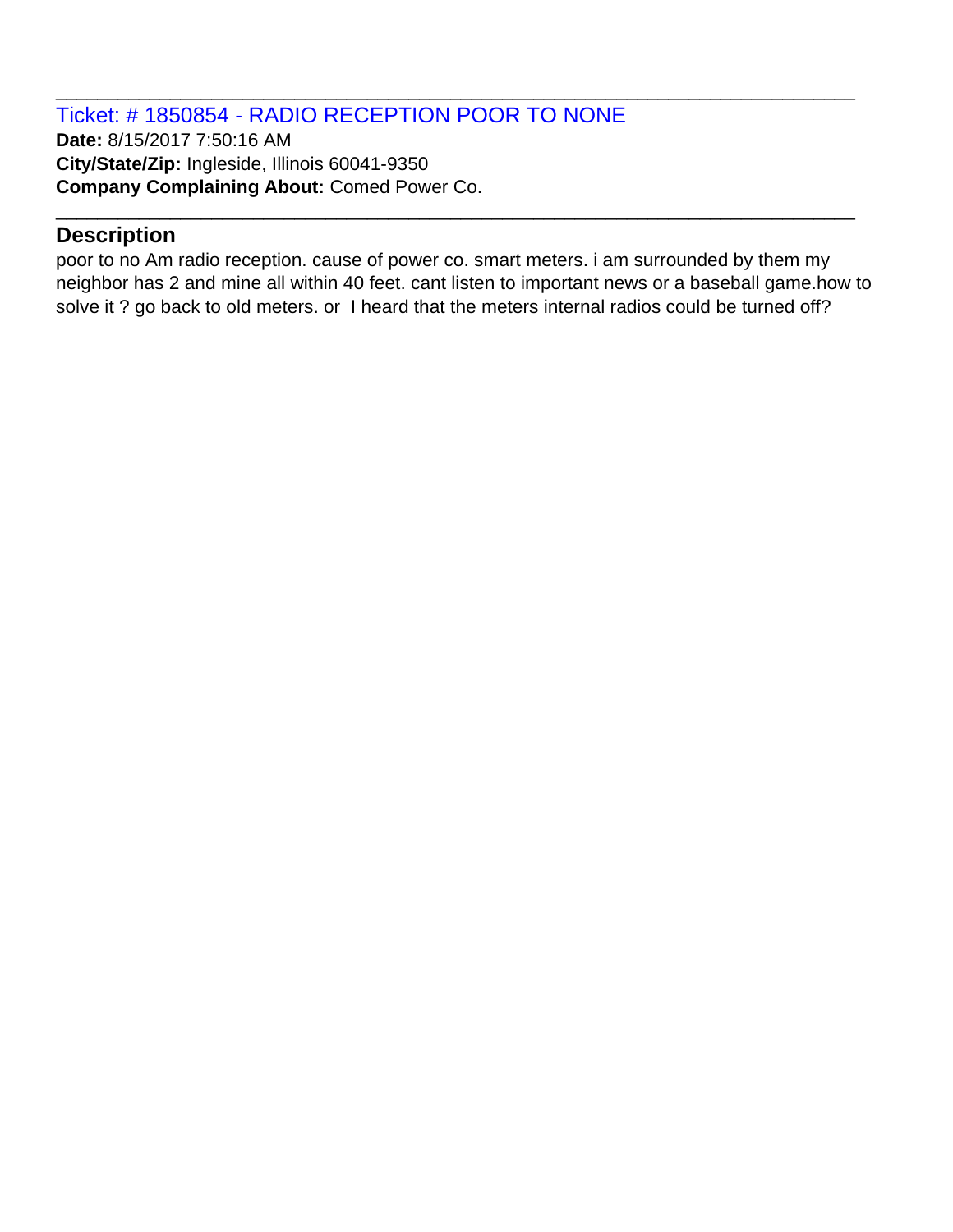Ticket: # 3275053 - Fwd: [FCC Complaints] Re: Illegal Abuse Of Public Trust **Date:** 5/18/2019 1:20:12 AM **City/State/Zip:** Frankfort, Kentucky 40601

\_\_\_\_\_\_\_\_\_\_\_\_\_\_\_\_\_\_\_\_\_\_\_\_\_\_\_\_\_\_\_\_\_\_\_\_\_\_\_\_\_\_\_\_\_\_\_\_\_\_\_\_\_\_\_\_\_\_\_\_\_\_\_\_\_\_\_\_\_\_\_\_\_\_\_\_\_

\_\_\_\_\_\_\_\_\_\_\_\_\_\_\_\_\_\_\_\_\_\_\_\_\_\_\_\_\_\_\_\_\_\_\_\_\_\_\_\_\_\_\_\_\_\_\_\_\_\_\_\_\_\_\_\_\_\_\_\_\_\_\_\_\_\_\_\_\_\_\_\_\_\_\_\_\_

#### **Description**

This is a follow-up to your previous request #2930042 "Illegal Abuse Of Public Trust"

Thank You!

---------- Forwarded message ----------

From: (b) (6) Date: Saturday, May 18, 2019 Subject: [FCC Complaints] Re: Illegal Abuse Of Public Trust To: FCC <consumercomplaints@fcc.gov>

Thank You!

---------- Forwarded message ----------

From: (b) (6)

Date: Wednesday, May 8, 2019

Subject: [FCC Complaints] Re: Illegal Abuse Of Public Trust

To: readerline@courier-journal.com, rdunlop@kycir.org, Caryn Belobraidich

<caryn@bunchlaw.com>, "Wright, Michael A (KYOAG)" <MichaelA.Wright@ky.gov>,

taylor.clark@ky.gov, Los Angeles Police Headquarters <contact.lapdonline@gmail.com>

Attached is my 1994 Senior Photo from Western Hills High School in Frankfort, Kentucky the STATE JOURNAL newspaper knew exactly what they were doing the Publisher Al Dix and newspaper owner was the first person to tell me that I was leading the United States in home runs thru high school. The newspaper published most all if not all of my home runs each baseball game every year. I worked as a writer at the STATE JOURNAL newspaper a few hours on the weekends for \$6.00 dollars a hour sitting mostly at the Sports Writers desk and when he was busy I worked at Al Dix's desk that is how I got the additional attention covering me in baseball. I will gladly sign a sworn statement and pass a polygraph proving this is the truth and Al Dix telling me is the truth. The original photo is in my possession if you want to use it let me know it's no charge use it for free it's a neat story. The newspaper was making money selling souvenirs off of my name that can't be legal. Later they find out I'm a victim someone needs to held accountable. No steroid drugs and/or performance enhancement drugs all athlete and 26 home runs is difficult to do in baseball thru high school it's almost impossible. I was furious when the STATE JOURNAL newspaper tried to sell me souvenirs of my mug shot I'm still furious the souvenirs were available to anyone for purchasing. I want the STATE JOURNAL newspaper shutdown and it's doors closed permanently closing the business permanently they never asked me I found out like anyone else at random buying a souvenir of my mug shot. Thanks,

# (b) (6)

Phone: (b) (6)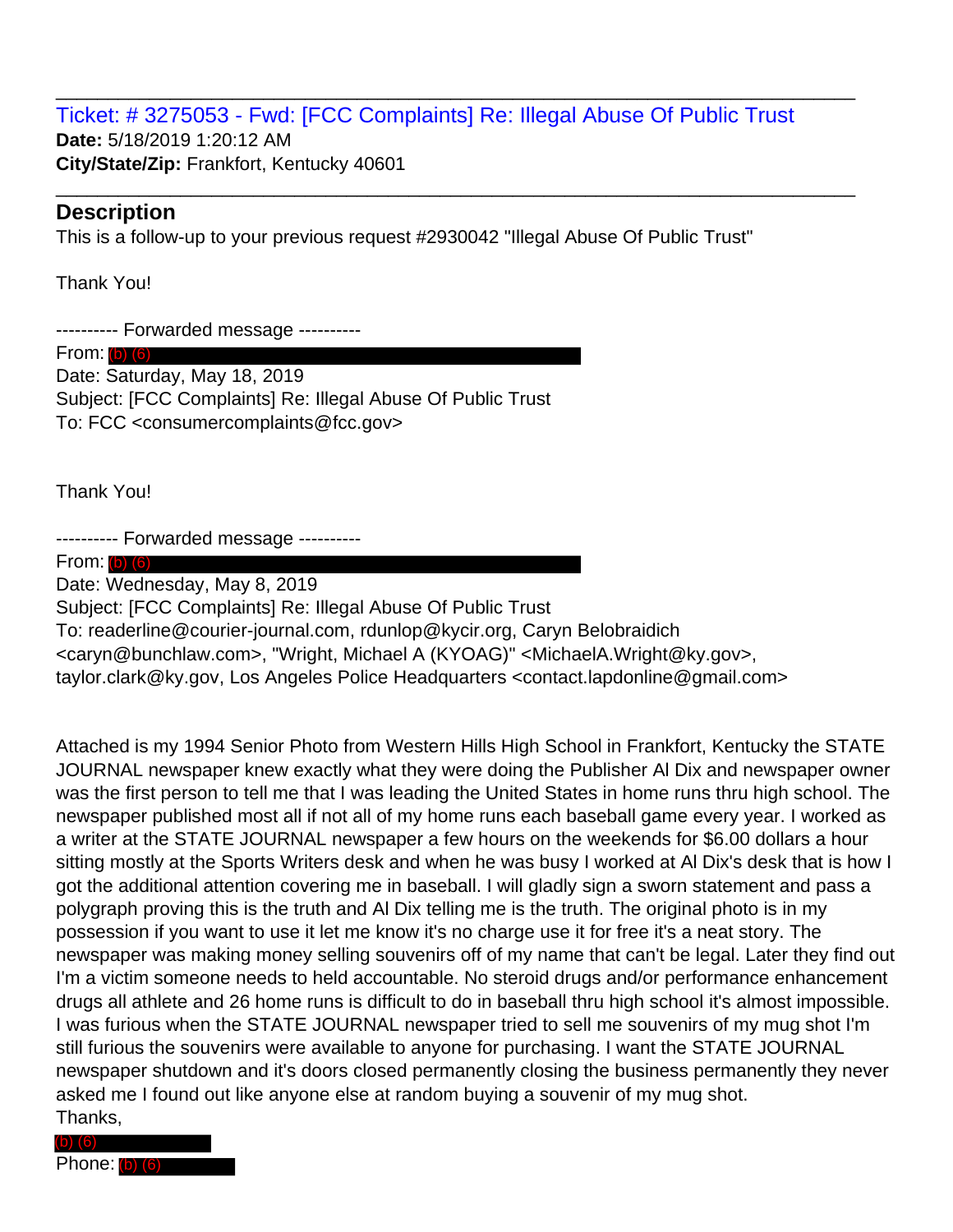---------- Forwarded message ----------

From: (b) (6)

Date: Wednesday, November 21, 2018

Subject: [FCC Complaints] Re: Illegal Abuse Of Public Trust

To: "taylor.clark@ky.gov" <taylor.clark@ky.gov>, "Wright, Michael A (KYOAG)"

<MichaelA.Wright@ky.gov>, "ksteele@lex18.com" <ksteele@lex18.com>, "rdunlop@kycir.org" <rdunlop@kycir.org>, "steve.stewart@state-journal.com" <steve.stewart@state-journal.com>, sheri.bunker@state-journal.com, catherine.boone@state-journal.com, josh.bergeron@statejournal.com, campaignlaw@fcc.gov, Los Angeles Police Headquarters <contact.lapdonline@gmail.com>, tips@insideedition.com

Your Copy!

Thanks, (b) (6)

Follow Me:

r (https://urldefense.proofpoint.com/v2/url?u=http-3A **DG** 6 E9ErmM0NKrpVuFyWcoKOo3fwwIGdV4oHG44glYf3vY&m=IQ1LisojghYzSohHsedUVOXpA-LlriiR8eTyRH3nfnM&s=CYCYXTmmVGreW2J-SRXcWqCfhlzfuTXZgoeNGaTURfs&e=) (https://urldefense.proofpoint.com/v2/url?u=http-3A\_ (b) (6) example a set of the contract of the DEV =DWMFaQ&c=y0h0omCe0jAUGr4gAQ02Fw&r=DE9 ErmM0NKrpVuFyWcoKOo3fwwIGdV4oHG44glYf3vY&m=IQ1LisojghYzSohHsedUVOXpA-LlriiR8eTyRH3nfnM&s=fgn86kd6ycR3a1ucHTdOT8Y1N2kMw98hXoVXMV3AaJo&e=) https://m.imdb.com/name/nm3086264/?ref =fn\_al\_nm\_0 (https://urldefense.proofpoint.com/v2/url?u=https-3A\_\_m.imdb.com\_name\_nm3086264\_-3Fref-5F-3Dfn-5Fal-5Fnm-5F0&d=DwMFaQ&c=y0h0omCe0jAUGr4gAQ02Fw&r=DE9ErmM0NKrpVuFyWcoKOo3fwwIGdV4oH G44glYf3vY&m=IQ1LisojghYzSohHsedUVOXpA-LlriiR8eTyRH3nfnM&s=1VYlllPSl3xH9BzbzJL5WoClD6jjDTvRioTR6G37oC0&e=) --------- Forwarded message ---------- (b) (6)<br>
3A\_\_<mark>(b) (6)</mark><br>
E9ErmM0N<br>
LIriiR8eTyR<br>
(b) (6)<br>
3A\_<mark>(b) (6)</mark><br>
ErmM0NKr<sub>I</sub><br>
LIriiR8eTyR<br>
https://urld<br>
3Dfn-5Fal-5<br>
5F0&d=Dw<br>
G44glYf3vY<br>
LIriiR8eTyR<br>
----------- Forv<br>
From: [b) (6)

From:  $(b)$   $(6)$ 

Date: Wednesday, November 21, 2018 Subject: [FCC Complaints] Re: Illegal Abuse Of Public Trust To: FCC <consumercomplaints@fcc.gov>

Thank you for your reply. I will forward your reply to Law Enforcement. My issue is they went reckless from zero to 100 very fast front page news and 6:00pm television primetime news hour more then once and selling merchandise for a profit with me on it and later they find out I'm a Victim someone needs to be held accountable and they owe me money. This is about money. And they owe me money. I hope that you understand were I'm coming from on the issue regarding this serious problem.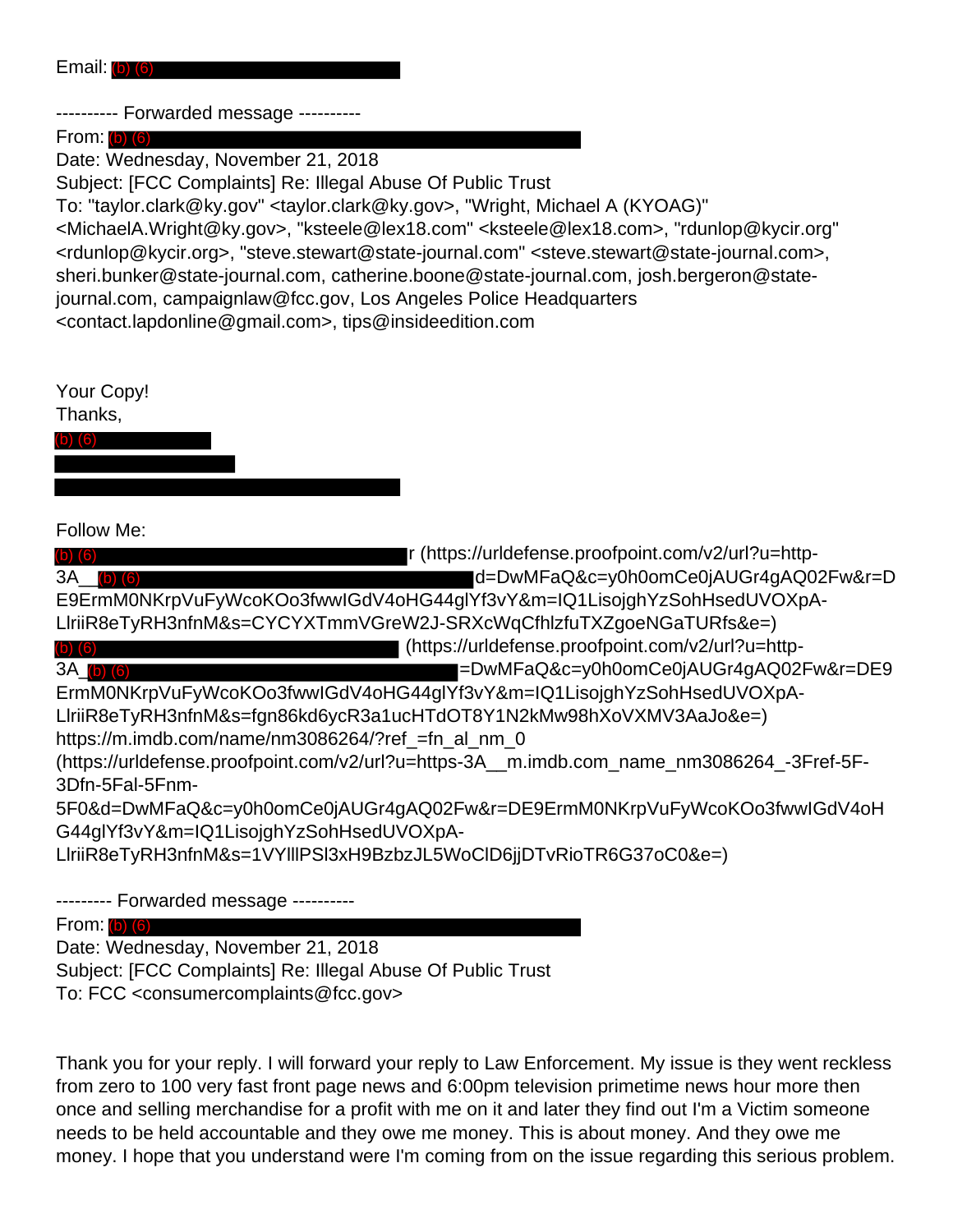Thanks,

(b) (6)

Follow Me:

| WWW. <b>b</b>                                      | (https://urldefense.proofpoint.com/v2/url?u=http-                                          |
|----------------------------------------------------|--------------------------------------------------------------------------------------------|
| ЗA<br>(b) (6)                                      | 8d=DwMFaQ&c=y0h0omCe0jAUGr4gAQ02Fw&r=D                                                     |
|                                                    | E9ErmM0NKrpVuFyWcoKOo3fwwlGdV4oHG44glYf3vY&m=IQ1LisojghYzSohHsedUVOXpA-                    |
|                                                    | LIriiR8eTyRH3nfnM&s=CYCYXTmmVGreW2J-SRXcWqCfhlzfuTXZgoeNGaTURfs&e=)                        |
| $(b)$ $(6)$                                        | (https://urldefense.proofpoint.com/v2/url?u=http-                                          |
| 3A<br>$(b)$ $(6)$                                  | h&d=DwMFaQ&c=y0h0omCe0jAUGr4gAQ02Fw&r=DE9                                                  |
|                                                    | ErmM0NKrpVuFyWcoKOo3fwwlGdV4oHG44glYf3vY&m=IQ1LisojghYzSohHsedUVOXpA-                      |
|                                                    | LIriiR8eTyRH3nfnM&s=fgn86kd6ycR3a1ucHTdOT8Y1N2kMw98hXoVXMV3AaJo&e=)                        |
| https://m.imdb.com/name/nm3086264/?ref_=fn_al_nm_0 |                                                                                            |
|                                                    | (https://urldefense.proofpoint.com/v2/url?u=https-3A__m.imdb.com_name_nm3086264_-3Fref-5F- |
| 3Dfn-5Fal-5Fnm-                                    |                                                                                            |
|                                                    | 5F0&d=DwMFaQ&c=y0h0omCe0jAUGr4gAQ02Fw&r=DE9ErmM0NKrpVuFyWcoKOo3fwwlGdV4oH                  |
| G44glYf3vY&m=IQ1LisojghYzSohHsedUVOXpA-            |                                                                                            |
|                                                    | LIriiR8eTyRH3nfnM&s=1VYIIIPSI3xH9BzbzJL5WoCID6jjDTvRioTR6G37oC0&e=)                        |
|                                                    |                                                                                            |

Wednesday, November 21, 2018, FCC <consumercomplaints@fcc.gov> wrote: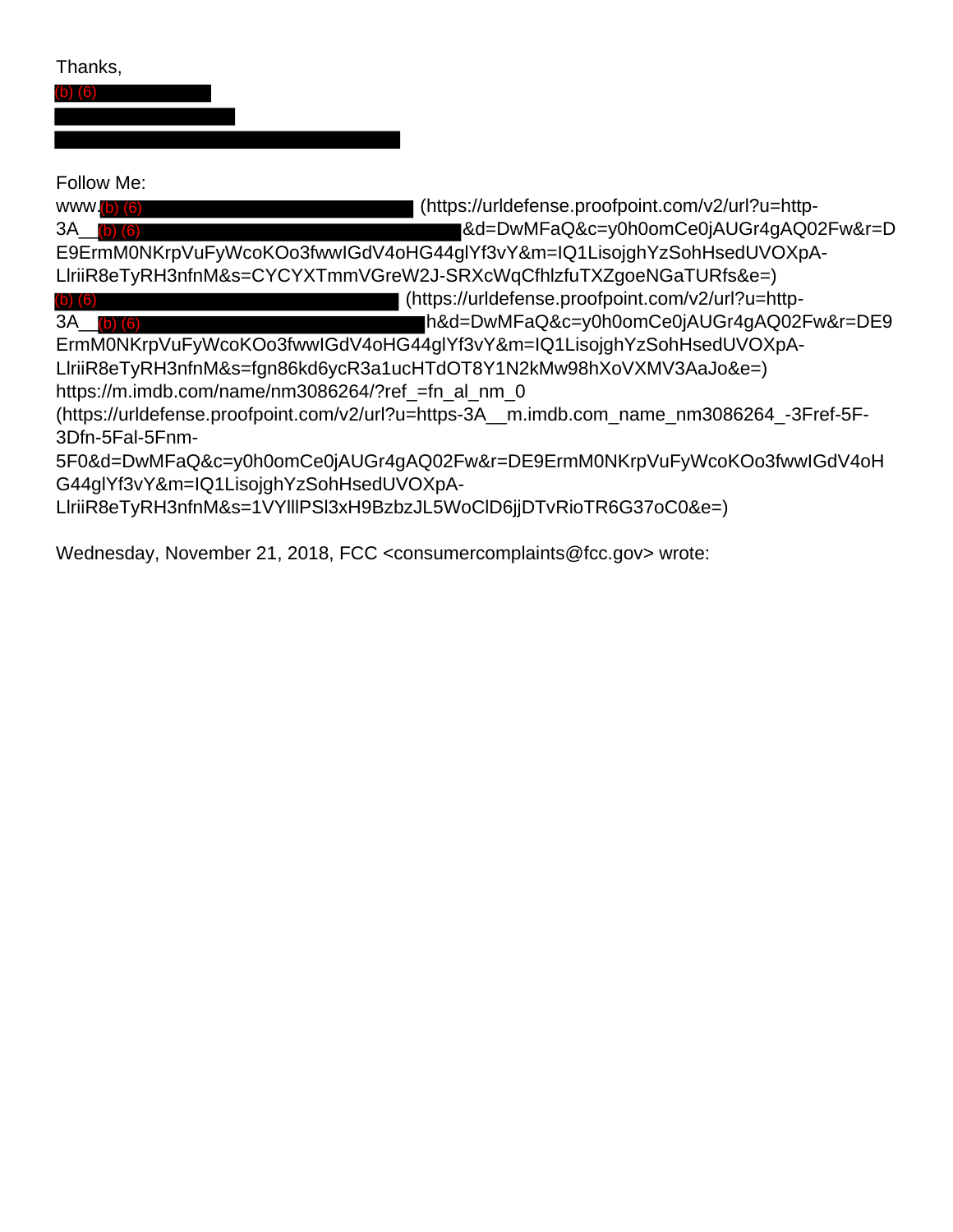Ticket: # 1932598 - unordered addition to service/billing **Date:** 9/19/2017 4:25:19 PM **City/State/Zip:** Palatine, Illinois 60074 **Company Complaining About:** Comcast

## **Description**

I am being charged for \$119.99 for the addition ofMajor League Baseball to my cable sevice-Comcast. They say they will remove the charge on a pro-rated basis. I had to call twice and argue with agent: E-=. They "could not locate the supervisor". I NEVER ordered this !

\_\_\_\_\_\_\_\_\_\_\_\_\_\_\_\_\_\_\_\_\_\_\_\_\_\_\_\_\_\_\_\_\_\_\_\_\_\_\_\_\_\_\_\_\_\_\_\_\_\_\_\_\_\_\_\_\_\_\_\_\_\_\_\_\_\_\_\_\_\_\_\_\_\_\_\_\_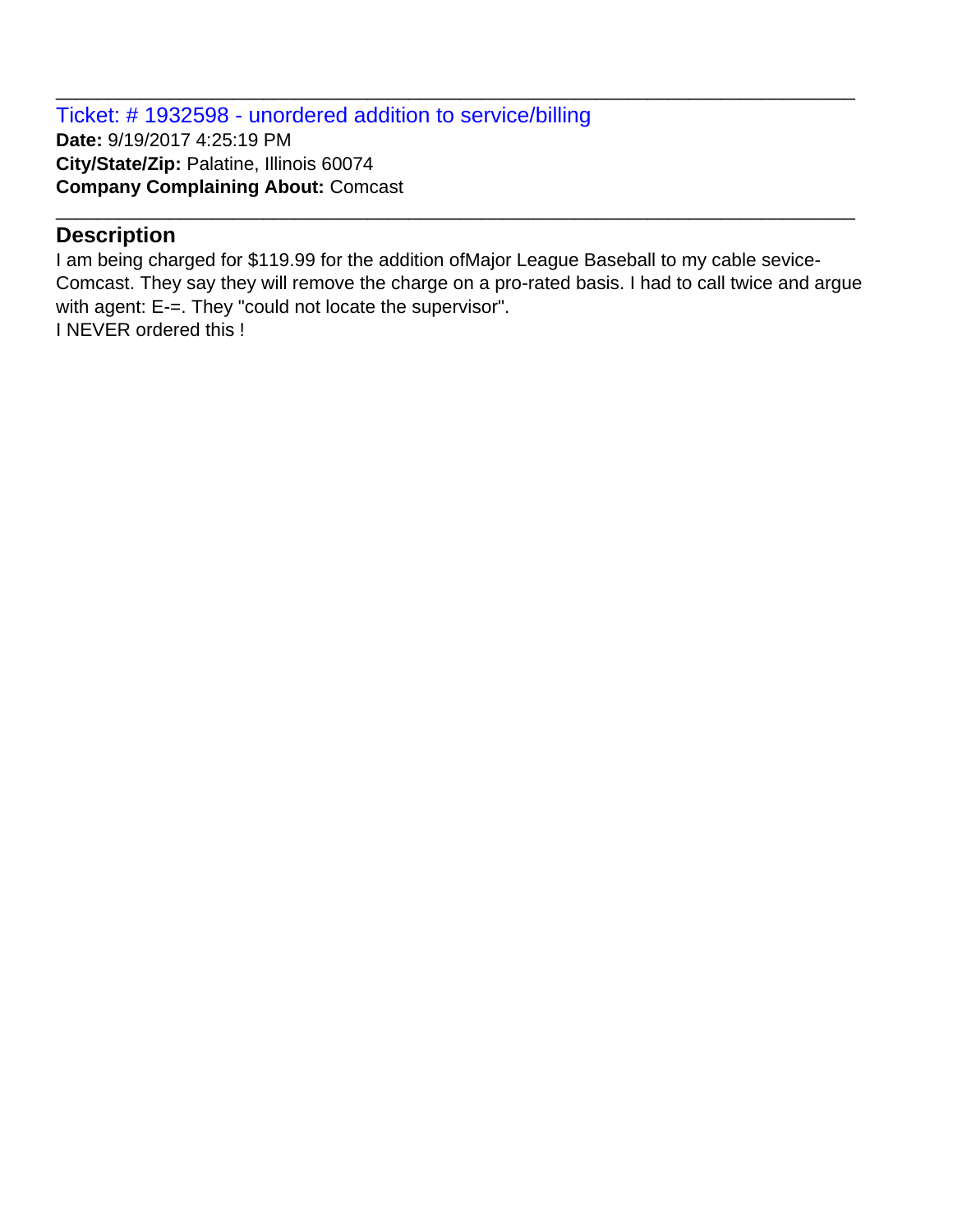Ticket: # 3485003 - Content **Date:** 8/23/2019 8:55:37 AM **City/State/Zip:** North Aurora, Illinois 60542

#### **Description**

Host said if you think the baseball game was boring you should put rocks on your pocket and jump in the Chicago river. What if a kid heard him say that and did it? Suicide is not something that should be joked about. He should be banned from radio for life

\_\_\_\_\_\_\_\_\_\_\_\_\_\_\_\_\_\_\_\_\_\_\_\_\_\_\_\_\_\_\_\_\_\_\_\_\_\_\_\_\_\_\_\_\_\_\_\_\_\_\_\_\_\_\_\_\_\_\_\_\_\_\_\_\_\_\_\_\_\_\_\_\_\_\_\_\_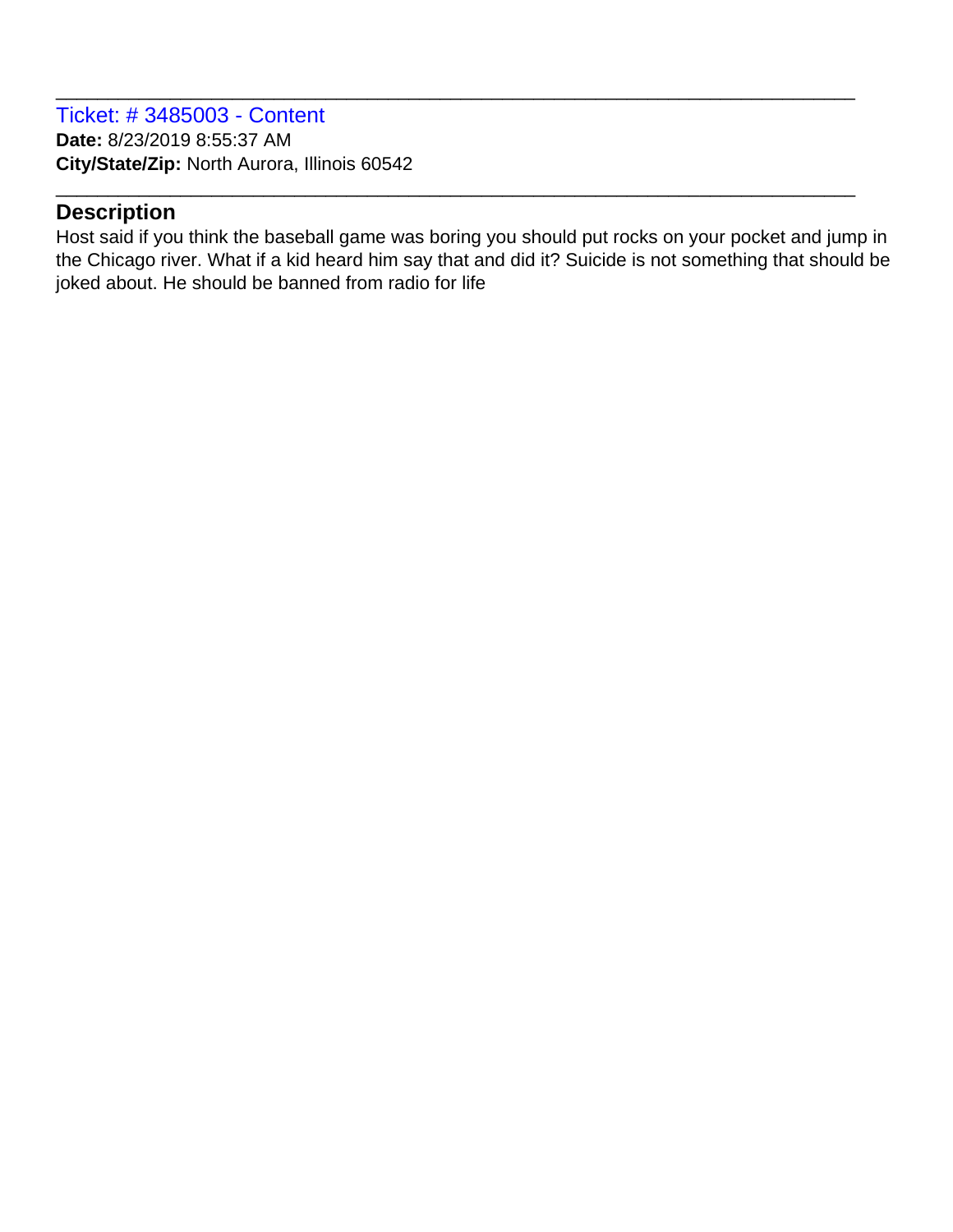#### Ticket: # 1862660 - Complaint for STALKING on the Radio **Date:** 8/18/2017 2:29:04 PM **City/State/Zip:** Orland Park, Illinois 60462

#### **Description**

ESPN Radio, WMPV-AM 1000 has been discussing and evaluating my career and criticizing me, my friends and my co-workers ALL DAY, and every day for the last 5 years. Although football and baseball are metaphors for life, I DO NOT WANT MY INFORMATION PLACED on the radio. I was contacted by a health insurance salesman who completely changed his personality and tone of voice when he heard my name. He seemed to have felt that he knew me because he had heard rumors about me on the Radio, WHICH ARE NOT TRUE and I do not endorse, appreciate or acknowledge IN ANY WAY, SHAPE OR FORM. HARASSMENT BY ELECTRONIC COMMUNICATIONS IS ILLEGAL, and MUST BE PROSECUTED BY THE FCC. THE POLICE DEPARTMENT WILL NOT ENFORCE IT BECAUSE IT IS A PRIORITY AND THEY FEEL THAT CERTAIN INDIVIDUALS IN SOCIETY DO NOT HAVE THE RIGHTS TO STAND UP FOR THEMSELVES. THERE IS NO ENFORCEMENT OF THE HARASSMENT LAWS FOR CONSUMERS, THIS MUST BE REMEDIED IMMEDIATELY!!! It is completely Unreasonable to allow announcers on the RADIO to encourage sex, drugs and violence, and participate in harassment, while the police do not allow citizens to participate in these type of actions. A Radio station is no different than anyone else. If my neighbor stood on their porch and said incriminating statements about other people on their tree stump, I could contact the police for harassment. However, if someone is on the radio, there is no enforcement for the behavior that these radio stations are undertaking. This is completely unreasonable.

\_\_\_\_\_\_\_\_\_\_\_\_\_\_\_\_\_\_\_\_\_\_\_\_\_\_\_\_\_\_\_\_\_\_\_\_\_\_\_\_\_\_\_\_\_\_\_\_\_\_\_\_\_\_\_\_\_\_\_\_\_\_\_\_\_\_\_\_\_\_\_\_\_\_\_\_\_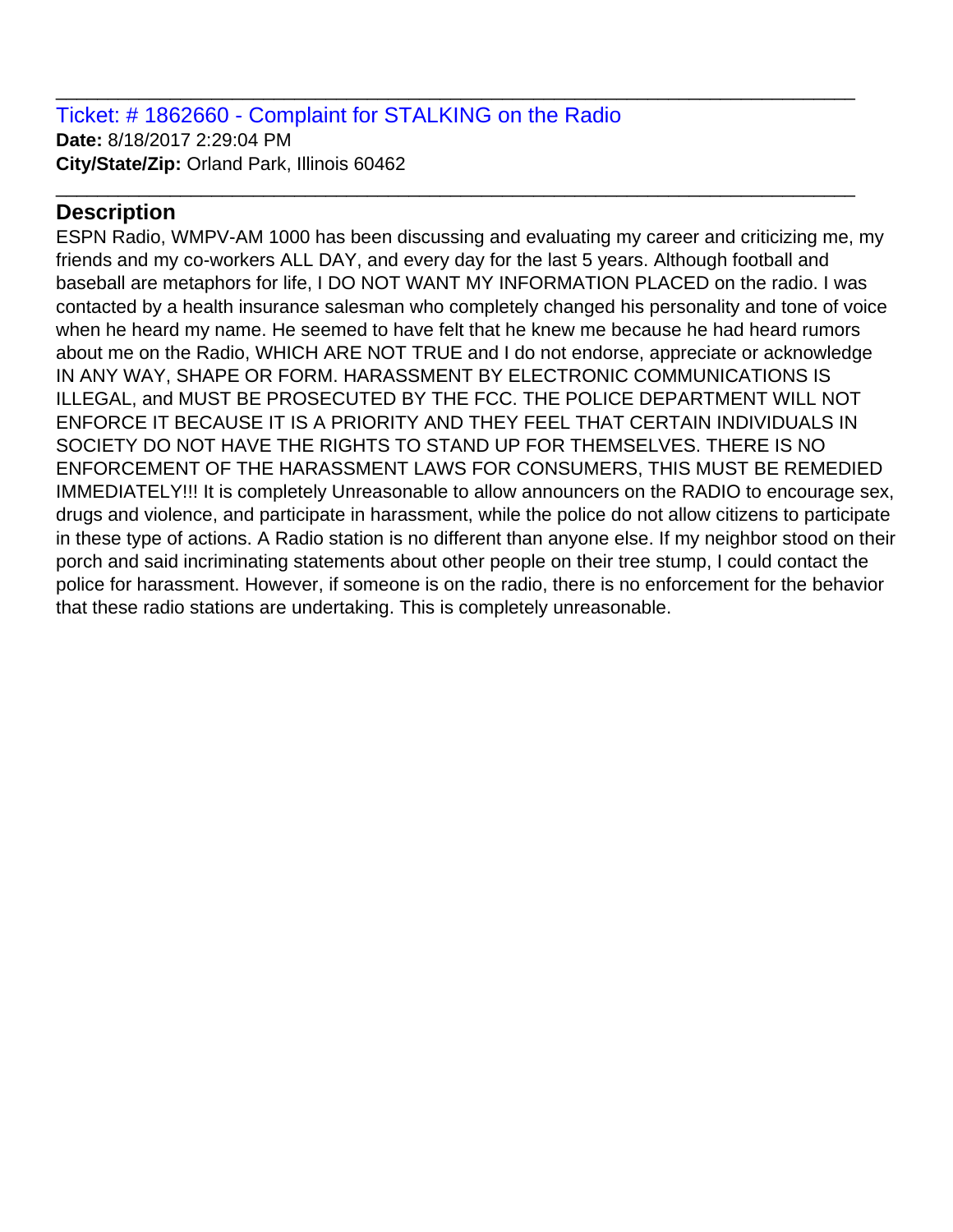Ticket: # 3580592 - false political ads **Date:** 10/6/2019 8:24:40 PM **City/State/Zip:** Arcadia, California 91007 **Company Complaining About:** Spectrum

## **Description**

the Donald Trump political ad airing during the baseball game on TBS is 100% false and should not be allowed to air I am completely disgusted by this ad!

\_\_\_\_\_\_\_\_\_\_\_\_\_\_\_\_\_\_\_\_\_\_\_\_\_\_\_\_\_\_\_\_\_\_\_\_\_\_\_\_\_\_\_\_\_\_\_\_\_\_\_\_\_\_\_\_\_\_\_\_\_\_\_\_\_\_\_\_\_\_\_\_\_\_\_\_\_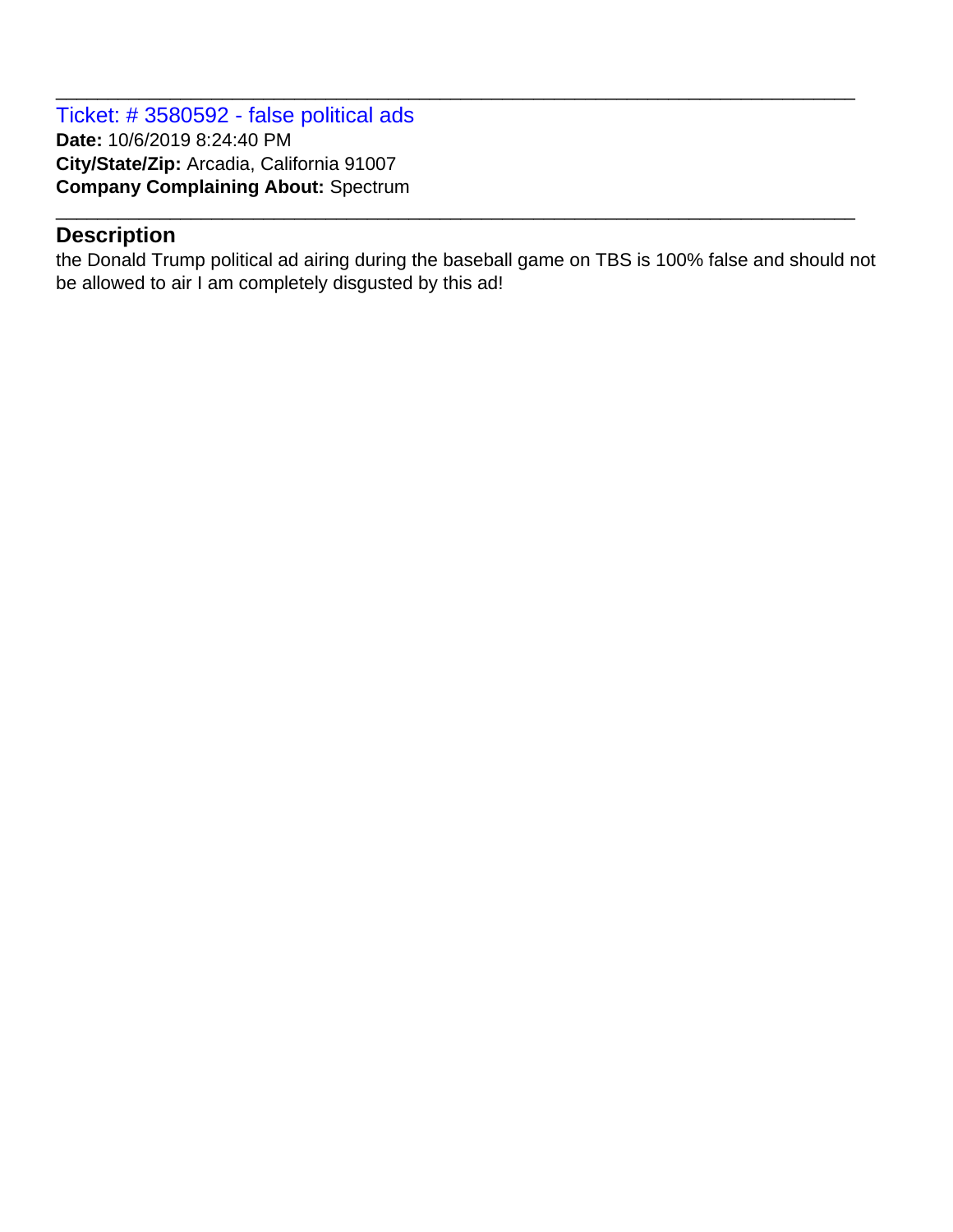Ticket: # 2556834 - Indecent tv commercial during daytime hours **Date:** 6/10/2018 6:22:57 PM **City/State/Zip:** San Antonio, Texas 78209

#### **Description**

Gucci Guilty cologne commercial on ESPN, infers threesomes, lude behavior during daytime hours with young viewers watching the College World Series of baseball. Move commercial to late night viewing.

\_\_\_\_\_\_\_\_\_\_\_\_\_\_\_\_\_\_\_\_\_\_\_\_\_\_\_\_\_\_\_\_\_\_\_\_\_\_\_\_\_\_\_\_\_\_\_\_\_\_\_\_\_\_\_\_\_\_\_\_\_\_\_\_\_\_\_\_\_\_\_\_\_\_\_\_\_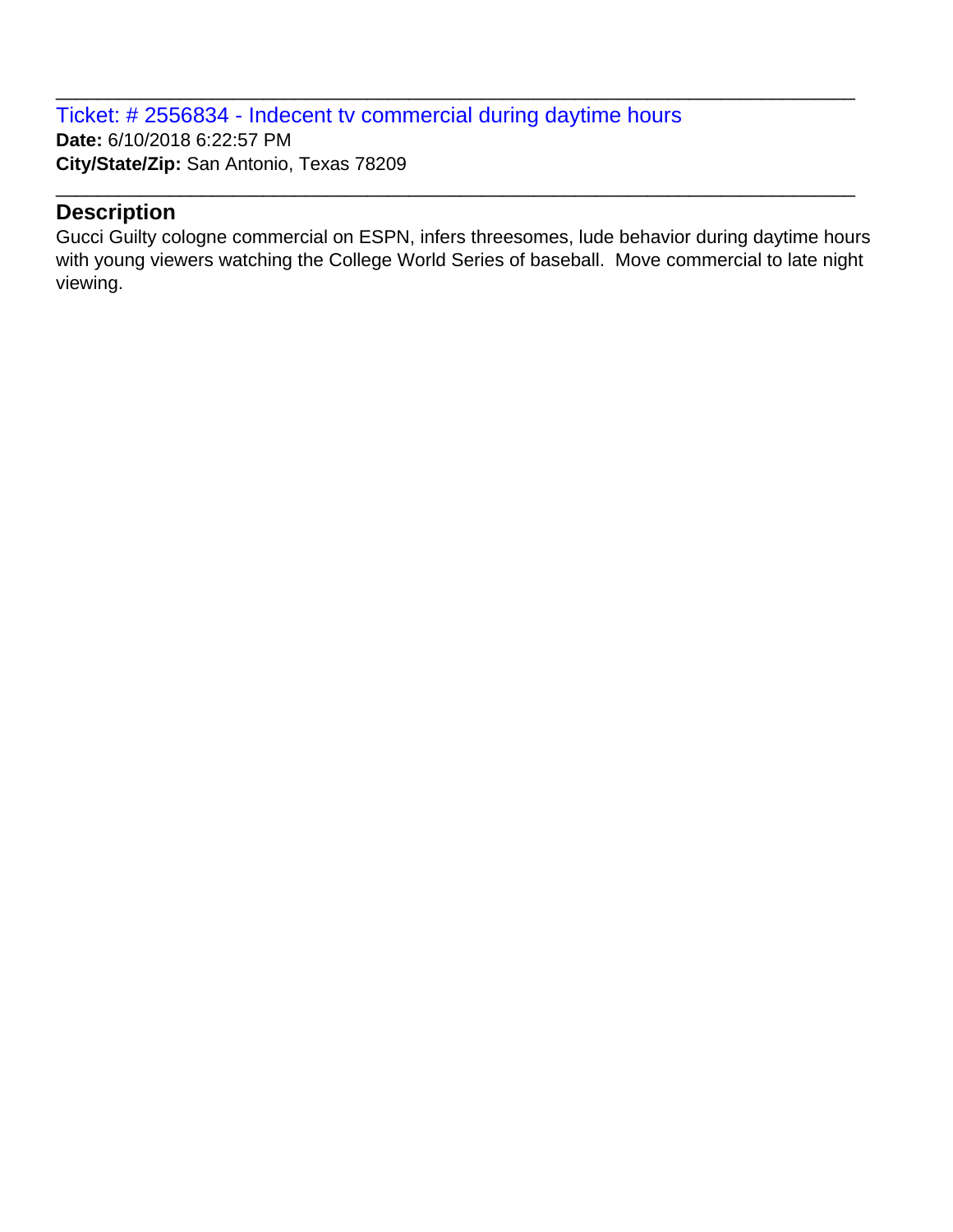Ticket: # 3230002 - Service paid for not provided. Service description unavailable. Cancellation refused.

\_\_\_\_\_\_\_\_\_\_\_\_\_\_\_\_\_\_\_\_\_\_\_\_\_\_\_\_\_\_\_\_\_\_\_\_\_\_\_\_\_\_\_\_\_\_\_\_\_\_\_\_\_\_\_\_\_\_\_\_\_\_\_\_\_\_\_\_\_\_\_\_\_\_\_\_\_

\_\_\_\_\_\_\_\_\_\_\_\_\_\_\_\_\_\_\_\_\_\_\_\_\_\_\_\_\_\_\_\_\_\_\_\_\_\_\_\_\_\_\_\_\_\_\_\_\_\_\_\_\_\_\_\_\_\_\_\_\_\_\_\_\_\_\_\_\_\_\_\_\_\_\_\_\_

**Date:** 5/2/2019 6:19:52 PM **City/State/Zip:** Altamonte Springs, Florida 32714 **Company Complaining About:** Spectrum

#### **Description**

I have Spectrum TV. I called to ask what was provided with the MLB Baseball Package. They could not provide that information to me prior to purchase. I was told to search for games and they would be provided via the menu function. Additional information was unavailable.

MLB games are typically provided on a blackout basis. I do not receive all baseball games. I dont even receive unblacked out games. I purchased this service from YouTube instead and called to cancel with Spectrum because their service was poor.

The have refused to cancel the service or refund any charges. This is consumer fraud.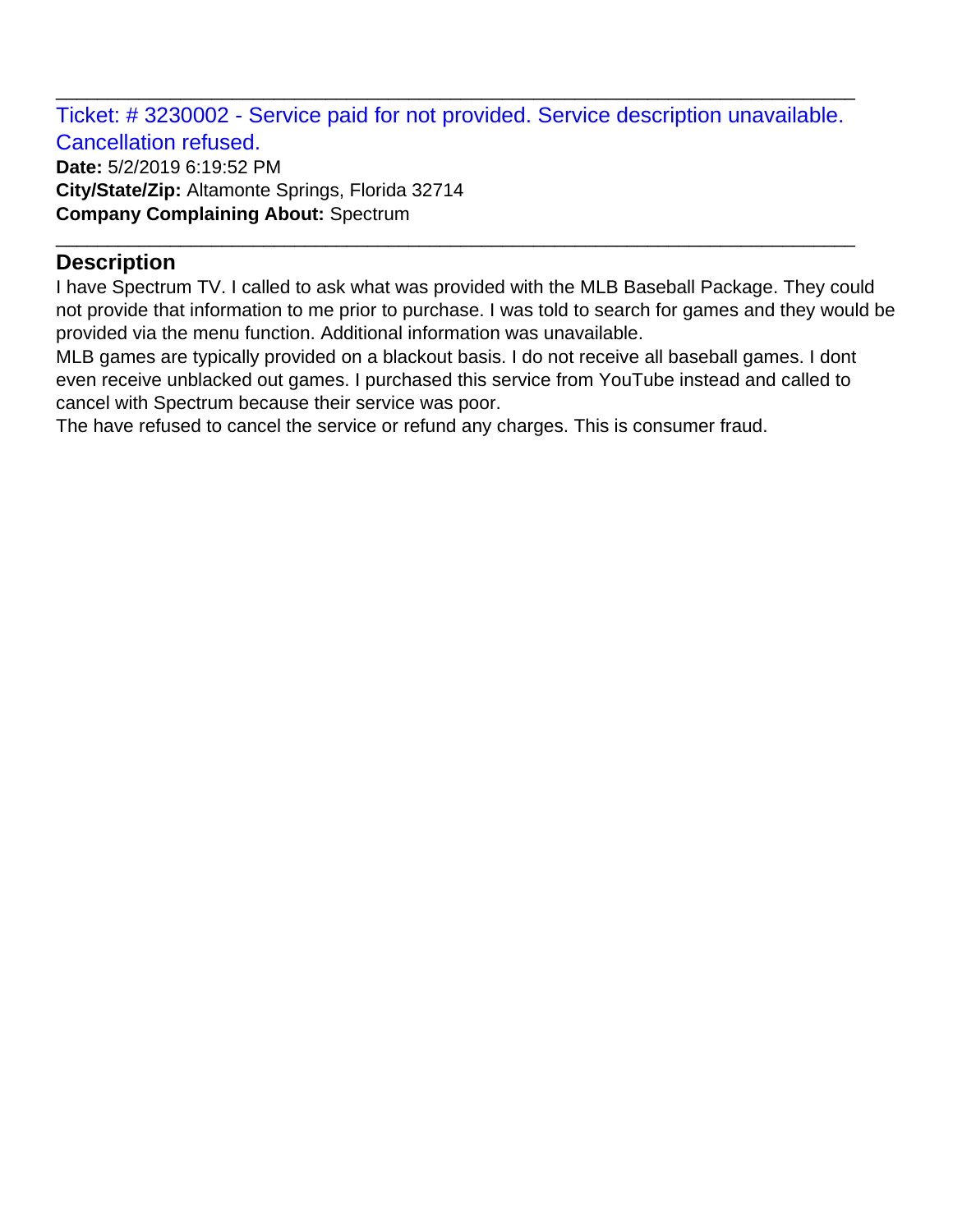Ticket: # 2589431 - Direct TV/Wapa 2 channels **Date:** 6/23/2018 4:57:09 PM **City/State/Zip:** Canovanas, Puerto Rico 00729 **Company Complaining About:** Directv

#### **Description**

We currently have a subscription to MLB and Direct TV. Recently we have problems to watch MLB games specially Yankees since Wapa 2 had a monopoly on baseball games local transmission.

\_\_\_\_\_\_\_\_\_\_\_\_\_\_\_\_\_\_\_\_\_\_\_\_\_\_\_\_\_\_\_\_\_\_\_\_\_\_\_\_\_\_\_\_\_\_\_\_\_\_\_\_\_\_\_\_\_\_\_\_\_\_\_\_\_\_\_\_\_\_\_\_\_\_\_\_\_

\_\_\_\_\_\_\_\_\_\_\_\_\_\_\_\_\_\_\_\_\_\_\_\_\_\_\_\_\_\_\_\_\_\_\_\_\_\_\_\_\_\_\_\_\_\_\_\_\_\_\_\_\_\_\_\_\_\_\_\_\_\_\_\_\_\_\_\_\_\_\_\_\_\_\_\_\_

Yesterday, began the Tampa Bay Rays series vs Yankees, we try to watch the game directly through MLB network and it was block. Then we try Wapa 2 channel and at the last minute they change to transmit THE LOCAL BASKETBALL GAME FROM THE PUERTO RICO LEAGUE. It's unbereable that we pay two memberships for BASEBALL GAMES AND WE CAN´T WATCH IT. That was on June 23rd 2018.

Today, is game 2 on TAMBA BAY RAYS VS NY YANKEES and the game was schedule to be transmitted through FS1, DIRECT TV DID NOT HAVE THE TRANSMISSION FOR THAT GAME BECAUSE WAPA 2 DEPORTES, have the exclusive transmission of the BASEBALL GAMES TODAY. Wapa 2 deportes, decide to transmit the MINESSOTA TWINS AND TEXAS RANGERS GAME INSTEAD OF NY YANKESS VS TAMPA BAY THAT WAS SCHEDULE TO BE TRANSMITTED ON FS1.

We need an immediate solution from the FCC TO THIS ISSUE. We as customers paid a lot for those services and do not have the proper game transmission. This is discriminatory for all the YANKEES FANS, since WE can watch the games through FS1 SINCE ITS TRANSMITTED DIRECTLY TO WAPA 2 DEPORTES LOCALLY AND IF This channel decides to transmit other programs we do not have an option.

We are requesting from FCC TO STOP THE MONOPOLY OF WAPA 2 DEPORTES IN PUERTO RICO AND allow MLB NETWORK TO FULLY TRANSMIT ALL THE BASEBALL GAMES OF NY YANKEES.

WAPA 2 DEPORTES IS NOT A FAN OF NY YANKEES AND USUALLY ALL THE GAMES FROM THIS TEAM LATELY HAD BEEN BLOCK.

IF FCC can't resolve this issue WE request an alternative because We felt like been scammed due to the monopoly of WAPA 2.

I wonder if this situation is the same as the 50 states or is only in PR because I lived in the states and never had this problem. Is this a discriminatory issue on DIRECT TV LICENSING AND MLB NETWORK in accordance with WAPA 2 Due to our political status as a commonwealth? How come I pay for services that I have not been receiving?

We want our situation resolve ASAP.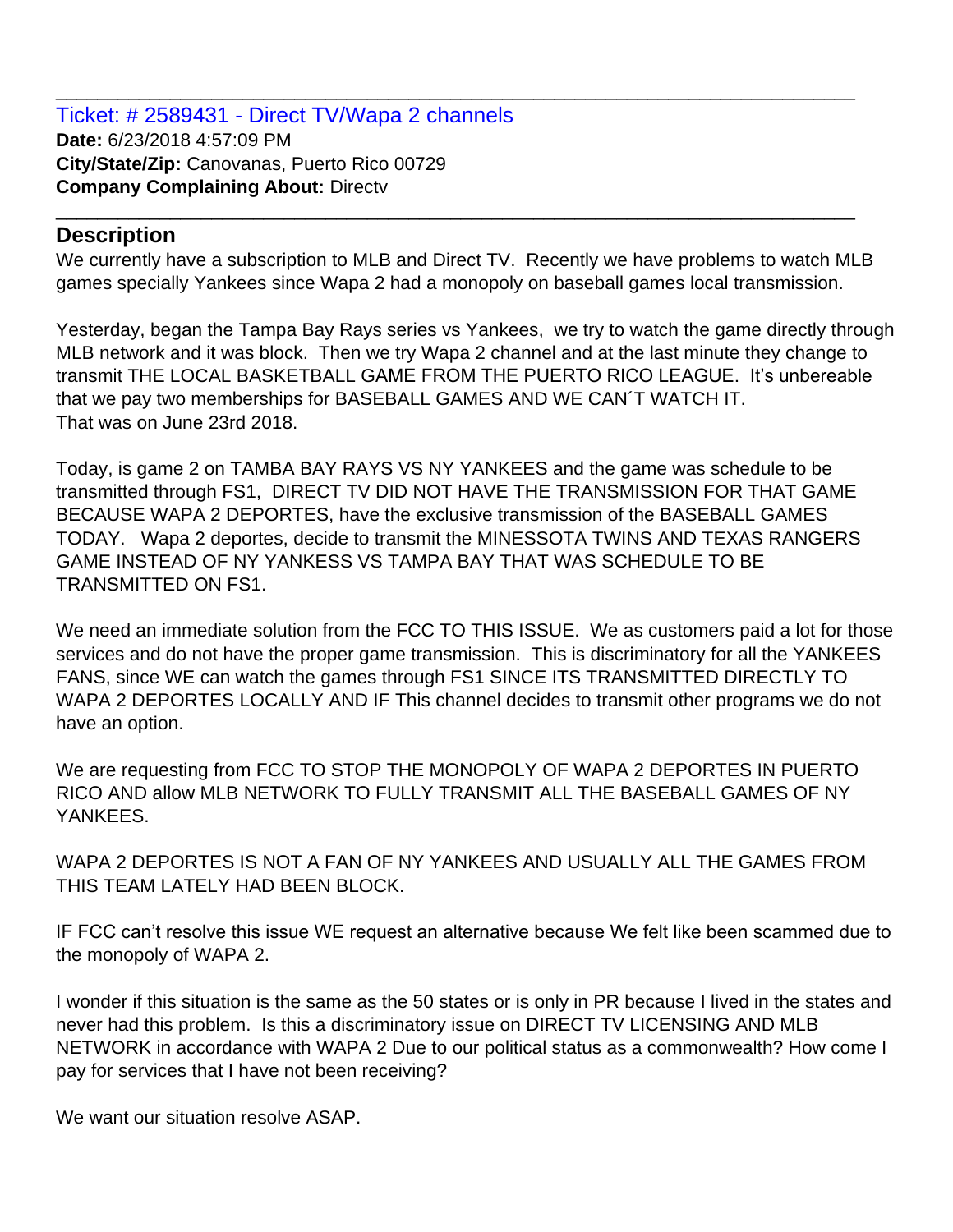Ticket: # 3073828 - TVstation broadcasting on an other station frequancy **Date:** 2/24/2019 5:55:39 AM **City/State/Zip:** Toledo, Ohio 43614 **Company Complaining About:** Assurance Wireless

#### **Description**

talking to my local antenna service I found out that Channel 48 in Toledo, Ohio was broadcasting on Channel 36 Frequency in Toledo. On my Samsung Tv This resulted in 7 Channel 36 programs, on my Sony Brava only 48 was on the Sony I lost the true 36 channels.

\_\_\_\_\_\_\_\_\_\_\_\_\_\_\_\_\_\_\_\_\_\_\_\_\_\_\_\_\_\_\_\_\_\_\_\_\_\_\_\_\_\_\_\_\_\_\_\_\_\_\_\_\_\_\_\_\_\_\_\_\_\_\_\_\_\_\_\_\_\_\_\_\_\_\_\_\_

\_\_\_\_\_\_\_\_\_\_\_\_\_\_\_\_\_\_\_\_\_\_\_\_\_\_\_\_\_\_\_\_\_\_\_\_\_\_\_\_\_\_\_\_\_\_\_\_\_\_\_\_\_\_\_\_\_\_\_\_\_\_\_\_\_\_\_\_\_\_\_\_\_\_\_\_\_

Channel 36 carries Detroit baseball and football programs which now Ido not have. Please Correct this issue.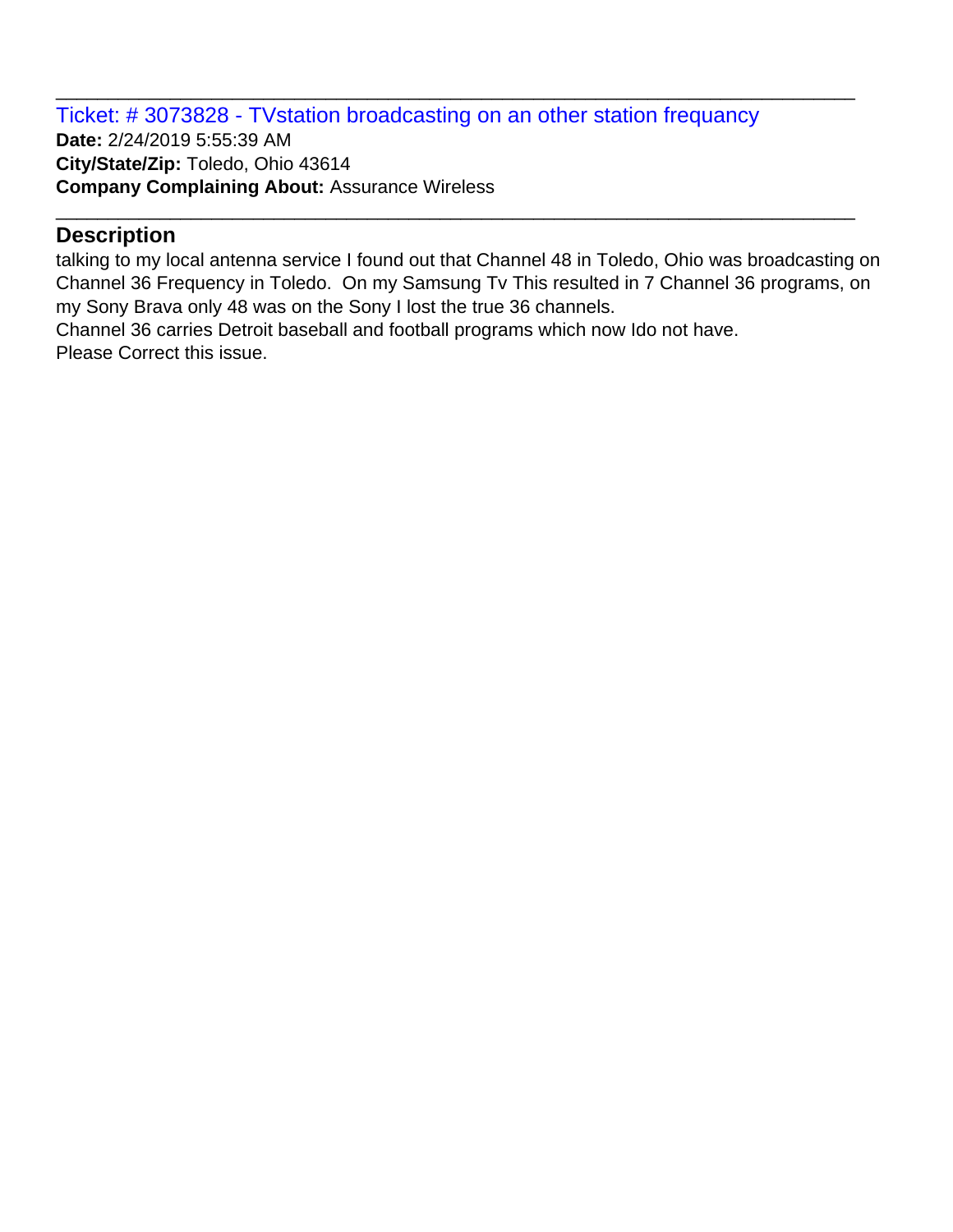Ticket: # 2140380 - Loss of station during perceived programming comflict **Date:** 1/2/2018 10:50:02 AM **City/State/Zip:** Portage Lake, Maine 04768 **Company Complaining About:** Spectrum

\_\_\_\_\_\_\_\_\_\_\_\_\_\_\_\_\_\_\_\_\_\_\_\_\_\_\_\_\_\_\_\_\_\_\_\_\_\_\_\_\_\_\_\_\_\_\_\_\_\_\_\_\_\_\_\_\_\_\_\_\_\_\_\_\_\_\_\_\_\_\_\_\_\_\_\_\_

\_\_\_\_\_\_\_\_\_\_\_\_\_\_\_\_\_\_\_\_\_\_\_\_\_\_\_\_\_\_\_\_\_\_\_\_\_\_\_\_\_\_\_\_\_\_\_\_\_\_\_\_\_\_\_\_\_\_\_\_\_\_\_\_\_\_\_\_\_\_\_\_\_\_\_\_\_

## **Description**

Due to duplicate programming between local station (WAGM - CBS) and cable stations (ABC & NBC) there appears to be an agreement for the non-local ABC & NBC stations to stop broadcasting (noncompete clause?). This is fine on most week days when the programming is truly duplicative (game or talk shows) but when they aren't and there is a sporting event on the non-local (ABC or NBC) station it is externally frustrating. On more than one occasion while watching a sporting event, the station shuts off broadcasting to a static message. Just yesterday (1/1/18) with 6 minutes left to play in the Notre Dame v. LSU in the Citrus Bowl we were prevented from watching the completion of the game. This is not the first time this has happened (baseball playoffs, world cup ..). We have notified the local station and cable provider but clearly from yesterday's event they have failed to address the problem on their own. Therefore I am reaching out to the regulatory agency to nudge/push them into being proactive with their electronic settings for programming; to ensure programming isn't mindlessly cut out. With everything run by a computer program I am sure there are settings at the Spectrum, ABC, or NMC that can be altered or reprogrammed to continue broadcasting an event that is clearly not competing with local broadcasts, but they need the incentive to make such an effort. Clearly my calls aren't an incentive, I am hoping a call from the FCC is an incentive.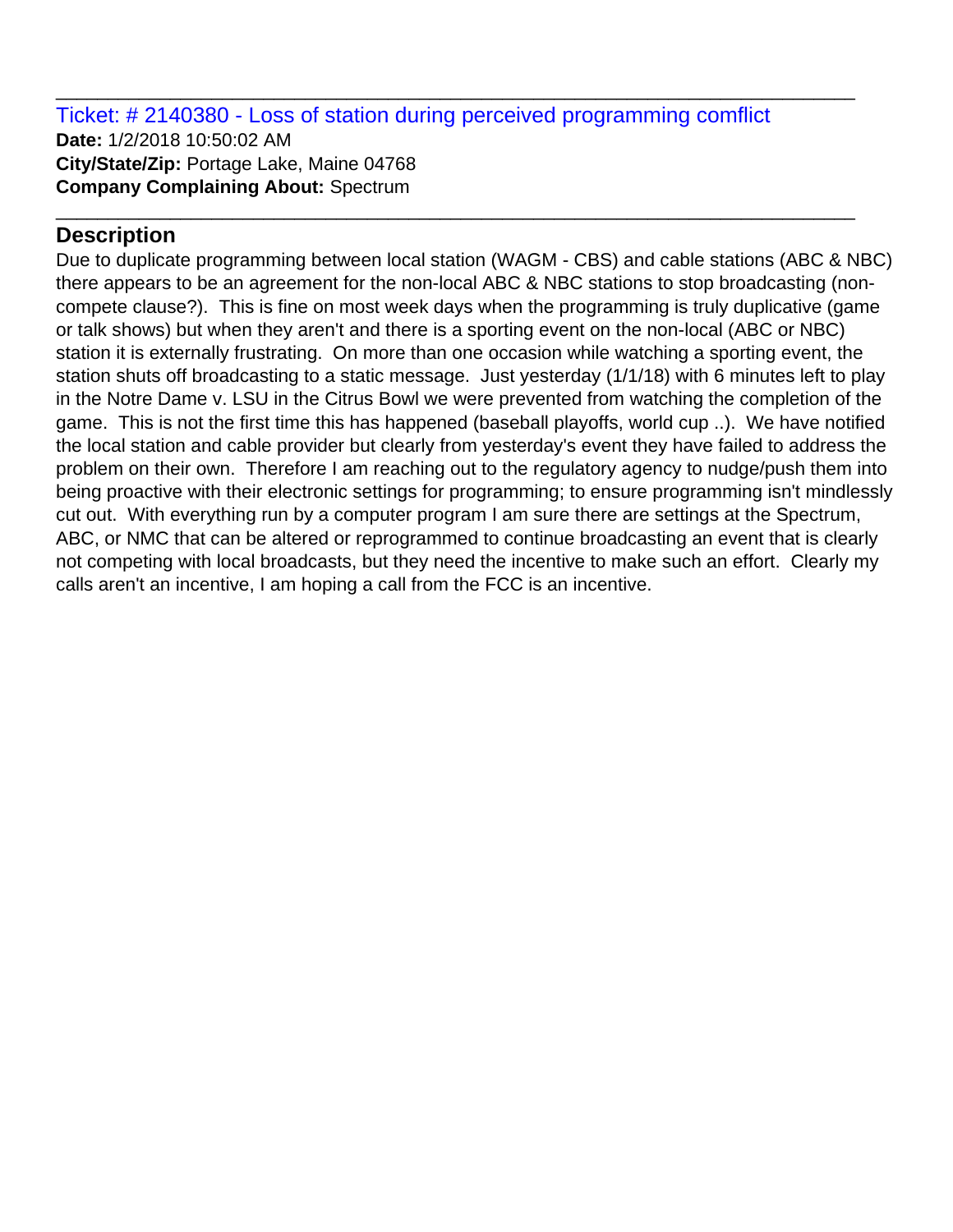Ticket: # 2182847 - Theft of intelectual property **Date:** 1/21/2018 10:53:40 PM **City/State/Zip:** Phenix City, Alabama 36867 **Company Complaining About:** Cable Tv Of East Alabama

## **Description**

The name Brahma bull for the rock the wrestler. That is what kind of bull i wanted on my farm or ranch and Charles parker my baseball coach in high school asked about it when we passed when it was and there was a picture on a billboard on greenville road going towards Greenville to flint river academy to play a basketball game. a black eye swoll swell Brahma bull picture with all four of them lined up which the picture was probably stolen for me too because i guess maybe that the justifying of the crooked cops making up for my crime when i didn't know the law and their way of getting justice and stealing ideas and pictures and etc. because of other people that were involved which is whole communities because everyone is a criminal. and copy everything i do and say.

\_\_\_\_\_\_\_\_\_\_\_\_\_\_\_\_\_\_\_\_\_\_\_\_\_\_\_\_\_\_\_\_\_\_\_\_\_\_\_\_\_\_\_\_\_\_\_\_\_\_\_\_\_\_\_\_\_\_\_\_\_\_\_\_\_\_\_\_\_\_\_\_\_\_\_\_\_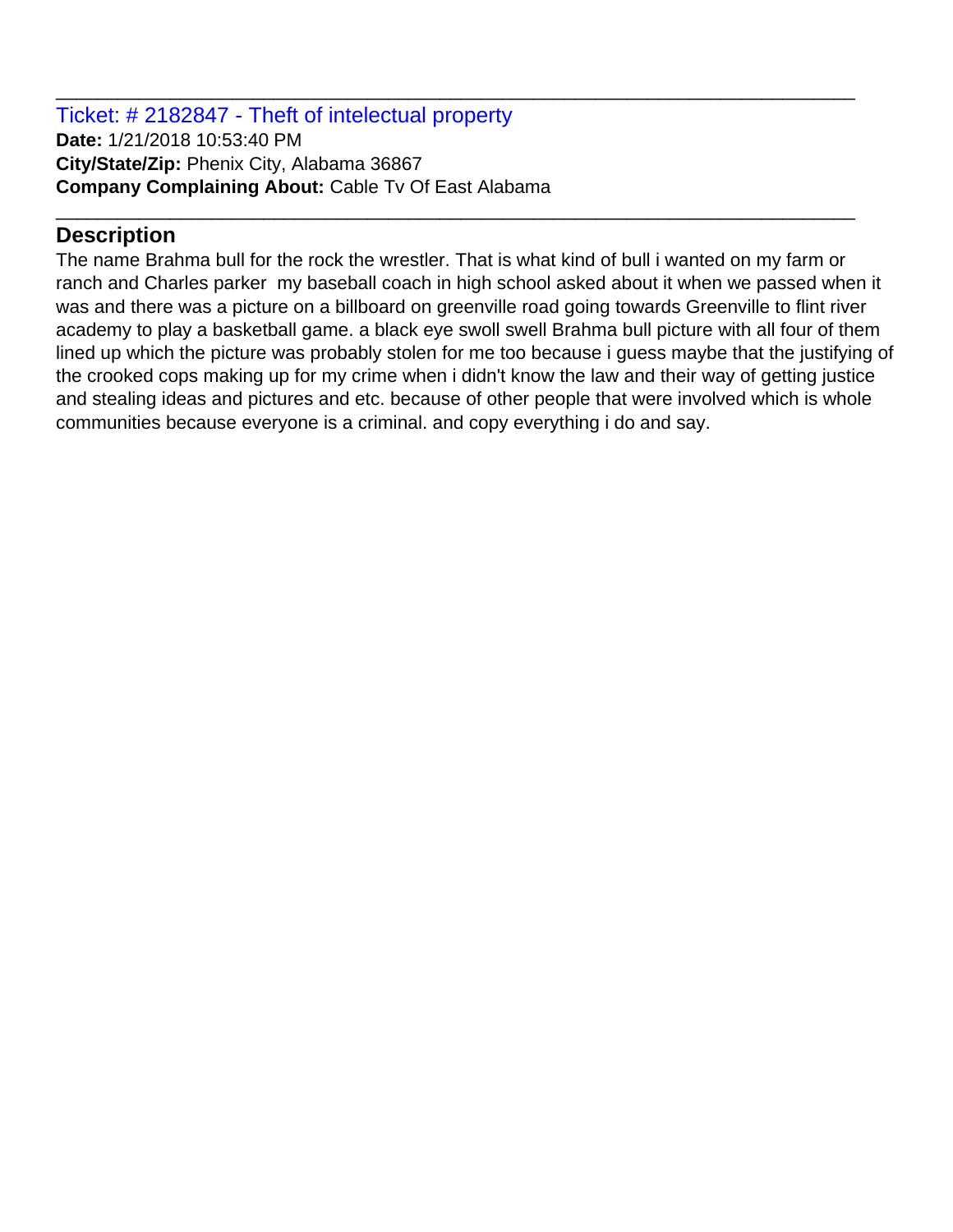Ticket: # 2184851 - Comcast turned on services after death and billed for them **Date:** 1/22/2018 5:36:16 PM **City/State/Zip:** Takoma Park, Maryland 20912 **Company Complaining About:** Comcast

\_\_\_\_\_\_\_\_\_\_\_\_\_\_\_\_\_\_\_\_\_\_\_\_\_\_\_\_\_\_\_\_\_\_\_\_\_\_\_\_\_\_\_\_\_\_\_\_\_\_\_\_\_\_\_\_\_\_\_\_\_\_\_\_\_\_\_\_\_\_\_\_\_\_\_\_\_

\_\_\_\_\_\_\_\_\_\_\_\_\_\_\_\_\_\_\_\_\_\_\_\_\_\_\_\_\_\_\_\_\_\_\_\_\_\_\_\_\_\_\_\_\_\_\_\_\_\_\_\_\_\_\_\_\_\_\_\_\_\_\_\_\_\_\_\_\_\_\_\_\_\_\_\_\_

## **Description**

I live in Maryland, and my friend lived in Florida. He passed away after a 3 month stay in the hospital. During the time in the hospital he had put his Comcast cable (TV, phone, internet) on "seasonal" mode. Basically, everything was shut off since he was not home, and they charged a greatly reduced monthly fee (like \$15). When he passed away, I made the calls to alert his credit card companies, etc., including Comcast. The Comcast operator thanked me for calling, but said the account could not be left on "seasonal" because he was dead. I said I that made sense, and I just wanted to shut the account off anyway. The operator said okay and gave me no further directions.

A few months later, I received a huge bill (forwarded from FL) from Comcast for monthly services and even for services that he apparently signed up for the previous year (like a baseball package) that they went ahead and assumed he'd want again. I called Comcast, and while some people said there had been a mistake and they'd take care of it, I eventually reached a woman who told me that the account would be kept open until I presented a death certificate in person and returned the equipment. I told them I was out of state and dealing with many other things—but they said there was nothing to be done. I pointed out that if I had not called after his death, it would still be on "seasonal," and the charges would be much less. How could they believe me that he was dead without a death certificate to take it off seasonal, but then NOT believe me that he was dead in order to charge hundreds of dollars worth of services? How could the response to a reported death of an account holder be to TURN ON SERVICES?

By the time I got to Florida to return the equipment, the bill was over \$700. Some was refunded, but not all. Comcast put a claim for over \$500 against the estate, all for services CHARGED AFTER HIS DEATH. (He lived alone, by the way, in case this policy is somehow fair because they could claim families try to get free cable.)

As Comcast is surely aware, it will cost me more in legal fees to challenge the claim than it will to just pay the charges for services never received and never ordered. The bill went to collections, and the collections company opened an investigation, saying the estate shouldn't have to pay for charges incurred after death...but it has been several months and Comcast has not responded to them either.

My problem would be solved if Comcast would remove their claim. I would also accept the compromise of paying the "seasonal" rate up until the point that the equipment was returned. But to respond to a report of a death by TURNING ON services (in an empty house) in order to run up charges is truly awful.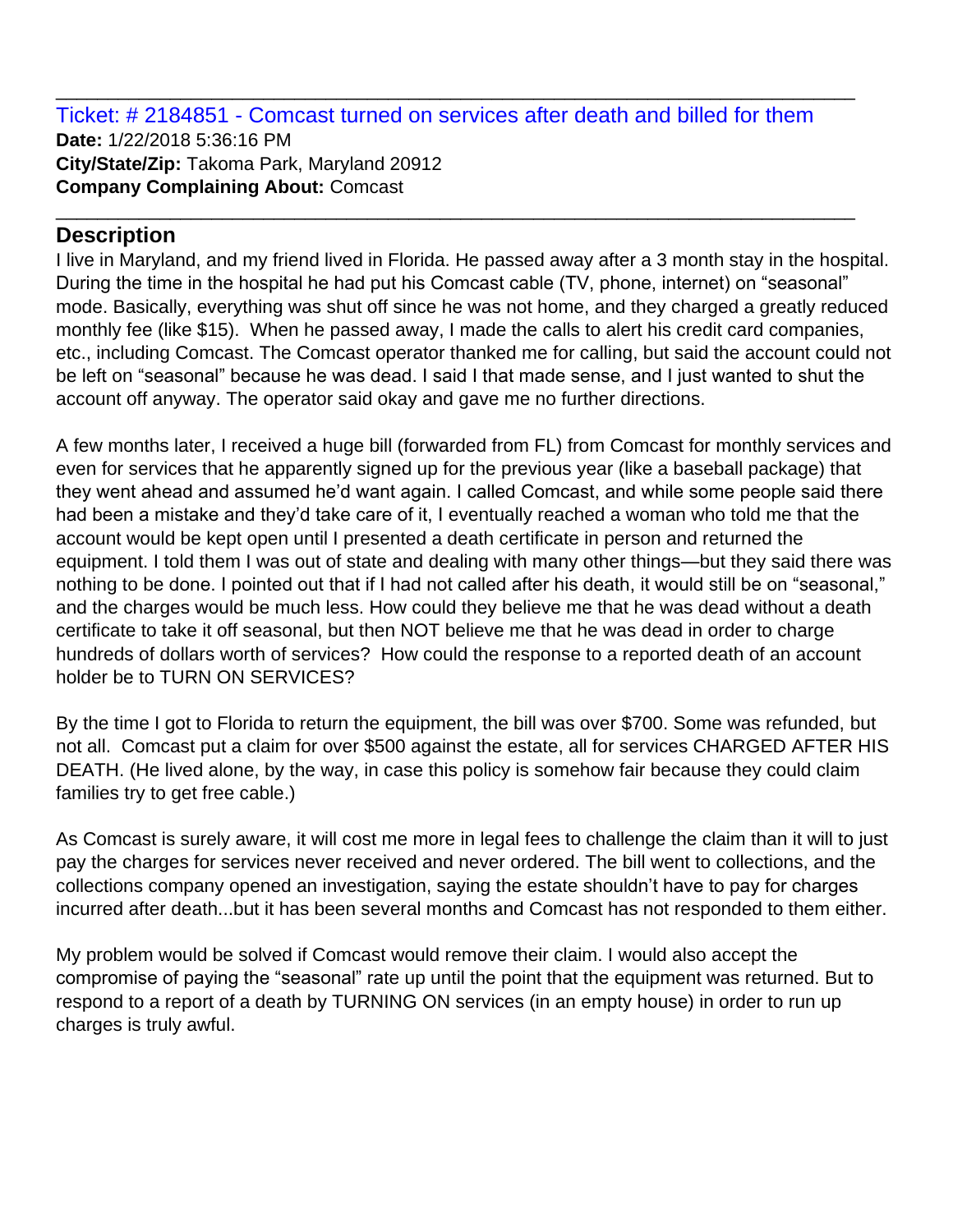Ticket: # 2223087 - Blackout of MASN sports **Date:** 2/8/2018 1:24:29 AM **City/State/Zip:** Ellicott City, Maryland 21043 **Company Complaining About:** Verizon

## **Description**

I was looking to get rid of my cable service, and just stream my tv via the internet. Apparently, the Angelos family has not given rights to streaming services to watch Orioles baseball within the Baltimore area. Somehow they are able to block the broadcast of Orioles baseball on the MLB network if you are watching within the Baltimore area. The only way to see the Orioles is to buy a cable package. Whats worse is Verizon charges a \$4.99 Regional Sports Network charge to pay for it. Americans should be able to buy a streaming service and be able to watch their team regardless of where they live, without having to buy cable. Cable companies should not be charging their customers for this monopoly.

\_\_\_\_\_\_\_\_\_\_\_\_\_\_\_\_\_\_\_\_\_\_\_\_\_\_\_\_\_\_\_\_\_\_\_\_\_\_\_\_\_\_\_\_\_\_\_\_\_\_\_\_\_\_\_\_\_\_\_\_\_\_\_\_\_\_\_\_\_\_\_\_\_\_\_\_\_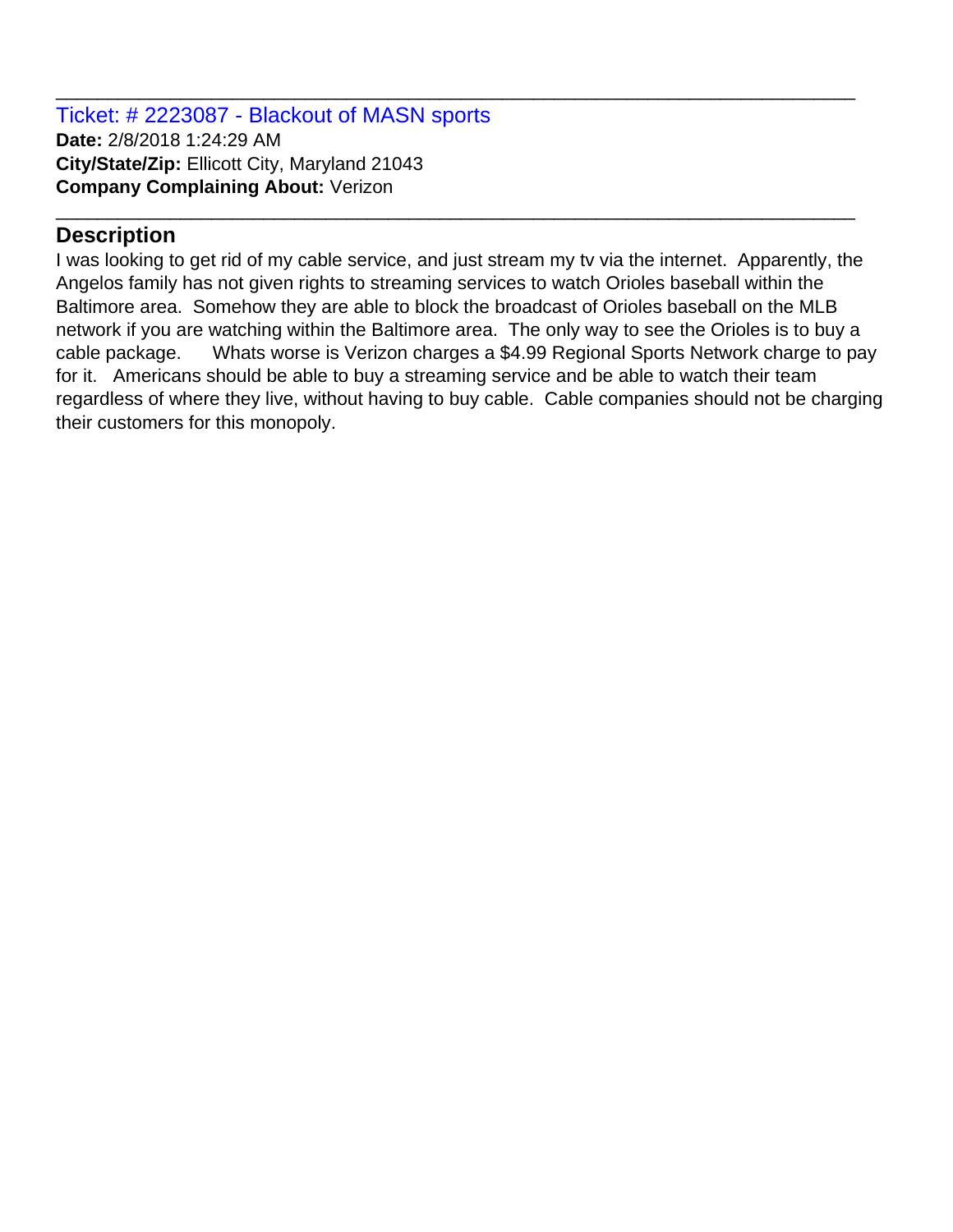Ticket: # 2230498 - I WANT AN APOLOGY FROM NICK SHEPKOWSKI on 670 THE SCORE IN MY USPS MAILBOX IN THIRTY DAYS!!!!

\_\_\_\_\_\_\_\_\_\_\_\_\_\_\_\_\_\_\_\_\_\_\_\_\_\_\_\_\_\_\_\_\_\_\_\_\_\_\_\_\_\_\_\_\_\_\_\_\_\_\_\_\_\_\_\_\_\_\_\_\_\_\_\_\_\_\_\_\_\_\_\_\_\_\_\_\_

\_\_\_\_\_\_\_\_\_\_\_\_\_\_\_\_\_\_\_\_\_\_\_\_\_\_\_\_\_\_\_\_\_\_\_\_\_\_\_\_\_\_\_\_\_\_\_\_\_\_\_\_\_\_\_\_\_\_\_\_\_\_\_\_\_\_\_\_\_\_\_\_\_\_\_\_\_

**Date:** 2/11/2018 2:14:46 PM **City/State/Zip:** Orland Park, Illinois 60462

#### **Description**

670 The Score, and Nick Shepkowski on 670 The Score and NOT TALKING ABOUT BASEBALL OR BASKETBALL OR FOOTBALL, THEY ARE TALKING ABOUT MY CAREEER ON THE RADIO. Every single comment about sports IS A METAPHOR FOR MY CAREER AND NICK SHEPKOWSKI IS GUILTY OF DISCRIMINATION AGAINST WHITE MALE CHEMISTS AND ME AND IS COMMITTING FRAUD ON THE RADIO. I DO NOT NOT NOT NOT NOT NOT NOT WANT ANY THING THAT I SAY!!!! ON THE RADIO AT ALL FOR ANY DURATION AND FOR ANY TIME. THIS IS STALKING AND HARASSMENT AND I DO NOT WANT TO PARTICIPATE IN 670 THE SCORE'S AD CAMPAIGN. DO NOT TALK ABOUT ME. I WANT AN APOLOGY RIGHT NOW!!!!!!!!!!!!!!!!!!!!!!!!!!!!!!!!!!!!!!!!!!!!!!!!!!!!!!!!!!!!!!!!!!!!!!!!!!!!!!!!!!!!!!!!!!!!!!!!!!!!!!!!!!!!!!!!!!!!!!!!!!!!!!!!!!!!!!!!!!!!!!!!!!!!!!!!! !!!!!!!!!!!!!!!!!!!!!!!!!!!!!!!!!!!!!!!!!!!!!!!!!!!!!!!!!!!!!!!!!!!!!!!!!!!!!!!!!!!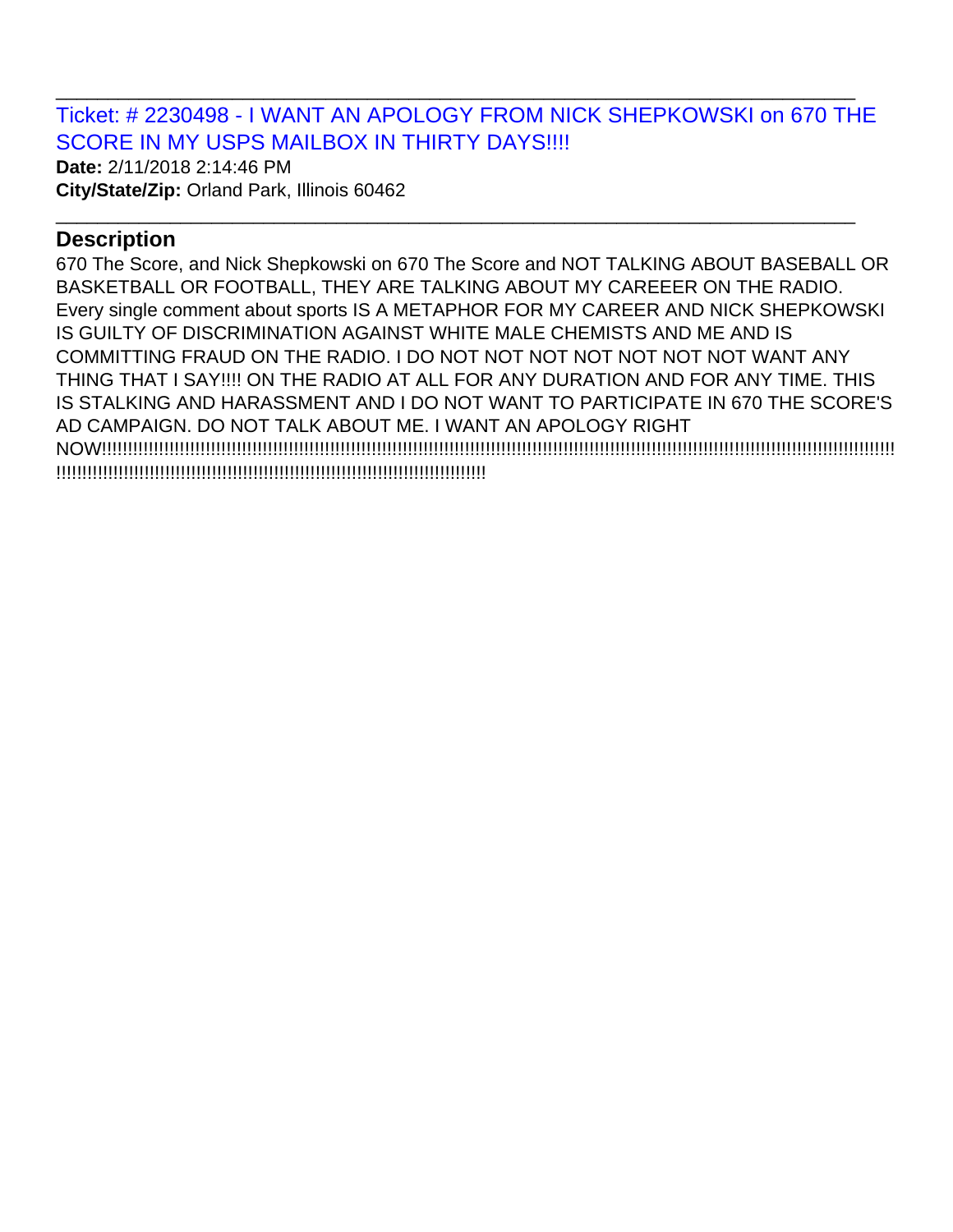Ticket: # 2245633 - illegal broad cast by people, in New York. **Date:** 2/17/2018 10:06:38 AM **City/State/Zip:** Bergen County, New Jersey 07456 **Company Complaining About:** Optimum

## **Description**

Hello FCC,

it seems that a baseball team has control of the broadcasting on the internet and Television. A few people got destroyed and they are being broad casted on internet in New York. Find these people that are using technology and arrest them. Im going to have to sue the United States government for 13 billion dollars if you don't comply.

\_\_\_\_\_\_\_\_\_\_\_\_\_\_\_\_\_\_\_\_\_\_\_\_\_\_\_\_\_\_\_\_\_\_\_\_\_\_\_\_\_\_\_\_\_\_\_\_\_\_\_\_\_\_\_\_\_\_\_\_\_\_\_\_\_\_\_\_\_\_\_\_\_\_\_\_\_

\_\_\_\_\_\_\_\_\_\_\_\_\_\_\_\_\_\_\_\_\_\_\_\_\_\_\_\_\_\_\_\_\_\_\_\_\_\_\_\_\_\_\_\_\_\_\_\_\_\_\_\_\_\_\_\_\_\_\_\_\_\_\_\_\_\_\_\_\_\_\_\_\_\_\_\_\_

Thanks for your time (b) (6)....

Your country shouldn't be linked to such irresponsible people.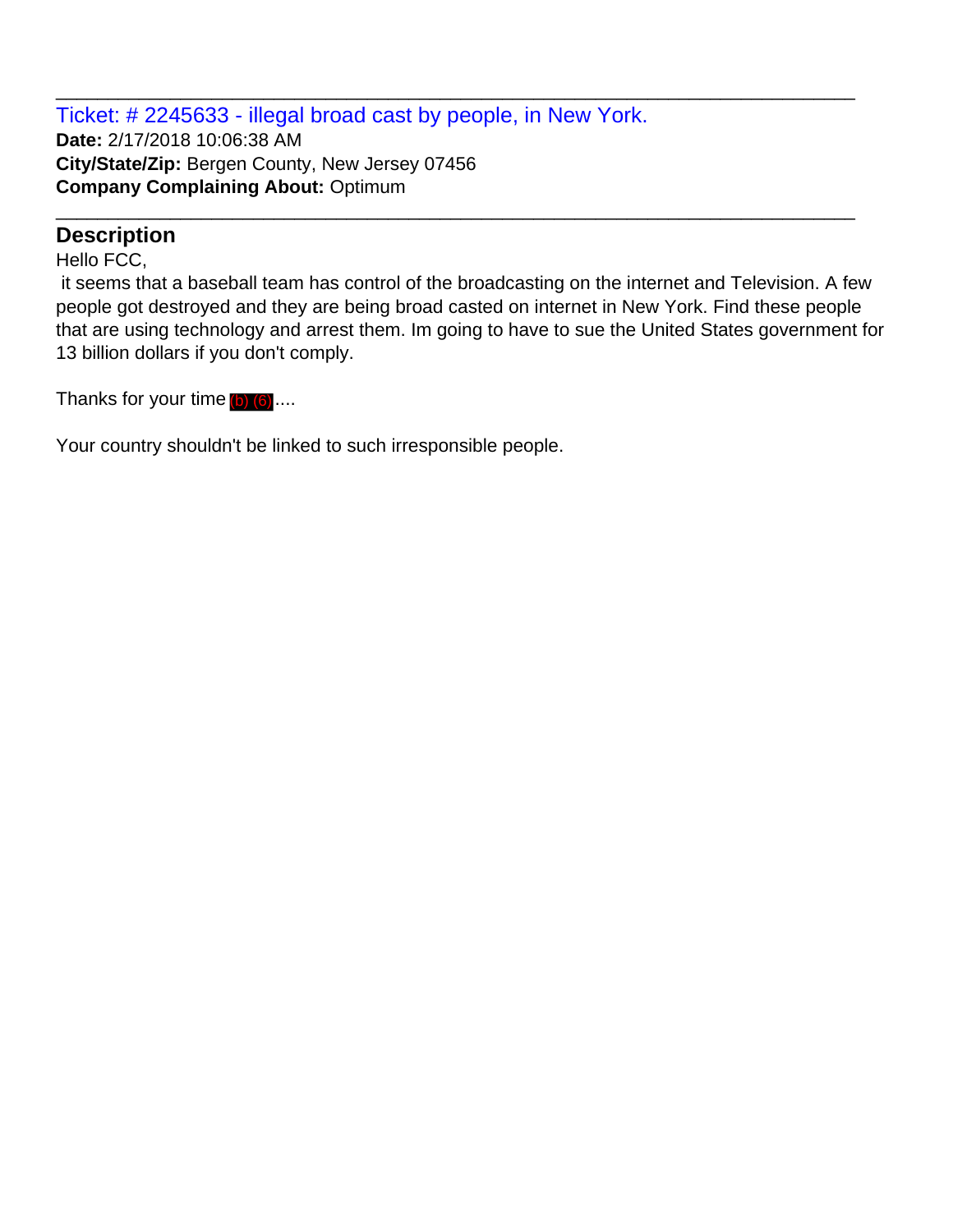#### Ticket: # 3053615 - Television Avalability Complaint **Date:** 2/14/2019 9:21:45 AM **City/State/Zip:** Harlingen, Texas 78552

#### **Description**

Date: 01/07/19

To: FCC Personnel

From: (b) (6)

Ref: Baseball blackout rules

I felt compelled to write this letter upon realizing that the current baseball blackout rules are in serious need of being re-evaluated for the following reasons:

\_\_\_\_\_\_\_\_\_\_\_\_\_\_\_\_\_\_\_\_\_\_\_\_\_\_\_\_\_\_\_\_\_\_\_\_\_\_\_\_\_\_\_\_\_\_\_\_\_\_\_\_\_\_\_\_\_\_\_\_\_\_\_\_\_\_\_\_\_\_\_\_\_\_\_\_\_

\_\_\_\_\_\_\_\_\_\_\_\_\_\_\_\_\_\_\_\_\_\_\_\_\_\_\_\_\_\_\_\_\_\_\_\_\_\_\_\_\_\_\_\_\_\_\_\_\_\_\_\_\_\_\_\_\_\_\_\_\_\_\_\_\_\_\_\_\_\_\_\_\_\_\_\_\_

(1) this (these) rules may and probably were needed at one-time in history back in the 40's thru the 90's.

(2) with technology these days the blackout rules are no longer needed.

(3) I am a 64 year old male and definitely not technology oriented.

(4) I have purchased the MLB package from Spectrum Cable network and still could not access the Houston Astros games because of the blackout rules. The best I can tell thru diligent research, the blackout rules are only to apply within (250) of the live action.

(5) Living in Harlingen, Texas, I am by-way the crow flies (284.88) miles from Houston, Texas where the live action is being played. So why am I blacked-out?

(6) Most all of my friends - some my age, some older, most younger and are tech savvy boot-leg the games and watch all of them for free.

(7) I am a police officer with (33) years of service and I do not feel comfortable breaking the rules (or law) to watch these games even though the friends have offered to help me out by hooking me up with bootleg technology.

(8) so because I refuse to break the law, they get to watch the baseball games and I am denied even though I am willing to pay for the service.

No wonder the way the world is operated these days.

Need to modernize the old ways of doing business up to speed and modernize the current ways with today's technology.

Thank you in advance for your time and consideration and please do your duties and bring this obsolete rule up to modern day standards.

Respectfully submitted by,

#### (b) (6)

Harlingen, TX. 78552 phone: (b) (6)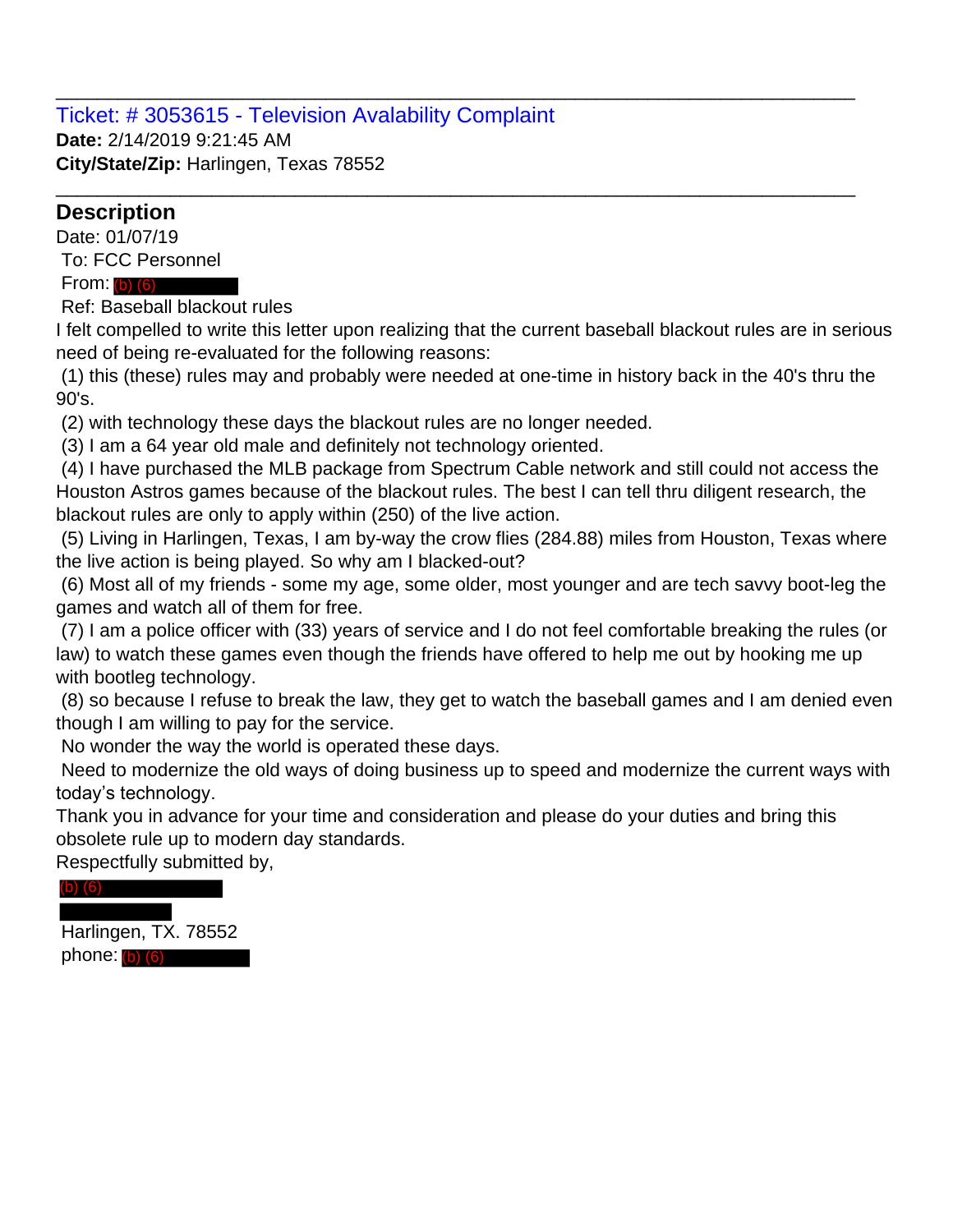Ticket: # 3249323 - bait and switch **Date:** 5/7/2019 6:16:03 PM **City/State/Zip:** Wilmington, North Carolina 28401 **Company Complaining About:** AT&T

## **Description**

i recently changed to at&t due to their fiber optic system, however the service i asked for was not what i got. It seems that at&t does not have what i asked for and the agent said we got it no problem! i now cannot watch my baseball teams because at&t lied!

\_\_\_\_\_\_\_\_\_\_\_\_\_\_\_\_\_\_\_\_\_\_\_\_\_\_\_\_\_\_\_\_\_\_\_\_\_\_\_\_\_\_\_\_\_\_\_\_\_\_\_\_\_\_\_\_\_\_\_\_\_\_\_\_\_\_\_\_\_\_\_\_\_\_\_\_\_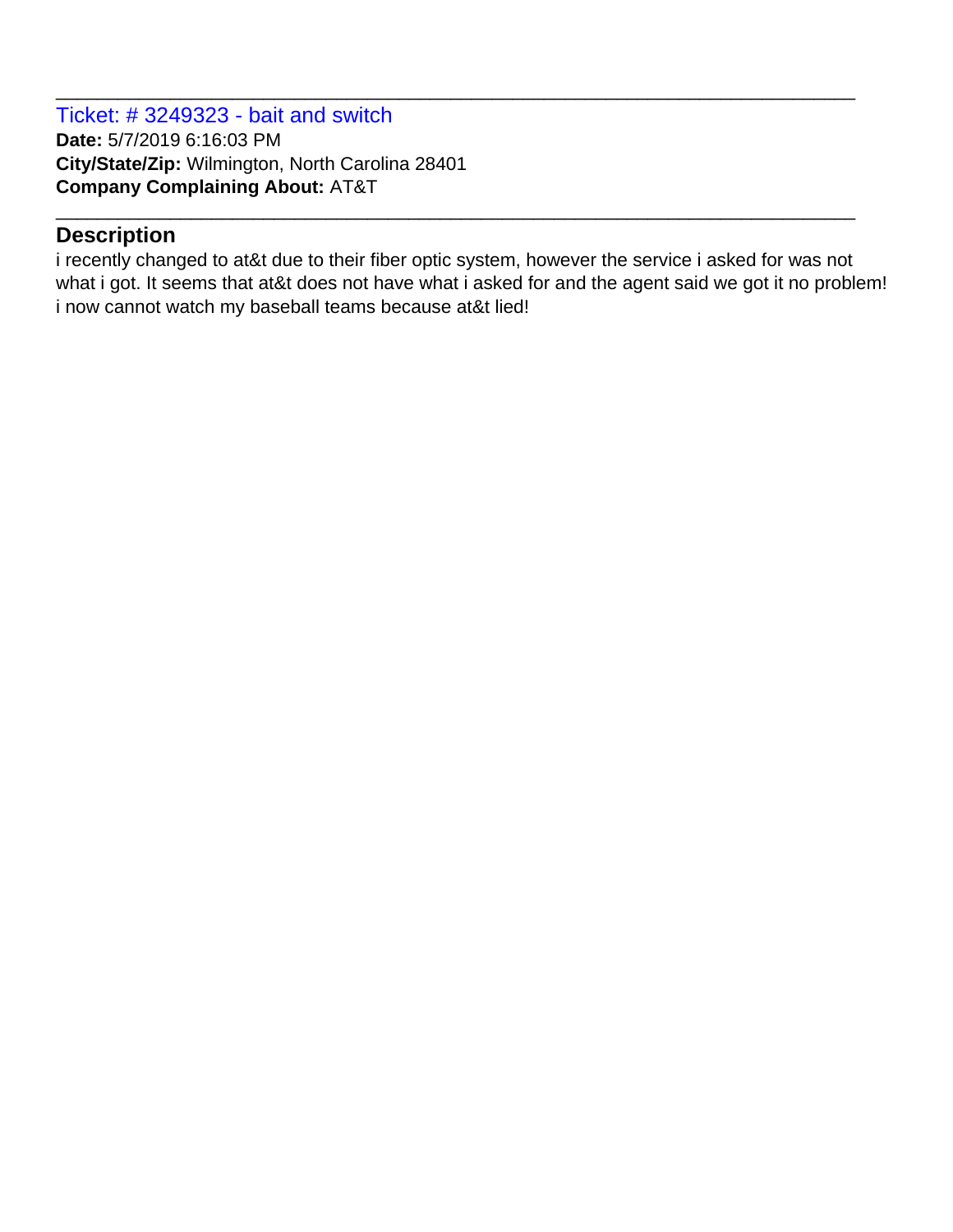Ticket: # 1615776 - the discusting language and scenes **Date:** 5/4/2017 4:07:59 PM **City/State/Zip:** Allison Park, Pennsylvania 15101

#### **Description**

It is a shame that during a family sport like baseball, they have to have a commercial on erection disfunction if you have a problem go see your doctor, and a new program suppose to be coming on shows girls humping the floor,what the heck happened to what was supposed to be sensored, do your job and don't worry about hurting someones feelings.

\_\_\_\_\_\_\_\_\_\_\_\_\_\_\_\_\_\_\_\_\_\_\_\_\_\_\_\_\_\_\_\_\_\_\_\_\_\_\_\_\_\_\_\_\_\_\_\_\_\_\_\_\_\_\_\_\_\_\_\_\_\_\_\_\_\_\_\_\_\_\_\_\_\_\_\_\_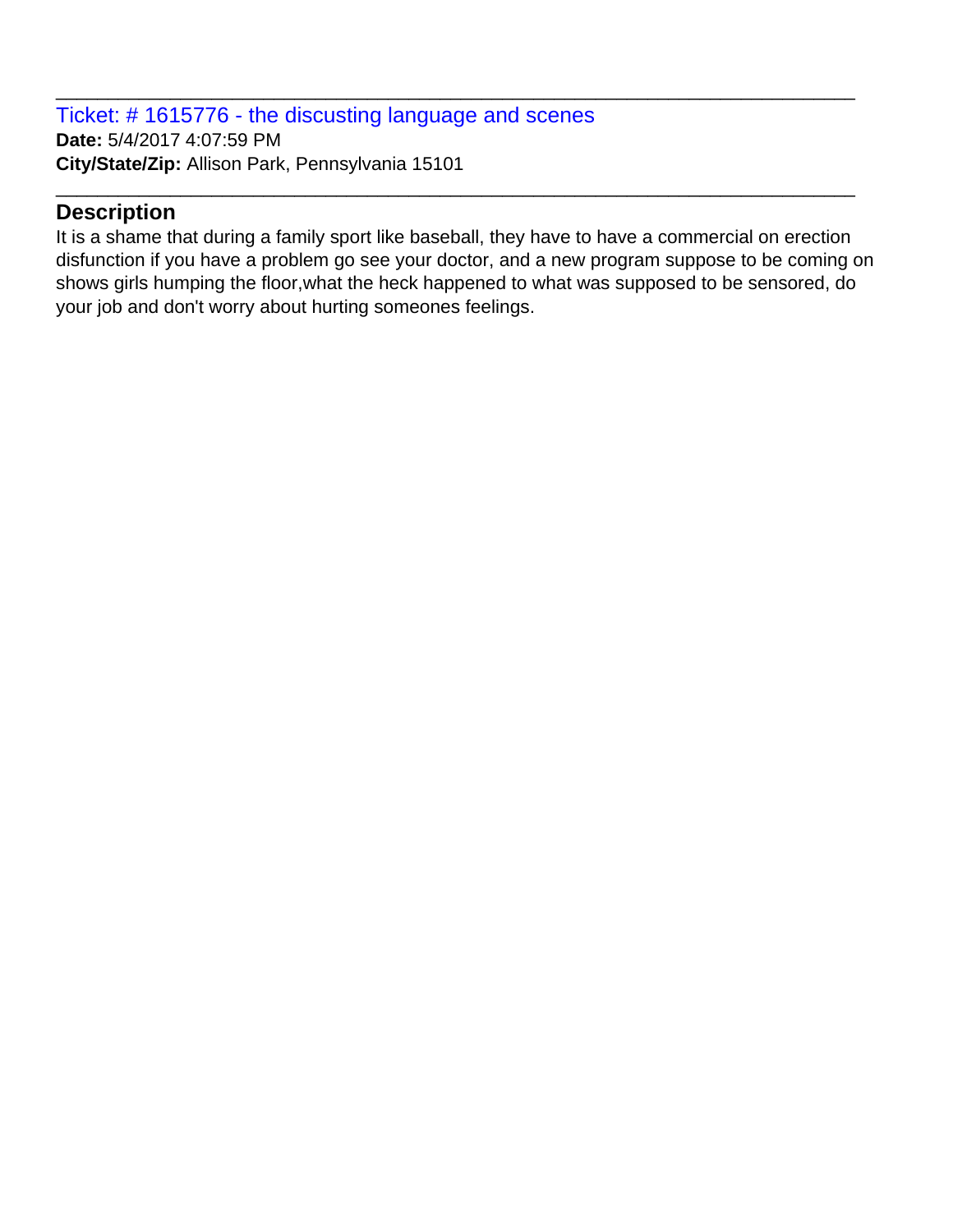Ticket: # 2263779 - promoting hate crimes agenst christians **Date:** 2/26/2018 11:16:11 AM **City/State/Zip:** Auburndale Fl, Florida 33823

#### **Description**

The View TV show host Joy call for people like Vice President Mike Pence's that are Christians to be locked up in mental institutions. This in it's self is wrong and promotes hate crimes against Christians. The Republican baseball shooting targeting conservative because of this type of hate speech is not stopped from the airwaves and I am ask you pull the broadcast license for ABC stations for airing hate speech that endangers our general public.

\_\_\_\_\_\_\_\_\_\_\_\_\_\_\_\_\_\_\_\_\_\_\_\_\_\_\_\_\_\_\_\_\_\_\_\_\_\_\_\_\_\_\_\_\_\_\_\_\_\_\_\_\_\_\_\_\_\_\_\_\_\_\_\_\_\_\_\_\_\_\_\_\_\_\_\_\_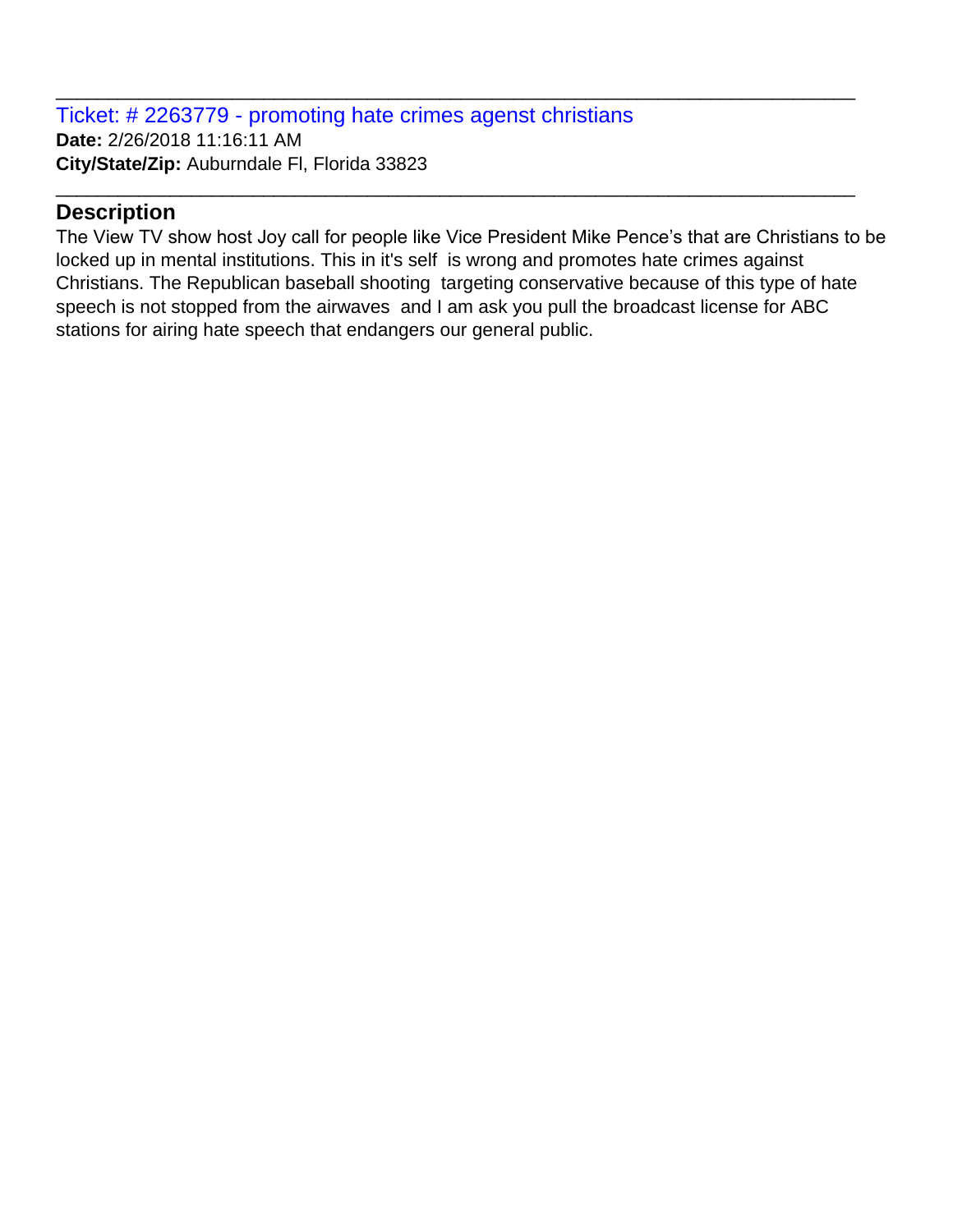Ticket: # 2272387 - Directv - paying for HD and not receiving **Date:** 2/28/2018 8:21:09 PM **City/State/Zip:** San Juan Capistrano, California 92693 **Company Complaining About:** Directv

#### **Description**

I originally purchased a Directy contract from Costco  $\sim$  2 years ago. It offered a direct phone # to call, in the USA, if there were any problems; for I believe the first six months. I utilized it once for an HD pixel breakup issue, called and in a matter of minutes the issue was resolved. Almost immediately after the Costco warranty became void I experience the same problem. Directv stated that they would have to send out a technician to resolve the problem; the fee would be \$100.00. I declined and explained that I had the same problem when under Costco warranty stating it was addressed over the phone - their response was pay \$100.00 or sign up for a receiver maintenance contract for \$10.00/month/receiver; again I declined, while explaining that a neighbor 200 feet away experience no pixel breakup. (Sorry this is so lengthy) It got to the point that the only HD channels I would have problems with were the ones I always viewed. (basically sports orientated - football, golf & baseball) When game #7 of the World Series was being played I was going nuts not being able to view via HD; I contacted Direct six times during the game, on the seventh call made I reached a young lady that stated she could resolve, and within less than a minute I had clear HD for ~3 weeks. When the bill arrived after this experience there was a charge for "Advanced Receiver Service" for the amount of \$19.50. I called and refused to pay, next day I experience the same scrambled HD pixel breakup that I'd had before. (See attached billing statement) Since that time the same HD pixel failure to "most watched" stations has been daily. So---my point after this long drawn out dissertation is that Directv has the ability to scramble my reception, and fix with "the flip of a switch" wanting additional money for what I'm already billed for and not receiving - they are crooks. Again I know this is like rambling but it is a difficult scenario to simply explain and I'm hoping you can assist. Thanks much; Respectfully,

\_\_\_\_\_\_\_\_\_\_\_\_\_\_\_\_\_\_\_\_\_\_\_\_\_\_\_\_\_\_\_\_\_\_\_\_\_\_\_\_\_\_\_\_\_\_\_\_\_\_\_\_\_\_\_\_\_\_\_\_\_\_\_\_\_\_\_\_\_\_\_\_\_\_\_\_\_

\_\_\_\_\_\_\_\_\_\_\_\_\_\_\_\_\_\_\_\_\_\_\_\_\_\_\_\_\_\_\_\_\_\_\_\_\_\_\_\_\_\_\_\_\_\_\_\_\_\_\_\_\_\_\_\_\_\_\_\_\_\_\_\_\_\_\_\_\_\_\_\_\_\_\_\_\_

(b) (6)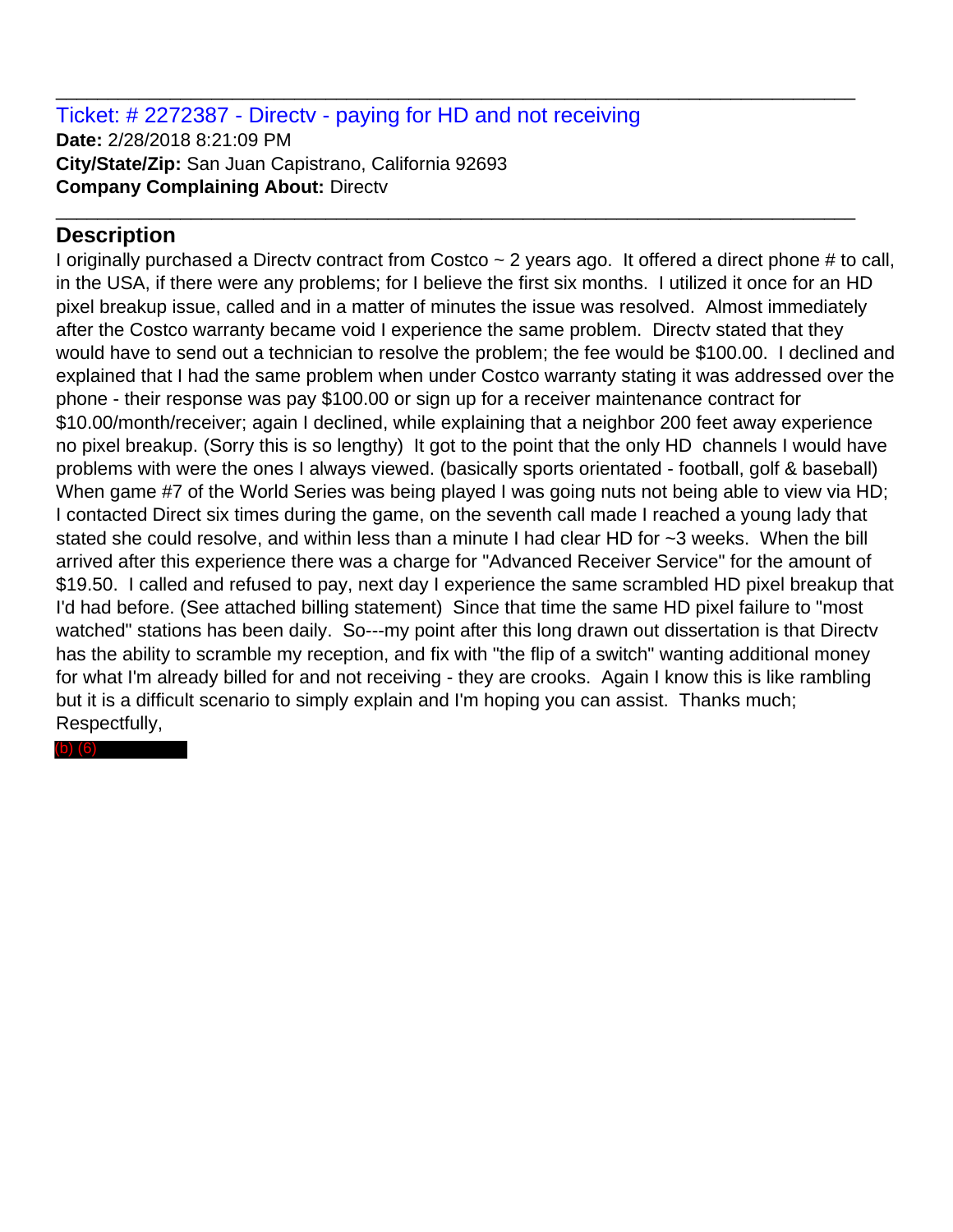Ticket: # 2341995 - Restoring TVFreedom **Date:** 3/31/2018 2:26:37 PM **City/State/Zip:** Bridgeton, Missouri 63044 **Company Complaining About:** AT&T

# **Description**

Baseball blackout territory. We have the right to watch any baseball game being played anywhere.

\_\_\_\_\_\_\_\_\_\_\_\_\_\_\_\_\_\_\_\_\_\_\_\_\_\_\_\_\_\_\_\_\_\_\_\_\_\_\_\_\_\_\_\_\_\_\_\_\_\_\_\_\_\_\_\_\_\_\_\_\_\_\_\_\_\_\_\_\_\_\_\_\_\_\_\_\_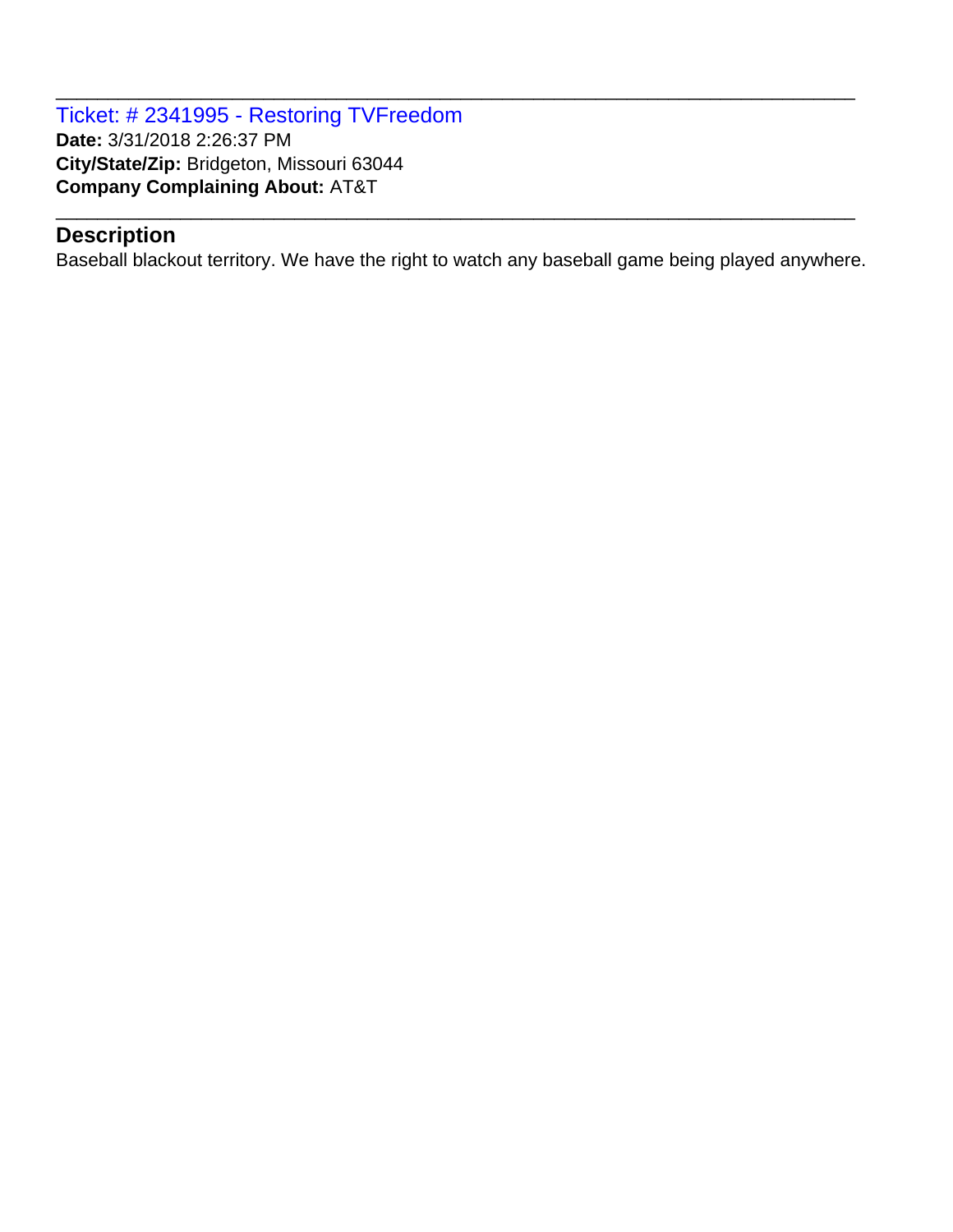Ticket: # 2339722 - False advertising **Date:** 3/30/2018 11:13:15 AM **City/State/Zip:** Naples, Florida 34120 **Company Complaining About:** Centurylink

## **Description**

Just prior to opening day of baseball on Wednesday, March 28th, we subscribed to the Sports Package with Century Link in Naples, FL. They advertise the package as including the YES (Yankees) network. However, NO live Yankee games are actually broadcast. At the time the live game is supposed to start, the screen changes to other programming. Also, the Yankee replay of a recent live game is not shown and reverts to other programming. No one told us this would happen when we subscribed, but they assured us we had the YES network. This is misleading and they should have fully disclosed to us that the live games would not be broadcast. They should not be allowed to do this. They charge extra for the sports package and the only reason we wanted it was to watch the Yankees live games.

\_\_\_\_\_\_\_\_\_\_\_\_\_\_\_\_\_\_\_\_\_\_\_\_\_\_\_\_\_\_\_\_\_\_\_\_\_\_\_\_\_\_\_\_\_\_\_\_\_\_\_\_\_\_\_\_\_\_\_\_\_\_\_\_\_\_\_\_\_\_\_\_\_\_\_\_\_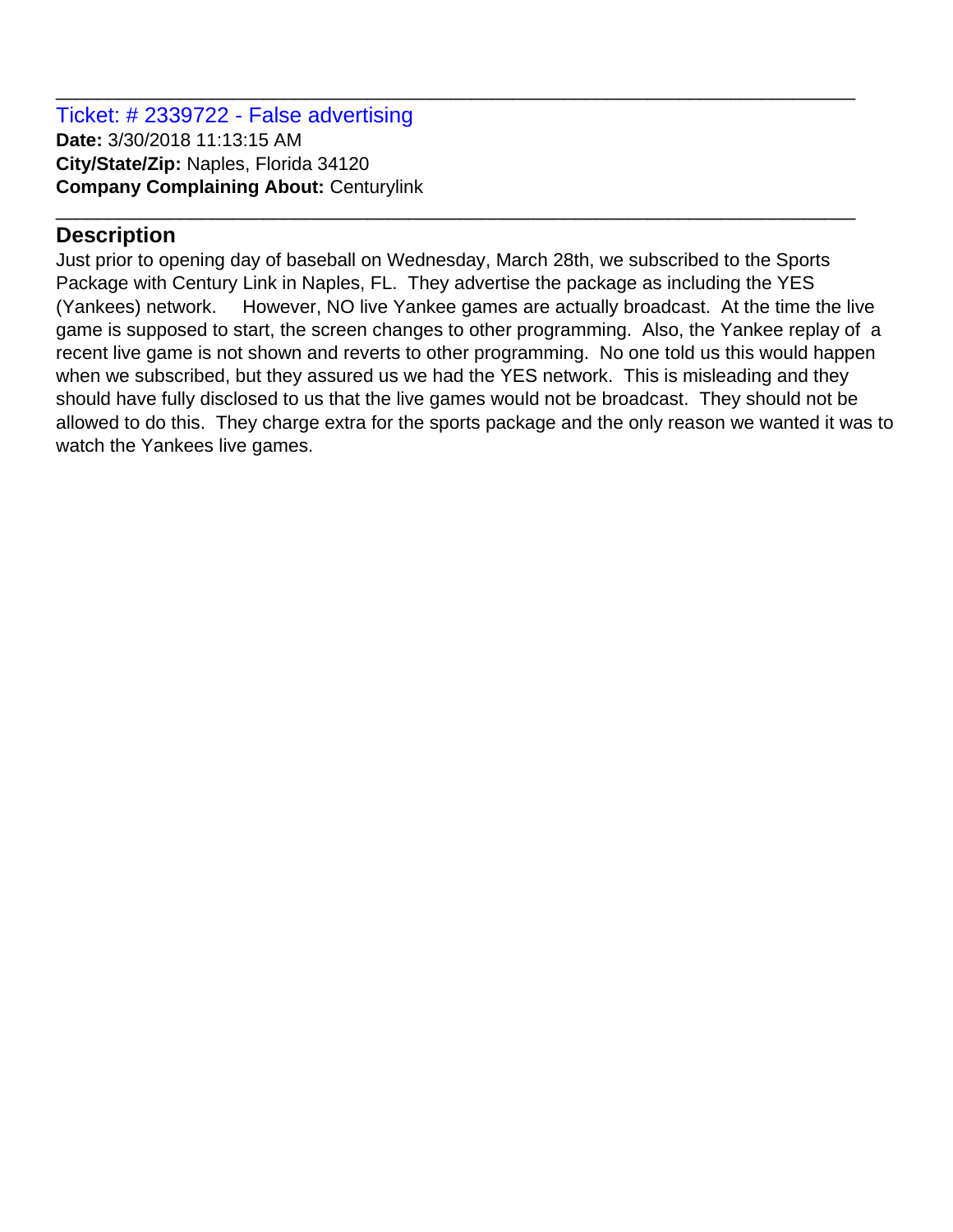Ticket: # 2343106 - MLB.tv **Date:** 4/1/2018 9:46:02 PM **City/State/Zip:** Seattle, Washington 98121

#### **Description**

I purchased a monthly MLB.tv subscription for the 2018 Major League Baseball season in February. The MLB season starts in late March, yet they charged me anyway. Nowhere does the service say I will be charged before the regular season begins. In mid March, I was charged a second monthly subscription (via auto-renewal), even though the season STILL had not started yet. I was completely tricked by this service, and they took \$50 from me without providing the service advertised. Completely shady practice, and I can't imagine I'm the only victim.

\_\_\_\_\_\_\_\_\_\_\_\_\_\_\_\_\_\_\_\_\_\_\_\_\_\_\_\_\_\_\_\_\_\_\_\_\_\_\_\_\_\_\_\_\_\_\_\_\_\_\_\_\_\_\_\_\_\_\_\_\_\_\_\_\_\_\_\_\_\_\_\_\_\_\_\_\_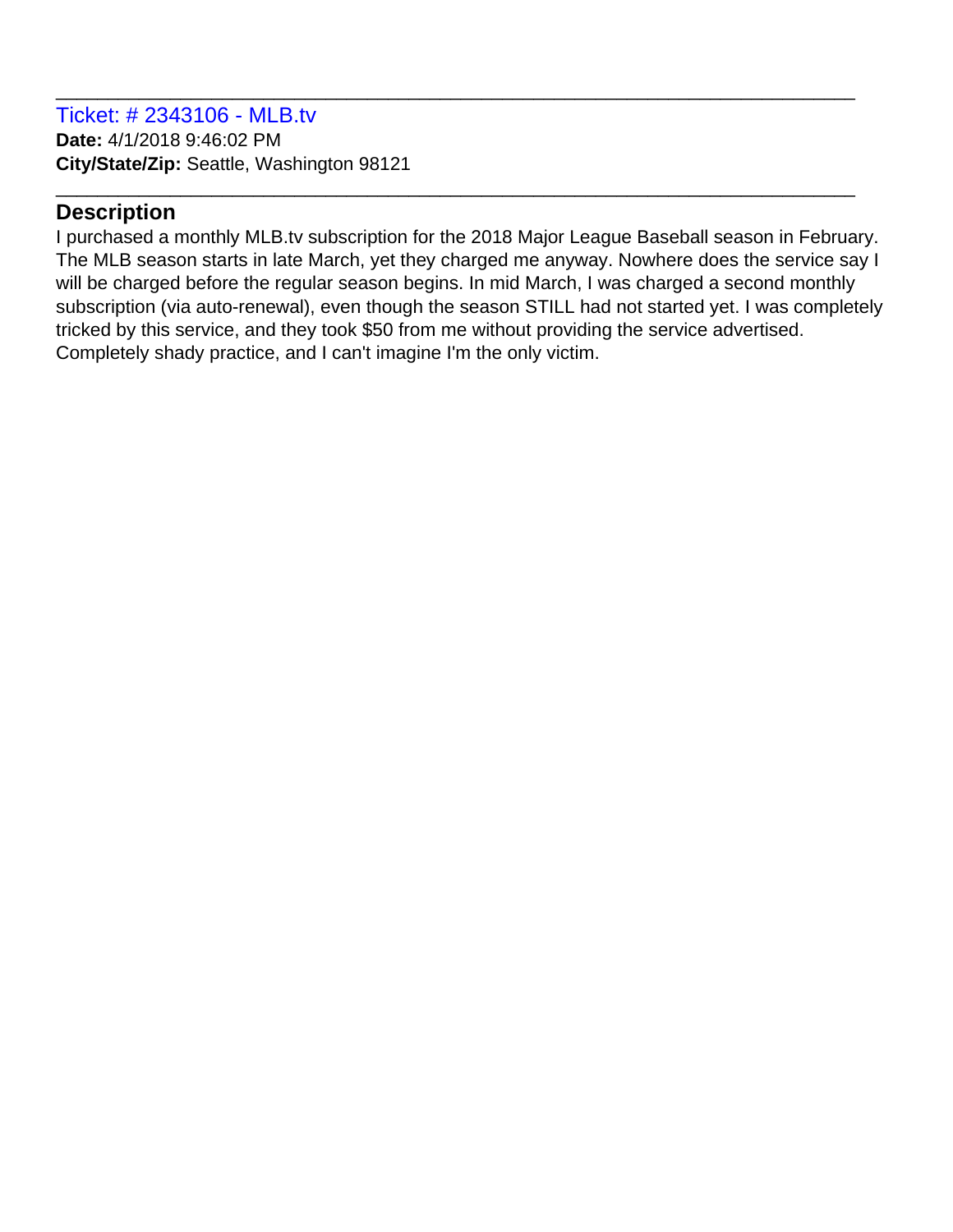Ticket: # 2351847 - False representation of product **Date:** 4/4/2018 1:49:05 PM **City/State/Zip:** La Porte, Texas 77571 **Company Complaining About:** Sling Tv

## **Description**

I contacted Sling TV for services to watch the Astros Baseball games. I explained to the woman who answered my call that that was really the only thing I was signing up with their service for...she assured me that I could get the Astro's games through their service.

\_\_\_\_\_\_\_\_\_\_\_\_\_\_\_\_\_\_\_\_\_\_\_\_\_\_\_\_\_\_\_\_\_\_\_\_\_\_\_\_\_\_\_\_\_\_\_\_\_\_\_\_\_\_\_\_\_\_\_\_\_\_\_\_\_\_\_\_\_\_\_\_\_\_\_\_\_

\_\_\_\_\_\_\_\_\_\_\_\_\_\_\_\_\_\_\_\_\_\_\_\_\_\_\_\_\_\_\_\_\_\_\_\_\_\_\_\_\_\_\_\_\_\_\_\_\_\_\_\_\_\_\_\_\_\_\_\_\_\_\_\_\_\_\_\_\_\_\_\_\_\_\_\_\_

After setting up their service on my television, I discovered that they only carry a few Astro's games scattered throughout the season. When I and my wife talked to them on the phone, asking that they cancel our service, the woman and her supervisor both told us that they would cancel the service, but that they could not give us a refund because my phone number did not show up on their system for the day that I spoke to their representative who lied to me. I used the redial button from that call on my phone to call to make the complaint.

They first lied about what services they provide in order to get my money, then said they had no record of my call in order to refuse to give me a refund.

The amount of money is negligible for them. I am on a fixed income (disabled vet) and every penny counts. Since they are most likely doing the same thing to many other consumers, they should be held accountable for false advertising and for lying about their phone records in order to cheat people out of refunds that are due them because of the false advertising.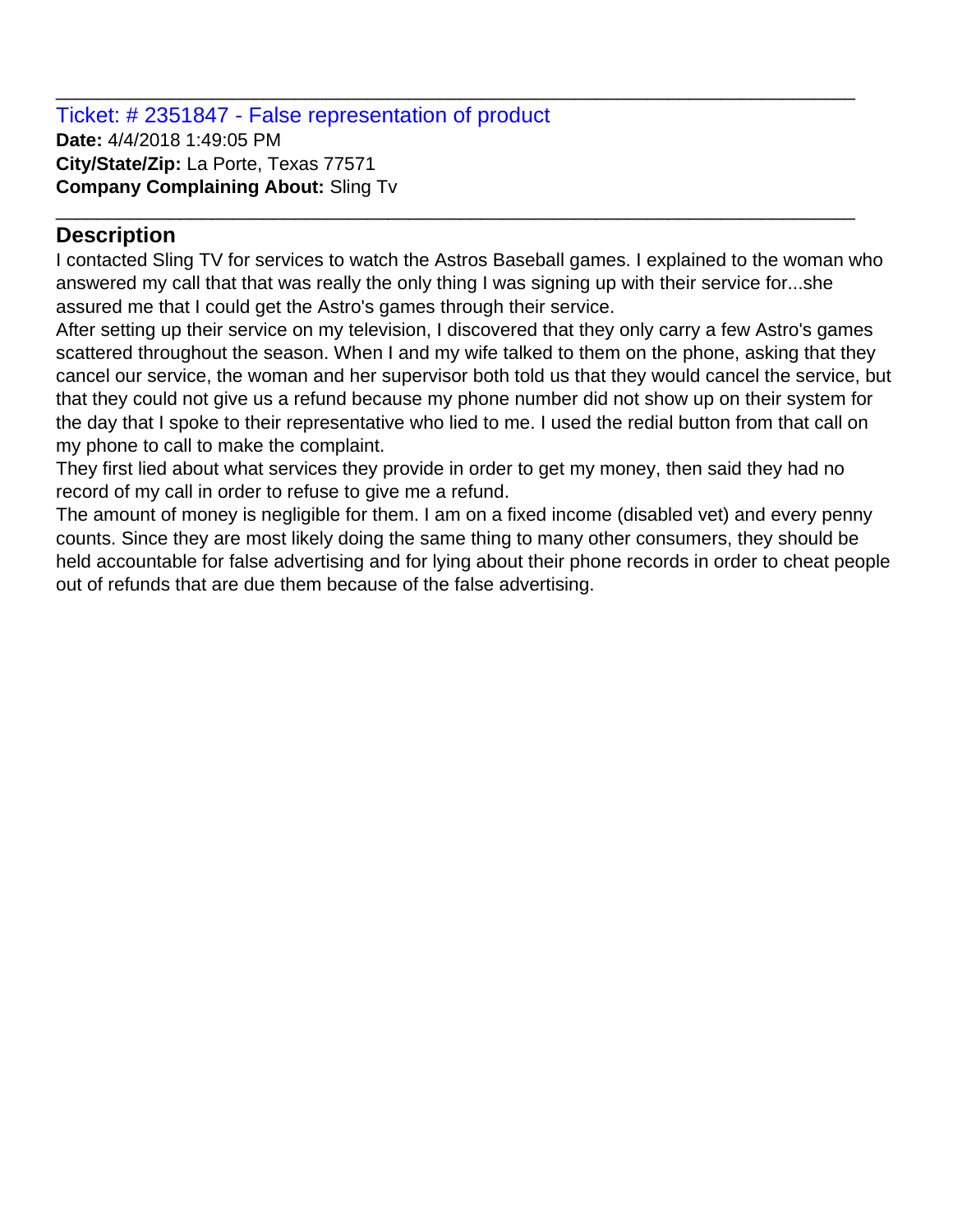Ticket: # 2371192 - MLB Blackout Policy **Date:** 4/11/2018 9:53:02 PM **City/State/Zip:** Amherst, New York 14228 **Company Complaining About:** Directv

## **Description**

I would like an explanation as to why I cannot watch the Pittsburgh Pirates on DirecTV when the Pirates are considered a home market to Buffalo NY. I live in Buffalo, NY which is considered the home market area for Major League Baseball's (MLB) Cleveland Indians, New York Yankees , New York Mets, and Pittsburgh Pirates and I understand those teams are subject to MLB blackout rules. I subscribe to DirecTV and they offer the YES Network, SNY, and Fox Sports Ohio as part of the "local team" package which means the Yankees, Indians, and Mets games can be viewed. However, AT&T Sportsnet Pittsburgh is not part of the offering. I pay an additional fee for the Regional Sports Network package that DirecTV offers which includes AT&T Sportsnet Pittsburgh but the Pirates game are still blacked out on this channel. Why? I would like an explanation as to 1.) why isn't the local Pirates Network offered in my area and 2.) If I pay for the Regional Sports Network, why are the Pirates blacked out if they are considered a home market team to Buffalo.

\_\_\_\_\_\_\_\_\_\_\_\_\_\_\_\_\_\_\_\_\_\_\_\_\_\_\_\_\_\_\_\_\_\_\_\_\_\_\_\_\_\_\_\_\_\_\_\_\_\_\_\_\_\_\_\_\_\_\_\_\_\_\_\_\_\_\_\_\_\_\_\_\_\_\_\_\_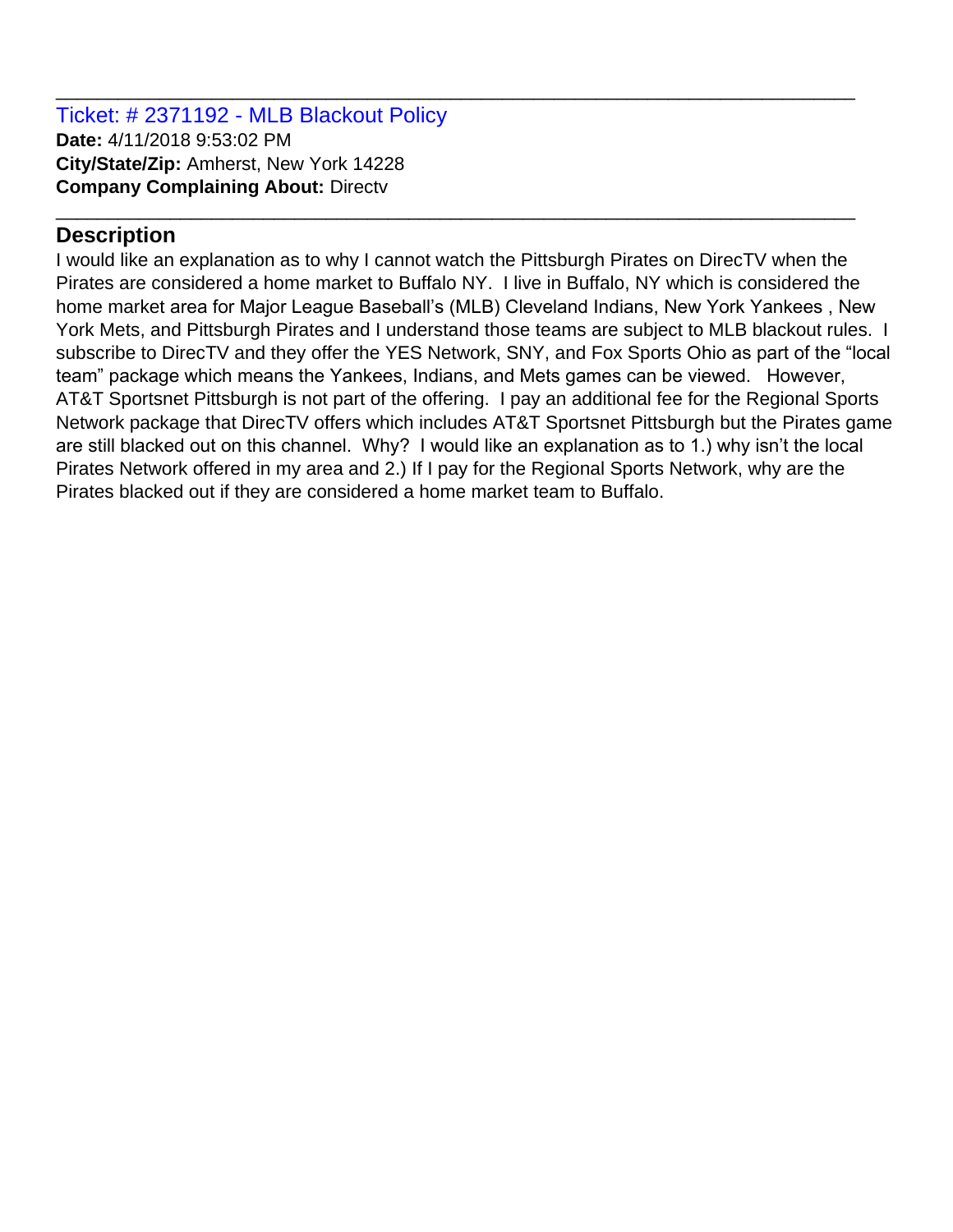Ticket: # 2377698 - Commercial Volume exceeds average level **Date:** 4/14/2018 12:10:07 PM **City/State/Zip:** Grand Rapids, Michigan 49503

#### **Description**

This is a complaint about the Wallside windows tv commercial that often airs on Fox Sports Detroit station. Anytime I am watching a baseball game and this commercial comes on it is almost TWICE the volume. When I watch it in bed while my significant other is sleeping I have the volume just high enough so I can hear it and not disturb him... until the Wallside Windows commercial comes on and wakes him up every time. I did some research and found out that there have been complaints about this companies ads dating back to 2006. I look forward to hearing from somebody about this.

\_\_\_\_\_\_\_\_\_\_\_\_\_\_\_\_\_\_\_\_\_\_\_\_\_\_\_\_\_\_\_\_\_\_\_\_\_\_\_\_\_\_\_\_\_\_\_\_\_\_\_\_\_\_\_\_\_\_\_\_\_\_\_\_\_\_\_\_\_\_\_\_\_\_\_\_\_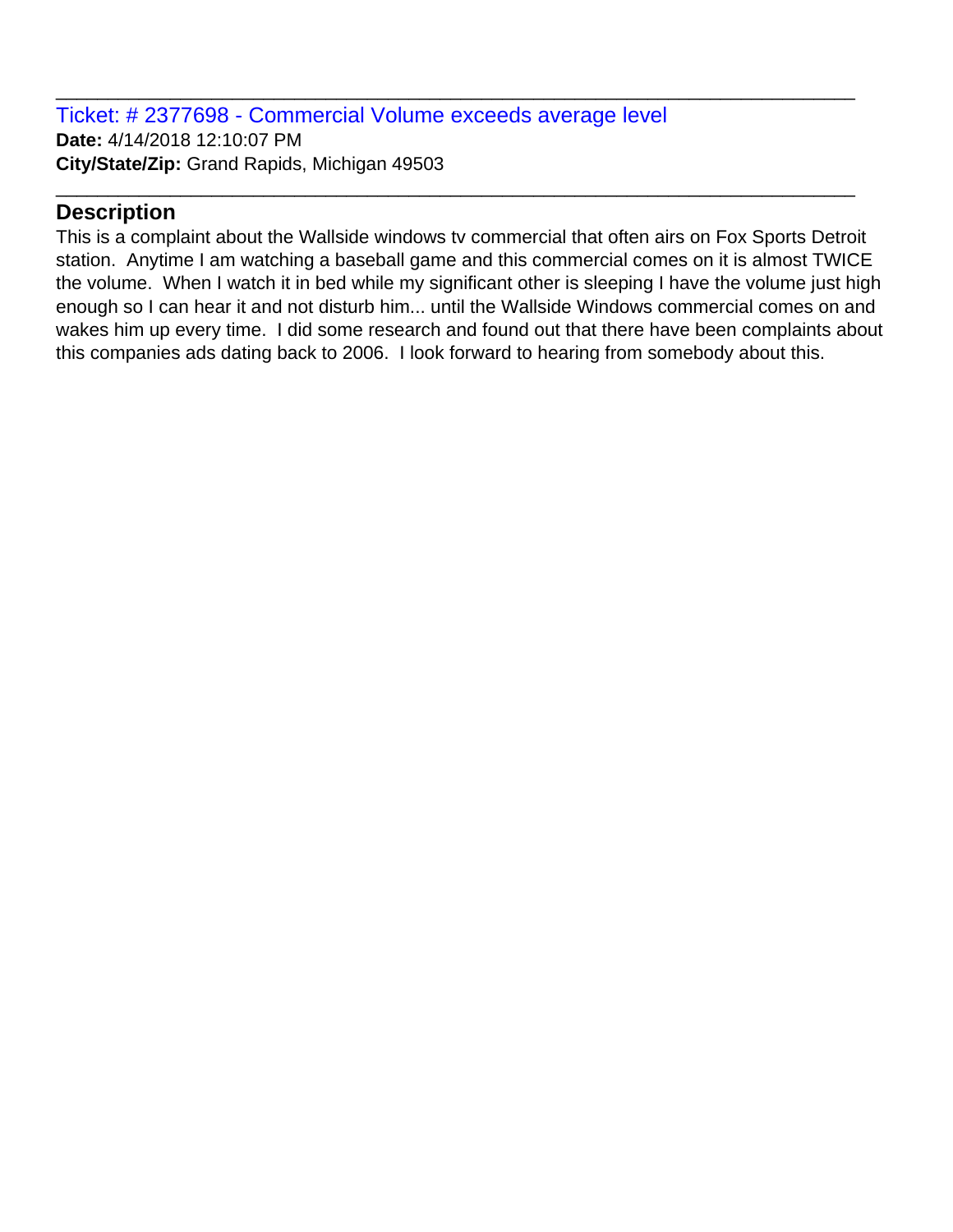Ticket: # 2384382 - Direct TV programming **Date:** 4/17/2018 5:03:41 PM **City/State/Zip:** El Mirage, Arizona 85335 **Company Complaining About:** Directv

## **Description**

Having recently moved from New York State to Arizona, we decided to subscribe to Direct TV's Sport Pack for an additional \$14/ mo which includes the Yankees YES channel. We had been receiving that channel without issue until the official baseball season began. We can no longer receive any Major League games on any of the channels and only on occasion can we receive games on other channels that are included in the Choice package that I already pay for. Upon talking to the 3rd technical support person, I was told that for an addition \$173.99 or 6 payments of \$28.99, we would be able to view all the games in the MLB package.

\_\_\_\_\_\_\_\_\_\_\_\_\_\_\_\_\_\_\_\_\_\_\_\_\_\_\_\_\_\_\_\_\_\_\_\_\_\_\_\_\_\_\_\_\_\_\_\_\_\_\_\_\_\_\_\_\_\_\_\_\_\_\_\_\_\_\_\_\_\_\_\_\_\_\_\_\_

\_\_\_\_\_\_\_\_\_\_\_\_\_\_\_\_\_\_\_\_\_\_\_\_\_\_\_\_\_\_\_\_\_\_\_\_\_\_\_\_\_\_\_\_\_\_\_\_\_\_\_\_\_\_\_\_\_\_\_\_\_\_\_\_\_\_\_\_\_\_\_\_\_\_\_\_\_

This is the worst case of bait and switch ever! These companies should be held accountable when they deceive customers this way!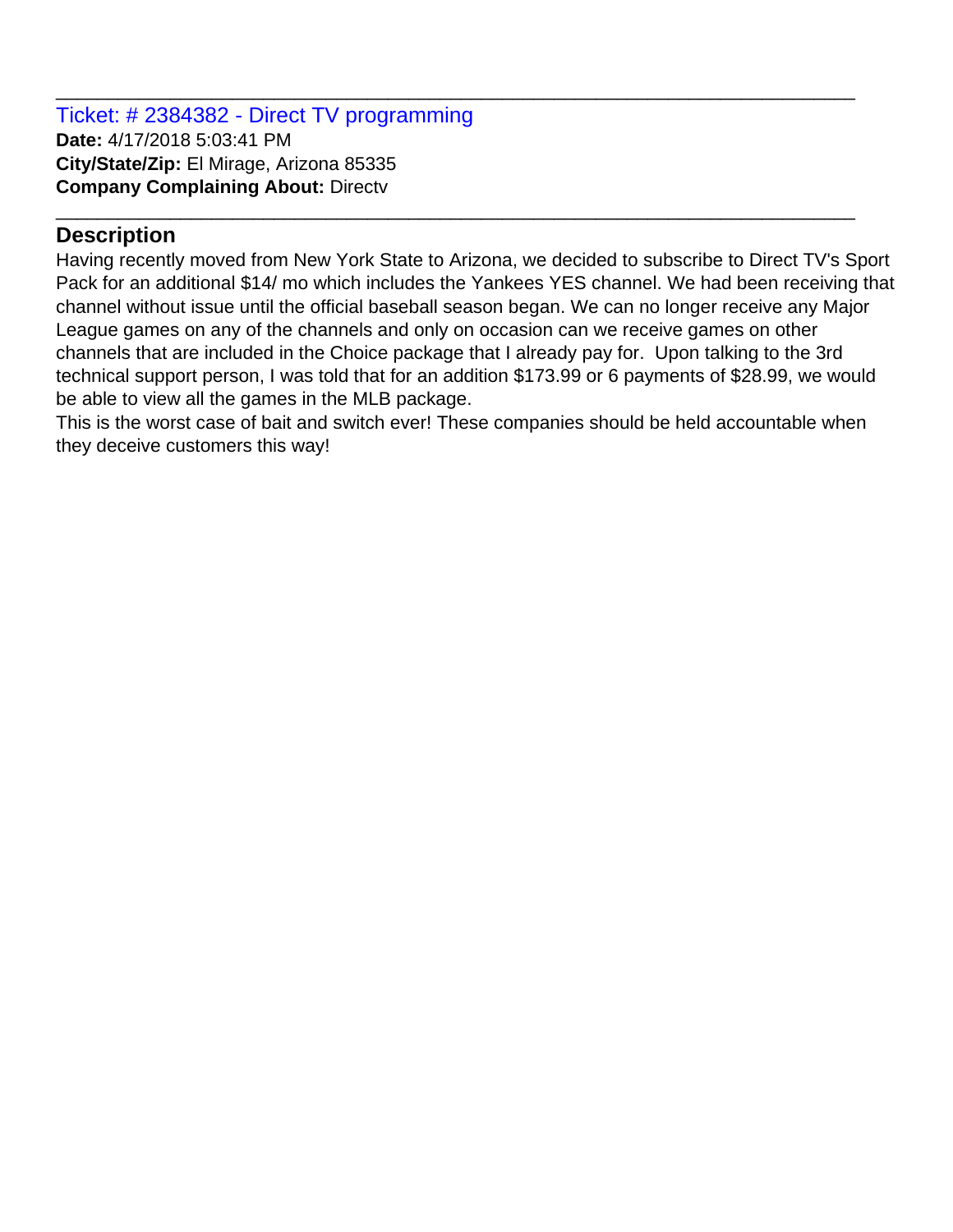#### Ticket: # 2384297 - Discrimination **Date:** 4/17/2018 4:40:17 PM **City/State/Zip:** Lafayette, Louisiana 70503-4708 **Company Complaining About:** AT&T

## **Description**

I have been trying to watch the Houston Astros baseball games. It is blackout in my area. I can watch it only on the Fox Sports game of the week on Saturday if schedule, the ESPN Networks if Schedule, and only when they played the Texas Rangers on matter if in Houston or in Arlington. I've talk to my Cable/Satellite provider when I purchased the Major League Baseball pay per view {MLB Extra Inning Package} that cost is \$175.00 to \$200.00 for all the Major League teams except the Houston Astros. Also I have the MLB Network when the Houston Astros is schedule to be televised. I can also get the games that is streamed on the computer and/or other devises. Every time Houston Astros is being televised the games is black out in my area. I live approximately 4 to 5 hours from Houston. That is if there No Problem on the interstate. Also I'm handicap and cannot sit in a vehicle for that long. I'm sure there is other handicap person and/or elderly people that might be Houston Astros fans that would li9ke to see their games. I believe that the network is discriminate against person like me who cannot watch their games when we would like to. Please help people like me to be able to watch the Houston Astros games. Thanks for your help with this problem.

\_\_\_\_\_\_\_\_\_\_\_\_\_\_\_\_\_\_\_\_\_\_\_\_\_\_\_\_\_\_\_\_\_\_\_\_\_\_\_\_\_\_\_\_\_\_\_\_\_\_\_\_\_\_\_\_\_\_\_\_\_\_\_\_\_\_\_\_\_\_\_\_\_\_\_\_\_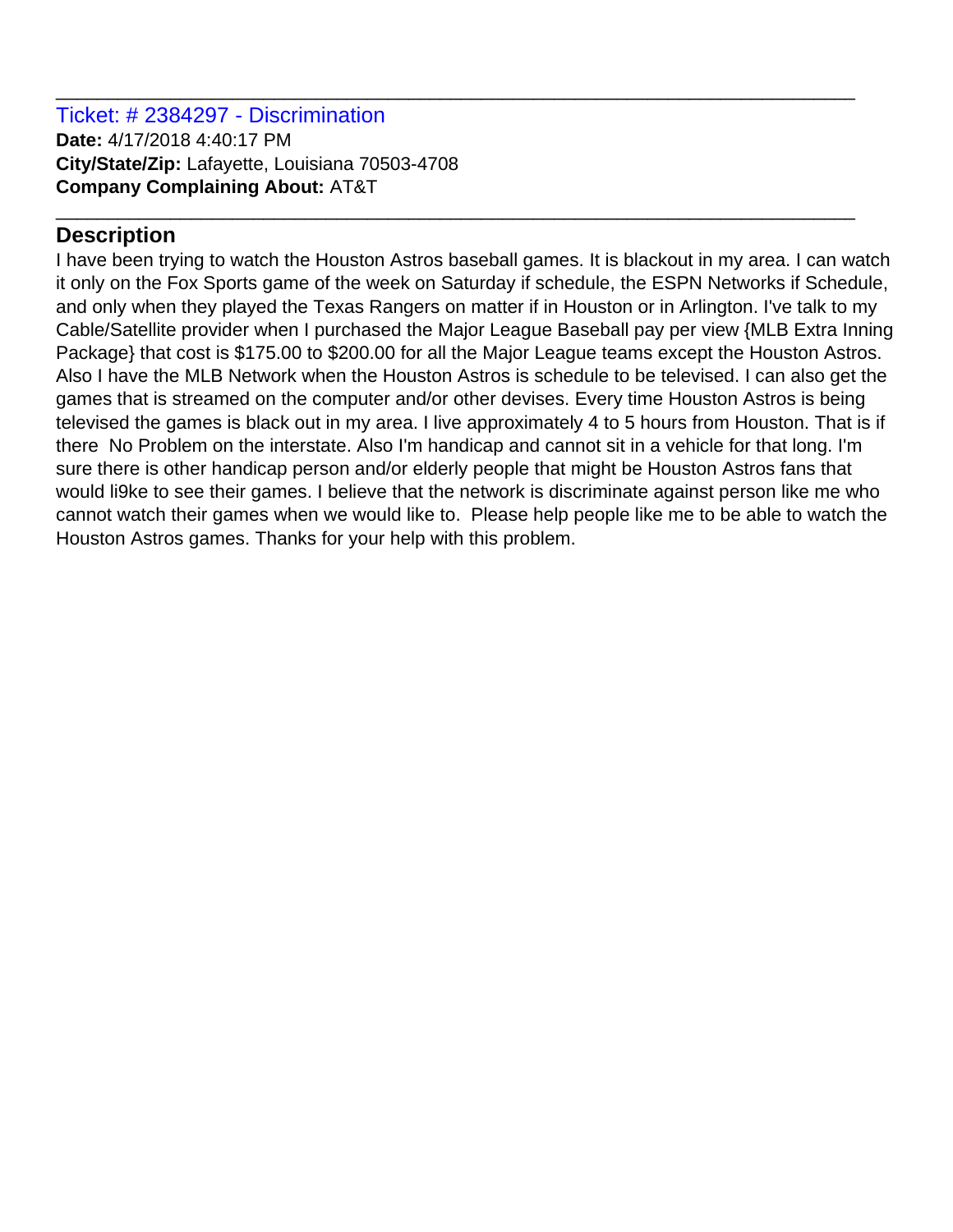Ticket: # 2395770 - Difficulty in Canceling a service **Date:** 4/22/2018 2:22:20 PM **City/State/Zip:** Lynden, Washington 98264 **Company Complaining About:** Directv

#### **Description**

#### Direct TV

My father was elderly and his television was his means of entertainment. He had numerous packages on his account and his monthly bill was substantial. When the Direct TV bill arrived shortly after his death, I called to arrange for the account to be cancelled.

\_\_\_\_\_\_\_\_\_\_\_\_\_\_\_\_\_\_\_\_\_\_\_\_\_\_\_\_\_\_\_\_\_\_\_\_\_\_\_\_\_\_\_\_\_\_\_\_\_\_\_\_\_\_\_\_\_\_\_\_\_\_\_\_\_\_\_\_\_\_\_\_\_\_\_\_\_

\_\_\_\_\_\_\_\_\_\_\_\_\_\_\_\_\_\_\_\_\_\_\_\_\_\_\_\_\_\_\_\_\_\_\_\_\_\_\_\_\_\_\_\_\_\_\_\_\_\_\_\_\_\_\_\_\_\_\_\_\_\_\_\_\_\_\_\_\_\_\_\_\_\_\_\_\_

My first, second, and third individuals I spoke to tried to sell me additional packages (Hockey, baseball, and some movie product) and tried to convince me that my father could "take his package with him" even after I had explained that he was dead. After one half hour with the first call, I asked to speak to a supervisor and was disconnected. I called back and got the exact same "package pitch," asked to speak to a supervisor and was again disconnected. By the third call, now involving more than an hour, I was angry. When the pitch started again, I said, "He's Dead. He is F#@%^ing Dead!" "Please help me cancel his account!" She then transferred me to the "distribution center" where I spoke to a very nice man who said he would send boxes to me to return the equipment and cancel the account. This was Thursday, March 22.

The boxes which were to arrive on Saturday, but "no later than Monday" had not arrived by Tuesday. Once again I called the dreaded number because I was leaving the state on the following morning and thought I better return the equipment. Once again I explained that my father was dead and I wanted to return the equipment. I told them the boxes which were promised had not arrived and I needed instructions about what to do. She suggested that I "take the equipment and remotes home with me" and return them from my home. I explained that I was flying home with my father's body and did not want to haul the equipment home. I just wanted to drop them off somewhere. She stated I could not drop the equipment back without a "return box" and said that the "Federal Express Truck" would be bringing the boxes to my father's house and that UPS would then pick them up from the door. I asked why UPS didn't deliver their own boxes? She said she could not answer that question. Eventually I asked if UPS was going to pick them up, could I just take them to the UPS store and return them. She put me on hold and said that although I didn't have the proper boxes, they may be able to furnish them.

I went to the UPS store and they were very nice. They logged in the equipment, put it into boxes and I figured it was over. My father had two televisions and two remotes. Both were returned, however within a week of returning to my home, I received a warning letter from Direct TV about returning the equipment. I called the number again, explained that it was returned and was told, after checking the account, that it looked like the equipment had been returned. Two weeks later, I received the same letter. I called again, and was told that she could not tell if the equipment was returned or not but that since it didn't show up on my bill, it probably had been returned. I explained that I paid the bill in full prior to leaving Arizona and had not received a bill. She stated that I didn't need to worry about it. I received my third "warning letter" in the mail this week, but have not called back.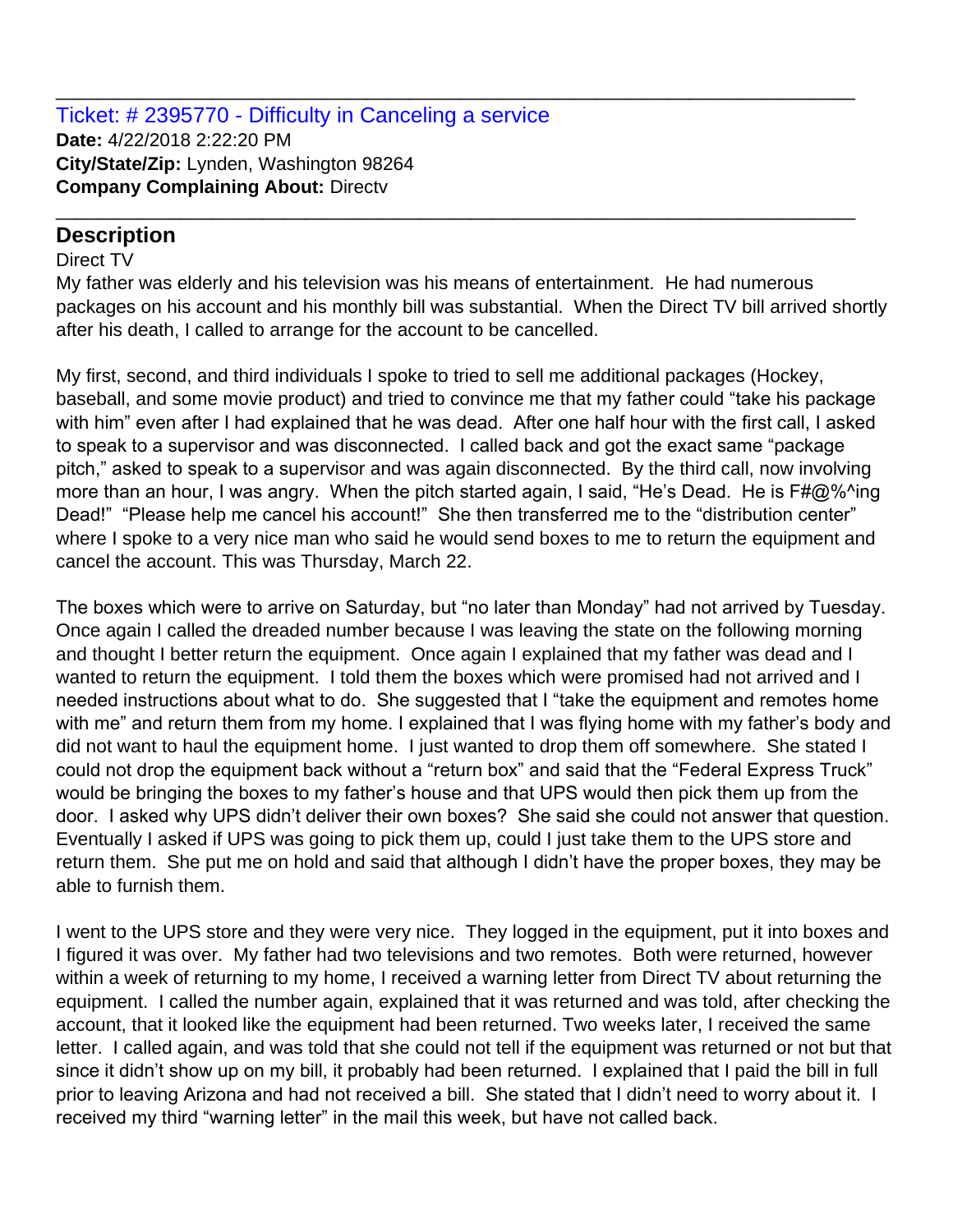Ticket: # 2412331 - Billing Problem with Dish Network **Date:** 4/28/2018 1:27:01 PM **City/State/Zip:** Lawton, Oklahoma 73507 **Company Complaining About:** Dish Network

#### **Description**

We attempted to cancel a billing for a sports package (Major League Baseball) prior to the beginning of the baseball season this year. My wife was told over the telephone that this would be taken care. However, there were still four charges that added to \$175 for the entire package that we cancelled prior to Opening Day. We just spoke to a Dish representative over the phone today and were told that they could not reverse the charge. I consider this a fraudulent billing since we attempted to cancel prior to the beginning of the season.

\_\_\_\_\_\_\_\_\_\_\_\_\_\_\_\_\_\_\_\_\_\_\_\_\_\_\_\_\_\_\_\_\_\_\_\_\_\_\_\_\_\_\_\_\_\_\_\_\_\_\_\_\_\_\_\_\_\_\_\_\_\_\_\_\_\_\_\_\_\_\_\_\_\_\_\_\_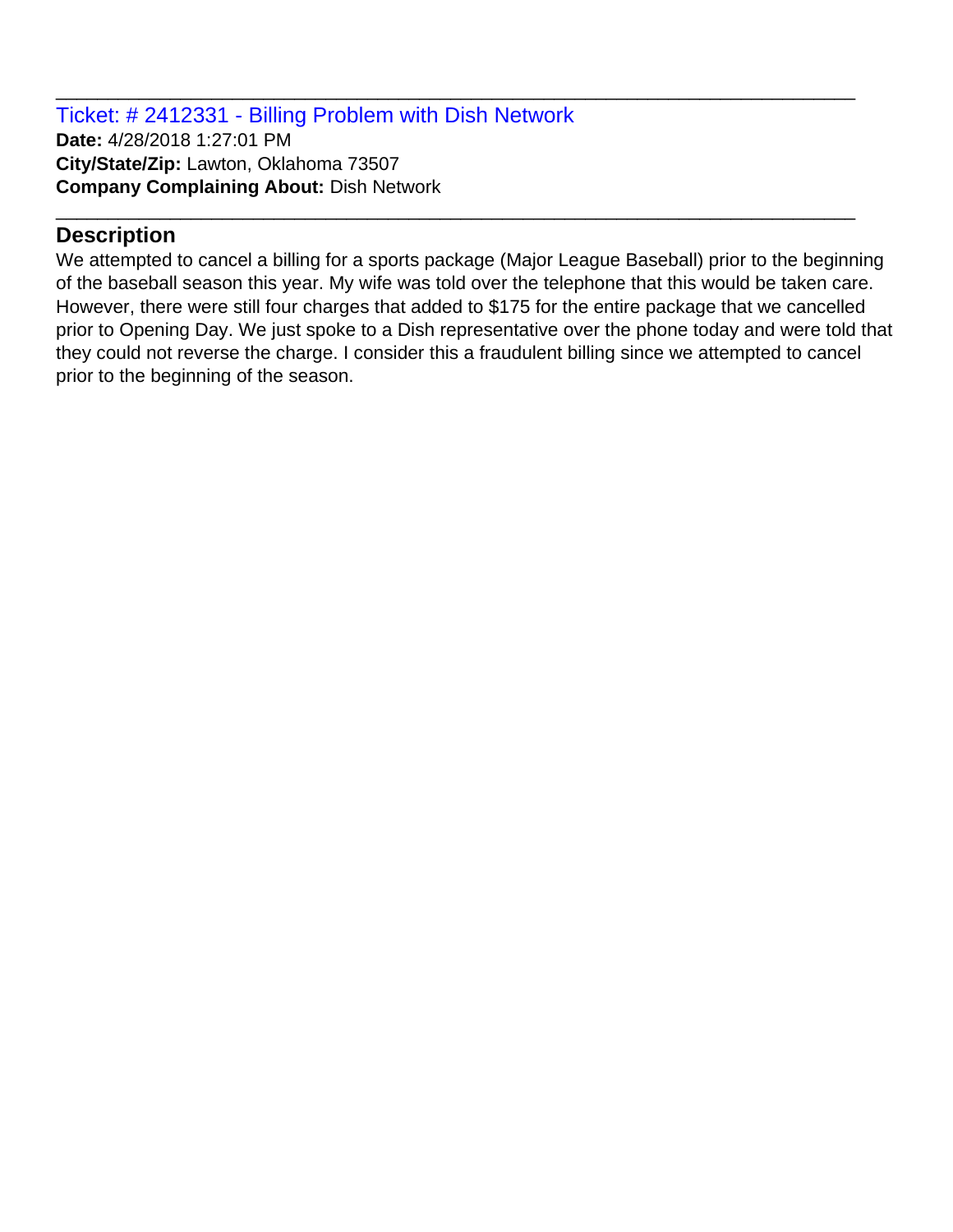Ticket: # 2418654 - Dish Network **Date:** 5/1/2018 5:34:49 PM **City/State/Zip:** Bowling Green, Ohio 43402 **Company Complaining About:** Dish Network

#### **Description**

Dish proved to me they will lie about anything to get new customers. I am a Detroit Tigers baseball fan. When they solicited my business, I made it clear to them I would leave Directv ONLY if they could Fox Sports Detroit and all Detroit baseball games. I was given assurance that they could do that. Now they added Fox Sports to my programming, only to find out that Detroit Tiger baseball is blacked out!! When I requested to get out of my contract, they said I would be liable for outrageous termination fees. Can you help me get back to Directv without these fees? (b) (6)

\_\_\_\_\_\_\_\_\_\_\_\_\_\_\_\_\_\_\_\_\_\_\_\_\_\_\_\_\_\_\_\_\_\_\_\_\_\_\_\_\_\_\_\_\_\_\_\_\_\_\_\_\_\_\_\_\_\_\_\_\_\_\_\_\_\_\_\_\_\_\_\_\_\_\_\_\_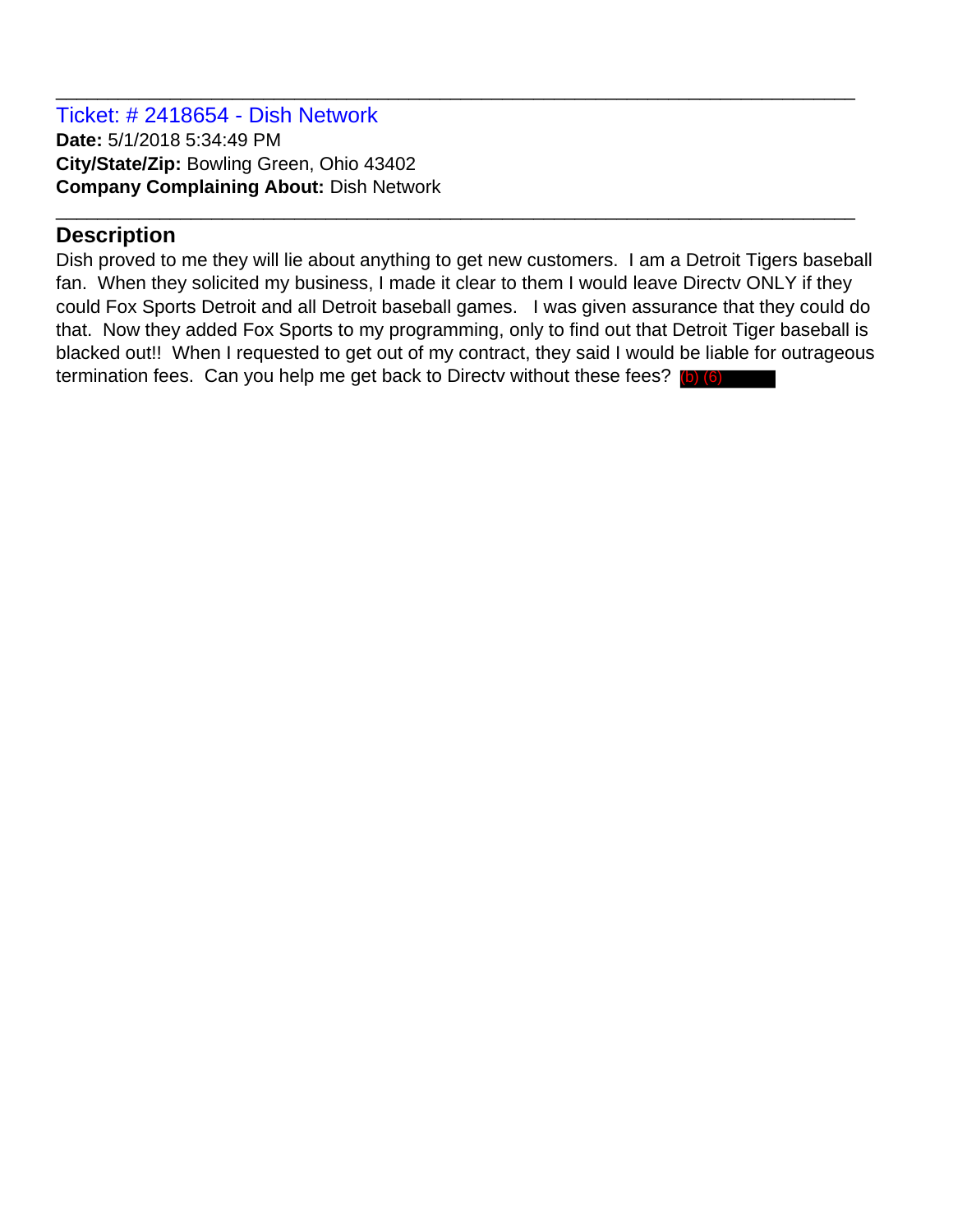Ticket: # 2432520 - Inappropriate blackout of sports in area **Date:** 5/7/2018 8:08:57 PM **City/State/Zip:** Tucson, Arizona 85719 **Company Complaining About:** Fox

#### **Description**

I live in Tucson AZ. Baseball games of the Arizona Diamondbacks are blacked out on MLB TV. This I understand.

\_\_\_\_\_\_\_\_\_\_\_\_\_\_\_\_\_\_\_\_\_\_\_\_\_\_\_\_\_\_\_\_\_\_\_\_\_\_\_\_\_\_\_\_\_\_\_\_\_\_\_\_\_\_\_\_\_\_\_\_\_\_\_\_\_\_\_\_\_\_\_\_\_\_\_\_\_

\_\_\_\_\_\_\_\_\_\_\_\_\_\_\_\_\_\_\_\_\_\_\_\_\_\_\_\_\_\_\_\_\_\_\_\_\_\_\_\_\_\_\_\_\_\_\_\_\_\_\_\_\_\_\_\_\_\_\_\_\_\_\_\_\_\_\_\_\_\_\_\_\_\_\_\_\_

This year baseball games of the San Diego Padres are blacked out in Tucson. This I do not understand.

The blackout is inappropriate and in no way could possibly improve viewership or attendance at games in San Diego - 8 hours from Tucson, entirely different local team.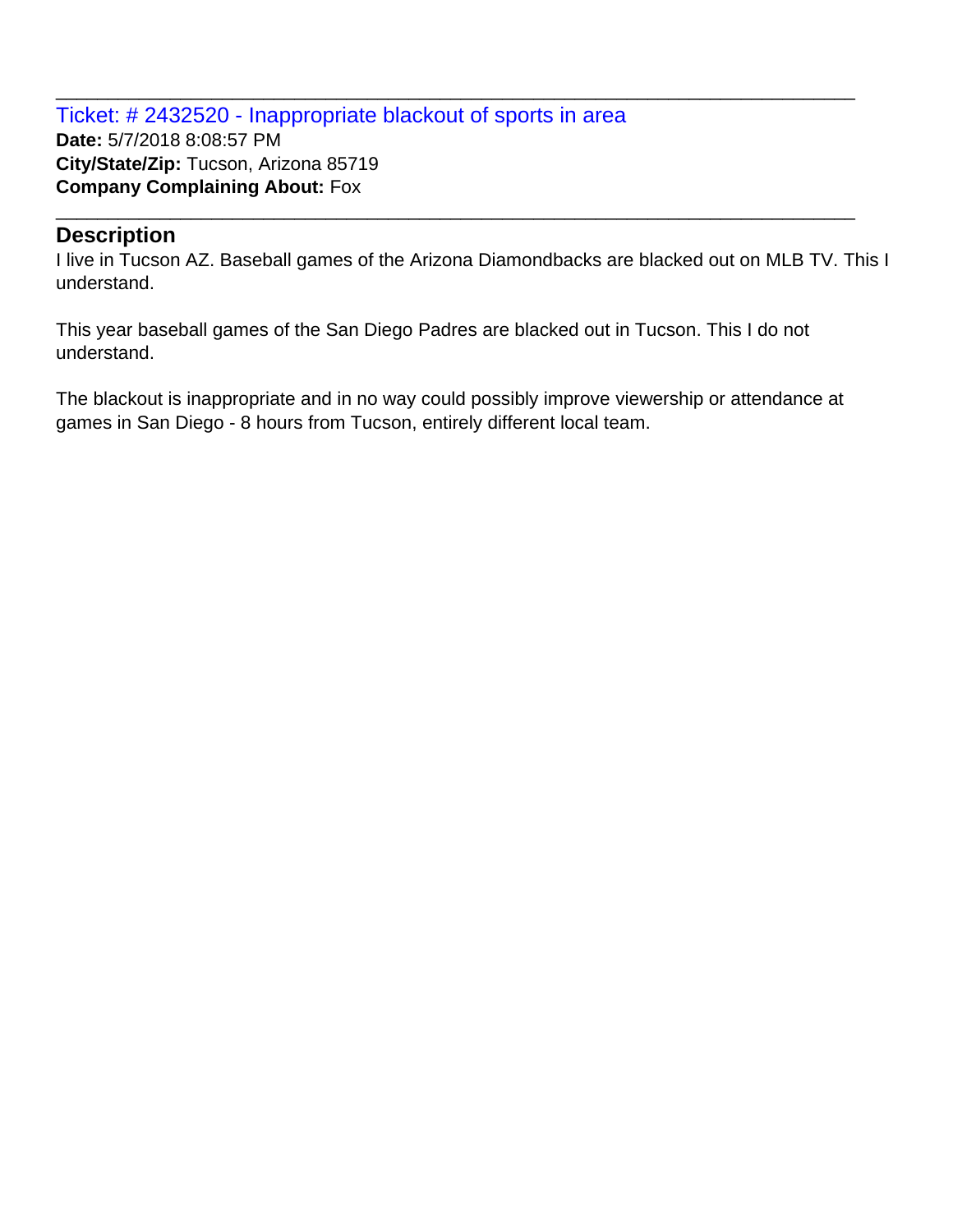#### Ticket: # 2440610 - tv problem **Date:** 5/10/2018 1:54:50 PM **City/State/Zip:** Titusville, Florida 32780 **Company Complaining About:** Spectrum

#### **Description**

Spectrum will not fix a channel I am paying for. They should have never been given this monopoly. They also advertise extra innings for baseball fans. I was not told that certain games would not be televised.

\_\_\_\_\_\_\_\_\_\_\_\_\_\_\_\_\_\_\_\_\_\_\_\_\_\_\_\_\_\_\_\_\_\_\_\_\_\_\_\_\_\_\_\_\_\_\_\_\_\_\_\_\_\_\_\_\_\_\_\_\_\_\_\_\_\_\_\_\_\_\_\_\_\_\_\_\_

\_\_\_\_\_\_\_\_\_\_\_\_\_\_\_\_\_\_\_\_\_\_\_\_\_\_\_\_\_\_\_\_\_\_\_\_\_\_\_\_\_\_\_\_\_\_\_\_\_\_\_\_\_\_\_\_\_\_\_\_\_\_\_\_\_\_\_\_\_\_\_\_\_\_\_\_\_

please help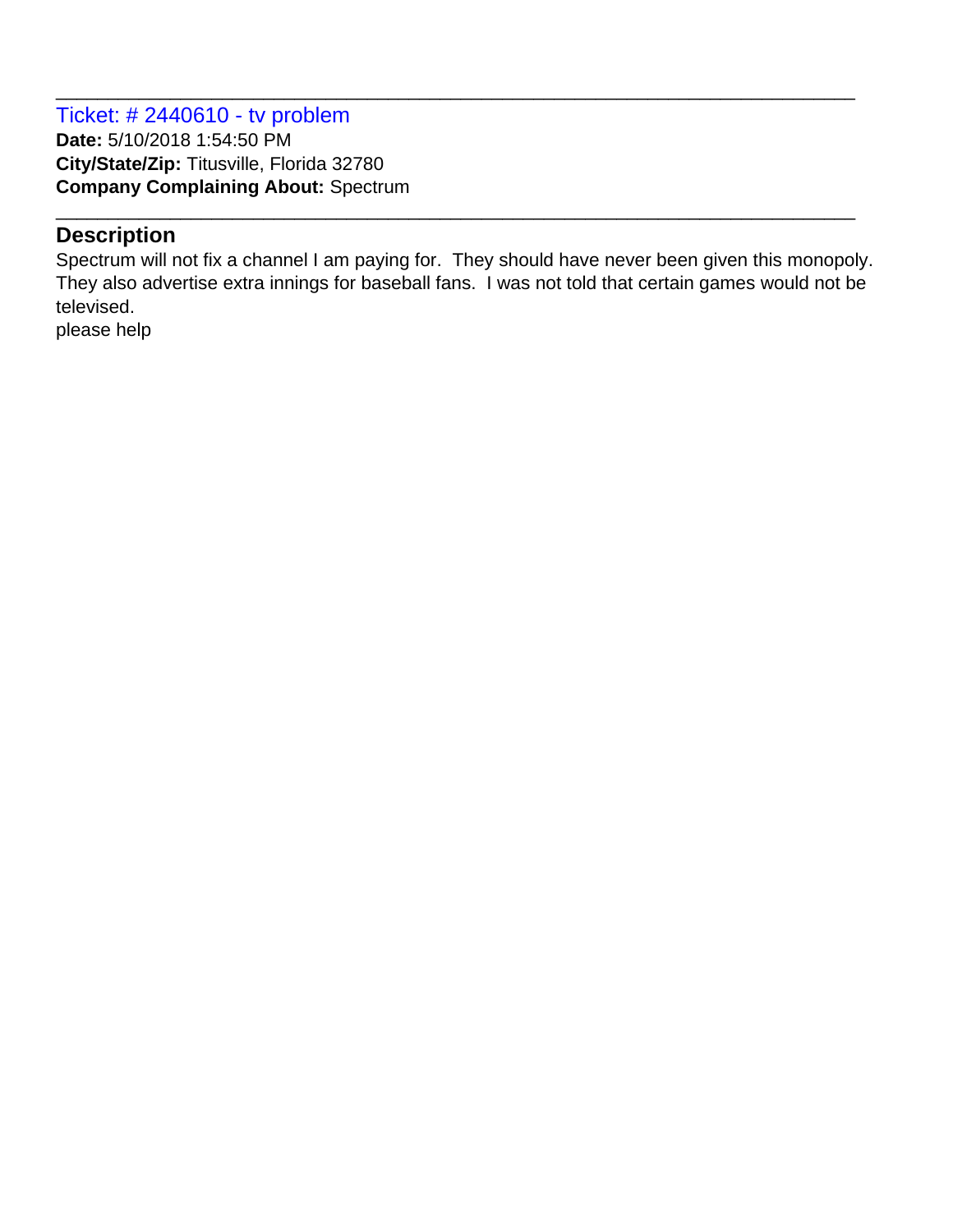Ticket: # 2509346 - Direct TV service **Date:** 5/21/2018 7:42:14 AM **City/State/Zip:** Avon, Ohio 44011 **Company Complaining About:** Directv

#### **Description**

Direct TV is charging for an Advanced Receiver Service that does not work. It is wireless and shuts off every 6 to 20 minutes with no sound and still picture. They are charging me \$15 for this service. Direct Tv is also charging me for movies extra pack that I never ordered. I ordered MLB baseball. I cancelled the Direct TV protection plan and when they put in the advanced receiver system they put this service back on.

\_\_\_\_\_\_\_\_\_\_\_\_\_\_\_\_\_\_\_\_\_\_\_\_\_\_\_\_\_\_\_\_\_\_\_\_\_\_\_\_\_\_\_\_\_\_\_\_\_\_\_\_\_\_\_\_\_\_\_\_\_\_\_\_\_\_\_\_\_\_\_\_\_\_\_\_\_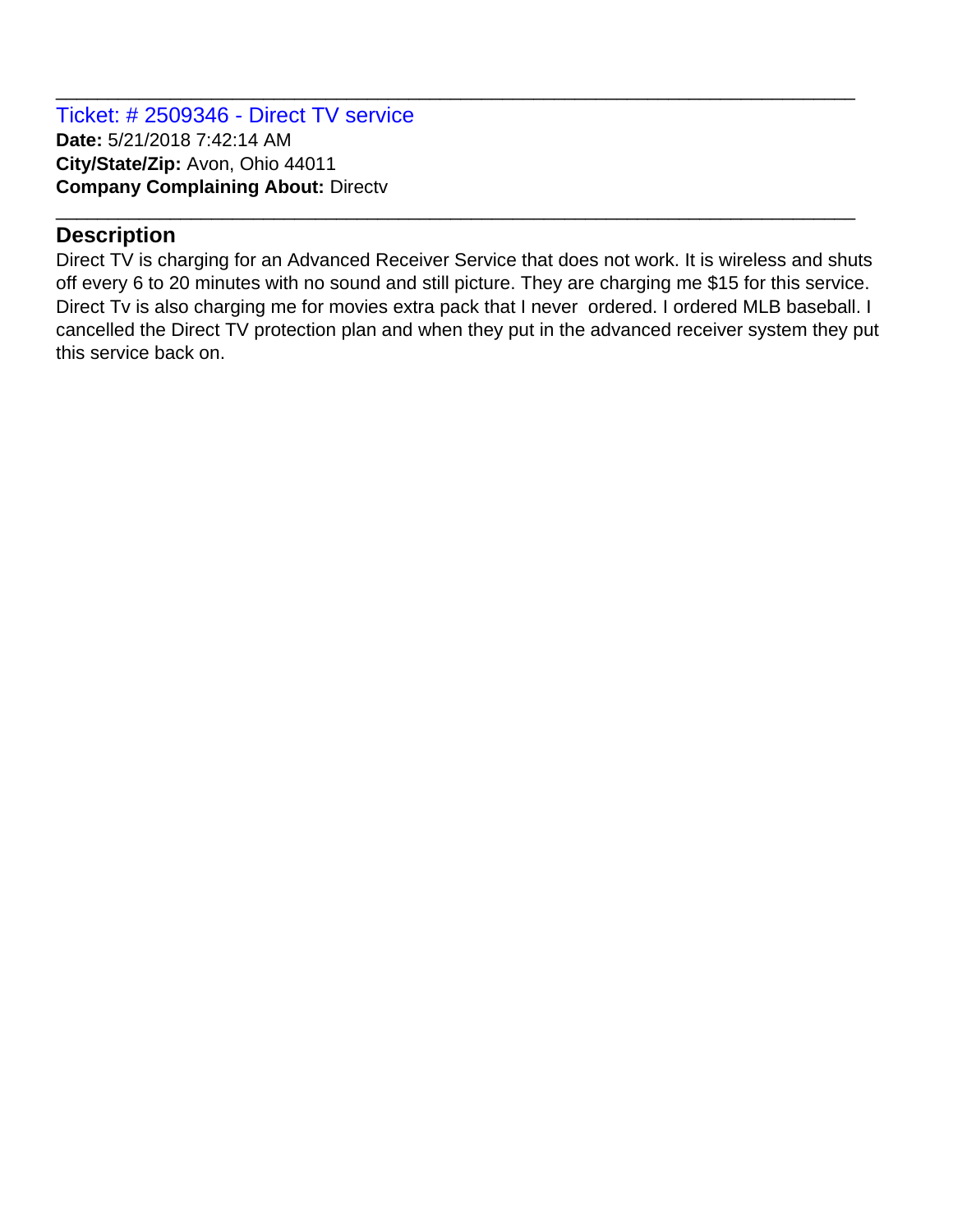Ticket: # 2508707 - Loud Commercial **Date:** 5/19/2018 10:05:37 PM **City/State/Zip:** Apple Valley, Minnesota 55124

#### **Description**

Luther automotive commercial music and talking significantly louder than baseball game.

\_\_\_\_\_\_\_\_\_\_\_\_\_\_\_\_\_\_\_\_\_\_\_\_\_\_\_\_\_\_\_\_\_\_\_\_\_\_\_\_\_\_\_\_\_\_\_\_\_\_\_\_\_\_\_\_\_\_\_\_\_\_\_\_\_\_\_\_\_\_\_\_\_\_\_\_\_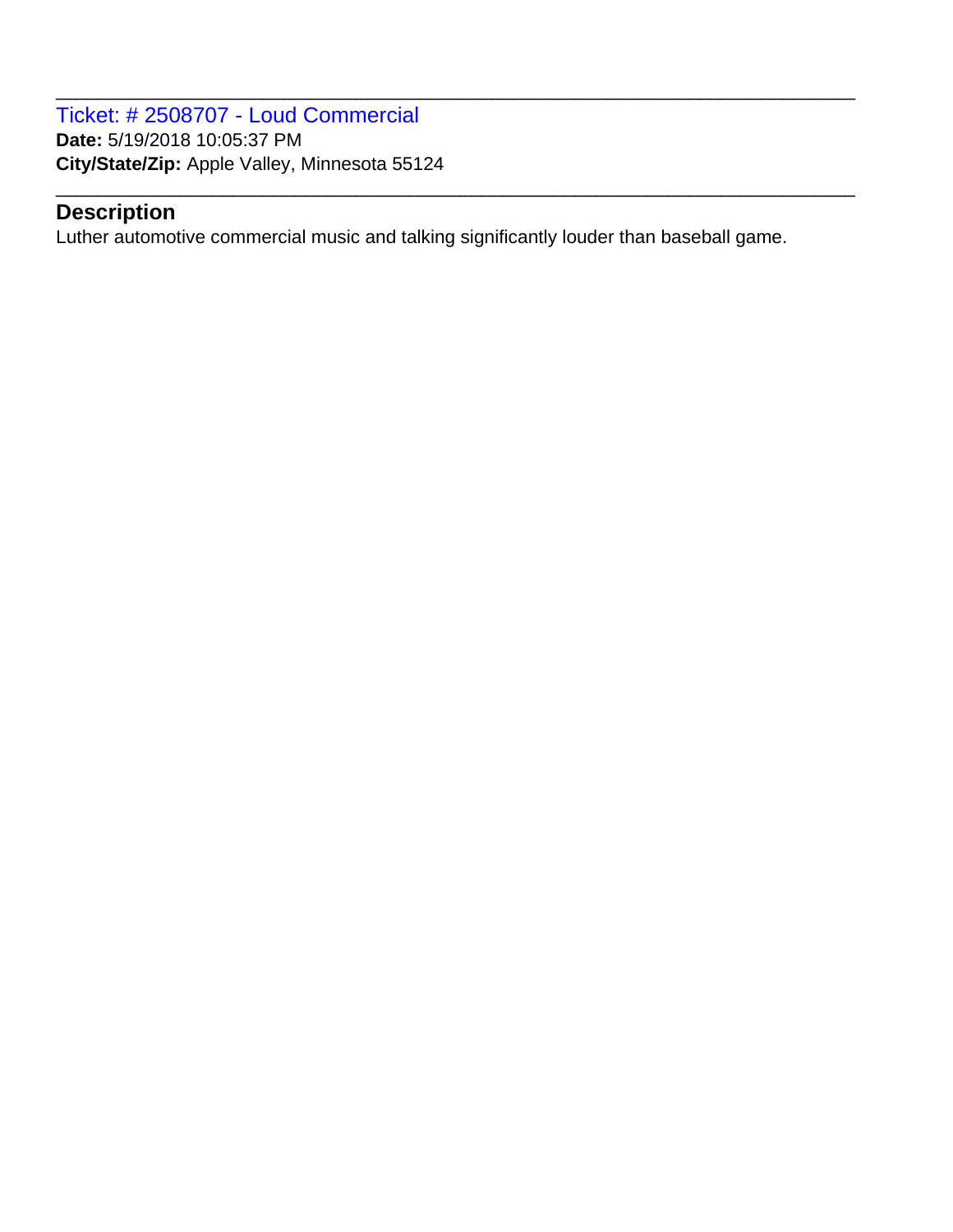Ticket: # 2524502 - DIRECT TV/MLB/WAPA 2 CHANNELS **Date:** 5/26/2018 10:20:58 PM **City/State/Zip:** Canovanas, Puerto Rico 00729 **Company Complaining About:** Directv

#### **Description**

We are customers of DIRECT TV AND MLB NETWORK and pay our monthly and annual rights for proper program transmission. Unfortunately in Puerto Rico the Channel WAPA 2 had been transmitting the MLB games during the regular season, not all the games but usually the games NEW YORK YANKEES AND BOSTON RED SOX as DIRECT TV NO longer had contract with WAPA 2 we can't receive the signal for proper baseball games. Even worse We pay the MLB internet subscription and today We couldn't watch the game because it was transmitted to FOX SPORTS, since DIRECT TV NO LONGER had WAPA 2, We couldn't have the opportunity to watch the game. So this means that We are paying for a service that WE do not received... although we pay MLB EXTRAINNNIGS AND MLB NETWORK TV since our carrier is DIRECT TV we do not have access to BASEBALL GAMES OR SUPERBOWL GAME IF ITS TRANSMITTED THROUGH WAPA 2.

\_\_\_\_\_\_\_\_\_\_\_\_\_\_\_\_\_\_\_\_\_\_\_\_\_\_\_\_\_\_\_\_\_\_\_\_\_\_\_\_\_\_\_\_\_\_\_\_\_\_\_\_\_\_\_\_\_\_\_\_\_\_\_\_\_\_\_\_\_\_\_\_\_\_\_\_\_

\_\_\_\_\_\_\_\_\_\_\_\_\_\_\_\_\_\_\_\_\_\_\_\_\_\_\_\_\_\_\_\_\_\_\_\_\_\_\_\_\_\_\_\_\_\_\_\_\_\_\_\_\_\_\_\_\_\_\_\_\_\_\_\_\_\_\_\_\_\_\_\_\_\_\_\_\_

We really need to resolve this issue since there are no reasons that will justify such discrimination against all the subcribers on DIRECT TV PUERTO RICO and the monopoly that WAPA 2 had on the sports transmission.

We will appreciate your promptly attention to this matter.

Cordially,

(b) (6)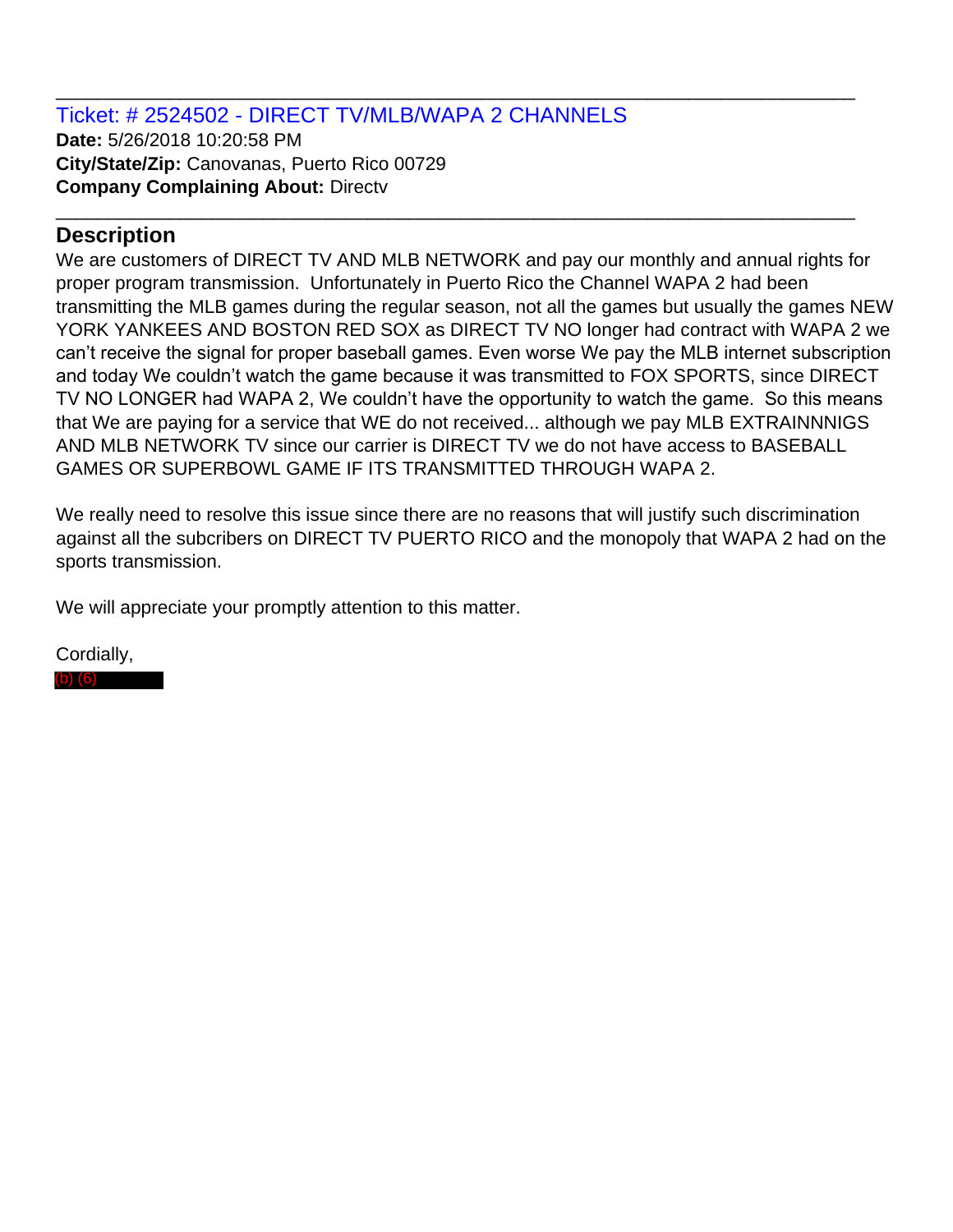Ticket: # 2524506 - DIRECT TV MLB WAPA 2 **Date:** 5/26/2018 10:33:24 PM **City/State/Zip:** Caguas, Puerto Rico 00727 **Company Complaining About:** Directv

#### **Description**

WE ARE DIRECT TV SUBSCRIBERS AND CANT WATCH THE MLB GAMES DIRECTLY ON WAPA 2 SINCE DIRECT TV NO LONGER HAD CONTRACT FOR TRANSMISSION.

\_\_\_\_\_\_\_\_\_\_\_\_\_\_\_\_\_\_\_\_\_\_\_\_\_\_\_\_\_\_\_\_\_\_\_\_\_\_\_\_\_\_\_\_\_\_\_\_\_\_\_\_\_\_\_\_\_\_\_\_\_\_\_\_\_\_\_\_\_\_\_\_\_\_\_\_\_

\_\_\_\_\_\_\_\_\_\_\_\_\_\_\_\_\_\_\_\_\_\_\_\_\_\_\_\_\_\_\_\_\_\_\_\_\_\_\_\_\_\_\_\_\_\_\_\_\_\_\_\_\_\_\_\_\_\_\_\_\_\_\_\_\_\_\_\_\_\_\_\_\_\_\_\_\_

WE WENT TO DIRECT TV OFFICE IN CAGUAS PR TODAY AND THEY SUGGEST US TO PAY THE MLB SUBSCRIPTION SO WE CAN RECEIVED FULL BASEBALL GAMES. SO WE DID PAID 164.OO PLUS TAX 11.5%, AS WE ARRIVED HOME FAMILY WENT TO ROOM WATCHED THE BASEBALL GAME NEW YORK YANKEES THEN CHANNEL WAS BLACKOUT. THE GAME WAS CURRENTLY BEEN TRANSMITTED ON FOX SPORTS BUT IN PUERTO RICO DOES RIGHTS ONLY BELONGS TO WAPA 2 CHANNEL THAT IS NOT BEING IN CONTRACT WITH DIRECT TV, SO BASICALLY WE PAY FOR A SERVICE THAT WILL NOT BE AVAILABLE ANY TIME SOON.

HOW CAN A SERVICE YOU PAY, YOU CAN RECEIVED IT. I CALLED DIRECT TIV AND TOLD US WE CAN'T CANCEL THE MLB EXTRA INNINGS SUBSCRIPTION. ITS TOTALLY UNFAIR THAT WAPA 2 AND DIRECT TV HAD THIS PROBLEM AND WE THE CUSTOMERS ARE THE ONLY ONE AFFECTED IN THIS ISSUE.

WAPA 2 IS OLD CHANNEL MONOPOLY LOCALLY THAT YOU CAN'T HAVE THE OPPORTUNITY TO CHOOSE IF YOU WATCH TV ON MLB OR FOX. IS SO OBNOXIOUS THAT ON ALMOST 2019 MODERN ERA, WE CONTINUE TO FACE THE ODDS OF MONOPOLY AND STILL NEEDS TO PAY FOR A SERVICE THAT YOU ARE NOT RECEIVING.

ONCE AGAIN WE NEED YOUR INTERVENTION ON THIS MATTER. IF WAPA 2 WILL BE THE ONLY OPTION IN PUERTO RICO TO WATCH SPORTS THEN DIRET TV NEEDS TO TALK TO MLB SO WE CAN WATCH THE GAMES WITHOUT ANY PROBLEMS OR CONTRAINTS.

CORDIALLY,

(b)  $(6)$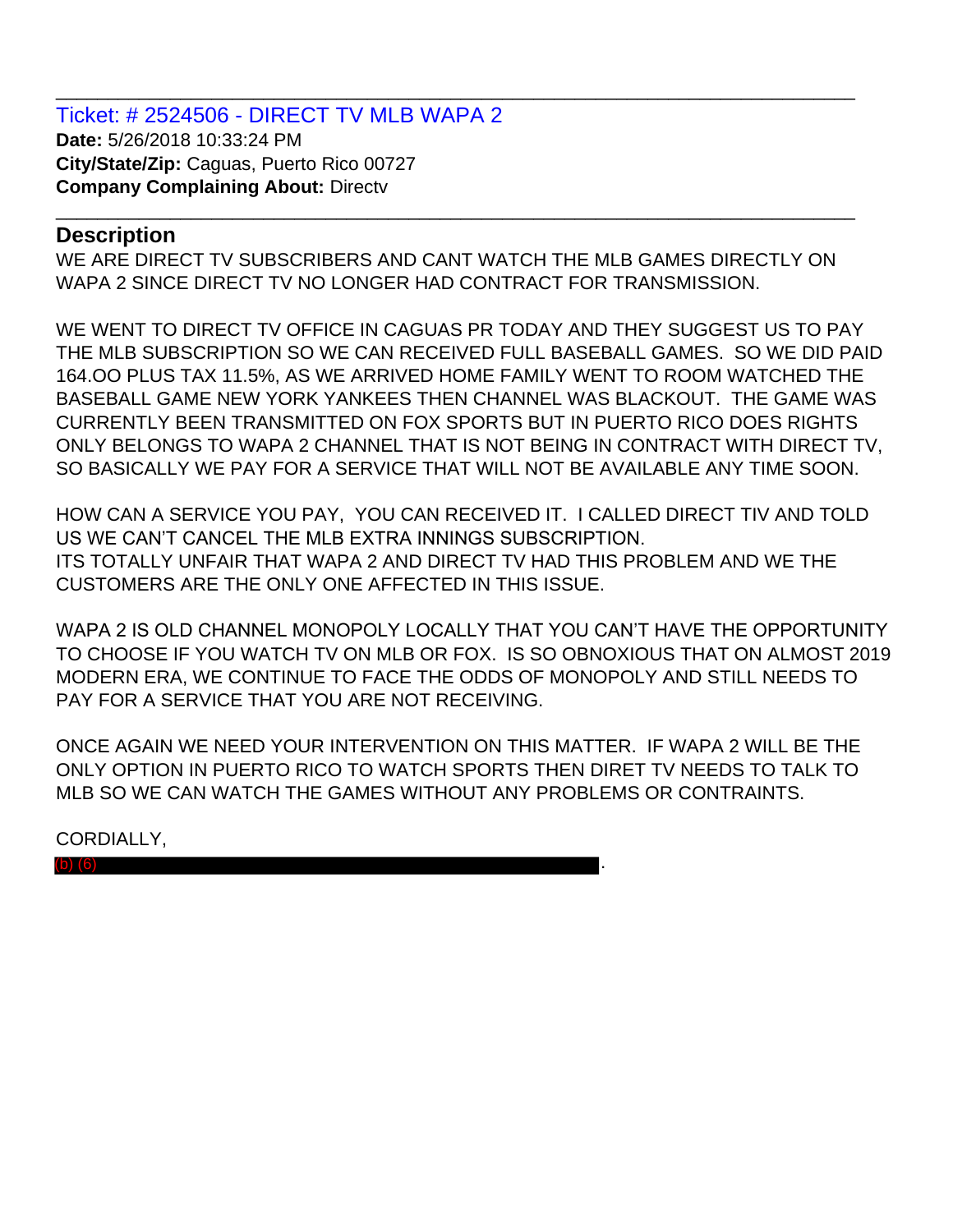Ticket: # 2560209 - ESPN continually showing an Arkansas fan making obscene gestures

\_\_\_\_\_\_\_\_\_\_\_\_\_\_\_\_\_\_\_\_\_\_\_\_\_\_\_\_\_\_\_\_\_\_\_\_\_\_\_\_\_\_\_\_\_\_\_\_\_\_\_\_\_\_\_\_\_\_\_\_\_\_\_\_\_\_\_\_\_\_\_\_\_\_\_\_\_

\_\_\_\_\_\_\_\_\_\_\_\_\_\_\_\_\_\_\_\_\_\_\_\_\_\_\_\_\_\_\_\_\_\_\_\_\_\_\_\_\_\_\_\_\_\_\_\_\_\_\_\_\_\_\_\_\_\_\_\_\_\_\_\_\_\_\_\_\_\_\_\_\_\_\_\_\_

**Date:** 6/11/2018 10:05:01 PM **City/State/Zip:** Omaha, Nebraska 68144

#### **Description**

During the South Carolina and Arkansas baseball game ESPN continually showed a fan that made obscene gestures while the announcers just laughed of how he was a super Arkansas fan. I contacted ESPN and was told they would review. We did not see the fan for one inning but then chose to show him again. Of course, the announcers just talked about the great fan.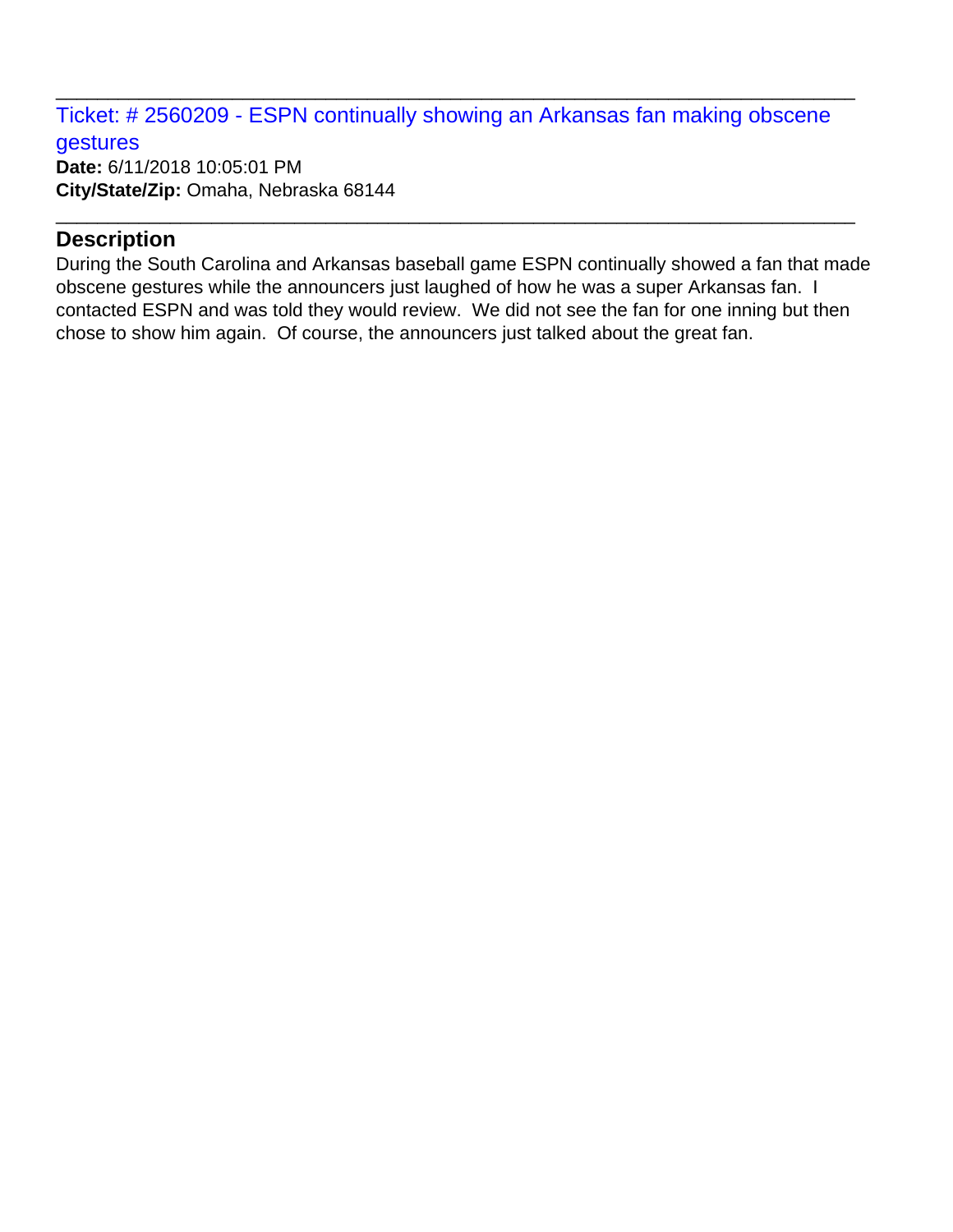Ticket: # 2592971 - Direct TV / MLB Subscription **Date:** 6/25/2018 8:13:42 PM **City/State/Zip:** York, Pennsylvania 17402-7557 **Company Complaining About:** Directv

## **Description**

I am a current subscriber to Direct TV and the MLB Channel. In order for me to watch my favorite baseball team (Yankees) I had to subscribe to the MLB channel at a cost of approximately \$150.00. Tonight and tomorrow these play each other but because I live approximately mid way between both cities they blacked out my

\_\_\_\_\_\_\_\_\_\_\_\_\_\_\_\_\_\_\_\_\_\_\_\_\_\_\_\_\_\_\_\_\_\_\_\_\_\_\_\_\_\_\_\_\_\_\_\_\_\_\_\_\_\_\_\_\_\_\_\_\_\_\_\_\_\_\_\_\_\_\_\_\_\_\_\_\_

\_\_\_\_\_\_\_\_\_\_\_\_\_\_\_\_\_\_\_\_\_\_\_\_\_\_\_\_\_\_\_\_\_\_\_\_\_\_\_\_\_\_\_\_\_\_\_\_\_\_\_\_\_\_\_\_\_\_\_\_\_\_\_\_\_\_\_\_\_\_\_\_\_\_\_\_\_

viewing ability. Now that I paid for the right to view my sports team they pulled the rug out from viewers and took our money. HELP !!!!!!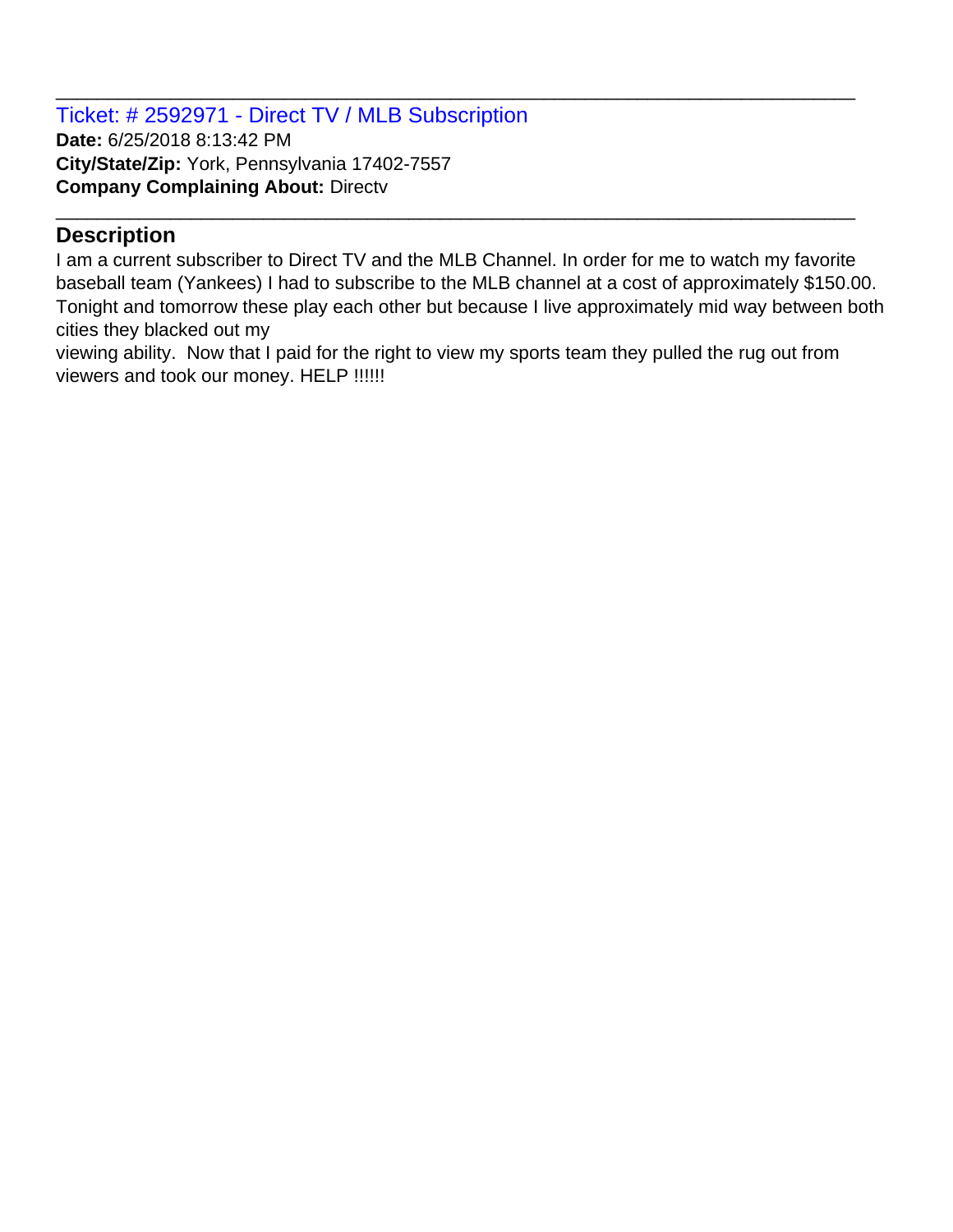Ticket: # 2617614 - misleading sales tactics and unwanted billing to my credit card **Date:** 7/6/2018 1:09:20 PM **City/State/Zip:** Rapid City, South Dakota 57702 **Company Complaining About:** Directv

\_\_\_\_\_\_\_\_\_\_\_\_\_\_\_\_\_\_\_\_\_\_\_\_\_\_\_\_\_\_\_\_\_\_\_\_\_\_\_\_\_\_\_\_\_\_\_\_\_\_\_\_\_\_\_\_\_\_\_\_\_\_\_\_\_\_\_\_\_\_\_\_\_\_\_\_\_

\_\_\_\_\_\_\_\_\_\_\_\_\_\_\_\_\_\_\_\_\_\_\_\_\_\_\_\_\_\_\_\_\_\_\_\_\_\_\_\_\_\_\_\_\_\_\_\_\_\_\_\_\_\_\_\_\_\_\_\_\_\_\_\_\_\_\_\_\_\_\_\_\_\_\_\_\_

## **Description**

initially to get direct tv they offered a 200.00 dollar gift card to sign up. when I spoke to their sales force they doubled that to 400.00 dollars. that never happened. when I complained they denied my claim. I have been in contact with them via phone and via face book. just recently my wife called and signed up for MLB baseball package. we were unable to get games for our team the Colorado rockies. I called them up and spoke to someone in tech support who did not know who the rockies were. finally a supervisor in the phillipines named jerry empl nmbr gl5012 assured me that he would remove the charges off my bill as we were not receiving the service we requested. it showed up on my bill. I called back and spoke to sheena empl nmbr js707r who told me that it was billed before it got processed. and that it had been handled. not so, it's on my credit card billing. I would also like to complain that not only do you not get what is promised but that there is no way to communicate with anyone who can actually help you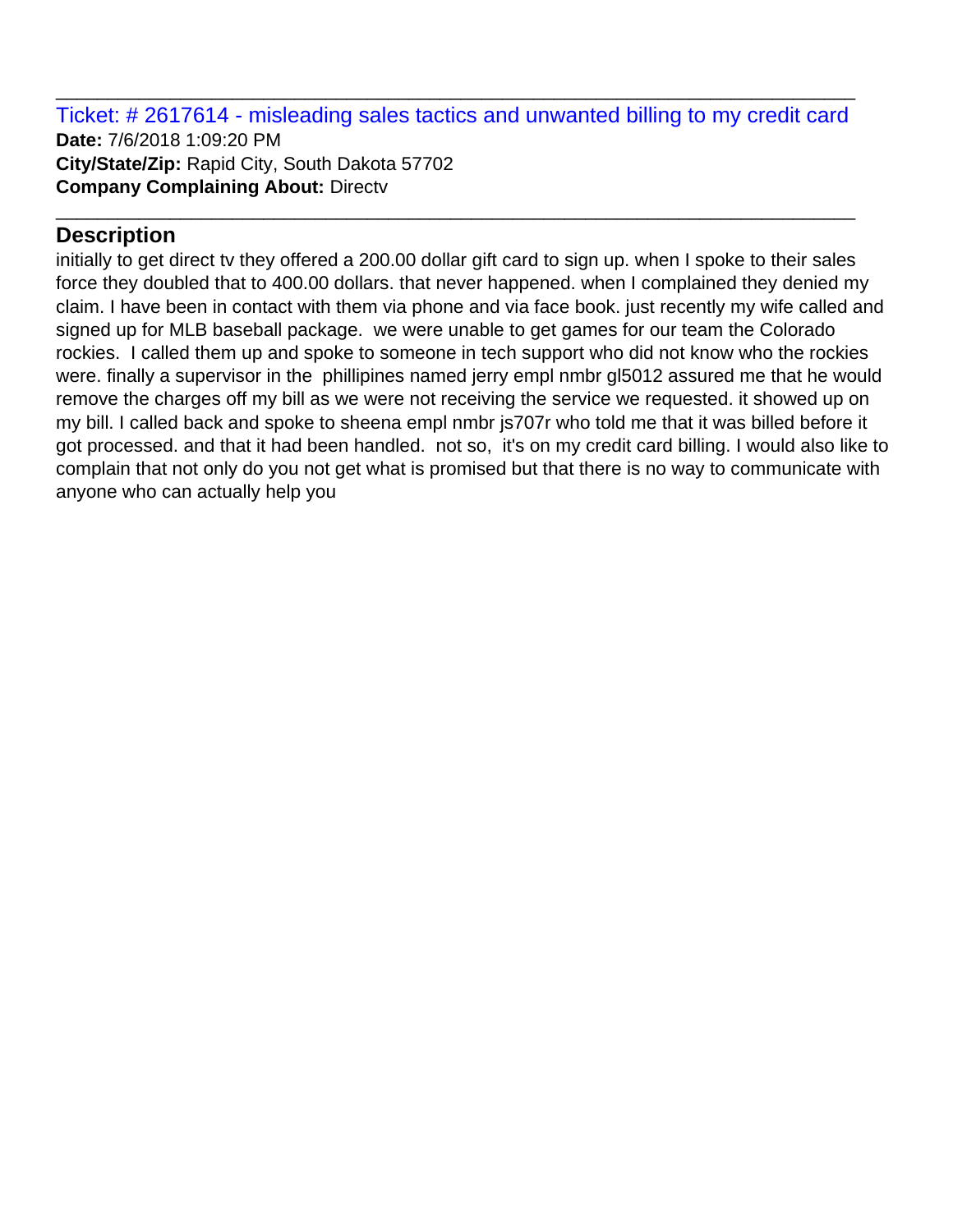Ticket: # 2629856 - Sling commercial **Date:** 7/11/2018 10:51:55 PM **City/State/Zip:** Massillon, Ohio 44646-5883

## **Description**

Not sure who to complain to about this but the tacky sling commercials are always talking about swingers they have guys unbuttoning their shirts and one guy even says oh I didn't want to take my clothes off and yeah that might be funny for some people late night but they're airing these things during baseball games and during Jeopardy and I don't know where else but it's

\_\_\_\_\_\_\_\_\_\_\_\_\_\_\_\_\_\_\_\_\_\_\_\_\_\_\_\_\_\_\_\_\_\_\_\_\_\_\_\_\_\_\_\_\_\_\_\_\_\_\_\_\_\_\_\_\_\_\_\_\_\_\_\_\_\_\_\_\_\_\_\_\_\_\_\_\_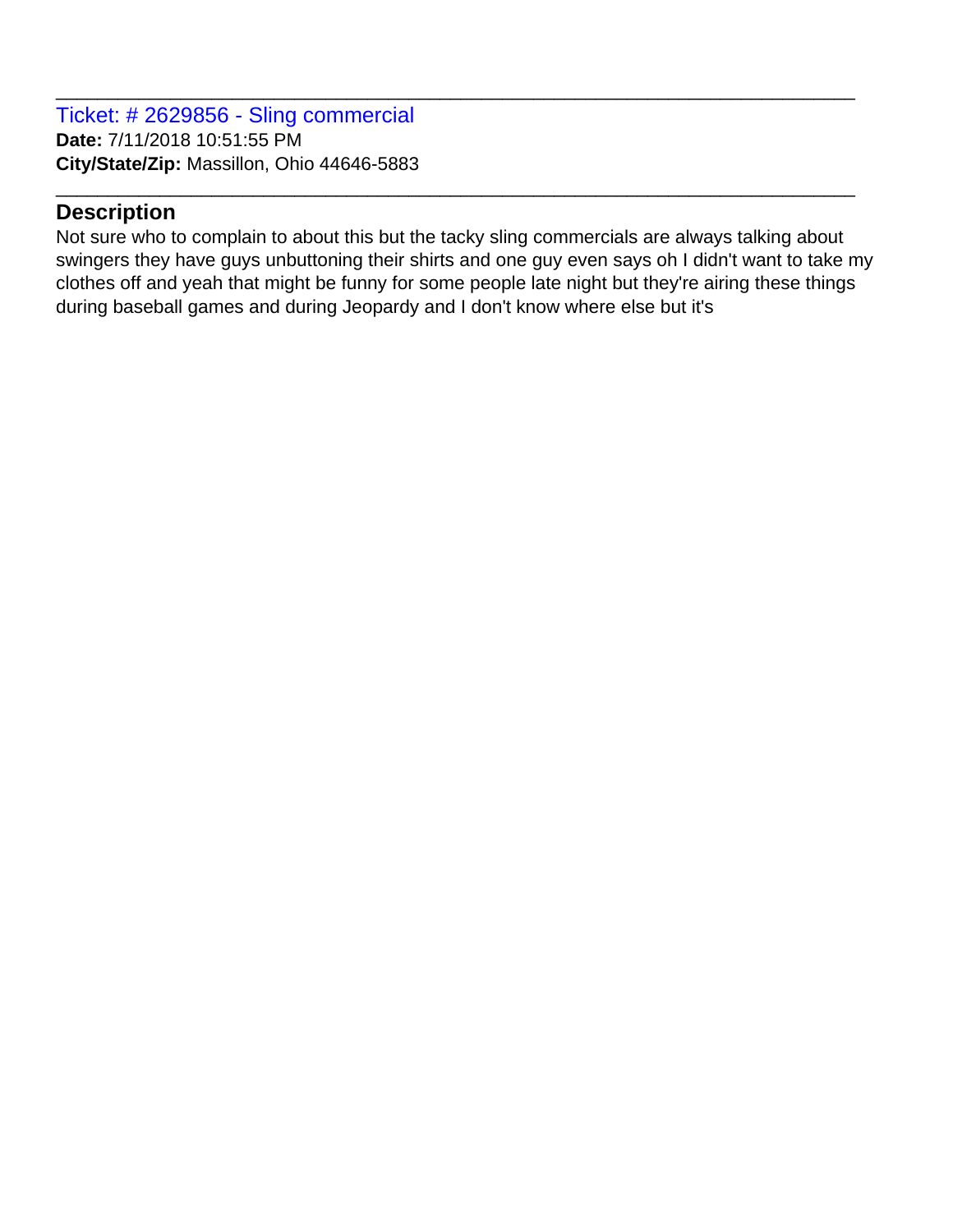Ticket: # 2653164 - direct tv new format **Date:** 7/21/2018 6:23:08 PM **City/State/Zip:** Port St Lucie, Florida 34983 **Company Complaining About:** Directv

## **Description**

I have been a customer since 2004 and get the baseball and football pkg every year....This new format has me so upset I cannot enjoy watching tv anymore. My programs disappear and they they reappear, cannot tell what is new or old, and when I try to delete something in the programs that I am watching it changes and I wind up deleting a whose series that I have not even watched yet...This is the worst format I have ever seen, there was nothing wrong with the old one. The only thing that is keeping me with direct tv is the football pkg, but this format is so bad its not worth it..If this does not change back I will be cancelling my account. Please do the right think and listen to your customers.

\_\_\_\_\_\_\_\_\_\_\_\_\_\_\_\_\_\_\_\_\_\_\_\_\_\_\_\_\_\_\_\_\_\_\_\_\_\_\_\_\_\_\_\_\_\_\_\_\_\_\_\_\_\_\_\_\_\_\_\_\_\_\_\_\_\_\_\_\_\_\_\_\_\_\_\_\_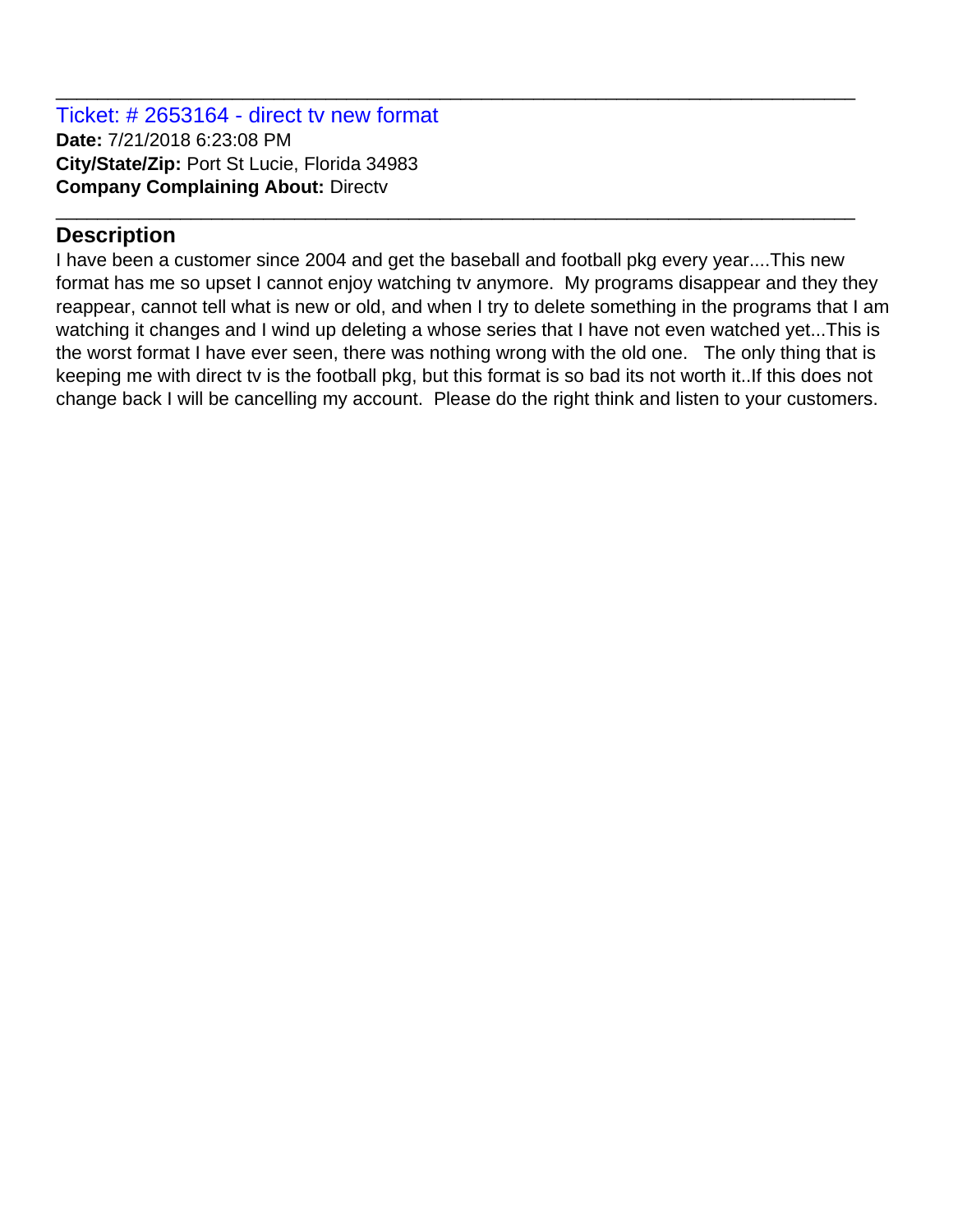Ticket: # 2668794 - Regional Network Home Territory **Date:** 7/28/2018 11:31:20 AM **City/State/Zip:** Chillicothe, Ohio 45601 **Company Complaining About:** Att And/or Major League Baseball

# **Description**

Are there any laws prohibiting regional sports networks or MLB to define a home territory for the network, but then decide not to service the area at all? I live in 45601, Ohio and Pittsburgh Pirates games are blacked out because my zip code is now in the "home" territory of ATT Sportsnet Pittsburgh according to MLB, but ATT's own website says it is not. MLB wants to point the finger at the ATT network, but ATT's website even says the league creates the territory map. No one from the ATT network will return my emails or calls. This has become very frustrating for me and I believe someone has got something wrong here, can you help? I have been trying for several months to get an answer and no one will take responsibility. As a consumer I am left with zero options to receive Pittsburgh Pirates baseball games. Does not seem to me that this should be allowed to happen.

\_\_\_\_\_\_\_\_\_\_\_\_\_\_\_\_\_\_\_\_\_\_\_\_\_\_\_\_\_\_\_\_\_\_\_\_\_\_\_\_\_\_\_\_\_\_\_\_\_\_\_\_\_\_\_\_\_\_\_\_\_\_\_\_\_\_\_\_\_\_\_\_\_\_\_\_\_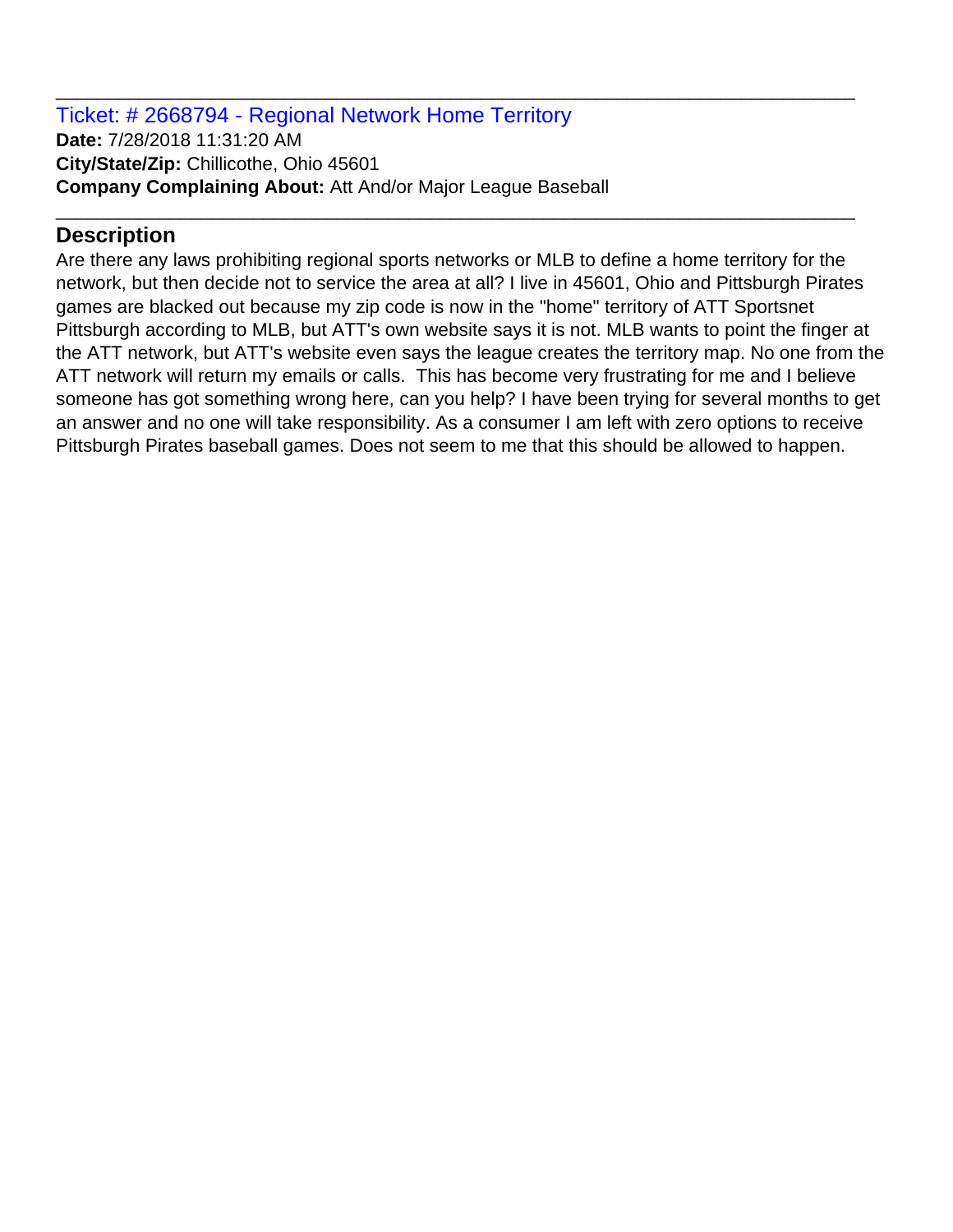Ticket: # 2678501 - Directv **Date:** 8/1/2018 5:51:36 PM **City/State/Zip:** M, Illinois 22222 **Company Complaining About:** Directv

## **Description**

Directv?

A person on television said a curse word I wanted to listen to music on a channel using their service The similar genre of music was replayed at the local baseball field, done it such a way to use me as an example.

\_\_\_\_\_\_\_\_\_\_\_\_\_\_\_\_\_\_\_\_\_\_\_\_\_\_\_\_\_\_\_\_\_\_\_\_\_\_\_\_\_\_\_\_\_\_\_\_\_\_\_\_\_\_\_\_\_\_\_\_\_\_\_\_\_\_\_\_\_\_\_\_\_\_\_\_\_

\_\_\_\_\_\_\_\_\_\_\_\_\_\_\_\_\_\_\_\_\_\_\_\_\_\_\_\_\_\_\_\_\_\_\_\_\_\_\_\_\_\_\_\_\_\_\_\_\_\_\_\_\_\_\_\_\_\_\_\_\_\_\_\_\_\_\_\_\_\_\_\_\_\_\_\_\_

Local Directv service? Local television networks, such as KTVI??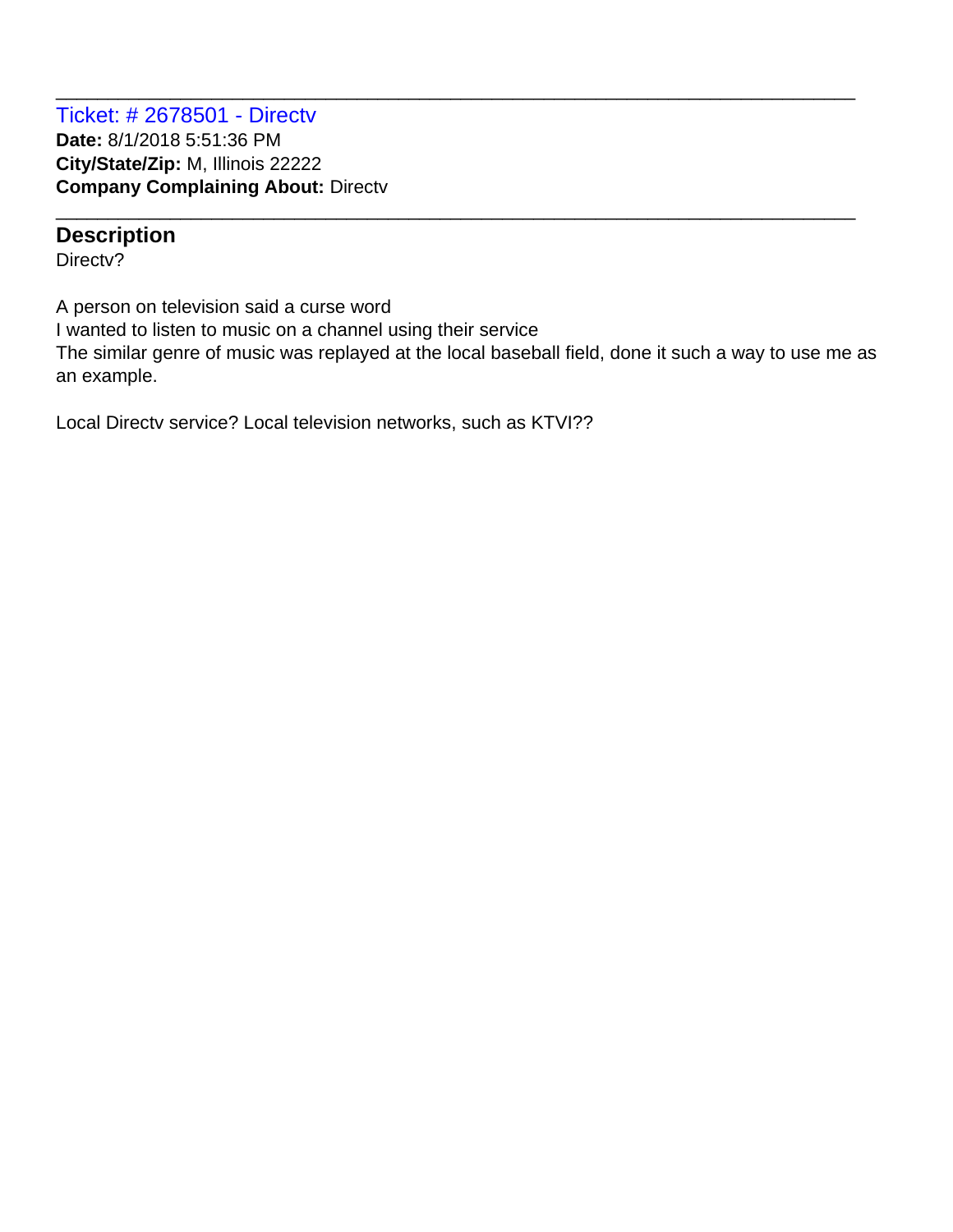Ticket: # 2685865 - Horrible/non-existent service/lack of streaming on directv/excessive drop outs and pixelation **Date:** 8/5/2018 9:42:04 PM **City/State/Zip:** Washington, Michigan 48094

\_\_\_\_\_\_\_\_\_\_\_\_\_\_\_\_\_\_\_\_\_\_\_\_\_\_\_\_\_\_\_\_\_\_\_\_\_\_\_\_\_\_\_\_\_\_\_\_\_\_\_\_\_\_\_\_\_\_\_\_\_\_\_\_\_\_\_\_\_\_\_\_\_\_\_\_\_

\_\_\_\_\_\_\_\_\_\_\_\_\_\_\_\_\_\_\_\_\_\_\_\_\_\_\_\_\_\_\_\_\_\_\_\_\_\_\_\_\_\_\_\_\_\_\_\_\_\_\_\_\_\_\_\_\_\_\_\_\_\_\_\_\_\_\_\_\_\_\_\_\_\_\_\_\_

**Company Complaining About:** Directv

# **Description**

Since we have had the service 9 months or so 3 remotes have failed means each time we lose our tv for about 3 days as the replacement is sent by Fedex. The DVR failed very early and had to be changed. Modem just failed required changing out, DVR fails intermittently to tape programs currently. Can not get sports scores very frequently as I get error 11 and a try again message. Receiving dish was installed without a back brace and would shift in the breeze dropping signal. When I do tape a home baseball game I get stations I do not subscribe to trying to tape them also and then it is very difficult to erase them. You can be on hold for hours and get connected to foreign agents that I can not understand, try on line and do not get any resolution. They want to charge me \$90 to come out and correct their problems, you must take a \$8.99 insurance policy have some work done and then cancel the policy. I want out of the contract, 2 years, as they are not providing me my promised service.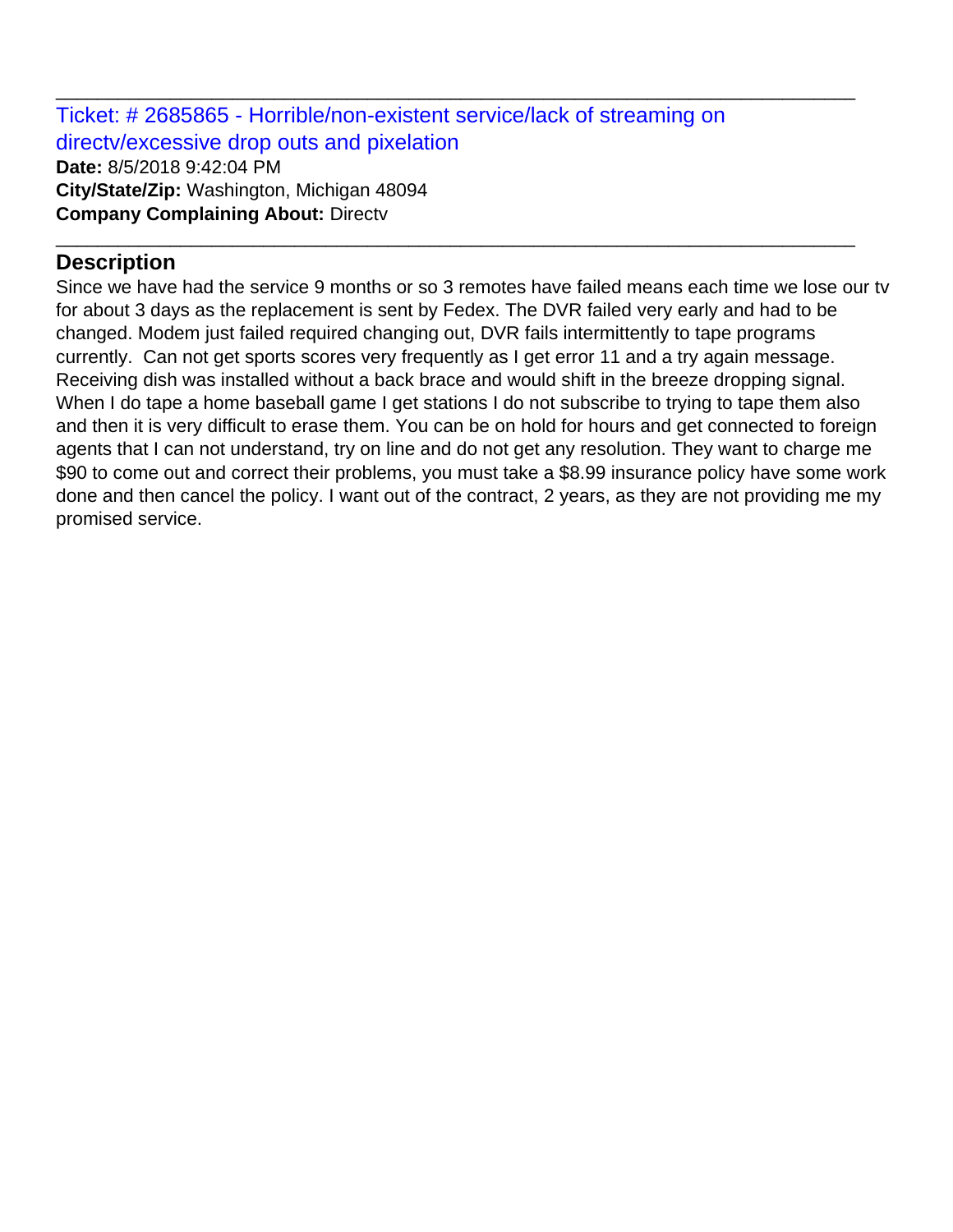Ticket: # 2683596 - Refund request for an unused package deal **Date:** 8/3/2018 2:28:32 PM **City/State/Zip:** Fort Myers, Florida 33905 **Company Complaining About:** Comcast

## **Description**

consumers have a villa in Florida. Came up to Maryland in May to stay for a couple months, so she put her services on hold while they were gone. They pre-paid for a baseball package, but since they are not home to use it, so she would like a refund for the amount she paid for that package. They told her that they are not going to and don't have to give her a refund for that. The consumer is requesting that refund for \$163.23 for that package that they are not using.

\_\_\_\_\_\_\_\_\_\_\_\_\_\_\_\_\_\_\_\_\_\_\_\_\_\_\_\_\_\_\_\_\_\_\_\_\_\_\_\_\_\_\_\_\_\_\_\_\_\_\_\_\_\_\_\_\_\_\_\_\_\_\_\_\_\_\_\_\_\_\_\_\_\_\_\_\_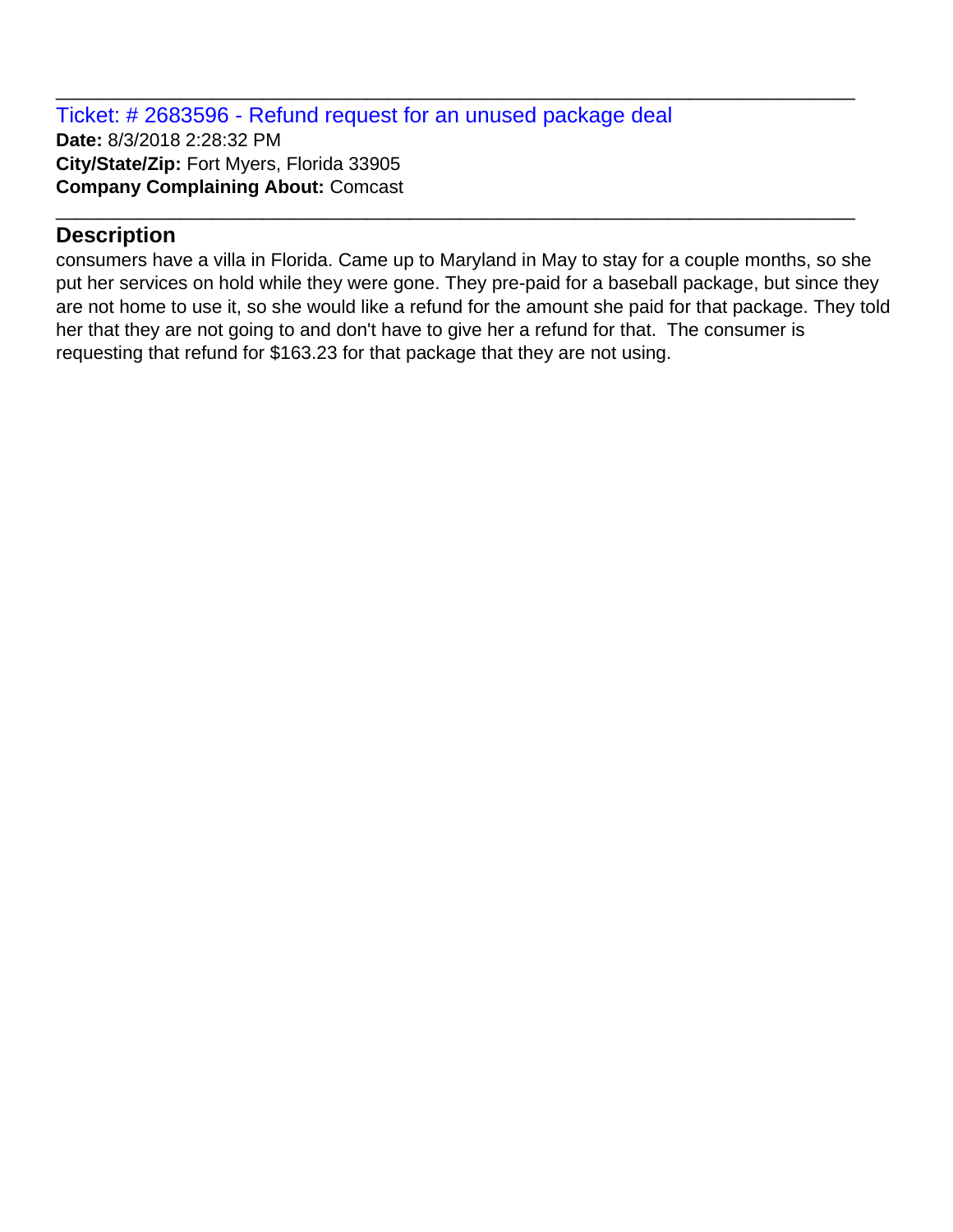## Ticket: # 2691919 - re relocating ISSUES PROFESSIONAL RESPONSE PLEASE **Date:** 8/8/2018 10:58:57 AM **City/State/Zip:** Bridgeport, Connecticut 06604 **Company Complaining About:** N/a

\_\_\_\_\_\_\_\_\_\_\_\_\_\_\_\_\_\_\_\_\_\_\_\_\_\_\_\_\_\_\_\_\_\_\_\_\_\_\_\_\_\_\_\_\_\_\_\_\_\_\_\_\_\_\_\_\_\_\_\_\_\_\_\_\_\_\_\_\_\_\_\_\_\_\_\_\_

\_\_\_\_\_\_\_\_\_\_\_\_\_\_\_\_\_\_\_\_\_\_\_\_\_\_\_\_\_\_\_\_\_\_\_\_\_\_\_\_\_\_\_\_\_\_\_\_\_\_\_\_\_\_\_\_\_\_\_\_\_\_\_\_\_\_\_\_\_\_\_\_\_\_\_\_\_

#### **Description**

Hello,

 once again in connecticut new york city area we fans are noticing that-

WJLP 3 for a 5th time IN COURT attempted to improve or move there RF signal,why is this one most popular channel beeing refussed ?.can you not allow them to move there tower to one trade center ? the hight will improve signal...without changing.

when FCC relocates wccc20 farmington ct cw affiliate to 33.1 WJLP presently uses 33.1 both channels will have issues.. yet again

WPIX C 11 also years ago filled a complaint request to boost signal..forgetting that wbre pbs rf 11 which wpix 11 shares

is the main issue not location of transmitter suggested request is allow WJLP CW WPIX 11 to be moved to one trade tower and then relocate to RF UHF...this will eliminate issues both cw affiliates air baseball hate to loose ...

WABC 7 New york city i ve read they had been granted permission to boost there power from 34 killowatts higher...another network that would bennifit by moving to one trade tower to improve signal without the true need of boosting..or relocating.

WNET 13 plans to move to 12 from 13 still to low power to pick up from ct 9 stories high...WNET needs to relocate back to UHF or move towers to one trade tower heard that wnbc 13 will be..

just explain to me why WJLP 3 METV the most popular is such an issue to relocate or move WZME TV 43 was a perfect spot till they removed METV ...

Antenna tv cw 11.3 fox 61 .2 farmington ct again cannot recieve due to pax 31 shared 31 or 34 RF signal

why FCC blocking theese channels METV 3 FOX 61.2 antenna tv please give a a realistic answer why?..

theese channels have no legal access to stream live..

please clairify to me why the most popular are beeing blocked or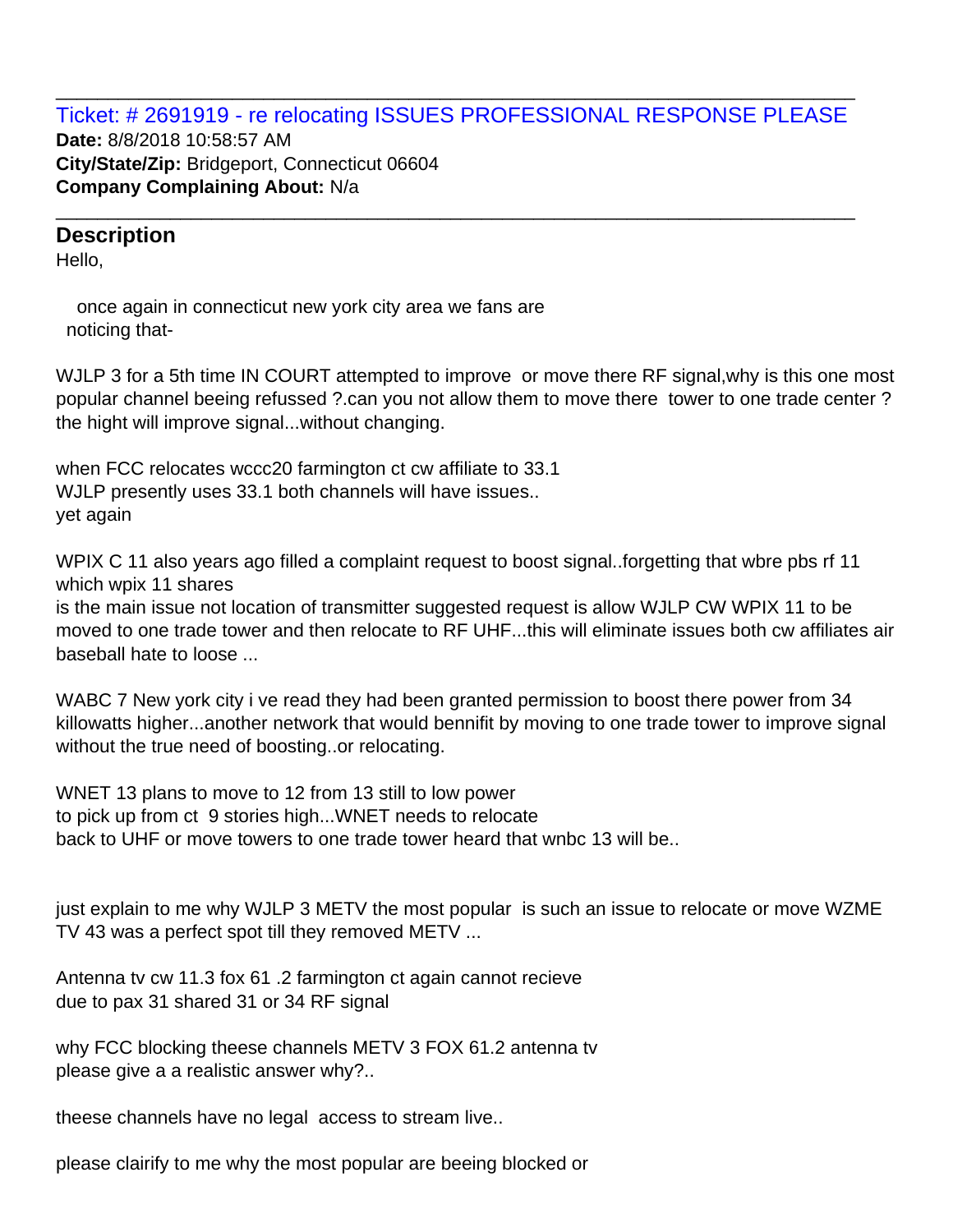refussed to improve or relocate...

telling me to watc another network is not an proper response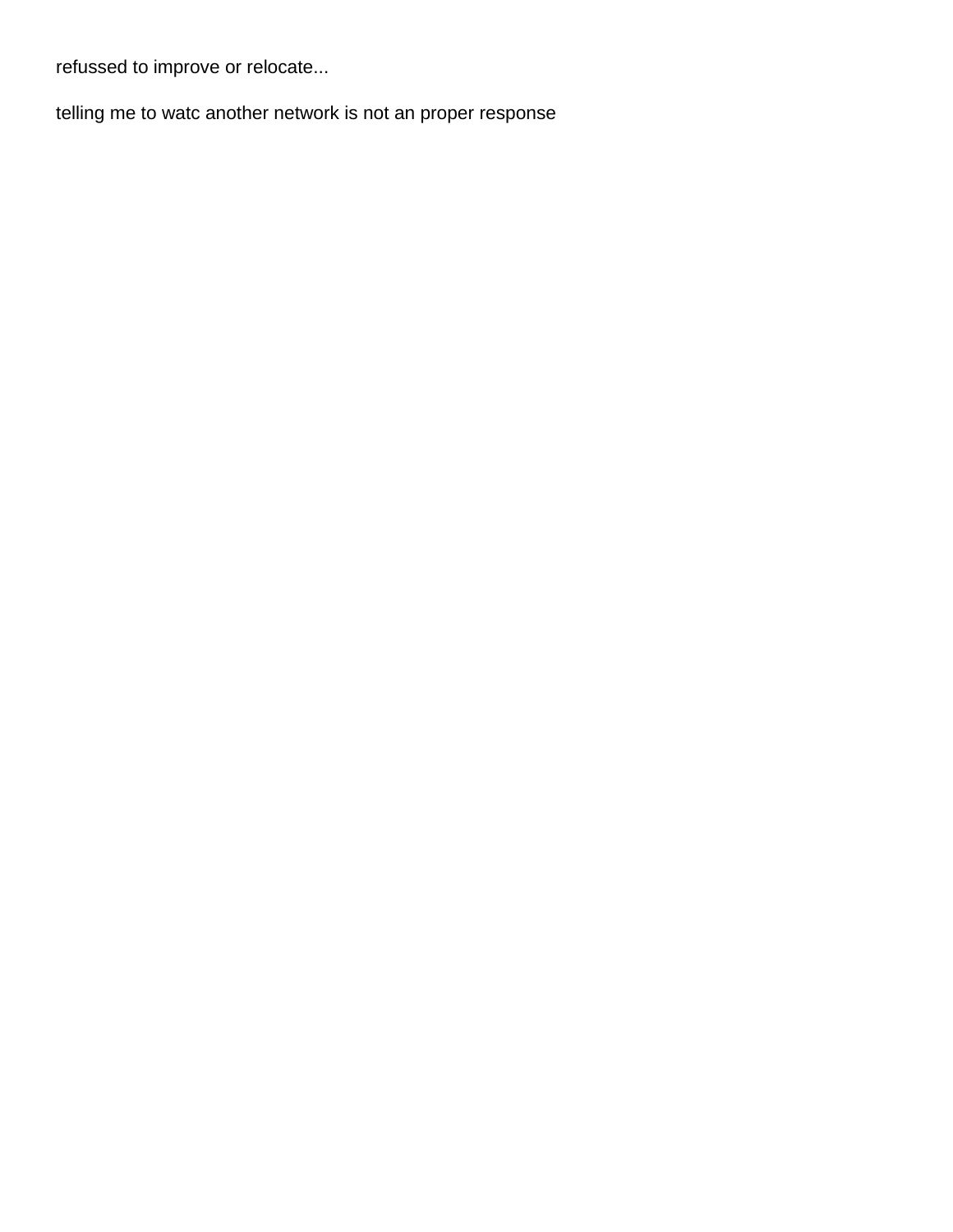Ticket: # 1882939 - Complain for LOUD, OBNOXIOUS, ANNOYING, AGGRESSIVE, CONDESCENDING, ARGUMENTATIVE content late at night AND ON THE WEEKEND EVERY WEEKEND

\_\_\_\_\_\_\_\_\_\_\_\_\_\_\_\_\_\_\_\_\_\_\_\_\_\_\_\_\_\_\_\_\_\_\_\_\_\_\_\_\_\_\_\_\_\_\_\_\_\_\_\_\_\_\_\_\_\_\_\_\_\_\_\_\_\_\_\_\_\_\_\_\_\_\_\_\_

\_\_\_\_\_\_\_\_\_\_\_\_\_\_\_\_\_\_\_\_\_\_\_\_\_\_\_\_\_\_\_\_\_\_\_\_\_\_\_\_\_\_\_\_\_\_\_\_\_\_\_\_\_\_\_\_\_\_\_\_\_\_\_\_\_\_\_\_\_\_\_\_\_\_\_\_\_

**Date:** 8/26/2017 4:53:47 PM **City/State/Zip:** Orland Park, Illinois 60462

## **Description**

ESPN WMPV-AM 1000, every single night, late at night and on the weekend participates in hate crimes designed to 'drive people crazy'. Initimidation, harassment and discrimination are illegal in regular society, and they should not be allowed on the radio. This Radio station particularly, the Baseball Announcers who was on the show between 2:00-4:00pm on Saturday 08/26/2017 encourage discriminiation and CRIIMINAL ACTIVITY in the city of CHICAGO. There is no reason why the laws should not apply to radio personalities, and encouraging criminal acitivity all the time. When a company is selling advertisements, they should not cause personal injury to people who are their consumers in order to produce their product (advertisments). ESPN WMPV-AM 1000 talks about 'selling weed' and puts rumors about someone 'cheating on their wife' and they encourage these types of behaviors. They also get excited when using the terms 'someone got shot' and then sell advertisments in order to profit from complicity in criminal activity. THE FCC NEEDS TO PROSECUTE WMPV-AM 1000 FOR FRAUD, HARASSMENT, DISCRIMINATION and STALKING. This is not a part of my community and ESPN WMPV-AM 1000 is a major influence, NEGATIVELY. MY LIFE WOULD BE FAR BETTER IF THIS COMPANY DID NOT EXIST.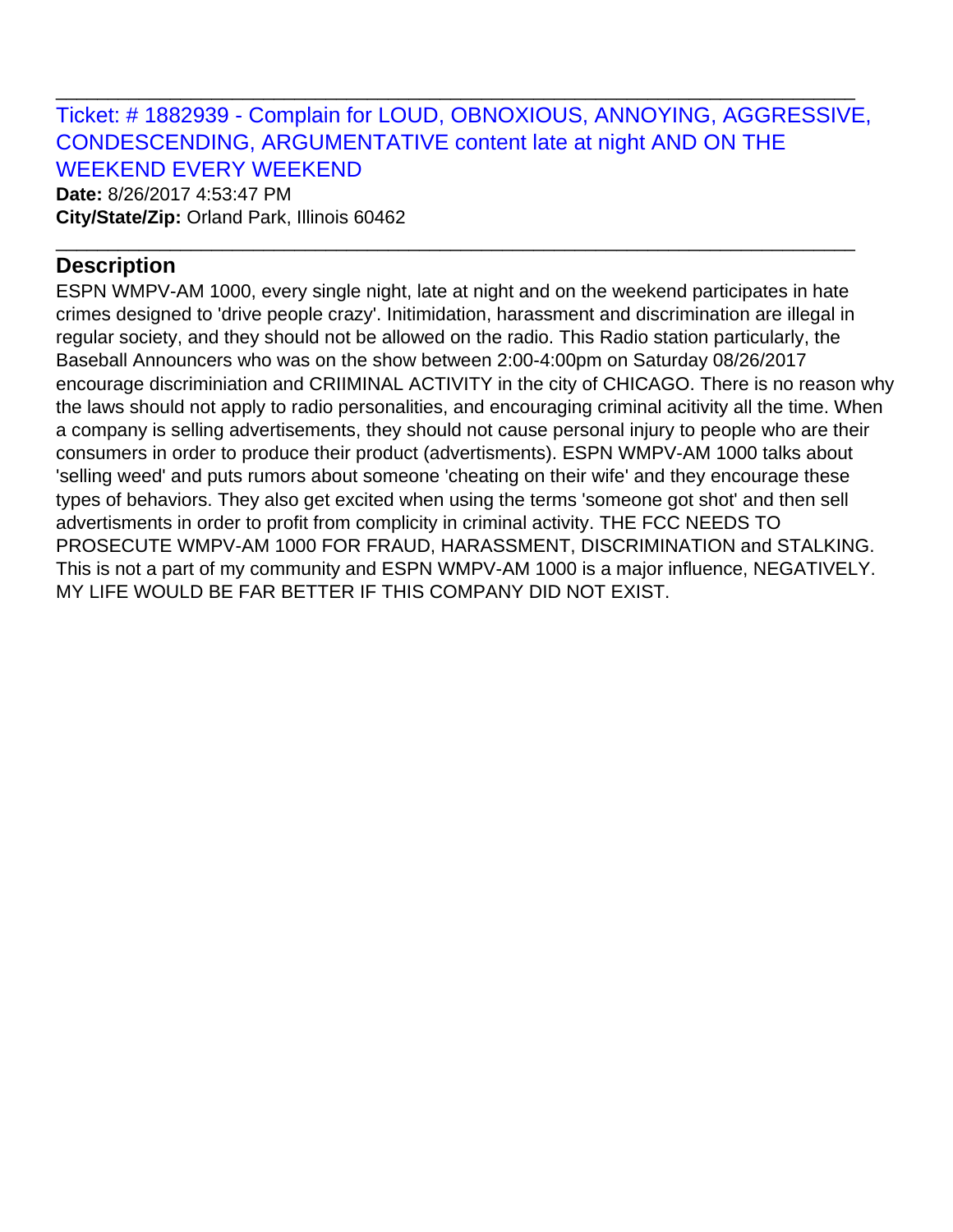Ticket: # 2710791 - Direct tv sales promotion promise not kept acct (b) (6) **Date:** 8/16/2018 11:55:48 AM **City/State/Zip:** Holmes Beach, Florida 34217 **Company Complaining About:** Directv

\_\_\_\_\_\_\_\_\_\_\_\_\_\_\_\_\_\_\_\_\_\_\_\_\_\_\_\_\_\_\_\_\_\_\_\_\_\_\_\_\_\_\_\_\_\_\_\_\_\_\_\_\_\_\_\_\_\_\_\_\_\_\_\_\_\_\_\_\_\_\_\_\_\_\_\_\_

\_\_\_\_\_\_\_\_\_\_\_\_\_\_\_\_\_\_\_\_\_\_\_\_\_\_\_\_\_\_\_\_\_\_\_\_\_\_\_\_\_\_\_\_\_\_\_\_\_\_\_\_\_\_\_\_\_\_\_\_\_\_\_\_\_\_\_\_\_\_\_\_\_\_\_\_\_

# **Description**

, we were contacted by direct tv sales rep that made several promises to get us to switch carriers. We were promised 2 years of MLB baseball and NFL football for 2 years at no charge. We have called several times and they will not resolve the issue. I have times, dates, people we talked to and an interesting video on CBS news that shows AT&T and Direct Tv have done deceptive practices to million of new customer. Please help me (b) (6)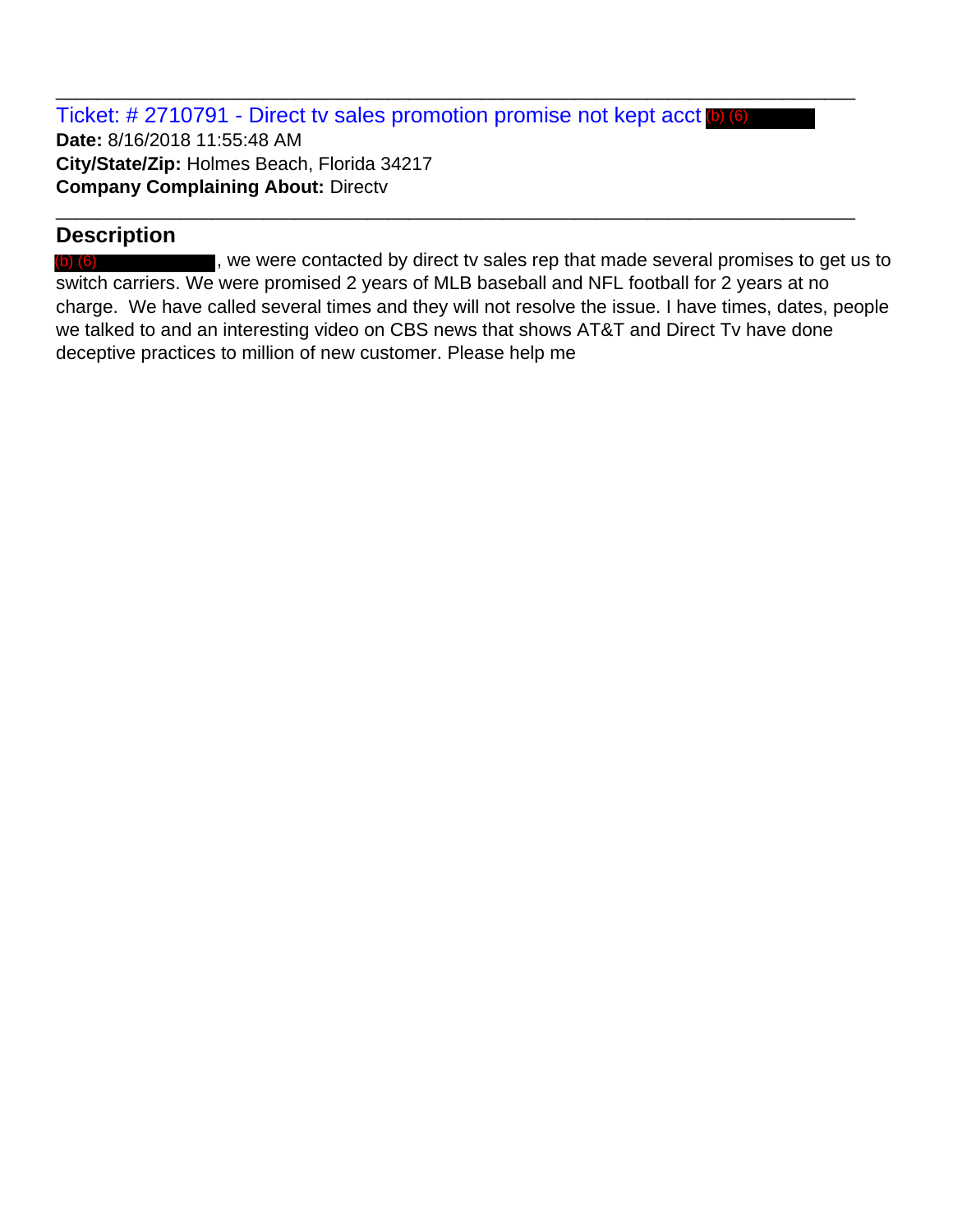Ticket: # 2716423 - Sporting Events Blackouts **Date:** 8/19/2018 3:10:43 PM **City/State/Zip:** Las Vegas, Nevada 89149 **Company Complaining About:** Dish Network

## **Description**

We are Seattle Sports fans living in Southern Nevada. We cannot understand why every time we try to watch a game televised from California it is blacked out on Satellite. For example, last night we are watching the Seattle Seahawks playing in California and the game is blacked out 10 minutes after it begins. I was thinking the entire game would be shown but then it blacks out 10 minutes after beginning ( This is a cruel tease for Diehard fans).

\_\_\_\_\_\_\_\_\_\_\_\_\_\_\_\_\_\_\_\_\_\_\_\_\_\_\_\_\_\_\_\_\_\_\_\_\_\_\_\_\_\_\_\_\_\_\_\_\_\_\_\_\_\_\_\_\_\_\_\_\_\_\_\_\_\_\_\_\_\_\_\_\_\_\_\_\_

\_\_\_\_\_\_\_\_\_\_\_\_\_\_\_\_\_\_\_\_\_\_\_\_\_\_\_\_\_\_\_\_\_\_\_\_\_\_\_\_\_\_\_\_\_\_\_\_\_\_\_\_\_\_\_\_\_\_\_\_\_\_\_\_\_\_\_\_\_\_\_\_\_\_\_\_\_

 Even baseball games out of our market ( IE Houston Astros ) are blacked out for no apparent reason.

What's also odd is that the same rules don't seem to apply to Hockey games. Not once do I recall a Golden Knights game against the LA Kings in Los Angeles being blacked out??

This is an infuriating situation since we are paying for these channels but more than 50% of the time the broadcasts are unavailable in our area.

Maybe someone can give us an explanation for this . Is it being televised for sale in our market somewhere else in our local market?

If so we would like to find out??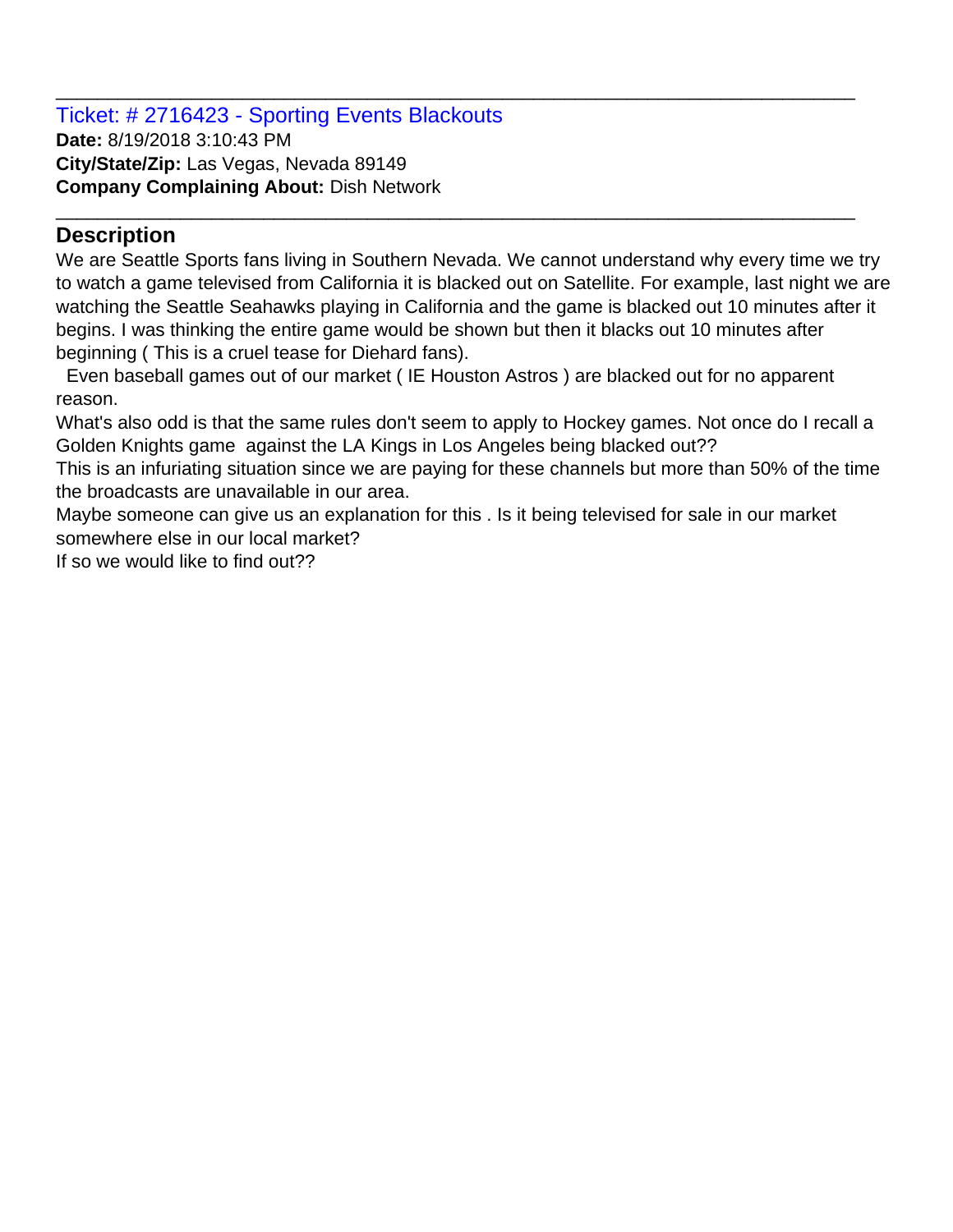Ticket: # 2743292 - DirecTV / MLB Extra Innings Package **Date:** 8/31/2018 11:50:56 AM **City/State/Zip:** Kansas City, Missouri 64113 **Company Complaining About:** Directv

# **Description**

I moved into a nursing home on August 11th. I was repeatedly assured by DirecTV that I would be able to get an add on package for MLB Extra Innings so that I could watch baseball. I paid \$125 for the package. DirecTV has installed the cable but has not turned on the MLB Extra Innings package. After weeks of waiting, 2 service visits and countless phone calls to incompetent customer service reps, I still don't have my MLB extra innings package. This company has extorted money from a sick and elderly person in a nursing home and it's disgusting. I expect a full refund of the \$125 I paid them for services they have failed and refused to provide.

\_\_\_\_\_\_\_\_\_\_\_\_\_\_\_\_\_\_\_\_\_\_\_\_\_\_\_\_\_\_\_\_\_\_\_\_\_\_\_\_\_\_\_\_\_\_\_\_\_\_\_\_\_\_\_\_\_\_\_\_\_\_\_\_\_\_\_\_\_\_\_\_\_\_\_\_\_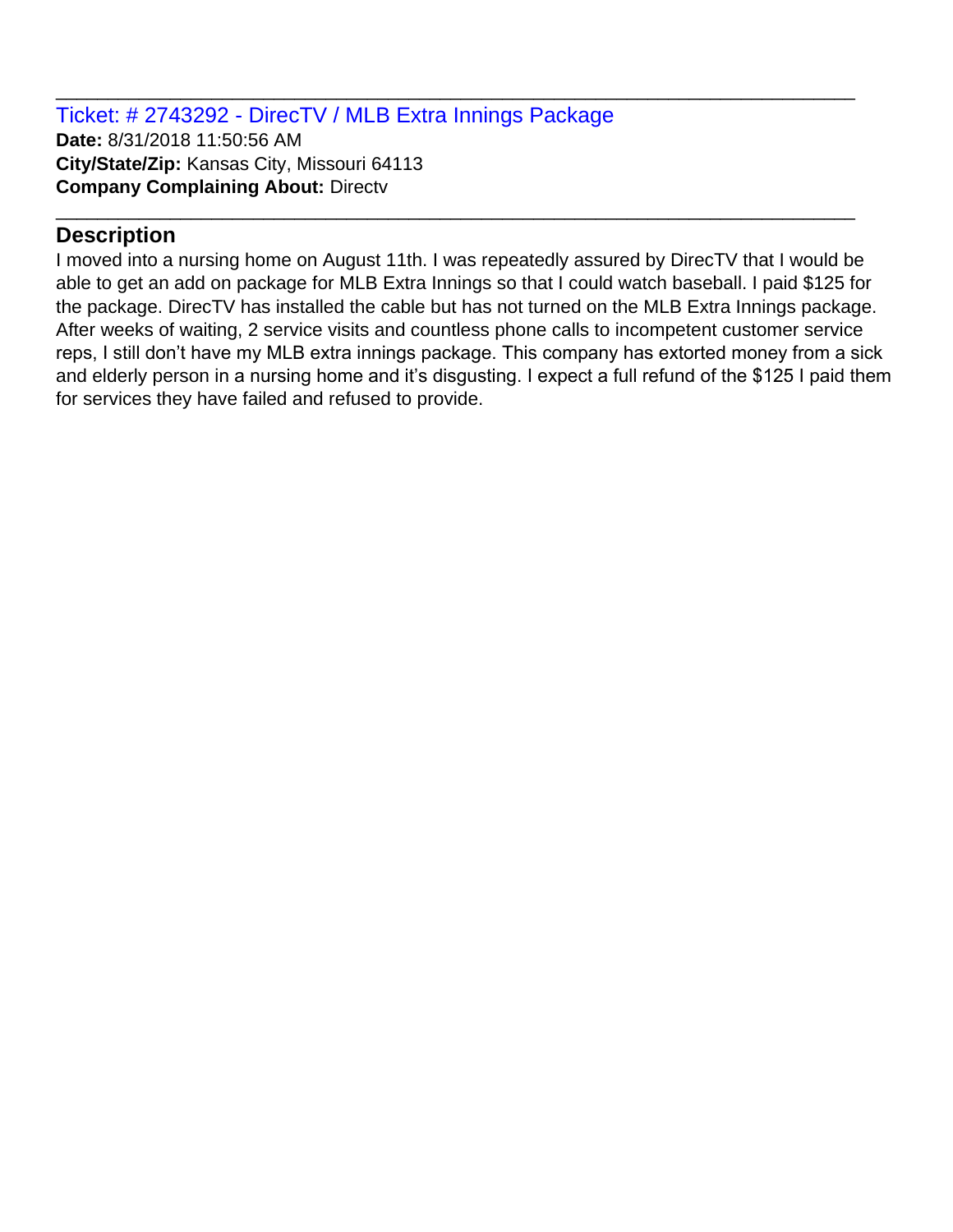## Ticket: # 3160515 - criminal buyout EMF of WYAY 106,7FM Gainesville,georgia **Date:** 4/1/2019 12:36:21 PM **City/State/Zip:** Duluth, Georgia 30096

\_\_\_\_\_\_\_\_\_\_\_\_\_\_\_\_\_\_\_\_\_\_\_\_\_\_\_\_\_\_\_\_\_\_\_\_\_\_\_\_\_\_\_\_\_\_\_\_\_\_\_\_\_\_\_\_\_\_\_\_\_\_\_\_\_\_\_\_\_\_\_\_\_\_\_\_\_

## **Description**

EMF illegally bought WYAY 106.7FM gainsville,Georgia 1 to stop the broadcasting of ATLANTA Braves baseball games for 350 million listeners 2 to stop conservative comments political views for 350 million listeners Main reasons EMF confides they did this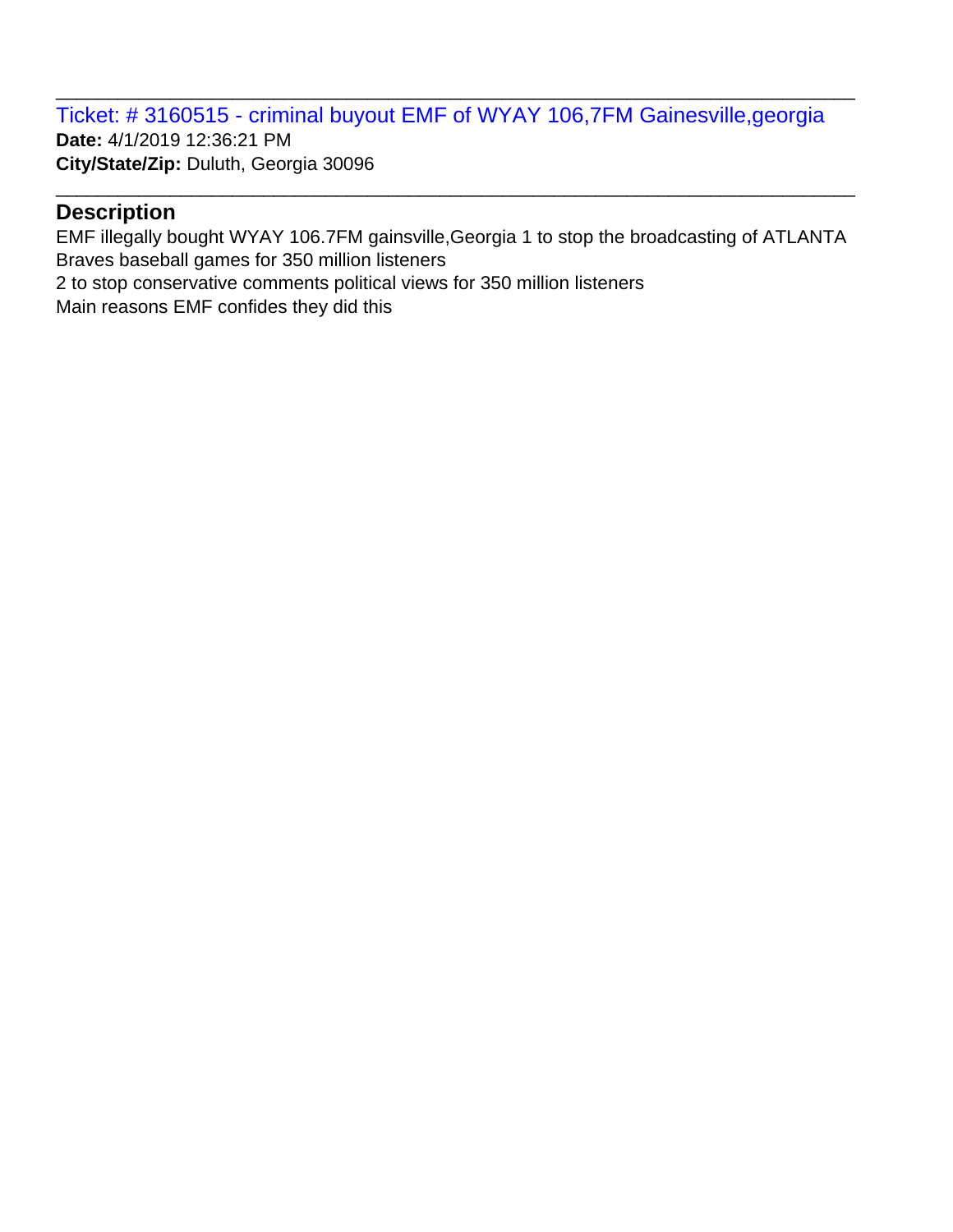#### Ticket: # 2824229 - No Cable **Date:** 10/5/2018 3:49:24 PM **City/State/Zip:** Castor, Louisiana 71016 **Company Complaining About:** Directv

## **Description**

On 9/10/18 I talked to Direct TV about a upgrade. The technician came to do the upgrade on the 20th. Our TV worked fine for 2 days. On the 23rd, the TV said that there is no connection to the server. There was no bad weather that day or any reason that the TV should have been disconnected. I called Direct TV on the 23rd and I was told that I couldn't get an appointment until the Oct. 5.

\_\_\_\_\_\_\_\_\_\_\_\_\_\_\_\_\_\_\_\_\_\_\_\_\_\_\_\_\_\_\_\_\_\_\_\_\_\_\_\_\_\_\_\_\_\_\_\_\_\_\_\_\_\_\_\_\_\_\_\_\_\_\_\_\_\_\_\_\_\_\_\_\_\_\_\_\_

\_\_\_\_\_\_\_\_\_\_\_\_\_\_\_\_\_\_\_\_\_\_\_\_\_\_\_\_\_\_\_\_\_\_\_\_\_\_\_\_\_\_\_\_\_\_\_\_\_\_\_\_\_\_\_\_\_\_\_\_\_\_\_\_\_\_\_\_\_\_\_\_\_\_\_\_\_

Direct TV said they would be to my house at 12 noon on the 5th. I waited until 2 and called Direct TV and I was told that my appointment was cancelled. There was no reason stated in the notes. I am told that my appointment will now be 10/12/18.

My husband has the NFL ticket and has been missing all the football and baseball games. I am paying extra for this feature that I am not getting. I am paying over \$200 a month and I should not be charged for all this lost time. I was not having any problems until I tried to upgrade and it seems to have been a mistake. I feel that I am not a priority and my business is not that important. I would like a credit and repair. \*\*\*CTR396-phone\*\*\*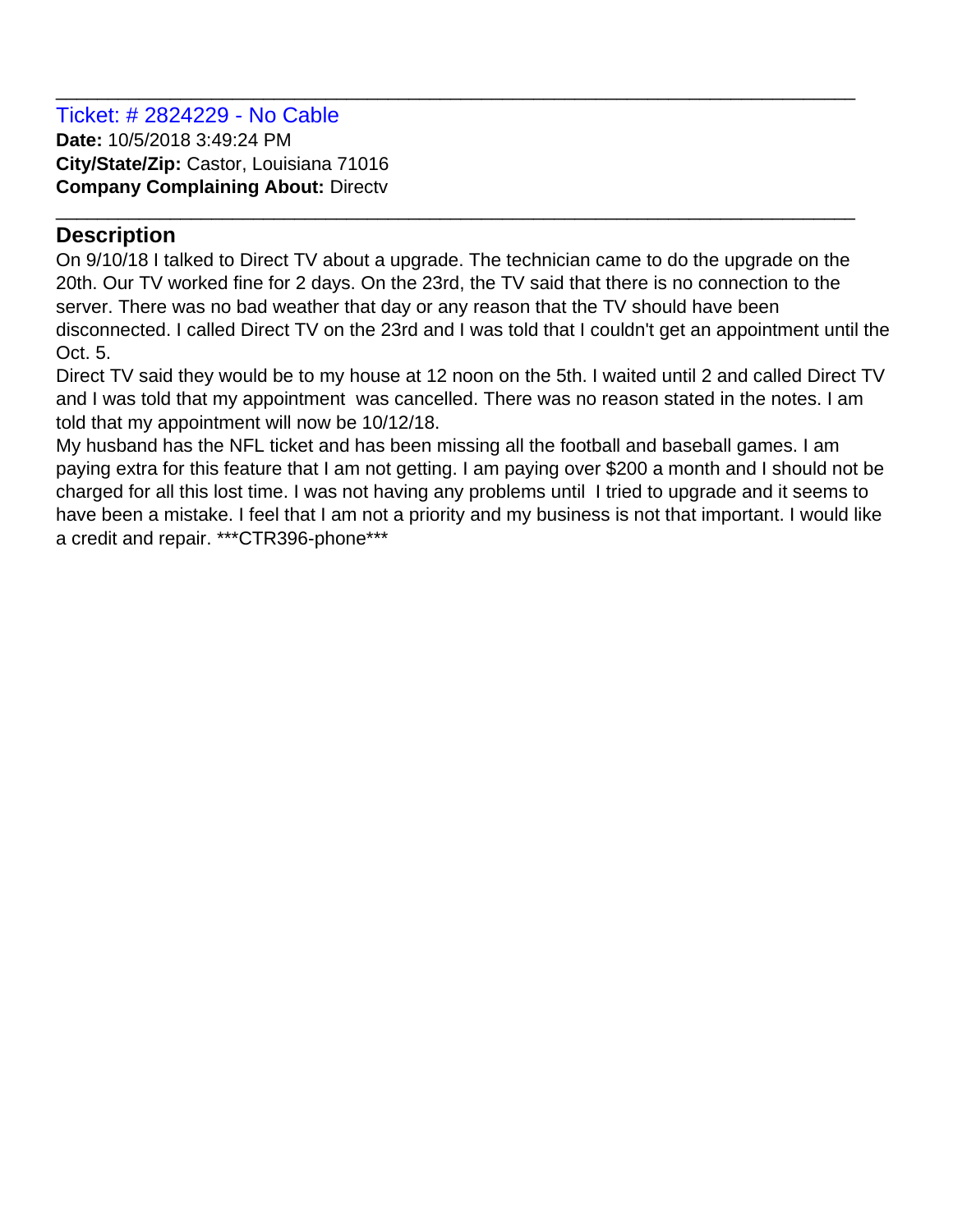Ticket: # 2778974 - MLB TV Indecency Complaint **Date:** 9/18/2018 9:25:38 AM

#### **Description**

I've been liaising with Major League Baseball in regards to their placement of an advertisement which is inappropriate for young viewers and have received an unsatisfactory response. This is the first advert I have ever seen on MLB.TV and it begins with a gun to the head of another man and continues along that theme.

\_\_\_\_\_\_\_\_\_\_\_\_\_\_\_\_\_\_\_\_\_\_\_\_\_\_\_\_\_\_\_\_\_\_\_\_\_\_\_\_\_\_\_\_\_\_\_\_\_\_\_\_\_\_\_\_\_\_\_\_\_\_\_\_\_\_\_\_\_\_\_\_\_\_\_\_\_

\_\_\_\_\_\_\_\_\_\_\_\_\_\_\_\_\_\_\_\_\_\_\_\_\_\_\_\_\_\_\_\_\_\_\_\_\_\_\_\_\_\_\_\_\_\_\_\_\_\_\_\_\_\_\_\_\_\_\_\_\_\_\_\_\_\_\_\_\_\_\_\_\_\_\_\_\_

This ad appeared without warning and has genuinely upset my 2.5 year old boy. He looked at me and began to cry. I'm not a particularly soft or emotional person, but I'm left with the sensation I failed my child and I'm confident I'm not alone. Can you help?

For further detail, I had purchased a subscription to the previously ad free Major League Baseball digital channel and was very surprised to see their first advertisement to be something so profoundly violent and impacting to an audience of all ages. The age rating on 'Destiny 2: Foresaken' is 13+, yet this ad is featured without warning. Considering the number of viewers that are likely below 13 years old, the scope of this violation is vast.

Please see my brief correspondence below. I would like an explanation from Major League Baseball why they thought allowing this advert to be played on their subscription channel is acceptable. I was not given an opportunity to purchase ad free service, nor was I alerted there was content which would be age sensitive.

Thank you, (b) (6)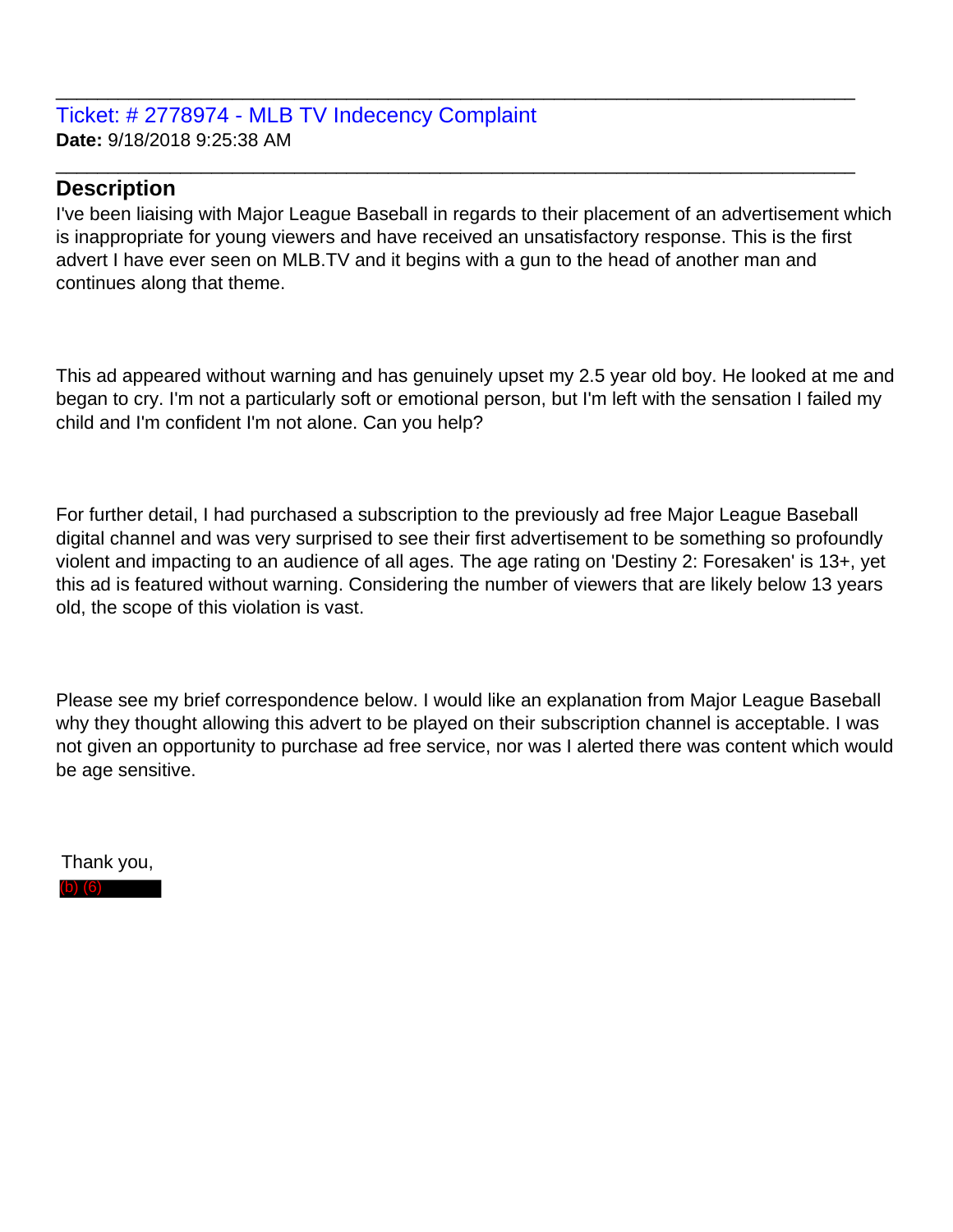#### Ticket: # 2818719 - Inappropriate Content TBS **Date:** 10/3/2018 11:26:08 PM **City/State/Zip:** Fort Worth, Texas 76244

#### **Description**

There is a lot of garbage and disturbing stuff on TV. But you would think watching baseball would be safe for children.

\_\_\_\_\_\_\_\_\_\_\_\_\_\_\_\_\_\_\_\_\_\_\_\_\_\_\_\_\_\_\_\_\_\_\_\_\_\_\_\_\_\_\_\_\_\_\_\_\_\_\_\_\_\_\_\_\_\_\_\_\_\_\_\_\_\_\_\_\_\_\_\_\_\_\_\_\_

\_\_\_\_\_\_\_\_\_\_\_\_\_\_\_\_\_\_\_\_\_\_\_\_\_\_\_\_\_\_\_\_\_\_\_\_\_\_\_\_\_\_\_\_\_\_\_\_\_\_\_\_\_\_\_\_\_\_\_\_\_\_\_\_\_\_\_\_\_\_\_\_\_\_\_\_\_

NOPE!

I turn on @TBS to watch the New York Yankees and Oakland AthleticsOakland play. What do I hear? Some woman screaming about her "Vagina Muscle" while another tosses her a bottle of muscle relaxers?

I don't know what the Federal Communications Commission allows but, I mean who at TBS thinks this is appropriate, or even funny for that matter? Would you talk this way in front of children? Would you speak that way at work?

I really would like to know what person is in charge of approving this content. Guess we'll tune in some place else.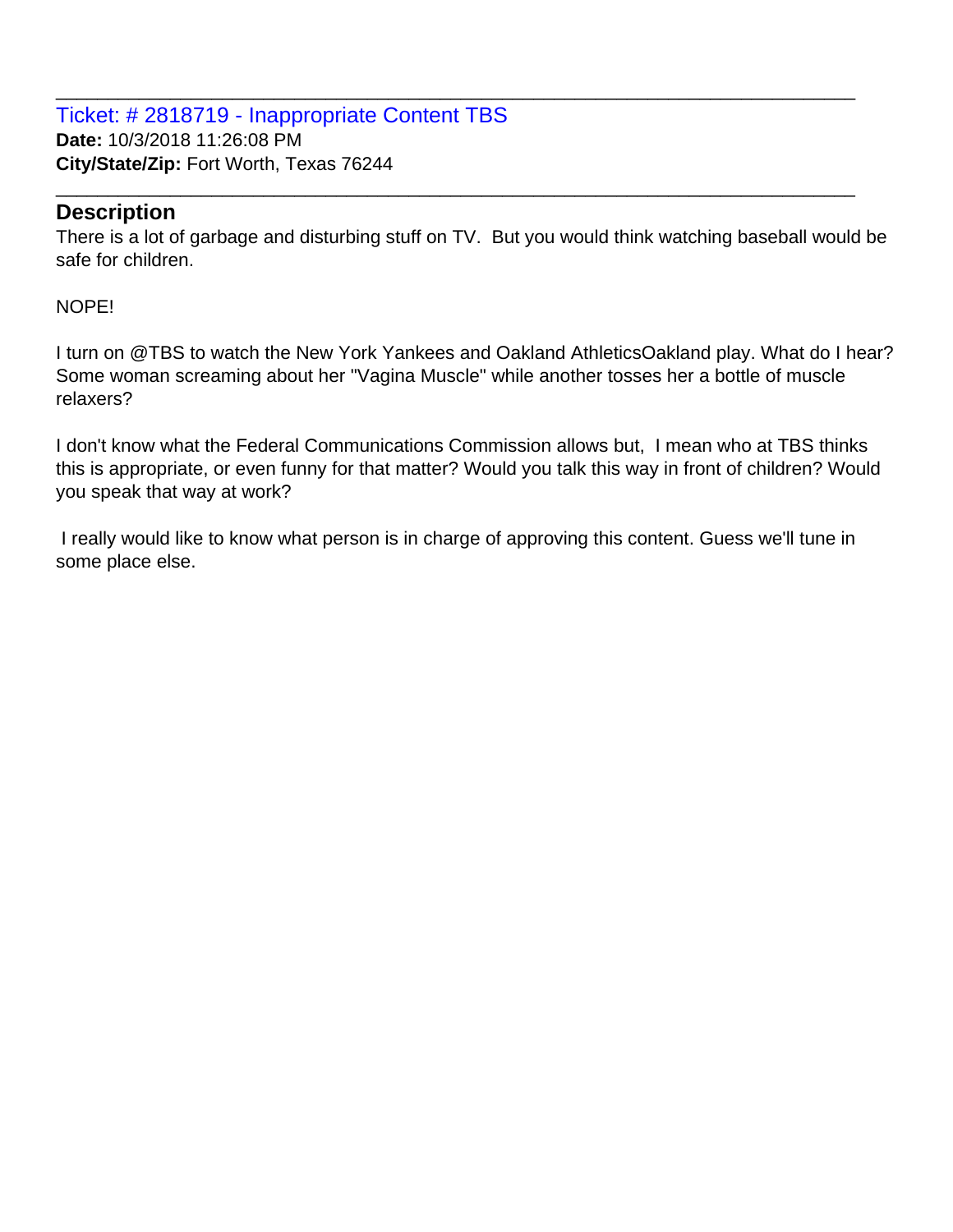Ticket: # 2820701 - Bob Romanik - KQQZ-AM **Date:** 10/4/2018 3:09:43 PM **City/State/Zip:** Aurora, Colorado 80247

## **Description**

I am writing to express my shock and disgust over a segment on Bob Romanik's program which aired on September 28, 2018. Over the course of a 2 minute and 20 second segment which he spent haranguing the Black community's allegiance to the Democratic Party, he used the n-word 8 times and disparaged hard-working African Americans as substance abusing criminals. He made references to not understanding Black American's being upset with systemic racism as they should be happy with their "blunts, bottles of Muscatel, and weed." In that same segment, he also claimed that Republicans have not made further inroads among communities of color because they fear being "robbed." This sort of racism, vitriol, and hate has no place on public airwaves (or anywhere) and Mr. Romanik should be removed immediately. I lived on Scott AFB for several years in the 1980s, which is near the community of Belleville, and many of my fondest memories include listening to Cardinals baseball games on KMOX or easy listening on Majic 108 FM, but I never heard anything as vile, demeaning, or cruel as what I heard from Bob Romanik. He should be removed from the air immediately and KQQZ fined for allowing this to be broadcast.

\_\_\_\_\_\_\_\_\_\_\_\_\_\_\_\_\_\_\_\_\_\_\_\_\_\_\_\_\_\_\_\_\_\_\_\_\_\_\_\_\_\_\_\_\_\_\_\_\_\_\_\_\_\_\_\_\_\_\_\_\_\_\_\_\_\_\_\_\_\_\_\_\_\_\_\_\_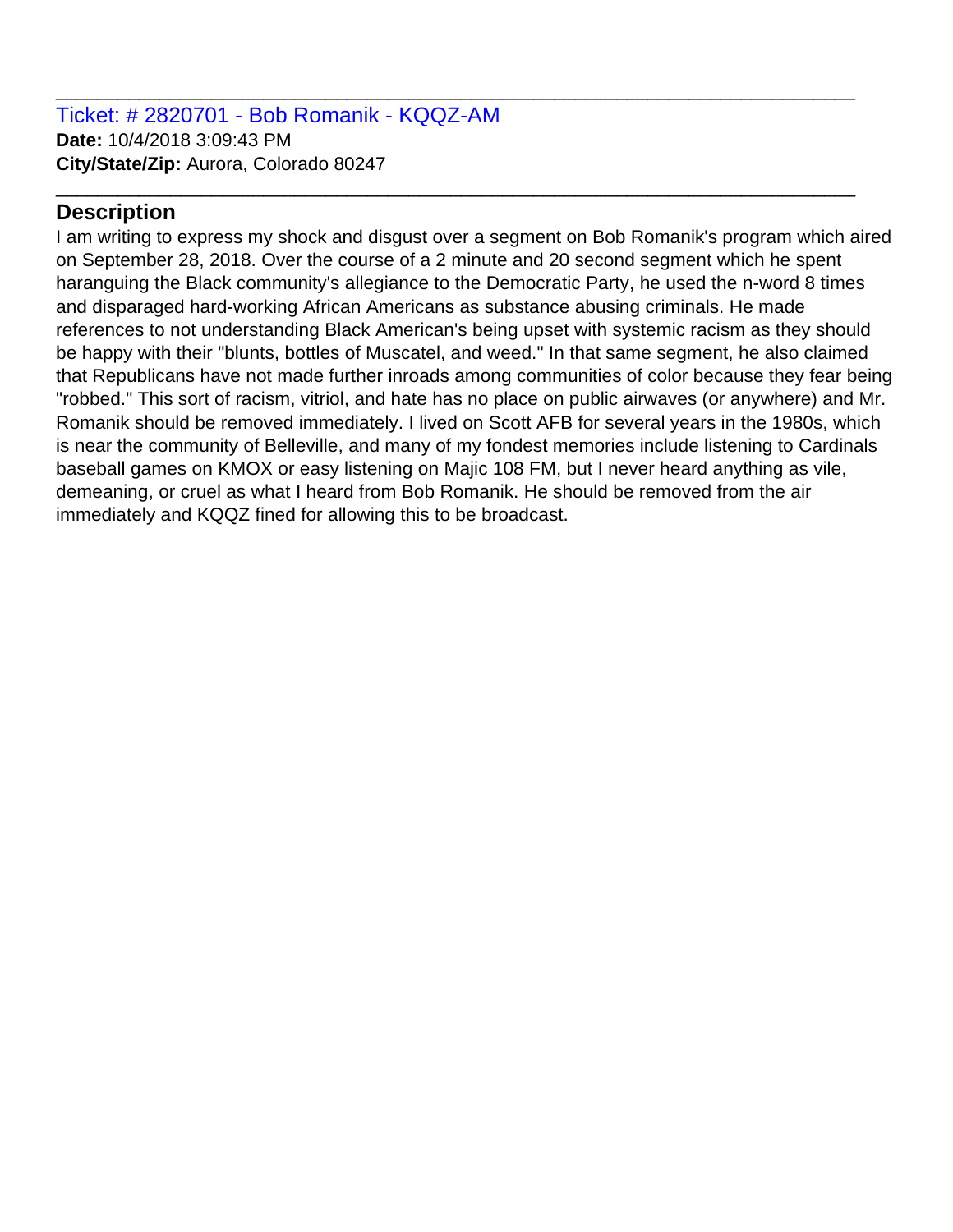Ticket: # 2825164 - Loud Commercial **Date:** 10/5/2018 11:04:35 PM **City/State/Zip:** Washington, District Of Columbia 20010

#### **Description**

The commercials are way louder han ben baseball game. Especially the Bank of America ones.

\_\_\_\_\_\_\_\_\_\_\_\_\_\_\_\_\_\_\_\_\_\_\_\_\_\_\_\_\_\_\_\_\_\_\_\_\_\_\_\_\_\_\_\_\_\_\_\_\_\_\_\_\_\_\_\_\_\_\_\_\_\_\_\_\_\_\_\_\_\_\_\_\_\_\_\_\_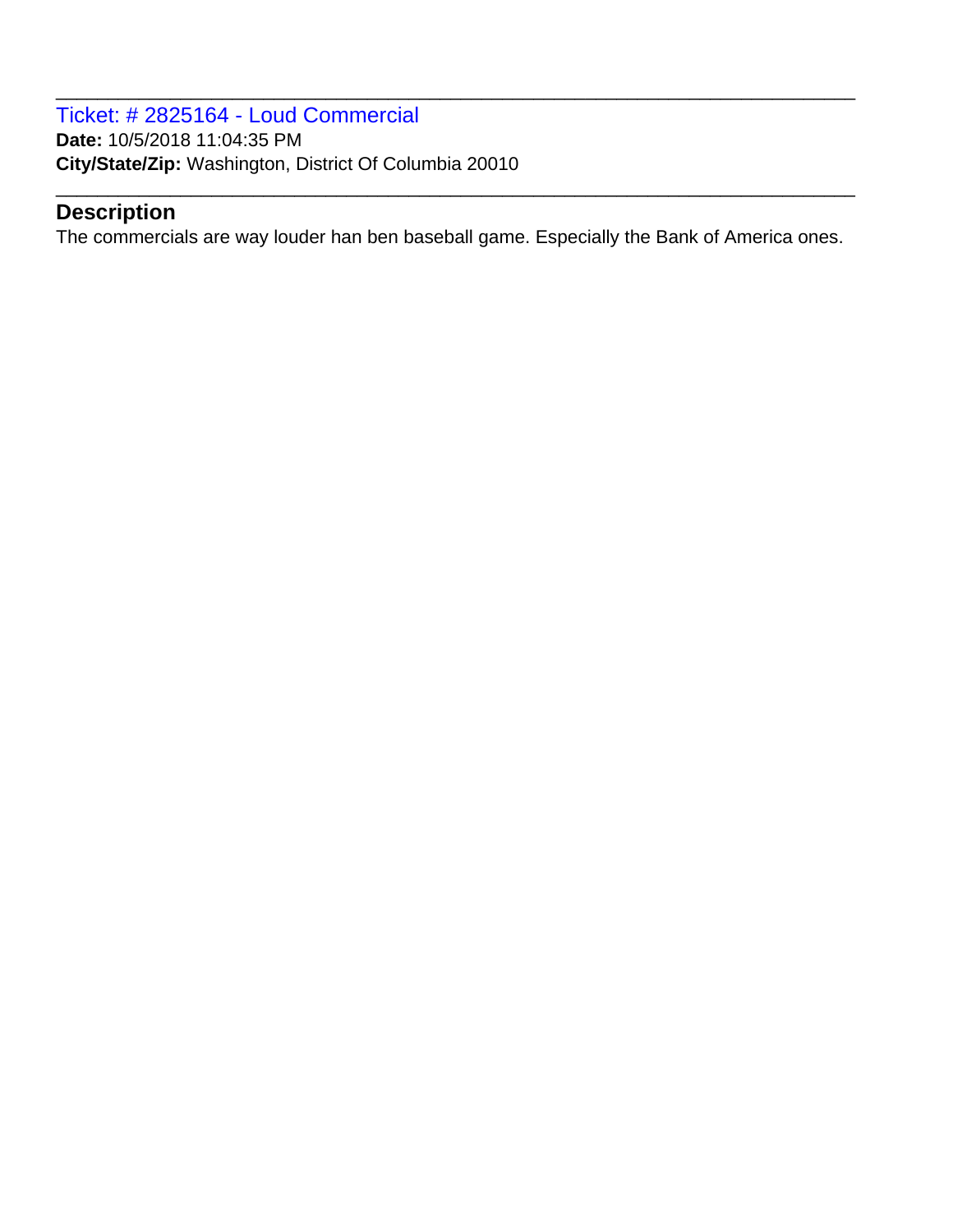Ticket: # 2828328 - LOUD Commercials **Date:** 10/8/2018 6:01:58 PM **City/State/Zip:** Newbury Park, California 91320

#### **Description**

Continuously during the Baseball playoffs, the noise level between the game broadcast and the commercials were vastly different. Each commercial required an adjustment of the volume. It was beyond slight. It was annoying and disruptive.

\_\_\_\_\_\_\_\_\_\_\_\_\_\_\_\_\_\_\_\_\_\_\_\_\_\_\_\_\_\_\_\_\_\_\_\_\_\_\_\_\_\_\_\_\_\_\_\_\_\_\_\_\_\_\_\_\_\_\_\_\_\_\_\_\_\_\_\_\_\_\_\_\_\_\_\_\_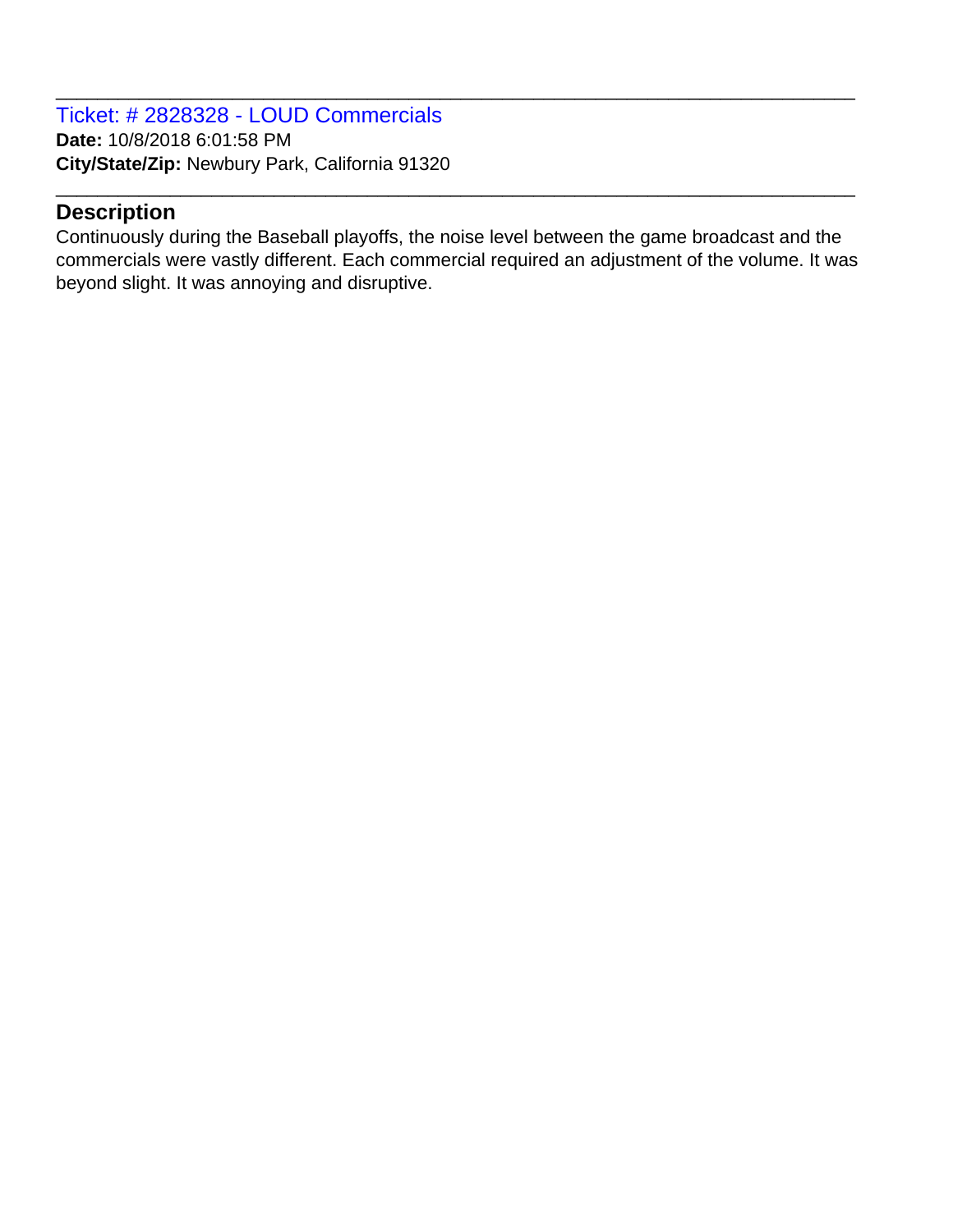Ticket: # 2826709 - Comercial Volume **Date:** 10/7/2018 10:40:10 PM **City/State/Zip:** Rancho Palos Verdes, California 90275

#### **Description**

It's October 7th, 2018, I'm watching playoff baseball on channel FS1 and the commercial Volume is significantly louder than the game. The game volume is at 20 and I have to lower it to 13- a notable change for my tv- on every commercial break to make it make it manageable. The most recent commercials include, but are not limited to, Audi, eBay, RedBull, Pepsi, and just about every other brand. Please take care of this, thank you.

\_\_\_\_\_\_\_\_\_\_\_\_\_\_\_\_\_\_\_\_\_\_\_\_\_\_\_\_\_\_\_\_\_\_\_\_\_\_\_\_\_\_\_\_\_\_\_\_\_\_\_\_\_\_\_\_\_\_\_\_\_\_\_\_\_\_\_\_\_\_\_\_\_\_\_\_\_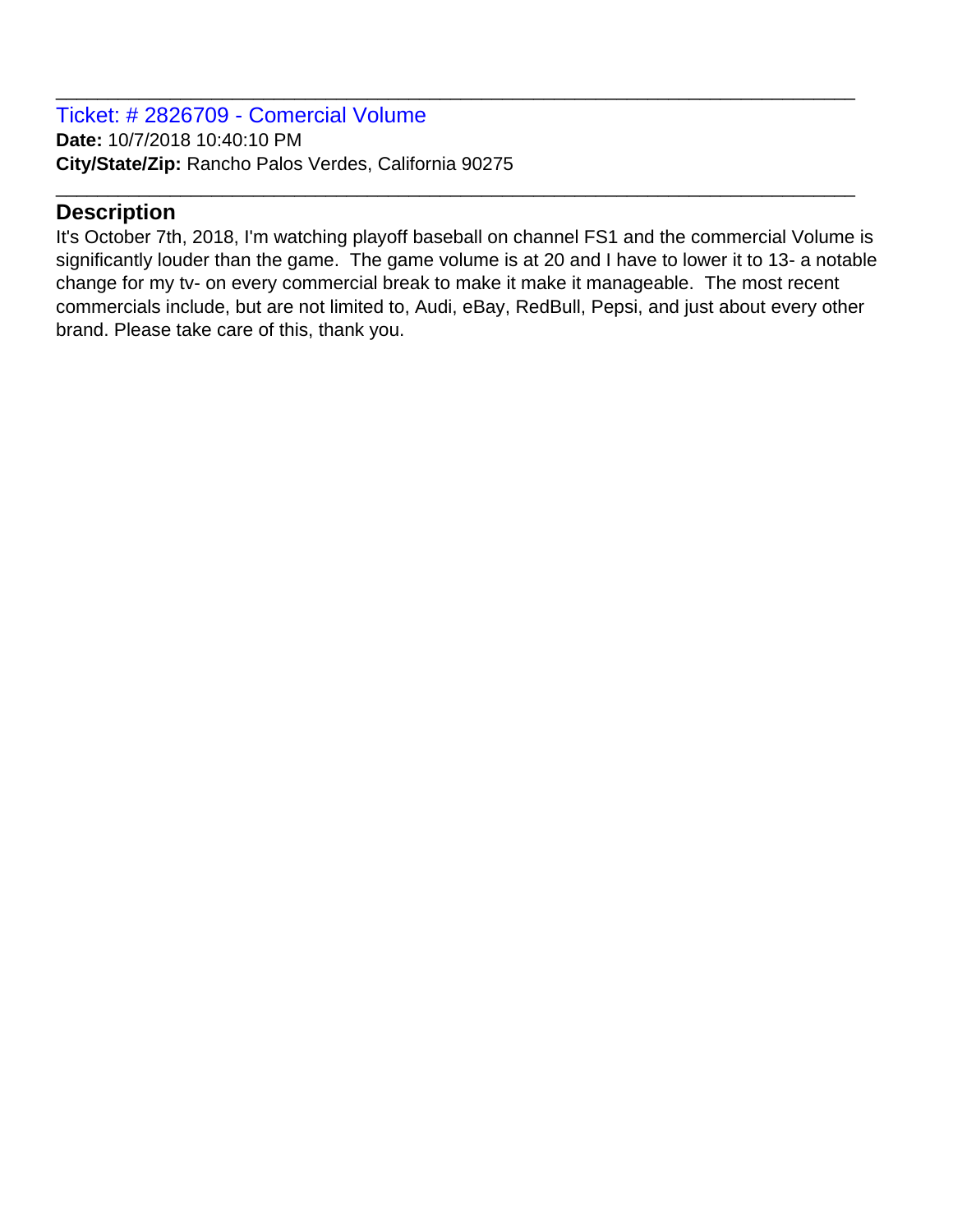Ticket: # 2835507 - Xfinity/Comcast charge on bill **Date:** 10/10/2018 10:21:24 PM **City/State/Zip:** Marietta, Georgia 30068 **Company Complaining About:** Comcast

## **Description**

There is a \$124.99 charge for MLB Extra Innings that was never made or ordered. Me, my husband, and my 90 year old mom live in the house. We don't even watch baseball!!!! I called to ask for it's removal and they refused profusely saying that I ordered it.. I have not ordered this and. Either has my husband or my mom. She barely can use the remote...

\_\_\_\_\_\_\_\_\_\_\_\_\_\_\_\_\_\_\_\_\_\_\_\_\_\_\_\_\_\_\_\_\_\_\_\_\_\_\_\_\_\_\_\_\_\_\_\_\_\_\_\_\_\_\_\_\_\_\_\_\_\_\_\_\_\_\_\_\_\_\_\_\_\_\_\_\_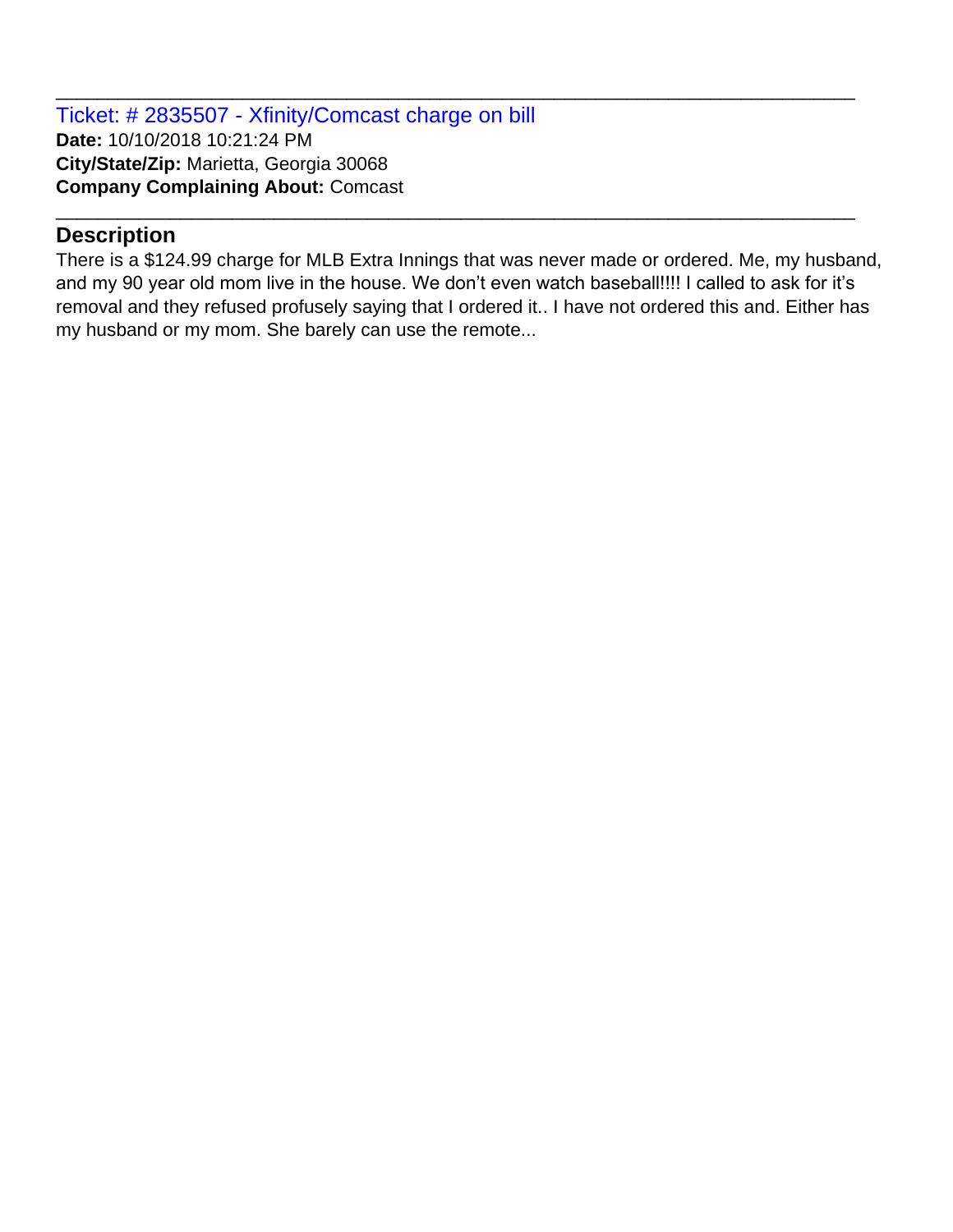Ticket: # 2843761 - MLB playoff broadcasts limited to cable providers **Date:** 10/15/2018 11:22:08 AM **City/State/Zip:** Naugatuck, Connecticut 06770 **Company Complaining About:** Frontier Communications

# **Description**

Playoff broadcasts rights were sold to TBS, although TBS ONLY broadcasts those playoffs through cable connected providers. Not only is it the antithesis of modern communication through direct to internet service streaming or pay per view subscribers, it serves to limit the ability of MLB baseball to provide service to it's fans and subscribers, and seems arbitrary and discriminatory to those not held hostage to a cable. If TBS Only provides service to cable companies, it is proper for MLB to provide other broadcast avenues. Even MLB.com blacks out these games. I don't mind paying for the right to watch, however this provides transmission to SOLELY cable users. Please note, that altho I am a subscriber to internet through frontier, I was denied access to these transmissions because I am not a CABLE tv subscriber through the service. So the issue is with TBS.com limiting transmission to landline cable operators.

\_\_\_\_\_\_\_\_\_\_\_\_\_\_\_\_\_\_\_\_\_\_\_\_\_\_\_\_\_\_\_\_\_\_\_\_\_\_\_\_\_\_\_\_\_\_\_\_\_\_\_\_\_\_\_\_\_\_\_\_\_\_\_\_\_\_\_\_\_\_\_\_\_\_\_\_\_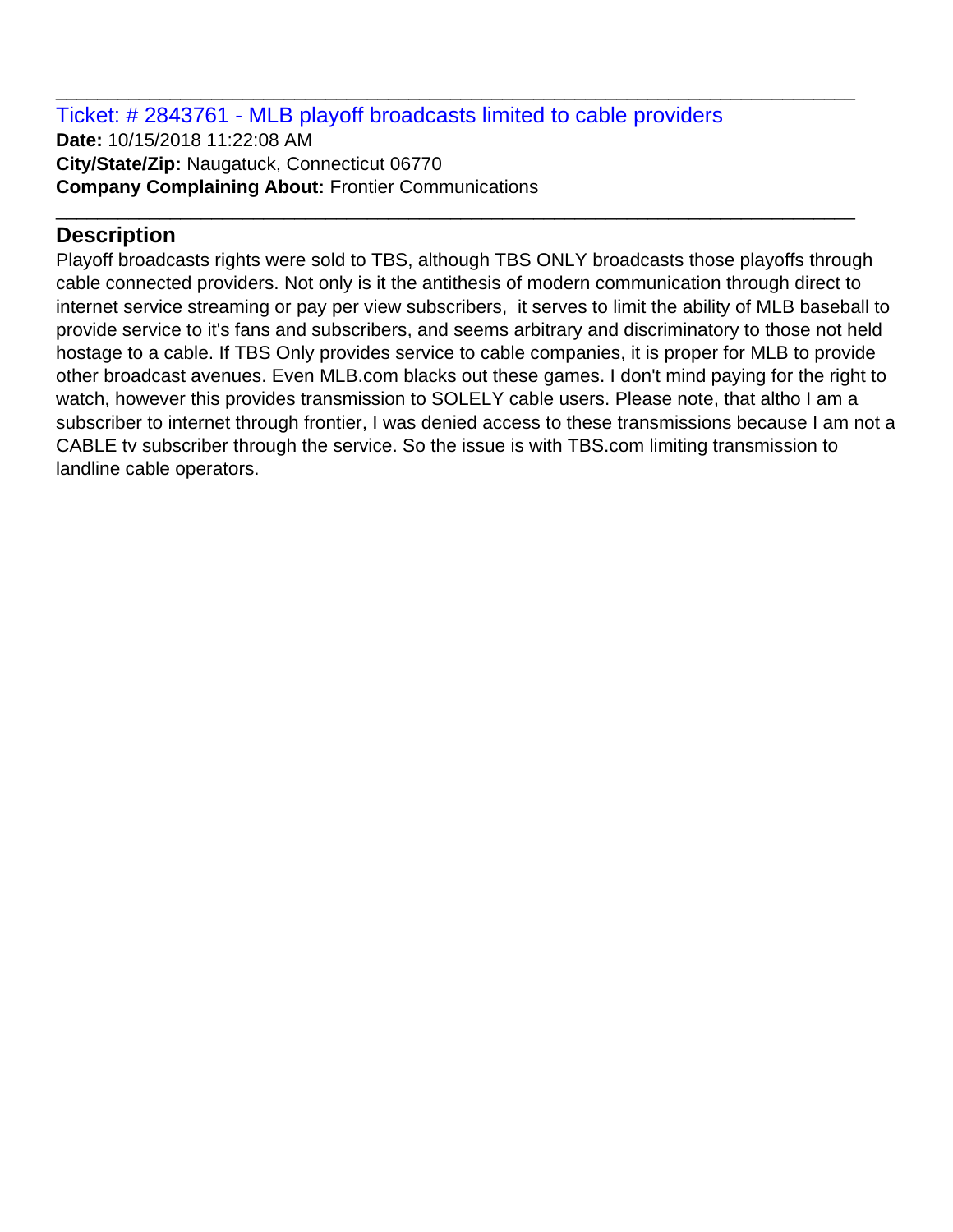Ticket: # 2843355 - TBS completely crass after bosox vs astros **Date:** 10/15/2018 12:05:56 AM **City/State/Zip:** Oakland, California 94611

## **Description**

After ALCS Boston/Houston Baseball Family-appropriate programming, TBS ran "The guestbook" with the theme of a porn star trying to fake her status with a child while the porn star was high on weed brownies. I am not a prude, but this was way over the top. Notable quote "pleas don't finish on my face." Intentional mixing of porn, kids, and drugs is reprehensible, especially during prime time after playoff baseball.

\_\_\_\_\_\_\_\_\_\_\_\_\_\_\_\_\_\_\_\_\_\_\_\_\_\_\_\_\_\_\_\_\_\_\_\_\_\_\_\_\_\_\_\_\_\_\_\_\_\_\_\_\_\_\_\_\_\_\_\_\_\_\_\_\_\_\_\_\_\_\_\_\_\_\_\_\_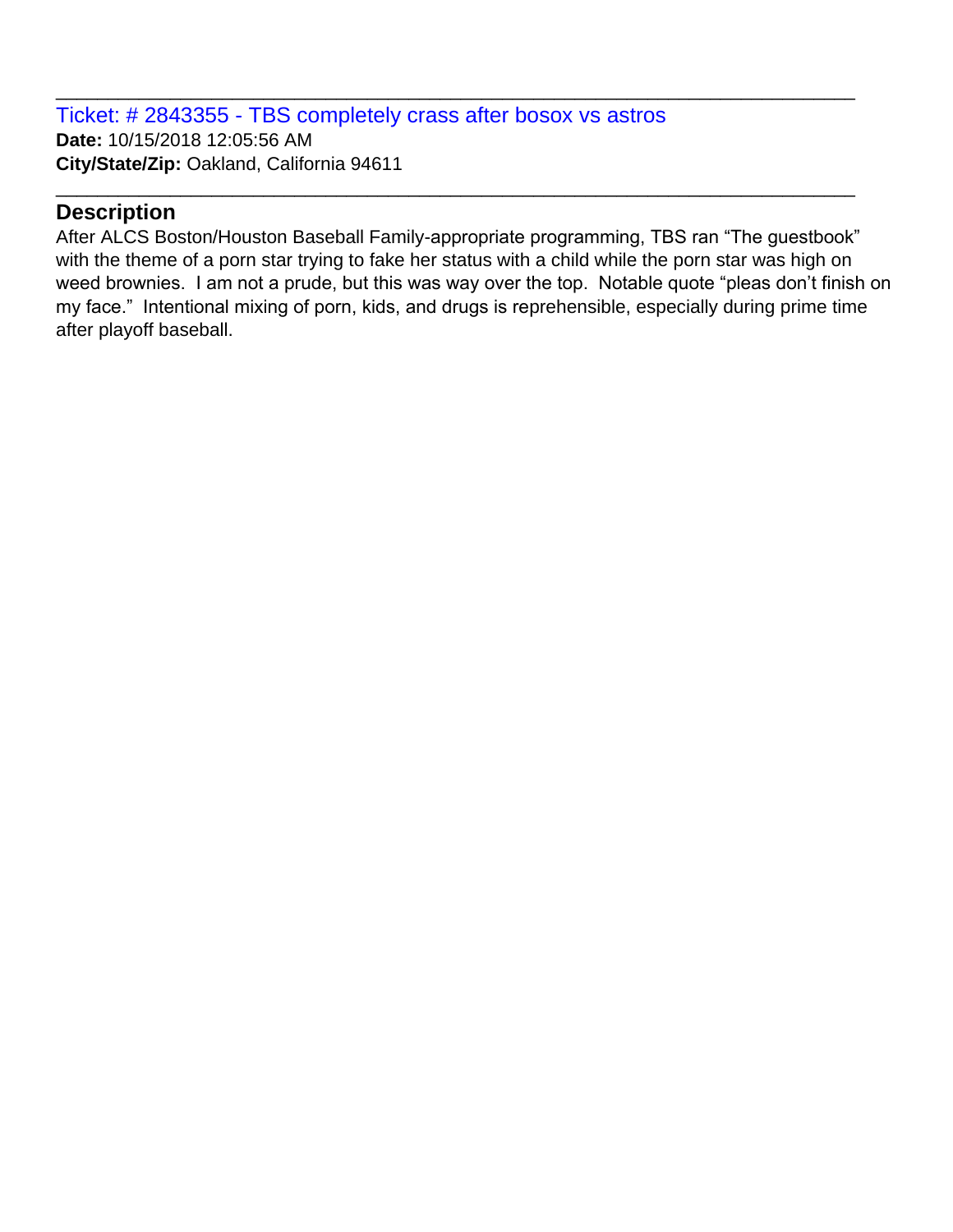## Ticket: # 2857069 - Comcast charging more than authorizing from my checking account, refuses refund

\_\_\_\_\_\_\_\_\_\_\_\_\_\_\_\_\_\_\_\_\_\_\_\_\_\_\_\_\_\_\_\_\_\_\_\_\_\_\_\_\_\_\_\_\_\_\_\_\_\_\_\_\_\_\_\_\_\_\_\_\_\_\_\_\_\_\_\_\_\_\_\_\_\_\_\_\_

\_\_\_\_\_\_\_\_\_\_\_\_\_\_\_\_\_\_\_\_\_\_\_\_\_\_\_\_\_\_\_\_\_\_\_\_\_\_\_\_\_\_\_\_\_\_\_\_\_\_\_\_\_\_\_\_\_\_\_\_\_\_\_\_\_\_\_\_\_\_\_\_\_\_\_\_\_

**Date:** 10/19/2018 7:51:25 PM **City/State/Zip:** Olympia, Washington 98501 **Company Complaining About:** Comcast

## **Description**

Good Afternoon,

To whoever is reading this letter, thank you so much for taking the time for me to hear me out and my utter frustration with Comcast and their terrible service.

Recently I have had an issue with Comcast, as I stated above. I have been a longtime customer; it shows since 2009, that's when I bought my home, but even before then when I was renting an apartment. This means that I have spent thousands and thousands of dollars through this company using their services.

On 10/06/2018 I came home and my service had been interrupted due to nonpayment. Fair enough, I have recently moved and share a mailbox with the people I now rent my home from. Most of the time I check my billing online, but with the recent move and being a mom of 2 young boys, super busy, this one slipped through the cracks. I called Comcast and got their automated service, always a terrible experience, and proceeded to go through the questions and prompts to make my payment. At this time it stated that I owed \$274.43. How the heck is this?? I at this point only have internet with Comcast as their service is so expensive and we are rarely home, my oldest travels almost year round for baseball. The automated system asked me if I wanted to pay the full amount, press one, or the past due amount, press two. I had only budgeted at the time for the \$98.91, so I pressed the past due amount ONLY. I only authorized Comcast to take \$98.91 out of my checking account, because that would have left me just over \$300.00 for gas, groceries and a little extra until my next payday. It is expensive to raise kids today as most of us know and \$300.00 goes really, really fast these days. Ok, so again I only authorized Comcast to take \$98.91 out of my checking account. The automated service then asked me how I would like to pay, asking if I would like to pay with the card on file. I did not want to pay with the card on file so I pressed option two and went forward with giving my updated debit card number. I made the payment and the authorized system confirmed the amount that I was paying and I requested it to send me a text message confirming my payment. Easy peasy you would think… Just after I got off the phone with Comcast's automated system I received a text confirming my payment, but it was confirming that Comcast was pulling \$274.43, the entire amount due, which on my bill said it wasn't due until 10/07, I paid 10/06 and wanted to know why my new bill was \$175.52 instead of the \$98- ish that it was supposed to be. I was exhausted at this point and still had to make my kids dinner so I decided to call Comcast back first thing in the morning and attempt to talk with a live person to get it cleared up. I called Comcast back the next day, Sunday, October 7th at 8:51 AM and spoke with a man. I explained myself about NOT authorizing the amount they pulled and that if it did pull it would leave me about \$40 ish in my bank account, but I had purchases pending so it would actually take me negative. The man on the line was very polite and said he understood and would put a request in for me to get my \$175.52 back, credited back to my debit card. That it would take 3-5 business days, but I should have it back into my account by 10/12/2018 at the latest. Friday, October 12th came and went and I still did not have the money returned into my account and I had 3 payments pending. I was lucky enough to pull some funds from my tiny savings account to save myself from getting three NSF charges. On 10/14/2018, Sunday, I called Comcast back and inquired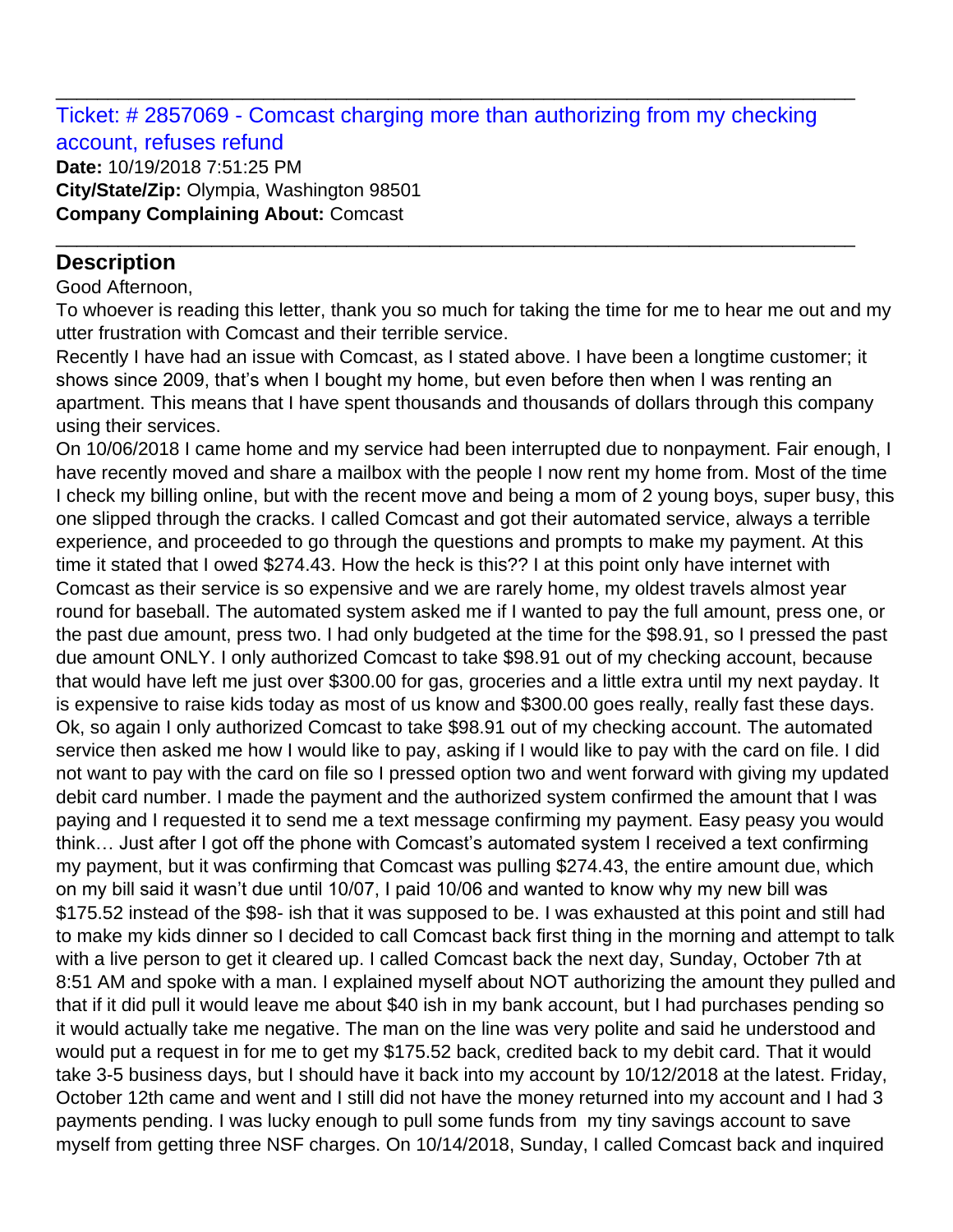why I had not received the money back into my account as I was told I would. I was then told by the woman, who worked for Comcast, that my request had been denied, that since I technically owed the additional \$175.52 that they would not return it back to my card. I explained to this lady that first off I DID NOT approve the amount that was pulled and legally they cannot keep money from anyone that has not approved funds to be pulled. This is entirely wrong, illegal, unethical and completely unfair. I asked why I didn't receive a call explaining any of this to me as I have been waiting an additional week for my funds to be returned to me. I literally depend on this money for groceries for my two boys. I asked about the balance forwarded from another account 4813, must have been from my pervious account, but nobody could answer this question and with the new request to get my money refunded to me, I was told I would receive a call back with the explanation of where they additional \$76.70 came from on top of my current amount due of \$97.95. When I log into my Comcast account I cannot see any bills for April, May, June, July and only a new bill for August when I moved, which was the past due amount of \$98.91, which was the new amount for my new account. If this doesn't make sense, I can see from Sept. 2017 through March 2017 and then there is nothing. Then when I moved in August and transferred services it started a whole new account, weird, and my new amount is \$98.91. At this point nobody can see why the 4 months are missing and where the \$76.70 is coming from because I believed I was paid in full. So, this new lady, customer service rep, promises that someone will get back to me and she will put another immediate refund request in. Today, 10/19/2018, I have checked my account and still I have not received my refund. I called again this afternoon and that gentleman, Ken, said he understood where I was coming from, when I yet again explained myself and my frustrations of nobody being able to explain the forwarded charges, why I don't have access to past bills and why I was charged from something that I DID NOT authorize. He promised to call me back and hours later I still have not received a call or refund. I feel extremely frustrated and sad and have spent way too much time on something that should not be this time consuming. Ultimately I was given an option through Comcast's automated service, a service that they offer and need to back, that took an amount of money out of my checking account. Ultimately this amount would have to be paid, I get that, but I only authorized \$98.91 NOT \$274.43 and not have someone be able to even explain where the forwarding charges came from. It disgusts me that HUGE corporations are able to take money from people busting their bums to get by. I did not authorize the amount that Comcast pulled out of my account and by the time that this grievance gets looked at I am sure it will be past the time for my past due amount. I don't really know what I want at this point as it is two weeks after Comcast's error. I want my \$175.52 back like I was promised, but it would be past due by the time anyone does something about this correspondence. I want a phone call from someone that can actually do something. I want to know who denied my refund request, twice, and why they were able to do that when legally I did not authorize Comcast to take the amount out of my account and why did nobody call me back the three times they promised they would. Again I am beyond frustrated. There are such limited options when it comes to providers with good internet service so I feel somewhat stuck with this company. When I think of all the suites I have purchased from Comcast's "suites" it makes me ill. I just want what is right to happen. I apologize for the rant and the "rabbit hole" that rant has taken me/us down. I just want to be heard and for someone to realize that this situation is NOT ok.

Thank you so much for your time.

#### (b) (6)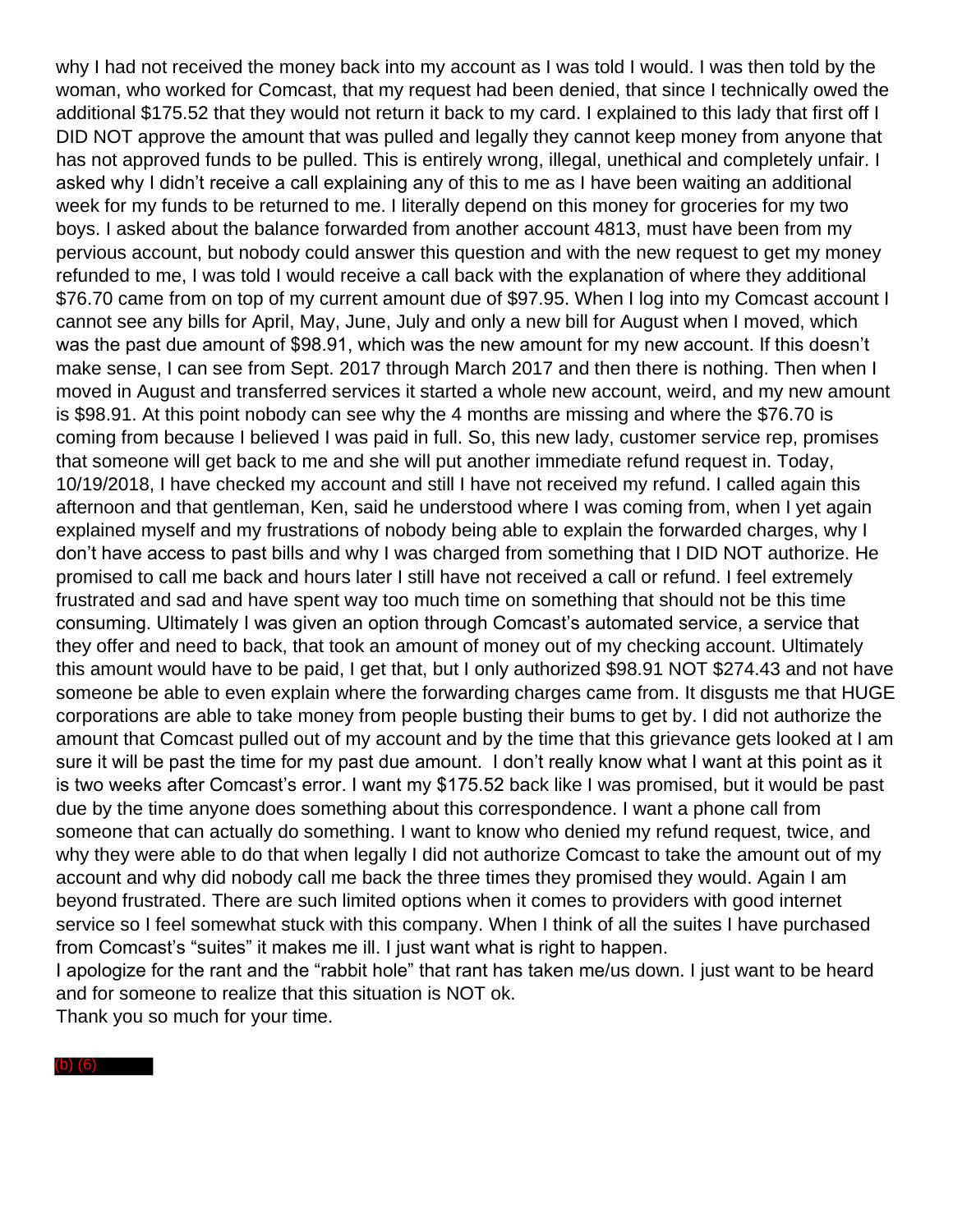Ticket: # 2859611 - privacy or wattages hurt and uncoppied homes **Date:** 10/22/2018 1:01:04 PM **City/State/Zip:** Fort Myers, Florida 33908

## **Description**

and dangers to myslef and wiretaps used contacted teh FBI and htank you forgot the operator number here stalked to alkes reg library today wiretaps maybe used or covert in ourhomes they are ours. do not bother the locked boxed hoouse HUD remassa through radio waves, etc hurting me in teh wattages. 16121 and chelsea and ohio state and wisconsin police for here? the library of congress help here washingont DC thanks you Det Brett L and MLB for MILBhere Boxton RED sox and for TWINS terr. it hurts fantasy baseball BASEBALL or spansih help here. needed assap SOS MIA.

\_\_\_\_\_\_\_\_\_\_\_\_\_\_\_\_\_\_\_\_\_\_\_\_\_\_\_\_\_\_\_\_\_\_\_\_\_\_\_\_\_\_\_\_\_\_\_\_\_\_\_\_\_\_\_\_\_\_\_\_\_\_\_\_\_\_\_\_\_\_\_\_\_\_\_\_\_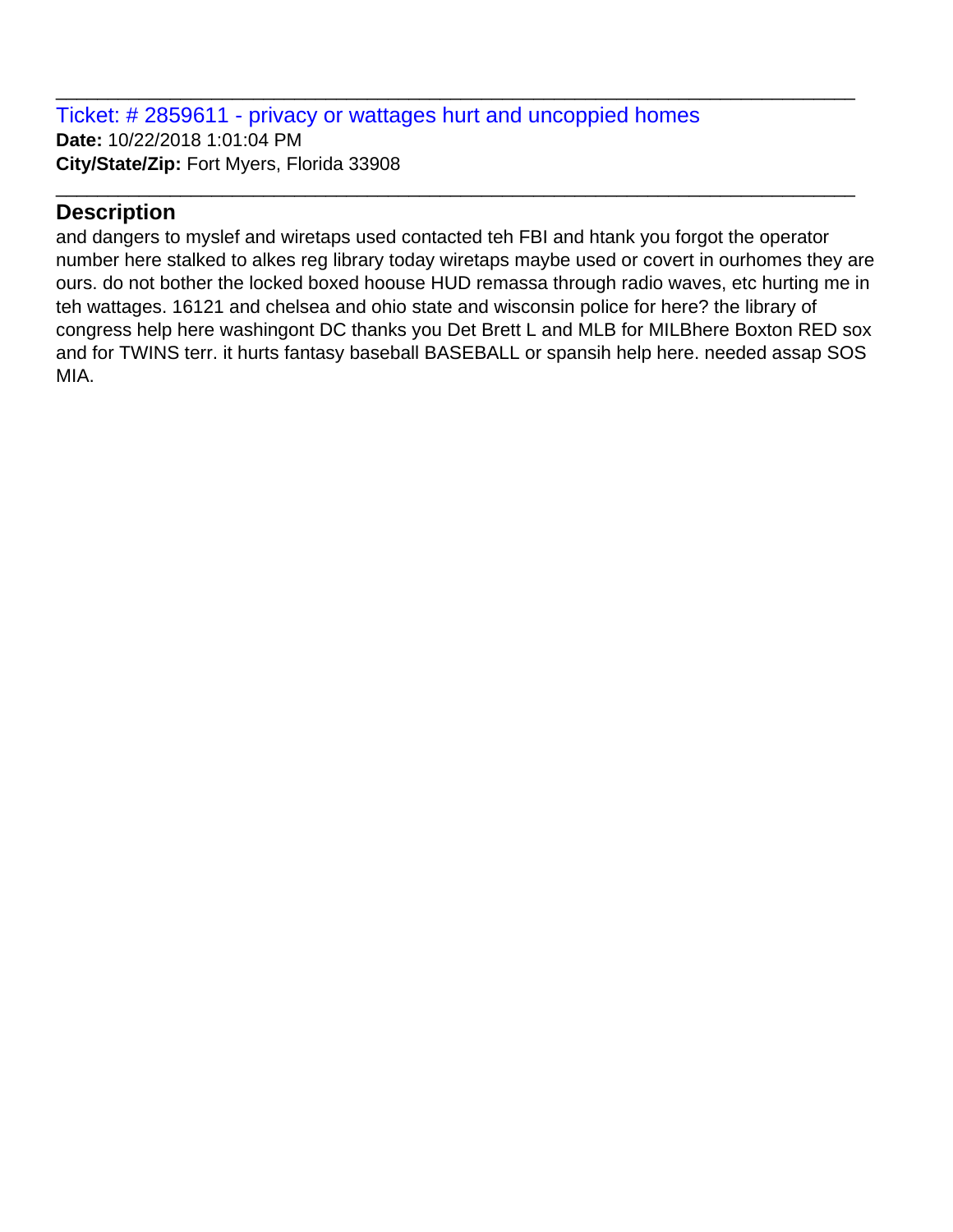#### Ticket: # 2863315 - TV Billing **Date:** 10/23/2018 2:30:26 PM **City/State/Zip:** Wharton, Texas 77488 **Company Complaining About:** Directv

# **Description**

I would like to file a complaint against Direct TV. I have a bundle package with them (AT&T). My problems began about a year ago. For the first 6-8 months, they were billing my credit card, so I never saw the statements until after the fact. I am almost positive the bill was supposed to be around \$160/ month. Every month for the past 4 months I have attempted to call Direct TV to get them to explain why my bill was so high. Each time I call they do nothing to help me & I cannot understand them, as their first language is not English. They can never explain why my bill amount is so high. I went from paying about \$75/month for Dish Network to paying almost \$170/month for Direct TV. I attempted to cancel the auto-payment option & asked them to send me paper billing statements. I then started to experience what I believe to be overbilling. I have addressed this issue with the Public Utilities Commission as well. About 3 weeks ago my TV was cut off, so I called them & had to provide a credit card number over the phone to get it turned back on. They told me I hadn't paid my bill & stopped the auto-pay. I also called my credit card company to make sure they payments would no longer be auto deducted. My current bill is \$274.83. I was charged a late fee, a phone transaction fee & a Direct TV restoral charge. I believe that they have been overbilling me for the last 3 months. I would like a detailed explanation of my complete bill. They are totally unresponsive & cannot help me. They refuse to let me speak to a supervisor or even provide a name. They have people working for them that will do absolutely nothing to help the consumers. The only sports I watch on TV are on the MLB baseball & the NBA basketball. I would like the auto-pay to be removed from my account for good & a proper explanation/break down of my bill. \*\*\*CTR400-phone\*\*\*

\_\_\_\_\_\_\_\_\_\_\_\_\_\_\_\_\_\_\_\_\_\_\_\_\_\_\_\_\_\_\_\_\_\_\_\_\_\_\_\_\_\_\_\_\_\_\_\_\_\_\_\_\_\_\_\_\_\_\_\_\_\_\_\_\_\_\_\_\_\_\_\_\_\_\_\_\_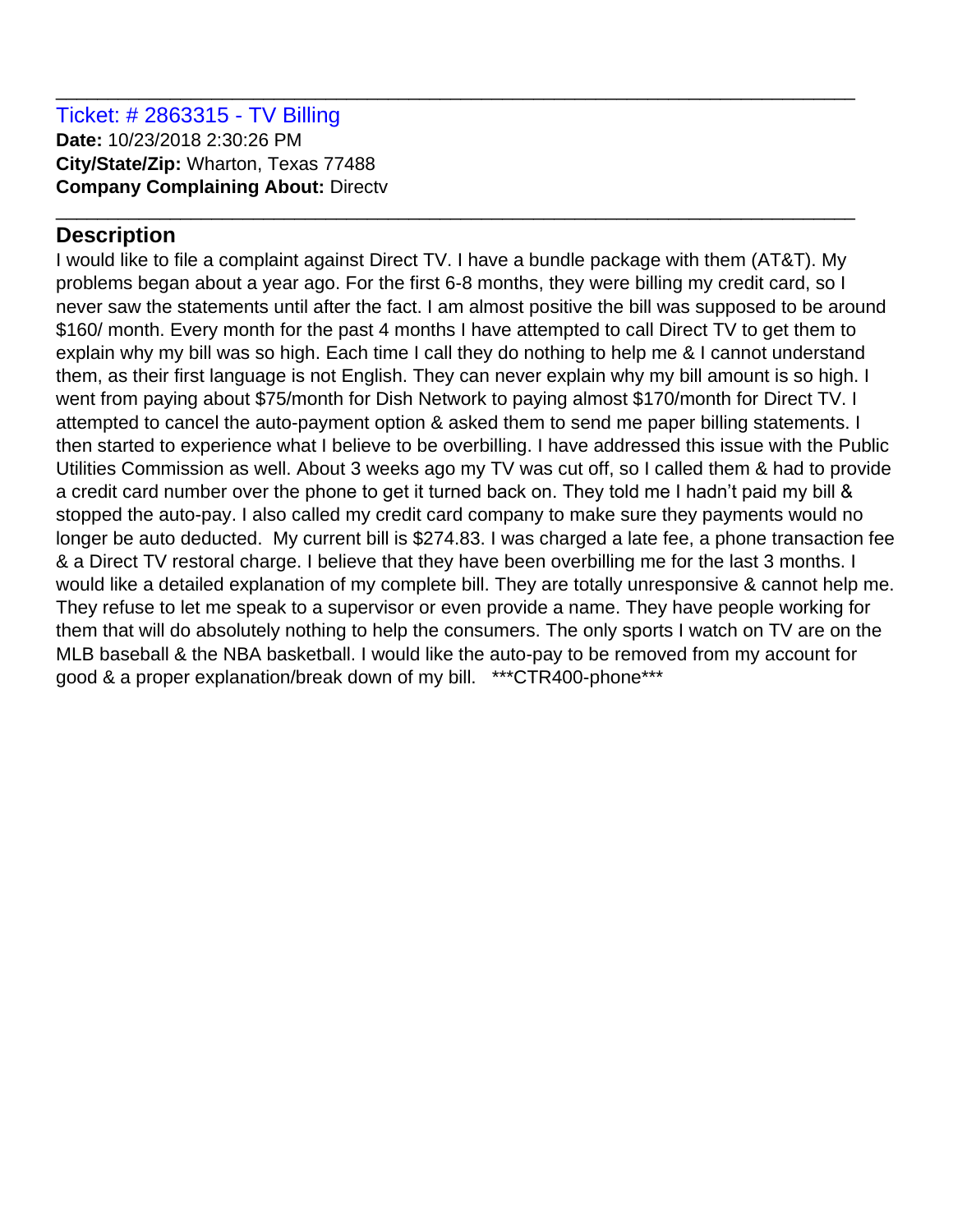Ticket: # 2875884 - Loud commercials **Date:** 10/27/2018 9:27:43 PM **City/State/Zip:** Rochester, New York 14615

#### **Description**

There have been a number of very loud commercials on FOX network during the MLB postseason. On Oct. 27 at approximately 9:20 PM EST, a Mary Poppins commercial aired that was considerably louder than the volume of the baseball game.

\_\_\_\_\_\_\_\_\_\_\_\_\_\_\_\_\_\_\_\_\_\_\_\_\_\_\_\_\_\_\_\_\_\_\_\_\_\_\_\_\_\_\_\_\_\_\_\_\_\_\_\_\_\_\_\_\_\_\_\_\_\_\_\_\_\_\_\_\_\_\_\_\_\_\_\_\_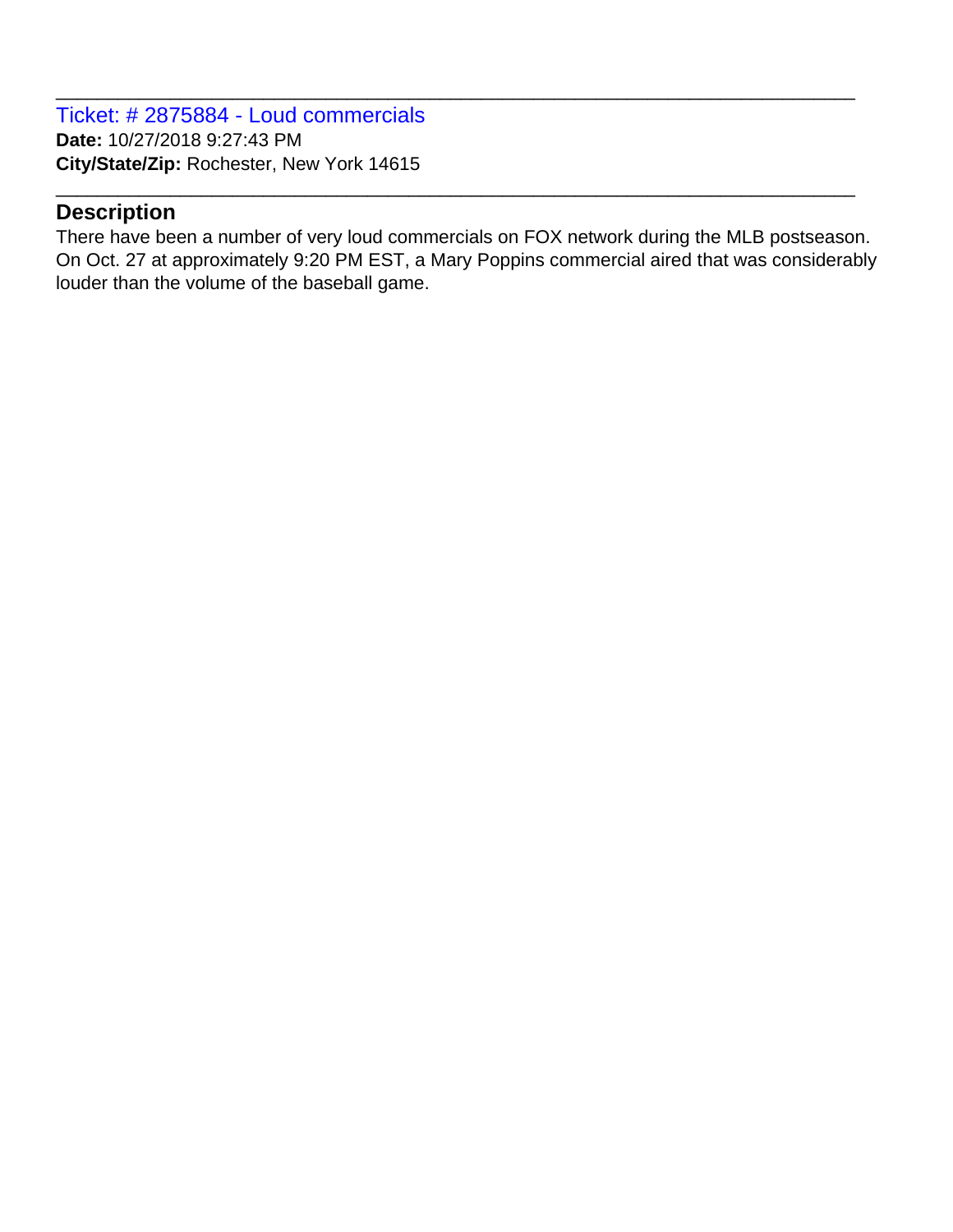#### Ticket: # 2883429 - Violence on television **Date:** 10/31/2018 8:56:19 AM **City/State/Zip:** Greensboro, North Carolina 27409

## **Description**

I am wondering, in this extremely violent culture of American living in the continental U.S., why the FCC tolerates violence broadcast on television, cable and otherwise. Specifically: the Jerry Springer show and its spinoffs where guests are encouraged to engage in violent attacks with bouncers on stage to break up the fight after it has been encouraged, fomenting discord. Then there is the issue of fights on live television in sports: bench clearing baseball brawls, NBA fights between players in most games, hockey brawls, NFL fights. What is this saying to the children watching these events, brought to these events? Must a parent describe to his 10 year old why a bunch of grown men charge the field at a baseball game and fight? Why do the police present at these events not enforce the law of battery when they witness it right before their eyes? And since black on black crime is a major problem all over this country why is it ignored when it plays out regularly in NFL and NBA games? It is indecent for this problem to be ignored. I have 20 years experience in the trenches of the criminal justice system as a lawyer and 2 in the public schools and too many, far too many youths, aspire to pro sports instead of an education. Your agency is low key and other than dealing with internet expansion most do not know what you do. I would like to see fines levied against broadcasters of violence and shows like Jerry Springer should be taken off the air, or attempted, so this nation starts confronting its glorification and addiction to violence. Respectfully, (b) (6) **Fig. 1**-Florida licensed attorney.

\_\_\_\_\_\_\_\_\_\_\_\_\_\_\_\_\_\_\_\_\_\_\_\_\_\_\_\_\_\_\_\_\_\_\_\_\_\_\_\_\_\_\_\_\_\_\_\_\_\_\_\_\_\_\_\_\_\_\_\_\_\_\_\_\_\_\_\_\_\_\_\_\_\_\_\_\_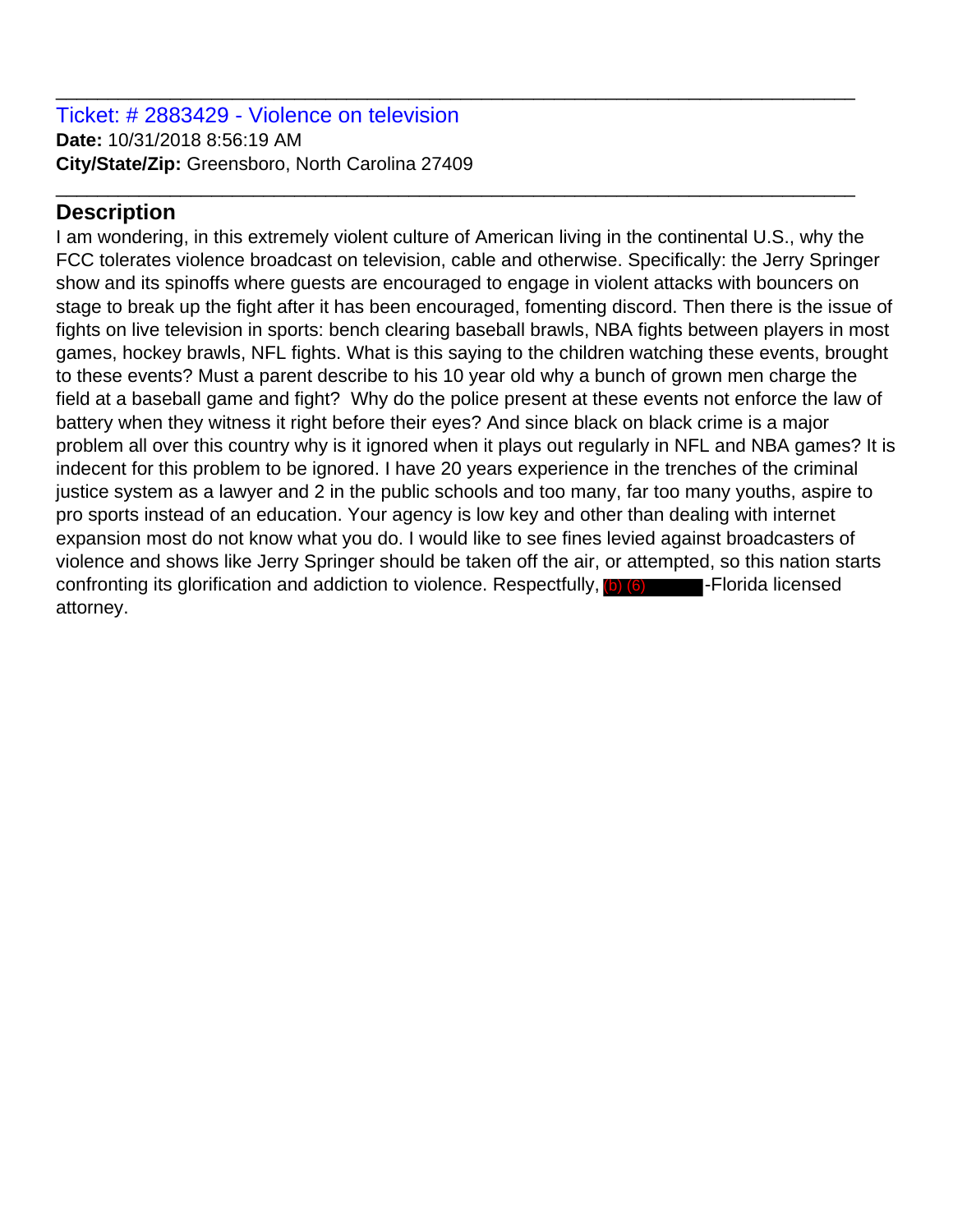Ticket: # 2918906 - Problem with Spectrum TV **Date:** 11/14/2018 6:14:12 PM **City/State/Zip:** Marina Del Rey, California 90292 **Company Complaining About:** Spectrum

# **Description**

A few months ago when had that planned power outage, after power was restored, certain channels on our dvr/cable box were knocked out. If we tuned to those channels, all we got was a blank screen. So I contacted Spectrum and they sent out a technician. The technician told me that he could replace the cable box but I would lose all the things I recorded. I didn't want to do that.

So he suggested I use my xbox (which I hardly ever use) to download the Spectrum app and tune into those channels there.

\_\_\_\_\_\_\_\_\_\_\_\_\_\_\_\_\_\_\_\_\_\_\_\_\_\_\_\_\_\_\_\_\_\_\_\_\_\_\_\_\_\_\_\_\_\_\_\_\_\_\_\_\_\_\_\_\_\_\_\_\_\_\_\_\_\_\_\_\_\_\_\_\_\_\_\_\_

\_\_\_\_\_\_\_\_\_\_\_\_\_\_\_\_\_\_\_\_\_\_\_\_\_\_\_\_\_\_\_\_\_\_\_\_\_\_\_\_\_\_\_\_\_\_\_\_\_\_\_\_\_\_\_\_\_\_\_\_\_\_\_\_\_\_\_\_\_\_\_\_\_\_\_\_\_

We tried that for while and I have to say it was a very inconvenient way to watch tv. Then sometime last month Spectrum was having technical issues with the app and it came at a very bad time - during the baseball playoffs prior to the World Series. The picture kept freezing and then it would go black with a message to call Spectrum for support. They just told me they were working on it. So during that time, we just followed the Gamecast play by play on the ESPN app on our iPhone. We were unable to actually watch the baseball playoffs.

I called Spectrum to ask if there was another solution. The customer service rep told me they'd send me another box.

I could use the older one to watch what we previously recorded and use the new box to watch tv. I asked him if there was an extra charges for this. He said, NO.

So I connected the new box they sent me and it wasn't working. I called Spectrum and they got it to work, but now the older cable box wasn't working.

I called them back, and now they tell me they can activate the older box but we'd have to pay an extra \$11.75 per month to keep the two boxes.

I explained the situation to him and he told me the previous customer service rep gave me incorrect information about not having to pay an additional fee. He also told me the DVR was not designed to save recordings. It was just designed to record something if we're not home, watch it later and then delete it. What? I never heard of such a thing before. So I asked to speak t his supervisor.

The supervisor admitted that they've had an issue with these boxes in terms of power outages knocking out channels. So I asked him, since they already know their equipment is faulty, why do I have to pay extra per month? In my view, this is their fault, not mine.

He said that there is nothing he can do,. Those are their rules. He also told me they are working on a cloud app to be able to transfer saved recordings from one box to another, but they don't expect that to be available until sometime next year.

So I'm reaching out to you to see if there's anyway you can contact Spectrum to see about not charging us extra for the second box, since this is not something that is our fault. Nor are we trying to pull a fast one by trying to get a second box free for another tv. Not at all. I'm being very honest about the situation I just described. Their boxes can't handle power outages. What happens when we have another power outage and more channels get deleted from the new box they sent me? The way I see it, their equipment is faulty and we shouldn't have to be penalized for it.

I have written them about this on November 7, 2018. As of today, November 14, 2018, I still haven'r back from them.

Meanwhile I now have a bill where I used to pay \$12.76 (for additional service that is not included in our monthly rent package.) My current bill is now \$31.69. I think they are being very unfair.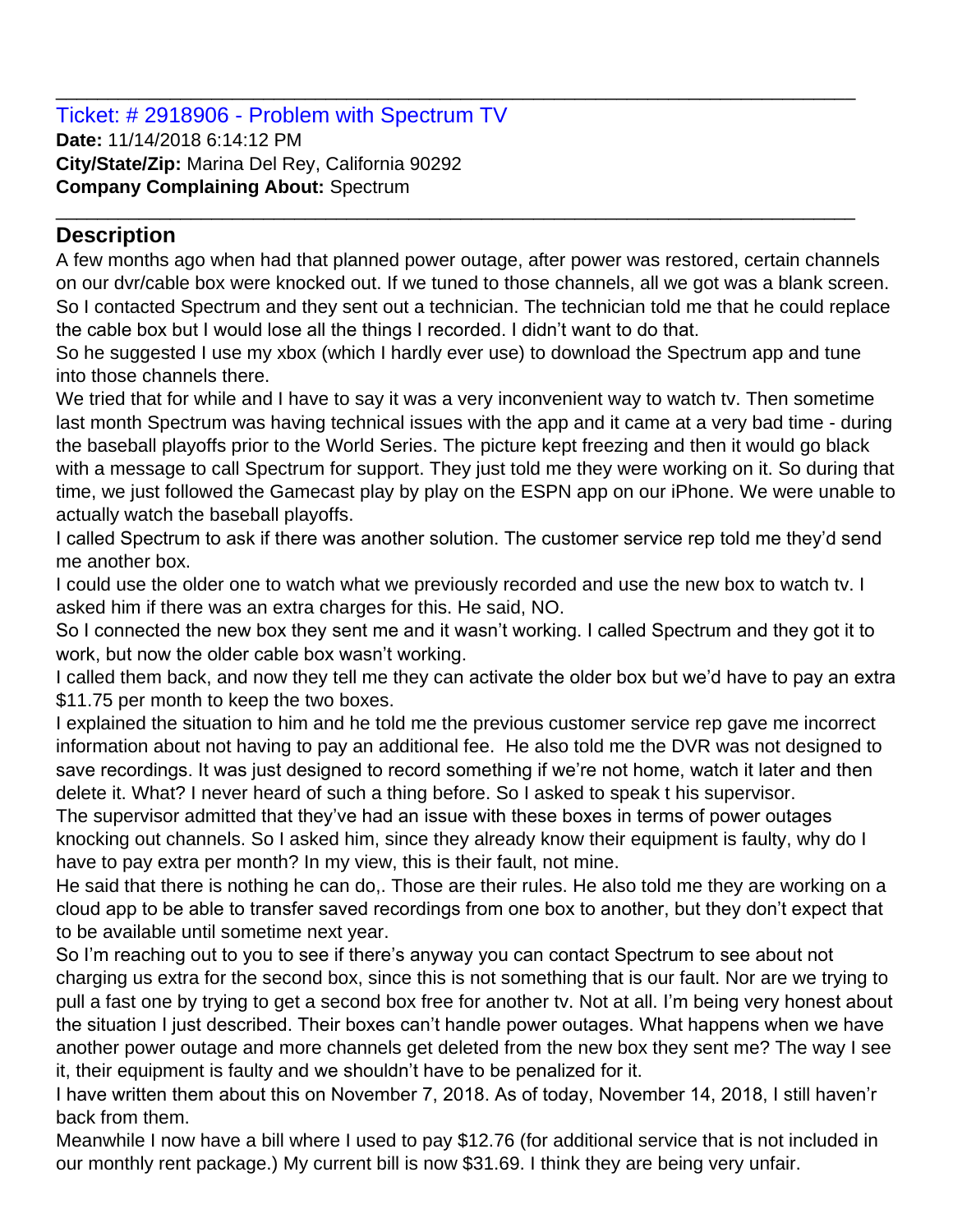Ticket: # 2922898 - Conspiracy Between Two Entities to Defraud the Consumer **Date:** 11/16/2018 1:08:56 PM **City/State/Zip:** Elizabeth City, North Carolina 27909-3275 **Company Complaining About:** Directv

\_\_\_\_\_\_\_\_\_\_\_\_\_\_\_\_\_\_\_\_\_\_\_\_\_\_\_\_\_\_\_\_\_\_\_\_\_\_\_\_\_\_\_\_\_\_\_\_\_\_\_\_\_\_\_\_\_\_\_\_\_\_\_\_\_\_\_\_\_\_\_\_\_\_\_\_\_

\_\_\_\_\_\_\_\_\_\_\_\_\_\_\_\_\_\_\_\_\_\_\_\_\_\_\_\_\_\_\_\_\_\_\_\_\_\_\_\_\_\_\_\_\_\_\_\_\_\_\_\_\_\_\_\_\_\_\_\_\_\_\_\_\_\_\_\_\_\_\_\_\_\_\_\_\_

# **Description**

Living in northeastern NC, 45 minutes from southeastern VA, I am in the Mid-Atlantic region for local news, weather and sports information, coming from the Washington, DC/Virginia viewing area [whose sports teams are the Washington Nationals (baseball), Capitals (hockey), Wizards (basketball), and Redskins (football)], via the Hampton Roads, VA demographic area and I purposely subscribe the largest programming package containing the sports channels that provide my viewing of these preferred sports teams (mentioned above) which was totally possible until late last week (11/10/2018). Included in the programming package are several Comcast Sports Net HD channels and my favorite teams have been viewable on Comcast Sports Net HD channel numbers 640-642 until last week, when I tuned into the channel(s) and a notice showed/s up with a "721" code, which according to the satellite distributor means that I have to now have to pay for certain sporting events on those channels, but I already pay for those channels through my programming package. Upon several contacts with the distributor, I am told that I am not in the demographic area for the Washington Wizards broadcast according to the FCC, and that I would have to purchase the NBA League Pass, but I think this is a ploy for me to pay extra money for the NBA League Pass in order to view the teams that were previously available for viewing. Please investigate this, because they are asking me to pay for an extra package that I should not need and I think it is a conspiracy to defraud and take advantage of the consumer. Thanking you in advance for your looking into this matter.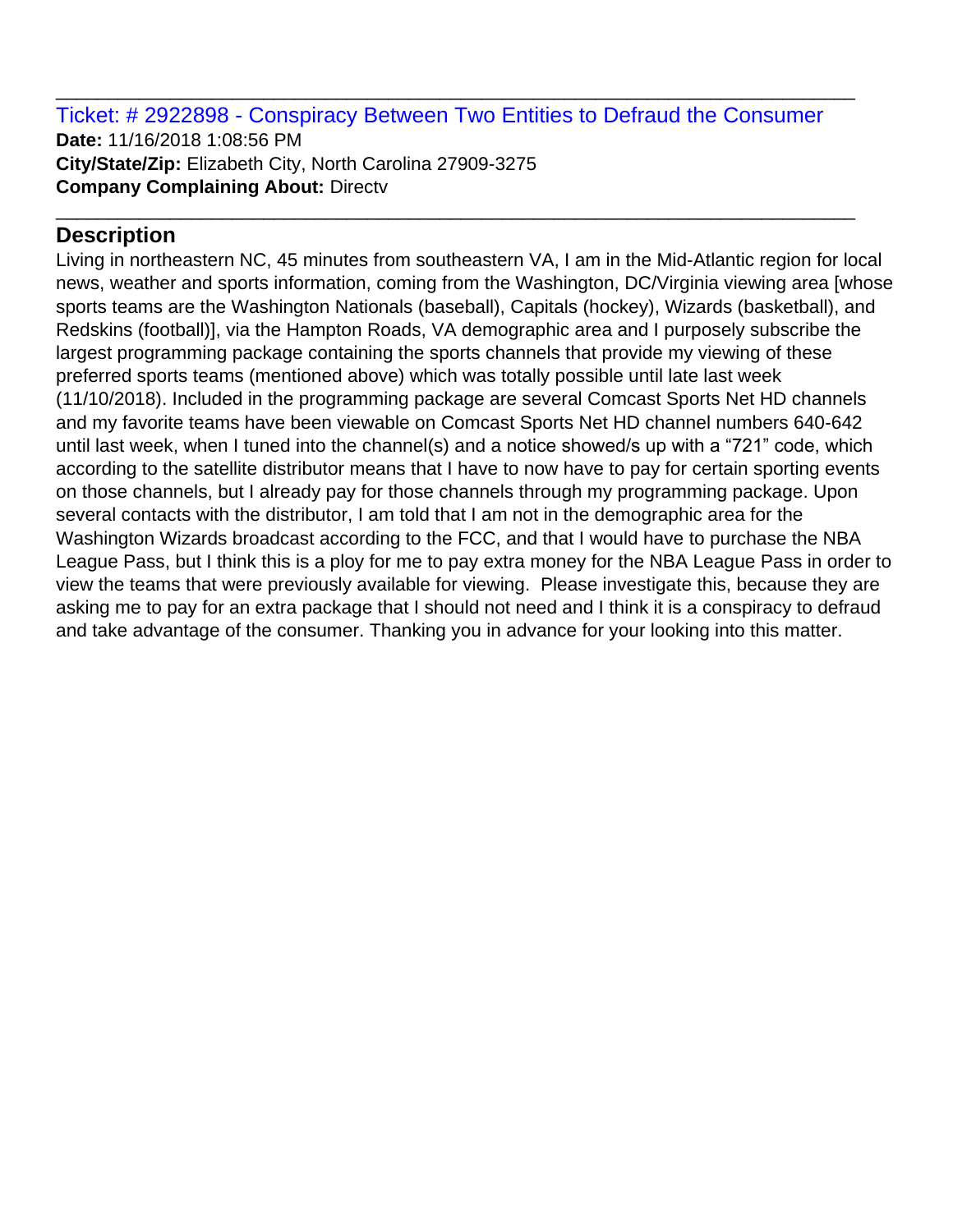Ticket: # 2390305 - Commercial loud **Date:** 4/19/2018 2:59:28 PM **City/State/Zip:** Commerce Twp., Michigan 48390

#### **Description**

Wallside commercial is very loud on Fox sports Detroit HD 201 April 19, 2018, 2:30pm during the MLB baseball game.

\_\_\_\_\_\_\_\_\_\_\_\_\_\_\_\_\_\_\_\_\_\_\_\_\_\_\_\_\_\_\_\_\_\_\_\_\_\_\_\_\_\_\_\_\_\_\_\_\_\_\_\_\_\_\_\_\_\_\_\_\_\_\_\_\_\_\_\_\_\_\_\_\_\_\_\_\_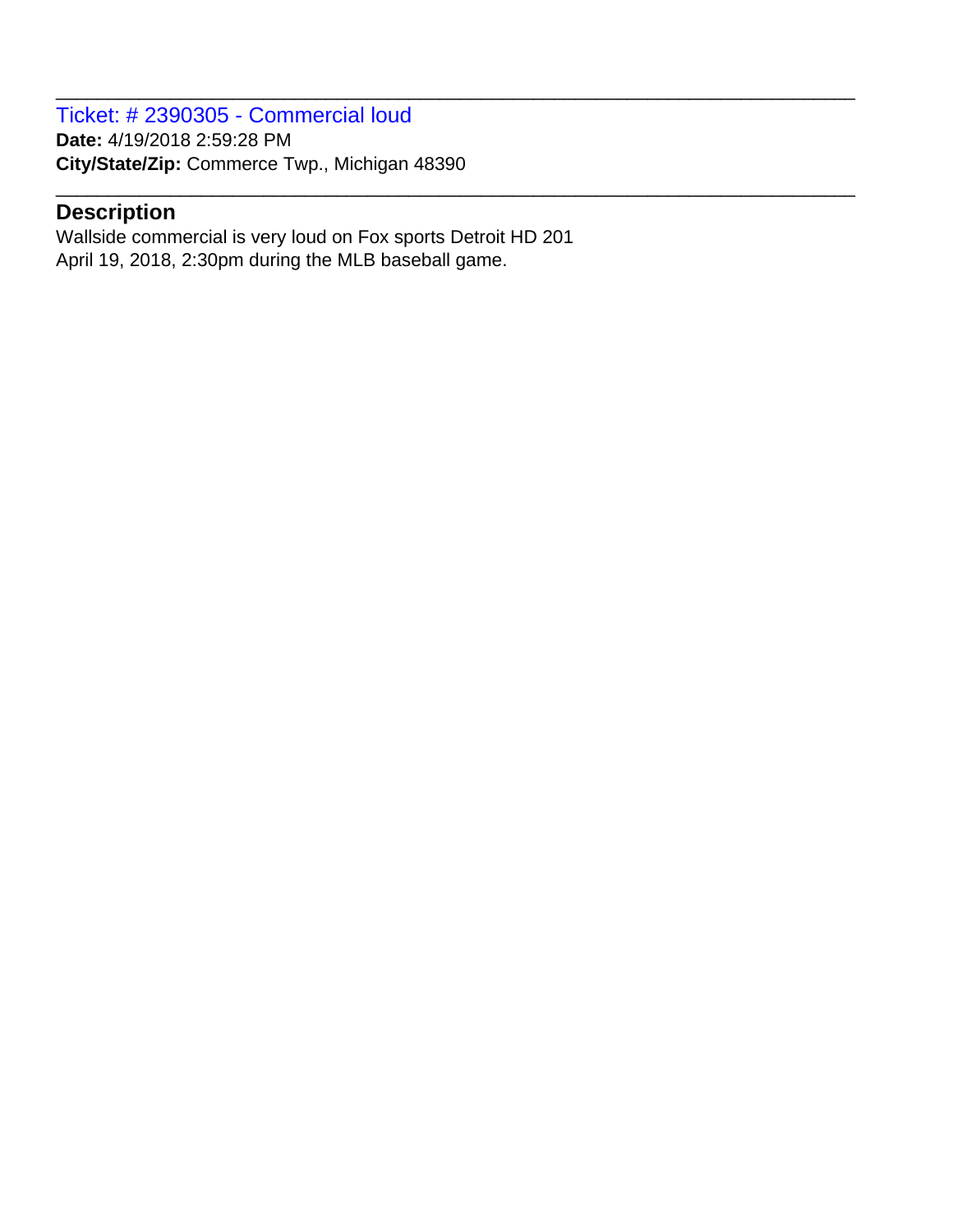Ticket: # 3158407 - Re: [FCC Complaints] Re: Aint it fun **Date:** 3/30/2019 4:07:04 AM **City/State/Zip:** Anderson, California 96019

#### **Description**

This is a follow-up to your previous request #2636338 "Aint it fun"

But at the end of the song she says thelmas crying to your mama cause i just said sang the song and she stole it and i got hit in face with baseball bat and bowling ball as she sung it why she said that

\_\_\_\_\_\_\_\_\_\_\_\_\_\_\_\_\_\_\_\_\_\_\_\_\_\_\_\_\_\_\_\_\_\_\_\_\_\_\_\_\_\_\_\_\_\_\_\_\_\_\_\_\_\_\_\_\_\_\_\_\_\_\_\_\_\_\_\_\_\_\_\_\_\_\_\_\_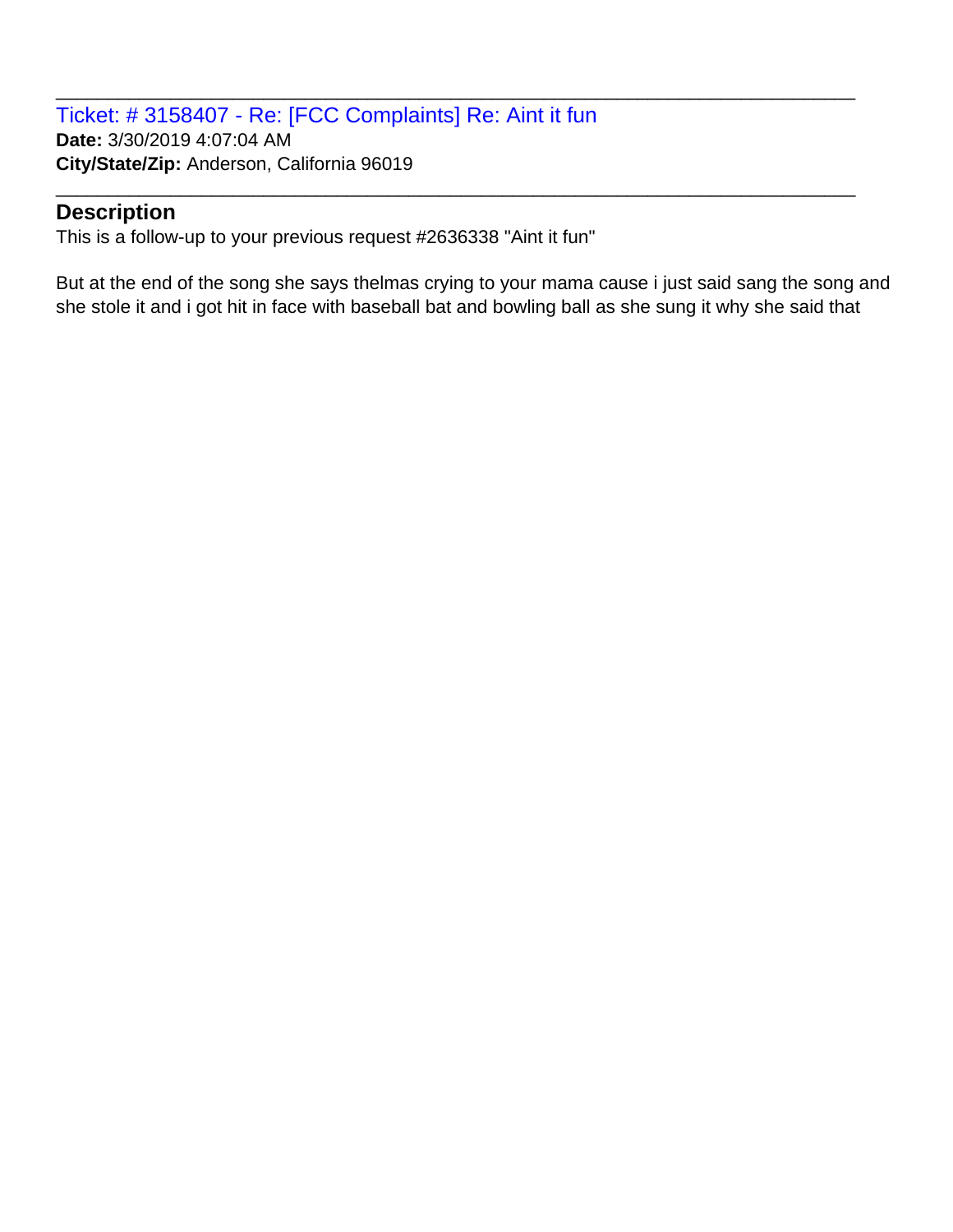Ticket: # 2573690 - FCC non-duplication blackout on WPIX **Date:** 6/18/2018 7:48:51 AM **City/State/Zip:** State College, Pennsylvania 16803 **Company Complaining About:** Comcast

## **Description**

Comcast carries WPIX. I watch the baseball games which are aired about 1-2 per week. At 7pm the games are interrupted by an FCC non-duplication blackout. Very annoying especially at the end of games airing at 4pm. Why does this happen and can it be fixed?

\_\_\_\_\_\_\_\_\_\_\_\_\_\_\_\_\_\_\_\_\_\_\_\_\_\_\_\_\_\_\_\_\_\_\_\_\_\_\_\_\_\_\_\_\_\_\_\_\_\_\_\_\_\_\_\_\_\_\_\_\_\_\_\_\_\_\_\_\_\_\_\_\_\_\_\_\_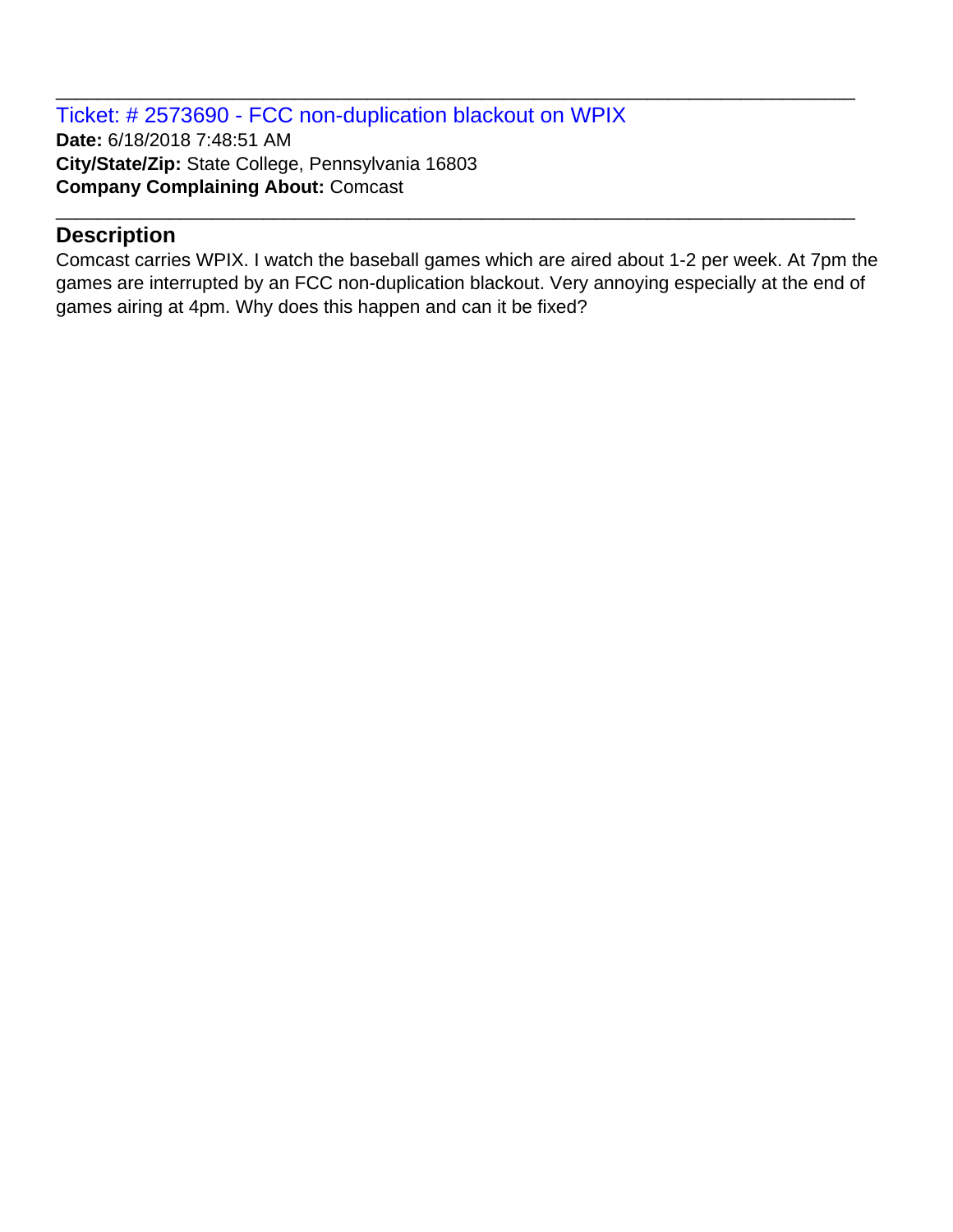Ticket: # 3225072 - Loud Commercials on YVOKH **Date:** 4/30/2019 10:29:17 PM **City/State/Zip:** Broken Arrow, Oklahoma 74014 **Company Complaining About:** Cox

## **Description**

Watching baseball on Fox sports coverage on channel 3, yurokhd. On Apr 30 2019. Commercials, especially Mathis brothers furniture, were much louder than the program . This was from 8-9:30 PM

\_\_\_\_\_\_\_\_\_\_\_\_\_\_\_\_\_\_\_\_\_\_\_\_\_\_\_\_\_\_\_\_\_\_\_\_\_\_\_\_\_\_\_\_\_\_\_\_\_\_\_\_\_\_\_\_\_\_\_\_\_\_\_\_\_\_\_\_\_\_\_\_\_\_\_\_\_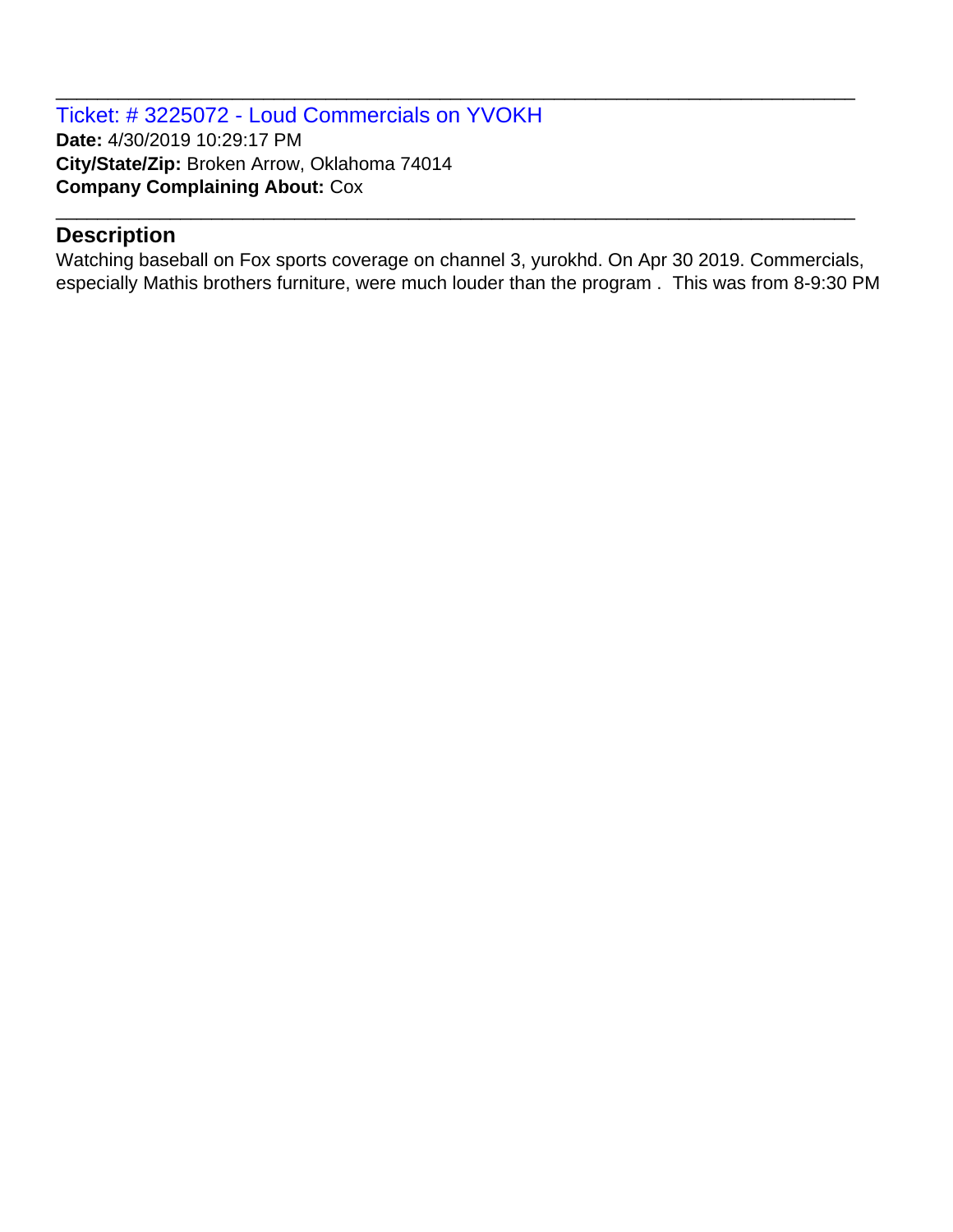Ticket: # 3303463 - Graphic violence **Date:** 5/31/2019 8:12:45 PM **City/State/Zip:** Los Angeles, California 90061

#### **Description**

Univision (ch 34 in Los Angeles) shows strong graphic violence on their 5 pm show "Primer Impacto". I've sewn corpses, murders, and just now a woman was hit over the head with a baseball bat.

\_\_\_\_\_\_\_\_\_\_\_\_\_\_\_\_\_\_\_\_\_\_\_\_\_\_\_\_\_\_\_\_\_\_\_\_\_\_\_\_\_\_\_\_\_\_\_\_\_\_\_\_\_\_\_\_\_\_\_\_\_\_\_\_\_\_\_\_\_\_\_\_\_\_\_\_\_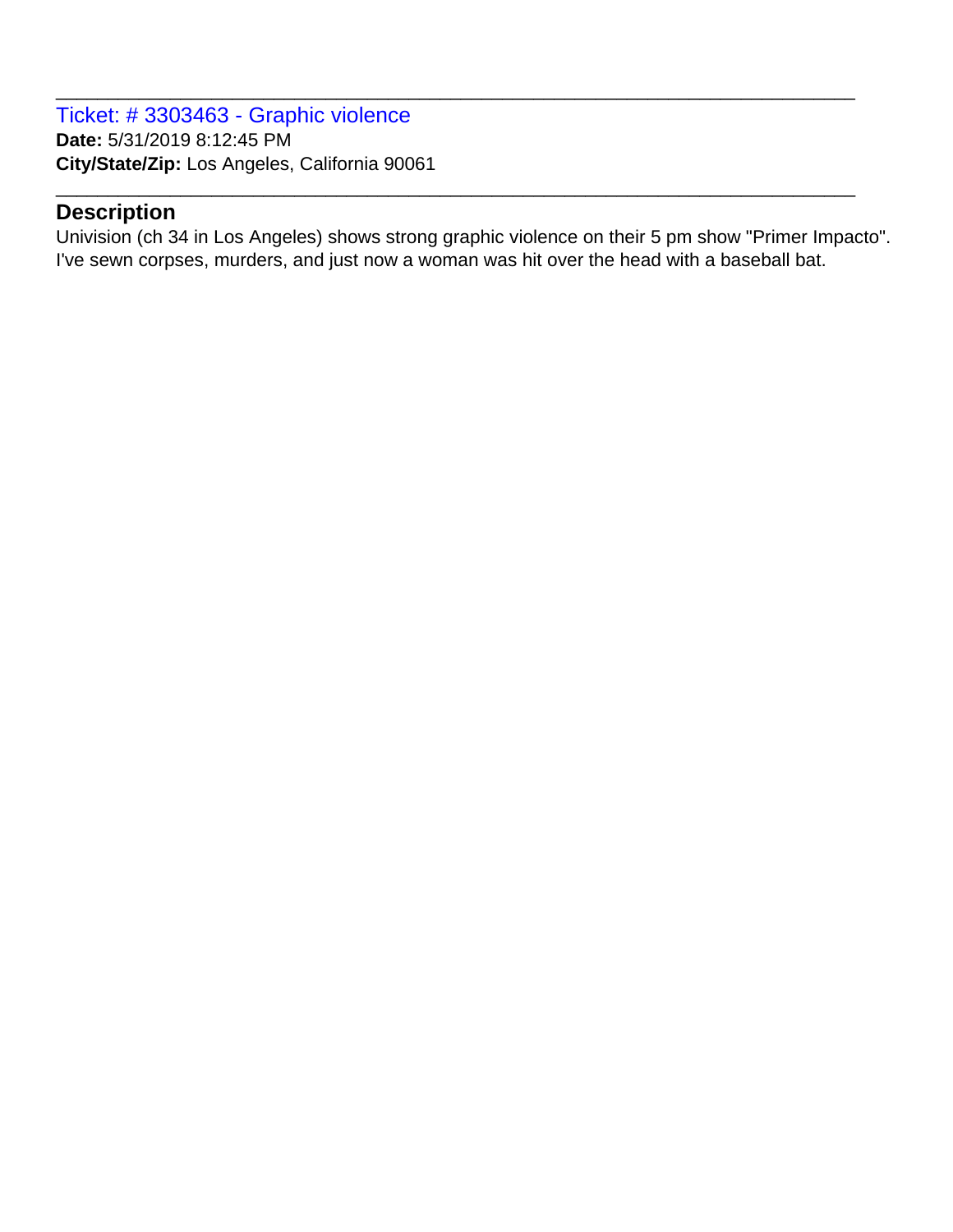Ticket: # 2723891 - MLB Home Territories **Date:** 8/22/2018 4:18:23 PM **City/State/Zip:** Niagara Falls, New York 14304 **Company Complaining About:** Mlb.tv

# **Description**

I am a subscriber to MLB.tv which costs over \$100. For this I get the ability to watch all out of market games. The problem is that where I love (the Buffalo, NY Market) 4 teams claim me as their home territory. I have complained to the teams but they told me that Major League Baseball chooses these territories. I understand that the New York Mets and New York Yankees are locally broadcast on cable networks so blacking that out for MLB.tv subscribers makes sense. However the Cleveland Indians and the Pittsburgh Pirates both have their games blacked out with no other option. There is no television broadcast available where I live, and I pay for the right to watch these games. So why is it impossible for me to do so. I believe that Major League Baseball should not be allowed to blackout games to paying subscribers to their product when no other option is available. I do not think a team 213 miles away and a team 238 miles away should be blacked out.

\_\_\_\_\_\_\_\_\_\_\_\_\_\_\_\_\_\_\_\_\_\_\_\_\_\_\_\_\_\_\_\_\_\_\_\_\_\_\_\_\_\_\_\_\_\_\_\_\_\_\_\_\_\_\_\_\_\_\_\_\_\_\_\_\_\_\_\_\_\_\_\_\_\_\_\_\_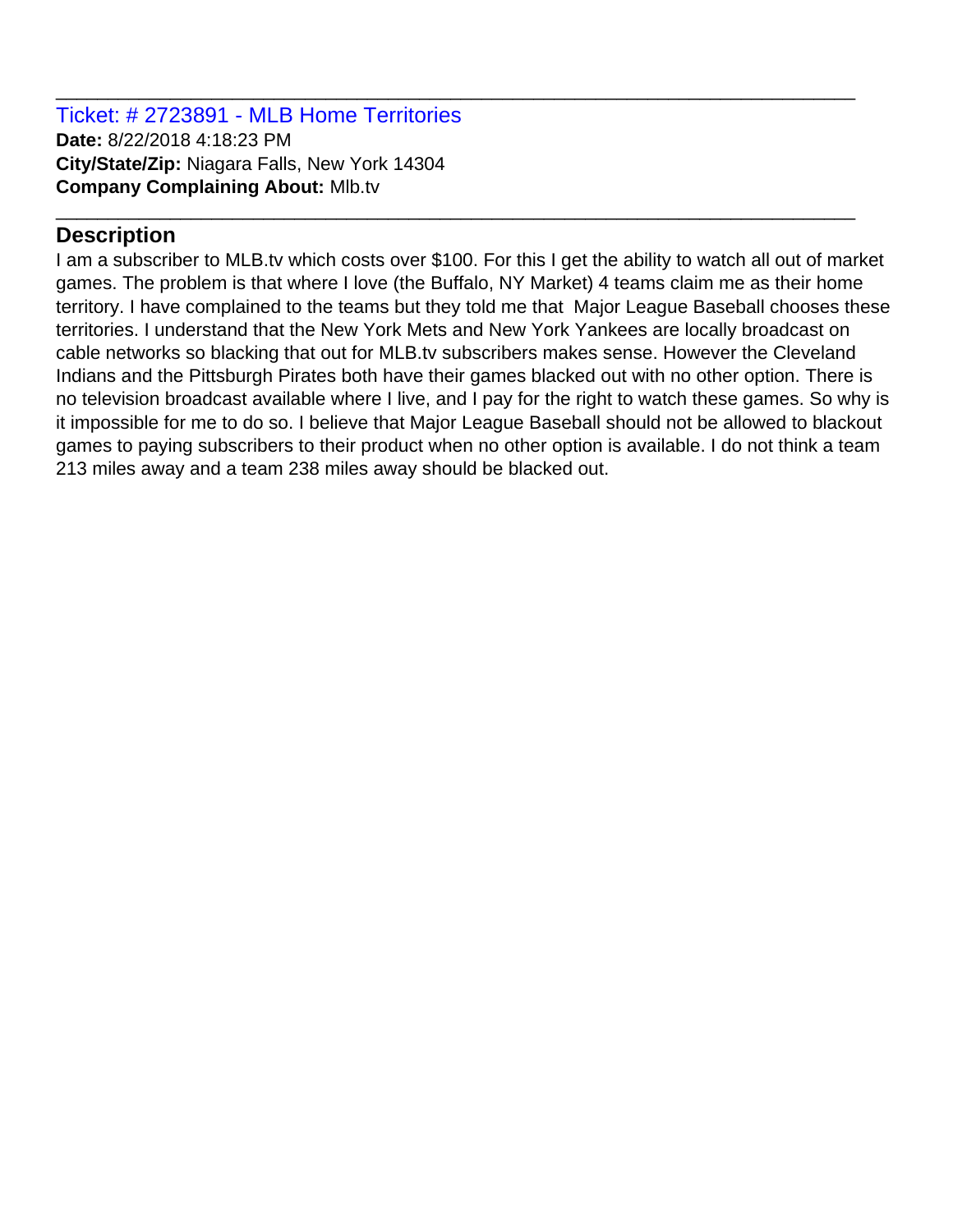Ticket: # 2979161 - Optimum Billing **Date:** 12/13/2018 11:56:59 AM **City/State/Zip:** Edison, New Jersey 08820 **Company Complaining About:** Optimum

# **Description**

Consumer has called cable company and has a baseball yes sports channel she is paying \$7.97 a month and have requested to have it removed and the cable company is telling her no. Consumer is not on any contract so the consumer wants the channel removed, the consumer is 90 years old and on a fixed income.\*\*\*CTR403-Phone\*\*\*

\_\_\_\_\_\_\_\_\_\_\_\_\_\_\_\_\_\_\_\_\_\_\_\_\_\_\_\_\_\_\_\_\_\_\_\_\_\_\_\_\_\_\_\_\_\_\_\_\_\_\_\_\_\_\_\_\_\_\_\_\_\_\_\_\_\_\_\_\_\_\_\_\_\_\_\_\_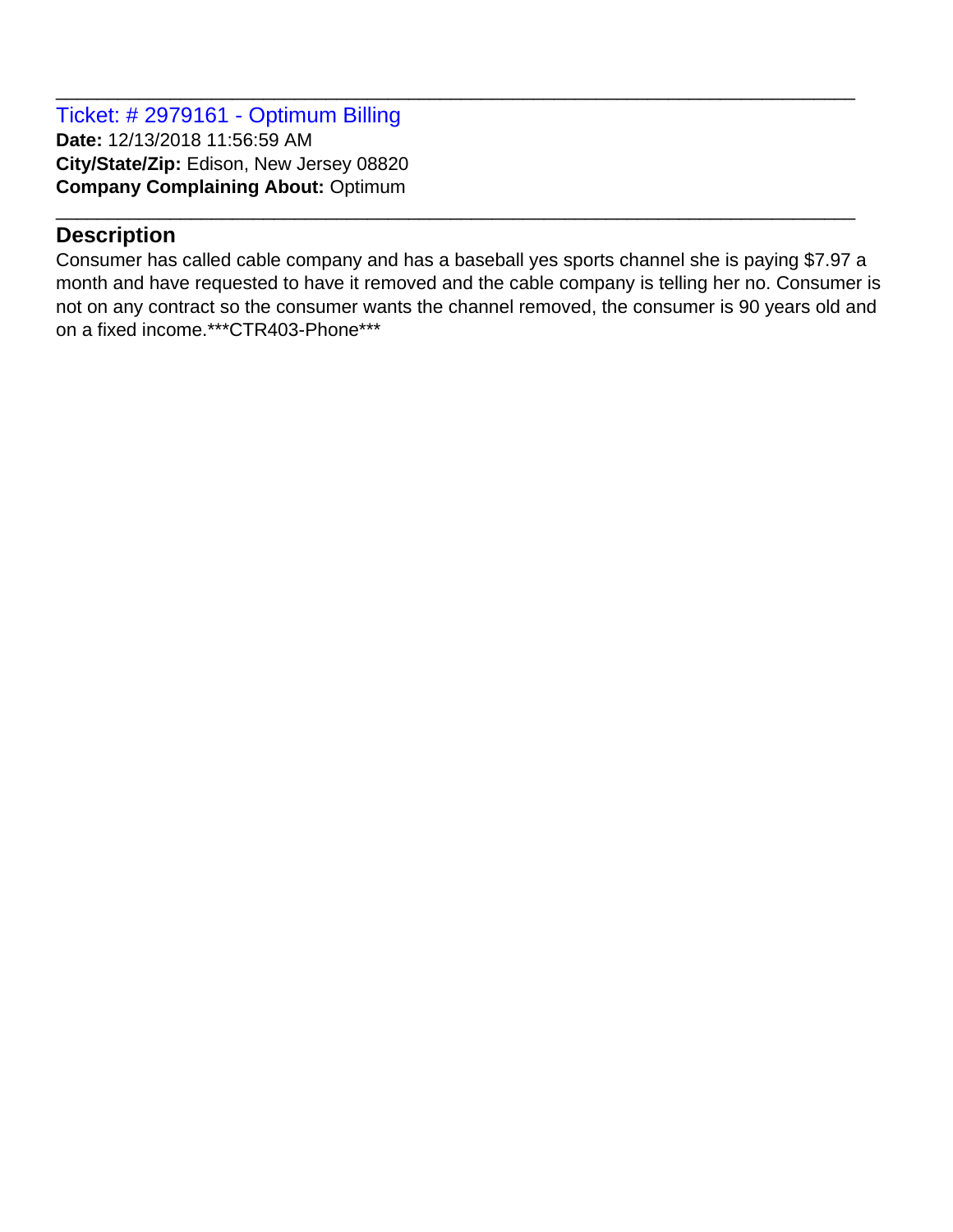Ticket: # 1764096 - interference with my radio **Date:** 7/7/2017 9:56:03 PM **City/State/Zip:** Keyesport, Illinois 62253

#### **Description**

I listen to the cardinal baseball games on my radio and any where between 7:50pm and 8:40 pm someone around here has something they turn on that makes my radio go into a squelching noise. you can't hear a word on it.

\_\_\_\_\_\_\_\_\_\_\_\_\_\_\_\_\_\_\_\_\_\_\_\_\_\_\_\_\_\_\_\_\_\_\_\_\_\_\_\_\_\_\_\_\_\_\_\_\_\_\_\_\_\_\_\_\_\_\_\_\_\_\_\_\_\_\_\_\_\_\_\_\_\_\_\_\_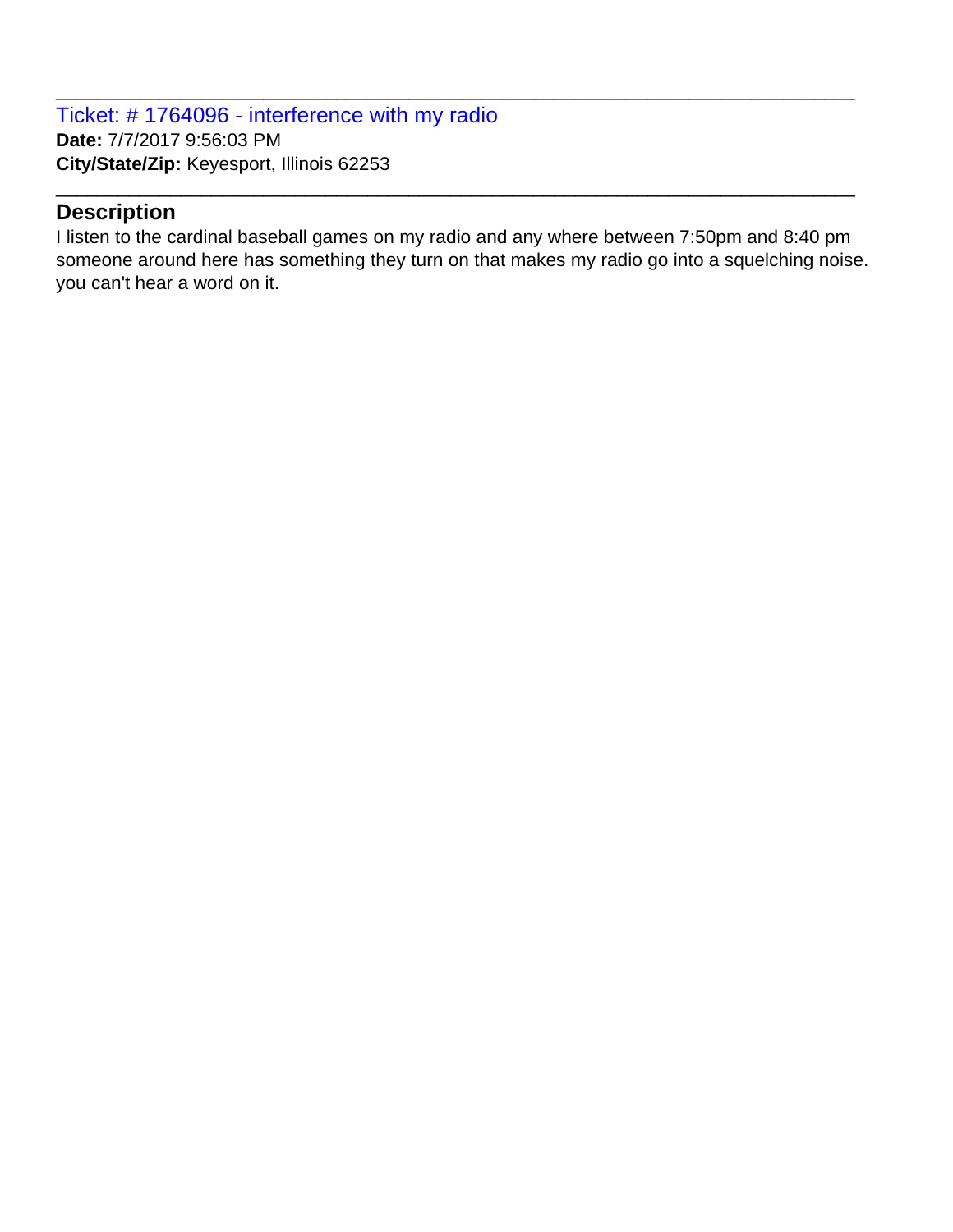Ticket: # 1385673 - Inappropriate commercials during daytime sports broadcasts **Date:** 1/8/2017 12:56:39 AM **City/State/Zip:** Lake Oswego, Oregon 97035

\_\_\_\_\_\_\_\_\_\_\_\_\_\_\_\_\_\_\_\_\_\_\_\_\_\_\_\_\_\_\_\_\_\_\_\_\_\_\_\_\_\_\_\_\_\_\_\_\_\_\_\_\_\_\_\_\_\_\_\_\_\_\_\_\_\_\_\_\_\_\_\_\_\_\_\_\_

\_\_\_\_\_\_\_\_\_\_\_\_\_\_\_\_\_\_\_\_\_\_\_\_\_\_\_\_\_\_\_\_\_\_\_\_\_\_\_\_\_\_\_\_\_\_\_\_\_\_\_\_\_\_\_\_\_\_\_\_\_\_\_\_\_\_\_\_\_\_\_\_\_\_\_\_\_

# **Description**

This is more of a general complaint rather than a specific event, and not specific to just NBC, although the issue was blatant today. I have 5 year-old twins who love to sit and watch football games, baseball, etc with me on the weekends. HOWEVER, there are entirely too many VERY frightening commercials that are allowed to air during these events. For example, in just the 12pm NFL game today, there were commercials for Resident Evil and Sleepless, which were terrifying to my 5yo son. The trend of scary commercials in sports broadcasts has become so prevalent that when the games start to transition to commercials, my son runs from the room whimpering, even as we try to pause or fast forward for him. We should be able to watch daytime sports (before 7pm) as well as major sporting broadcasts at anytime (i.e. MLB playoffs, NFL playoffs, etc) live without the fear that it will give my children nightmares for weeks. Is there anything in process to investigate these types of commercials? This happens EVERY game and I can't believe it is even allowed. This is WAY more traumatizing that what we currently consider 'indecency' - which is not traumatic for younger kids.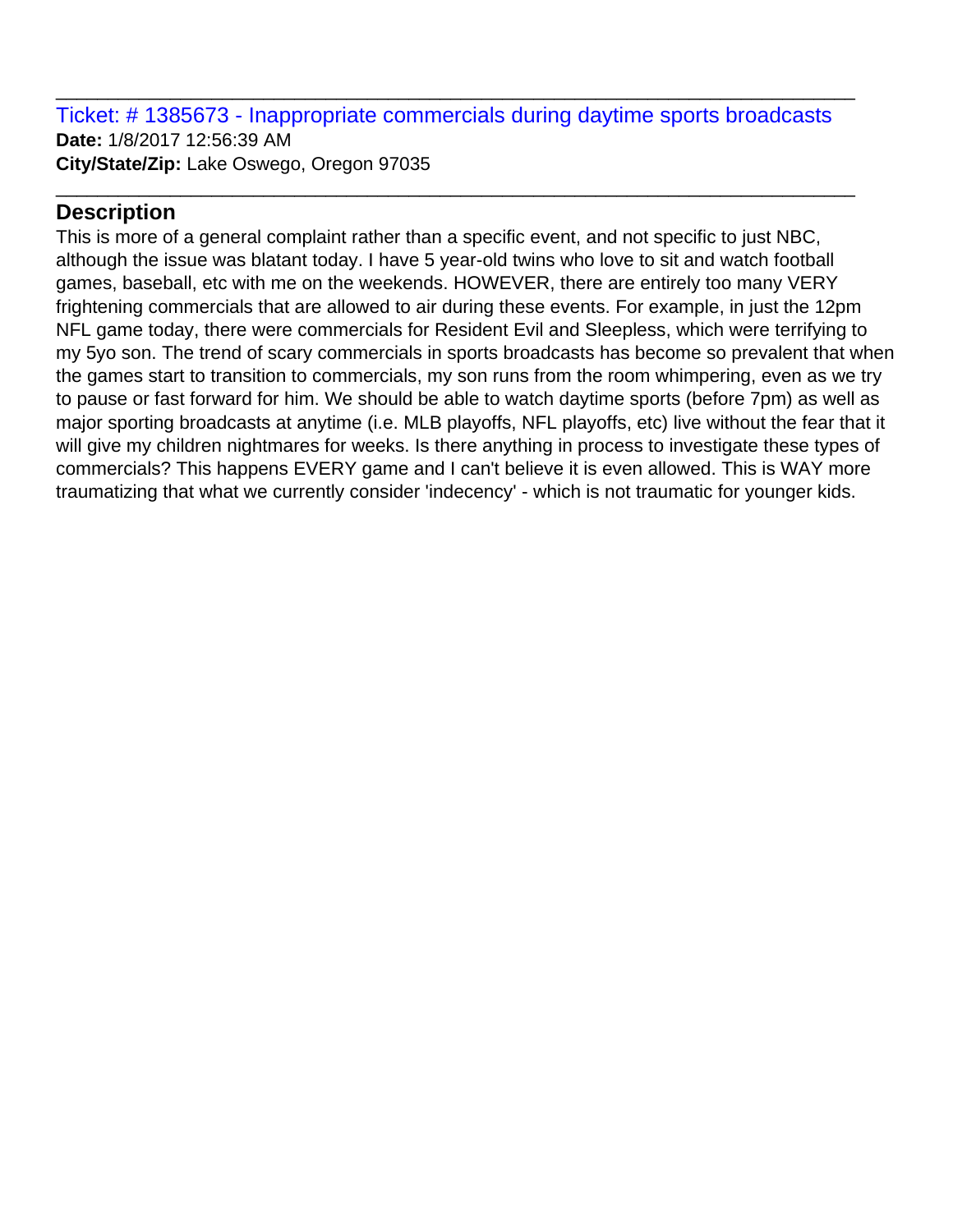# **Description**

i put a fake time cause i dont knowa commersial that had a guy exersizing with a kid on his neck and back at the end he does jumping jacks with his dong flopping up and down at her face level i complained before about a girl showing her underwear but i remember it was,me i did a bunch of commersials recently before returning to my alias but i lost a briefcase with a bunch of secret service cia fbi military police judges dea attorney and health investigator and more id cards and i think my pretend sister stole it she came over to a secret house and i was a guy and i wouldnt let her in and she thought that my baseball bat in my hand behind the door was a girl i was holding back but im gay after it got stolen i went back to the family undercover as a girl again and i got really raped and i think body parts taken and the sisters are wearing my dicks i had put up inside me up in them cause i wont fuck them i own belvita and am all 3 of the ones in the first and second hottest guy in the office and the lady sitting and the one that says something under camoflage and im all 3 hes using a leaf blower to spin himself on a chair crap i tried to hurry but i kept misspelling and i forgot oh and one they hurry and clean up the yard of decorations and a mcdonalds commersial i wouldnt smile at school and one i say you dont look a day over 70 or 80 but i think some people replace me knowing im incapacitated and a bunch of my companys and products china has and people are against me my thing would go over there to erase hottest i tried to fix a word and it wouldnt go back but if its me or another person showing underwear it offended me if its another girl but i can see if it offends others if its me , im the girl on top picture im a little down the streetvfrom a office building i own and own all the clothes ik im selling that girl put her head on my body on the lower pictures im the two people in the last picture i am on the goarmy.com website where it says officers , hottest

\_\_\_\_\_\_\_\_\_\_\_\_\_\_\_\_\_\_\_\_\_\_\_\_\_\_\_\_\_\_\_\_\_\_\_\_\_\_\_\_\_\_\_\_\_\_\_\_\_\_\_\_\_\_\_\_\_\_\_\_\_\_\_\_\_\_\_\_\_\_\_\_\_\_\_\_\_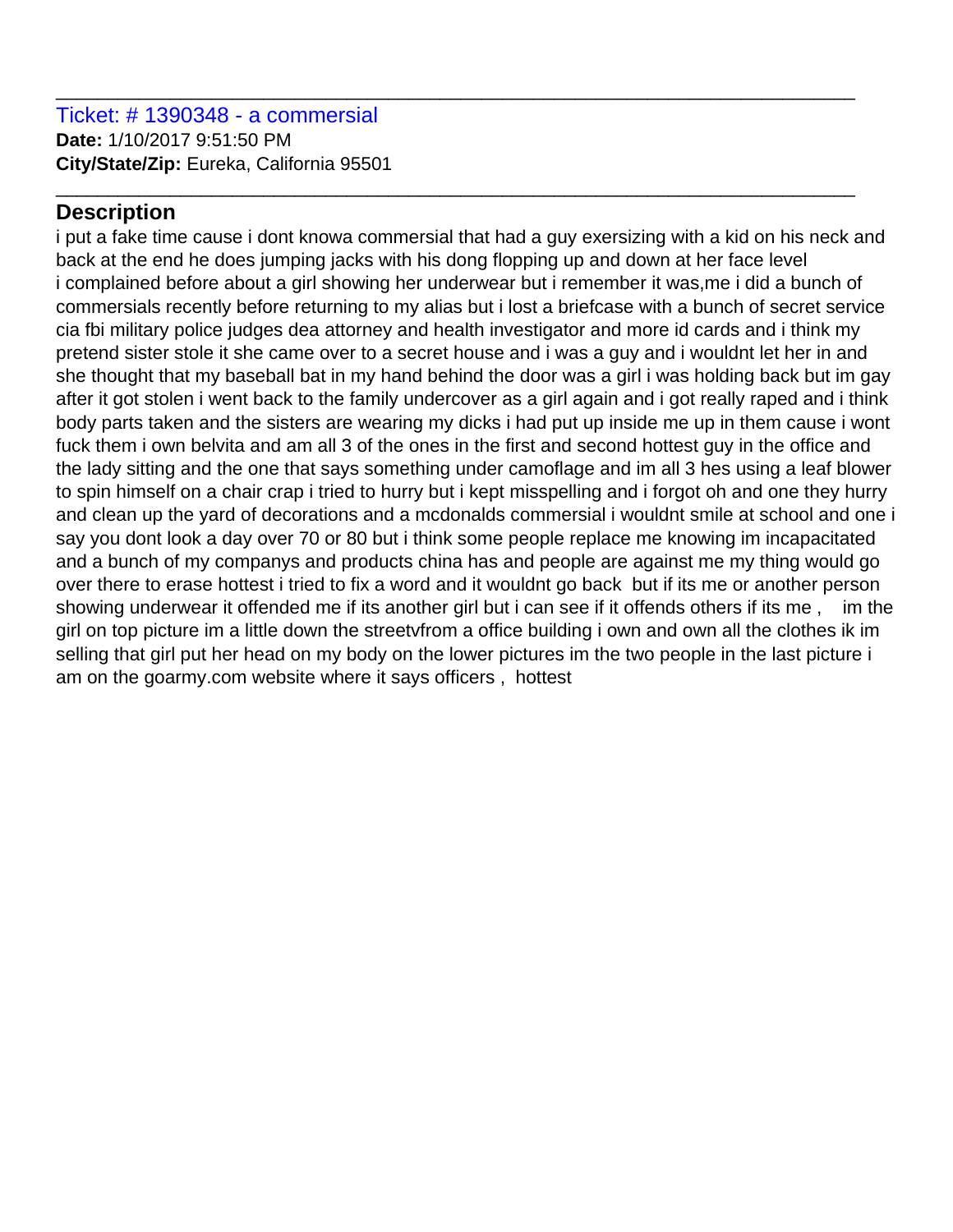Ticket: # 1382018 - Optimum Cablevision Packages and Prices **Date:** 1/5/2017 4:07:00 PM **City/State/Zip:** Kinnelon, New Jersey 07405 **Company Complaining About:** Optimum Cablevision Acquired By Altice Usa In 2015

\_\_\_\_\_\_\_\_\_\_\_\_\_\_\_\_\_\_\_\_\_\_\_\_\_\_\_\_\_\_\_\_\_\_\_\_\_\_\_\_\_\_\_\_\_\_\_\_\_\_\_\_\_\_\_\_\_\_\_\_\_\_\_\_\_\_\_\_\_\_\_\_\_\_\_\_\_

\_\_\_\_\_\_\_\_\_\_\_\_\_\_\_\_\_\_\_\_\_\_\_\_\_\_\_\_\_\_\_\_\_\_\_\_\_\_\_\_\_\_\_\_\_\_\_\_\_\_\_\_\_\_\_\_\_\_\_\_\_\_\_\_\_\_\_\_\_\_\_\_\_\_\_\_\_

# **Description**

The cheapest Optimum package that includes Yes Network (Yankees Baseball) is the Optimum Value for \$64.95. The basic cable package is \$13.95. If we want to watch Yankee baseball, I have to buy the Value package which costs \$50 per month more than the basic cable! I've spoken with the Optimum complaint area and there is no other way to gain access to the ball games. It is a big difference between the basic cable and the first tier price for "so called premium channels". Something has to be done about consumers having to pay high prices for channels they don't want or ever watch. It truly is a rip-off. When enough consumers complain, maybe someone will start to listen and change things.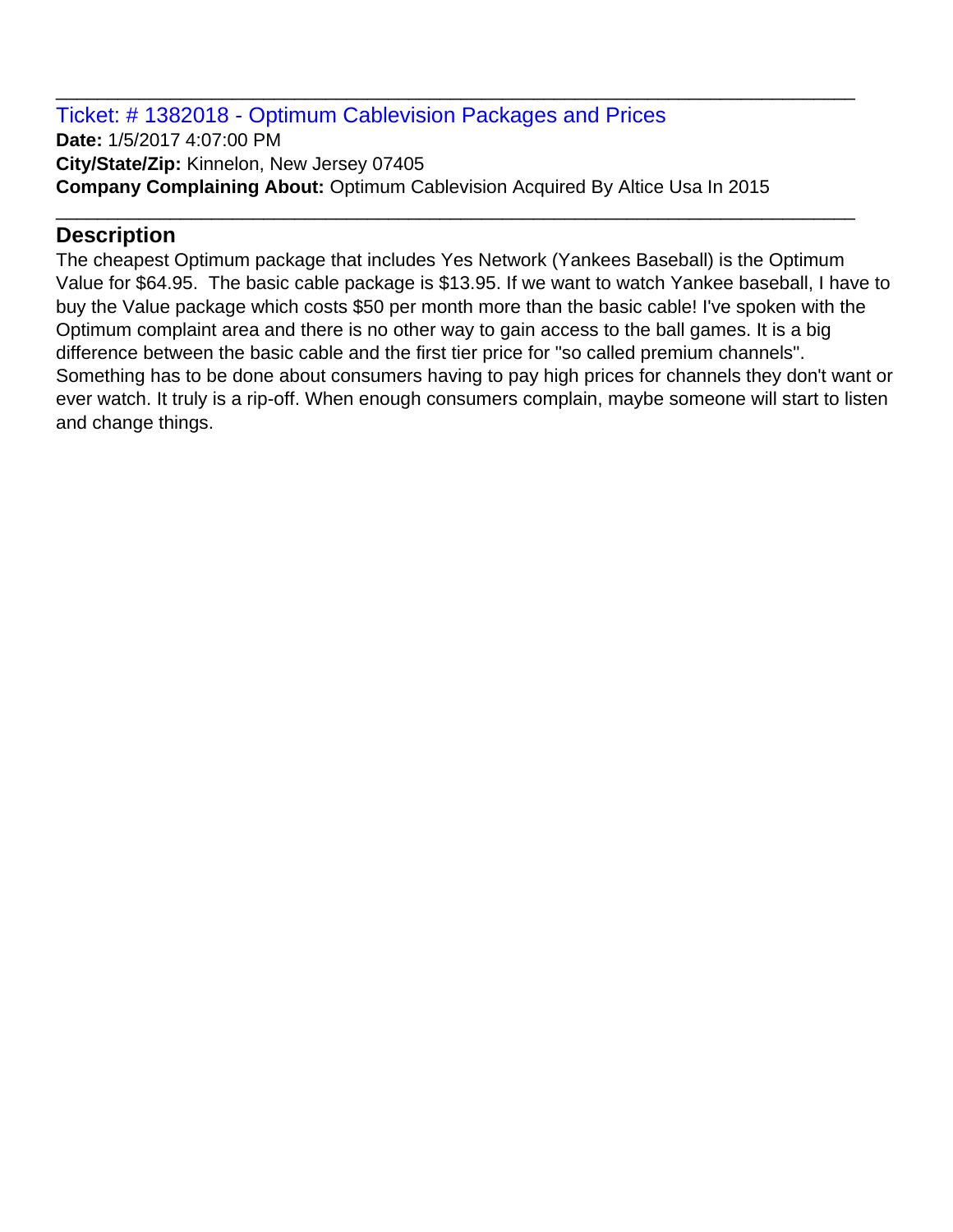Ticket: # 1400456 - WTOP FM Washington, DC Sports Commentator **Date:** 1/17/2017 12:46:31 PM **City/State/Zip:** Chantilly, Virginia 20151 **Company Complaining About:** Wtop

\_\_\_\_\_\_\_\_\_\_\_\_\_\_\_\_\_\_\_\_\_\_\_\_\_\_\_\_\_\_\_\_\_\_\_\_\_\_\_\_\_\_\_\_\_\_\_\_\_\_\_\_\_\_\_\_\_\_\_\_\_\_\_\_\_\_\_\_\_\_\_\_\_\_\_\_\_

\_\_\_\_\_\_\_\_\_\_\_\_\_\_\_\_\_\_\_\_\_\_\_\_\_\_\_\_\_\_\_\_\_\_\_\_\_\_\_\_\_\_\_\_\_\_\_\_\_\_\_\_\_\_\_\_\_\_\_\_\_\_\_\_\_\_\_\_\_\_\_\_\_\_\_\_\_

# **Description**

The sports commentator, Dave Johnson, uses extremely loud sound clips of professional game broadcasts during his sports news segments Monday to Friday, from 5:00AM to 10:00 AM, every hour on the 15 minute and 45 minute marks. The clips he chooses are very strident, especially of hockey games, basketball games, and baseball games. Drivers listening to the morning traffic and weather have been known to be startled in such fashion that accidents have been narrowly missed when these screaming persons suddenly come on the air. The charge of screaming is factual not literal. The volume level of these sound bites violate the Commercial Advertisement Loudness Mitigation (CALM) Act. These sound bites do not follow the rule requiring broadcasts to have the same average volume as the programs they accompany. This has been ongoing for quite a while. Let me know if you need more details.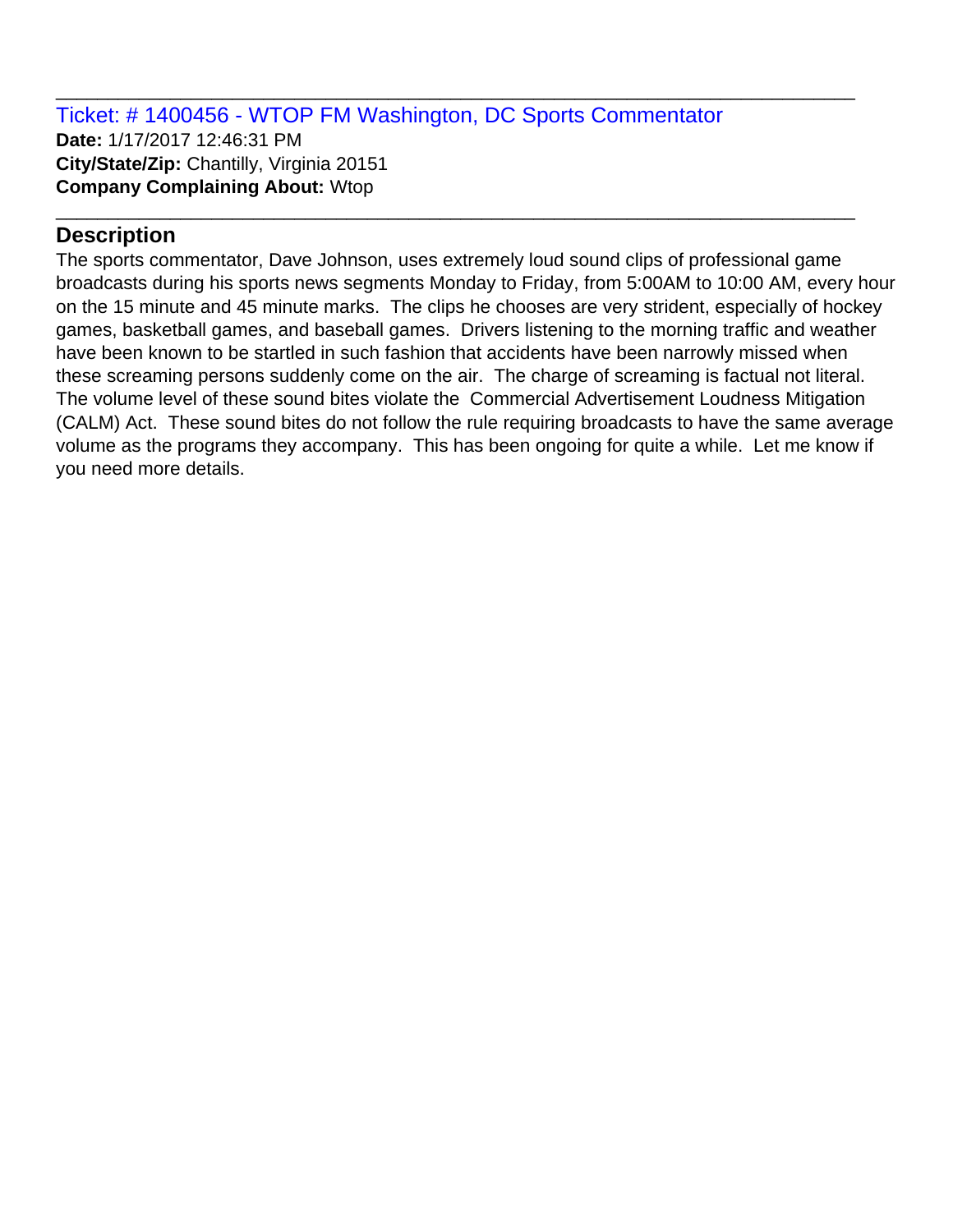Ticket: # 1410243 - Subliminal political message during news broadcast **Date:** 1/22/2017 6:08:10 PM **City/State/Zip:** Mogadore, Ohio 44260 **Company Complaining About:** Time Warner

\_\_\_\_\_\_\_\_\_\_\_\_\_\_\_\_\_\_\_\_\_\_\_\_\_\_\_\_\_\_\_\_\_\_\_\_\_\_\_\_\_\_\_\_\_\_\_\_\_\_\_\_\_\_\_\_\_\_\_\_\_\_\_\_\_\_\_\_\_\_\_\_\_\_\_\_\_

\_\_\_\_\_\_\_\_\_\_\_\_\_\_\_\_\_\_\_\_\_\_\_\_\_\_\_\_\_\_\_\_\_\_\_\_\_\_\_\_\_\_\_\_\_\_\_\_\_\_\_\_\_\_\_\_\_\_\_\_\_\_\_\_\_\_\_\_\_\_\_\_\_\_\_\_\_

# **Description**

On 1/22/17 just after 8AM WEWS Ch 5 News was airing a teaser prior to the commercial break about an upcoming news story about how many Presidents were from Ohio. It showed a series of pictures of former Ohio Presidents and during the last photo there was a momentary image where a Trump "Make America Great Again" red baseball cap was superimposed on the head of one of the former Presidents. At first I thought it was my imagination, but using the DVR I was able to back up and see it flash again. I finally looked at it frame by frame and captured the image on my cellphone camera. I also took a video of it playing. Isn't there any ban on using subliminal political messages in TV News programs?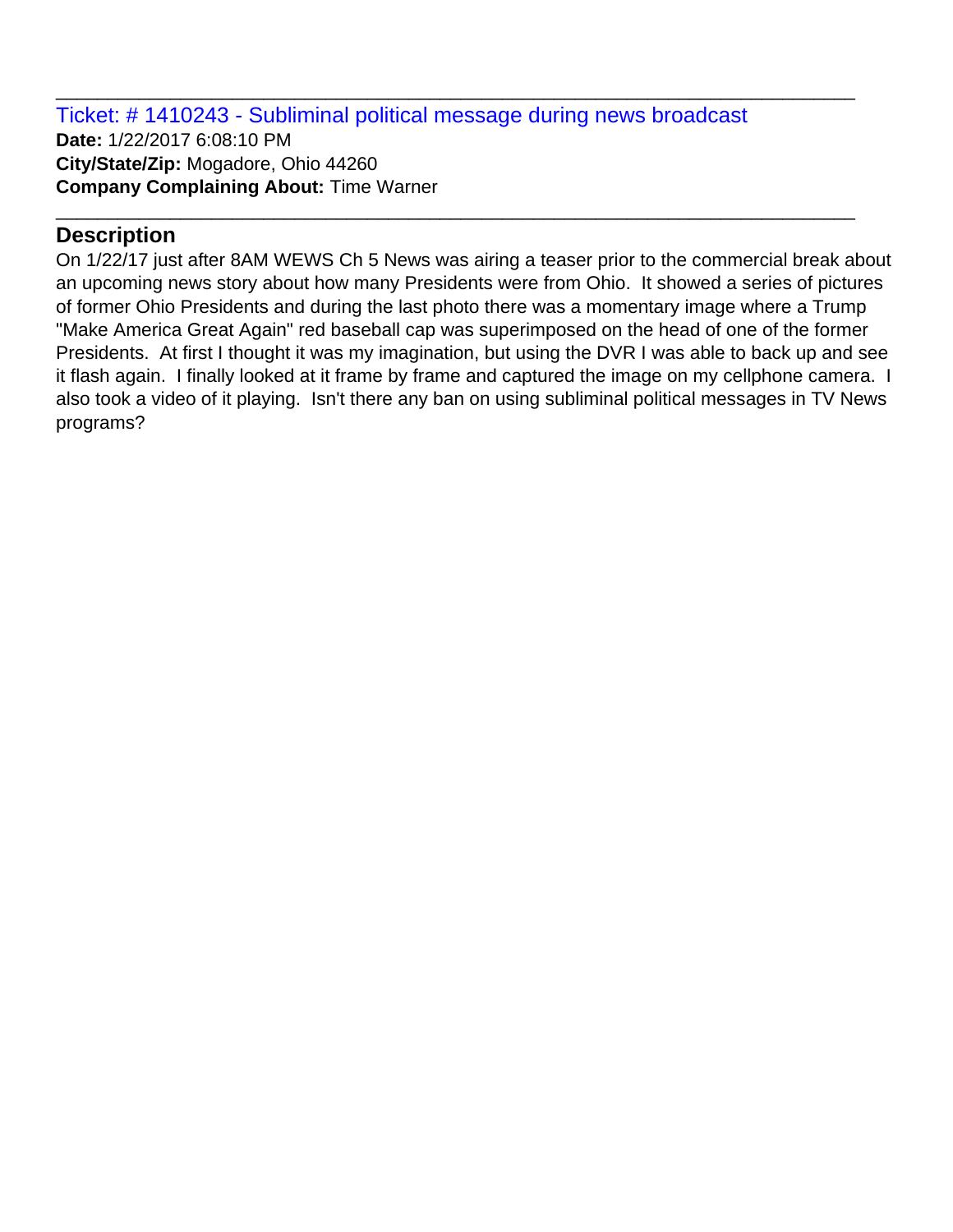Ticket: # 3059480 - Cable TV **Date:** 2/16/2019 6:34:23 PM **City/State/Zip:** Manalapan, New Jersey 07726 **Company Complaining About:** Optimum

# **Description**

If I want to watch my favorite baseball team, I have to buy an entire "package" of channels for \$50 more each month. I should have the ability to just add that one channel a la carte, and not have to pay for all these other channels in the package I don't watch. Thank You.

\_\_\_\_\_\_\_\_\_\_\_\_\_\_\_\_\_\_\_\_\_\_\_\_\_\_\_\_\_\_\_\_\_\_\_\_\_\_\_\_\_\_\_\_\_\_\_\_\_\_\_\_\_\_\_\_\_\_\_\_\_\_\_\_\_\_\_\_\_\_\_\_\_\_\_\_\_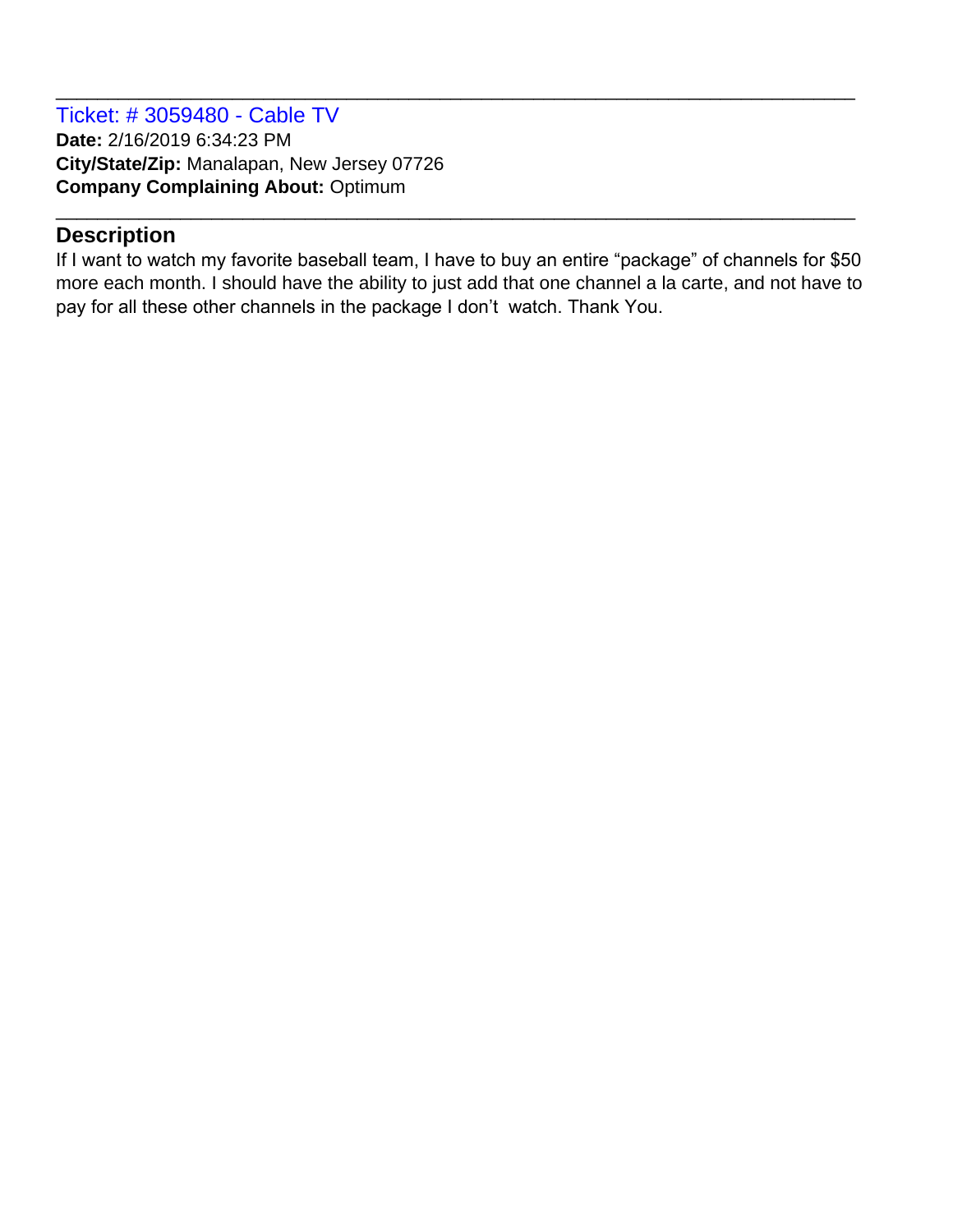Ticket: # 1422898 - Concast and Yes Channel Dispute **Date:** 1/28/2017 3:52:45 PM **City/State/Zip:** Middlebury, Connecticut 06762 **Company Complaining About:** Comcast

# **Description**

This will be the second baseball season that Comcast will not be broadcasting the Yes channel resulting in no Yankee games. The two entities while arguing about money spend unnecessarily blaming one another. This a very frustrating situation for NY Yankee fans. In addition there has been no drop in rates since the channel has become unavailable. Yankee fans are stuck between two greedy entities. Can the FCC exert pressure to get this resolved?

\_\_\_\_\_\_\_\_\_\_\_\_\_\_\_\_\_\_\_\_\_\_\_\_\_\_\_\_\_\_\_\_\_\_\_\_\_\_\_\_\_\_\_\_\_\_\_\_\_\_\_\_\_\_\_\_\_\_\_\_\_\_\_\_\_\_\_\_\_\_\_\_\_\_\_\_\_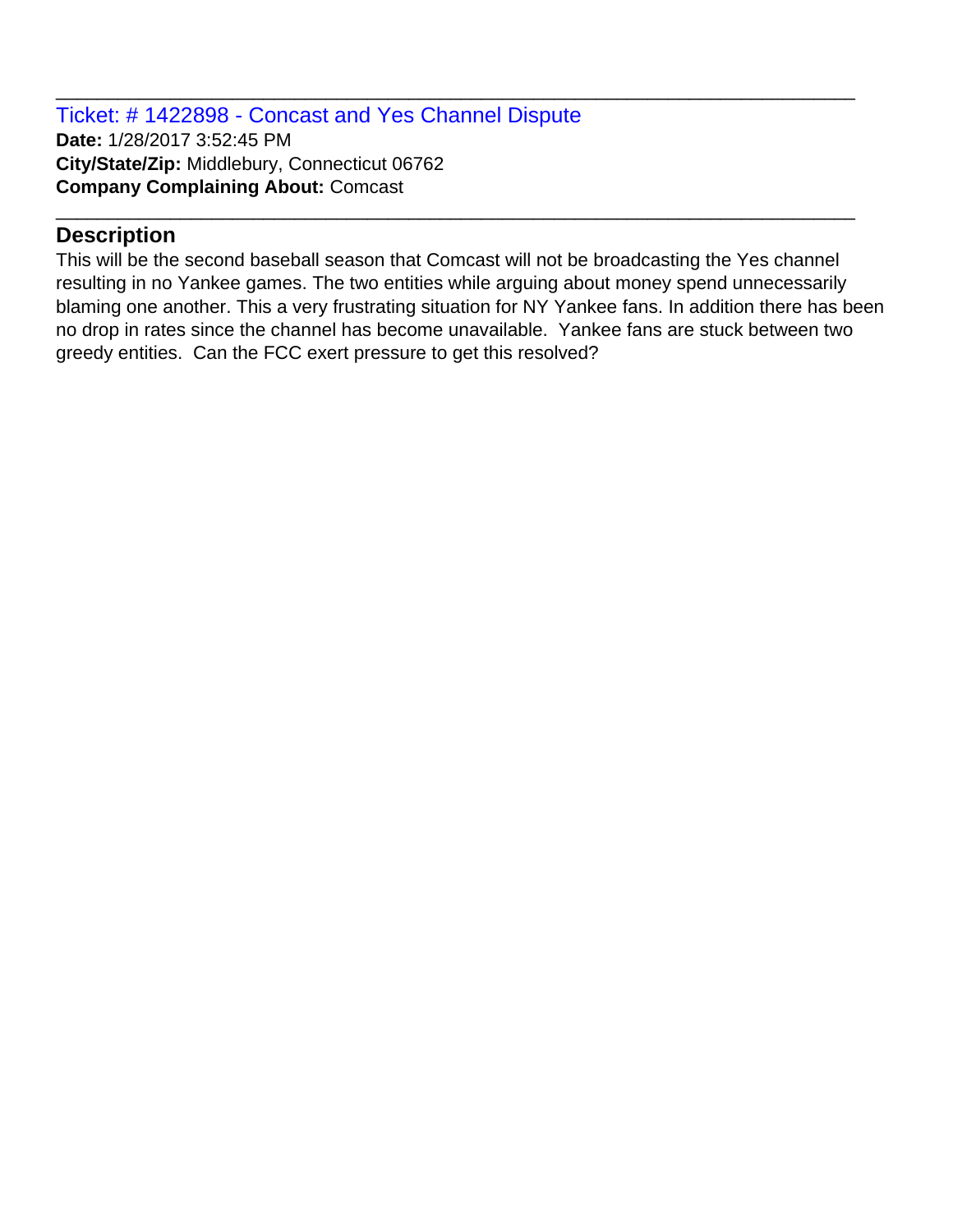Ticket: # 1431422 - black outs of services that I subscribe to **Date:** 2/2/2017 11:16:52 AM **City/State/Zip:** Elkton, Maryland 21921 **Company Complaining About:** Comcast

# **Description**

I am a resident of Elkton Maryland , I have Comcast as a cable TV supplier. I left the Philadelphia area in 2012 , I am considered to be in the Comcast Mid/Atlantic service area. My local teams are the Washington pro teams and the Baltimore pro teams. due to that I purchase the center ice package from Comcast for approximately 145 dollars a season. Up till this year I have had no blackouts that I can recall. The last few weeks every Philadelphia flyers game has been blacked out on my cable .My wife and I have spent hours and hours of time on the phone and on the computer trying to just get my teams on TV. I would gladly pay more to be receive the Philadelphia Comcast channels but apparently this isn't an option. It is the most frustrating event in my life , I am a sixty year old sports fan that although its expensive I don't mind paying to see my teams . I also subscribe to the extra innings package for baseball .

\_\_\_\_\_\_\_\_\_\_\_\_\_\_\_\_\_\_\_\_\_\_\_\_\_\_\_\_\_\_\_\_\_\_\_\_\_\_\_\_\_\_\_\_\_\_\_\_\_\_\_\_\_\_\_\_\_\_\_\_\_\_\_\_\_\_\_\_\_\_\_\_\_\_\_\_\_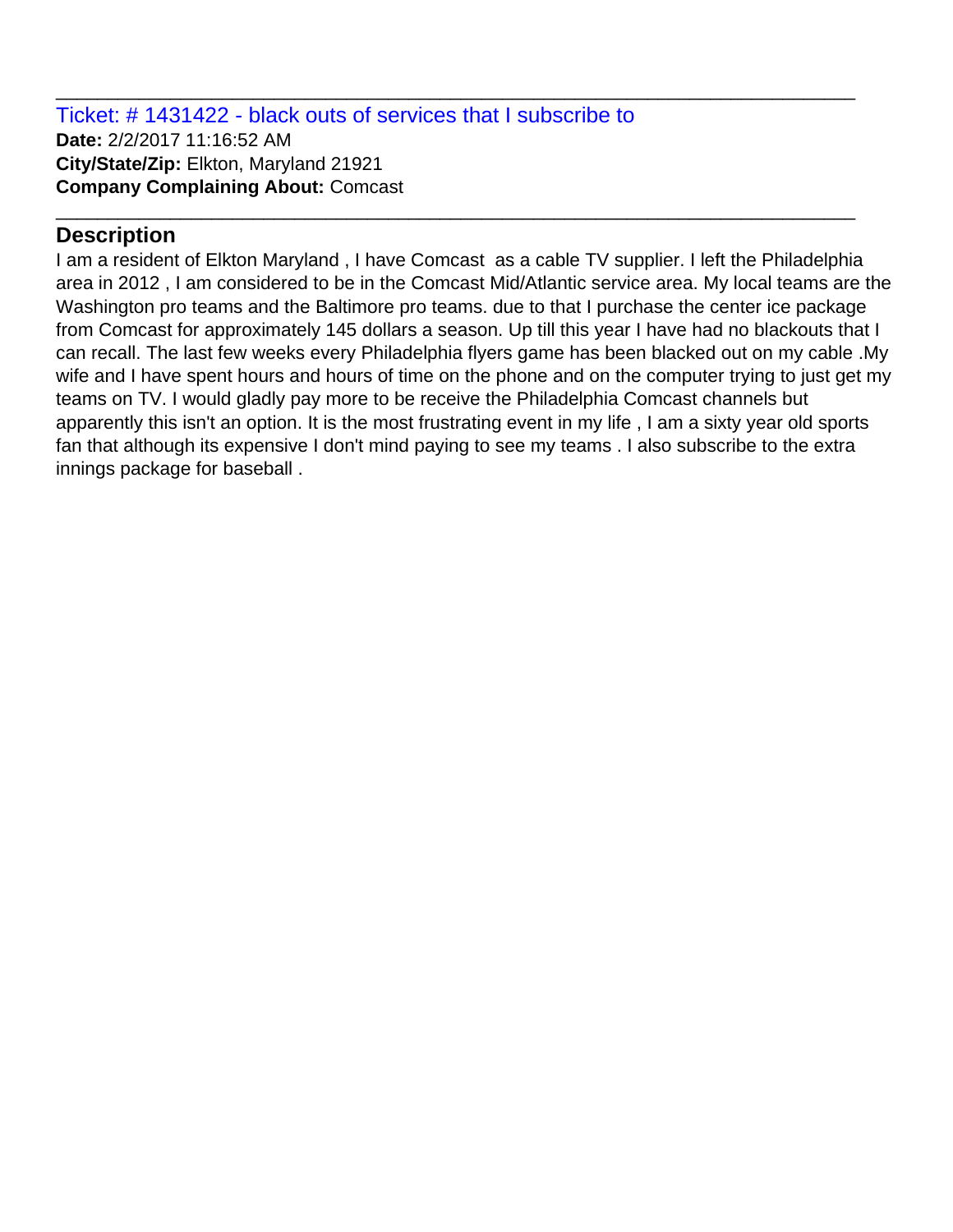Ticket: # 1445795 - Direct TV **Date:** 2/9/2017 1:11:30 PM **City/State/Zip:** Ft. Worth, Texas 76115 **Company Complaining About:** AT&T

#### **Description**

Every , 1st of February Diectv goes up and this time it's \$8.00 more a month. First situation is a charge for Regional Sports Fee of \$3.63 I have complain about this but no reasonable answer. I don't care for any sports anymore because it's money, money money no sports in it unless your a gambler. Wrestling, Boxing, Football, all have money pots and no sports anymore. (ex. Baseball is the best of 4 out of 7. Why in the hell do we need to play 7 game against the same team? So sports (any) is not my cup of tea. I would like them to take this one fee off. The other three are \$21.00 a month to rent boxes. I have paid for these boxes 20 times over and only had to replace one box. Another fee is Advance Receiver HD and Advance Receiver DVR at \$20.00 a month for both. I have not changed my Receiver at all but I get all these charges. It's a total of \$44.63 for just for extras. I believe this has to stop and some control over these fees. I am a Disabled Veteran and 67 years old. This being my main entertainment they keep taking and taking. Hopefully you'll look into the charges and find out if they are legal. If not roll them back? I like the one about buying your own box keep it up. (b) (6)

\_\_\_\_\_\_\_\_\_\_\_\_\_\_\_\_\_\_\_\_\_\_\_\_\_\_\_\_\_\_\_\_\_\_\_\_\_\_\_\_\_\_\_\_\_\_\_\_\_\_\_\_\_\_\_\_\_\_\_\_\_\_\_\_\_\_\_\_\_\_\_\_\_\_\_\_\_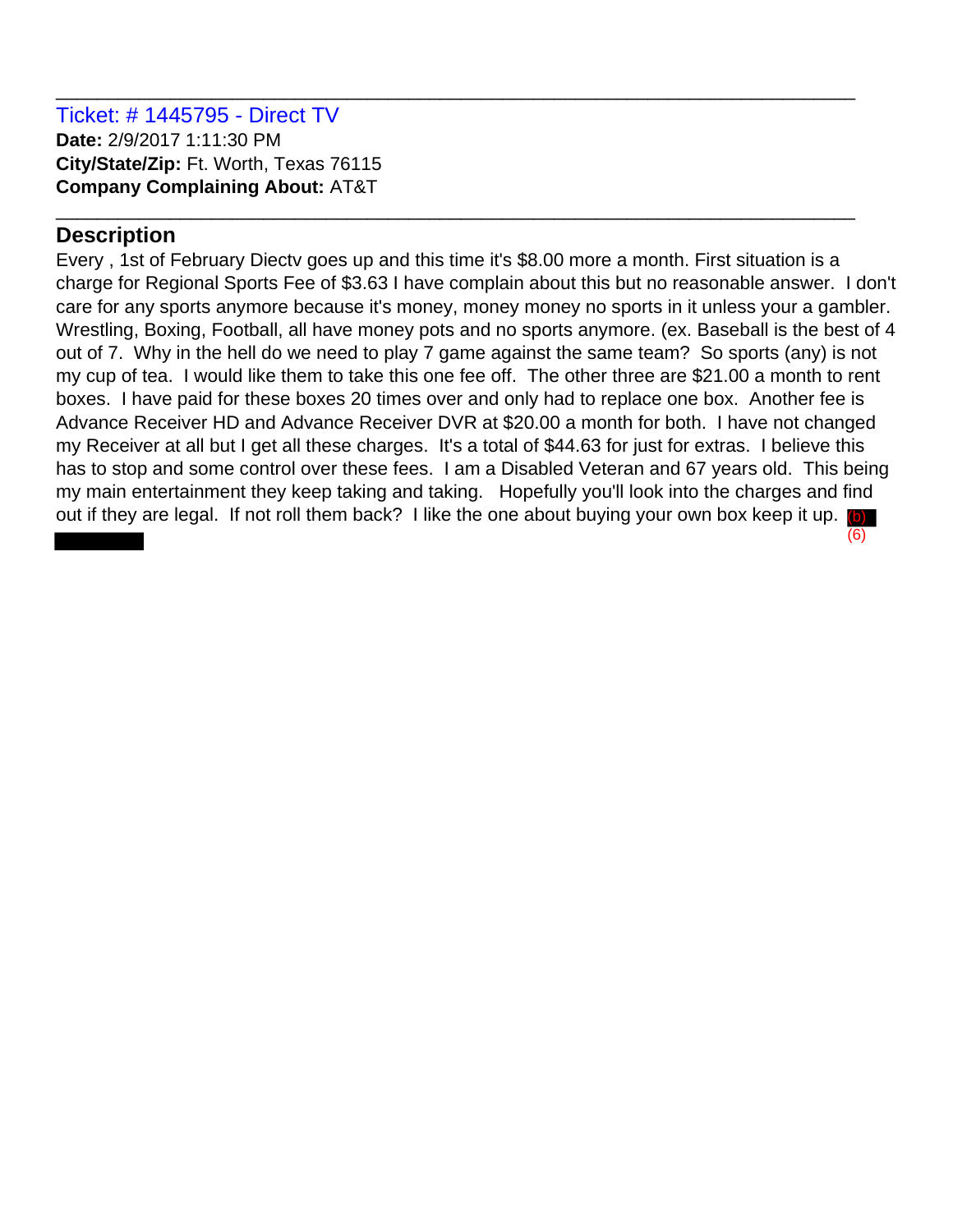Ticket: # 3243275 - MLB Local Blackout on Hulu **Date:** 5/6/2019 10:49:00 PM **City/State/Zip:** Des Moines, Iowa 50309 **Company Complaining About:** Hulu

### **Description**

I am trying to watch Chicago Cubs baseball games on Hulu that are being broadcast on local channels included in my package like NBC Sports Chicago and my local ABC and Fox stations. After speaking with Hulu Support, I believe these games are being improperly blacked out based on Major League Baseball's blackout policy. I should not be blacked out from watching the Chicago Cubs on Hulu in my home via Amazon Fire Stick.

\_\_\_\_\_\_\_\_\_\_\_\_\_\_\_\_\_\_\_\_\_\_\_\_\_\_\_\_\_\_\_\_\_\_\_\_\_\_\_\_\_\_\_\_\_\_\_\_\_\_\_\_\_\_\_\_\_\_\_\_\_\_\_\_\_\_\_\_\_\_\_\_\_\_\_\_\_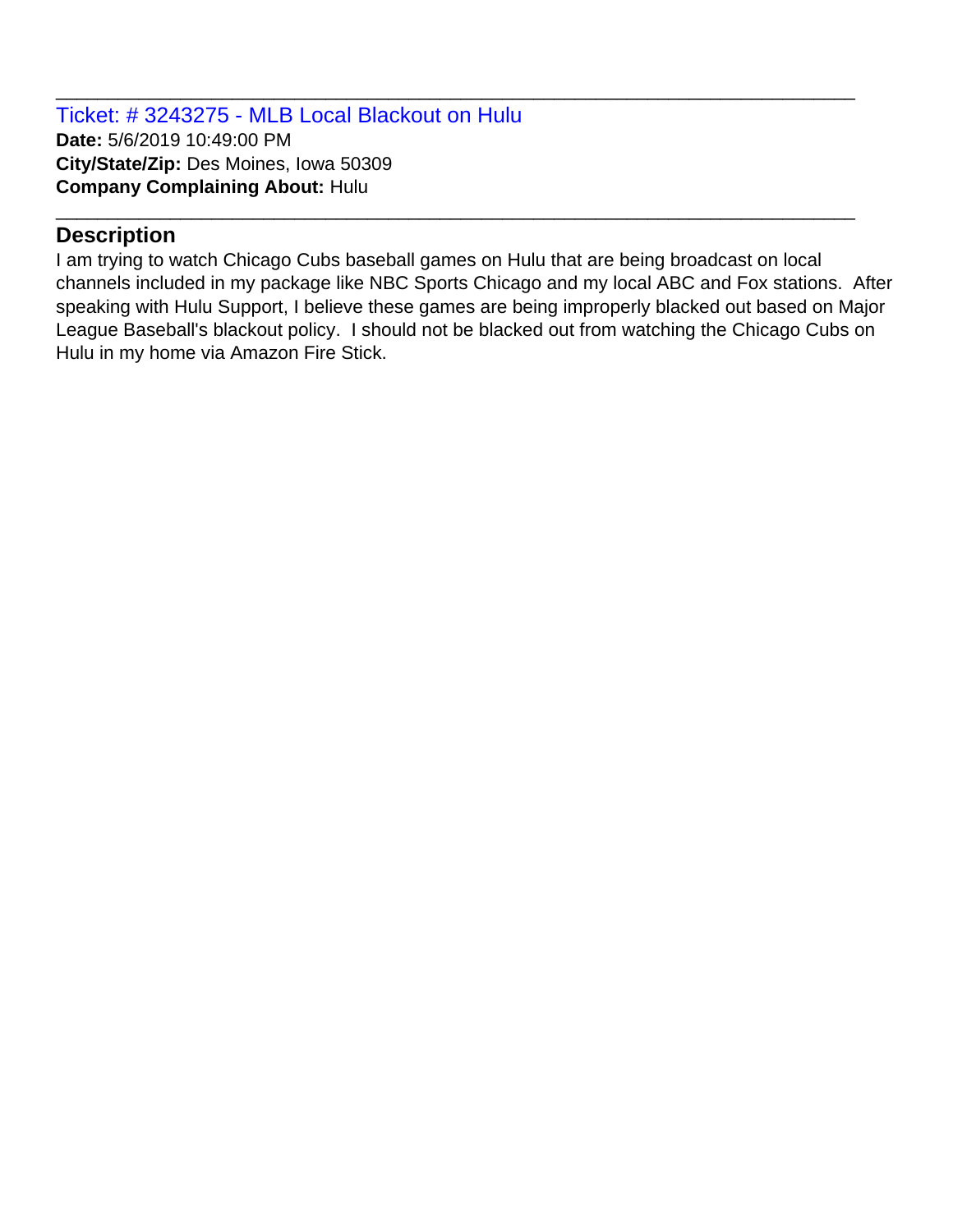Ticket: # 1451177 - Several issues **Date:** 2/12/2017 8:44:37 PM **City/State/Zip:** Smyrna, Georgia 30082 **Company Complaining About:** Directv

# **Description**

Install tech talking about her drug habit and asking me for property in my home. Install done incorrectly, receivers do not work properly, cable is not buried and is sitting on my grass in my yard. Install took 5 hours without burying the cable and it was a wireless setup, no holes had to be drilled. After speaking to three reps before deciding to move forward with DirectTV and all three telling me my bill would be EXACTLY 125, that was it total, the first bill I get there is a regional sports fee. I pay for football, I didn't get the soccer, we don't have a hockey team, so I guess its a baseball fee? They argued that the email they sent stated that they all three lied and that I had 24 hours once receiving that email to cancel my order. I explained that I had not seen that email and especially not within 24 hours and they basically said tough luck. I've asked them to remedy the situation including fixing the receivers, burying the cable, and fix the billing issue. I've spoken to four representatives since Friday two of which hung up after asking to speak to their supervisor. The fourth said that I was in the queue to have a supervisor call within 30 minutes to an hour. As of today (Sunday 7:45pm) I have still not received a call.

\_\_\_\_\_\_\_\_\_\_\_\_\_\_\_\_\_\_\_\_\_\_\_\_\_\_\_\_\_\_\_\_\_\_\_\_\_\_\_\_\_\_\_\_\_\_\_\_\_\_\_\_\_\_\_\_\_\_\_\_\_\_\_\_\_\_\_\_\_\_\_\_\_\_\_\_\_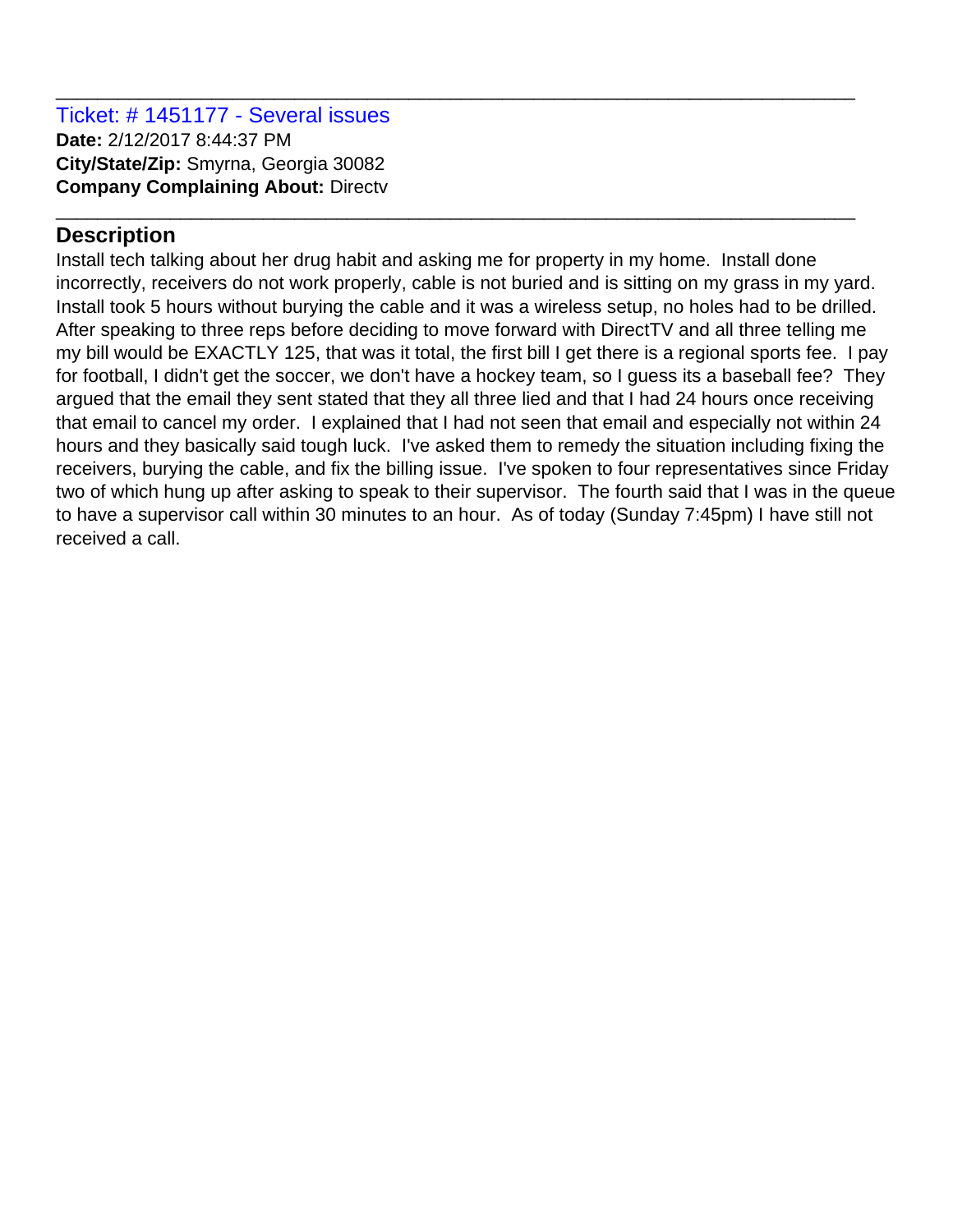Ticket: # 1468878 - Directv regional sports program that I'm paying extra for **Date:** 2/22/2017 3:13:21 PM **City/State/Zip:** Lawrenceville, Georgia 30046 **Company Complaining About:** Directv

\_\_\_\_\_\_\_\_\_\_\_\_\_\_\_\_\_\_\_\_\_\_\_\_\_\_\_\_\_\_\_\_\_\_\_\_\_\_\_\_\_\_\_\_\_\_\_\_\_\_\_\_\_\_\_\_\_\_\_\_\_\_\_\_\_\_\_\_\_\_\_\_\_\_\_\_\_

\_\_\_\_\_\_\_\_\_\_\_\_\_\_\_\_\_\_\_\_\_\_\_\_\_\_\_\_\_\_\_\_\_\_\_\_\_\_\_\_\_\_\_\_\_\_\_\_\_\_\_\_\_\_\_\_\_\_\_\_\_\_\_\_\_\_\_\_\_\_\_\_\_\_\_\_\_

### **Description**

I live in Georgia and I pay to watch SNY TV , Msg networks located in NYC. I'm receiving notices stating I have to pay for NY Mets baseball on SNY and NY Knicks on msg networks even though I'm already paying extra as part of my DirecTV premium package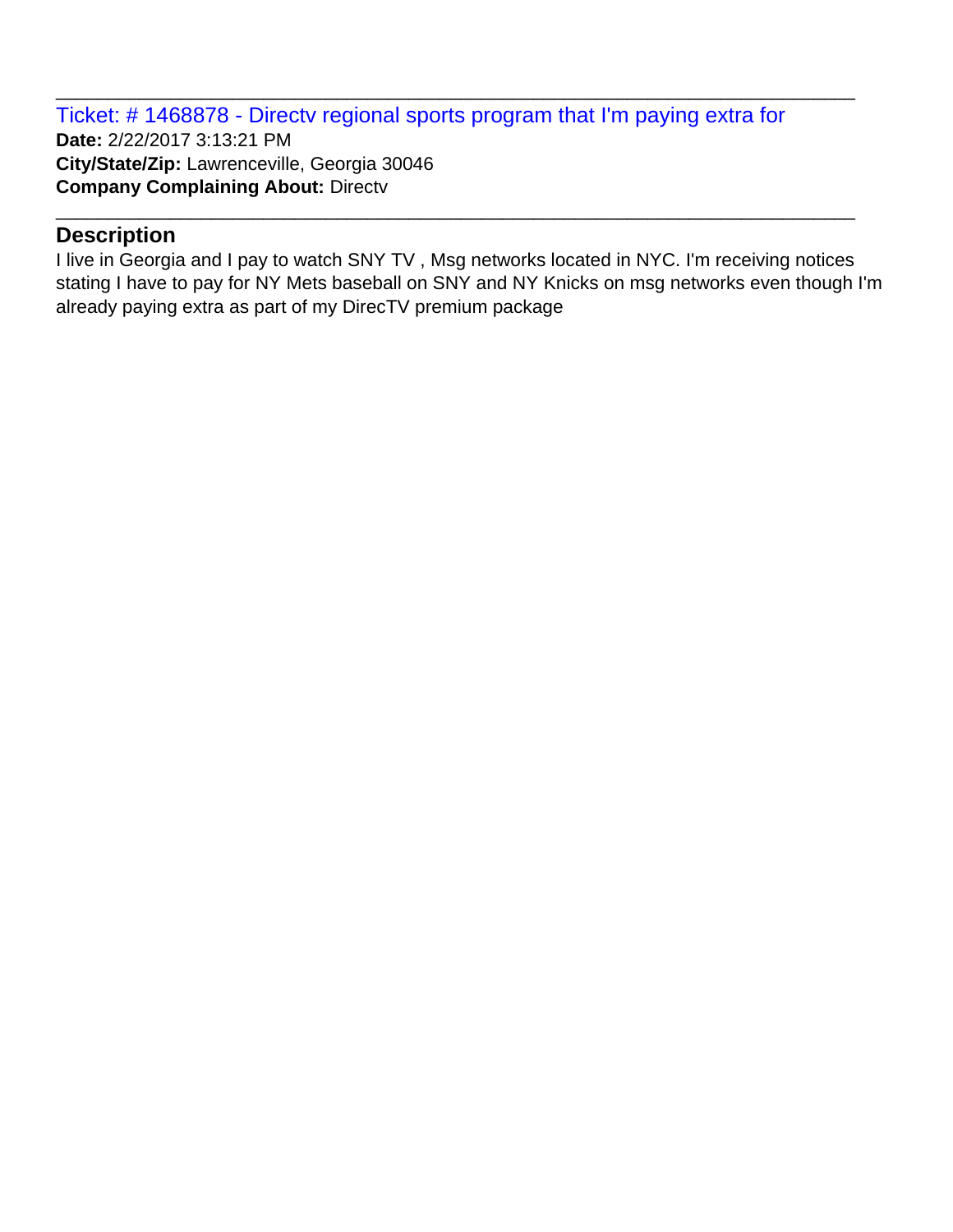Ticket: # 1474831 - neighbors ham radio interferes with local AM stations on radio **Date:** 2/25/2017 1:15:46 PM **City/State/Zip:** Saint Peters, Missouri 63376-6723

\_\_\_\_\_\_\_\_\_\_\_\_\_\_\_\_\_\_\_\_\_\_\_\_\_\_\_\_\_\_\_\_\_\_\_\_\_\_\_\_\_\_\_\_\_\_\_\_\_\_\_\_\_\_\_\_\_\_\_\_\_\_\_\_\_\_\_\_\_\_\_\_\_\_\_\_\_

\_\_\_\_\_\_\_\_\_\_\_\_\_\_\_\_\_\_\_\_\_\_\_\_\_\_\_\_\_\_\_\_\_\_\_\_\_\_\_\_\_\_\_\_\_\_\_\_\_\_\_\_\_\_\_\_\_\_\_\_\_\_\_\_\_\_\_\_\_\_\_\_\_\_\_\_\_

#### **Description**

The neighbor on the street behind us moved in around September 2016, since that time we have not been able to pick up KMOX (AM 1120). We have lived in this house for 18 years and had no problem prior picking up this signal. We listen or listened to Cardinal Baseball and Mizzou football on this station. We are no longer able to do so.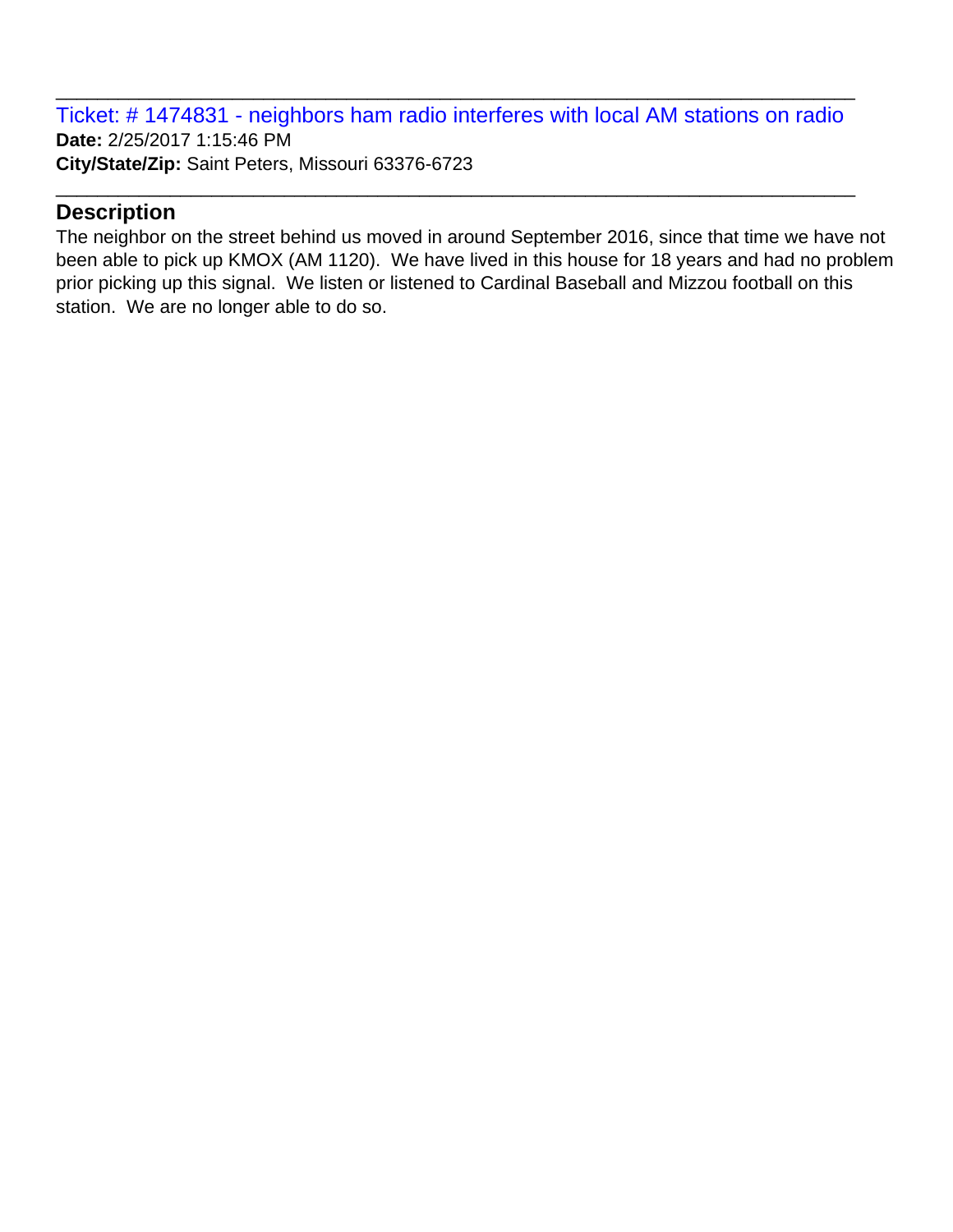Ticket: # 3262803 - TV closed captioned **Date:** 5/13/2019 2:08:29 PM **City/State/Zip:** Simi Valley, California 93063 **Company Complaining About:** Directv

### **Description**

I watched the ESPN Special Edition Sunday night, Monday night, and Wednesday night baseball games. I'd need to see those information, score that blocked from the closed captioned scripts. I couldn't find a way to shift those CC over TV.

\_\_\_\_\_\_\_\_\_\_\_\_\_\_\_\_\_\_\_\_\_\_\_\_\_\_\_\_\_\_\_\_\_\_\_\_\_\_\_\_\_\_\_\_\_\_\_\_\_\_\_\_\_\_\_\_\_\_\_\_\_\_\_\_\_\_\_\_\_\_\_\_\_\_\_\_\_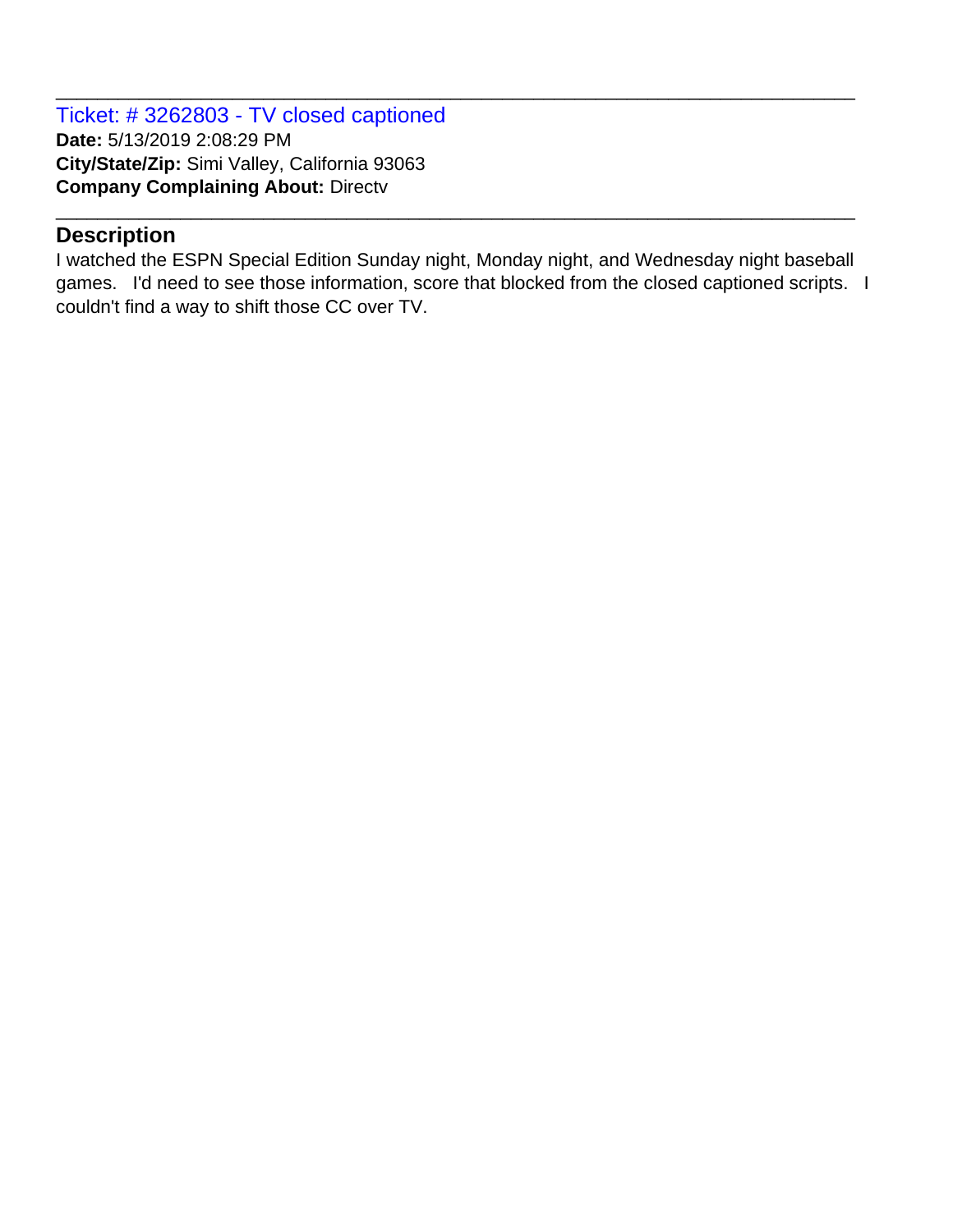Ticket: # 1696838 - Complaint for HARASSMENT, DISCRIMINATION AND INTIMINDATION, BULLYING, AGGRESSIVE, CONFRONTATIONAL FRAUD ON A 8 MILLION PERSON NEWS BROADCAST

\_\_\_\_\_\_\_\_\_\_\_\_\_\_\_\_\_\_\_\_\_\_\_\_\_\_\_\_\_\_\_\_\_\_\_\_\_\_\_\_\_\_\_\_\_\_\_\_\_\_\_\_\_\_\_\_\_\_\_\_\_\_\_\_\_\_\_\_\_\_\_\_\_\_\_\_\_

\_\_\_\_\_\_\_\_\_\_\_\_\_\_\_\_\_\_\_\_\_\_\_\_\_\_\_\_\_\_\_\_\_\_\_\_\_\_\_\_\_\_\_\_\_\_\_\_\_\_\_\_\_\_\_\_\_\_\_\_\_\_\_\_\_\_\_\_\_\_\_\_\_\_\_\_\_

**Date:** 6/10/2017 7:34:17 PM **City/State/Zip:** Orland Park, Illinois 60462

# **Description**

ESPN Radio WMPV-AM 1000 has been encouraging it's viewers and selling advertisements, encouraging that anyone and everyone who watches ESPN Radio and engages in DISCRIMINATION will gain their listeners fame, reputation and friends by making derogatory remarks about me, my family and my co-workers and employers for over ten years. Today on the Tigers and Red Sox Game broadcast on ESPN Radio, the Announcers of the game who's names I do not have, have made references to GRAPHS, because I work in a graphite factory, they made EXXA-GERATED comments about being 'WAY OUT THERE' because my boss's name is Mrs. OATES, and have hired analysts to give their sports reports to use Catch Phrases from all the accomplishments I have made ON MY OWN WITH NO ASSISTANCE during my life. While I do feel that all of these statements are WRONG. I WILL NOT DISCUSS THEM AT ANY TIME AND FOR ANY DURATION. ESPN RADIO has been and is CONTINUING to Harass me, **(b) (6)**  and my friends, co-workers and family on JUNE 10, 2017. I have no affiliation with ESPN RADIO or with Major League Baseball. And I have nothing to contribute to their show. While I WILL NOT TOLERATE DISRESPECT, I have no requirements to provide assistance to a company I have no interest in being affiliated with, and will not provide any assistance regarding their problems. THIS IS HARASSMENT. I DO NOT WANT MY INFORMATION PLACED ON THE RADIO. PARTICULARLY WHEN IT IS WRONG. I AM NOT AFFILIATED WITH ESPN RADIO AND WILL NOT TOLERATE MISREPRESENTATION AND HARASSMENTS OF MY Friends Co-Workers and Family on the Radio. against me, (b) (6)

GOODBYE!!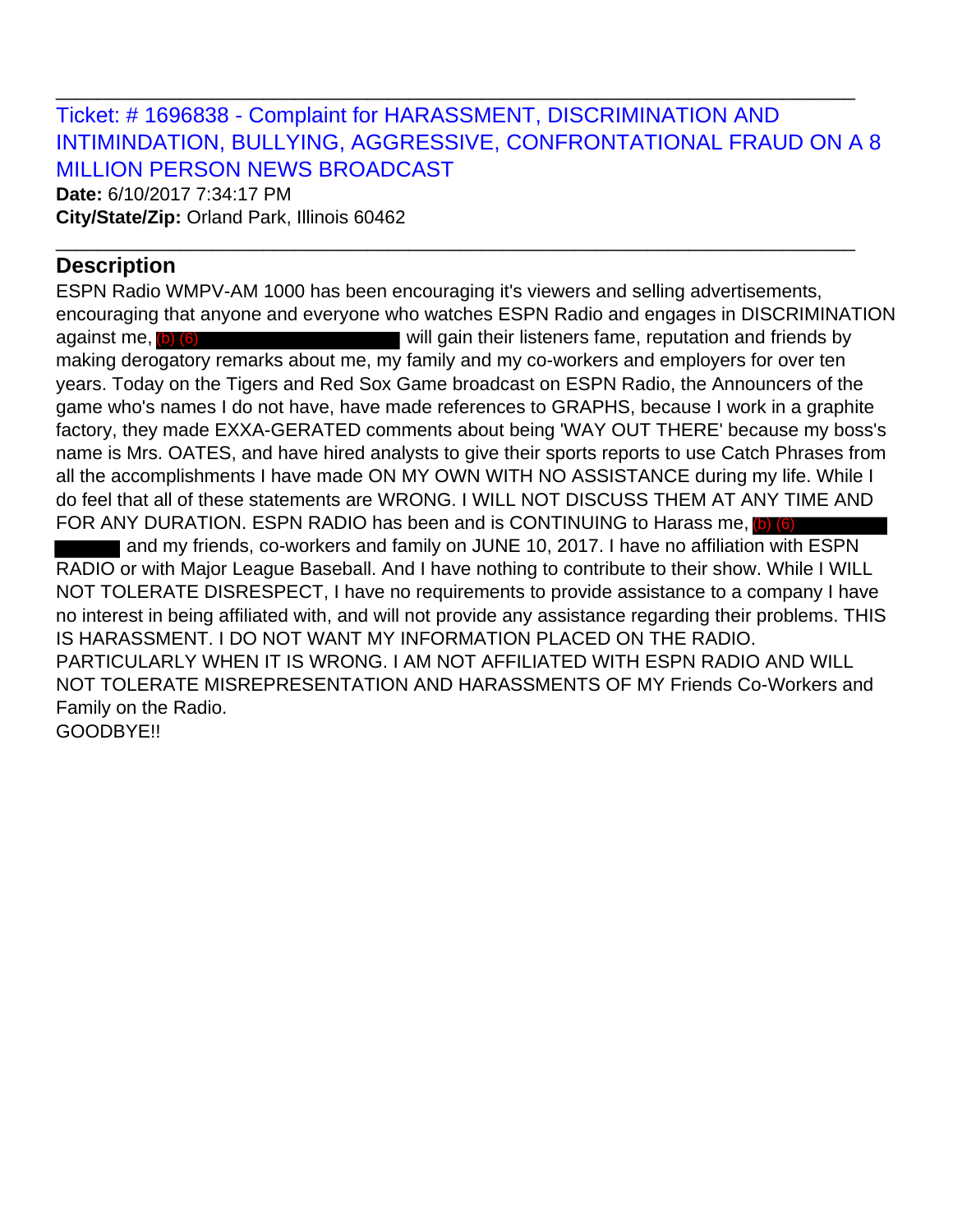Ticket: # 1522149 - Blacked out MLB games **Date:** 3/23/2017 5:22:56 PM **City/State/Zip:** Quincy, Illinois 62305 **Company Complaining About:** Dish Network

# **Description**

#### (b) (6)

Why is Major League Baseball allowed to restrict the viewing of it's games to certain broadcast areas ? I live in Quincy, Illinois 62305 and I cannot view WGN TV Chicago White Sox baseball games on DISH TV. However, they are available on DISH TV in Springfield, Illinois. I contacted DISH TV and they told me to contact the FCC. It seems to me that the FCC should have the authority to require these cable/satellite companies to make these games available to everyone or nobody.

\_\_\_\_\_\_\_\_\_\_\_\_\_\_\_\_\_\_\_\_\_\_\_\_\_\_\_\_\_\_\_\_\_\_\_\_\_\_\_\_\_\_\_\_\_\_\_\_\_\_\_\_\_\_\_\_\_\_\_\_\_\_\_\_\_\_\_\_\_\_\_\_\_\_\_\_\_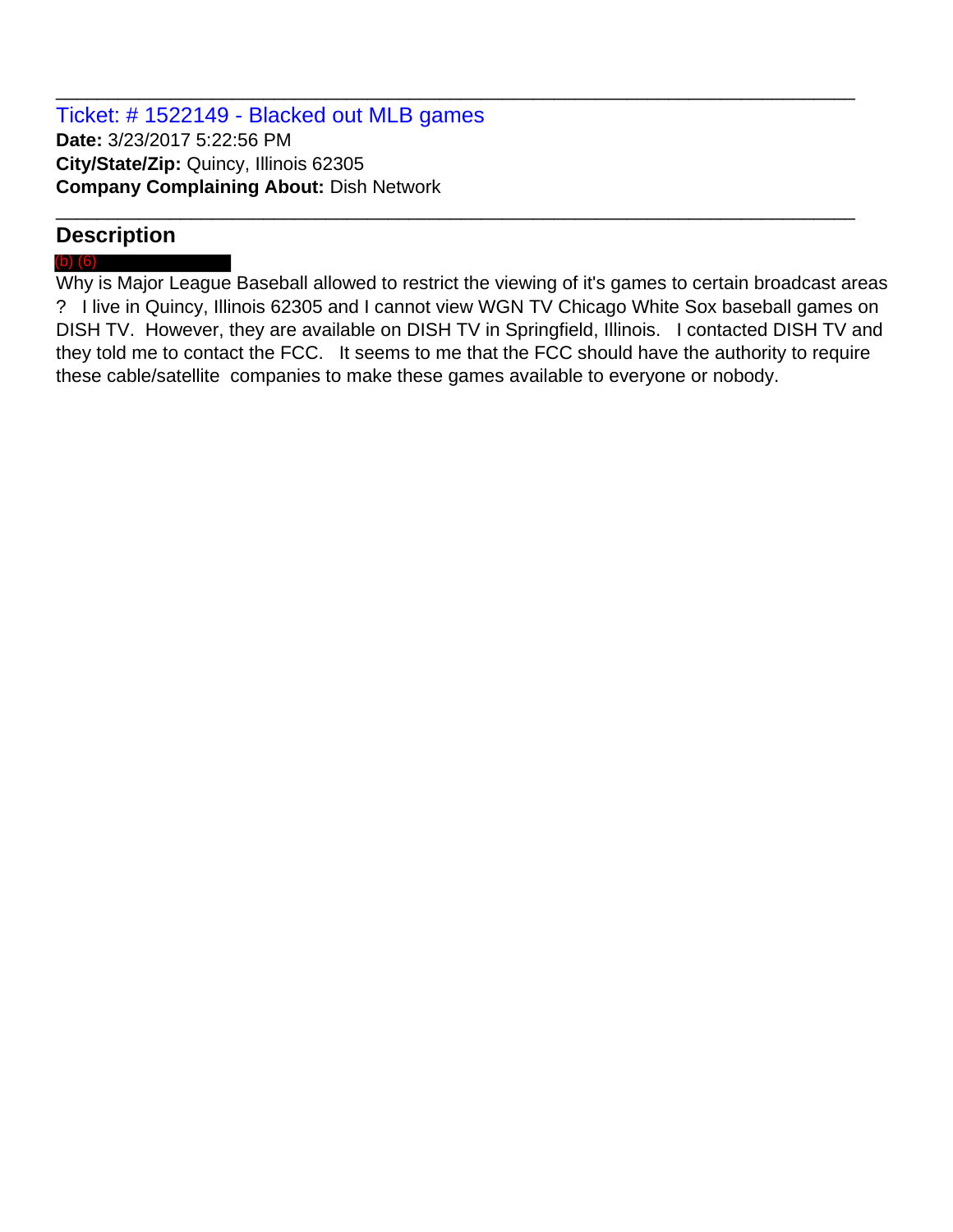Ticket: # 3402738 - pricing of package offered MLB network **Date:** 7/18/2019 7:29:49 PM **City/State/Zip:** Constantine, Michigan 49042 **Company Complaining About:** AT&T

#### **Description**

Wanted MLB package. They insisted I pay for a whole season when in fact the baseball season is half over. They charge \$127 per season. I said I should be only charged for 1/2 of season forward. Customer service person ask her supervisor if I could have 1/2 off. He said no. This is price gouging on AT&T's part. Please take action on AT&T price gouging. Thanks, (b) (6)

\_\_\_\_\_\_\_\_\_\_\_\_\_\_\_\_\_\_\_\_\_\_\_\_\_\_\_\_\_\_\_\_\_\_\_\_\_\_\_\_\_\_\_\_\_\_\_\_\_\_\_\_\_\_\_\_\_\_\_\_\_\_\_\_\_\_\_\_\_\_\_\_\_\_\_\_\_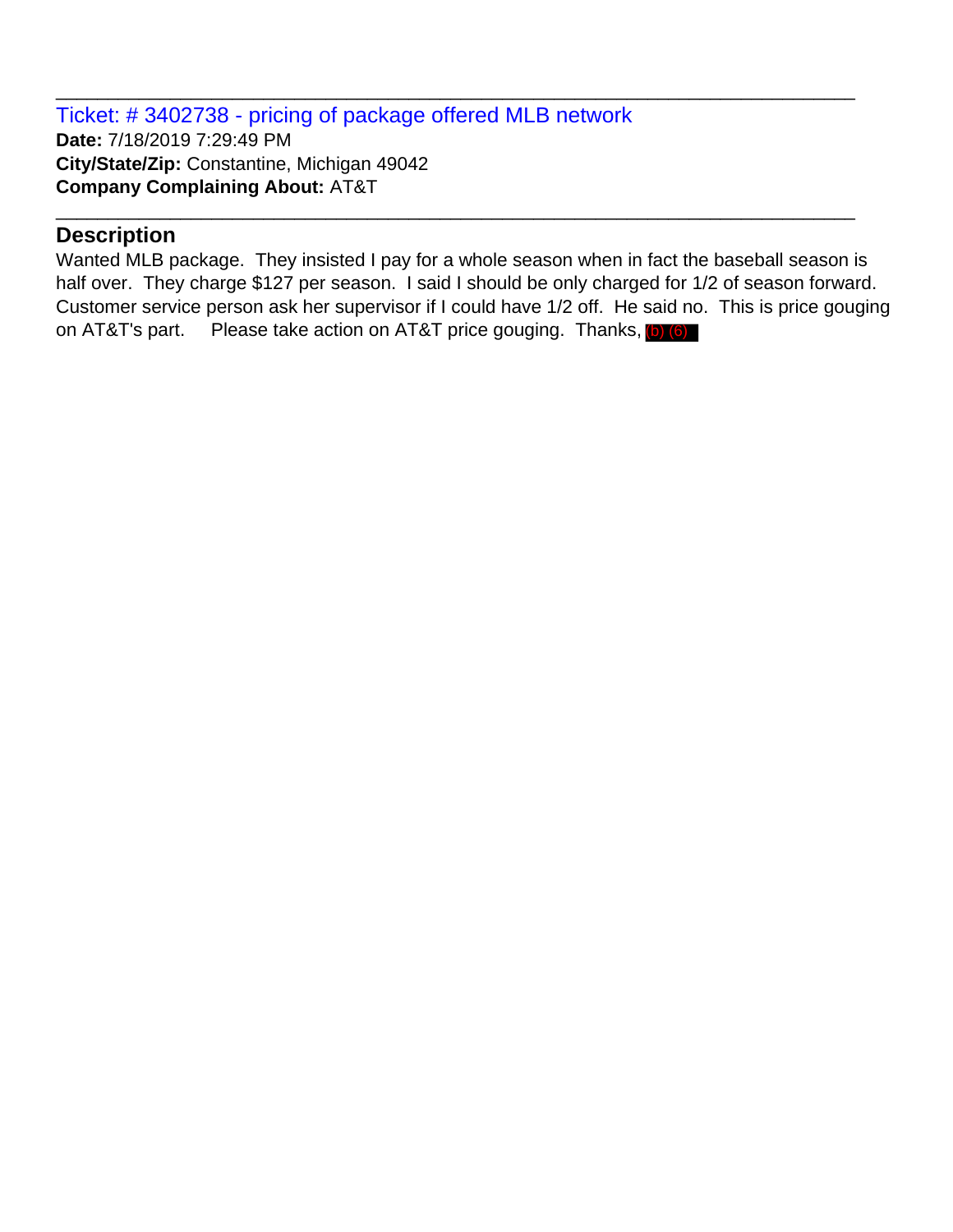Ticket: # 1514609 - Dallas/Ft. Worth channels no longer carried? **Date:** 3/20/2017 4:11:19 PM **City/State/Zip:** Pottsboro, Texas 75076 **Company Complaining About:** Cable One

# **Description**

Dear Sir/Mam:

I am very disappointed in the Cable One Service from Sherman, TX. I understand recently that they purchased the TV Cable of Grayson County. I live in Pottsboro, Texas but I commute to the Dallas Area daily. Since the purchase, they have cancelled all of the Dallas stations that we were receiving. Since I work in the Dallas Area and the majority of people in NTX cities commute to Dallas, we need the Dallas/Ft Worth channels to keep up with the road construction and weather conditions for Dallas/Ft. Worth area. I really hate the idea of having to change my service to Dish or to Direct TV, but I am being pushed to that point with the lack of concern or care when I voice my concerns to the Sherman, TX office.

\_\_\_\_\_\_\_\_\_\_\_\_\_\_\_\_\_\_\_\_\_\_\_\_\_\_\_\_\_\_\_\_\_\_\_\_\_\_\_\_\_\_\_\_\_\_\_\_\_\_\_\_\_\_\_\_\_\_\_\_\_\_\_\_\_\_\_\_\_\_\_\_\_\_\_\_\_

\_\_\_\_\_\_\_\_\_\_\_\_\_\_\_\_\_\_\_\_\_\_\_\_\_\_\_\_\_\_\_\_\_\_\_\_\_\_\_\_\_\_\_\_\_\_\_\_\_\_\_\_\_\_\_\_\_\_\_\_\_\_\_\_\_\_\_\_\_\_\_\_\_\_\_\_\_

Across the border in Calera, OK, I have friends there that get the Dallas/Ft. Worth channels. I do not understand why that option has been dropped from our area. I will also have more concerns when baseball season starts and will I be able to watch the Texas Rangers located in Arlington, TX. I am an avid Texas Ranger fan and also own season tickets. They are often played on the Dallas/Ft. Worth channels. Without the local, Dallas/Ft. Worth channels, this is putting a huge burden on me and my family.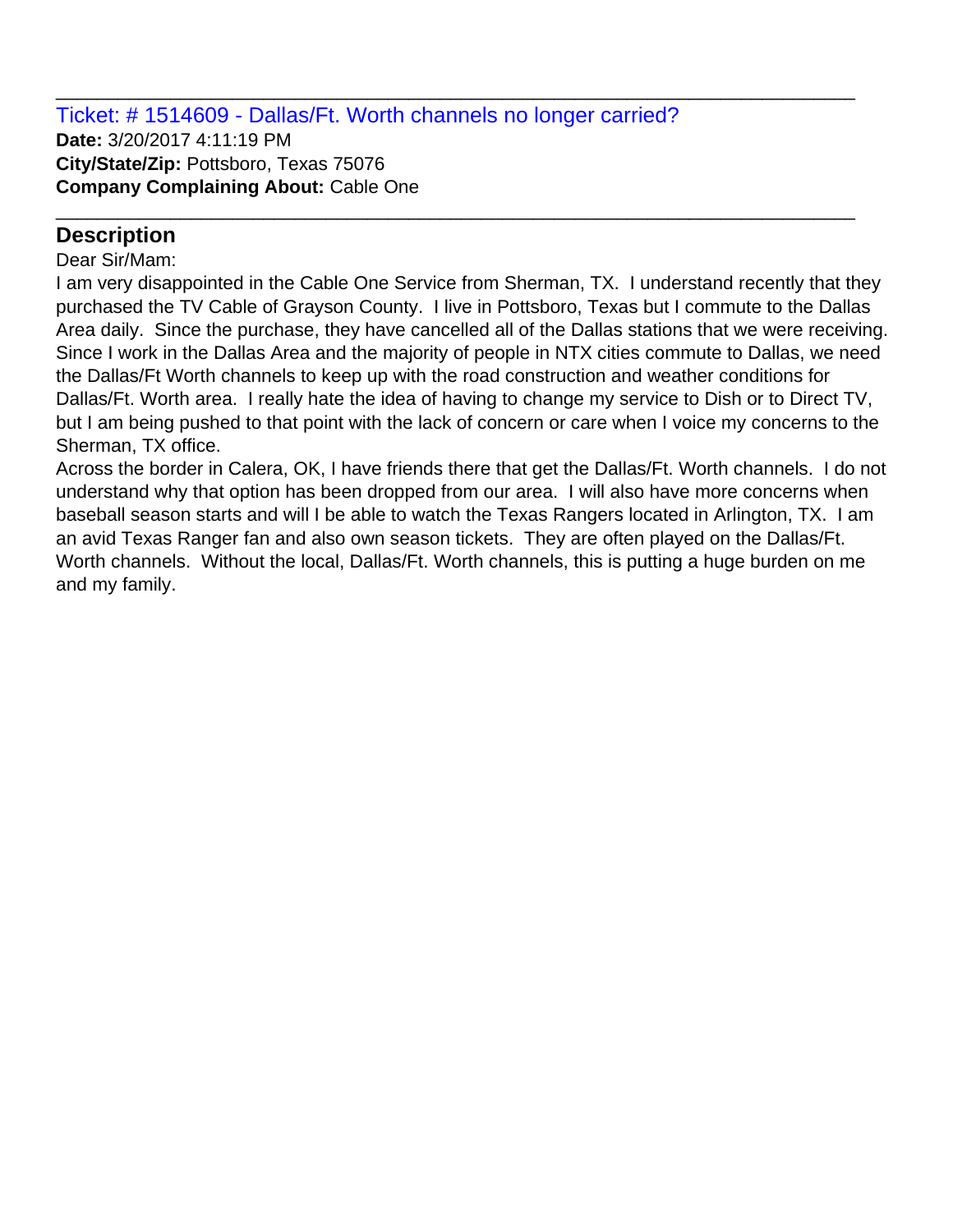#### Ticket: # 1544836 - Comcast Unacceptable Service **Date:** 4/4/2017 9:33:50 AM **City/State/Zip:** Joppa, Maryland 21085-4118 **Company Complaining About:** Comcast

# **Description**

I'm trying very hard to keep my emotions out of this, but to say we're more than extremely upset with the manner in which we've been treated by Comcast is an understatement. We had a technician arrive a week ago to discuss relocating the cable line to accommodate new construction. He put in a ticket, and advised we'd likely see a crew in 4-6 days. We were to be called first to ensure we'd be home, and the crew is supposed to discuss the project with us before starting. Comcast will have to use a missile to bore under our driveway to deliver cable to our dwelling. 332 cable is to be used due to distance from road to house. We were all in agreement. Unfortunately, a few days after the technician visit, a tree trimmer dropped a branch which cut our existing Comcast service. We called on Saturday and were told that we were already scheduled to have a crew arrive Monday between 8- 10 AM to do the work. Great! We'll forego the Final Four, and the Hockey game, but we'll be back up for Baseball opening day and the NCAA national championship. Well Monday 10AM came and went. We called Comcast and were told, "the guys got a late start and are on their way and should be there in an hour. " 11am came and went. We called again at 12:43 and Comcast told us, "their truck broke down but are on their way." When we questioned why they needed two hours to find another truck, we were told, "and there's an outage in the area." We then received a call on our home phone (my cell is the only number listed on account) from the Escalation Office. We were told that because the crew is a subcontractor, no time could be assigned but that they will be at our house that day. Still no one showed or called to keep us apprised of the situation. We wasted a whole day waiting for a crew to show and still today no Internet or television. I have now incurred additional costs on my cell phone because overage in data. Also because of no TV, we went out to watch the NCAA game and were hit by a deer causing extensive damage to my car costing me \$500 in deductible. This morning, Tuesday, a gentleman from Quest arrived to mark utilities. Inter esting. How come we were scheduled by Comcast to have a crew arrive to install new cable on Monday, but utilities weren't marked until Tuesday? Still, no communication from Comcast to tell us when to actually expect the crew that are to confer with the homeowner before they begin work. We've got to take our car to the repair shop, and can't sit here for another day waiting for no one.

\_\_\_\_\_\_\_\_\_\_\_\_\_\_\_\_\_\_\_\_\_\_\_\_\_\_\_\_\_\_\_\_\_\_\_\_\_\_\_\_\_\_\_\_\_\_\_\_\_\_\_\_\_\_\_\_\_\_\_\_\_\_\_\_\_\_\_\_\_\_\_\_\_\_\_\_\_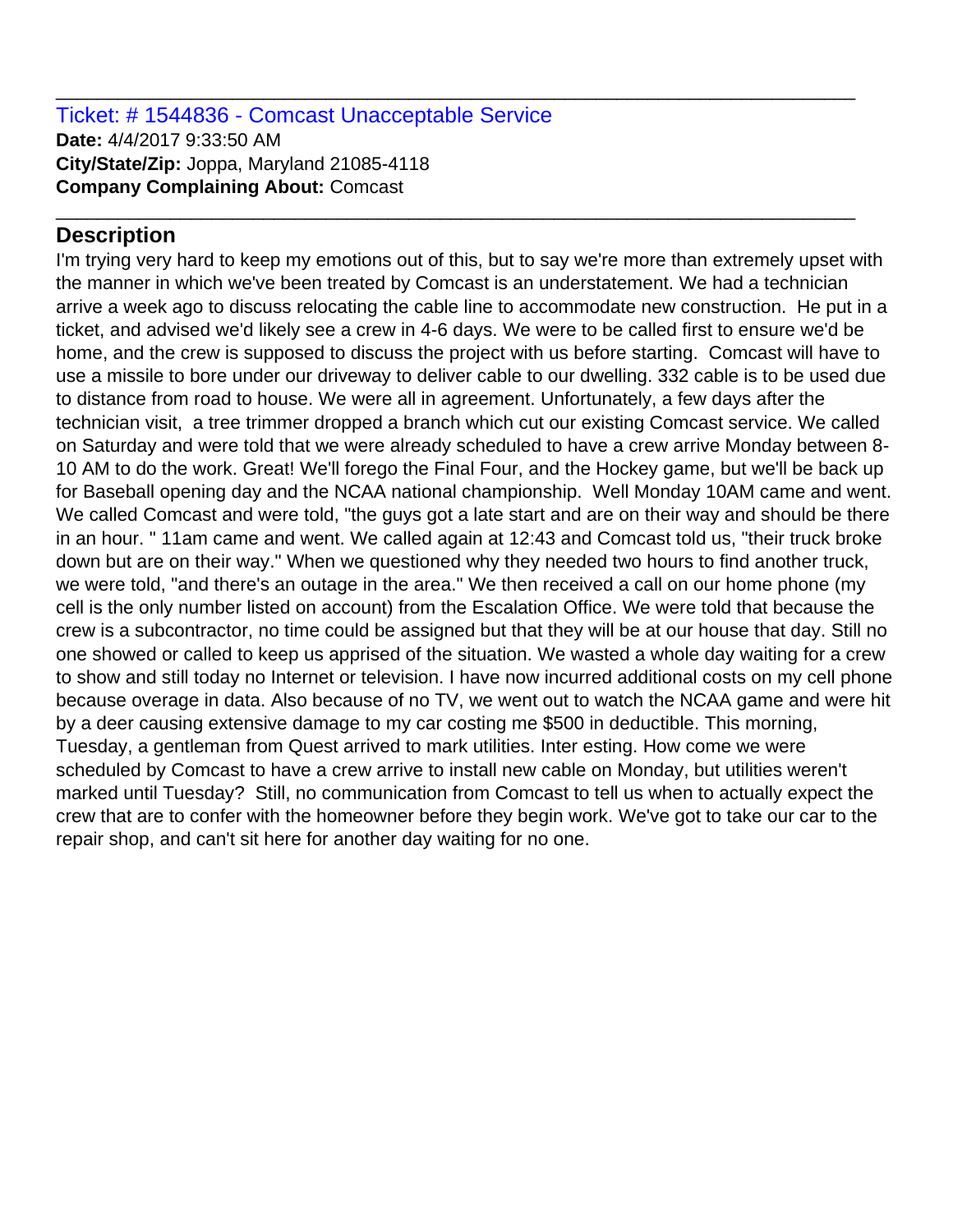Ticket: # 1568760 - My Tv show interference illegally **Date:** 4/16/2017 8:30:02 PM **City/State/Zip:** Acworth, Georgia 30102-7643 **Company Complaining About:** Directv

# **Description**

At my tv show was interference with illegally with a illegal device the can talk through the host voice us all could of interference saying profanity sacrilegious and racism say the n-word the Tdj,Bill Winston. the 2016 Olympic,NFL,College football.NBA,little league baseball, i have evidence on my nest.cam the next door neighbor the piat is responsible i stop watch tv HHS,HUD is investgata

\_\_\_\_\_\_\_\_\_\_\_\_\_\_\_\_\_\_\_\_\_\_\_\_\_\_\_\_\_\_\_\_\_\_\_\_\_\_\_\_\_\_\_\_\_\_\_\_\_\_\_\_\_\_\_\_\_\_\_\_\_\_\_\_\_\_\_\_\_\_\_\_\_\_\_\_\_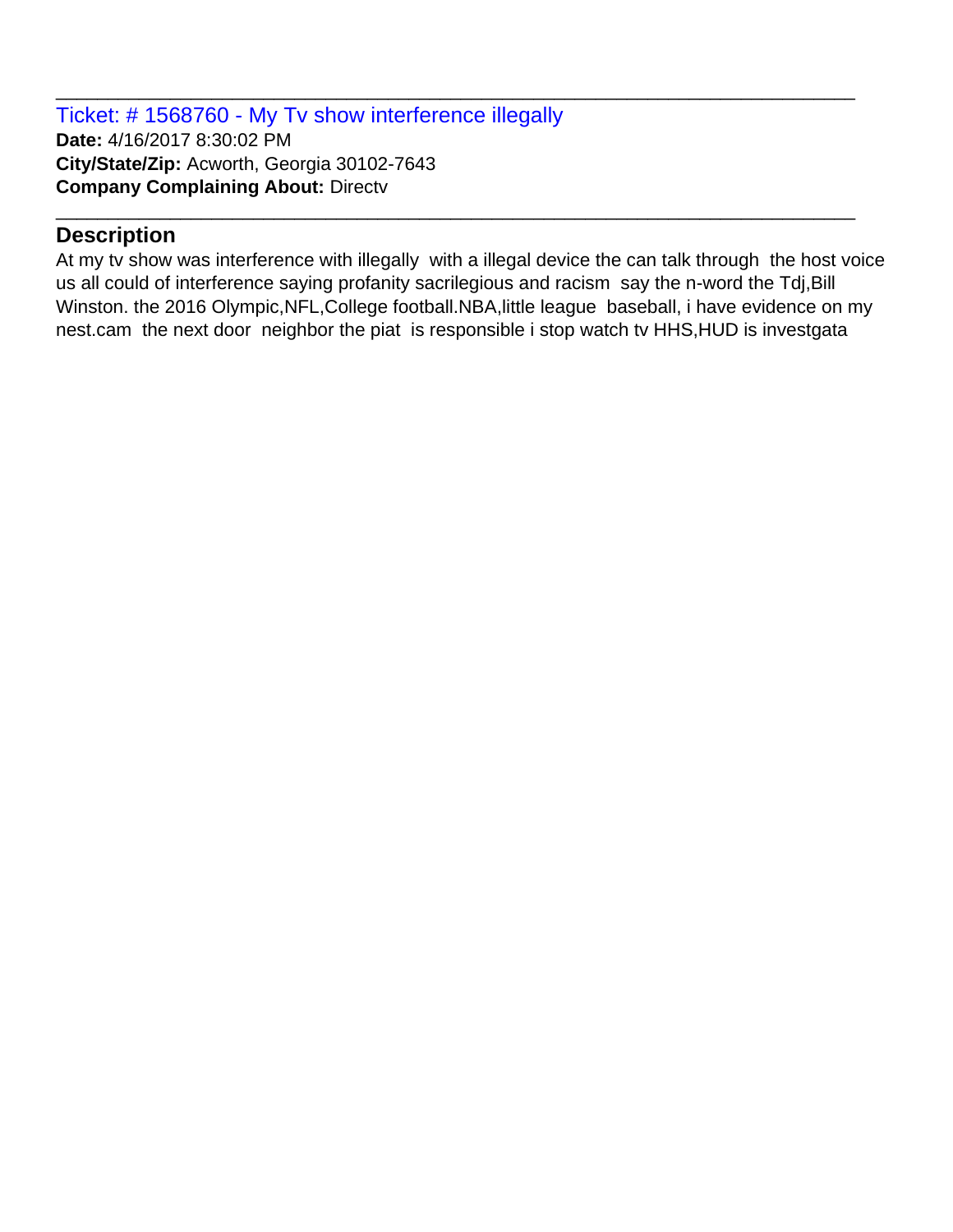Ticket: # 1575899 - Repeated CALM Act violations **Date:** 4/19/2017 9:43:26 PM **City/State/Zip:** Alexandria, Virginia 22315-3837

# **Description**

Every commercial during every commercial break during the April 18, 2017, cable telecast of the Washington Nationals-Atlanta Braves game was miuch louder than the volume of the baseball broadcast.

\_\_\_\_\_\_\_\_\_\_\_\_\_\_\_\_\_\_\_\_\_\_\_\_\_\_\_\_\_\_\_\_\_\_\_\_\_\_\_\_\_\_\_\_\_\_\_\_\_\_\_\_\_\_\_\_\_\_\_\_\_\_\_\_\_\_\_\_\_\_\_\_\_\_\_\_\_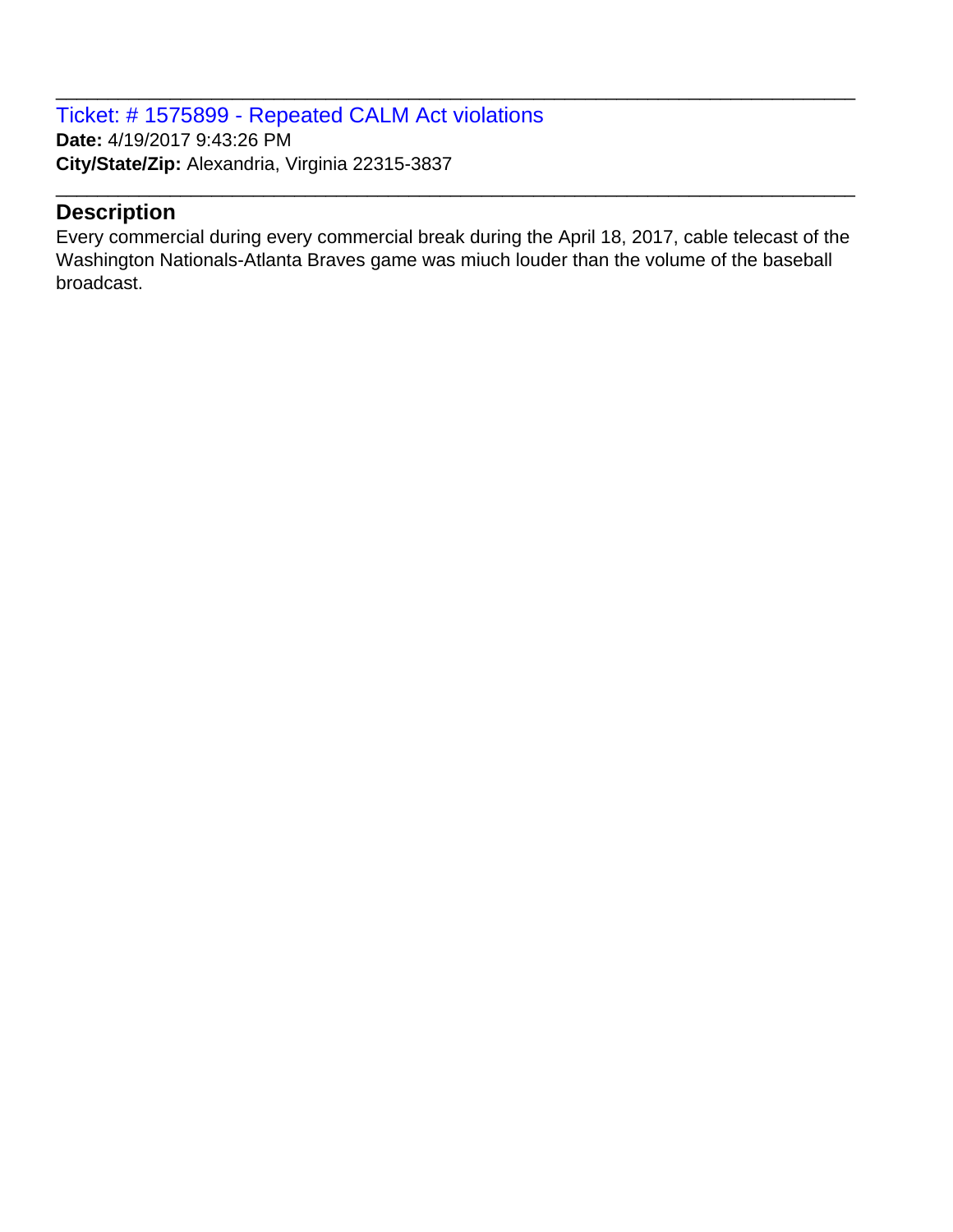Ticket: # 1578103 - Repeated CALM Act violations **Date:** 4/20/2017 5:40:16 PM **City/State/Zip:** Alexandria, Virginia 22315-3837

### **Description**

Every commercial break during a three-hour baseball game was much louder than the broadcast of the game.

\_\_\_\_\_\_\_\_\_\_\_\_\_\_\_\_\_\_\_\_\_\_\_\_\_\_\_\_\_\_\_\_\_\_\_\_\_\_\_\_\_\_\_\_\_\_\_\_\_\_\_\_\_\_\_\_\_\_\_\_\_\_\_\_\_\_\_\_\_\_\_\_\_\_\_\_\_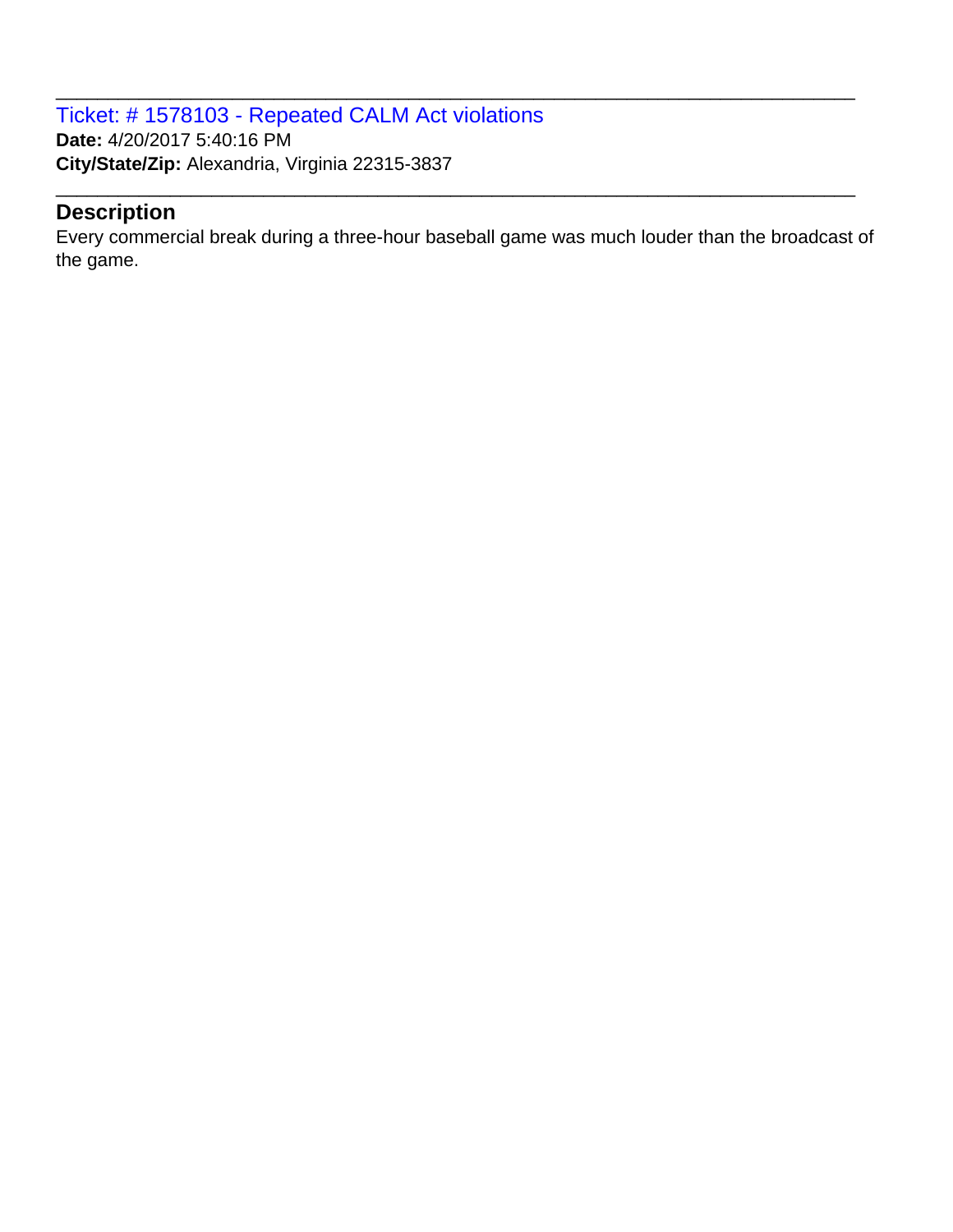#### Ticket: # 1568918 - Loud Ads **Date:** 4/17/2017 8:34:13 AM **City/State/Zip:** Gibbstown, New Jersey 08027

# **Description**

i would like to put the many ads together as it will take me less time. this is happening all the time on comcast and it should be stopped. spend sometime over the weekend and just stopped writing them down (too many loud ads).

\_\_\_\_\_\_\_\_\_\_\_\_\_\_\_\_\_\_\_\_\_\_\_\_\_\_\_\_\_\_\_\_\_\_\_\_\_\_\_\_\_\_\_\_\_\_\_\_\_\_\_\_\_\_\_\_\_\_\_\_\_\_\_\_\_\_\_\_\_\_\_\_\_\_\_\_\_

\_\_\_\_\_\_\_\_\_\_\_\_\_\_\_\_\_\_\_\_\_\_\_\_\_\_\_\_\_\_\_\_\_\_\_\_\_\_\_\_\_\_\_\_\_\_\_\_\_\_\_\_\_\_\_\_\_\_\_\_\_\_\_\_\_\_\_\_\_\_\_\_\_\_\_\_\_

1. station CSN 847 at 6:52pm on 4/14/2016 watching Phillies baseball Xfinity Streaming app 2. station espn 850 4/15/2016 @728am Toyota ad 7:50 am Discover Colorado ad

3 station espn 850 watching NBA basketball 4/15/2016 rk kia at 8:39 pm xfinity x1 signup at 8:39

4 station TNT 825 watching basketball 4/16/2016 at 8:34 pm Startz ad at 8:35 BMW ad 5. station ESPN 850 watching baseball 4/16/2016 rk kia at 9:37 pm. xfinity ad at 9:38

stopped after this as it is just too much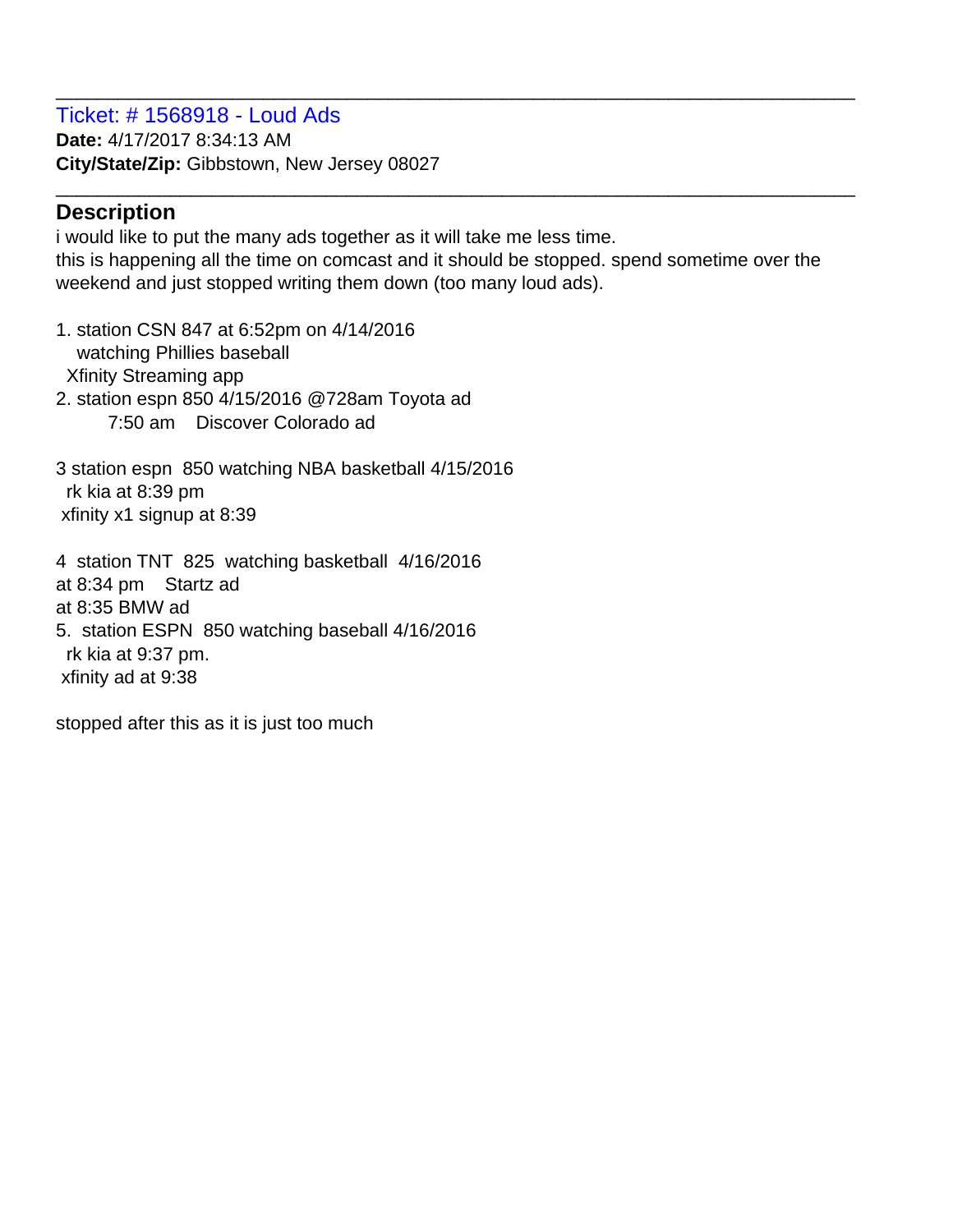Ticket: # 1578114 - Repeated CALM Act violations **Date:** 4/20/2017 5:43:55 PM **City/State/Zip:** Alexandria, Virginia 22315-3837

# **Description**

Every commercial break during a three-hour baseball game was much louder than the broadcast of the game.

\_\_\_\_\_\_\_\_\_\_\_\_\_\_\_\_\_\_\_\_\_\_\_\_\_\_\_\_\_\_\_\_\_\_\_\_\_\_\_\_\_\_\_\_\_\_\_\_\_\_\_\_\_\_\_\_\_\_\_\_\_\_\_\_\_\_\_\_\_\_\_\_\_\_\_\_\_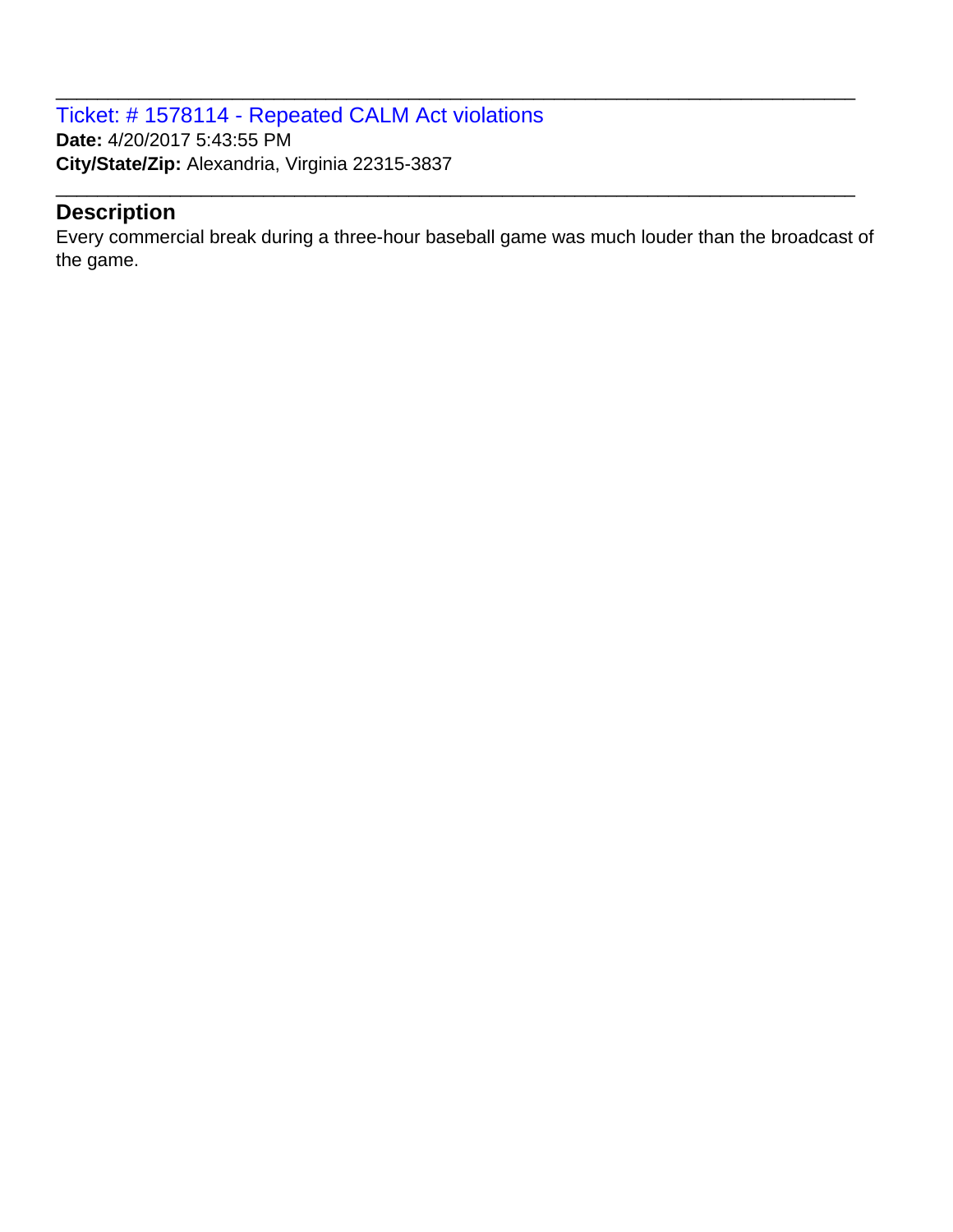Ticket: # 1581430 - Volkswagen, "Birds and Bees" commercial **Date:** 4/22/2017 8:24:40 PM **City/State/Zip:** Larkspur, Colorado 80018

#### **Description**

Volkswagen is showing a very sexual commercial that makes it okay to have sex in the car. My twelve and ten year old girls were watching baseball in the early evening, when they saw this commercial. The girls wanted to know what was going on I never the car, why the car was rocking back and forth, and why another kid appeared in the commercial. They then wanted to know if it was sex, they and my husband and I were very uncomfortable. Now my daughters think that sex in cars is okay and also a way to have children. My daughters that are under the age of 13 should not have suggestions about sexual activity. Take it off the air immediately.

\_\_\_\_\_\_\_\_\_\_\_\_\_\_\_\_\_\_\_\_\_\_\_\_\_\_\_\_\_\_\_\_\_\_\_\_\_\_\_\_\_\_\_\_\_\_\_\_\_\_\_\_\_\_\_\_\_\_\_\_\_\_\_\_\_\_\_\_\_\_\_\_\_\_\_\_\_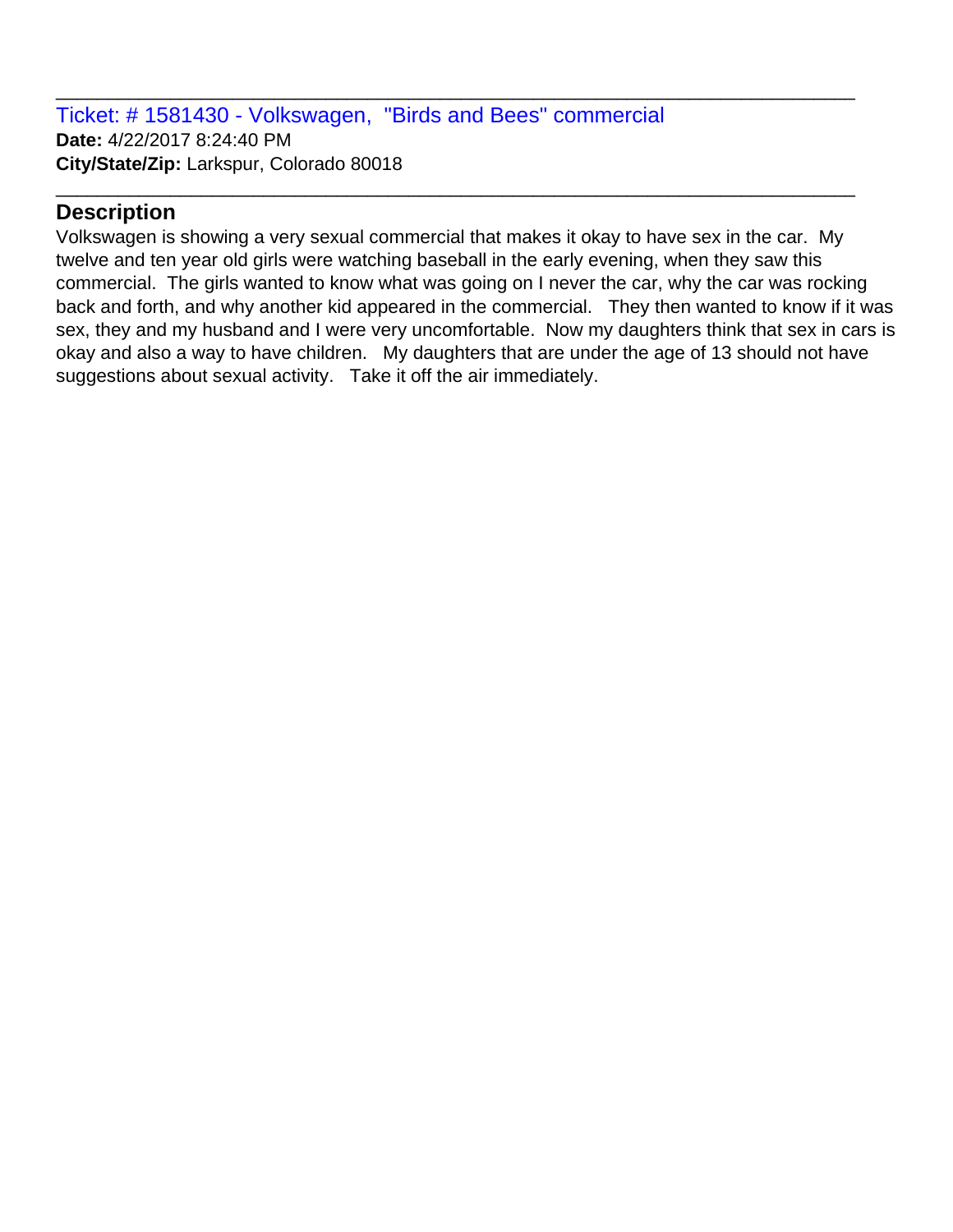Ticket: # 1671560 - Theft of intellectual property **Date:** 5/28/2017 12:13:16 PM **City/State/Zip:** Phenix City, Alabama 36867 **Company Complaining About:** Cable Tv Of East Alabama

# **Description**

Mlb baseball la dodgers versus the Chicago Cubs. Ay ya ya. Theft if intellectual property and new uniforms designs. That was supposed to be patented as well but thanks to career criminals it's not. And I have no career so what do we have johnny? We have nothing.

\_\_\_\_\_\_\_\_\_\_\_\_\_\_\_\_\_\_\_\_\_\_\_\_\_\_\_\_\_\_\_\_\_\_\_\_\_\_\_\_\_\_\_\_\_\_\_\_\_\_\_\_\_\_\_\_\_\_\_\_\_\_\_\_\_\_\_\_\_\_\_\_\_\_\_\_\_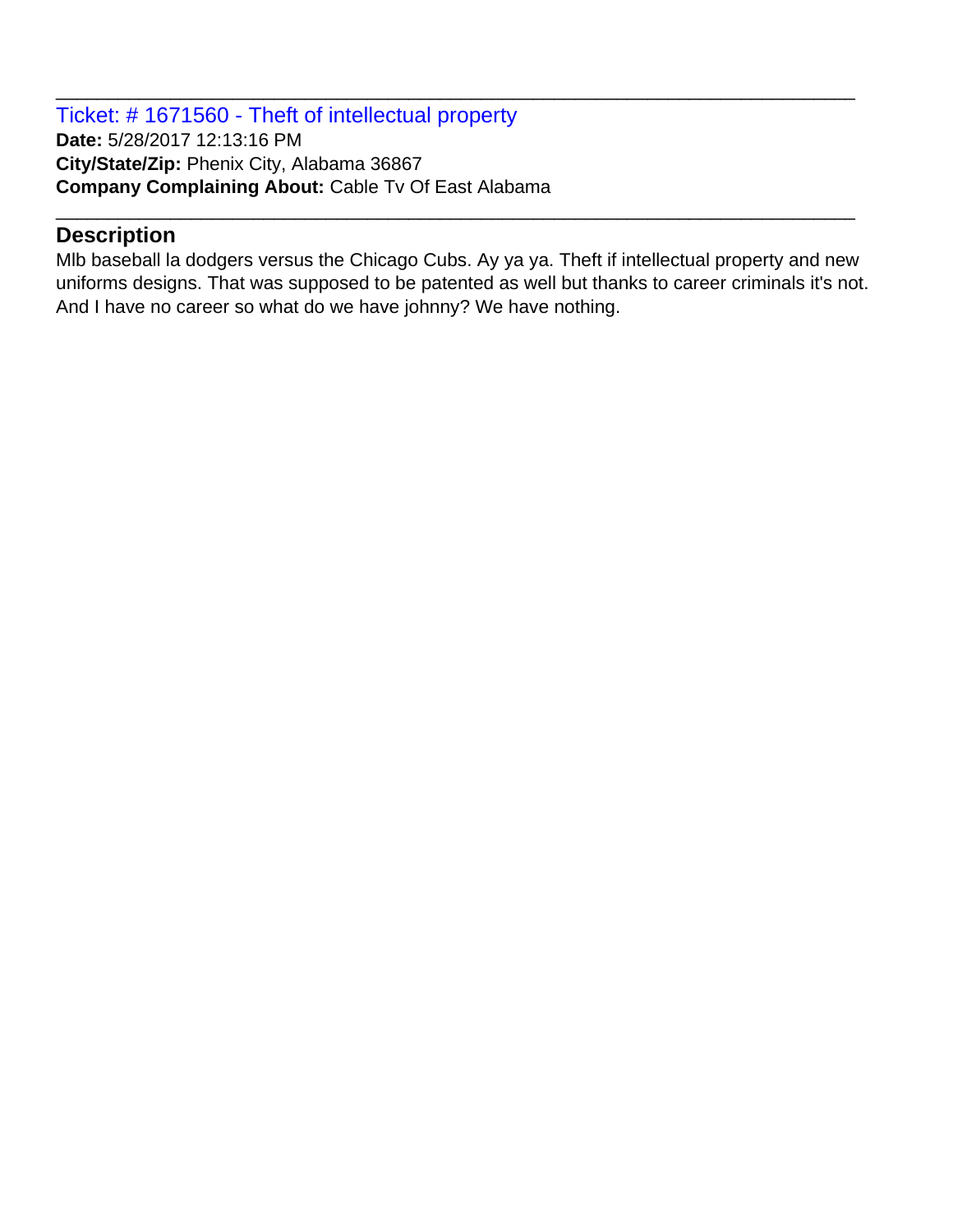Ticket: # 3410616 - Serius XM Satillite radio **Date:** 7/23/2019 10:29:20 AM **City/State/Zip:** Los Lunas, New Mexico 87031

# **Description**

unethical selling practice. Lied and told me I would be getting the MLB baseball package and I am not getting this product!

\_\_\_\_\_\_\_\_\_\_\_\_\_\_\_\_\_\_\_\_\_\_\_\_\_\_\_\_\_\_\_\_\_\_\_\_\_\_\_\_\_\_\_\_\_\_\_\_\_\_\_\_\_\_\_\_\_\_\_\_\_\_\_\_\_\_\_\_\_\_\_\_\_\_\_\_\_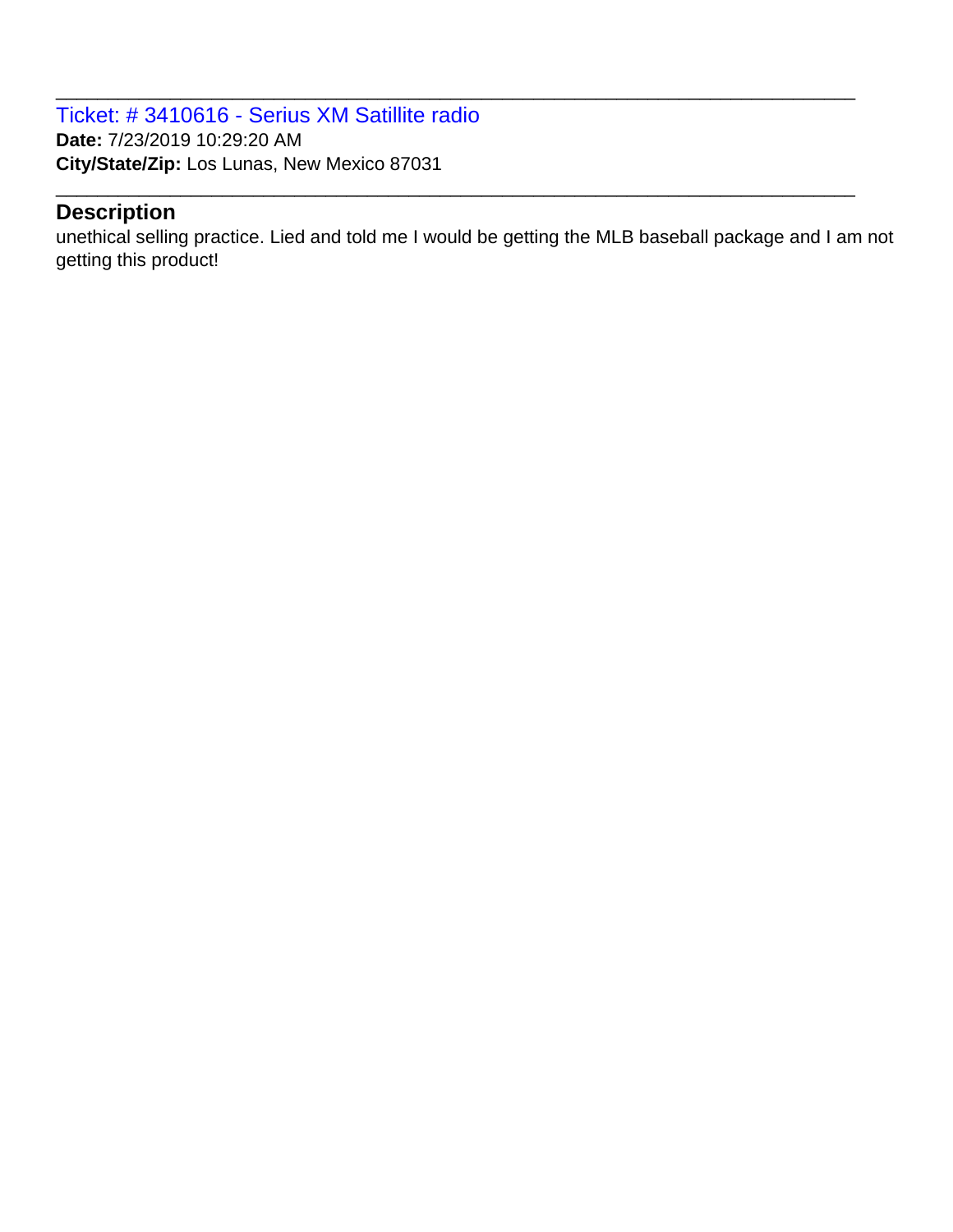Ticket: # 3447154 - Dish Network Dispute with Fox Sports **Date:** 8/7/2019 9:57:22 AM **City/State/Zip:** Madison, Georgia 30650 **Company Complaining About:** Dish Network

### **Description**

My satellite provider, Dish, is having a dispute with Fox Sports over fees. As a result I can not watch my favorite baseball team on Fox Sports South. I am locked into a contract that will cost me \$340 to break. Dish is being unfair to it's customer's because they know we can't break our contracts to go to other providers to see our favorite teams.

\_\_\_\_\_\_\_\_\_\_\_\_\_\_\_\_\_\_\_\_\_\_\_\_\_\_\_\_\_\_\_\_\_\_\_\_\_\_\_\_\_\_\_\_\_\_\_\_\_\_\_\_\_\_\_\_\_\_\_\_\_\_\_\_\_\_\_\_\_\_\_\_\_\_\_\_\_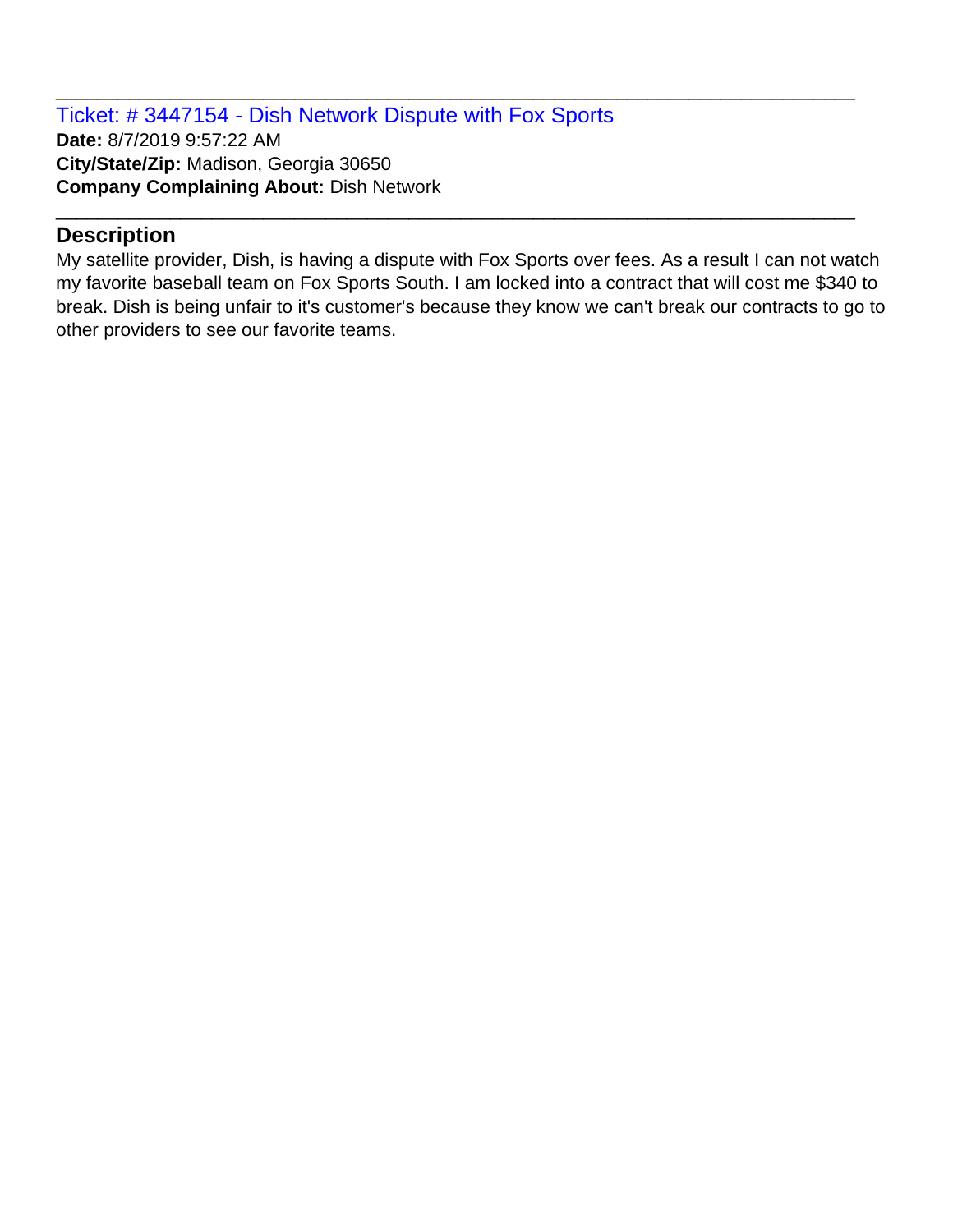Ticket: # 1750004 - CNN deliberately airing false information. **Date:** 7/1/2017 2:13:02 PM **City/State/Zip:** Pelzer, South Carolina 29669

### **Description**

Due to the recent undercover videos showing CNN has a culture of publishing false information and the FCC is tasked to prevent such, I demand that the FCC do their job. Punitive action needs to taken against them, their actions are dangerous to our democracy and some of their false statements can lead to radicalization of people on the edge like the Congressional baseball shooter.

\_\_\_\_\_\_\_\_\_\_\_\_\_\_\_\_\_\_\_\_\_\_\_\_\_\_\_\_\_\_\_\_\_\_\_\_\_\_\_\_\_\_\_\_\_\_\_\_\_\_\_\_\_\_\_\_\_\_\_\_\_\_\_\_\_\_\_\_\_\_\_\_\_\_\_\_\_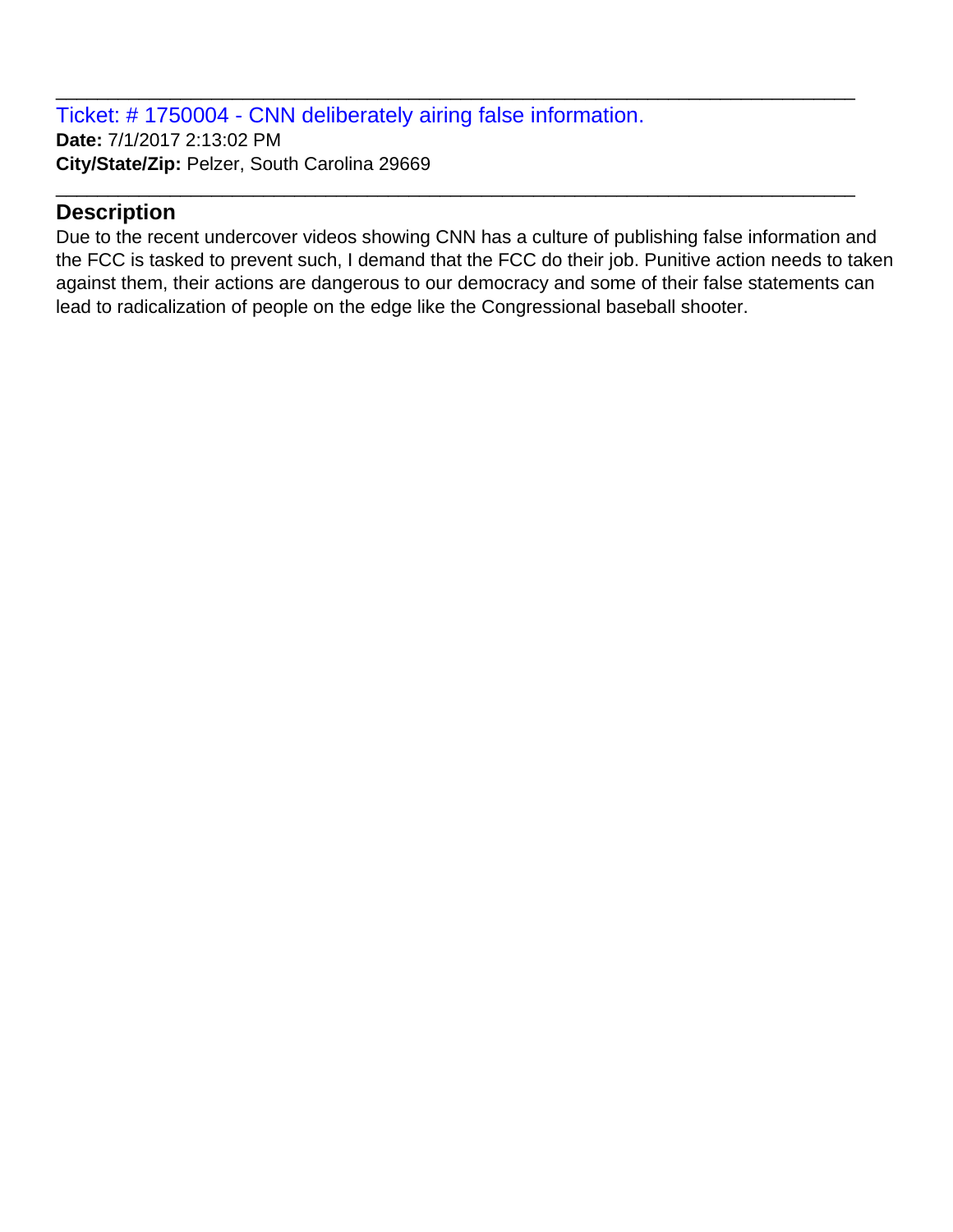#### Ticket: # 1810789 - Lies DirecTV to get subscriptions **Date:** 7/28/2017 4:12:38 PM **City/State/Zip:** Chesapeake, Virginia 23322-1260 **Company Complaining About:** Directv

# **Description**

I subscribed to DirecTV two years ago. Their advertised price versus my current cable company led to my decision. When I called them I was given confusing, conflicting information from operators. I called them for 4 days spanning at least 7 hours prior to subscribing. One lie to get me to join was I like baseball. They found out through conversation I wanted NY Mets games. I know there is MLB Extra Innings programming. I said that made the package too expensive. I was told they had much cheaper regional sports packages, of course which NY was one. I live in VA. They told me for 20% of the baseball package I could see all the Mets games by getting this package because the package contained SNY the Mets network. I said I believe I won't get the games, it'll be blacked out cause MLB certainly gets their money. She said no ill get the games. Not believing her I asked to speak to her supervisor. He assured me I will get ALL games and programming as if I lived in NY and had this cable channel. He said the MLB package is good if you want all the games but if you want a particular team this is the route. Well fell for it and of course no games were shown on SNY through DirecTV. I was given the great perks and price for yr 1 and eventually told the price for year 2. However I subscribed with direct payment from checking account to save money. I was told after the first year and was given a sate to call and say that I gave completed my first year. Since I had direct pamends and my payment history will be fine they will give me huge savings off this very high quote for year 2. I was told this numerous times. After first year I called when instructed and the operator knew nothing of what I was talking about. She said let me look for current specials and found five dollars off a month. I was told I could expect a savings of at least \$25 per month when I called after the first year. Yet another lie to get me to join. I was also told that after I completed the two year requirement the DVD-R was mine to keep even if I left. I just went to leave. I completed my obligation. The operator said I must return that. When I told her what I was told to join she admitted hearing that often but it isn't true. I couldn't believe I was again lied to and they were making no attempts to rectify this. I didn't sign up for DirecTV through a private dealer. I joined through the company directly.

\_\_\_\_\_\_\_\_\_\_\_\_\_\_\_\_\_\_\_\_\_\_\_\_\_\_\_\_\_\_\_\_\_\_\_\_\_\_\_\_\_\_\_\_\_\_\_\_\_\_\_\_\_\_\_\_\_\_\_\_\_\_\_\_\_\_\_\_\_\_\_\_\_\_\_\_\_

\_\_\_\_\_\_\_\_\_\_\_\_\_\_\_\_\_\_\_\_\_\_\_\_\_\_\_\_\_\_\_\_\_\_\_\_\_\_\_\_\_\_\_\_\_\_\_\_\_\_\_\_\_\_\_\_\_\_\_\_\_\_\_\_\_\_\_\_\_\_\_\_\_\_\_\_\_

I asked the woman for a managers name and phone number to discuss my situation. I was told that there wasnt any line to them and that they are not here to speak to me. I asked for the.mailing address of a regional manager in my area. She put me on hold. When she returned she said that they don't have a physical mailing address and that I should address any complaints through a link on their general Web site. Management will never see that nor would I receive any resolution. They did everything possible to prevent me from taking my complaints past the operator or the Web site. The lies that got me to subscribe cost me a good amount of extra money, and were completely unethical. I have found a private forum where I see this is common practice. Please assist me in if not rectifying my financial losses due to the lies to get me to subscribe at least the name and contact information of the regional DirecTV Customer Service Manager in SE VA. Also if there is any class action suit please advisend me of this as well. Thank you very much.

Sincerely,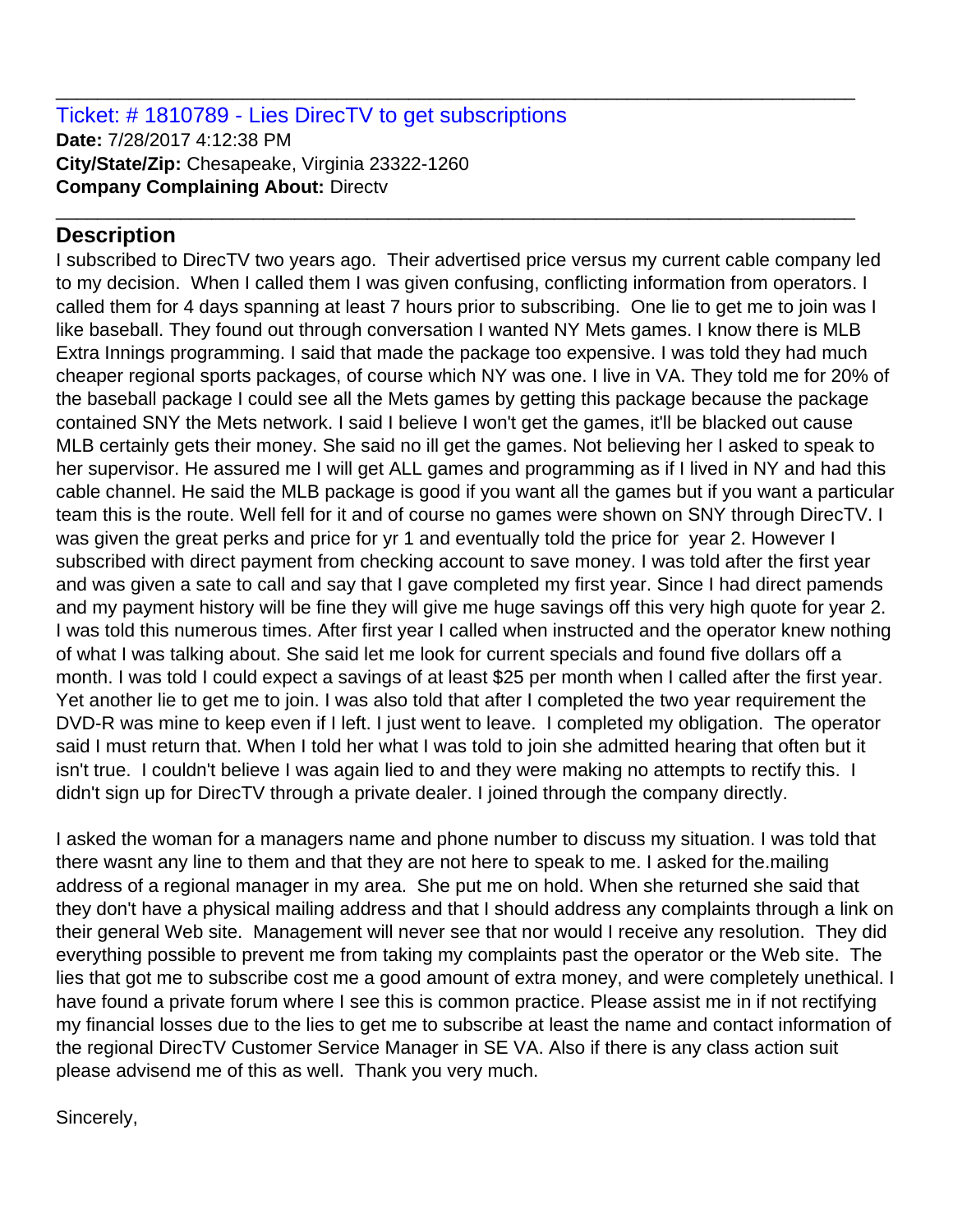#### Ticket: # 1830090 - Comcast Cable **Date:** 8/6/2017 1:46:50 PM **City/State/Zip:** Inkster, Michigan 48141 **Company Complaining About:** Comcast

# **Description**

As a disabled Senior, living in a senior Section 8 housing building.I want to say that it is insane that our government has allowed cable companies to get as crazy as they have gotten. I have basic cable, internet not speedy, I do not stream or do a lot of downloading, and a simple Nationwide plan for home phone. My special is up on the 13 the of this month and was just informed that before taxes and fees, my new bill will be \$180.00. Once the fees and taxes are added on my Comcast will be just under \$20.00 less than my rent. I am home bound, have no family that visits, get out to see a doctor , do not drive due to disability. Basically my life consist of my baseball games, my TV programs and being able to stay in touch with friends online. Now I have the option of medications, groceries, rent, or keeping my connection to the outside world. I just do not understand how with local channels not having outrageous fees, how is the cable company allowed to charge the crazy prices they charge. This is a High rise building and if possible I would go with a satellite but due to the location of my apartment, my only option is Comcast. Do I want to eat, take my medications or keep my Comcast. I am spoiled because I need my cable and internet, otherwise why even be here anymore. If I was not on Oxygen and have to use a walker, I think I would do what I seem to be seeing more often these days. Seniors that are forgotten go for a walk and never come back. At least it would be something to do with my time without TV and internet.

\_\_\_\_\_\_\_\_\_\_\_\_\_\_\_\_\_\_\_\_\_\_\_\_\_\_\_\_\_\_\_\_\_\_\_\_\_\_\_\_\_\_\_\_\_\_\_\_\_\_\_\_\_\_\_\_\_\_\_\_\_\_\_\_\_\_\_\_\_\_\_\_\_\_\_\_\_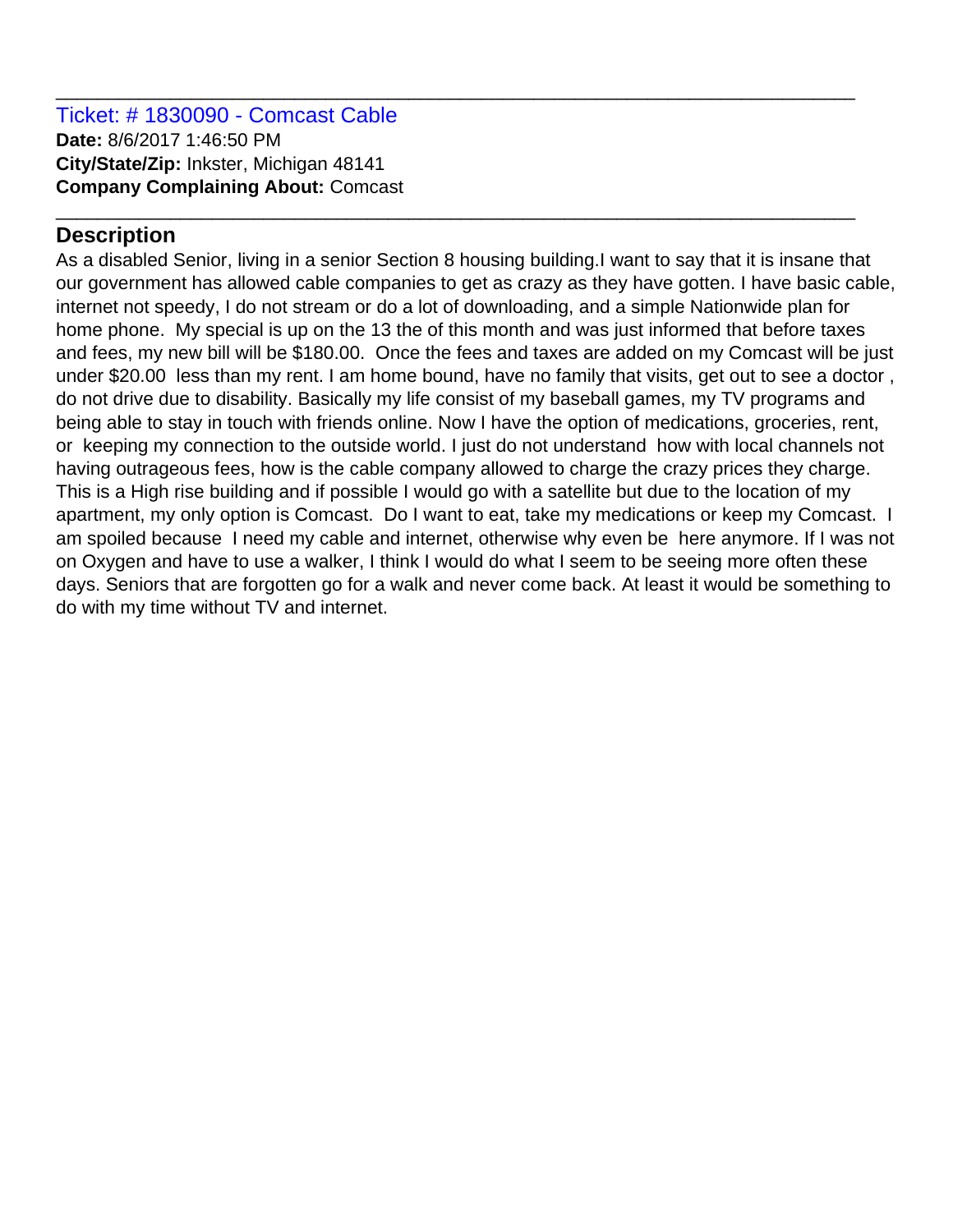Ticket: # 3428213 - tv channels taken away **Date:** 7/30/2019 1:44:17 PM **City/State/Zip:** Sun City West, Arizona 85375 **Company Complaining About:** Dish Network

# **Description**

we signed contract for \$90 per month for 24 months-after 6 weeks of service they dropped local tv channels and local baseball games-they gave us a local antenna for the top of the set but it does not work-we want to cancel the contract as they are not holding up their end of the contract-they refuse to let me off without a \$400 penality-i think this should be waved if they can not hold up to contract

\_\_\_\_\_\_\_\_\_\_\_\_\_\_\_\_\_\_\_\_\_\_\_\_\_\_\_\_\_\_\_\_\_\_\_\_\_\_\_\_\_\_\_\_\_\_\_\_\_\_\_\_\_\_\_\_\_\_\_\_\_\_\_\_\_\_\_\_\_\_\_\_\_\_\_\_\_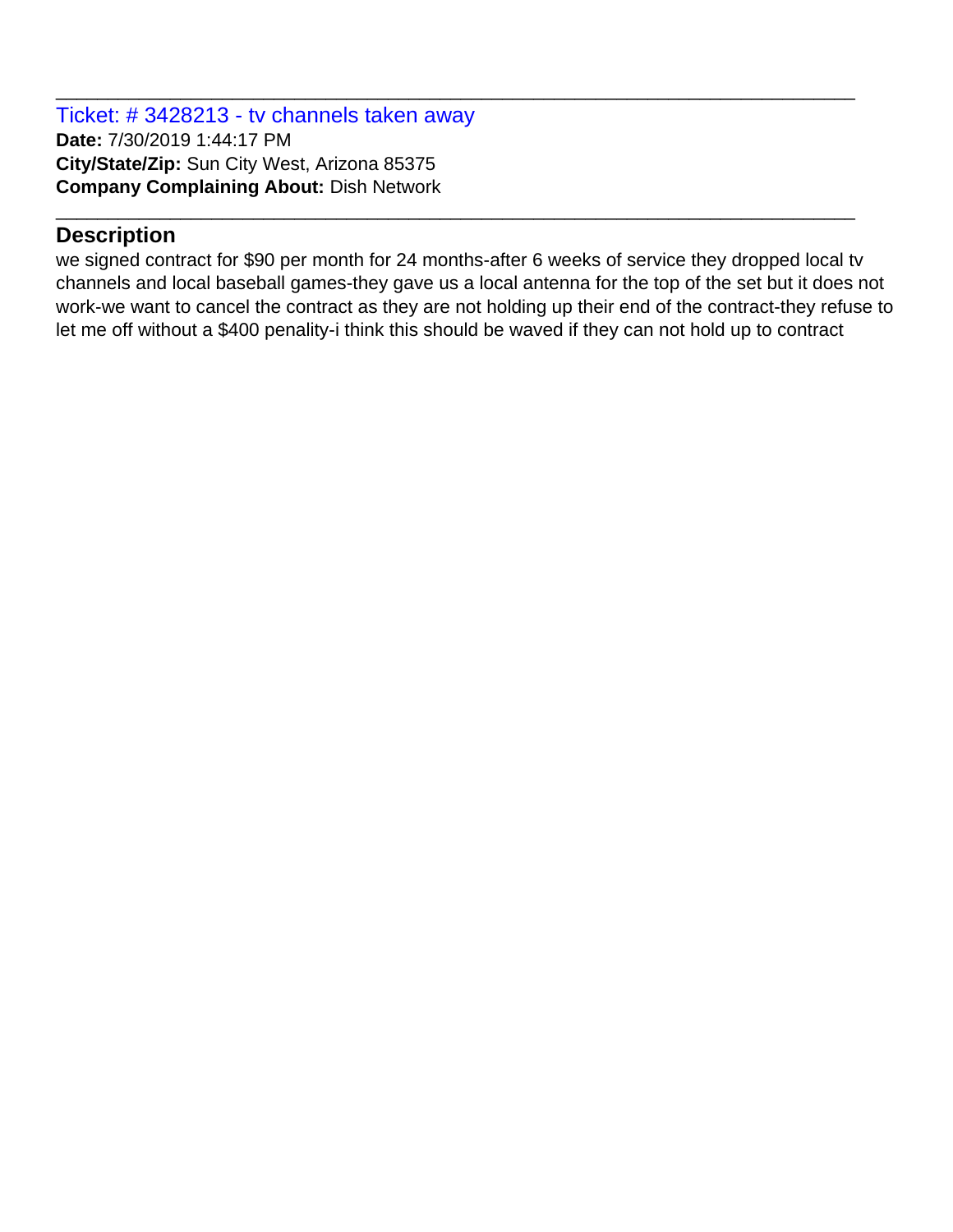#### Ticket: # 1913757 - Billed for a fraudulent service **Date:** 9/10/2017 7:50:47 AM **City/State/Zip:** Wellington, Ohio 44090 **Company Complaining About:** Directv

# **Description**

When I logged in to pay my September 2017 satellite bill, I found that my account balance stated I owed 225.28. My normal bill is 119.58. I called customer service and asked for assistance with my bill. The person I spoke to told me that my back had disputed 99.95 and that was why my bill was 225.28. I looked at my online banking portal and saw that my August payment of 119.58 had been processed by my bank on 8/16/-7 and there was no fund reversal. She told me that I needed to talk to my bank that she couldn't help me. I asked to speak to her supervisor and she said they would not be able to help me either. I asked her to still get me a supervisor. I waited on hold for over twenty minutes and was then disconnected. While on hold I had placed a call to my bank call in center. My banks account representative confirmed that the only activity with Directv was my last payment of 119.58 on 8/16/17 and that there had been no reversal. She then dialed directv so that we could have a conference call. The next person that I spoke to stated the same thing about the reversal. My bank representative explained that was not correct and that directtv needed to correct my account or she would be filing a dispute. We were placed on hold several times while the directv representative attempted to review my account. He insisted several times that my bank reversed a charge which my bank representative reiterated that was not the case. He finally came back on the line and stated there was a pay per view ordered on the internet on 8/26/17 and that payment had been disputed on 9/5/17. I explained that I had not ordered pay per view and I was not even home on 8/26/17. My husband and I were at the Cleveland Indians baseball game with friends for our anniversary. My bank again stated that I had not placed any payment for 99.95 on my bank account. We asked for a supervisor. The supervisor had to call be back. At this point I had been on the phone for over 1 hour regarding this issue. When the supervisor called back I explained the scenario and he went on to question me about the fight and why I disputed the charges. I told him I had just explained that I did not make the charge or dispute it. The pay per vid was not ordered by me or anyone in my family and that furthermore the account that paid for then subsequently disputed that payment did not belong to me or anyone in my family. I told him I wanted it removed from my account. After much argument back and forth, I explained that I had been an AT&T customer for 15 years and a directtv customer for almost three years and had never ordered pay per view. I also pay over 400.00 per month between the two services and have always paid my bills. I asked him to resolve the issue or would he rather I take my business elsewhere. He finally agreed to remove the amount from my account and said he would send a confirmation to my email. He also recommended that I change my password, due to the person fraudulently using my account. I thanked him and hung up. I logged on to my account and changed my password. The call ended around 10:40 pm EST and at 7:45 am EST I still have not received an email correcting my account. When I logged in to my account it still says I owe 225.28. The only information I have for the supervisor is Mike-Senior account representative. I have now spent hours disputing a fraudulent charge and subsequent reversal that is still not resolved.

\_\_\_\_\_\_\_\_\_\_\_\_\_\_\_\_\_\_\_\_\_\_\_\_\_\_\_\_\_\_\_\_\_\_\_\_\_\_\_\_\_\_\_\_\_\_\_\_\_\_\_\_\_\_\_\_\_\_\_\_\_\_\_\_\_\_\_\_\_\_\_\_\_\_\_\_\_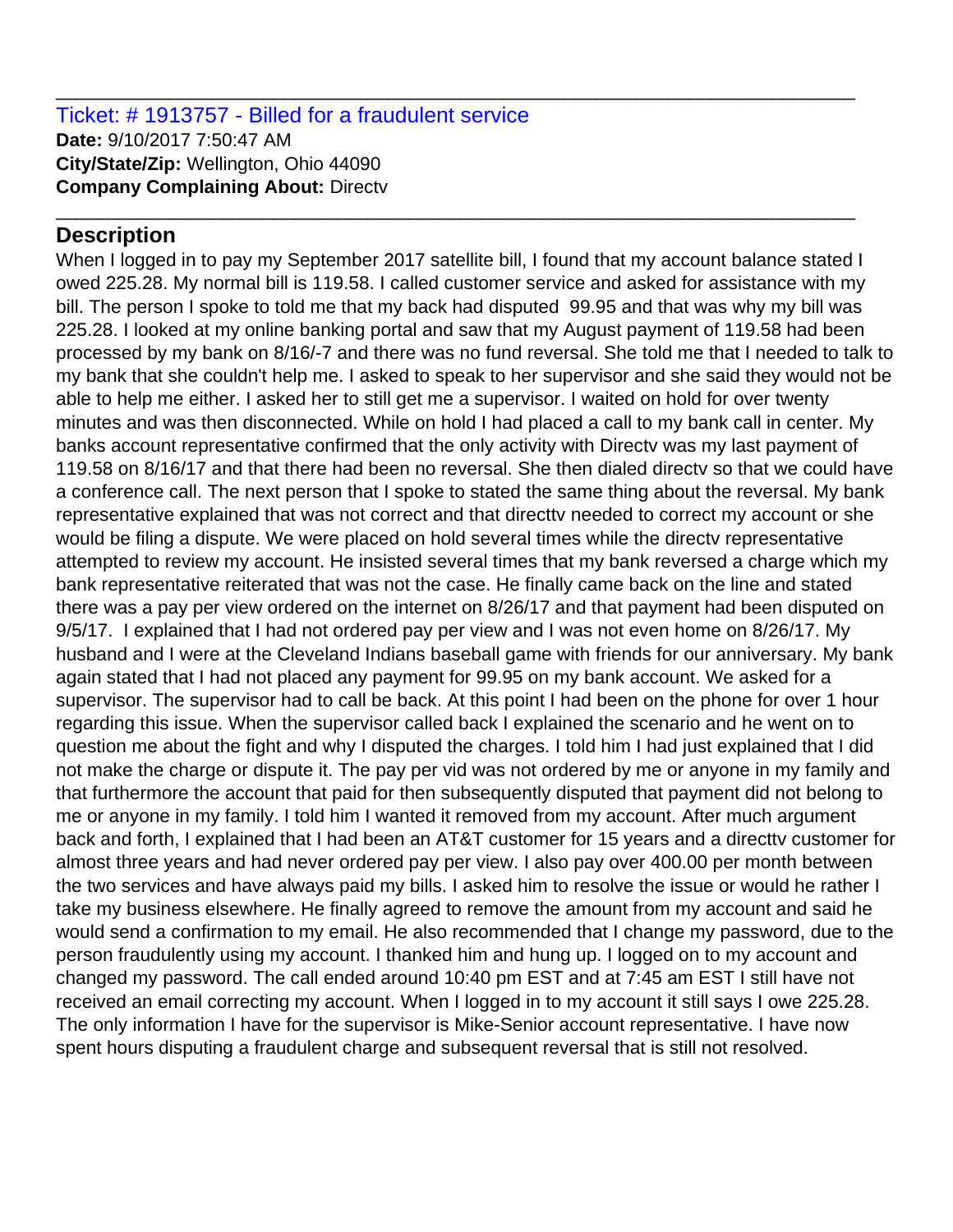Ticket: # 1920403 - DirecTV **Date:** 9/13/2017 3:13:02 PM **City/State/Zip:** Charleston, Illinois 61920 **Company Complaining About:** Directv

# **Description**

I use DirecTV as my satellite provider. Last year at the beginning of the Major League Baseball season, I was charged a premium on my monthly billing (approx. \$50/mo for six months) which I did not authorize. In fact, I declined the offer before the charges were advanced to my bill. This year, I was charged a premium on my bill, which I did not authorize, for the National Football League premium channel. As with the 2016 charge, DirecTV insisted that "because I had once had a premium sports channel that it was simply an automatic renewal". I informed them that I had never been a subscriber to any premium sports channel. Eventually, after investing a significant amount of my time in very argumentative heated exchanges, they reversed the billings in both cases!

\_\_\_\_\_\_\_\_\_\_\_\_\_\_\_\_\_\_\_\_\_\_\_\_\_\_\_\_\_\_\_\_\_\_\_\_\_\_\_\_\_\_\_\_\_\_\_\_\_\_\_\_\_\_\_\_\_\_\_\_\_\_\_\_\_\_\_\_\_\_\_\_\_\_\_\_\_

\_\_\_\_\_\_\_\_\_\_\_\_\_\_\_\_\_\_\_\_\_\_\_\_\_\_\_\_\_\_\_\_\_\_\_\_\_\_\_\_\_\_\_\_\_\_\_\_\_\_\_\_\_\_\_\_\_\_\_\_\_\_\_\_\_\_\_\_\_\_\_\_\_\_\_\_\_

Because of those two instances, plus what happened in just the last few days, I'm filing a complaint against them. What happened now is that I had asked for a discount on my billing - to receive a reduced billing amount similar to what they are charging new customers. (I'm paying more than double what a new customer would be paying for the same level of programming I have.) They agreed to give me a \$30 monthly discount for the next 12 months. They did not tell me that by taking that discount, I would be automatically entering into a 12-month contract. There was no mention of a contract requirement in order to receive the discount. I repeat: There was no mention of a contract requirement in order to receive the discount.

I contacted them to cancel my service immediately. They informed me that there would be early termination fees payable, because I was "in contract". I told them to reverse the \$30 credit, which they did immediately, and their agent told me that I was no longer under the contract, and that if I were to cancel the service, there would be no early termination fee. No penalty.

Today, I contacted them again to conclude the cancellation, and I spoke to a different agent. I learned that, although the credit to my account had been removed, I was still 'in contract' for another 12 months. At this point, they're telling me that they'll submit my request to cancel without penalty fees to their so-called "resolution team", and that they will notify me of their decision within 72 hours.

I did not authorize my entry into a 12-month service contract, and they have withdrawn their promised \$30 credit to my monthly billing - yet, somehow, they insist that I still am obligated to buy their services for another 12 months - or pay a \$165 penalty for early termination. Mind you, a penalty for termination of services which I did not authorize!

This organization is widely known for unethical business practices just like the ones I've described above. When will the FCC begin demanding that they follow full and fair disclosure in all matters?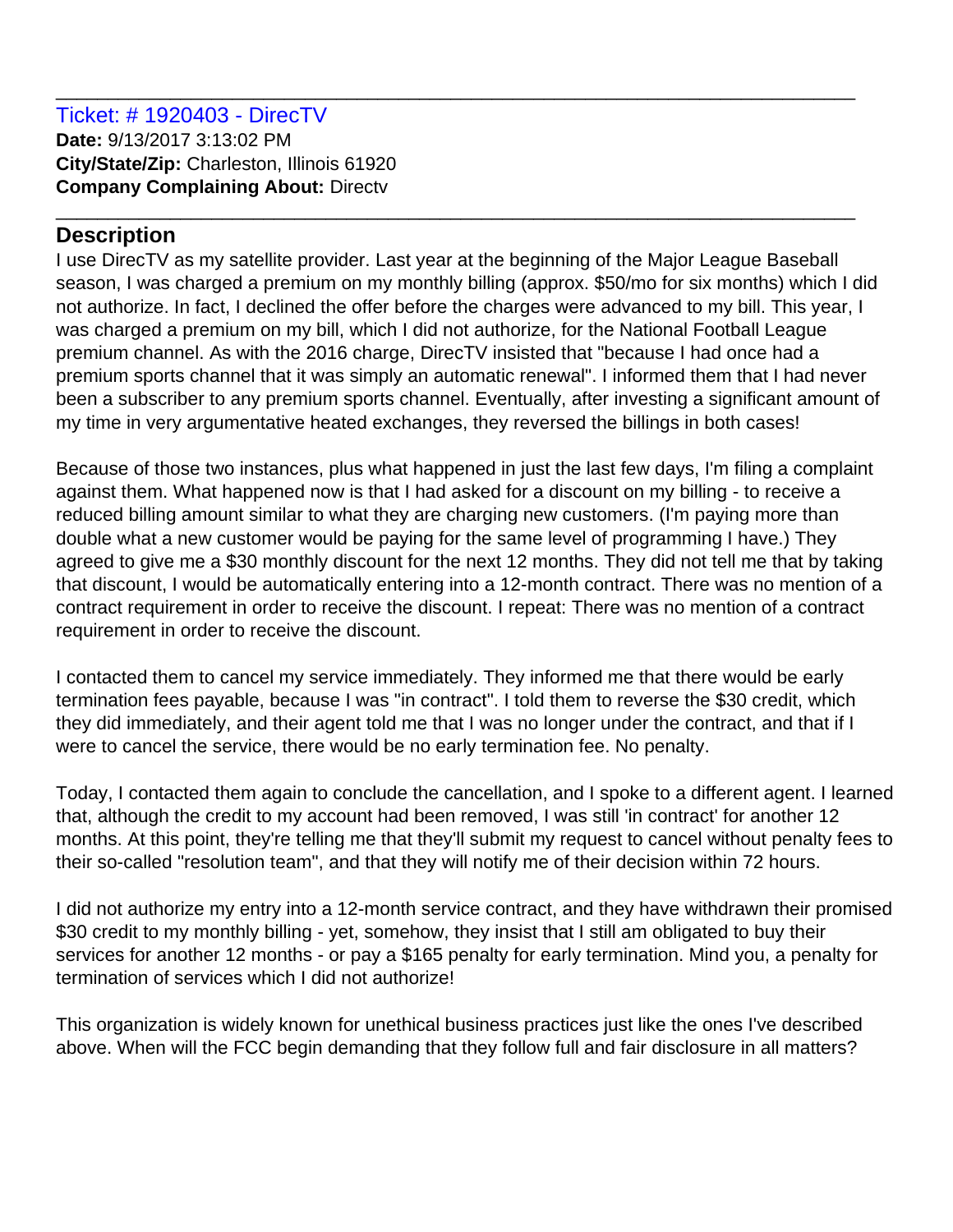# **Description**

In the country we only have three choices for TV. (1) over the air, (2) Direct TV, or (3) Dish Network. I have AT&T / Direct TV and I like to watch sports, particularly Baseball, NFL/NCAA and NCAA Basketball and some NHL. I discovered today, when I wanted to watch a NHL game Jets @ Bluejackets, and received an error code of 721. I called customer service, and they stated to watch NHL, MLB, NBA, NFL I have to order the separate packages ON TOP OF THE PREMIER where I pay over \$300. Now if I want to watch baseball, I have to pay around \$165 ON TOP of my \$300 bill! I already have the channels per the DIRECT TV channel lineup from my programming file at Direct TV/ATT.COM. It seems like now they are nickel and diming me, knowing that they have a monopoly in this region. They will not even bring AT&T Uverse about 1/4 mile from SR highway 89 to my home! Very upsetting that we allow this to happen.. I want my sports channels that I ALREADY pay for with the PROGRAMMING that is already displayed on guide...

\_\_\_\_\_\_\_\_\_\_\_\_\_\_\_\_\_\_\_\_\_\_\_\_\_\_\_\_\_\_\_\_\_\_\_\_\_\_\_\_\_\_\_\_\_\_\_\_\_\_\_\_\_\_\_\_\_\_\_\_\_\_\_\_\_\_\_\_\_\_\_\_\_\_\_\_\_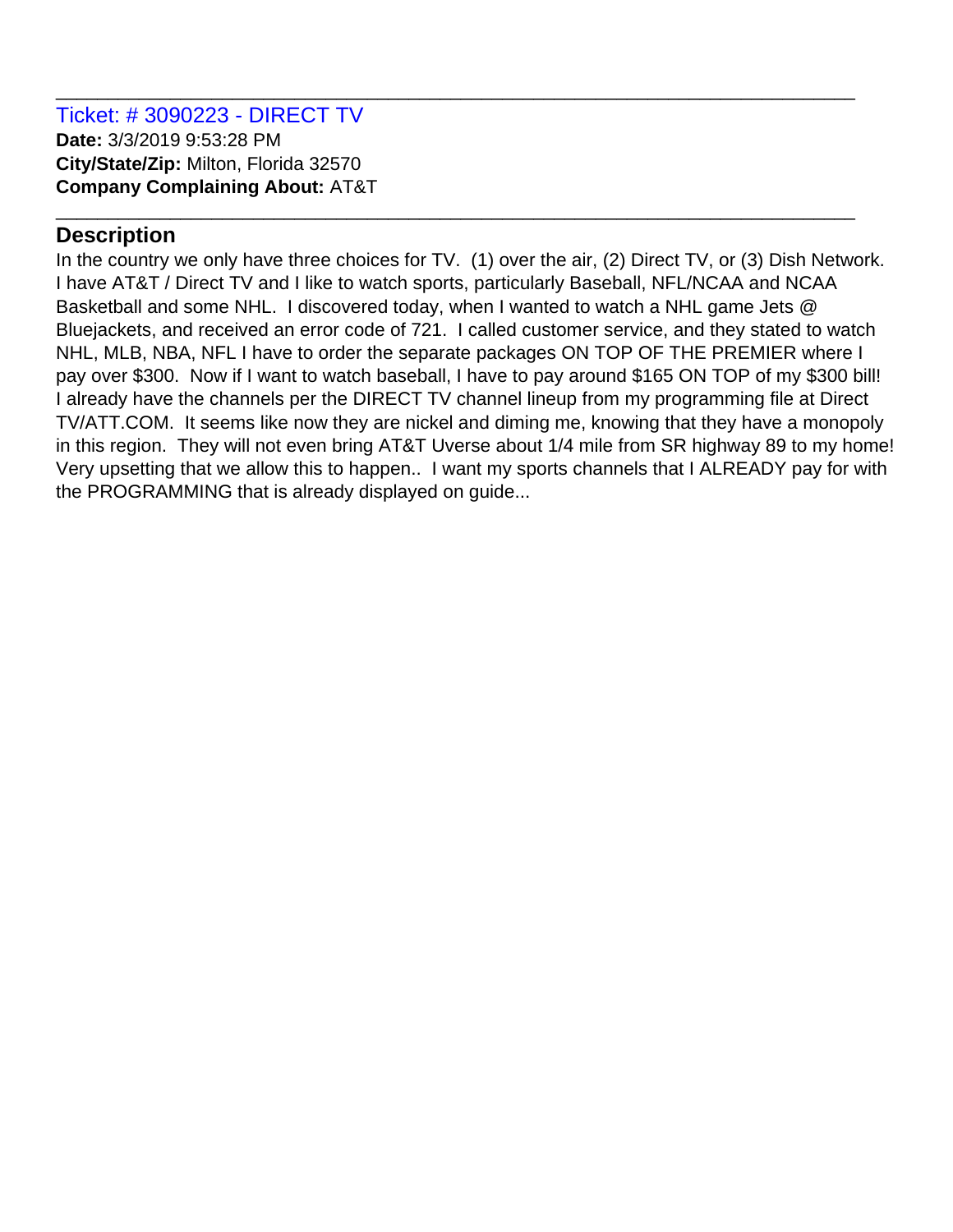Ticket: # 1575056 - MLB Extra Innings and DirecTV/MLB **Date:** 4/19/2017 3:06:26 PM **City/State/Zip:** Cedar Rapids, Iowa 52404 **Company Complaining About:** Directv \_\_\_\_\_\_\_\_\_\_\_\_\_\_\_\_\_\_\_\_\_\_\_\_\_\_\_\_\_\_\_\_\_\_\_\_\_\_\_\_\_\_\_\_\_\_\_\_\_\_\_\_\_\_\_\_\_\_\_\_\_\_\_\_\_\_\_\_\_\_\_\_\_\_\_\_\_

### **Description**

Last Wednesday I purchased MLB Extra Innings game package commercially from DirecTV for \$1067.85 for the first time with the expectations and reassurances via DirecTV that I would be able to broadcast all Chicago Cubs

\_\_\_\_\_\_\_\_\_\_\_\_\_\_\_\_\_\_\_\_\_\_\_\_\_\_\_\_\_\_\_\_\_\_\_\_\_\_\_\_\_\_\_\_\_\_\_\_\_\_\_\_\_\_\_\_\_\_\_\_\_\_\_\_\_\_\_\_\_\_\_\_\_\_\_\_\_

baseball games to the customers at our family sports bar and grill. Our sports bar is located in Cedar Rapids, Iowa, three and a half hours from Chicago and we've already experienced 4 Cubs game blackouts since last Wednesday, a total of 7 days now.

Four games blacked out in 7 days. Why surrender over \$1000 for that? What's the advantage from a business perspective?

We pay \$40-plus a month for the CSN Chicago channel because of the Cubs. We have DirecTV Commercial Choice Plus package, an added charge, so that we get MLB Network...for the Cubs.

Cedar Rapids is considered a Chicago market (as is Milwaukee, Minneapolis, St. Louis). Since we are considered "local" to Chicago, why aren't we being treated as such with being able to view/broadcast all in-market/local games? Makes sense, doesn't it? If we are being blacked out "locally," then one would think that the way to view these blacked out games is......MLB Extra Innings game package via DirecTV. Problem has to be solved, right? Not even close.

Where is the avenue to watch the Chicago Cubs games for our sports bar? If MLB Extra Innings is advertised as that avenue yet isn't that avenue, then why in the world would ANYONE purchase this package? What is the incentive to buying the MLB Extra Innings package? The answer: there is NO INCENTIVE. They're (DirecTV/MLB) taking consumer money and not delivering the product. It's very deceptive. They're advertising is misleading and fraudulent.

So, why would I or any commercial establishment pay \$1000 or more and advertise to its customers a product that does not deliver and do what you were informed it would do? I or you wouldn't. Had I known that we would NOT know

whether or not we'd be able to broadcast a Cubs game until the game started I would have NEVER purchased this package.

I do not care about the Yankees, Dodgers or other baseball games; I want and need the Cubs on television at our sports bar for our customer base. I purchased this game package just for the Chicago Cubs and DirecTV informed me

before I agreed that I would get those Cubs games. Once again, promise not delivered but money taken.

I am extremely angry with this as I feel I've been misled with the expectations of MLB Extra Innings. I think the advertising of MLB Extra Innings is deceptive and fraudulent.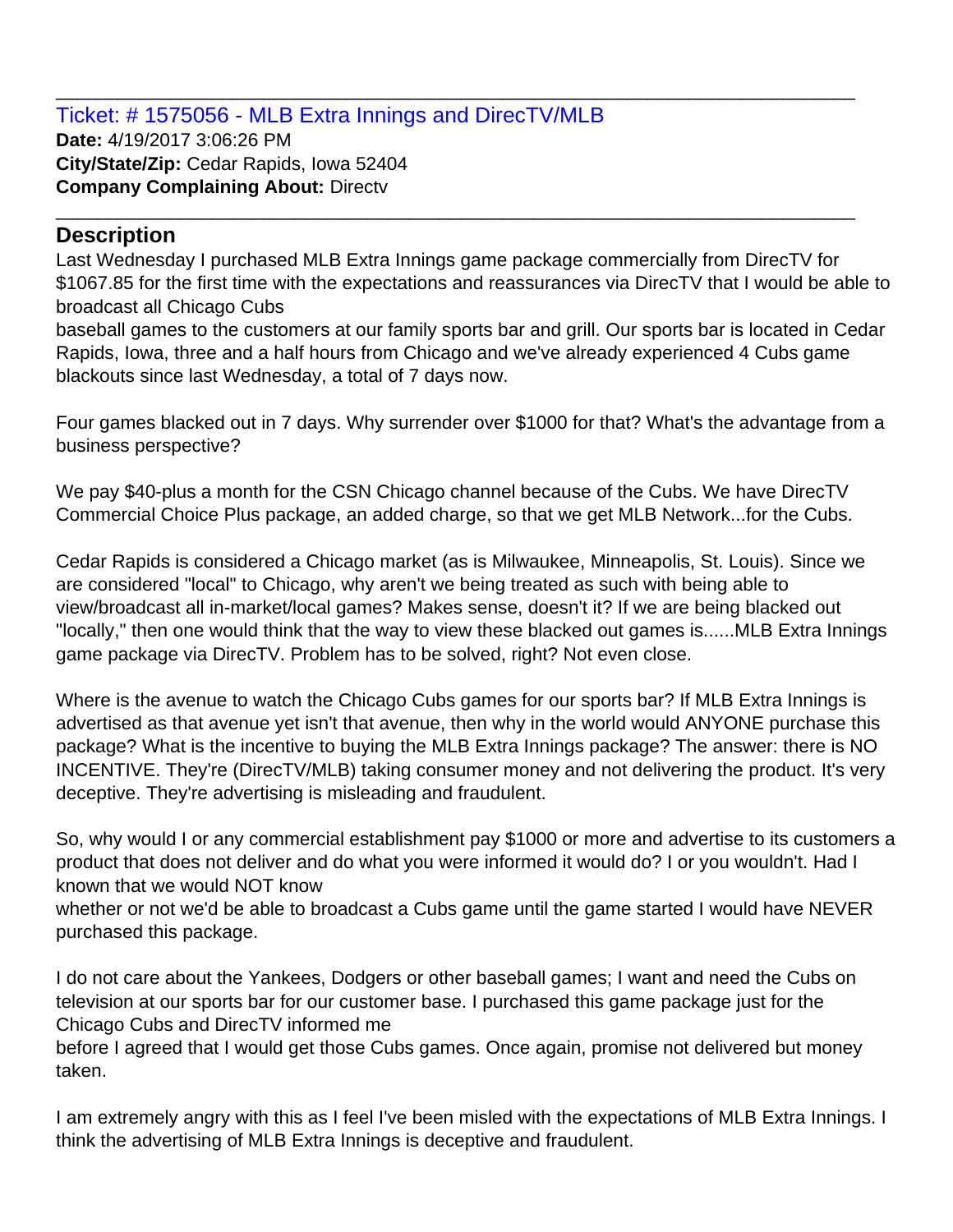Further insult is that not only is the team (Cubs) that we paid to watch not available, neither is the Brewers, Cardinals, Twins, or White Sox. So, five other MLB team games are blacked out despite paying \$1067.85. Again, why would anyone pay for that? DirecTV doesn't let you know those things until you find out for yourself. In other words, when it's too late.

I called DirecTV today (04/19/2017) at 8:05 am AZ time to request a full refund. After speaking with them for nearly 50 minutes, they would not reimburse me a full refund. They said they would refund me \$816.00 for what is six days of "trying" to use this product/package. I found that paying \$251.85 for six days worth of games, three of which were blacked out, to being unacceptable and informed them that I would only pay a pro-rated price of six days. My offer was not accepted. My next move will be filing a claim with my credit card.

The only resolution for me is that I want our sports bar to be refunded \$1067.85. I want my money back for purchasing this awful, deceptive, and misleading package. But...this has to be stopped by you, the FCC. This cannot be allowed to continue. I hope you take this matter seriously as consumers are being deceived of this false advertising and fraudulent product known as MLB Extra Innings. Thank you.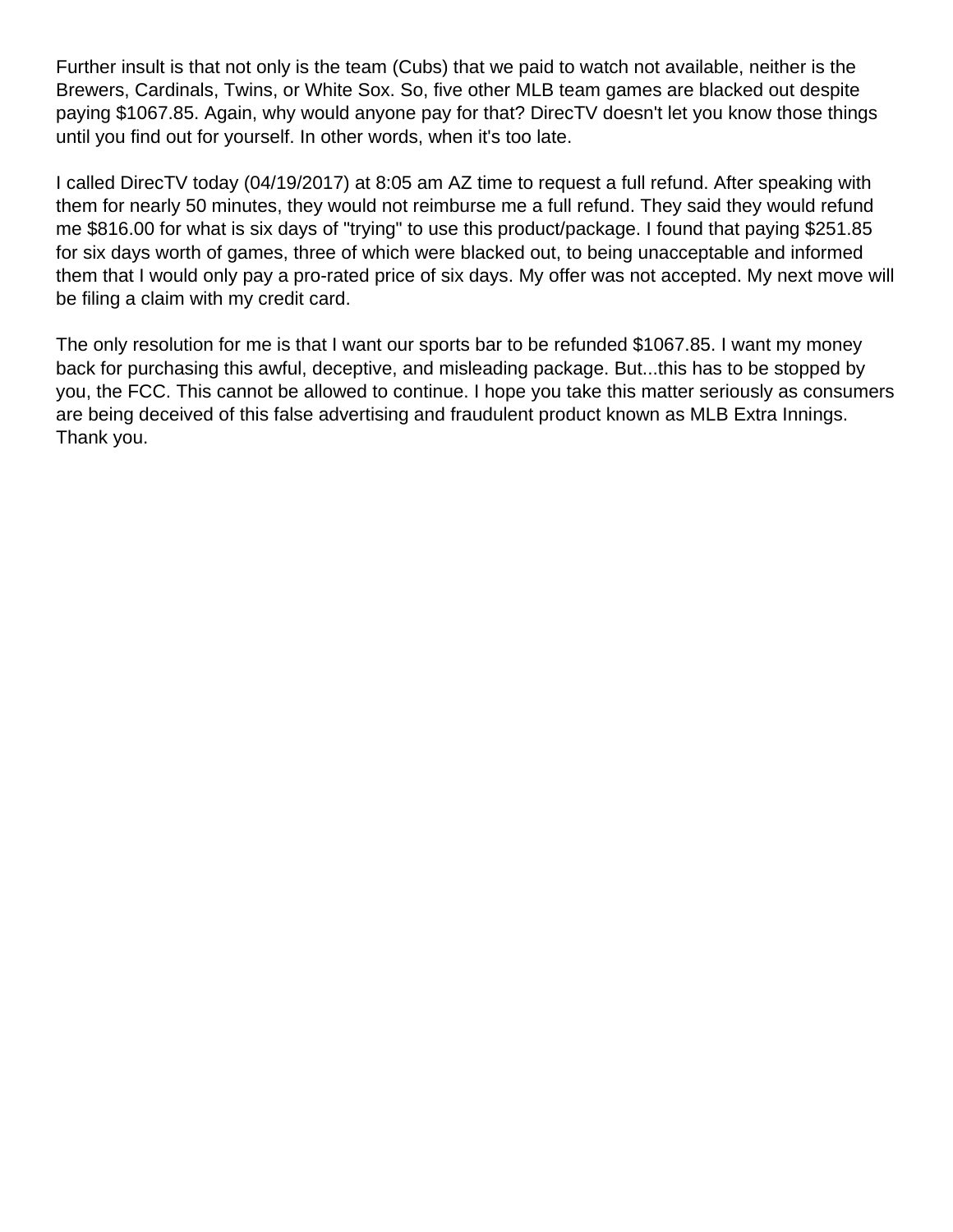#### Ticket: # 1563190 - Sports Package **Date:** 4/12/2017 9:23:38 PM **City/State/Zip:** Columbia, South Carolina 29229 **Company Complaining About:** Directv

# **Description**

I ordered the Sports Package from Directv. I was supposed to get 40+ channels which included SNY, a NY Mets TV broadcast channel, along with a few other Baseball team channels. Direct also offers a MLB Package where you pay to see all MLB Teams games. The games are always broadcast on this package, therefore you will never see a live broadcast game on a channel that is included in the Sports Package. SNY broadcasts near 80% of the Mets games, as they are the teams channel. Directv will not allow you to see these games on SNY, even though they are broadcast on them, because they want consumers to purchase the MLB Package. That is deception and unfair to people who want to watch a game that is broadcast on a channel you are already paying for. I called to find out why I was receiving an error message while trying to watch a game. This is how I found out what they are doing, forcing customers to pay for a baseball package. I was told, as long as the game is broadcast on these package channels, they are blocked out on the Sports Package that I am paying for. The only reason I got the package was to watch Met games.

\_\_\_\_\_\_\_\_\_\_\_\_\_\_\_\_\_\_\_\_\_\_\_\_\_\_\_\_\_\_\_\_\_\_\_\_\_\_\_\_\_\_\_\_\_\_\_\_\_\_\_\_\_\_\_\_\_\_\_\_\_\_\_\_\_\_\_\_\_\_\_\_\_\_\_\_\_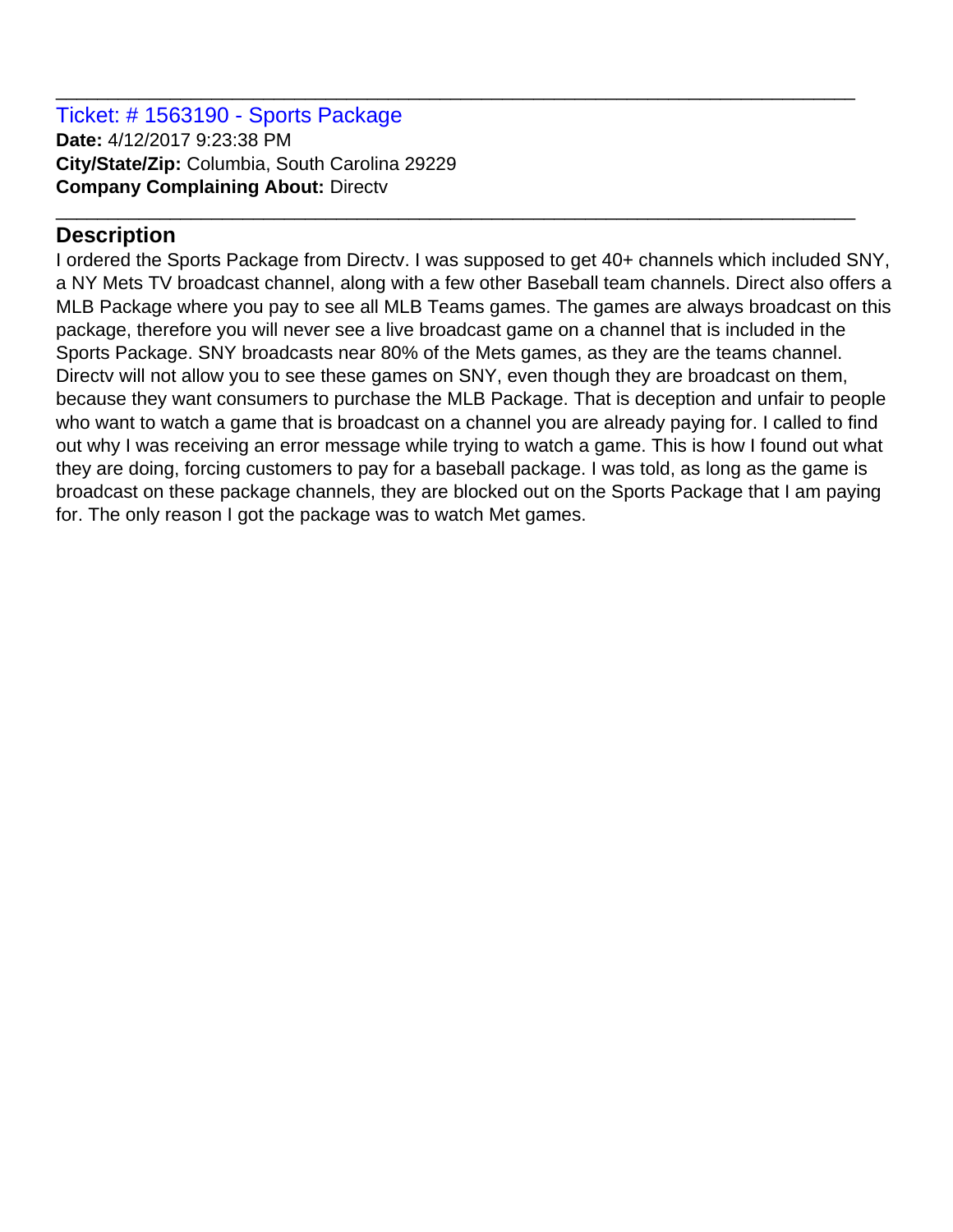Ticket: # 1584055 - Pricing dispute and not honoring my contract **Date:** 4/24/2017 5:42:26 PM **City/State/Zip:** Carrollton, Texas 75006-2205 **Company Complaining About:** Frontier Communications

### **Description**

April 24, 2017

On April 20, 2017, I called Frontier Communications to add an additional service to my existing bundle - the MLB Extra Innings package for \$164.99 - paying in 4 monthly installments of \$41.25.

\_\_\_\_\_\_\_\_\_\_\_\_\_\_\_\_\_\_\_\_\_\_\_\_\_\_\_\_\_\_\_\_\_\_\_\_\_\_\_\_\_\_\_\_\_\_\_\_\_\_\_\_\_\_\_\_\_\_\_\_\_\_\_\_\_\_\_\_\_\_\_\_\_\_\_\_\_

\_\_\_\_\_\_\_\_\_\_\_\_\_\_\_\_\_\_\_\_\_\_\_\_\_\_\_\_\_\_\_\_\_\_\_\_\_\_\_\_\_\_\_\_\_\_\_\_\_\_\_\_\_\_\_\_\_\_\_\_\_\_\_\_\_\_\_\_\_\_\_\_\_\_\_\_\_

I spoke to Travis and asked many questions. He looked over my account and my equipment and said, no problem, we can add that to your existing services and it will start in 24 hours.

I had a two- year contract thru Sept 2017 for the Preferred HD TV package, including phone and internet. Verizon Fios grandfathered me into this package. (Another runaround and debacle)

Travis put me on hold and came back and said it is taking a little longer to go through - can I call you back? I said, that is ok - I will wait on hold. About a minute later Travis got back to me and said everything went through and you will be able to watch your out of market baseball games on April 21, 2017. I said, I want you to add notes in your system that if in a few days if I can't see the teams I'm interested in -I want to cancel the MLB package with no charges or repercussions. He said no problem. I said that is great - thank you so much.

About an hour later, I received a voice mail from Travis saying that he had to cancel my MLB Extra Innings order because it removed my original pricing off my Preferred HD bundled services (Phone, TV, Internet) in which I was under a two-year contract.

(Lie #1).... The order Travis placed never processed completely while I was speaking with Travis live...if the order went through, as he said, he would have told me about my pricing falling off, and I could have discussed it with him further and avoided additional lying and aggravation from Frontier reps.

So, I call back and of course get a different rep - Mark, he was a smooth talker - I explained what happened from above and he said - Oh- I can get you a better bundled package - it will be cheaper with more channels and then I can add your MLB Extra Innings package...

Being the skeptical consumer and dealing with cable providers before - I again asked many questions - and said what is the cost and will I lose any of my favorite channels? Where can I find this "deal" and the channels on your website? He said, oh you won't find it on our website its "special promotional pricing"... He quoted me \$ 87.00 dollars for this Extreme HD package - (Keep in mind - I do not even have an HD set-top box) and he assured me that all of my channels would be there. I said to him that I want you to put notes in your system that if my channels are not there - I want credits. In addition, if this package is more money than my existing package, I want my old bundled service reinstated at the same contract price.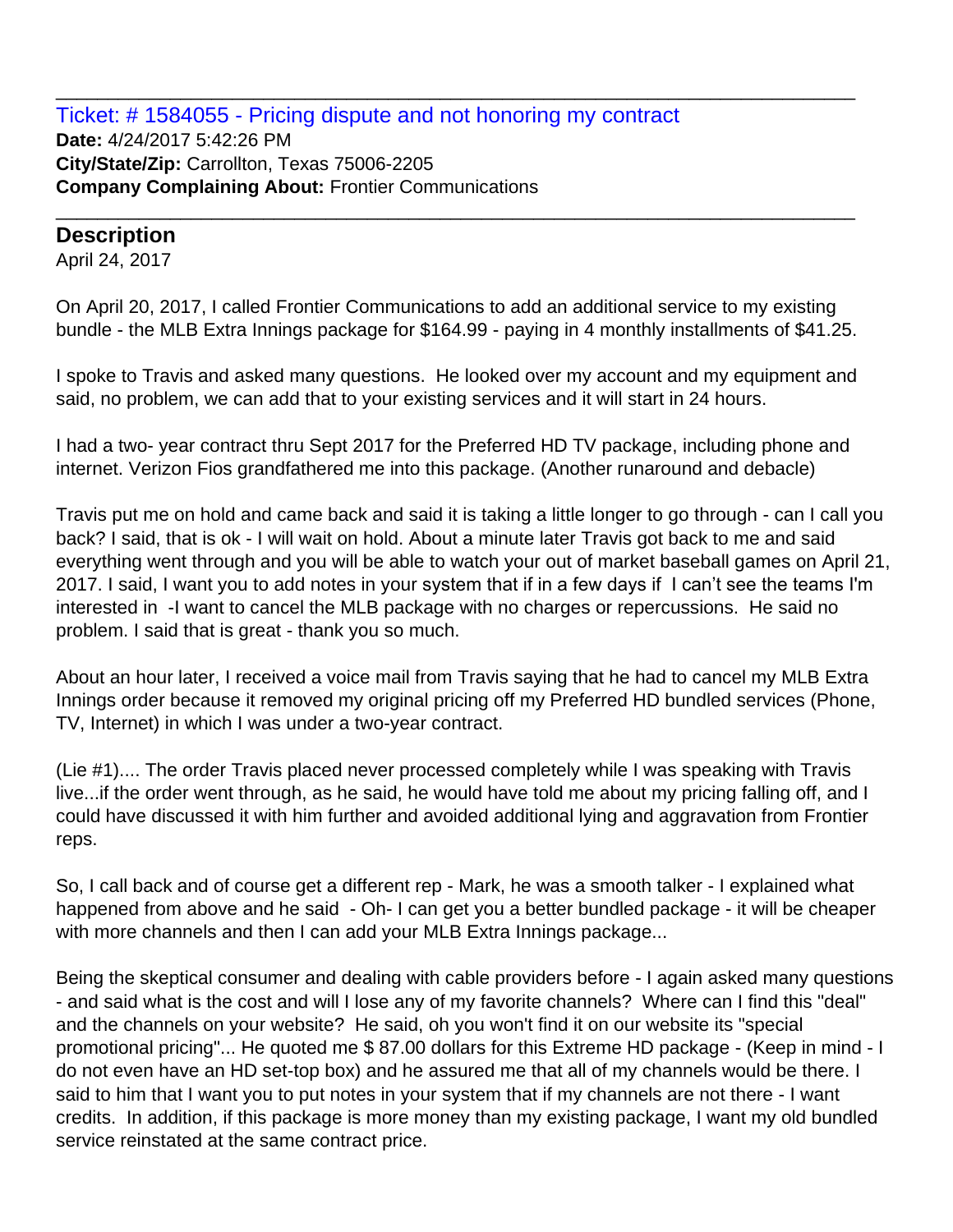He said he typed notes in the system - but they aren't there - it's a standard practice of cable providers.... Mark said my new services including the MLB package would start within 24 hours - April 21, 2017.

Lie #2 - After searching I found the channel lineup for both the Preferred HD and the Extreme HD and I will be losing approximately four of my favorite channels that I watch all the time.

Lie # 3 – It's more expensive than my preferred package and has less channels!

I called back a third time on April 20, 2017 - and spoke to a Shelly - she went over my account and said if the rep promised you those channels and they are not there - we will give you a credit. She said she talked it over with her supervisor and said I would have to call the next day, as the new order hasn't processed yet. (I found that peculiar, but said ok.)

Lie# 4 - Again, there were no notes in the system pertaining to my previous calls on April 20 from Travis or Mark.

I called back on April 23, and spoke to a woman named Scotty - I told her I could not get the MLB Extra Innings on my TV. She said my new services wouldn't start until May1, 2017. I was told they would start within 24 hours of my original call. Moreover, I asked her what the price was for this new Extreme HD services – she could not give me an exact amount and told me several different prices. I explained to her what Mark quoted me. Again, there were no notes on my account pertaining to my conversations with Travis, Mark or Shelly.

Lie # 5. I said do I need a different set-top box? She said no it will work on May 1. Mark and Travis said it would start on April 21, 2017.

I explained again what Shelly told me and asked to speak to Scotty's supervisor - you all know what you get when you ask to speak with a supervisor - more runaround. She could not get her supervisor on the phone so she transferred me to a woman in the "saves" department.

Chyvonne (don't know the spelling) she called me a liar and could not tell me what the Extreme HD package would cost me - she said your bill hasn't generated and it's scheduled to start on May 1st. So that's like going to a restaurant and seeing three different steak options on the menu and until I order one and eat it – then the waiter would generate the bill and I would then know how much the steak dinner cost.

Here is the bottom line – I want my Preferred HD back with a new two-year or longer contract for \$ 84.97 not including taxes - along with the MLB Extra Innings package! If my main set-top box is not compatible with the MLB Extra Inning package, I want a new box over-nighted at no charge and no monthly rental charges either.

As a loyal Frontier subscriber, I will order the MLB package every year – (This is an upgrade) – I am spending more money with you.

I did not ask to reduce my services – if that were the case, you had better believe – Frontier Communications would charge me an early termination fee and tell me I am breaking our contract. Am I right? - A contract is a two-way agreement...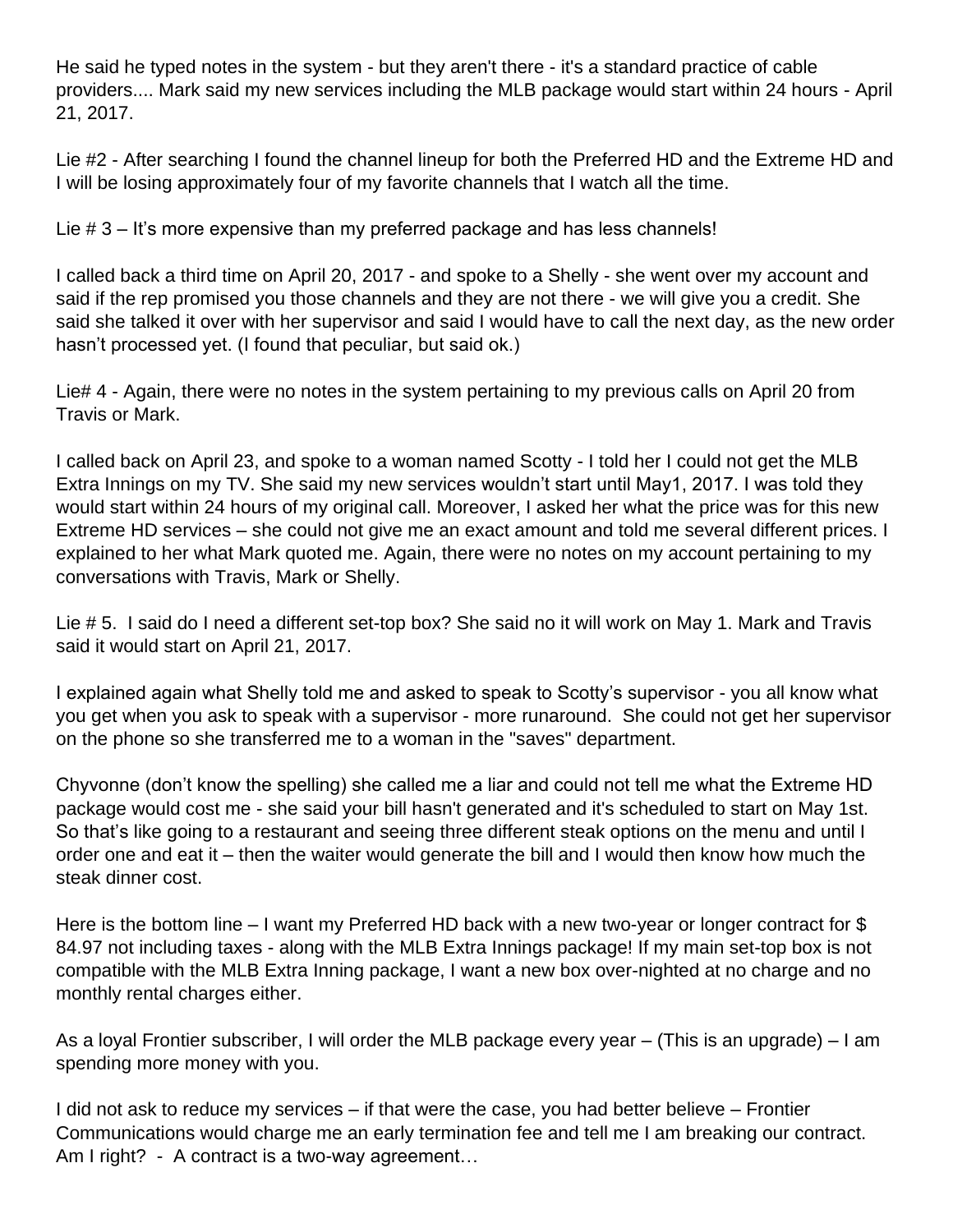Thank you for your time and prompt attention in this matter.

Sincerely,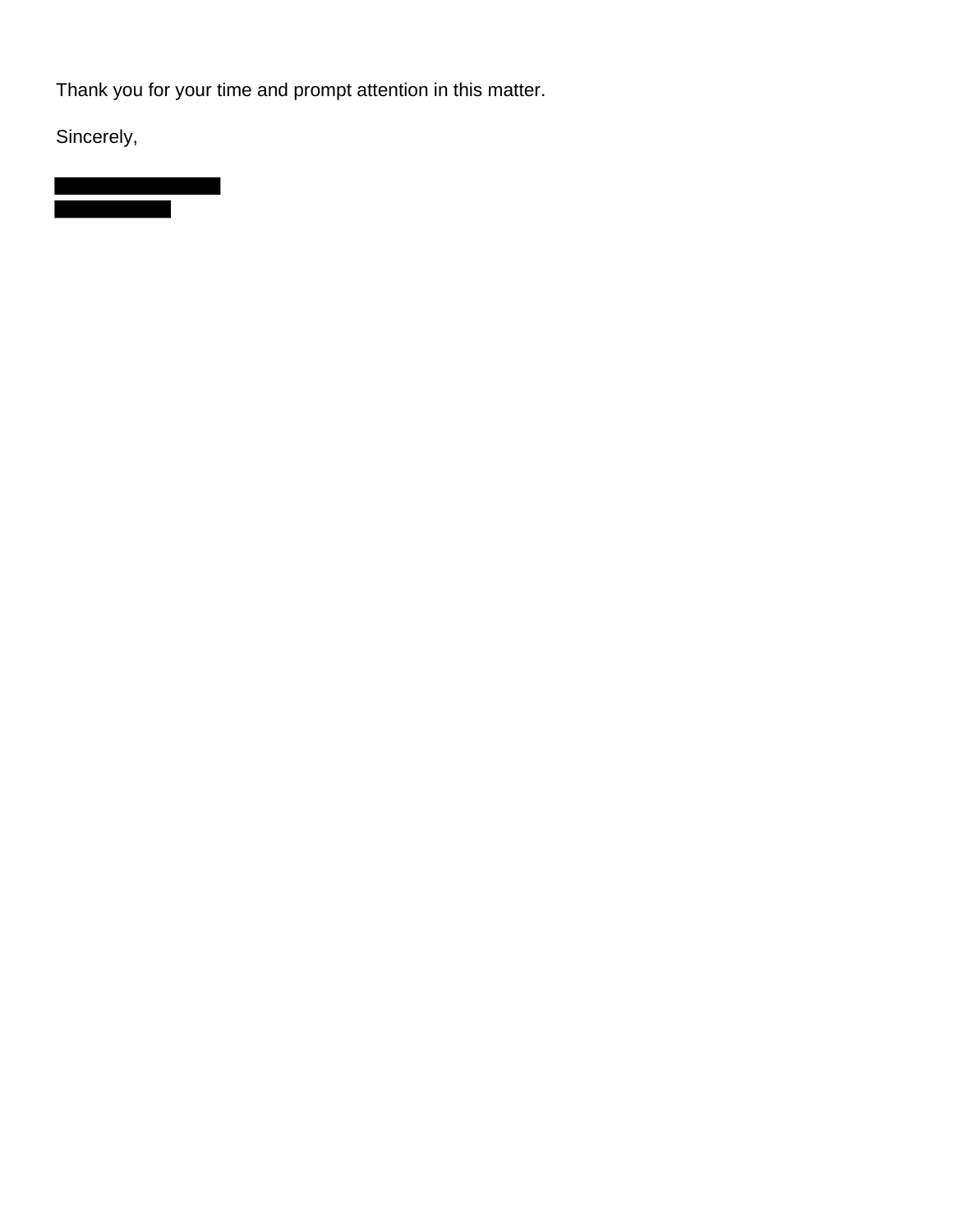#### Ticket: # 1549881 - MLB blackouts **Date:** 4/6/2017 5:42:00 AM **City/State/Zip:** Fuquay Varina, North Carolina 27526 **Company Complaining About:** Masn

# **Description**

My issue is the following; I am a Philadelphia Phillies fan, I live in NC. The Washington Nationals and Baltimore Orioles have claimed NC as "home territory". First, there is no way anyone would drive 5-6 hours one way to watch a baseball game. Second, I have a MLB.TV subscription, I am paying to watch baseball. I am not able to watch any games between the Phillies and Nationals. They play about 18-20 games a season. My complaint is simple, I am paying to watch there is no difference if I am paying for HBO or Pay Per View. Again this goes back to I am paying for a service and not getting that service. Would this not be the same thing as paying for satellite radio and not getting the service?

\_\_\_\_\_\_\_\_\_\_\_\_\_\_\_\_\_\_\_\_\_\_\_\_\_\_\_\_\_\_\_\_\_\_\_\_\_\_\_\_\_\_\_\_\_\_\_\_\_\_\_\_\_\_\_\_\_\_\_\_\_\_\_\_\_\_\_\_\_\_\_\_\_\_\_\_\_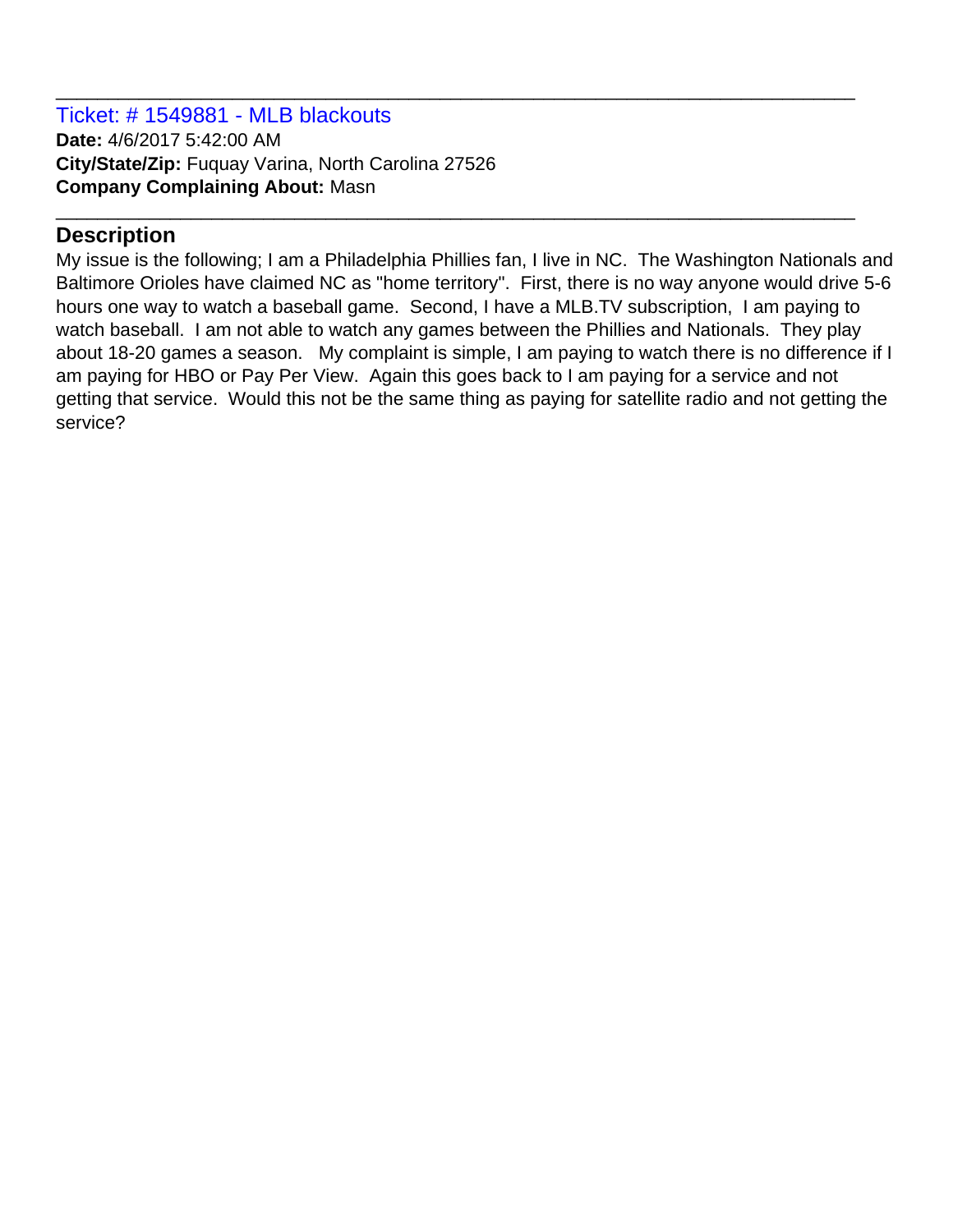Ticket: # 1626193 - Inappropriate commercial for children **Date:** 5/6/2017 7:42:48 PM **City/State/Zip:** Jbmdl, New Jersey 08641

### **Description**

The Viagra commercial plays at times when children are watching TV and talks about using it for sex. We are watching the baseball game on TV at 7:30pm on a Saturday. This is wildly inappropriate.

\_\_\_\_\_\_\_\_\_\_\_\_\_\_\_\_\_\_\_\_\_\_\_\_\_\_\_\_\_\_\_\_\_\_\_\_\_\_\_\_\_\_\_\_\_\_\_\_\_\_\_\_\_\_\_\_\_\_\_\_\_\_\_\_\_\_\_\_\_\_\_\_\_\_\_\_\_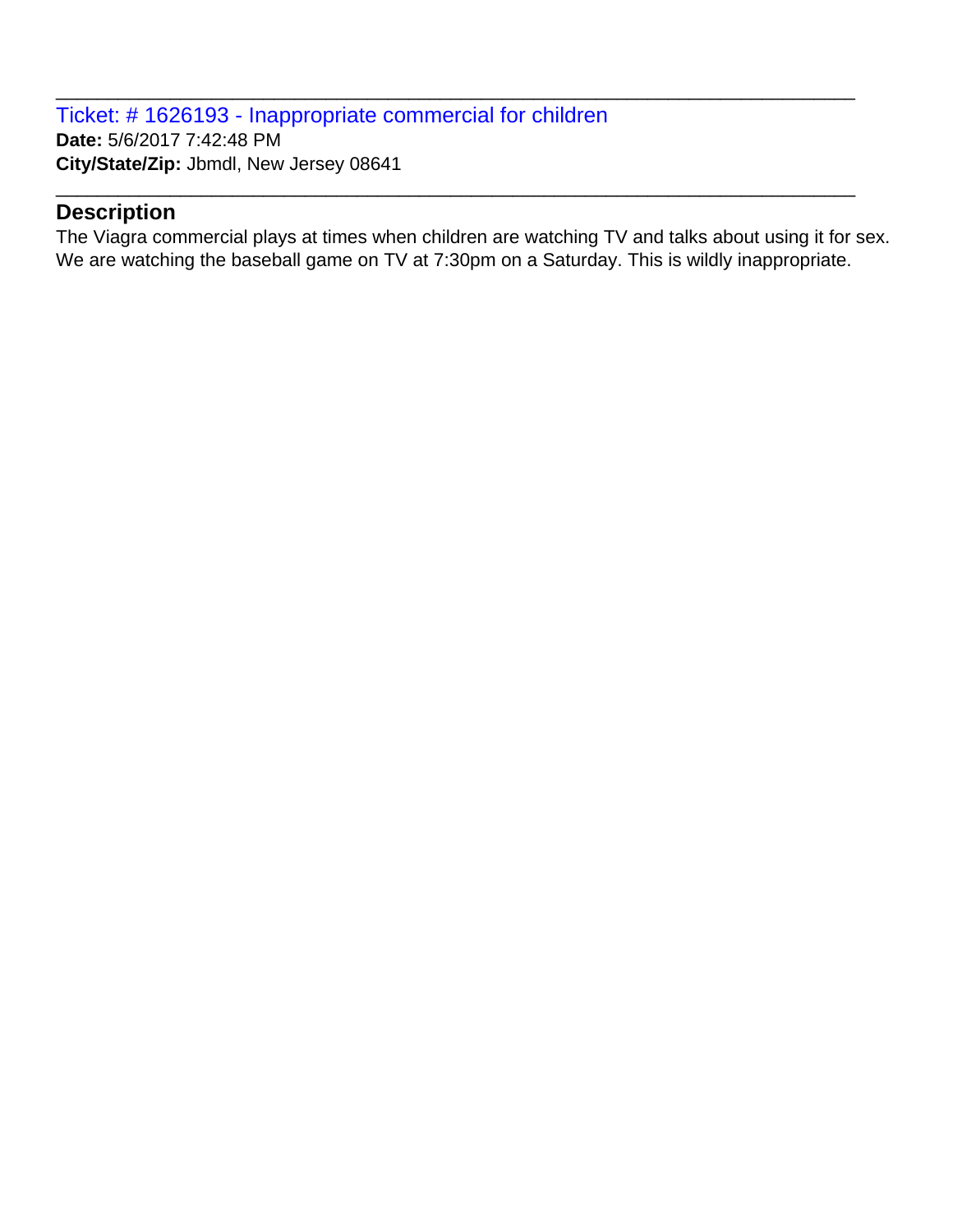Ticket: # 1659328 - Verizon billing for MLB package **Date:** 5/22/2017 12:42:33 PM **City/State/Zip:** Maplewood, New Jersey 07040 **Company Complaining About:** Verizon

# **Description**

I was incorrectly billed for a baseball package about a year ago. After many phone calls, it was removed. But then just recently I was billed for the renewal of the package, which we hadn't wanted to begin with. I've made numerous calls to Verizon, and each time the representative assures me the charge will be taken off, but it has not. A supervisor today said the credit could not be processed. We never signed up for this package, and certainly expected that there would be no automatic renewal of it after our first complaint. I have notes from each of my calls, including date and time.

\_\_\_\_\_\_\_\_\_\_\_\_\_\_\_\_\_\_\_\_\_\_\_\_\_\_\_\_\_\_\_\_\_\_\_\_\_\_\_\_\_\_\_\_\_\_\_\_\_\_\_\_\_\_\_\_\_\_\_\_\_\_\_\_\_\_\_\_\_\_\_\_\_\_\_\_\_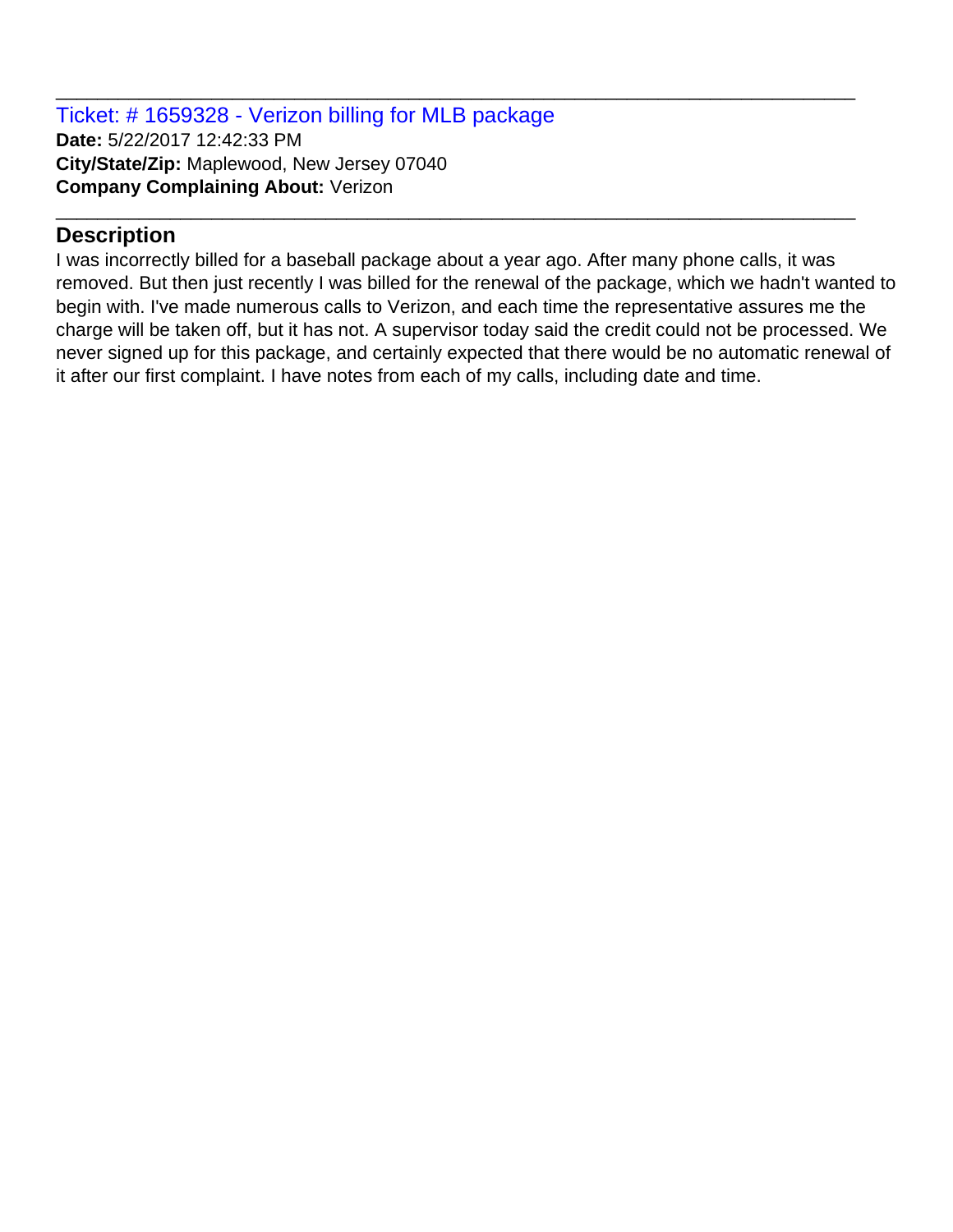# Ticket: # 1702721 - Complaint for HARASSMENT AGAINST CHEMIST **Date:** 6/13/2017 10:47:40 PM **City/State/Zip:** Orland Park, Illinois 60462

\_\_\_\_\_\_\_\_\_\_\_\_\_\_\_\_\_\_\_\_\_\_\_\_\_\_\_\_\_\_\_\_\_\_\_\_\_\_\_\_\_\_\_\_\_\_\_\_\_\_\_\_\_\_\_\_\_\_\_\_\_\_\_\_\_\_\_\_\_\_\_\_\_\_\_\_\_

\_\_\_\_\_\_\_\_\_\_\_\_\_\_\_\_\_\_\_\_\_\_\_\_\_\_\_\_\_\_\_\_\_\_\_\_\_\_\_\_\_\_\_\_\_\_\_\_\_\_\_\_\_\_\_\_\_\_\_\_\_\_\_\_\_\_\_\_\_\_\_\_\_\_\_\_\_

# **Description**

890 WLS Sells Advertisements frequently to harass, annoy, irritate and bother chemists on a daily, bidaily, weekly, and bi-daily basis on their White Sox games in order to sell advertisements. While discrimination against a group of working professionsals is illegal, the sales of advertisements encouraging the firing and creation of rumors involving chemists' careers in order to sell advertisments is FRAUD. 890 WLS frequently sells advertisements encouraging people to fire working professionals who work as chemists, because 890 WLS enjoys selling advertisments in order to profit from working professional's loss. Pat Hughes' and his lackey on the broadcast of the White Sox games frequently personifies his players, which are paid by the White Sox and Major League baseball, giving them personalities which represent real life persons and citizens which have real jobs. Pat Hughes Enjoys to watch people get fired from their regularly paying jobs in order to sell advertisements on his program. The broadcast of these items on a Wednesday night is both inappropriate, but also harassments and finally FRAUD for 890 WLS and also for the Chicago White Sox. While there are certainly paid employees that work for The White Sox and 890 WLS, Pat Hughes frequently references, harasses and influences in an inappropriate manner, people that DO NOT WORK FOR his company. THis is wrong. I am tired of hearing about it on the radio. THE FCC MUST INTERVENE TO CORRECT THIS ISSUE RIGHT AWAY. MY right have been violated by the FCC, by 890 WLS and by the CHICAGO WHITE SOX. I will not be HARASSED, INTIMIATED AND PRESSURED AT HOME. AT ALL FOR ANY DURATION OF TIME.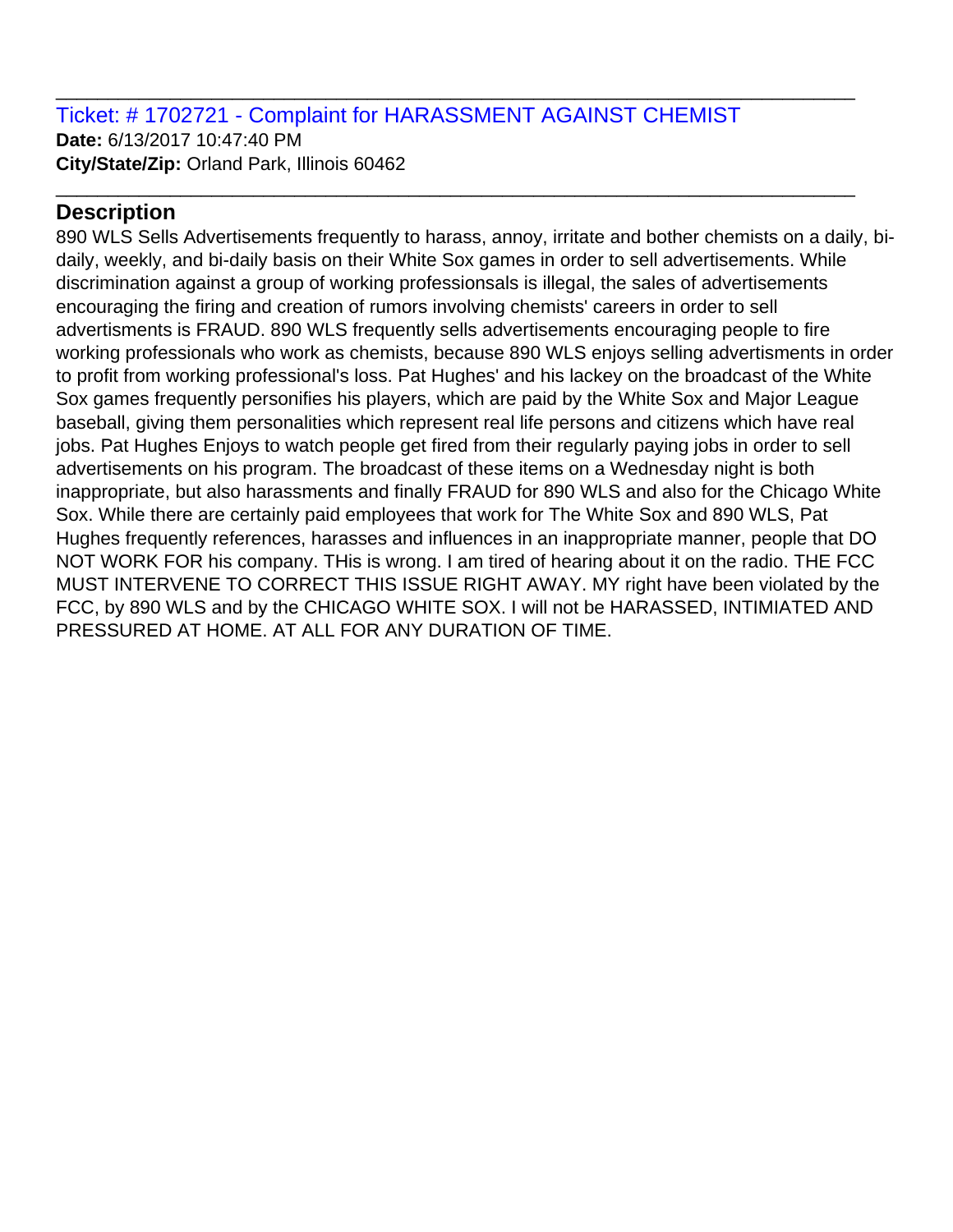Ticket: # 1712011 - Falsified and un-confirmed "news" **Date:** 6/19/2017 12:38:42 AM **City/State/Zip:** Longmont, Colorado 80501

### **Description**

CNN, Msnbc, PBS, ABC, FOX, CBS, And NBC seem to have agendas with everything they report. Whether it be racial tension, political leanings and dealings, gun control (when Chicago, the most gun controlled city has more shootings and death than anywhere) I want them to mention every side. All of the news is biased. Pbs was saying that a state was leaning toward Democrats more because they have more black people. I know this to be biased and false. I do not appreciate the biased and falsified news because there are people like the shooter at the Republican baseball practice that take what the news says seriously. If they are being biased and falsifying reports or getting reports illegally. That is no longer a news station. Please reform media. All of it. We the people will reform it if you do not. We have stopped watching. More and more stop everyday. We see it. Please look into it further as it is a public interest to the people of the USA

\_\_\_\_\_\_\_\_\_\_\_\_\_\_\_\_\_\_\_\_\_\_\_\_\_\_\_\_\_\_\_\_\_\_\_\_\_\_\_\_\_\_\_\_\_\_\_\_\_\_\_\_\_\_\_\_\_\_\_\_\_\_\_\_\_\_\_\_\_\_\_\_\_\_\_\_\_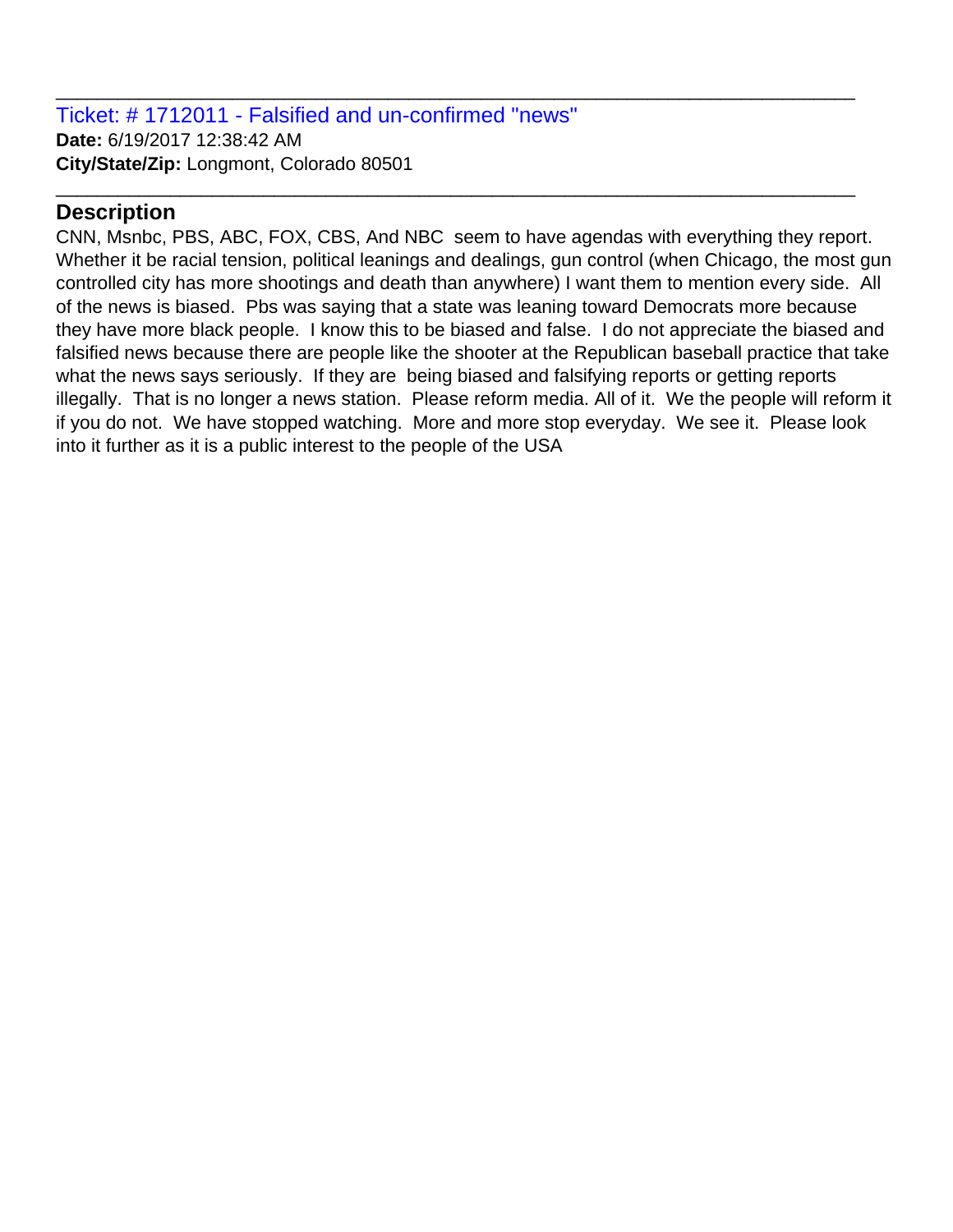Ticket: # 1727714 - Not satisfied with the sales area I am in **Date:** 6/25/2017 2:26:43 PM **City/State/Zip:** Marienville, Pennsylvania 16239 **Company Complaining About:** Dish Network

# **Description**

Dish currently has me in the Pittsburgh sales area. This area is at least 100 miles south of the area I am in. Weather/storm alert coverage (severe storm warnings or tornado warnings) is of no use as are the news channels and entertainment channels and local channels. We are closer to Lake Erie than Pittsburgh and the weather is very different in the 2 areas. Cleveland, Erie or Buffalo would be a better sales area. I understand the reasoning that I was put in this area. However, I don't watch football, baseball or basketball which I think is one of the reasons for blackouts in areas. I would much prefer to be in one of the above areas as the information found on the local channels is much more important then the Pittsburgh channels. I am hoping there is a way to get me out of the Pittsburgh sales area and into an area that would be a much better match.

\_\_\_\_\_\_\_\_\_\_\_\_\_\_\_\_\_\_\_\_\_\_\_\_\_\_\_\_\_\_\_\_\_\_\_\_\_\_\_\_\_\_\_\_\_\_\_\_\_\_\_\_\_\_\_\_\_\_\_\_\_\_\_\_\_\_\_\_\_\_\_\_\_\_\_\_\_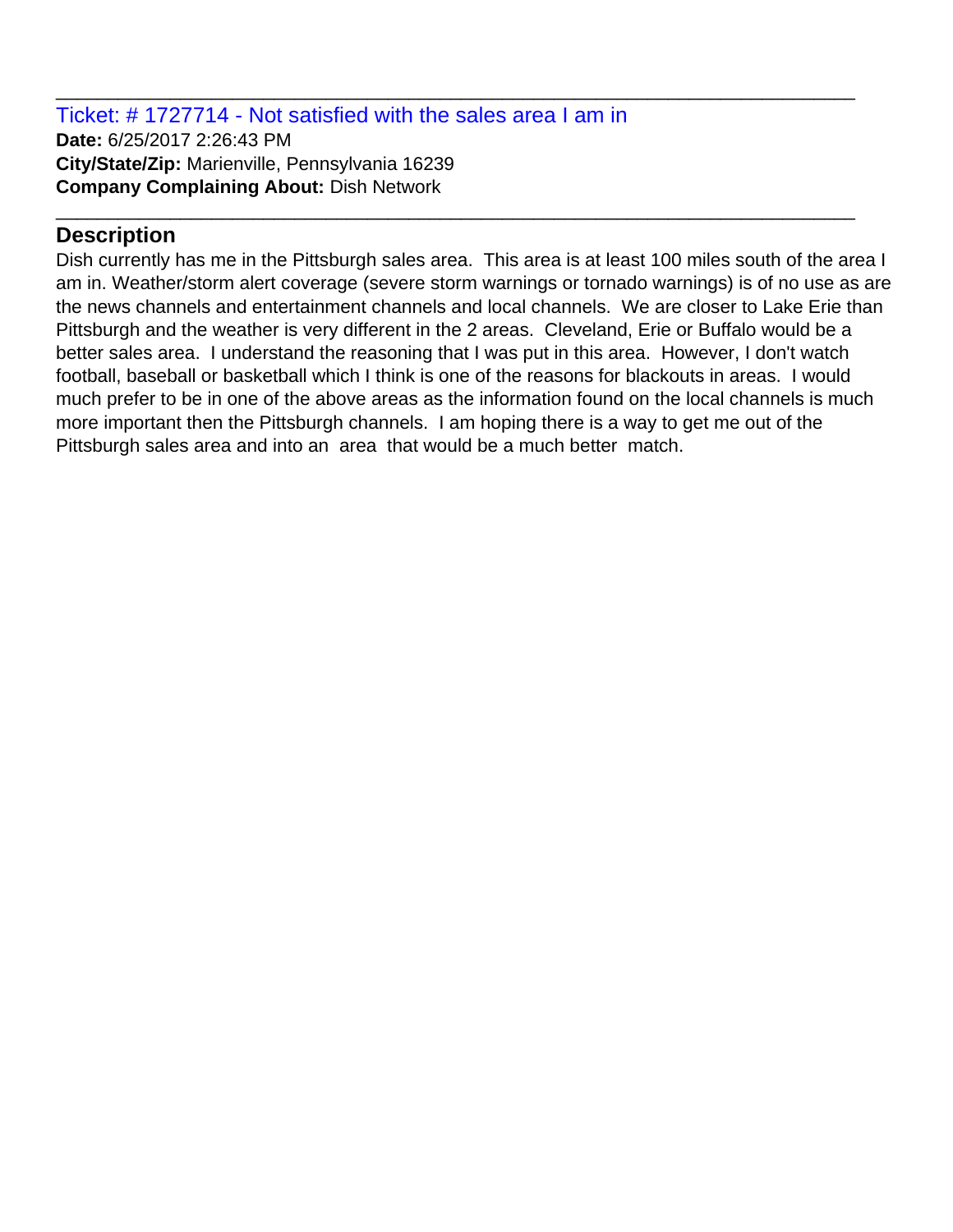Ticket: # 1732422 - Cox Communications **Date:** 6/27/2017 4:09:47 PM **City/State/Zip:** Baton Rouge, Louisiana 70817 **Company Complaining About:** Cox

# **Description**

ESPN channel has been out of service since the SEC games for college baseball and now with the National finals. I have been waiting for a lineman to come out and fix it at my house. Cox sent techs to my house at the end of April and again on 6/24/17 and both times; I was told that the problem is outside by the road in the COX green boxes. NOONE has come to fix it. NOW I am told that manly people are complaining of not having ESPN Cox chanel 35 also and that a lineman cannot come to my home until 6/29/17. I suspect that maybe it is to encourage people to purchase pay channels to watch the college world series. ESPN is included in my monthly service for COX cable; I should receive the services I pay for. A few of other channels are scrambling as well. Please check into this for me.

\_\_\_\_\_\_\_\_\_\_\_\_\_\_\_\_\_\_\_\_\_\_\_\_\_\_\_\_\_\_\_\_\_\_\_\_\_\_\_\_\_\_\_\_\_\_\_\_\_\_\_\_\_\_\_\_\_\_\_\_\_\_\_\_\_\_\_\_\_\_\_\_\_\_\_\_\_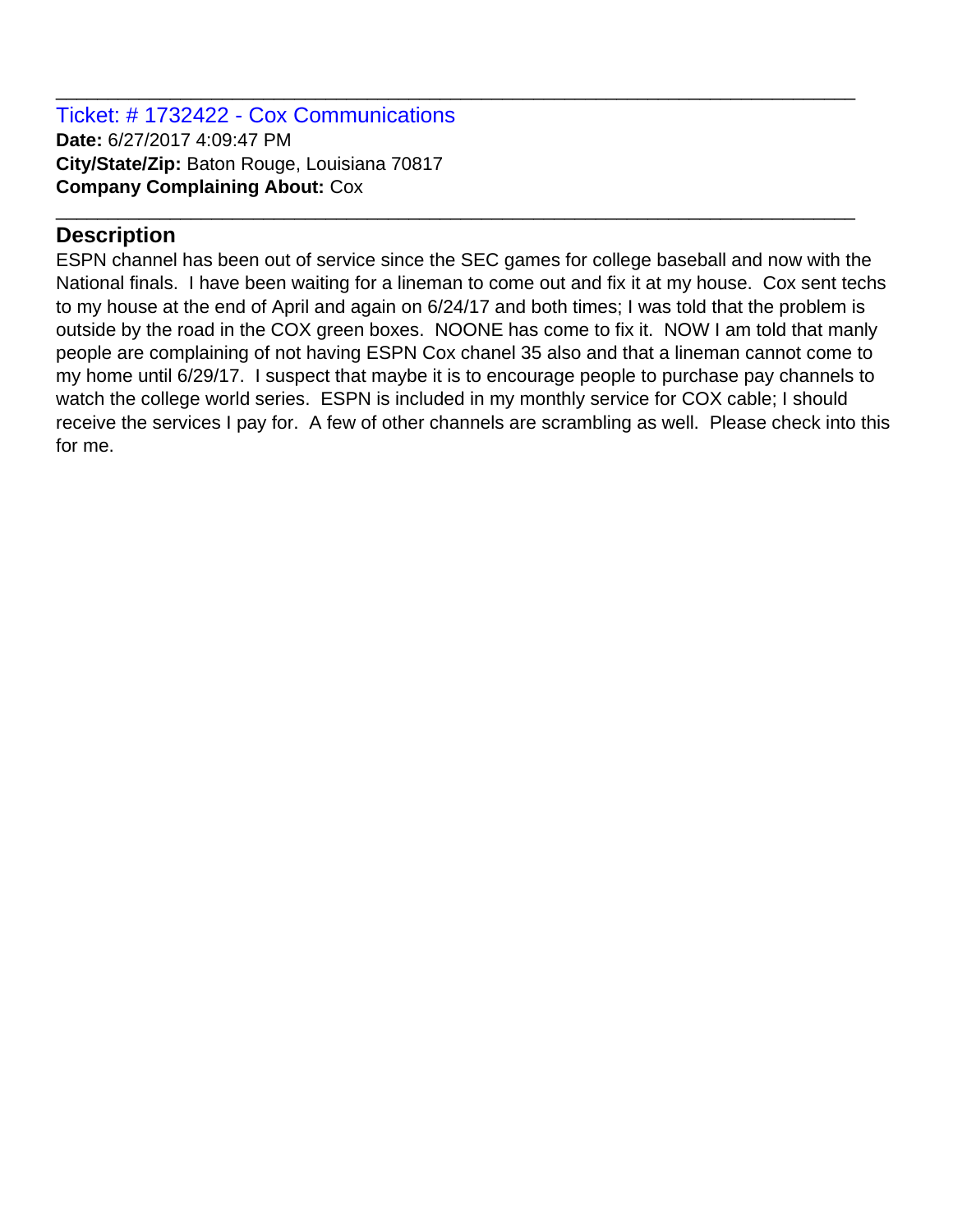Ticket: # 1733391 - CNN **Date:** 6/28/2017 3:22:57 AM **City/State/Zip:** New Holstein, Wisconsin 53061

# **Description**

CNN is a premier news outlet that constantly espouses conspiracy theories as truth. This has led to a major distraction of our top law enforcement agencies.

\_\_\_\_\_\_\_\_\_\_\_\_\_\_\_\_\_\_\_\_\_\_\_\_\_\_\_\_\_\_\_\_\_\_\_\_\_\_\_\_\_\_\_\_\_\_\_\_\_\_\_\_\_\_\_\_\_\_\_\_\_\_\_\_\_\_\_\_\_\_\_\_\_\_\_\_\_

\_\_\_\_\_\_\_\_\_\_\_\_\_\_\_\_\_\_\_\_\_\_\_\_\_\_\_\_\_\_\_\_\_\_\_\_\_\_\_\_\_\_\_\_\_\_\_\_\_\_\_\_\_\_\_\_\_\_\_\_\_\_\_\_\_\_\_\_\_\_\_\_\_\_\_\_\_

Per FCC guidelines

The FCC's rules prohibit holders of broadcast licenses from broadcasting false information concerning a

crime or a catastrophe if:

 $\Box$  the licensee knows the information is false; and

 $\Box$  the licensee knows beforehand that broadcasting the information will cause substantial "public harm." The public harm: (1) must begin immediately and cause direct and actual damage to property or the health or safety of the general public; or (2) divert law enforcement or public health and safety authorities from their duties.

James Hodgkinson, was a individual who opened fire at a congressional baseball practice. Over 60 rounds were fired, wounding multiple people. James Hodgkinson was an individual who was radicalized on false information.

CNN's reporting is not fact based and has on hundreds of occasions broadcasted fake information or manufactured false information.

To solve this problem, reprimand their company or yank their license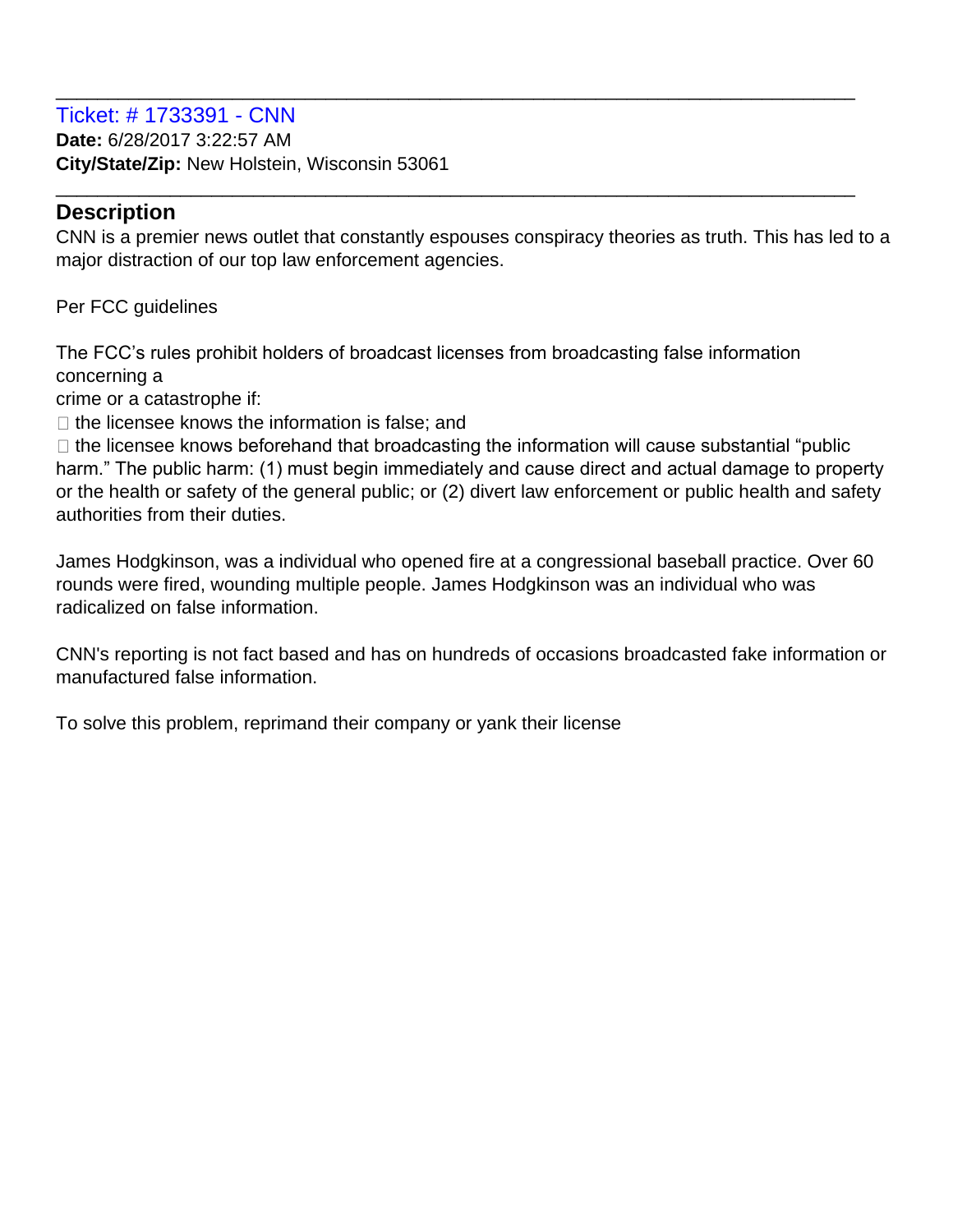Ticket: # 1750102 - Complaint against CNN's ongoing narrative & lies of Russian collusion of the Presidential election & President Trump **Date:** 7/1/2017 2:49:30 PM **City/State/Zip:** Coconut Creek, Florida 33073

\_\_\_\_\_\_\_\_\_\_\_\_\_\_\_\_\_\_\_\_\_\_\_\_\_\_\_\_\_\_\_\_\_\_\_\_\_\_\_\_\_\_\_\_\_\_\_\_\_\_\_\_\_\_\_\_\_\_\_\_\_\_\_\_\_\_\_\_\_\_\_\_\_\_\_\_\_

\_\_\_\_\_\_\_\_\_\_\_\_\_\_\_\_\_\_\_\_\_\_\_\_\_\_\_\_\_\_\_\_\_\_\_\_\_\_\_\_\_\_\_\_\_\_\_\_\_\_\_\_\_\_\_\_\_\_\_\_\_\_\_\_\_\_\_\_\_\_\_\_\_\_\_\_\_

# **Description**

It is now a known fact that CNN knowingly broadcasting false information concerning the crime of treason, collusion and obstruction of justice against President Donald J. Trump in an egregious violation of the rules of the Federal Communications Commission (FCC) prohibiting holders of broadcast licenses from broadcasting false information concerning a crime or a catastrophe. Specifically, CNN knows the information is false; and CNN knows beforehand that broadcasting the information will cause substantial "public harm" - particularly inflaming already angry voters by portraying the President as a fascist, as "Hitler" as worthy of death and impeachment, etc. for the falsely reported crimes and inflame violence.

As evidence of the public harm let me point out the Post election protests and the damage done to many cities by the ANTIFA movement (who believe that Trump is Fascist b/c CNN said he was); and even the attempted assassination of Steve Scalise and 12 other Republicans at baseball practice by the radicalized Leftist, James Hodkinson. All of which have cost millions of dollars in damage, millions in taxpayer dollars allocated to an unnecessary Independent Council on a witch hunt based on CNN's lies, and have diverted law enforcement or public health and safety authorities from their duties and got two Capitol Police Officers shot.

CNN used absolutely no disclaimer clearly characterizing their nonstop narrative of Russian Collusion as fiction, and no such disclaimer was presented in a way that is reasonable under the circumstances, the programs will be presumed not to pose foreseeable public harm.

There is not a more textbook case of Broadcasting False Information than what CNN has done for over a year for political purposes and to inflame the public and boost their ratings out of pure puerile greed!

CNN should be severely fined by the FCC and taken off the nation's airwaves and a request of a federal lawsuit for journalistic fraud be sent to the justice department.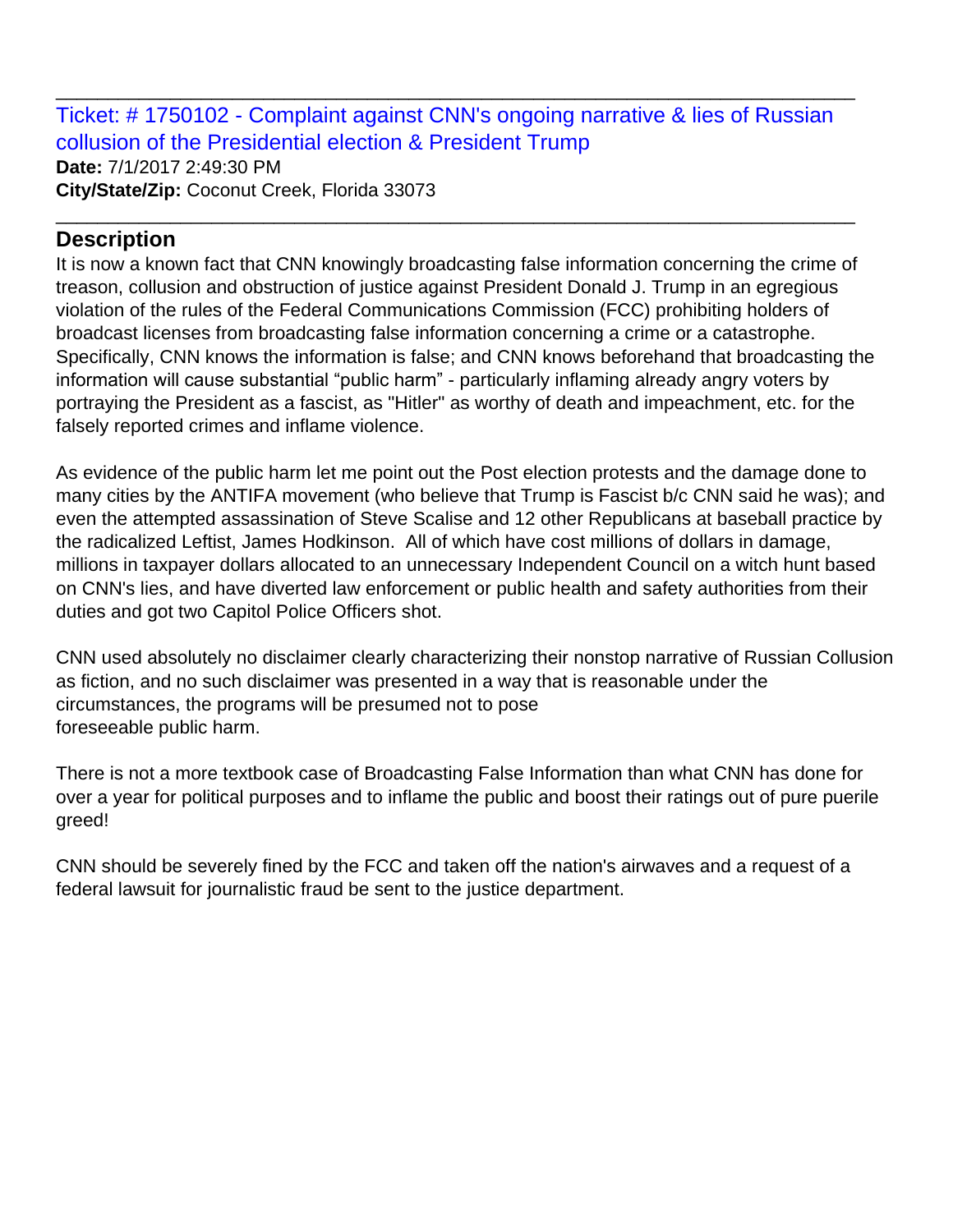Ticket: # 1747659 - CNN and their "fake news" **Date:** 6/30/2017 6:17:18 PM **City/State/Zip:** Lott, Texas 76656

# **Description**

CNN has been and continues to broadcast false news stories about President Trump and others in his administration. It is well past time for this to stop and the perpetrators and their enablers to receive punishment. As the regulator of television and radio broadcasters, I respectfully request that you take any and all actions deemed by your commission to end this type of attack on our duly elected President and his appointees. The dissemination of this type of false accusations not only undermines our government, but also can cause things like the baseball practice shooting of Steve Scalise. These stories can and do have dire consequences. Please put a stop to this as soon as possible.

\_\_\_\_\_\_\_\_\_\_\_\_\_\_\_\_\_\_\_\_\_\_\_\_\_\_\_\_\_\_\_\_\_\_\_\_\_\_\_\_\_\_\_\_\_\_\_\_\_\_\_\_\_\_\_\_\_\_\_\_\_\_\_\_\_\_\_\_\_\_\_\_\_\_\_\_\_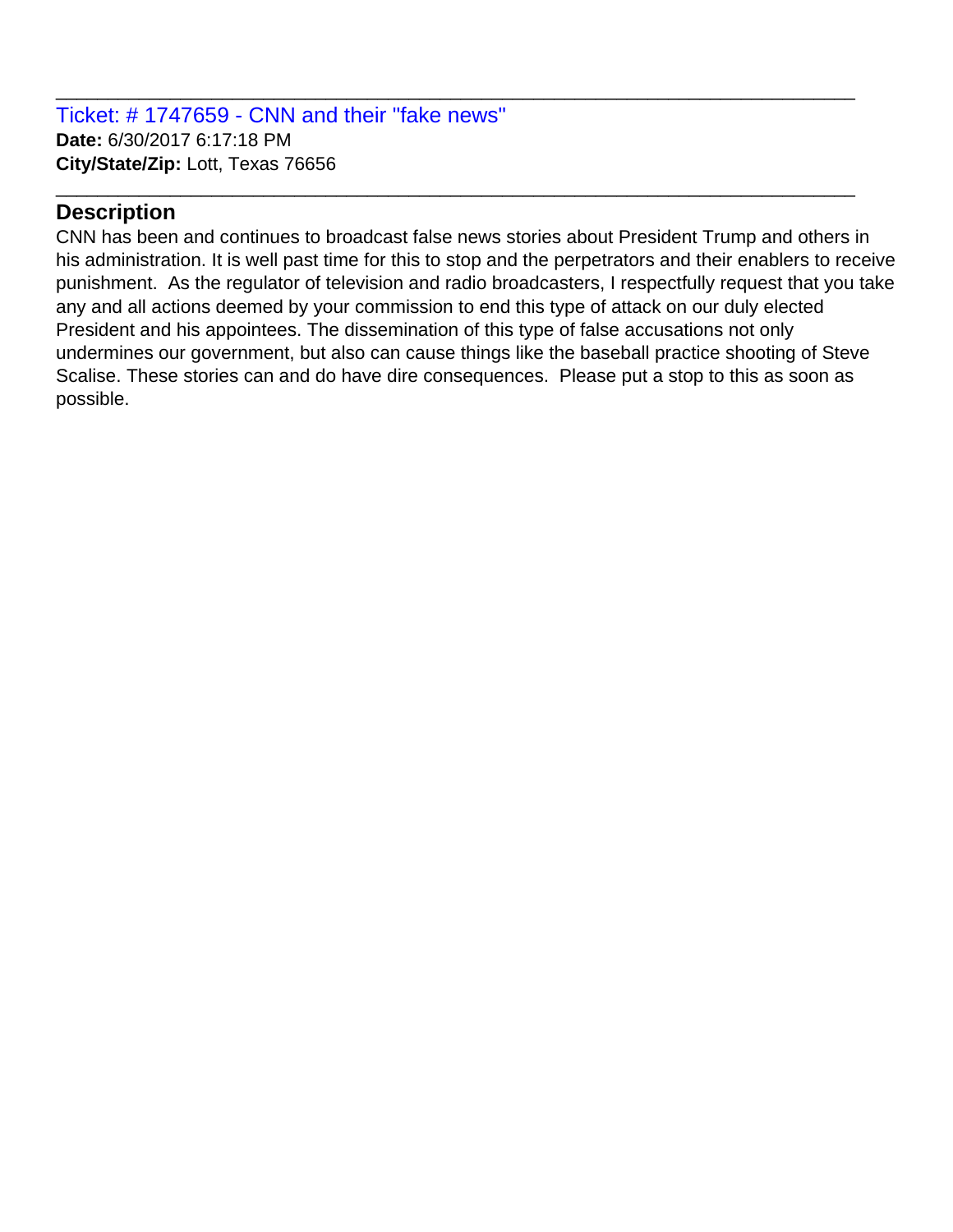#### Ticket: # 1755944 - Frontier Service **Date:** 7/5/2017 10:57:50 AM **City/State/Zip:** New Port Richey, Florida 34652 **Company Complaining About:** Frontier Communications

# **Description**

Like clockwork my TV service goes out at 10:20 every morning. Frontier was here last Thursday and did nothing. If I reset the equipment enough times during the day it will usually come back around 1 or 2:00 PM. I have contacted them 5 day in a row was given a technician date of 7/6 which us 7 days from my first call. This is unacceptable and their service is the worst on the planet. I bought Major League Baseball and they threw in double internet speed, what they don't tell you is to get that speed you need to spend \$80.00 to install new equipment. FRAUD.

\_\_\_\_\_\_\_\_\_\_\_\_\_\_\_\_\_\_\_\_\_\_\_\_\_\_\_\_\_\_\_\_\_\_\_\_\_\_\_\_\_\_\_\_\_\_\_\_\_\_\_\_\_\_\_\_\_\_\_\_\_\_\_\_\_\_\_\_\_\_\_\_\_\_\_\_\_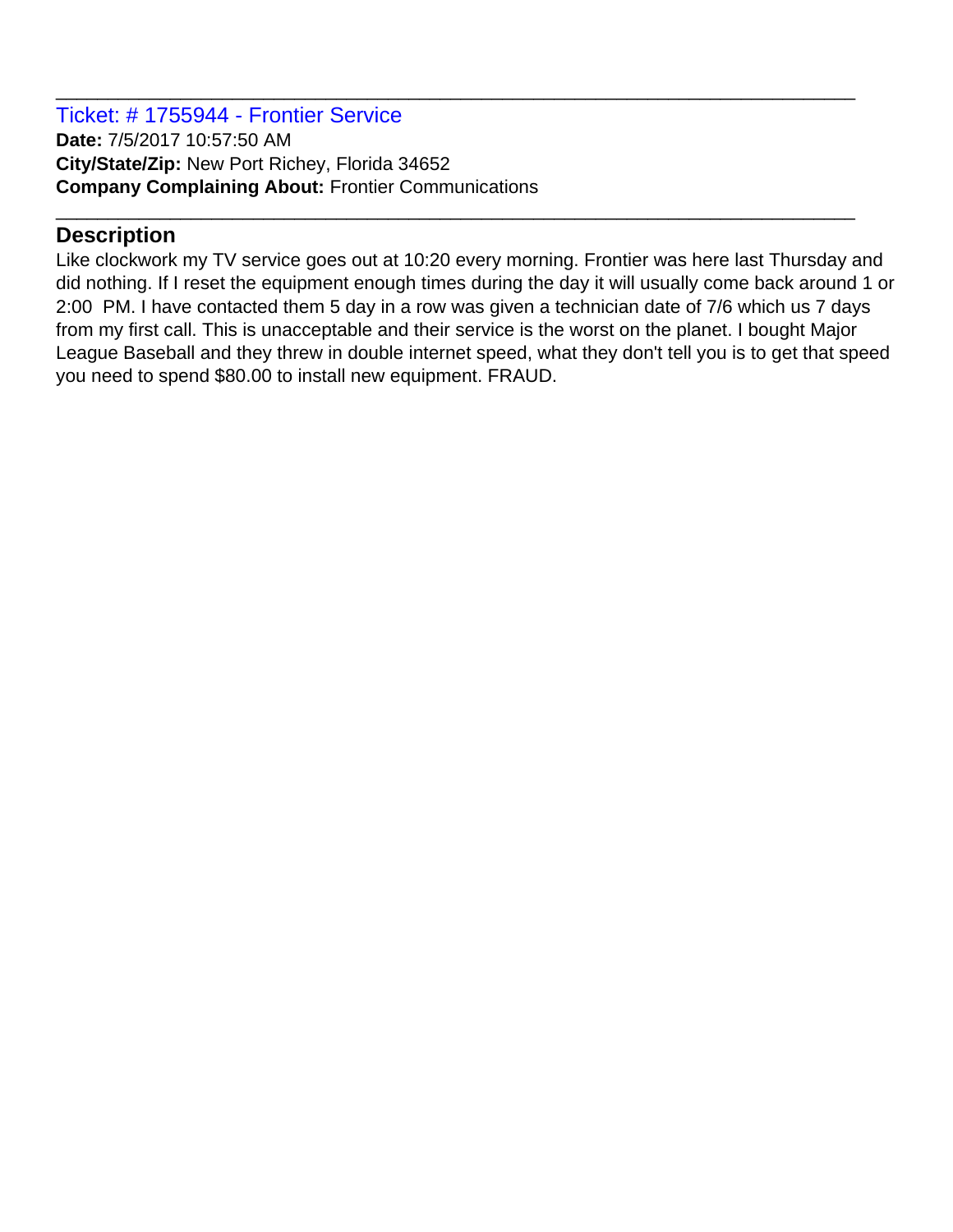Ticket: # 1752653 - Misuse of Constitutional Protections by the news media **Date:** 7/3/2017 10:26:36 AM **City/State/Zip:** Adrian, Michigan 49221

\_\_\_\_\_\_\_\_\_\_\_\_\_\_\_\_\_\_\_\_\_\_\_\_\_\_\_\_\_\_\_\_\_\_\_\_\_\_\_\_\_\_\_\_\_\_\_\_\_\_\_\_\_\_\_\_\_\_\_\_\_\_\_\_\_\_\_\_\_\_\_\_\_\_\_\_\_

\_\_\_\_\_\_\_\_\_\_\_\_\_\_\_\_\_\_\_\_\_\_\_\_\_\_\_\_\_\_\_\_\_\_\_\_\_\_\_\_\_\_\_\_\_\_\_\_\_\_\_\_\_\_\_\_\_\_\_\_\_\_\_\_\_\_\_\_\_\_\_\_\_\_\_\_\_

### **Description**

Various news media sources (MSNBC, CNN, ABC, CBS, NBC) have misused the 1st Amendment Protections of the press and free speech. They have done this with statements that they knew to be false, made statements that were inflammatory and threatening. These statements include but not limited to stating that Republicans have "brought this on themselves" when referring to the shooting at the baseball game and calling voters who support(ed) President Trump in various derogatory terms. These journalists and the networks that employ them should be punished.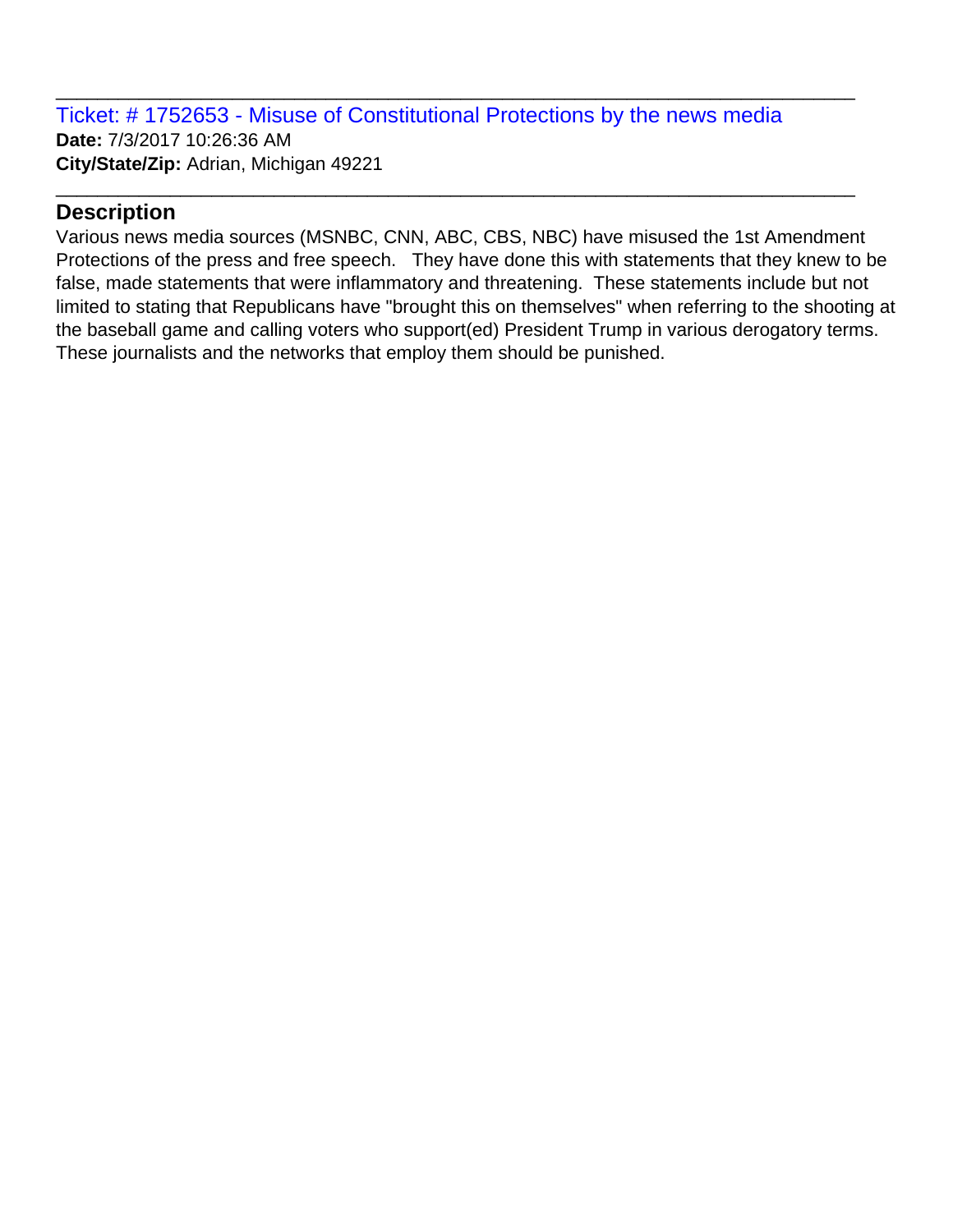Ticket: # 1763191 - Incendiary talk from radio host **Date:** 7/7/2017 3:32:48 PM **City/State/Zip:** Tucson, Arizona 85743 **Company Complaining About:** Radio America

# **Description**

On the evening of June 16,2017 (around 9:45pm) guest host Mark Kaye made what I would describe as an incendiary comment. Mr. Kaye was filling in for Dana Loesch of the Dana Show. The radio station is KVOI AM, Tucson, Arizona.

\_\_\_\_\_\_\_\_\_\_\_\_\_\_\_\_\_\_\_\_\_\_\_\_\_\_\_\_\_\_\_\_\_\_\_\_\_\_\_\_\_\_\_\_\_\_\_\_\_\_\_\_\_\_\_\_\_\_\_\_\_\_\_\_\_\_\_\_\_\_\_\_\_\_\_\_\_

\_\_\_\_\_\_\_\_\_\_\_\_\_\_\_\_\_\_\_\_\_\_\_\_\_\_\_\_\_\_\_\_\_\_\_\_\_\_\_\_\_\_\_\_\_\_\_\_\_\_\_\_\_\_\_\_\_\_\_\_\_\_\_\_\_\_\_\_\_\_\_\_\_\_\_\_\_

Kaye's comments were in reaction to the shooting of Republican law makers in Arlington, VA during a baseball practice on June 14, 2017. Kaye urged Republicans to go out and buy fire arms because the first battle of the Second Civil War was fought on that baseball field! So what were the listeners supposed to conclude? Has the time come for Democrats and Republicans to square off with their firearms and shoot it out? Or, would it be smart for Republicans to do a little shooting of Democrats to even the score?

Please listen to the program cited and determine if Mr. Kaye was operating within his First Amendment rights or, because he was broadcasting on public airways he violated a FCC codes. Personally, I believe Mr. Kaye was shouting "fire" in a crowded theater, and has lost the right to broadcast such dangerous ideas.

#### (b) (6)

Tucson, AZ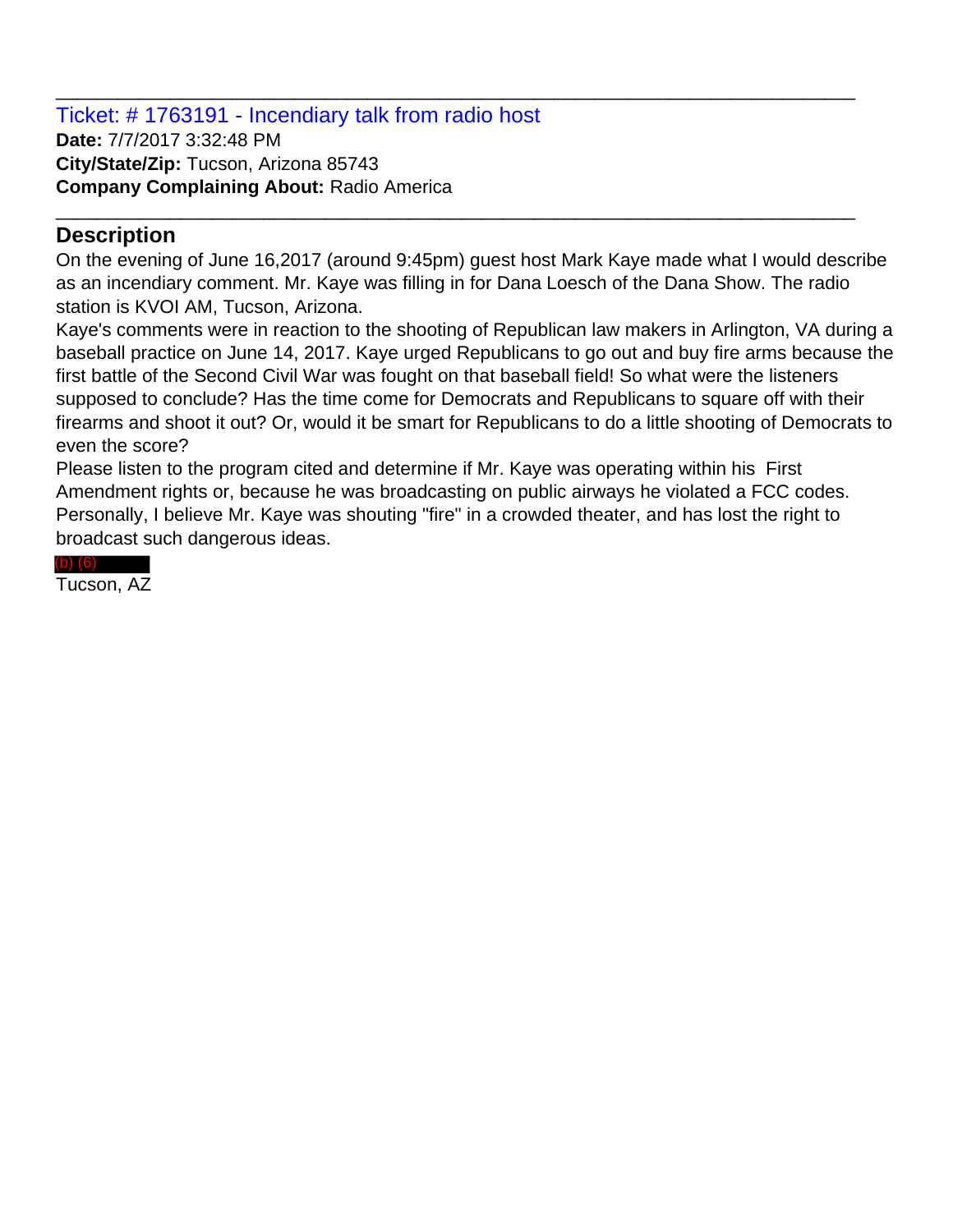#### Ticket: # 1764320 - pirated airwave transmission

**Date:** 7/8/2017 10:03:26 AM **City/State/Zip:** Hawkinsville, Georgia 31036 **Company Complaining About:** Wxfm 107.1 - Perpetrator, Wxko 1150 Am/ga-w258ap 99.5 Am - Victim

\_\_\_\_\_\_\_\_\_\_\_\_\_\_\_\_\_\_\_\_\_\_\_\_\_\_\_\_\_\_\_\_\_\_\_\_\_\_\_\_\_\_\_\_\_\_\_\_\_\_\_\_\_\_\_\_\_\_\_\_\_\_\_\_\_\_\_\_\_\_\_\_\_\_\_\_\_

\_\_\_\_\_\_\_\_\_\_\_\_\_\_\_\_\_\_\_\_\_\_\_\_\_\_\_\_\_\_\_\_\_\_\_\_\_\_\_\_\_\_\_\_\_\_\_\_\_\_\_\_\_\_\_\_\_\_\_\_\_\_\_\_\_\_\_\_\_\_\_\_\_\_\_\_\_

# **Description**

GA-W258AP (99.5 FM - Warner Robins, GA) is one of several transmitter stations for WXKO 1150 AM in Fort Valley, GA. WXKO is an ESPN sports radio station. They air Atlanta Braves baseball games. During the Friday, July 7, 2017 game, somewhere between 8:00 PM-8:45PM, the airwave was highjacked by Gordon's WXFM 107.1. This was clearly evident because the station stated their identity several times as it acted as a transmitter for what was airing on their 107.1 MHz frequency. Obviously, I was unable to hear the game broadcast. This highjacking was still in effect at 10:00 PM, when I turned off the radio. I am asking you to sanction WXFM 107.1 for this illegal act. Permanent revocation of their broadcast license would be a great start.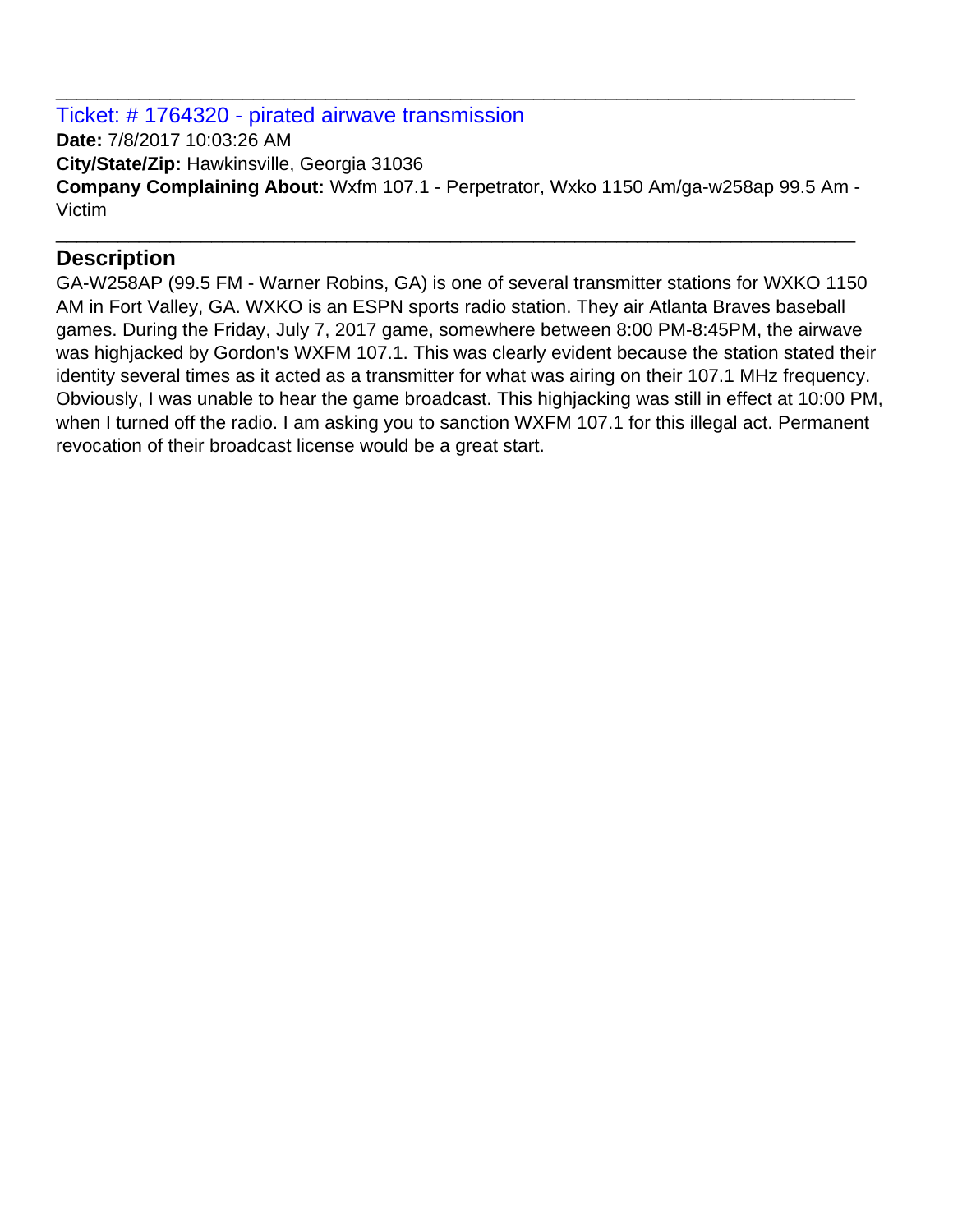Ticket: # 3126290 - Direct TV **Date:** 3/18/2019 3:02:33 PM **City/State/Zip:** Slingerlands, New York 12159 **Company Complaining About:** Directv

# **Description**

Consumer is calling about Direct TV/AT&T. 2 years ago he spoke to rep to have his equipment upgraded for hi-definition service, he was told for the first 2 years his service would be \$96.28. That only lasted for a few months then the bill went up.

\_\_\_\_\_\_\_\_\_\_\_\_\_\_\_\_\_\_\_\_\_\_\_\_\_\_\_\_\_\_\_\_\_\_\_\_\_\_\_\_\_\_\_\_\_\_\_\_\_\_\_\_\_\_\_\_\_\_\_\_\_\_\_\_\_\_\_\_\_\_\_\_\_\_\_\_\_

\_\_\_\_\_\_\_\_\_\_\_\_\_\_\_\_\_\_\_\_\_\_\_\_\_\_\_\_\_\_\_\_\_\_\_\_\_\_\_\_\_\_\_\_\_\_\_\_\_\_\_\_\_\_\_\_\_\_\_\_\_\_\_\_\_\_\_\_\_\_\_\_\_\_\_\_\_

3 to 4 years ago he ordered the baseball package, it keeps renewing each year. He contacted Direct TV/AT&T and informed them he wants to pay the amount in full, Direct TV said he didn't call soon enough to pay the amount in full. He has to keep calling Direct TV/AT&T to get the situations fixed and spend hours on the phone. Consumer would like Direct TV/AT&T to straightened out his bill and be able to pay for the baseball package in one lump amount every year. \*\*\*CTR393\*\*\*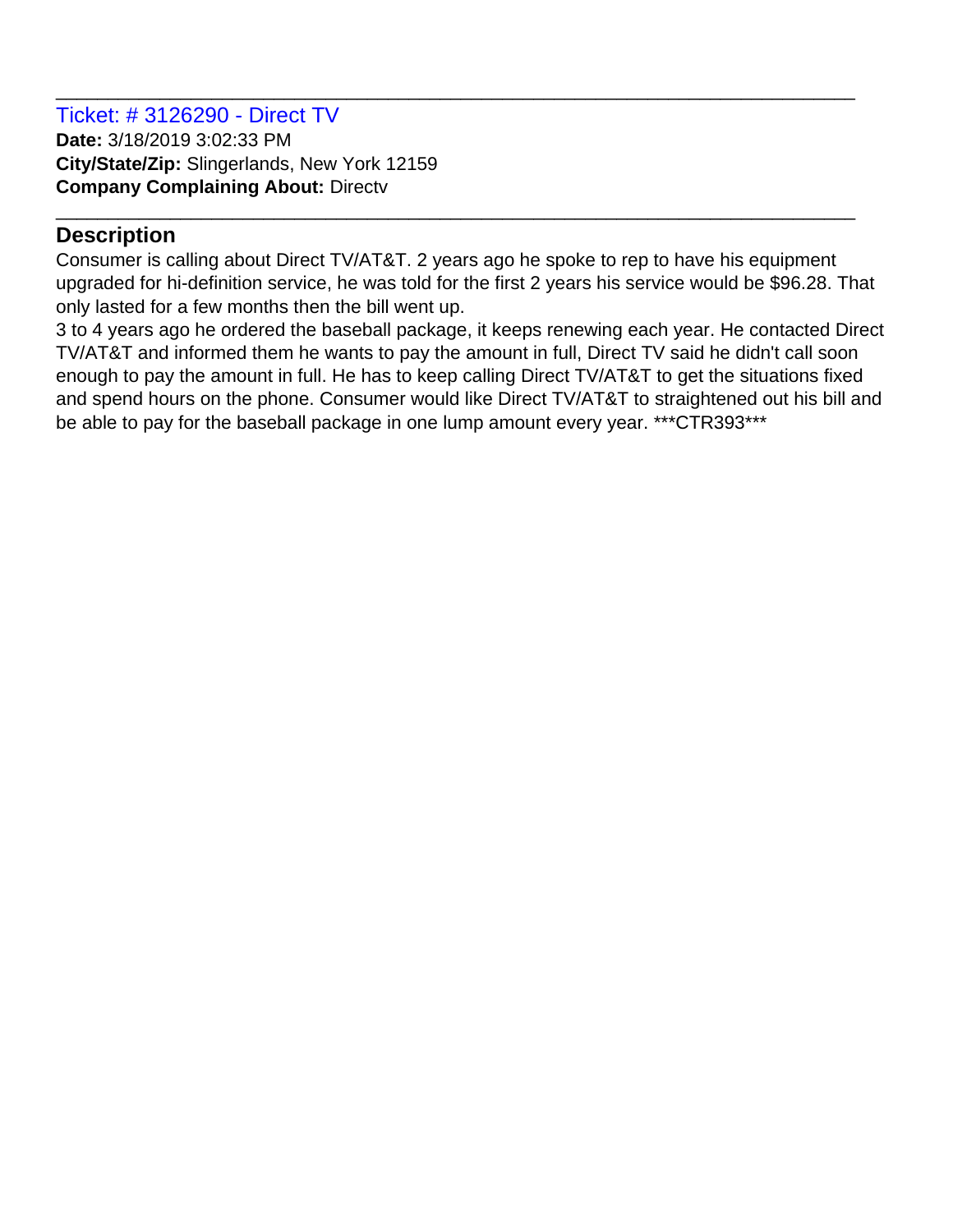Ticket: # 1771333 - Intellectual property **Date:** 7/11/2017 11:26:52 PM **City/State/Zip:** Phenix City, Alabama 36867 **Company Complaining About:** Cable Tv East Alabama

# **Description**

Wltz news - don hommand-7/11/2017- he has the scars to prove it. My sayings. Told crooked cops how my brother hit me with a baseball bat and Lee's wynnes four wheeler accident. Then shows up on TV local news that's been going on for 14 years. Are you done yet, are you done yet,are you done yet!!!!!.

\_\_\_\_\_\_\_\_\_\_\_\_\_\_\_\_\_\_\_\_\_\_\_\_\_\_\_\_\_\_\_\_\_\_\_\_\_\_\_\_\_\_\_\_\_\_\_\_\_\_\_\_\_\_\_\_\_\_\_\_\_\_\_\_\_\_\_\_\_\_\_\_\_\_\_\_\_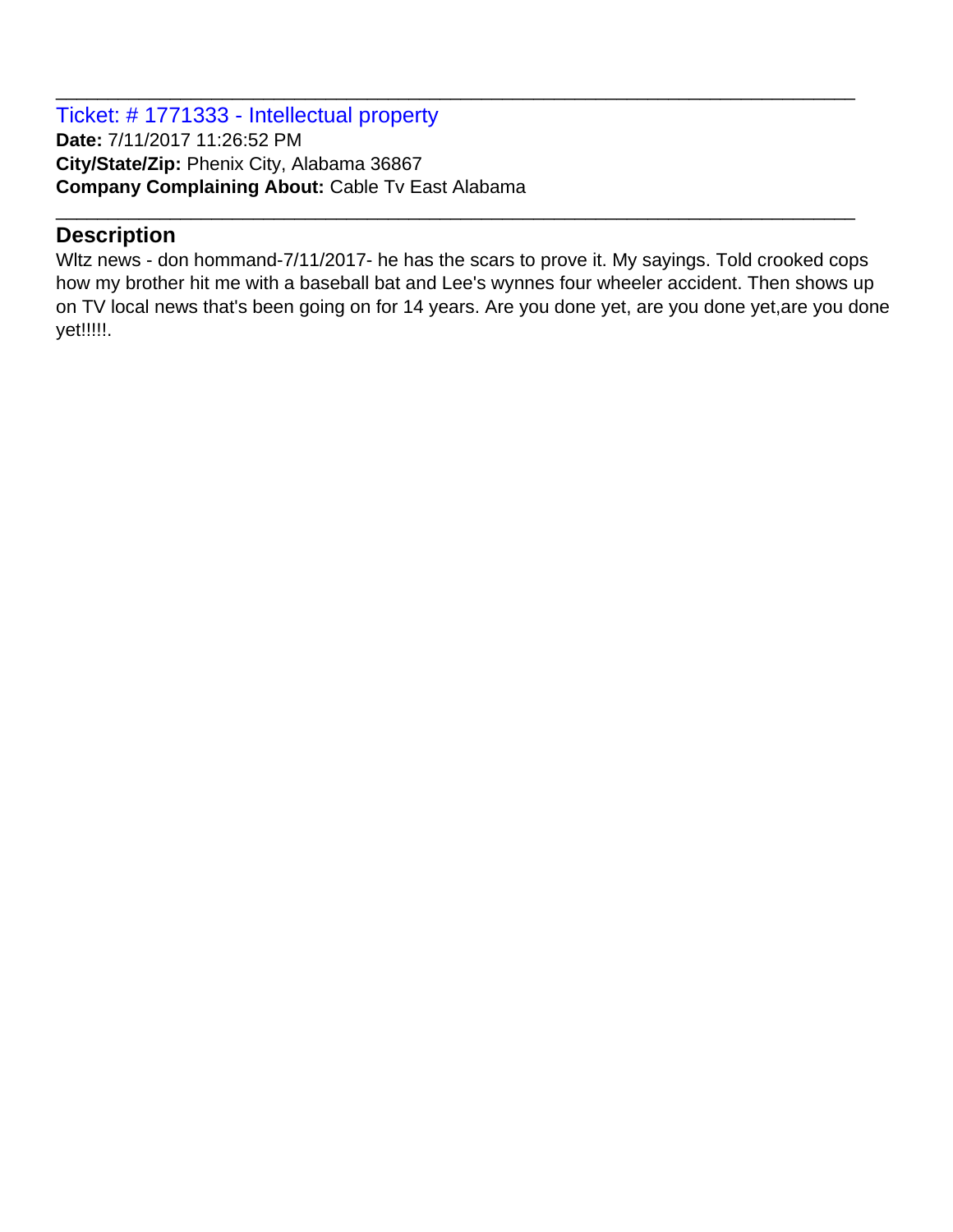Ticket: # 3170549 - DISH lied to my face to get my business **Date:** 4/4/2019 3:41:52 PM **City/State/Zip:** Porter, Texas 77365 **Company Complaining About:** Dish Network

# **Description**

They assured me my family was going to be able to watch all of Astros baseball game, and it turns out they don't have the channel required for watching the games without restriction (Channel AT&T Sportsnet Southwest)

\_\_\_\_\_\_\_\_\_\_\_\_\_\_\_\_\_\_\_\_\_\_\_\_\_\_\_\_\_\_\_\_\_\_\_\_\_\_\_\_\_\_\_\_\_\_\_\_\_\_\_\_\_\_\_\_\_\_\_\_\_\_\_\_\_\_\_\_\_\_\_\_\_\_\_\_\_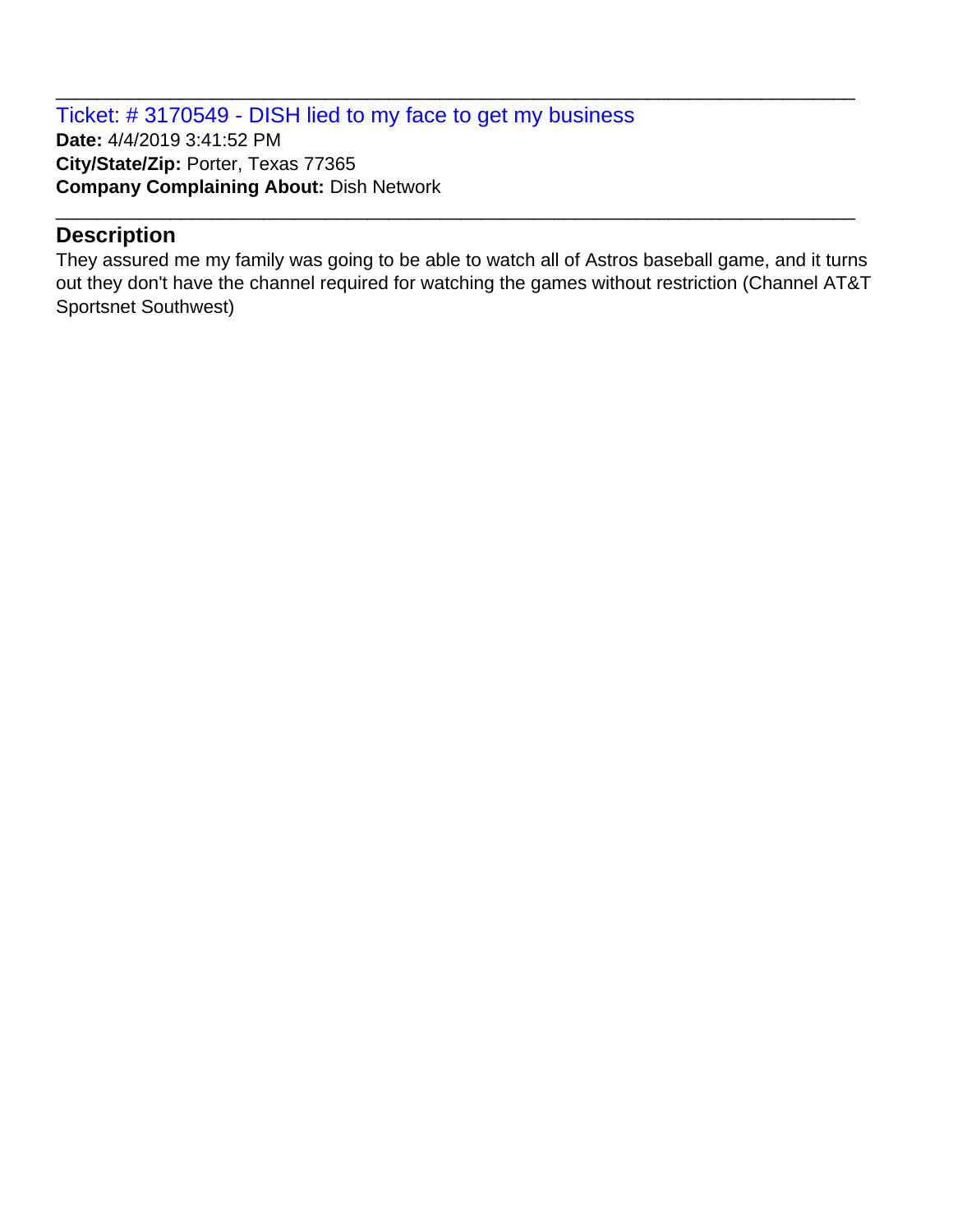Ticket: # 1796620 - YES Network, Commercial Volume **Date:** 7/23/2017 6:08:48 PM **City/State/Zip:** New London, Connecticut 06320

### **Description**

I am a very big Yankees fan and watch the YES network everyday. The commercials blare it seems like twice the volume of the baseball game.

\_\_\_\_\_\_\_\_\_\_\_\_\_\_\_\_\_\_\_\_\_\_\_\_\_\_\_\_\_\_\_\_\_\_\_\_\_\_\_\_\_\_\_\_\_\_\_\_\_\_\_\_\_\_\_\_\_\_\_\_\_\_\_\_\_\_\_\_\_\_\_\_\_\_\_\_\_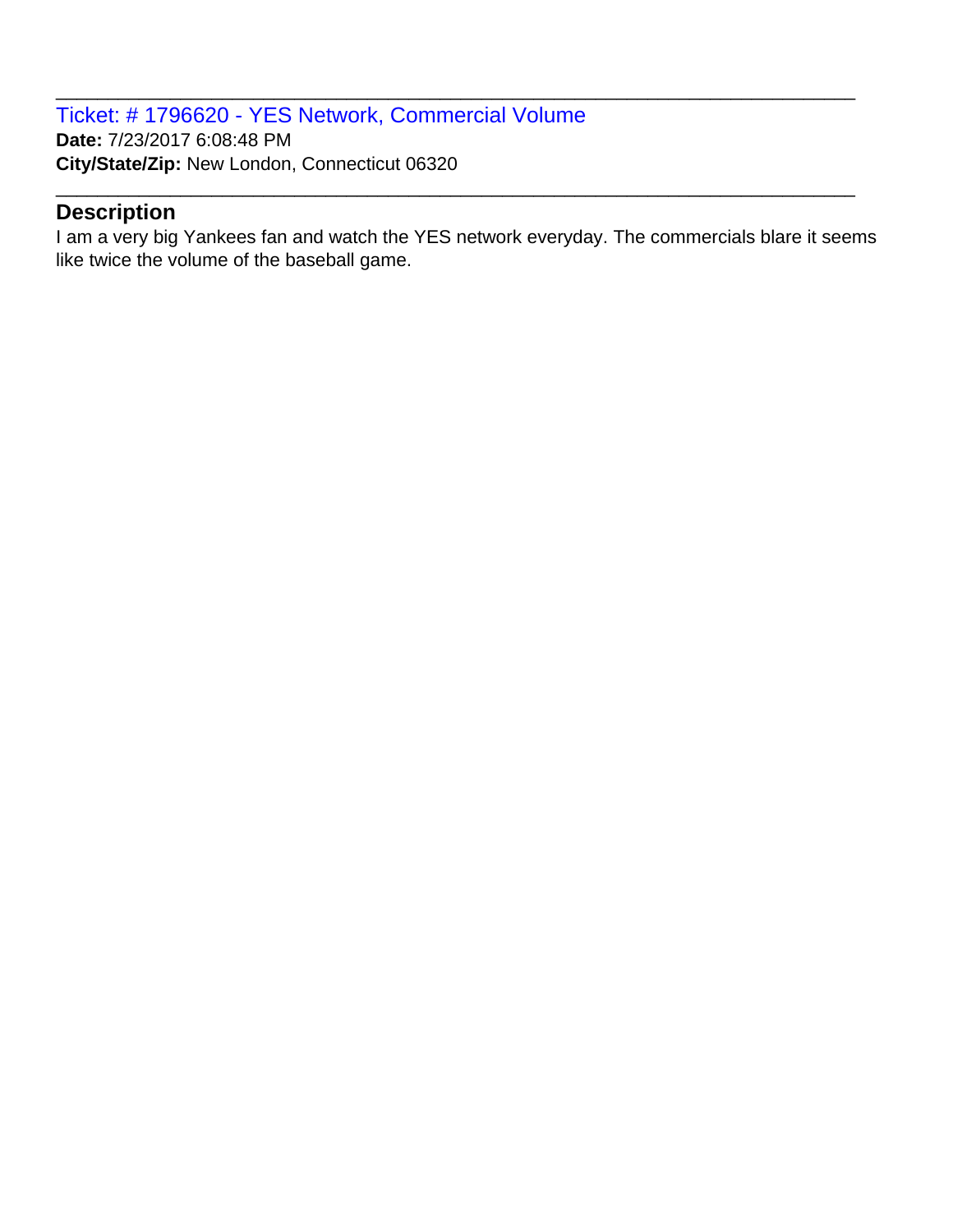### Ticket: # 3215949 - Radio Interference Inquiry **Date:** 4/26/2019 9:59:34 AM

### **Description**

I am requesting, if you have had complaints, regarding the continuous jamming, of AM radio broadcasting, in Suffolk County, Long Island, NY. It is almost impossible, to listen, to any AM programs, along Route 25 day, or night. I believe some entity has installed devices virtually everywhere, in the surrounding area, intentionally, or otherwise. It is the worst along streets under power lines. I may be paranoid. It seems, to be really extreme from 12 noon, to 9 PM during conservative programming. I cannot hear most baseball broadcasts, because the static is brutal. This has been a problem, for years, and seems, to be getting worse. I hope I have reached the right party, to receive a response!

\_\_\_\_\_\_\_\_\_\_\_\_\_\_\_\_\_\_\_\_\_\_\_\_\_\_\_\_\_\_\_\_\_\_\_\_\_\_\_\_\_\_\_\_\_\_\_\_\_\_\_\_\_\_\_\_\_\_\_\_\_\_\_\_\_\_\_\_\_\_\_\_\_\_\_\_\_

\_\_\_\_\_\_\_\_\_\_\_\_\_\_\_\_\_\_\_\_\_\_\_\_\_\_\_\_\_\_\_\_\_\_\_\_\_\_\_\_\_\_\_\_\_\_\_\_\_\_\_\_\_\_\_\_\_\_\_\_\_\_\_\_\_\_\_\_\_\_\_\_\_\_\_\_\_

(b) (6)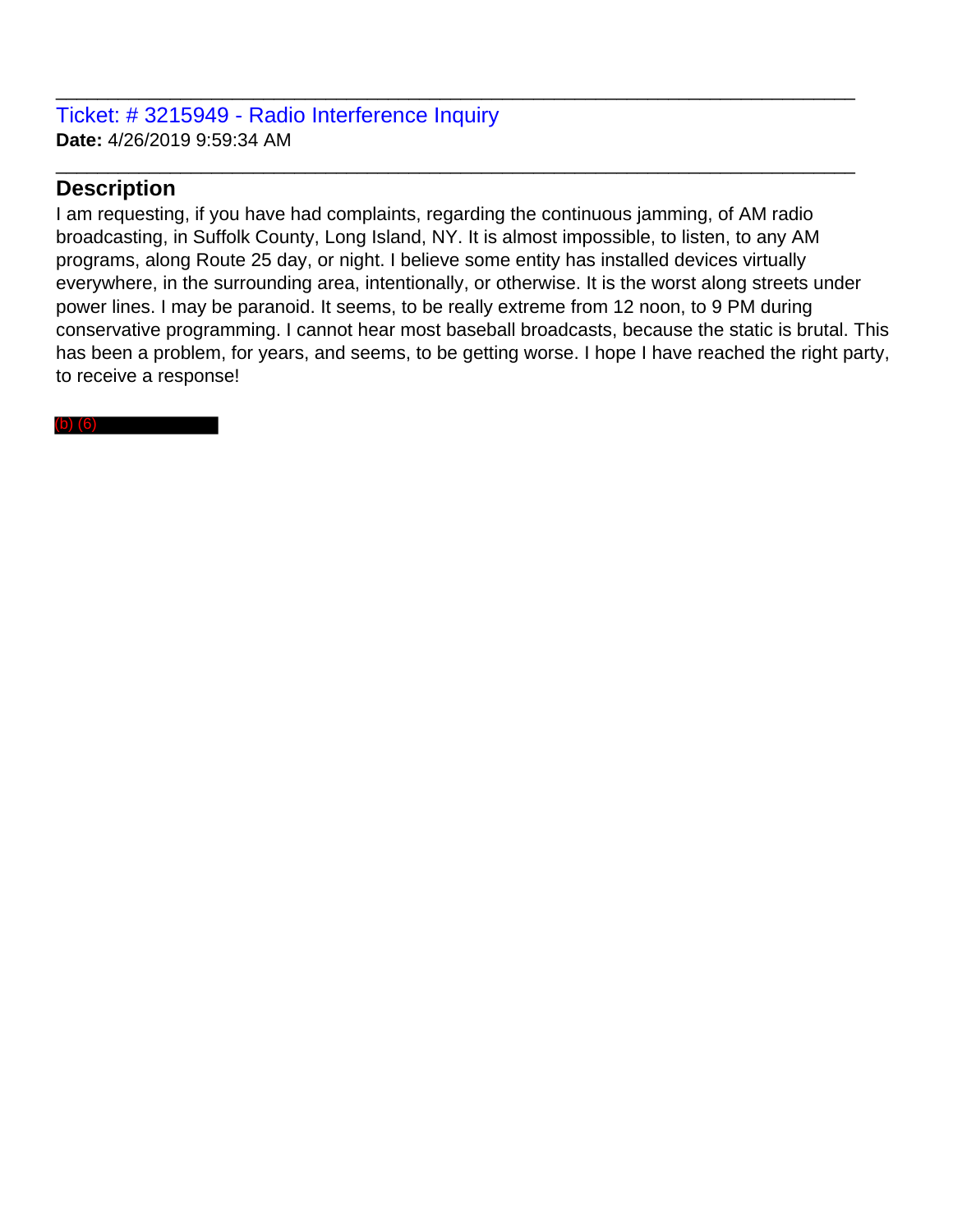# Ticket: # 1853538 - Complaint FOR HARRASSMENT AND HIGHLY PEER-PRESSURE ORIENTED PROGRAMMING TO PERFORM STUPID, ILLEGAL, AND UNINTELLIGENT ACTS

\_\_\_\_\_\_\_\_\_\_\_\_\_\_\_\_\_\_\_\_\_\_\_\_\_\_\_\_\_\_\_\_\_\_\_\_\_\_\_\_\_\_\_\_\_\_\_\_\_\_\_\_\_\_\_\_\_\_\_\_\_\_\_\_\_\_\_\_\_\_\_\_\_\_\_\_\_

\_\_\_\_\_\_\_\_\_\_\_\_\_\_\_\_\_\_\_\_\_\_\_\_\_\_\_\_\_\_\_\_\_\_\_\_\_\_\_\_\_\_\_\_\_\_\_\_\_\_\_\_\_\_\_\_\_\_\_\_\_\_\_\_\_\_\_\_\_\_\_\_\_\_\_\_\_

**Date:** 8/15/2017 7:08:07 PM **City/State/Zip:** Orland Park, Illinois 60462

# **Description**

Waddle and Sylvia and every announcer on ESPN Radio encourages performing stupid acts in order to sell advertisements on ESPN. This show and behavior is outrageous. Every single day, these SHOCK JOCKS, do not talk about sports, and do not say anything shocking. However, they do encourage people to cheat on their wives, sell drugs and commit gang violence. In contrast, football, baseball, basketball and soccer have nothing to do with sex drugs and violence. I am SICK AND TIRED of listening to this STUPID, OBNOXIOUS, IDIOTIC Behavior every SINGLE DAY!!! What's going on?!! Why isn't there any news on the radio?!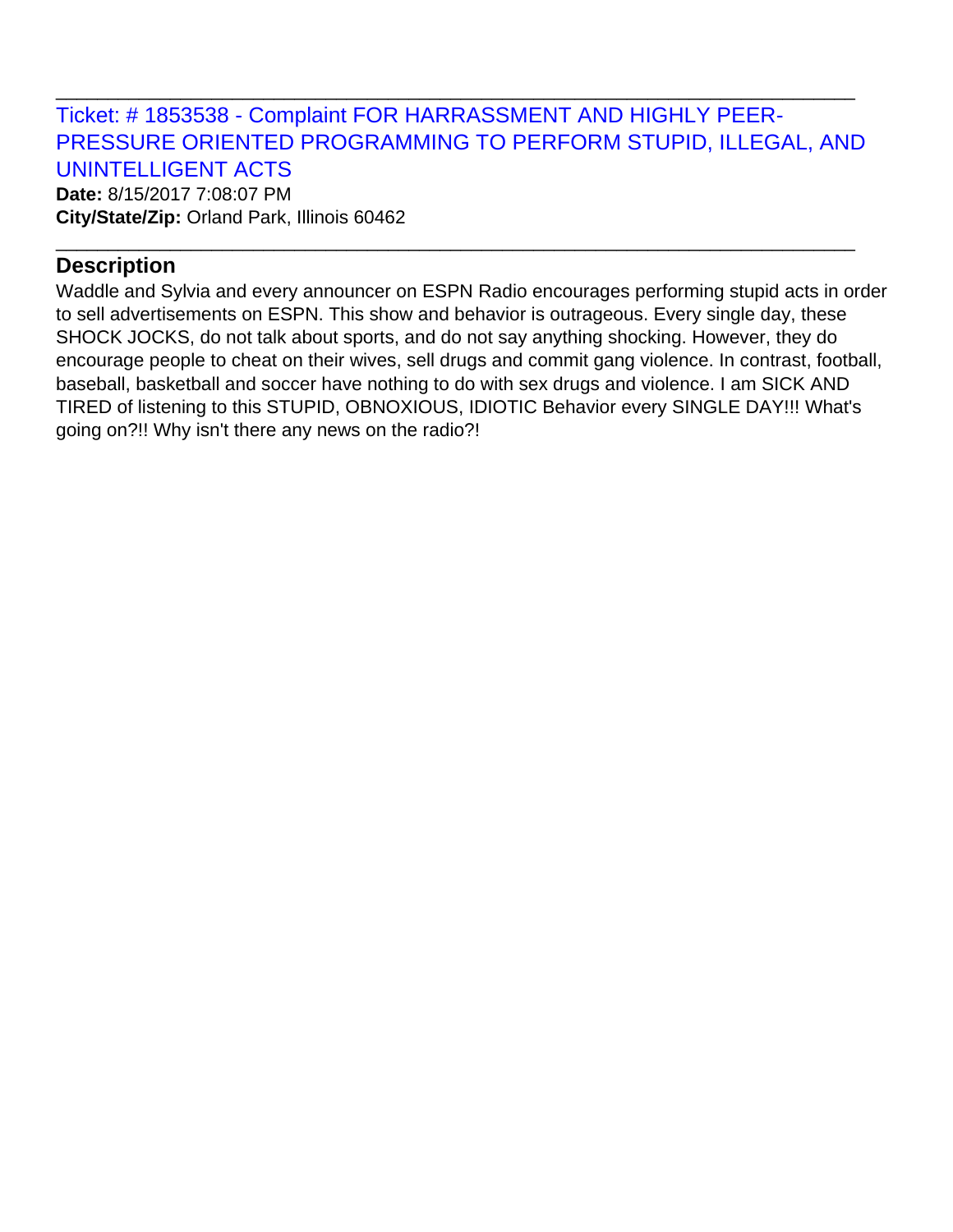Ticket: # 1847150 - Inappropriate language **Date:** 8/13/2017 4:13:15 AM **City/State/Zip:** Houston, Texas 77079

### **Description**

While watching Houston Astro baseball on Sunday, 6 August on AT&T Sportsnet, it was the bottom of the 9th inning when one of the Astro players was ejected. The player then used colorful language to show his displeasure. He used the "F" "S" words. Unfortunately the field microphone picked up the words ver clearly. Enough so that it even shocked my 10-year old son. Since the Super Bowl halftime "wardrobe malfunction " in the early 2000's, I was under the impression that all live events would have a delay to prevent indecencies. I believe a letter mandating a broadcasting delay would be appropriate.

\_\_\_\_\_\_\_\_\_\_\_\_\_\_\_\_\_\_\_\_\_\_\_\_\_\_\_\_\_\_\_\_\_\_\_\_\_\_\_\_\_\_\_\_\_\_\_\_\_\_\_\_\_\_\_\_\_\_\_\_\_\_\_\_\_\_\_\_\_\_\_\_\_\_\_\_\_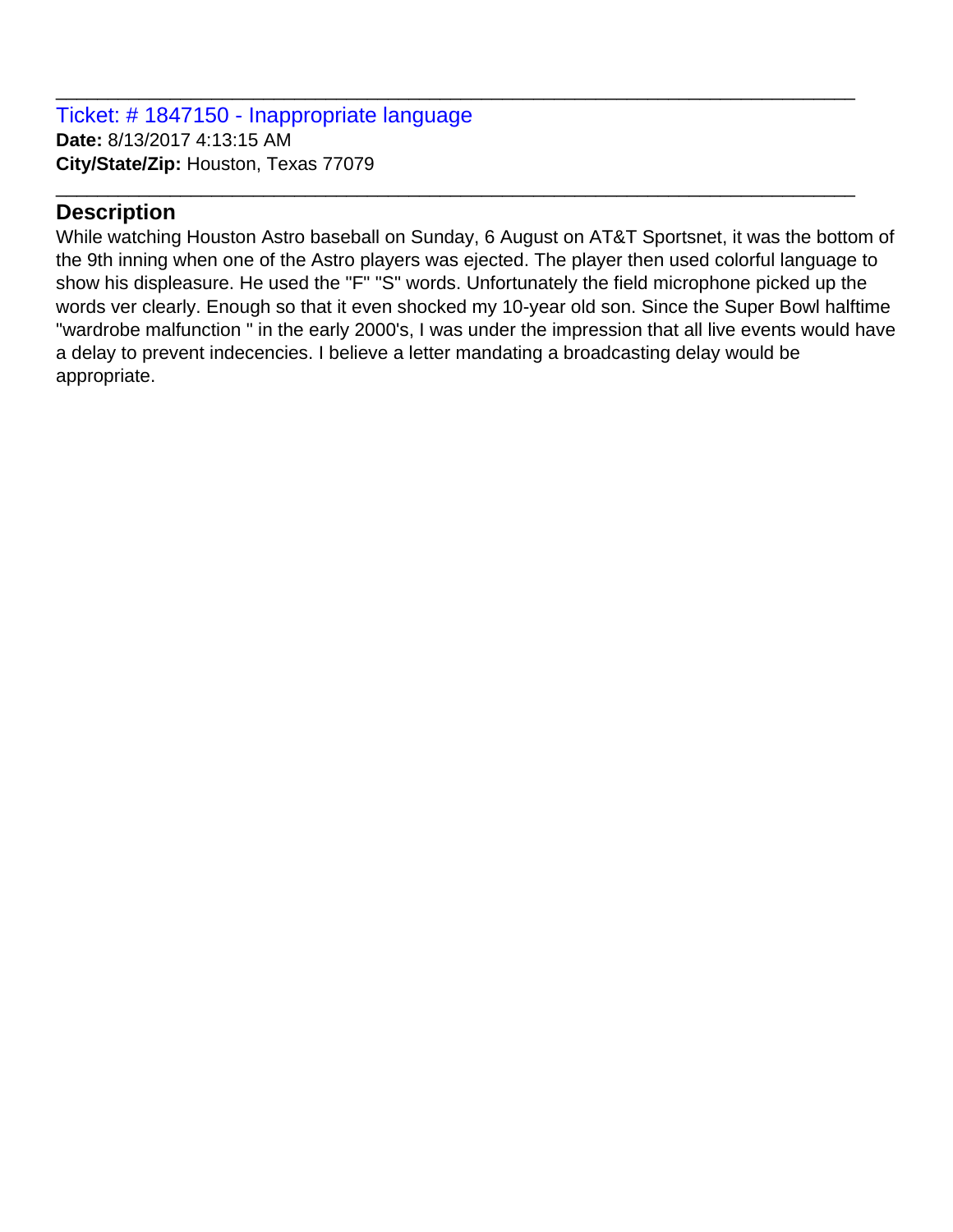# Ticket: # 1857413 - Complaint FOR DISCRIMINATION AGAINST ME, AND WHITE MALE CHEMISTS, and SALE OF ADVERTISMENTS THAT ENCOURAGE **DISCRIMINATION**

\_\_\_\_\_\_\_\_\_\_\_\_\_\_\_\_\_\_\_\_\_\_\_\_\_\_\_\_\_\_\_\_\_\_\_\_\_\_\_\_\_\_\_\_\_\_\_\_\_\_\_\_\_\_\_\_\_\_\_\_\_\_\_\_\_\_\_\_\_\_\_\_\_\_\_\_\_

\_\_\_\_\_\_\_\_\_\_\_\_\_\_\_\_\_\_\_\_\_\_\_\_\_\_\_\_\_\_\_\_\_\_\_\_\_\_\_\_\_\_\_\_\_\_\_\_\_\_\_\_\_\_\_\_\_\_\_\_\_\_\_\_\_\_\_\_\_\_\_\_\_\_\_\_\_

**Date:** 8/17/2017 12:05:55 AM **City/State/Zip:** Orland Park, Illinois 60462

# **Description**

ESPN Radio, and ESPN Television encourage on a daily basis discrimination against Chemists as a working profession. Also, ESPN discriminates against men who are younger in appearance. On the whole, if given the same argument from the perspective of a woman, or a young white male, ESPN will always side with the woman. That is sexism. In addition, if given the choice on their radio station to discuss the experiences of a writer, or the experiences of a professional chemist working in a laboratory, ESPN will always have derogatory comments to make about anyone working in a laboratory doing chemistry, who is ambitious and is not a woman. DISCRIMINATION IS ILLEGAL. ESPN Radio has sold ADVERTISEMENTS ON THE AIR which amount to FRAUD. Their baseball games on ESPN television have as their slogan, 'Momentum'. Because I have never seen a Baseball player who runs with Momentum to be effective at baserunning, and Agile is more apt, I would assume this to be a direct reference to momentum scientific, who has advertisements sold online for employees to recruit. ESPN has nothing to do with science. Sports in and of itself is not a science. It is a practical effort. Science would manipulate those rules artfully, and the two are not compatible. I for one am tired of harassment on the airwaves. It is improper. This radio station engages in peer pressure, when they have been told CLEARLY NO. and will not listen to anyone. THE POLICE MUST INTERVENE.

The Illinois crime of Harassment through electronic communications is defined by 720 ILCS 5/26.5- 3... Interrupting, with the intent to harass, the telephone service or the electronic communication service of any person; [My radio is a communications device].....Making any comment, request, suggestion or proposal which is obscene with an intent to offend." ESPN Intends to OFFEND someone every single time I turn on the radio. They are always offensive.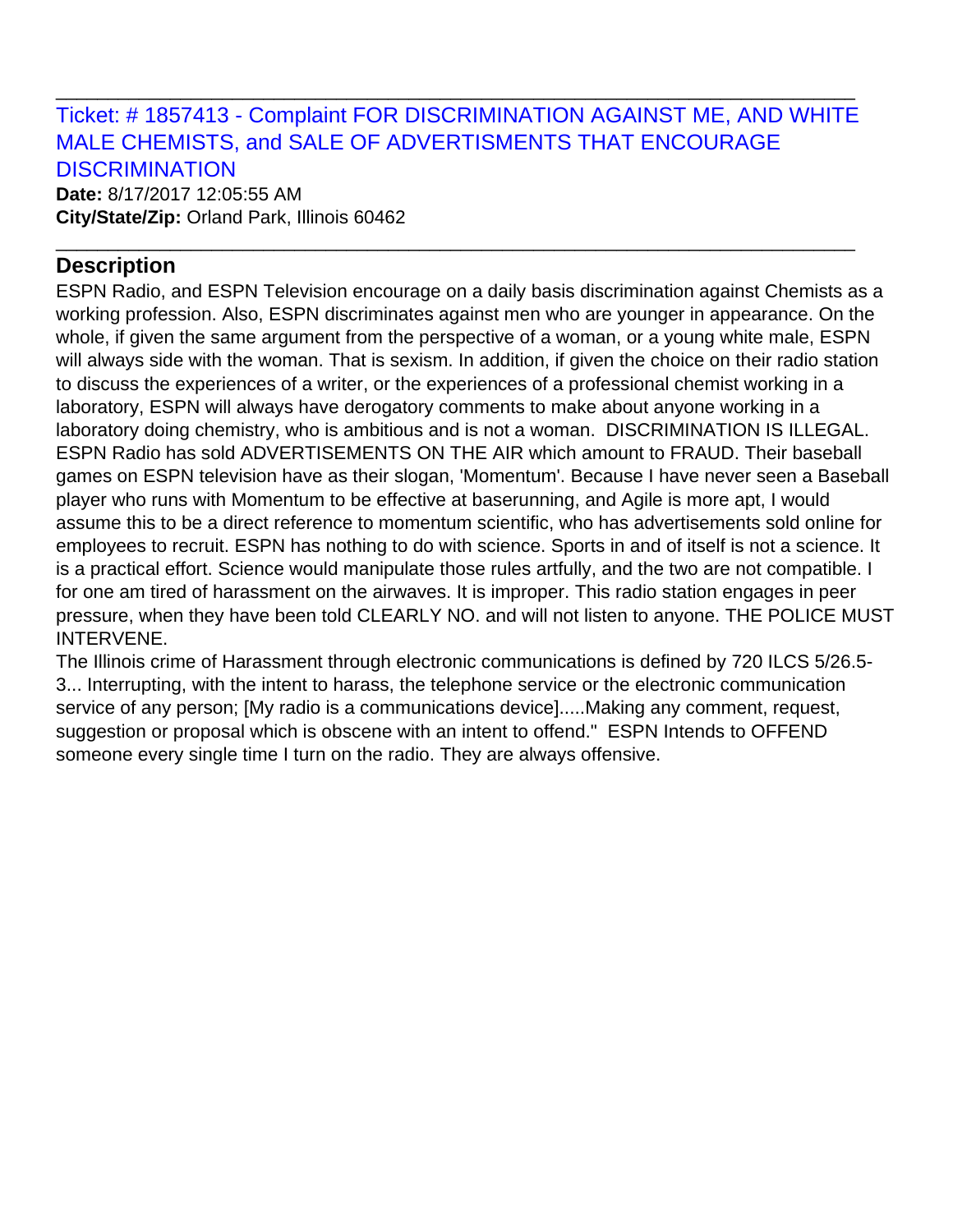Ticket: # 1865007 - Loud commercial **Date:** 8/19/2017 9:21:02 PM **City/State/Zip:** Eden Prairie, Minnesota 55346

# **Description**

I was watching a mn twins baseball game. At end of 4th inning, a commercial break occurred. The HOM furniture commercial was soooooo much louder than the ballgame. Please fix.

\_\_\_\_\_\_\_\_\_\_\_\_\_\_\_\_\_\_\_\_\_\_\_\_\_\_\_\_\_\_\_\_\_\_\_\_\_\_\_\_\_\_\_\_\_\_\_\_\_\_\_\_\_\_\_\_\_\_\_\_\_\_\_\_\_\_\_\_\_\_\_\_\_\_\_\_\_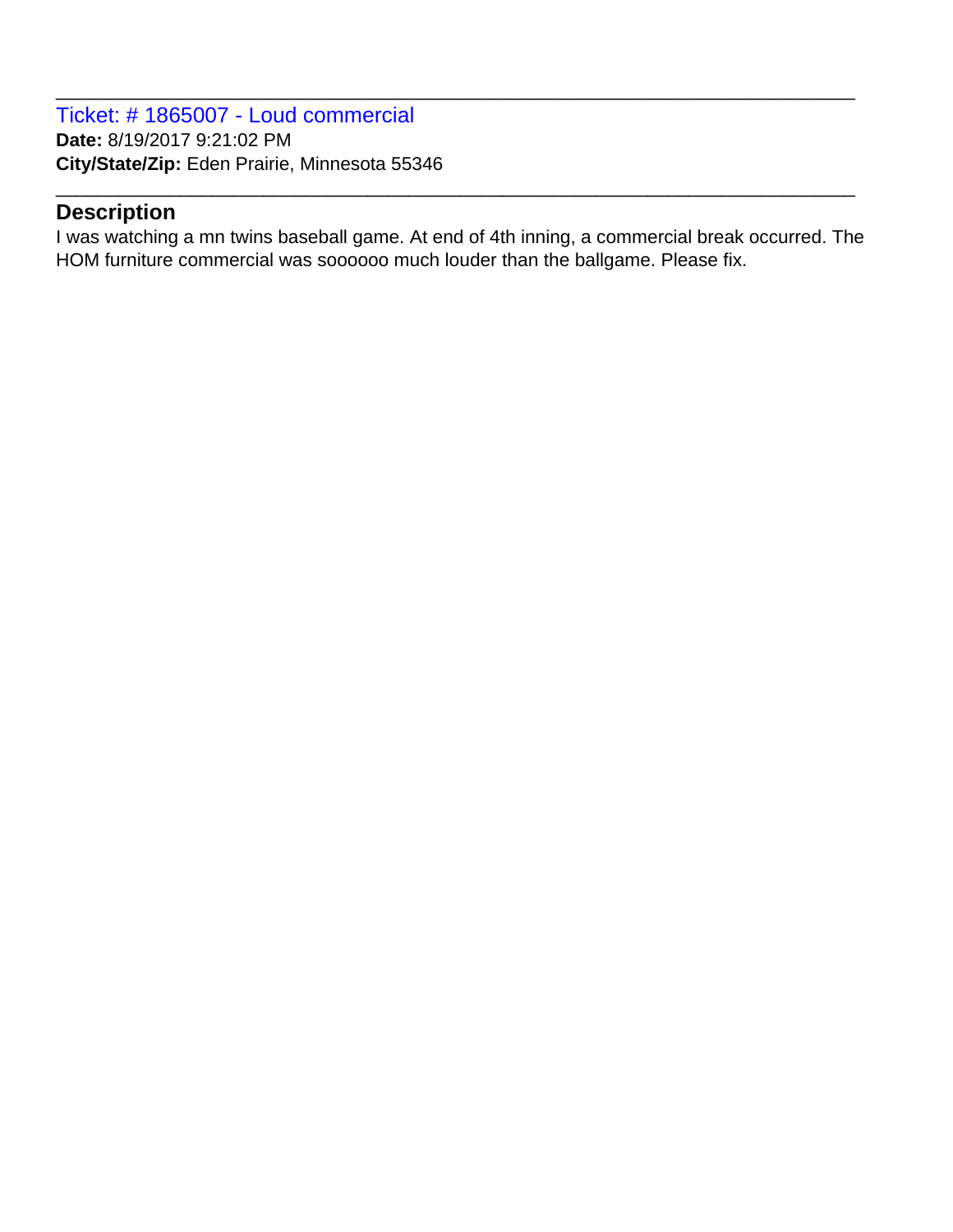Ticket: # 3251033 - Directv MLB Extra Innings **Date:** 5/8/2019 9:47:45 AM **City/State/Zip:** Spring Hill, Tennessee 37174 **Company Complaining About:** Directv

# **Description**

I contacted directv on May 5th because I was unable to get any baseball games on the MLB Extra innings package that I subscribe to. This outage has occurred on 3 different instances that I am aware of. I was on the phone nearly an hour and the representative was unable to resolve the issue. He stated he would escalate the case and I would be notified via text message of all updates. In addition, I was told that once my issue was resolved, I would receive a credit to my bill due to lost programming. This MLB package is very expensive and I expect to be compensated for the interruption in service. I have the phone call recorded if needed. I have attached a screenshot of the outage and have many more that I can produce if necessary. Thanks.

\_\_\_\_\_\_\_\_\_\_\_\_\_\_\_\_\_\_\_\_\_\_\_\_\_\_\_\_\_\_\_\_\_\_\_\_\_\_\_\_\_\_\_\_\_\_\_\_\_\_\_\_\_\_\_\_\_\_\_\_\_\_\_\_\_\_\_\_\_\_\_\_\_\_\_\_\_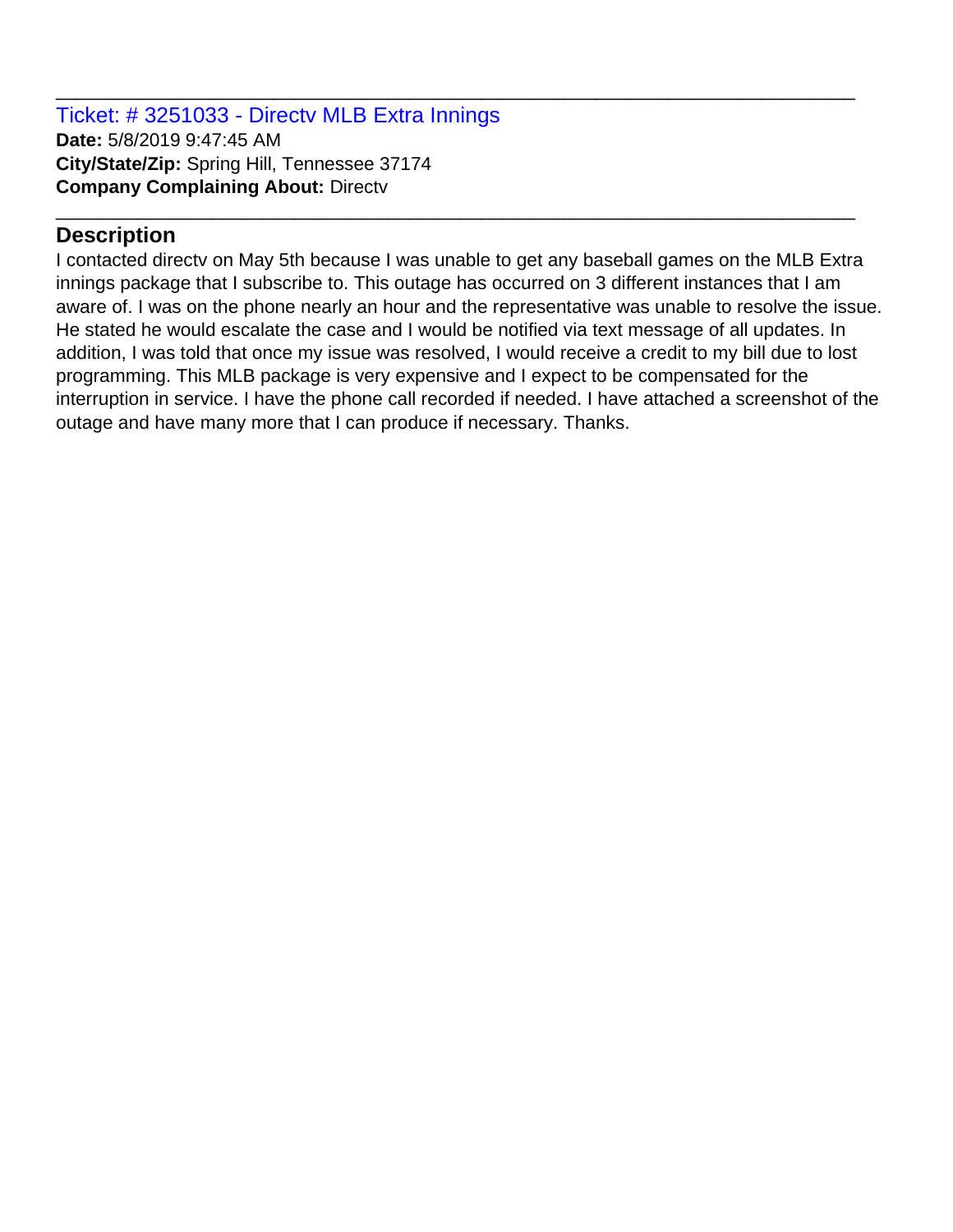#### Ticket: # 1884104 - Indecent material **Date:** 8/28/2017 9:17:25 AM **City/State/Zip:** Charlottesville, Virginia 22903

# **Description**

At approximately 5:50 p.m. on 8/23/17, I was in the car with my two children listening to 97.5 (3WV) in Charlottesville, VA, when I heard the DJ (Rick Perry) launch into a joke/story involving Charlie Brown and baseball. This immediately got my 8-year-old boy's attention. I was disgusted when the joke took an unexpected turn, involving Charlie Brown's premature ejaculation and the mess he made on the baseball field. I'm not a prude but this is entirely inappropriate on public airwaves, particularly at this time of day. I had to try to explain to my kids what it meant, obviously changing the intended meaning. I've since found out that this on-air personality has a history of doing "shock jock" sort of things and the station enjoys the controversies he creates. I'm hoping that your agency can determine whether he crossed a line and, if so, warn against this type of inappropriate material on air. Thank you.

\_\_\_\_\_\_\_\_\_\_\_\_\_\_\_\_\_\_\_\_\_\_\_\_\_\_\_\_\_\_\_\_\_\_\_\_\_\_\_\_\_\_\_\_\_\_\_\_\_\_\_\_\_\_\_\_\_\_\_\_\_\_\_\_\_\_\_\_\_\_\_\_\_\_\_\_\_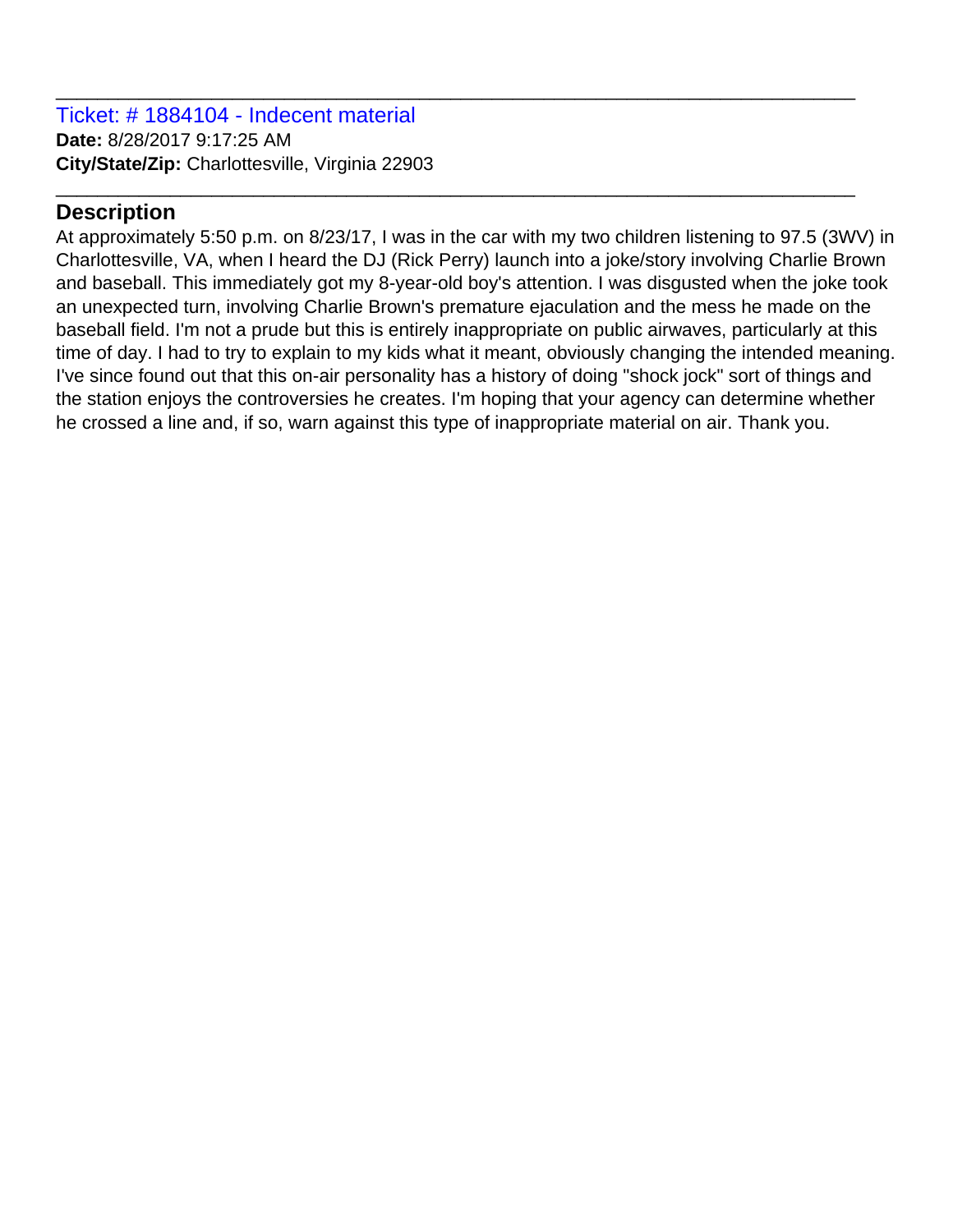Ticket: # 1886209 - Charter/Spectrum's monopoly on Hawaii's local sports broadcasts **Date:** 8/28/2017 5:00:28 PM **City/State/Zip:** Kailua, Hawaii 96734 **Company Complaining About:** Hawaiian Telcom

\_\_\_\_\_\_\_\_\_\_\_\_\_\_\_\_\_\_\_\_\_\_\_\_\_\_\_\_\_\_\_\_\_\_\_\_\_\_\_\_\_\_\_\_\_\_\_\_\_\_\_\_\_\_\_\_\_\_\_\_\_\_\_\_\_\_\_\_\_\_\_\_\_\_\_\_\_

\_\_\_\_\_\_\_\_\_\_\_\_\_\_\_\_\_\_\_\_\_\_\_\_\_\_\_\_\_\_\_\_\_\_\_\_\_\_\_\_\_\_\_\_\_\_\_\_\_\_\_\_\_\_\_\_\_\_\_\_\_\_\_\_\_\_\_\_\_\_\_\_\_\_\_\_\_

# **Description**

As senior citizens living on a budget we made the decision to use Hawaiian Telcom as our cable provider. Here in Hawaii we do not have professional sports so we give all our attention to our University of Hawaii (UH) and local high school sporting events. Prior to Charter/Spectrum's take over this year of TWC Oceanic Cable, UH sporting events which included football (PPV), basketball, volleyball (indoor and beach), baseball, softball, and soccer was made available to Hawaiian Telcom subscribers thru a business agreement with Hawaiian Telcom. Presently, only PPV UH football is available to all. Nothing has changed since their take over so we cannot understand why the sudden block out. Is it just a greedy marketing move? We are very disappointed in Spectrum's decision to deprive 43,000 Hawaiian Telcom households from viewing UH sporting events by not offering an arrangement to Hawaiian Telcom. In my opinion they are using unfair market power and exhibiting monopolization. We are a very small state and take pride in our University of Hawaii and I'm sure the university would want maximum exposure to the entire state and receive maximum support from all. This is not an exhibition of the "ALOHA" spirit that we love and live by here in Hawaii. Please use your influence to make local sports available to all of us. Aloha!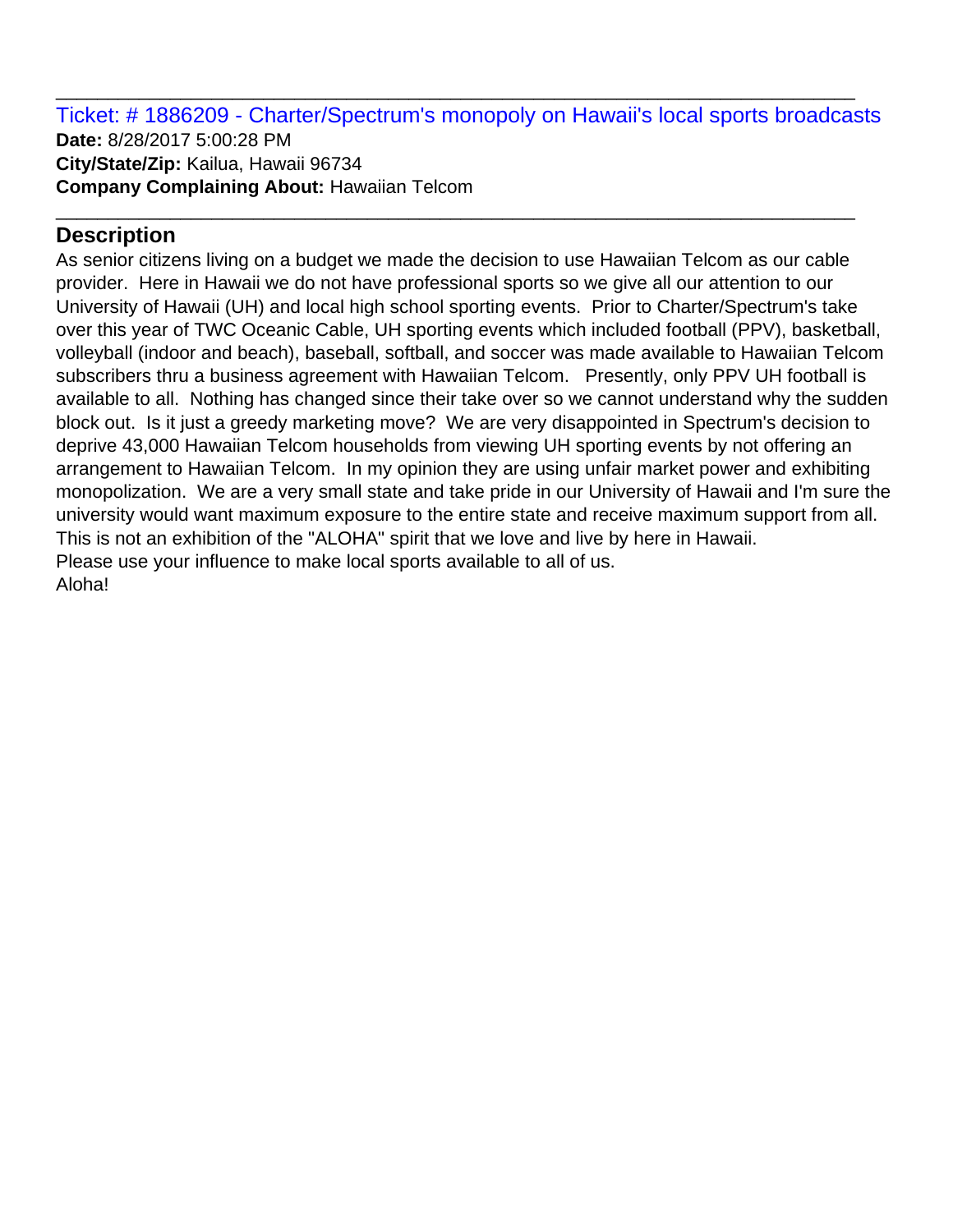Ticket: # 1913591 - TBS blackout of Colorado Rockies game Sunday September 10th **Date:** 9/9/2017 6:57:30 PM **City/State/Zip:** Scottsbluff, Nebraska 69361 **Company Complaining About:** Allo Communications \_\_\_\_\_\_\_\_\_\_\_\_\_\_\_\_\_\_\_\_\_\_\_\_\_\_\_\_\_\_\_\_\_\_\_\_\_\_\_\_\_\_\_\_\_\_\_\_\_\_\_\_\_\_\_\_\_\_\_\_\_\_\_\_\_\_\_\_\_\_\_\_\_\_\_\_\_

\_\_\_\_\_\_\_\_\_\_\_\_\_\_\_\_\_\_\_\_\_\_\_\_\_\_\_\_\_\_\_\_\_\_\_\_\_\_\_\_\_\_\_\_\_\_\_\_\_\_\_\_\_\_\_\_\_\_\_\_\_\_\_\_\_\_\_\_\_\_\_\_\_\_\_\_\_

### **Description**

For the life of me I cannot figure out how TBS can block a Colorado Rockies game from being televised in my area on Sunday, September 10th. I live in western Nebraska, not even in Colorado. We get almost all other Rockies games. We don't even live in the same state, however, they are the closest professional baseball team. The FCC rules make absolutely no sense. Will boycott TBS from now on!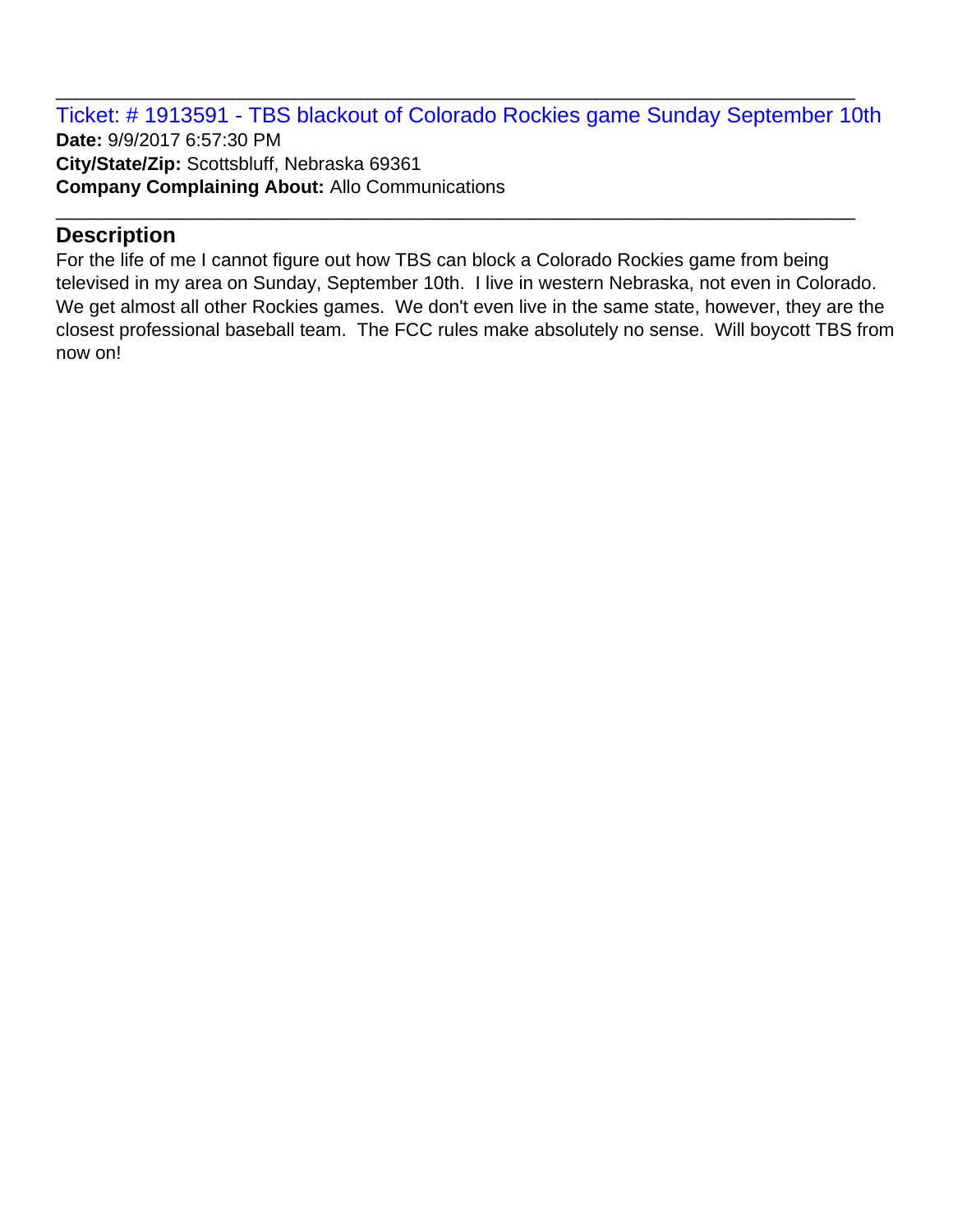Ticket: # 1913647 - Channels paid for- not delivered. **Date:** 9/9/2017 8:42:49 PM **City/State/Zip:** Andover, New Jersey 07821-4516 **Company Complaining About:** Directv

# **Description**

To whom it may concern,

For at least five years I have paid for MLB package which includes the mix channel. (channel 720 on DirectTV-8 games at once. Games can be switched back and forth while on the screen) For the last three years, once the football season begins, channel 720 leaves/gets bastardized on Saturday and Sunday. I have complained for the last two years and have given DirectTV a chance to remedy the situation. They have not. The NFL mix channel has its' own channels (701 and 702) DirectTV specifically says that the MLB channel will return on Monday. I do not give a hoot about footballbaseball is my thing. I've paid a premium for the baseball channel and want my full subscription/season. They have the channels available...I paid for the service they advertise. I am not getting what I have paid for. This is theft as far as I'm concerned. I have given DirectTV the opportunity to fix the problem for two years-they have not, they will not even acknowledge a problem. Now they are so blatant, they even tell me (on screen) they will not deliver what I paid for. (The channel will return on Monday) Time to look into them. There is absolutely no reason I should be cut off/out of part of the season package that I paid FULL price for when DirectTV has the means to deliver ALL the games as paid for by both MLB and NFL fans. They take the money yet fail to deliver.

\_\_\_\_\_\_\_\_\_\_\_\_\_\_\_\_\_\_\_\_\_\_\_\_\_\_\_\_\_\_\_\_\_\_\_\_\_\_\_\_\_\_\_\_\_\_\_\_\_\_\_\_\_\_\_\_\_\_\_\_\_\_\_\_\_\_\_\_\_\_\_\_\_\_\_\_\_

\_\_\_\_\_\_\_\_\_\_\_\_\_\_\_\_\_\_\_\_\_\_\_\_\_\_\_\_\_\_\_\_\_\_\_\_\_\_\_\_\_\_\_\_\_\_\_\_\_\_\_\_\_\_\_\_\_\_\_\_\_\_\_\_\_\_\_\_\_\_\_\_\_\_\_\_\_

One sport has nothing to do with the other. I paid for my portion, I want my services. Please advise. Thank you for your time. Sincerely,

(b) (6)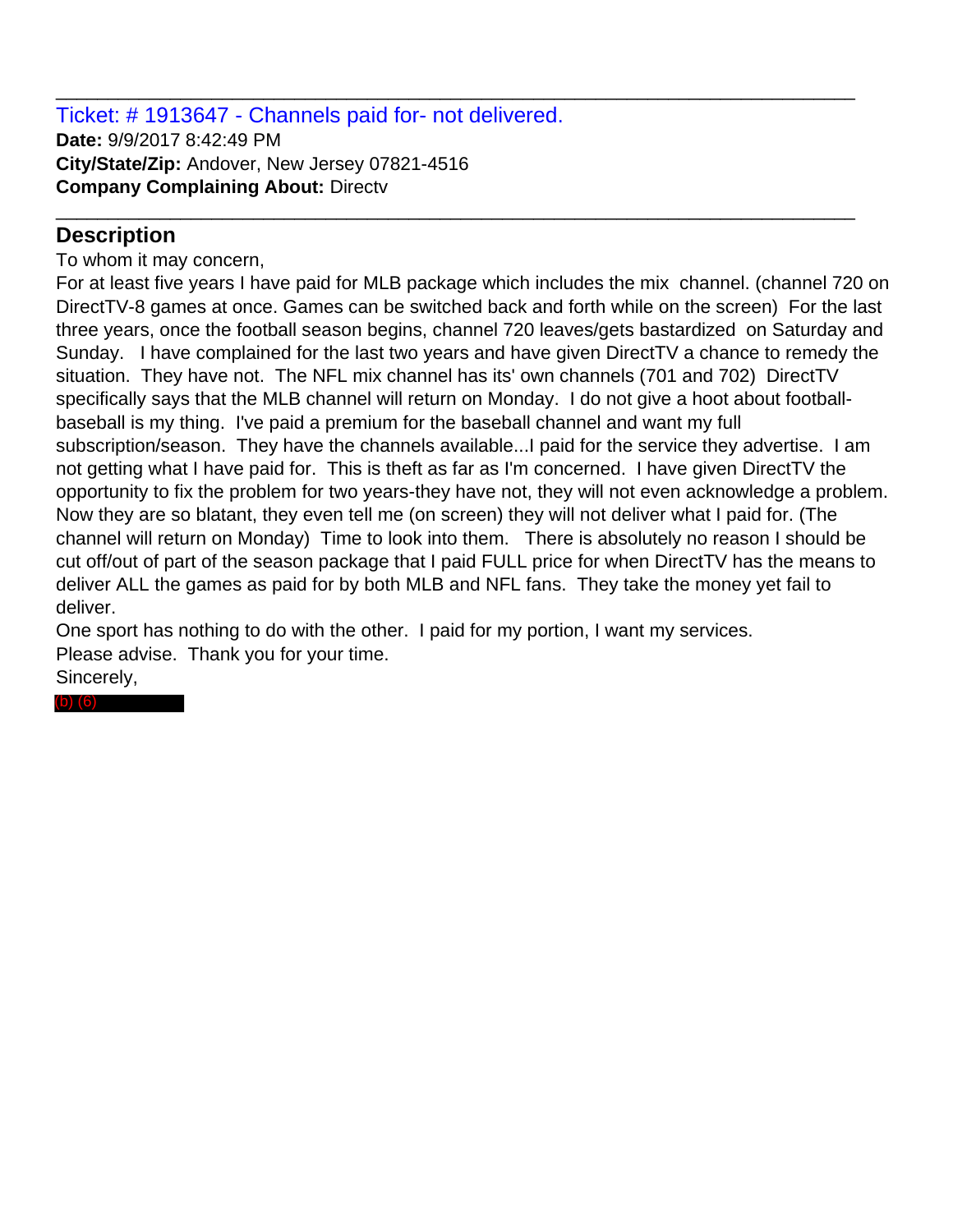Ticket: # 1927637 - Loud Commercial: Northwestern Technical Institute **Date:** 9/17/2017 4:28:17 PM **City/State/Zip:** Traverse City, Michigan 49684

#### **Description**

Hello,

During my viewing of a Tigers baseball game an advertisement came on several times for Northwestern Technical Institute that was substantially louder than all other advertisements and programming. It has been ear splittingly loud for month. I wanted to bring it to your attention.

\_\_\_\_\_\_\_\_\_\_\_\_\_\_\_\_\_\_\_\_\_\_\_\_\_\_\_\_\_\_\_\_\_\_\_\_\_\_\_\_\_\_\_\_\_\_\_\_\_\_\_\_\_\_\_\_\_\_\_\_\_\_\_\_\_\_\_\_\_\_\_\_\_\_\_\_\_

\_\_\_\_\_\_\_\_\_\_\_\_\_\_\_\_\_\_\_\_\_\_\_\_\_\_\_\_\_\_\_\_\_\_\_\_\_\_\_\_\_\_\_\_\_\_\_\_\_\_\_\_\_\_\_\_\_\_\_\_\_\_\_\_\_\_\_\_\_\_\_\_\_\_\_\_\_

Thank you.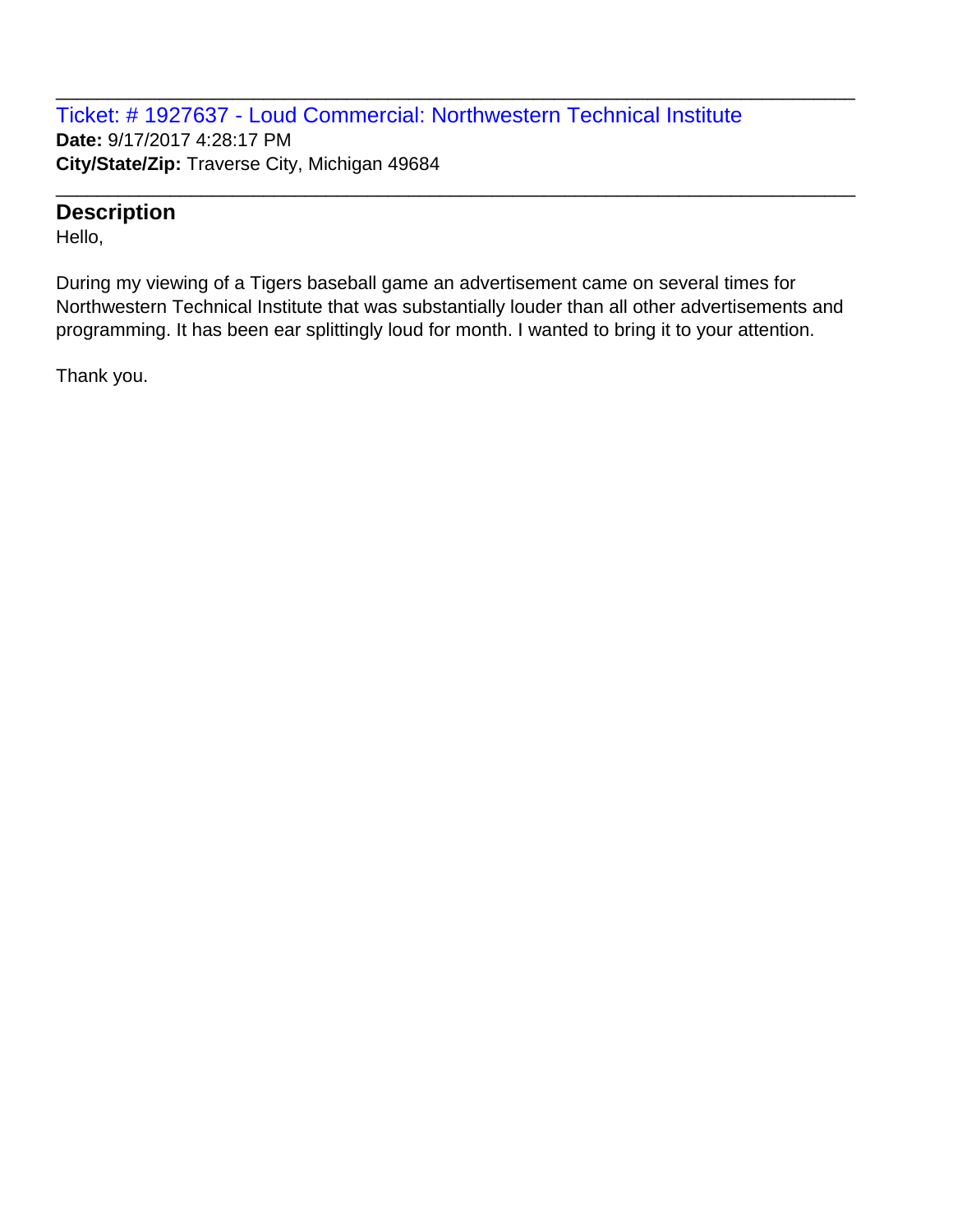Ticket: # 1930346 - Advertising **Date:** 9/18/2017 8:10:35 PM **City/State/Zip:** Kalispell, Montana 59901

#### **Description**

Hi- I pay for MLB.tv over the Internet. They show the same advertisement often back-to-back during a single timeout and as many as 23 times during a single baseball game. PLEASE make them stop.

\_\_\_\_\_\_\_\_\_\_\_\_\_\_\_\_\_\_\_\_\_\_\_\_\_\_\_\_\_\_\_\_\_\_\_\_\_\_\_\_\_\_\_\_\_\_\_\_\_\_\_\_\_\_\_\_\_\_\_\_\_\_\_\_\_\_\_\_\_\_\_\_\_\_\_\_\_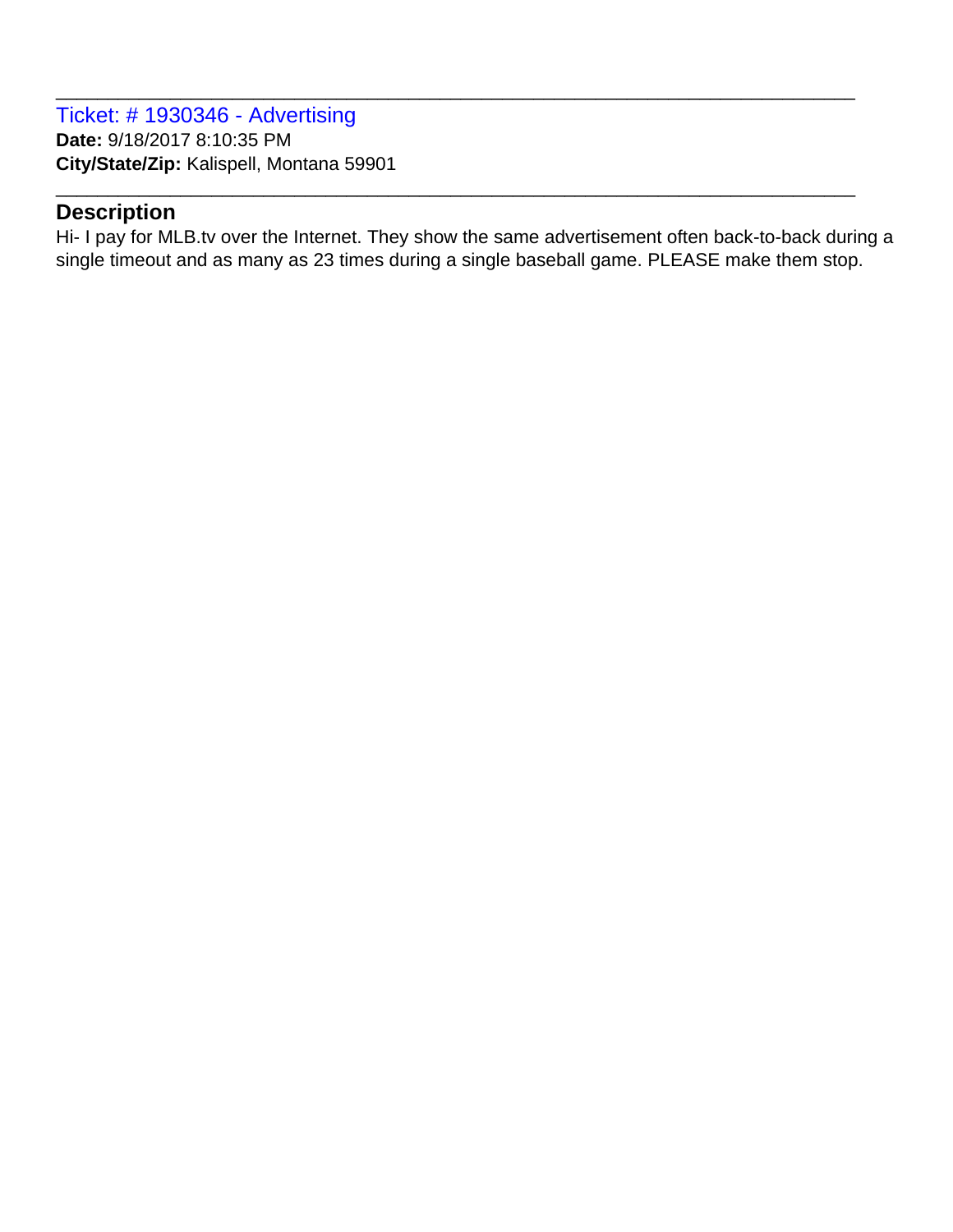Ticket: # 1959148 - Verizon Fios **Date:** 10/3/2017 10:20:24 AM **City/State/Zip:** Long Neck, Delaware 19966 **Company Complaining About:** Verizon

#### **Description**

On September 29th, at 1100pm, Verizon Fios dropped CBS and Fox channels in some sort of contract dispute. I have a contract with Verizon, not CBS or Fox, and these networks are part of my contract. I have been offered no compensation, and cannot look at football, or baseball, which are the only reasons I have the television to begin with.

\_\_\_\_\_\_\_\_\_\_\_\_\_\_\_\_\_\_\_\_\_\_\_\_\_\_\_\_\_\_\_\_\_\_\_\_\_\_\_\_\_\_\_\_\_\_\_\_\_\_\_\_\_\_\_\_\_\_\_\_\_\_\_\_\_\_\_\_\_\_\_\_\_\_\_\_\_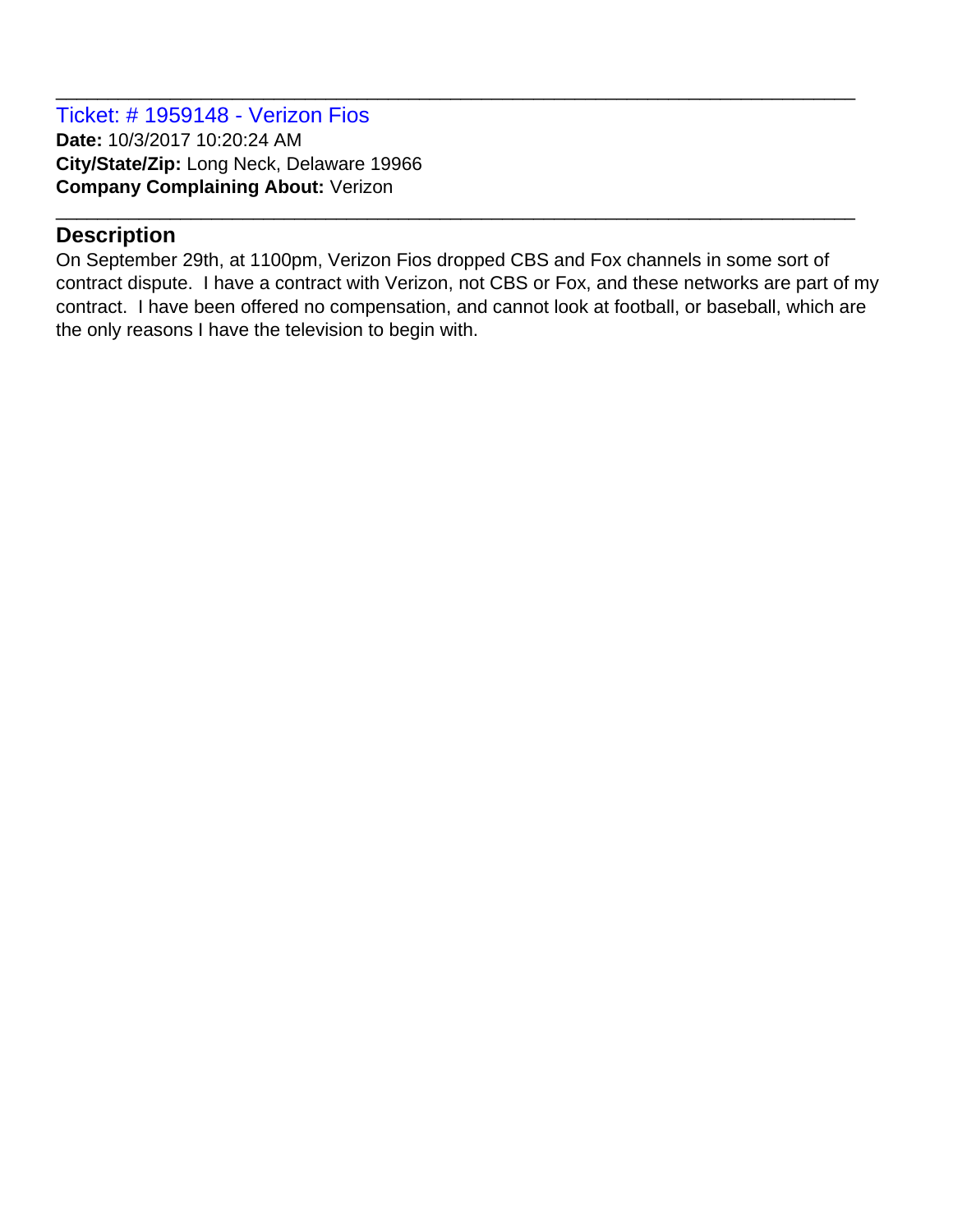Ticket: # 1970142 - Apple TV Commercials are louder **Date:** 10/7/2017 6:36:46 PM **City/State/Zip:** Pingree Grove, Illinois 60140

#### **Description**

The Apple iPhone 8 commercial is much louder than the baseball game and other commercials. I have to quickly grab my remote every time it comes on to quickly turn it down.

\_\_\_\_\_\_\_\_\_\_\_\_\_\_\_\_\_\_\_\_\_\_\_\_\_\_\_\_\_\_\_\_\_\_\_\_\_\_\_\_\_\_\_\_\_\_\_\_\_\_\_\_\_\_\_\_\_\_\_\_\_\_\_\_\_\_\_\_\_\_\_\_\_\_\_\_\_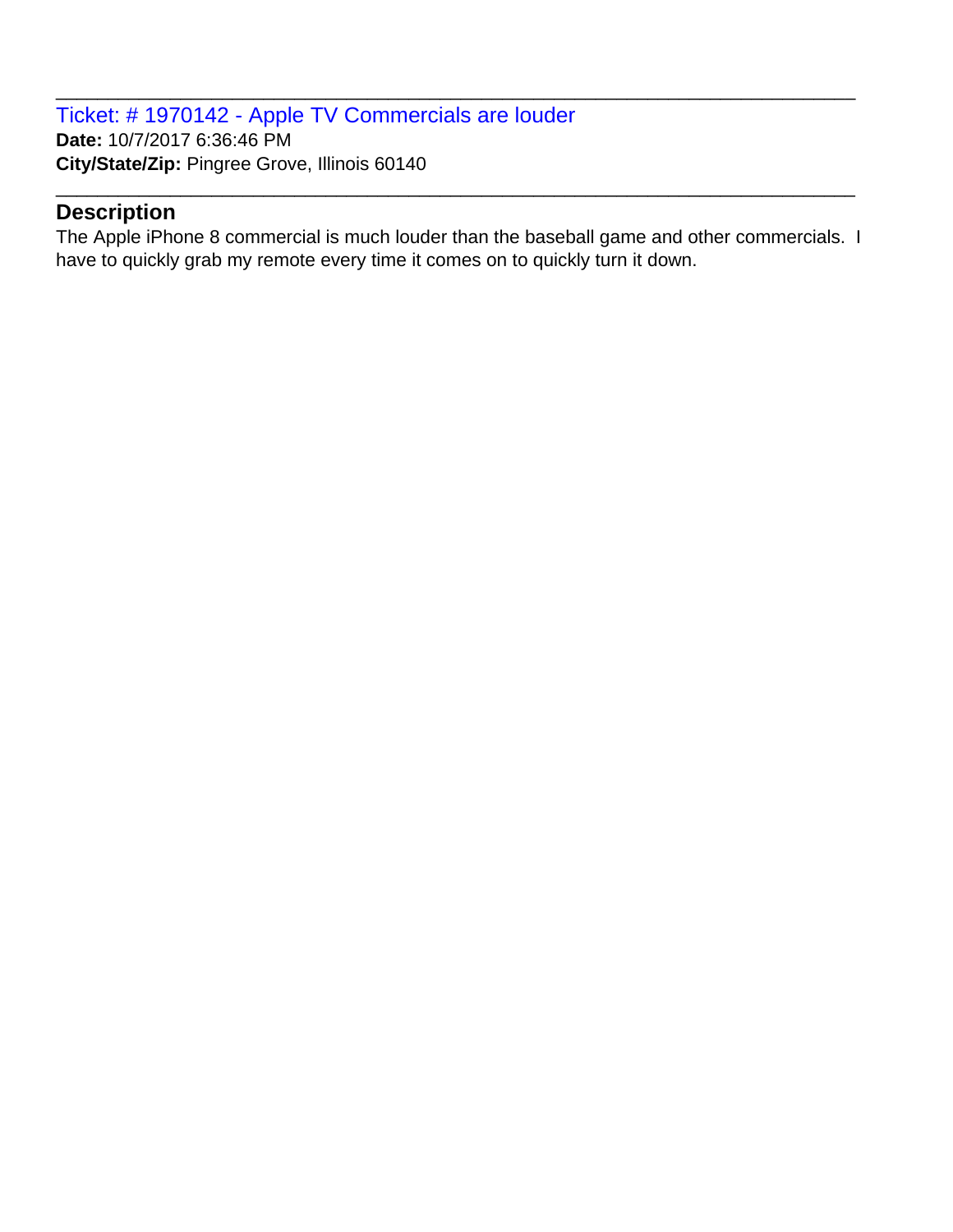Ticket: # 1961437 - Deceptive package names **Date:** 10/3/2017 9:46:13 PM **City/State/Zip:** Stantonsburg, North Carolina 27883 **Company Complaining About:** Directv

### **Description**

I subscribed to the MLB package. Paying for the Major League Baseball (MLB) package, one would assume that all major league baseball games would be available to watch. This is not the case at all. When I called to find out why I could not watch MAJOR LEAGUE BASEBALL on the MAJOR LEAGUE BASEBALL package, after 23 minutes on hold, I was told I needed to upgrade to a different package that included the channels that have MAJOR LEAGUE BASEBALL for an additional cost. I believe this would be considered by any reasonable individual to be deceptive marketing. If certain MLB channels and or games are not to be available to watch, these should be clearly stated and listed for the customer. The entire experience is exacerbated by the extreme hold time.

\_\_\_\_\_\_\_\_\_\_\_\_\_\_\_\_\_\_\_\_\_\_\_\_\_\_\_\_\_\_\_\_\_\_\_\_\_\_\_\_\_\_\_\_\_\_\_\_\_\_\_\_\_\_\_\_\_\_\_\_\_\_\_\_\_\_\_\_\_\_\_\_\_\_\_\_\_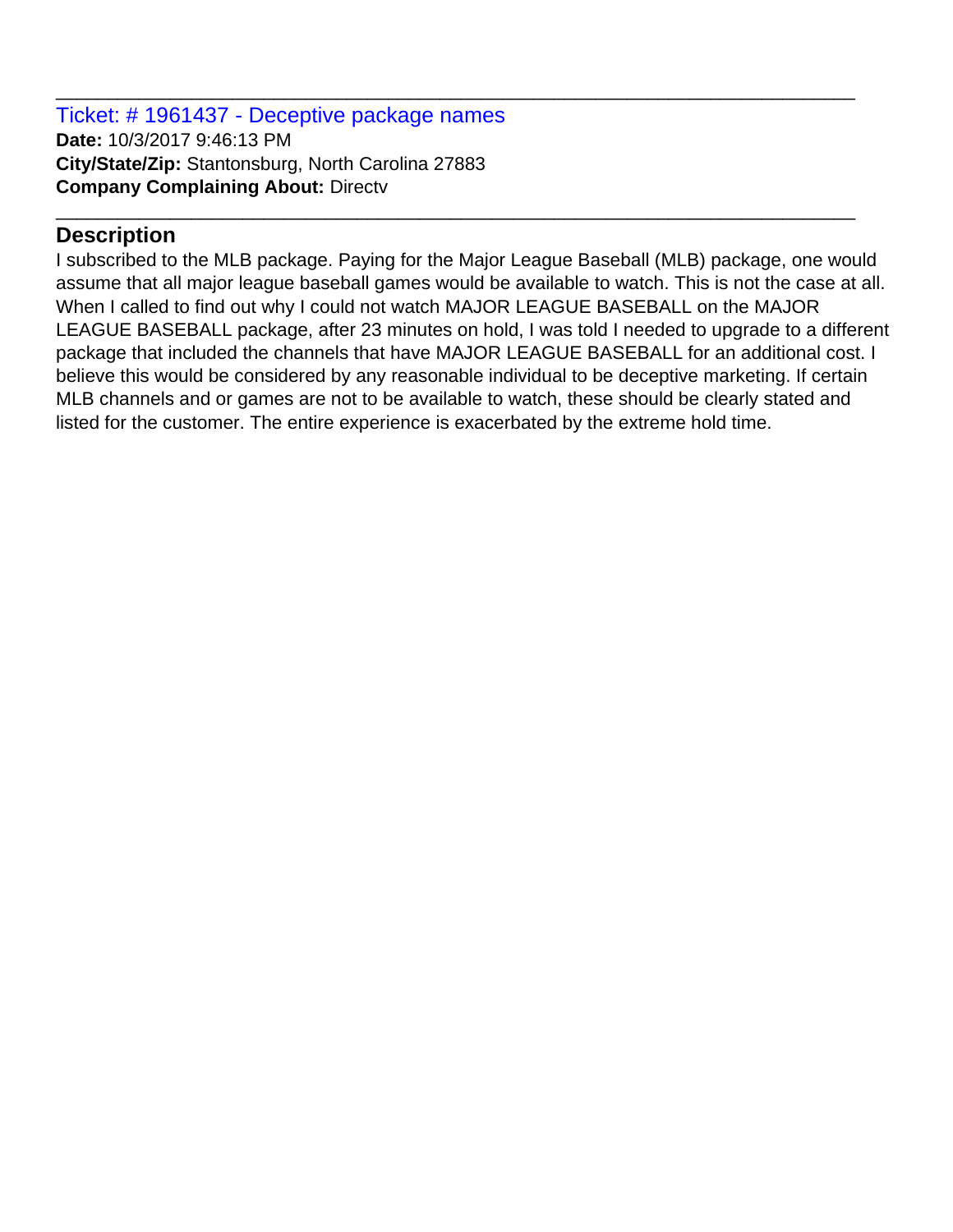Ticket: # 1971880 - commercials are extreamley loud compared to the show being watched

\_\_\_\_\_\_\_\_\_\_\_\_\_\_\_\_\_\_\_\_\_\_\_\_\_\_\_\_\_\_\_\_\_\_\_\_\_\_\_\_\_\_\_\_\_\_\_\_\_\_\_\_\_\_\_\_\_\_\_\_\_\_\_\_\_\_\_\_\_\_\_\_\_\_\_\_\_

\_\_\_\_\_\_\_\_\_\_\_\_\_\_\_\_\_\_\_\_\_\_\_\_\_\_\_\_\_\_\_\_\_\_\_\_\_\_\_\_\_\_\_\_\_\_\_\_\_\_\_\_\_\_\_\_\_\_\_\_\_\_\_\_\_\_\_\_\_\_\_\_\_\_\_\_\_

**Date:** 10/9/2017 3:07:23 PM **City/State/Zip:** Portland, Oregon 97220

### **Description**

FS1 ---Monday, October 9, 2017 - going from baseball game to commercial - the commercial is blasting by comparison of the game broadcast. Not just a little, but it is blasting- it seems to start out loud and even gets louder during the commercial.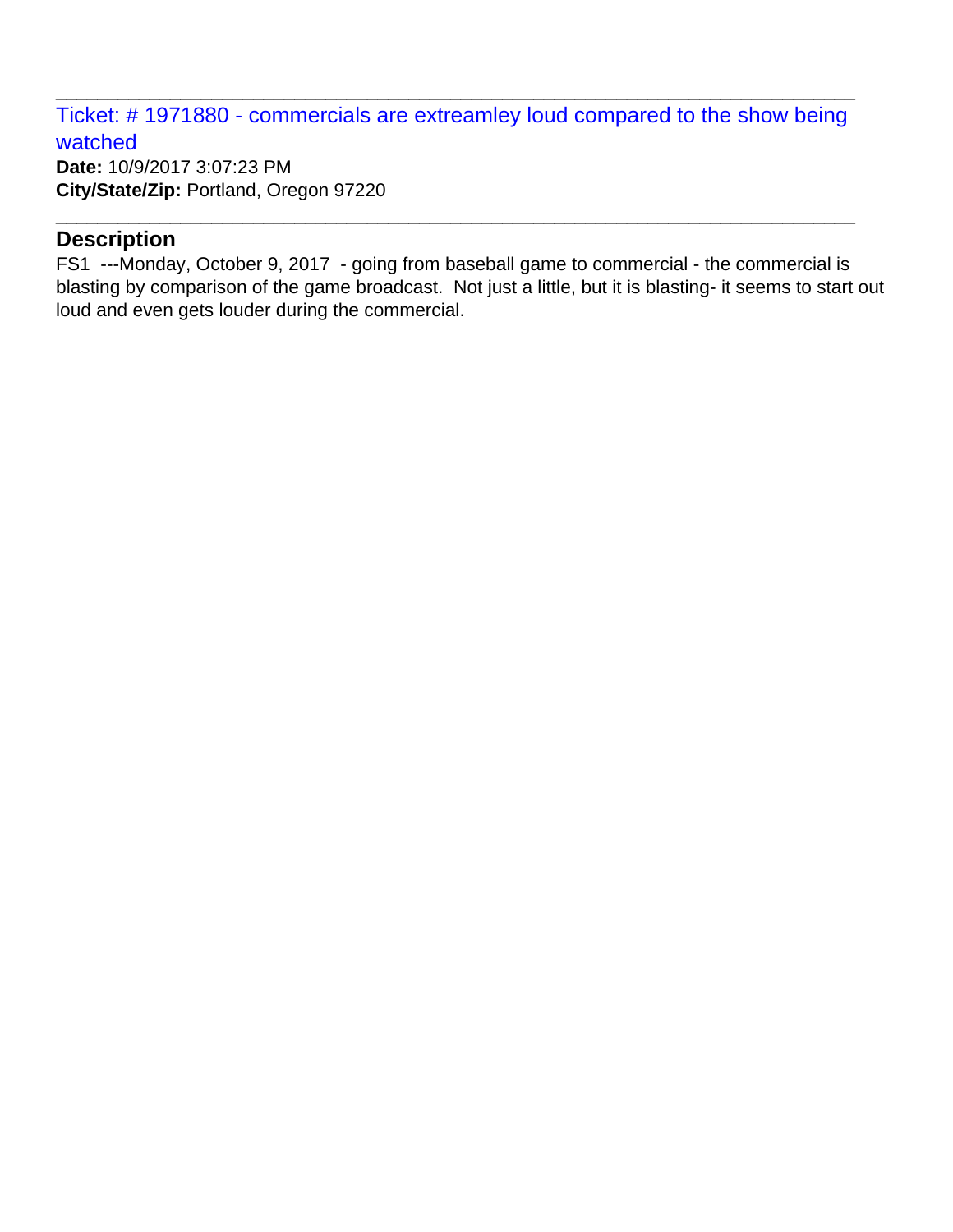Ticket: # 1970950 - University of Hawaii Womens Volleyball broadcast "rights" **Date:** 10/9/2017 1:53:16 AM **City/State/Zip:** Honolulu, Hawaii 96812-4626 **Company Complaining About:** Hawaiian Telcom

\_\_\_\_\_\_\_\_\_\_\_\_\_\_\_\_\_\_\_\_\_\_\_\_\_\_\_\_\_\_\_\_\_\_\_\_\_\_\_\_\_\_\_\_\_\_\_\_\_\_\_\_\_\_\_\_\_\_\_\_\_\_\_\_\_\_\_\_\_\_\_\_\_\_\_\_\_

\_\_\_\_\_\_\_\_\_\_\_\_\_\_\_\_\_\_\_\_\_\_\_\_\_\_\_\_\_\_\_\_\_\_\_\_\_\_\_\_\_\_\_\_\_\_\_\_\_\_\_\_\_\_\_\_\_\_\_\_\_\_\_\_\_\_\_\_\_\_\_\_\_\_\_\_\_

# **Description**

Hawaiian Telcom TV subscribers do not have access to University of Hawaii Womens Volleyball game broadcasts. It is only broadcast to Spectrum TV subscribers. Hawaiian Telcom TV subscribers enjoying access for the past six years and all of a sudden when the new owners of Spectrum come in they take access away. Hawaii is a small community and all University of Hawaii teams are our only connection to National sports because we don't have a major league baseball team or a NFL team here. Both companies need to come to the table and negotiate so that we can all have access. My elderly Father (91 years old) likes to watch University of Hawaii Womens and Mens Volleyball, University of Hawaii Football and even University of Hawaii Baseball. He has issues when he walks so we can't take him to the venue to watch the event, so the only way he sees Volleyball is on TV. You may not think Volleyball is a big thing in Hawaii (like maybe Football is), but it IS. It is a source of pride for residents, and the Volleyball teams and Coaches are class acts as are all UH teams. Please negotiate a favorable contract to all so that we all can have access. Thank you for your time.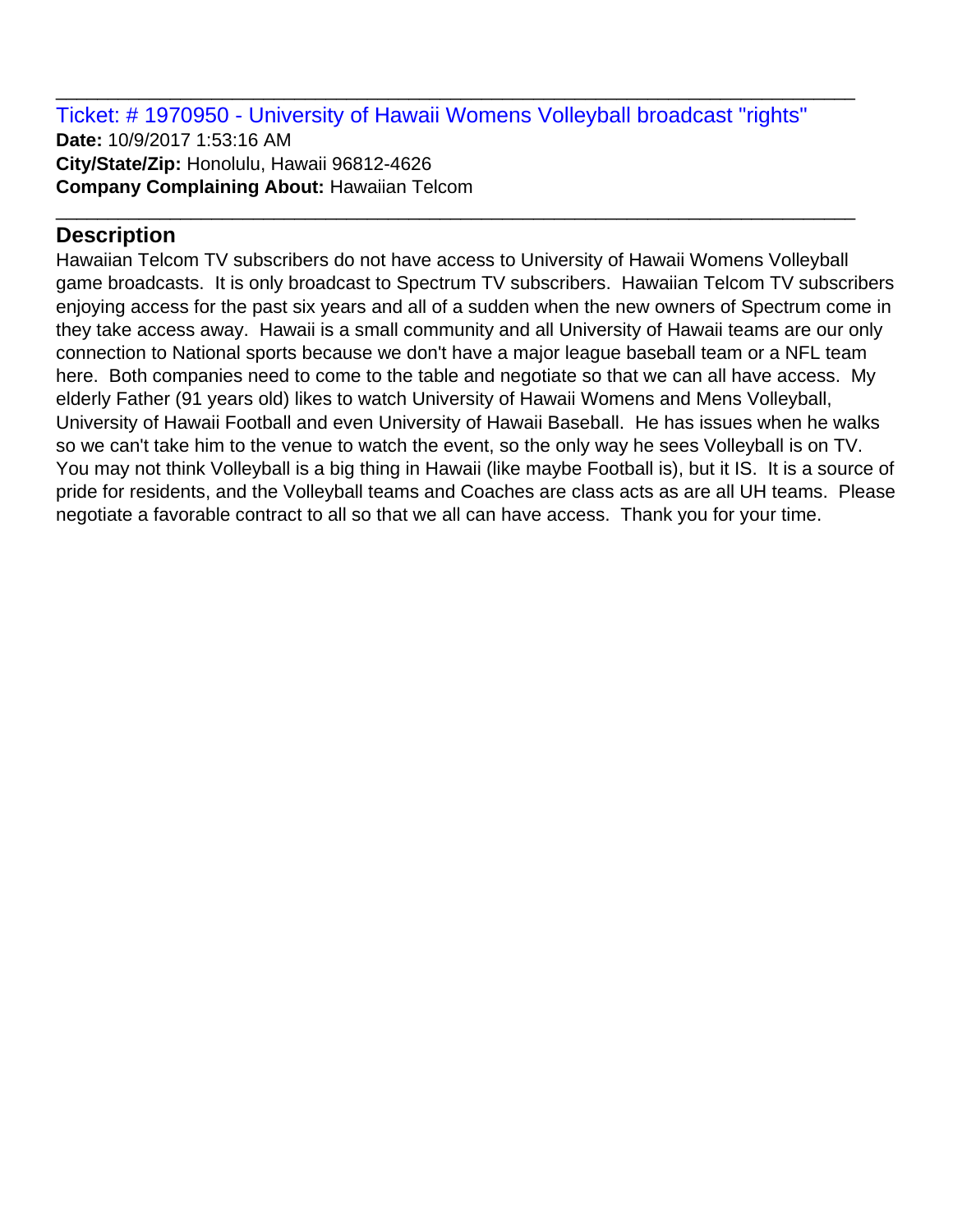Ticket: # 1973358 - violent commercials during sporting events, TBS, TNT, Fox, CBS, and ESPN

\_\_\_\_\_\_\_\_\_\_\_\_\_\_\_\_\_\_\_\_\_\_\_\_\_\_\_\_\_\_\_\_\_\_\_\_\_\_\_\_\_\_\_\_\_\_\_\_\_\_\_\_\_\_\_\_\_\_\_\_\_\_\_\_\_\_\_\_\_\_\_\_\_\_\_\_\_

\_\_\_\_\_\_\_\_\_\_\_\_\_\_\_\_\_\_\_\_\_\_\_\_\_\_\_\_\_\_\_\_\_\_\_\_\_\_\_\_\_\_\_\_\_\_\_\_\_\_\_\_\_\_\_\_\_\_\_\_\_\_\_\_\_\_\_\_\_\_\_\_\_\_\_\_\_

**Date:** 10/10/2017 11:15:53 AM **City/State/Zip:** West Roxbury, Massachusetts 02132

### **Description**

My children are 10 and under, big fans of the local teams and whatever soccer I watch. During commercial breaks on TBS, TNT, Fox, CBS, and ESPN during baseball and football seasons, there are many commercial breaks involving violent movie previews. These are during afternoon and prime time when my kids are awake and watching the games.

Should this continue, I will dump channels. I would like you to do your institutional responsibility and eliminate such commercials. My children don't need it.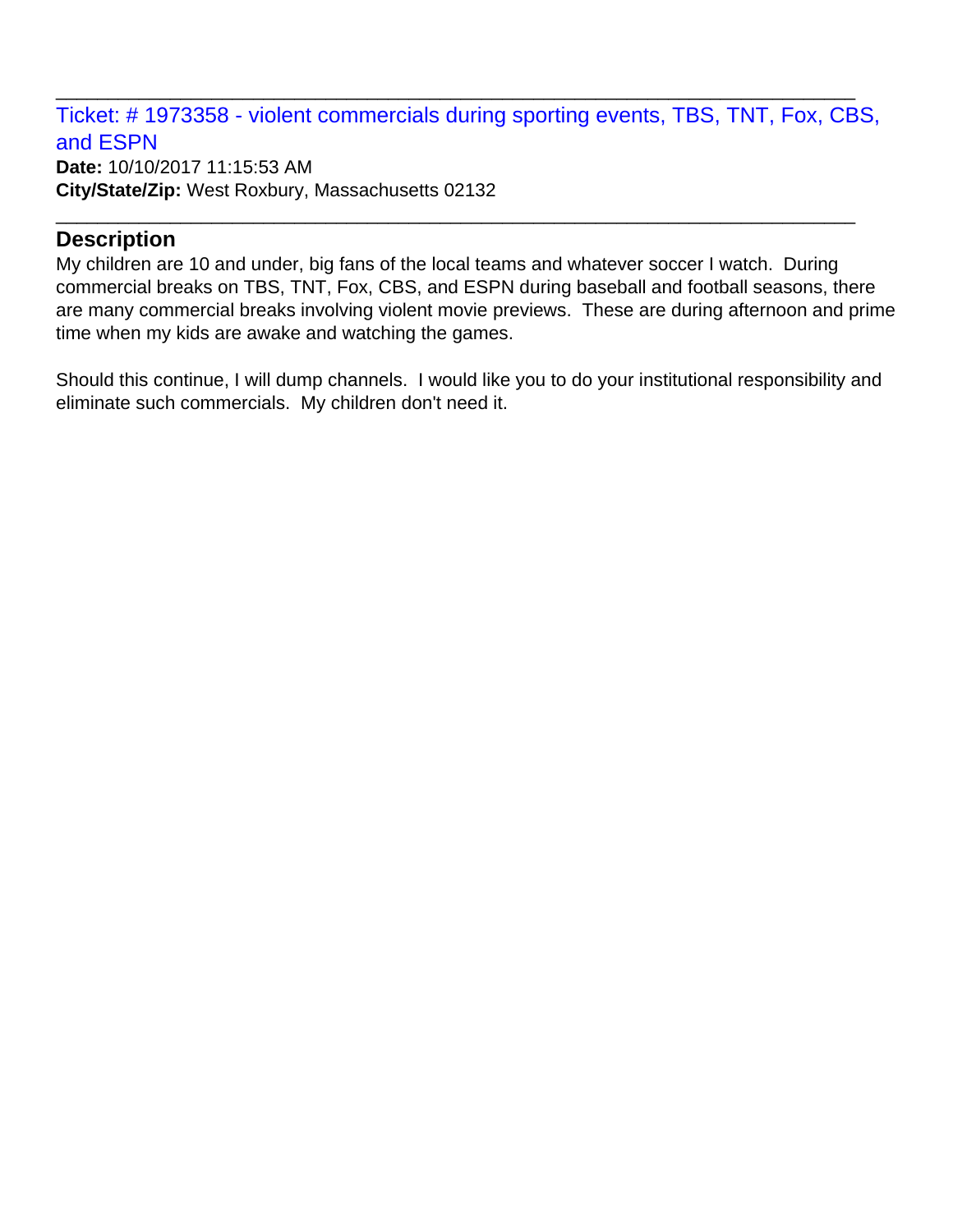Ticket: # 1700018 - F Boombs music played on the local radio station **Date:** 6/12/2017 11:41:22 PM **City/State/Zip:** Hines, Oregon 97738

### **Description**

At 4:35 today a remix of me, myself, and I came on the FM local radio station in Burns, Oregon which is owned by Starlight radio. As I drove my son to baseball practice and listened to the song, I was shocked to her the song F boom me. I thought at first I miss heard the words, but then again it F boomed me, and again, and again. I can't believe that this is allowed to happen on the radio. This isn't the first time I have heard this happening with this local station, but it is the first time I have experienced it first hand. I would like to see this stopped. At 4:55 the radio station DJ / owner came on to tell us about the weather. So either everything he was playing was all pre recorded and he doesn't care what he plays or he doesn't screen what he downloads to play or he was live switching music and again doesn't care. Either way this is inappropriate behavior to have on the radio during peek listening hours.

\_\_\_\_\_\_\_\_\_\_\_\_\_\_\_\_\_\_\_\_\_\_\_\_\_\_\_\_\_\_\_\_\_\_\_\_\_\_\_\_\_\_\_\_\_\_\_\_\_\_\_\_\_\_\_\_\_\_\_\_\_\_\_\_\_\_\_\_\_\_\_\_\_\_\_\_\_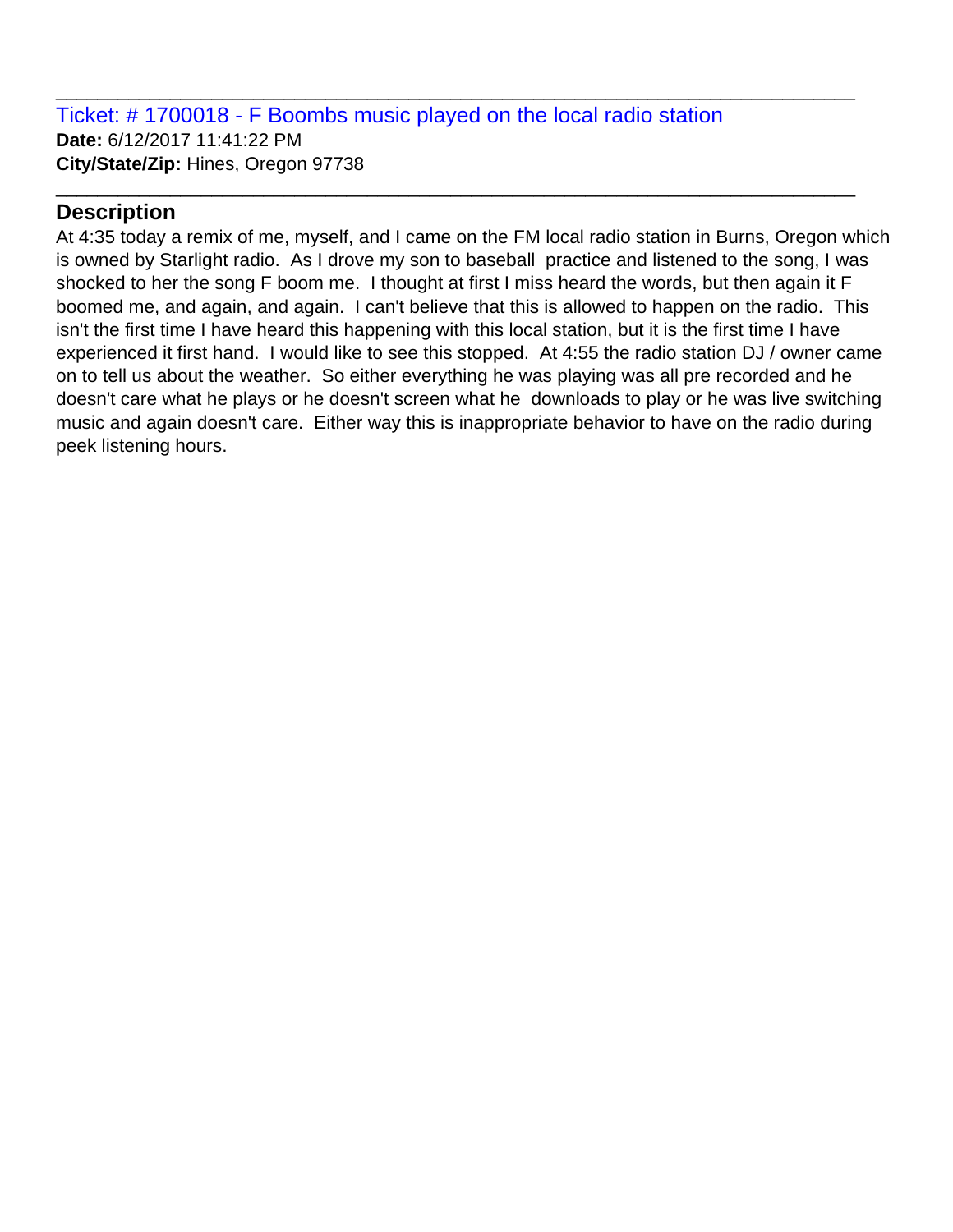Ticket: # 3489797 - Directv Programing Dispute "Git r Done"! **Date:** 8/26/2019 11:28:06 AM **City/State/Zip:** Eureka Springs, Arkansas 72631 **Company Complaining About:** AT&T

#### **Description**

Directv as everyone knows by now has dropped Fox and other programing as a result of he ongoing dispute. The only ones being hurt by this are a he customers. There is no reduction in cost so the viewers are held hostage by both parties. This needs an intermediary to step in and resolve this pissing contest. Unfortunately, many viewers like myself are held hostage to satellite tv due to location. Please advise on who would be best to contact to move these negotiations forward ASAP!

\_\_\_\_\_\_\_\_\_\_\_\_\_\_\_\_\_\_\_\_\_\_\_\_\_\_\_\_\_\_\_\_\_\_\_\_\_\_\_\_\_\_\_\_\_\_\_\_\_\_\_\_\_\_\_\_\_\_\_\_\_\_\_\_\_\_\_\_\_\_\_\_\_\_\_\_\_

\_\_\_\_\_\_\_\_\_\_\_\_\_\_\_\_\_\_\_\_\_\_\_\_\_\_\_\_\_\_\_\_\_\_\_\_\_\_\_\_\_\_\_\_\_\_\_\_\_\_\_\_\_\_\_\_\_\_\_\_\_\_\_\_\_\_\_\_\_\_\_\_\_\_\_\_\_

Many years ago professional baseball went on strike. After it was resolved I never acquired the taste to watch pro ball again. I'm starting to feel the same way with this pissing contest as well. I'm looking for alternative sources now. When and if I find what meets my needs I'll be gone again never to return. Git r done or I'm gone for good.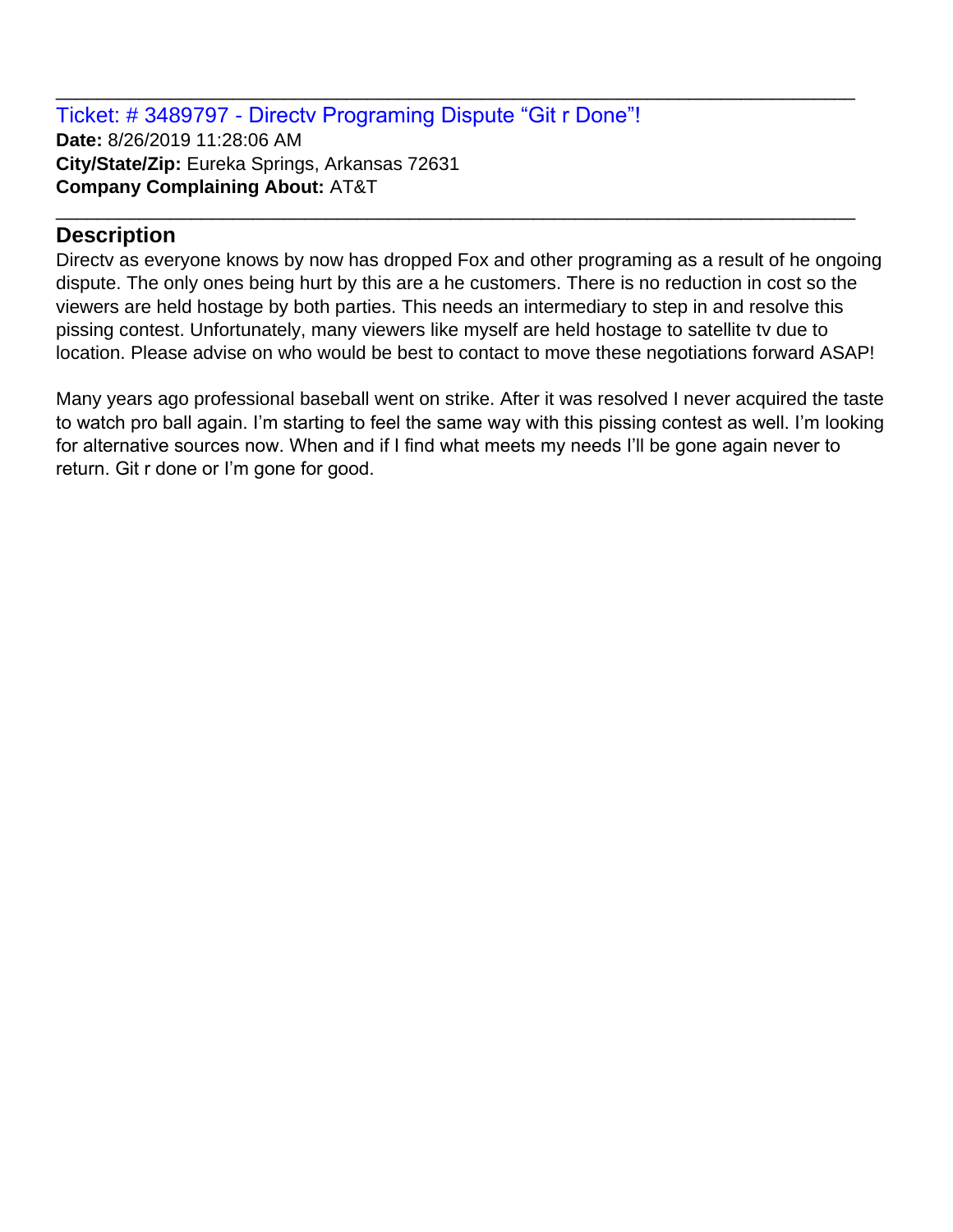Ticket: # 3487698 - Fandual ad. - wife in bed with another man when husband enters bedroom.

\_\_\_\_\_\_\_\_\_\_\_\_\_\_\_\_\_\_\_\_\_\_\_\_\_\_\_\_\_\_\_\_\_\_\_\_\_\_\_\_\_\_\_\_\_\_\_\_\_\_\_\_\_\_\_\_\_\_\_\_\_\_\_\_\_\_\_\_\_\_\_\_\_\_\_\_\_

\_\_\_\_\_\_\_\_\_\_\_\_\_\_\_\_\_\_\_\_\_\_\_\_\_\_\_\_\_\_\_\_\_\_\_\_\_\_\_\_\_\_\_\_\_\_\_\_\_\_\_\_\_\_\_\_\_\_\_\_\_\_\_\_\_\_\_\_\_\_\_\_\_\_\_\_\_

**Date:** 8/23/2019 9:45:33 PM **City/State/Zip:** Sellersville, Pennsylvania 18960

#### **Description**

Husband is so focused on his sports betting app that he doesn't recognize his wife is in bed with another man. Really - how much lower can we go. This was showed during a baseball game, and I have seen it during prime time television. Not the values I want my grandchildren to see.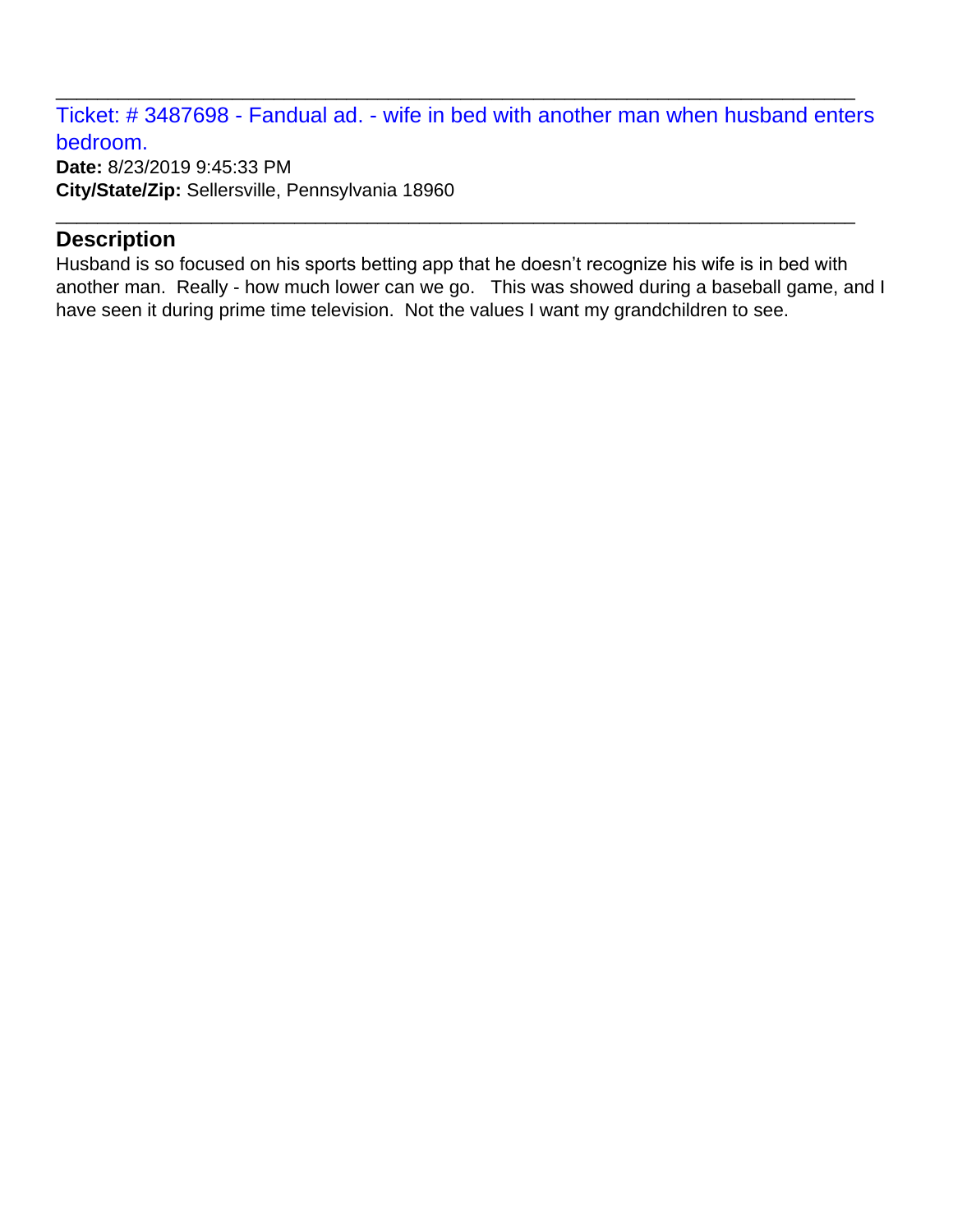Ticket: # 1321680 - Ky jelly commercial **Date:** 11/19/2016 2:58:12 AM **City/State/Zip:** Blythe, California 92225

#### **Description**

Hi I wanted to know how to get these inappropriate commercials about ky jelly off, it shows a couple removing clothing and making out, but then interrupted with either baseball teams or a grandmother. Why is this on mlb? Or other channels my children watch and are questioning what these products are? And how can this air?

\_\_\_\_\_\_\_\_\_\_\_\_\_\_\_\_\_\_\_\_\_\_\_\_\_\_\_\_\_\_\_\_\_\_\_\_\_\_\_\_\_\_\_\_\_\_\_\_\_\_\_\_\_\_\_\_\_\_\_\_\_\_\_\_\_\_\_\_\_\_\_\_\_\_\_\_\_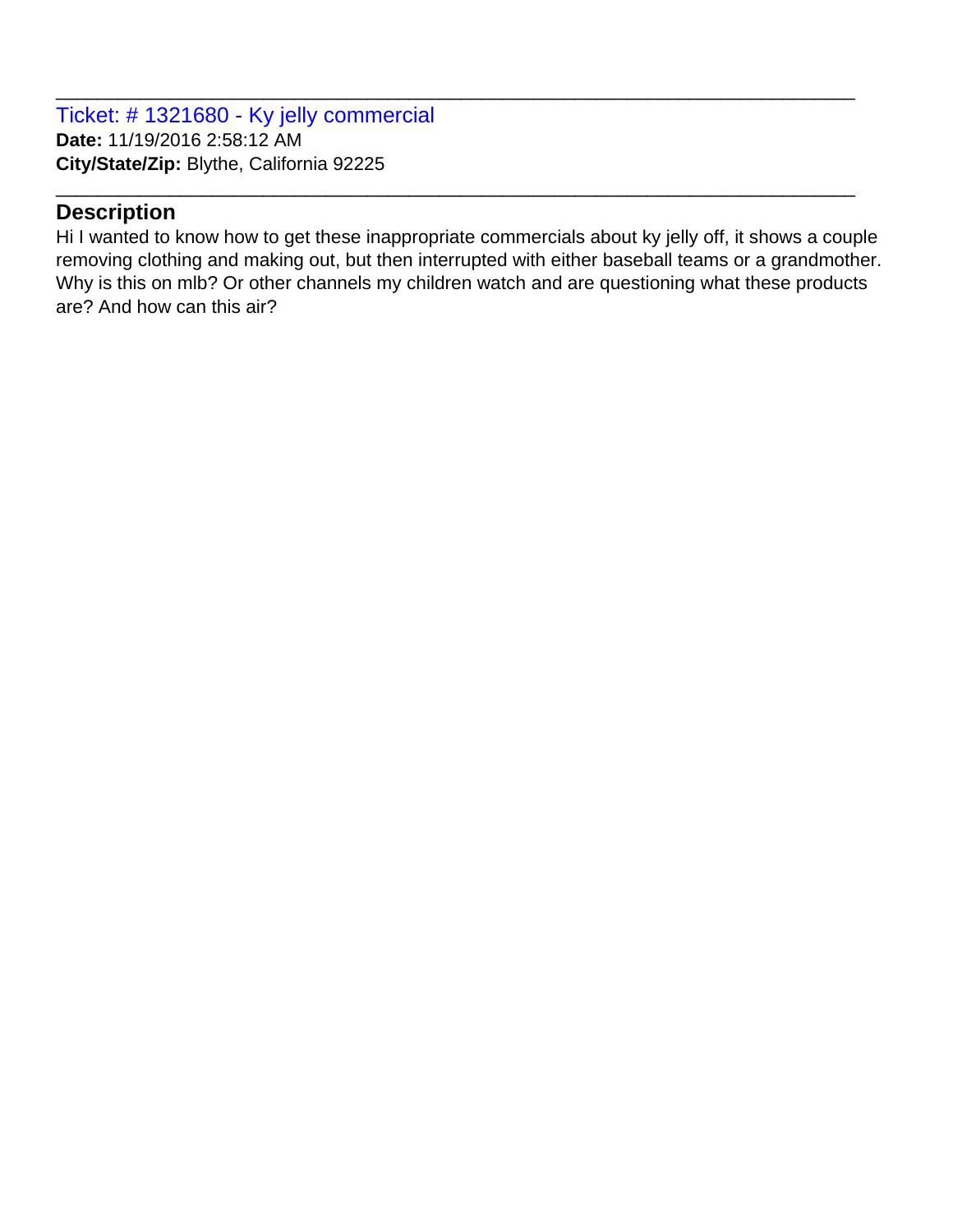Ticket: # 3493294 - Paying for a service not receiving. My bill keeps going up. **Date:** 8/27/2019 12:29:56 PM **City/State/Zip:** Wheeling, West Virginia 26003 **Company Complaining About:** AT&T

\_\_\_\_\_\_\_\_\_\_\_\_\_\_\_\_\_\_\_\_\_\_\_\_\_\_\_\_\_\_\_\_\_\_\_\_\_\_\_\_\_\_\_\_\_\_\_\_\_\_\_\_\_\_\_\_\_\_\_\_\_\_\_\_\_\_\_\_\_\_\_\_\_\_\_\_\_

\_\_\_\_\_\_\_\_\_\_\_\_\_\_\_\_\_\_\_\_\_\_\_\_\_\_\_\_\_\_\_\_\_\_\_\_\_\_\_\_\_\_\_\_\_\_\_\_\_\_\_\_\_\_\_\_\_\_\_\_\_\_\_\_\_\_\_\_\_\_\_\_\_\_\_\_\_

# **Description**

I have direct tv and for about three months I have not been getting my local programming. My bill has not been going down. I called about getting a lower rate and a rep for ATT told me to take wifi hot spot off and my bill will be lower. I had her change it and would receive a lower bill. I received a text message from AT&T that my bill will increase by \$15 per month because I changed plans. Every time I call AT&T I talk with foreigners I can't understand them. I have an agreement for 24 months if I cancelled I have to pay \$20 a month until end of agreement. I asked several reps about my agreement and they say I am not under an agreement, and can cancel any time. I had MLB extra innings. Tried to watch a baseball game and it said I had to pay for it in order to be able to watch. I call and told them it was paid for and it was restored. When I signed up for MLB in September of 2018 I received half of a month service, I was charged for a full year. This year I had to pay again for something already paid for. I was told I would be charged monthly, but was charged the total October of 2018. My MLB was stopped again and I called again. I told the rep that I wanted my MLB and I did not want it renewed for 2020. I lost my MLB and called again and was told that the one rep cancelled it. I think to reso!be this problem have people answer AT&T phones understand both English and AT&T service agreements. I would like to be out of my agreement, because I am not getting what I am paying for. Thank you for your assistance in this matter.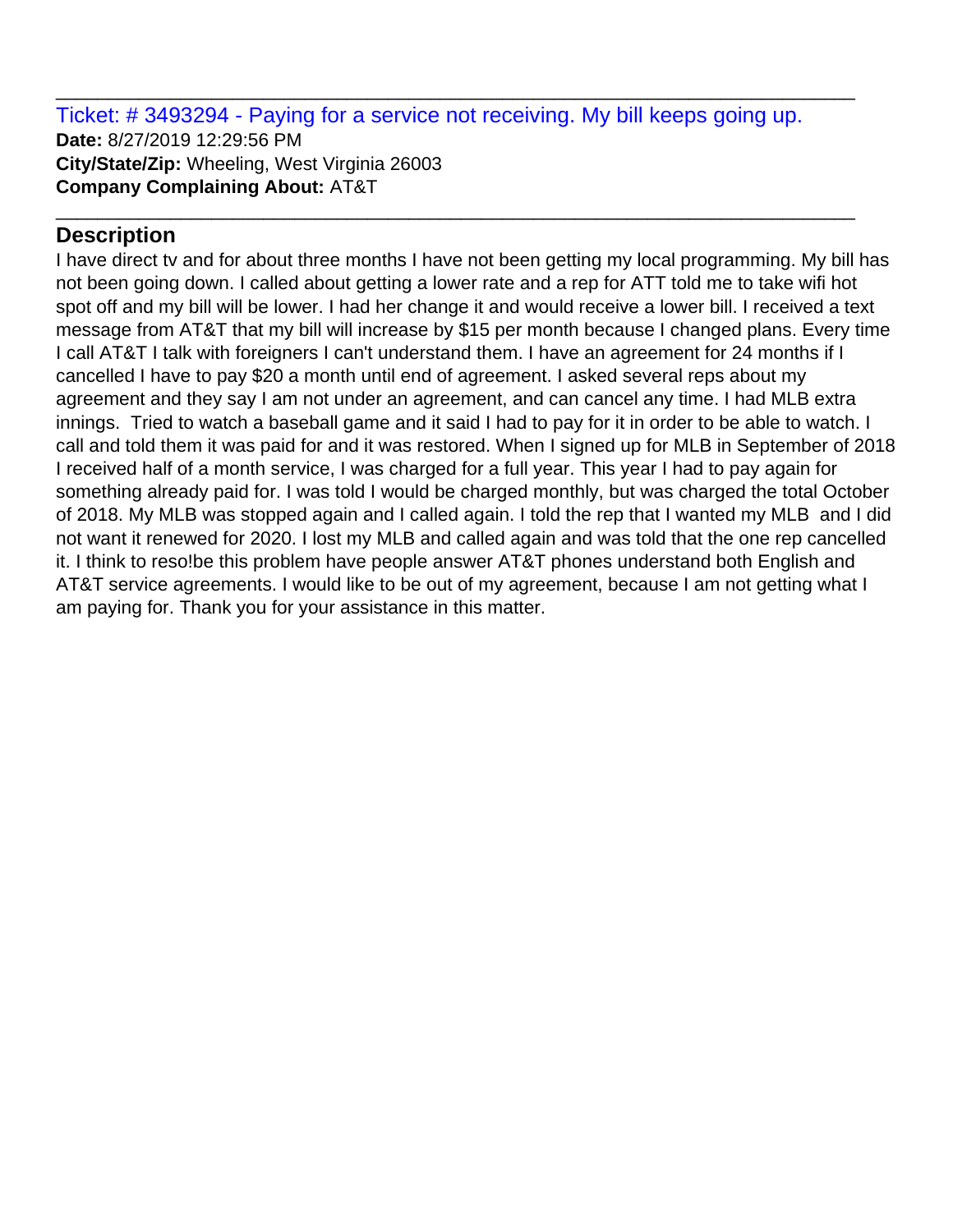Ticket: # 1640711 - Blacked out MLB games **Date:** 5/11/2017 3:50:19 PM **City/State/Zip:** Cherokee Village, Arkansas 72529 **Company Complaining About:** Dish Network

# **Description**

I am a subscriber to a DISH network package that they told me would receive Channel 429 out of Chicago so I could watch Chicago White Sox baseball games. I live in North Central Arkansas. Every game I go to watch regardless if they are in Chicago or on the road, CSN is ALWAYS blacked out! All I want is to get the Chicago feed here. There is no reason for me being blacked out from these games. I am paying DISH every month but they are not providing what they told me they would provide. They keep giving me the MLB spiel of blackouts and say they have no control over. All I am asking for is to receive the Chicago feed. I know they could provide this to me. What can I do to get DISH to provide this feed to me? They could take all of the other sports channels off, I just want the Chicago feed for CSN Channel 429. Thanks for your help!

\_\_\_\_\_\_\_\_\_\_\_\_\_\_\_\_\_\_\_\_\_\_\_\_\_\_\_\_\_\_\_\_\_\_\_\_\_\_\_\_\_\_\_\_\_\_\_\_\_\_\_\_\_\_\_\_\_\_\_\_\_\_\_\_\_\_\_\_\_\_\_\_\_\_\_\_\_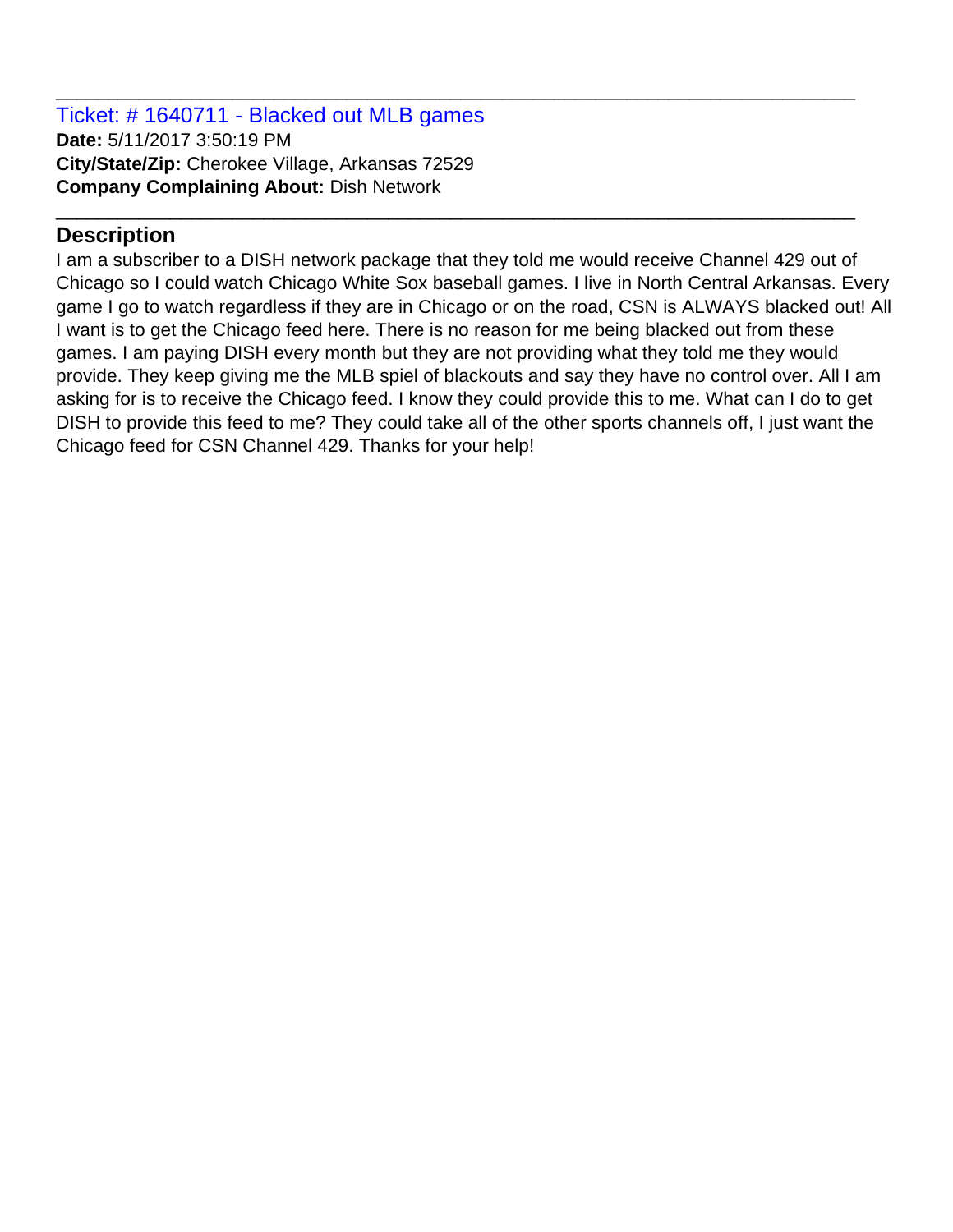Ticket: # 1987692 - ALCS commercial loudness **Date:** 10/16/2017 10:49:21 PM **City/State/Zip:** Clinton, New Jersey 08809

#### **Description**

Good evening. I'm watching the ALCS (baseball) on channel FS1 and the commercials are so loud that they wake my daughter in another floor of my house. I lower the volume and then u can hear the game. While I can't stand Joe Buck, I do want to hear the game, LOL. I've noticed this on all of the MLB postseason games so far. They should be fined. Its a personal invasion of my home. Thank you.

\_\_\_\_\_\_\_\_\_\_\_\_\_\_\_\_\_\_\_\_\_\_\_\_\_\_\_\_\_\_\_\_\_\_\_\_\_\_\_\_\_\_\_\_\_\_\_\_\_\_\_\_\_\_\_\_\_\_\_\_\_\_\_\_\_\_\_\_\_\_\_\_\_\_\_\_\_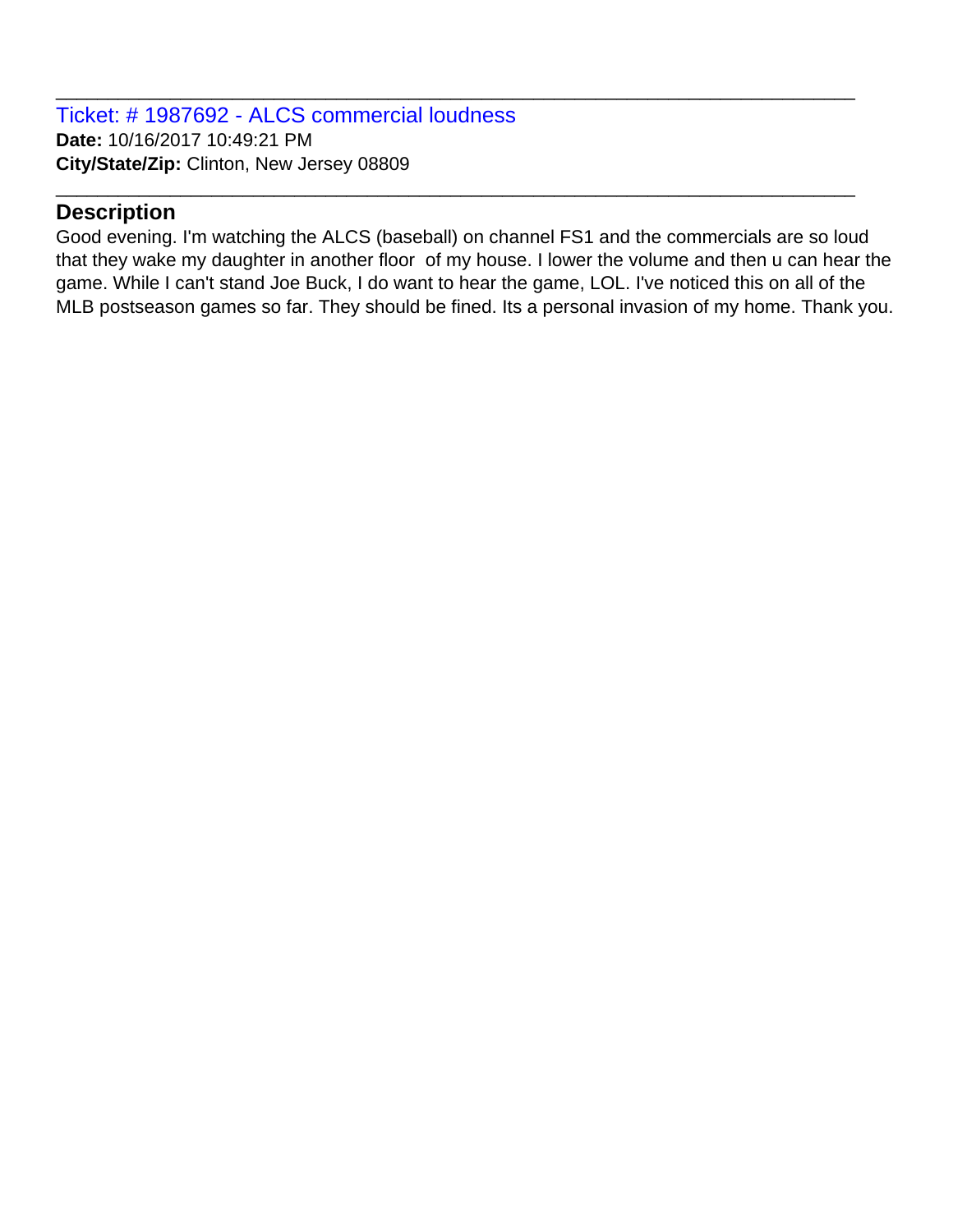Ticket: # 1987682 - Commercials way louder than programming on FS1 **Date:** 10/16/2017 10:44:18 PM **City/State/Zip:** Seattle, Washington 98103

### **Description**

Commercials on FS1 during ALCS baseball area deafeningly loud when listening to the game on normal volume. It is easily 2x loud and it causes disturbance!

\_\_\_\_\_\_\_\_\_\_\_\_\_\_\_\_\_\_\_\_\_\_\_\_\_\_\_\_\_\_\_\_\_\_\_\_\_\_\_\_\_\_\_\_\_\_\_\_\_\_\_\_\_\_\_\_\_\_\_\_\_\_\_\_\_\_\_\_\_\_\_\_\_\_\_\_\_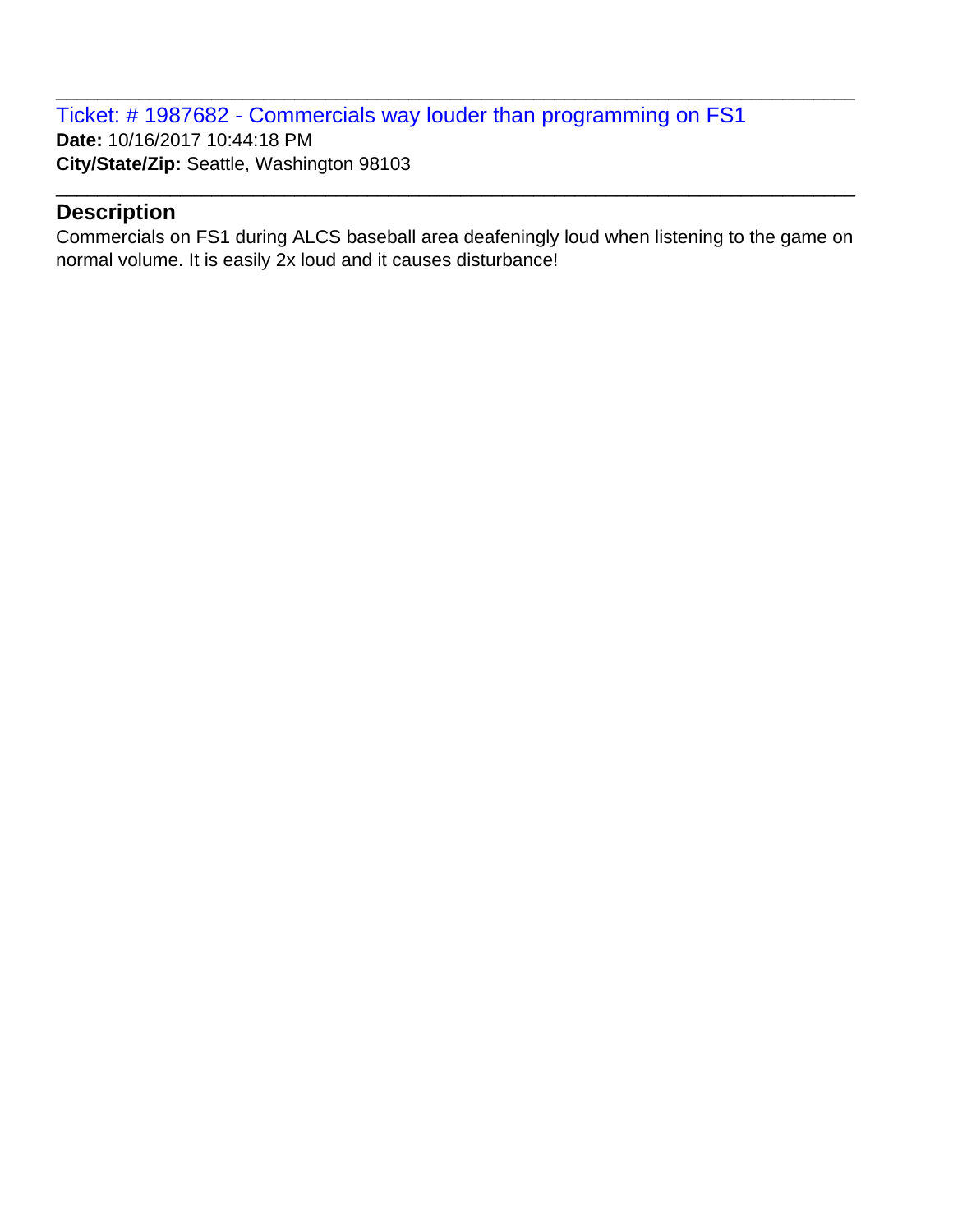Ticket: # 3410083 - RCN-no follow up and POOR customer service **Date:** 7/22/2019 9:47:35 PM **City/State/Zip:** Ny, New York 10010 **Company Complaining About:** Rcn

## **Description**

Hello,

The account is in my husband's name (hence his email address) but I am the one who deals with RCN. Long waits (over an hour!), staff is professional but basic problems don't get resolved . Rep showed up quickly last week, fixed problem but hours later the same error problem:V205). Made another call. No resolution, no emails despite so-called case escalation. No follow-up. Have names of reps and promises made on file. Will provide.

\_\_\_\_\_\_\_\_\_\_\_\_\_\_\_\_\_\_\_\_\_\_\_\_\_\_\_\_\_\_\_\_\_\_\_\_\_\_\_\_\_\_\_\_\_\_\_\_\_\_\_\_\_\_\_\_\_\_\_\_\_\_\_\_\_\_\_\_\_\_\_\_\_\_\_\_\_

\_\_\_\_\_\_\_\_\_\_\_\_\_\_\_\_\_\_\_\_\_\_\_\_\_\_\_\_\_\_\_\_\_\_\_\_\_\_\_\_\_\_\_\_\_\_\_\_\_\_\_\_\_\_\_\_\_\_\_\_\_\_\_\_\_\_\_\_\_\_\_\_\_\_\_\_\_

We have not had ON DEMAND service for a month. Put off calling because the wait to get a rep is so long and we are left frustrated even if we attempt to get help. Help.

Please get them to shorten wait times-one hour is too long! And please get them when they promise to fix a basic problem to actually follow through. One gets the sense that they just want you off the phone and then they cancel any follow-up work. Four days and counting from last call. Another one hour call the night before that. Really annoying. No on-demand which is really the only service we like (except baseball.)

Thank you.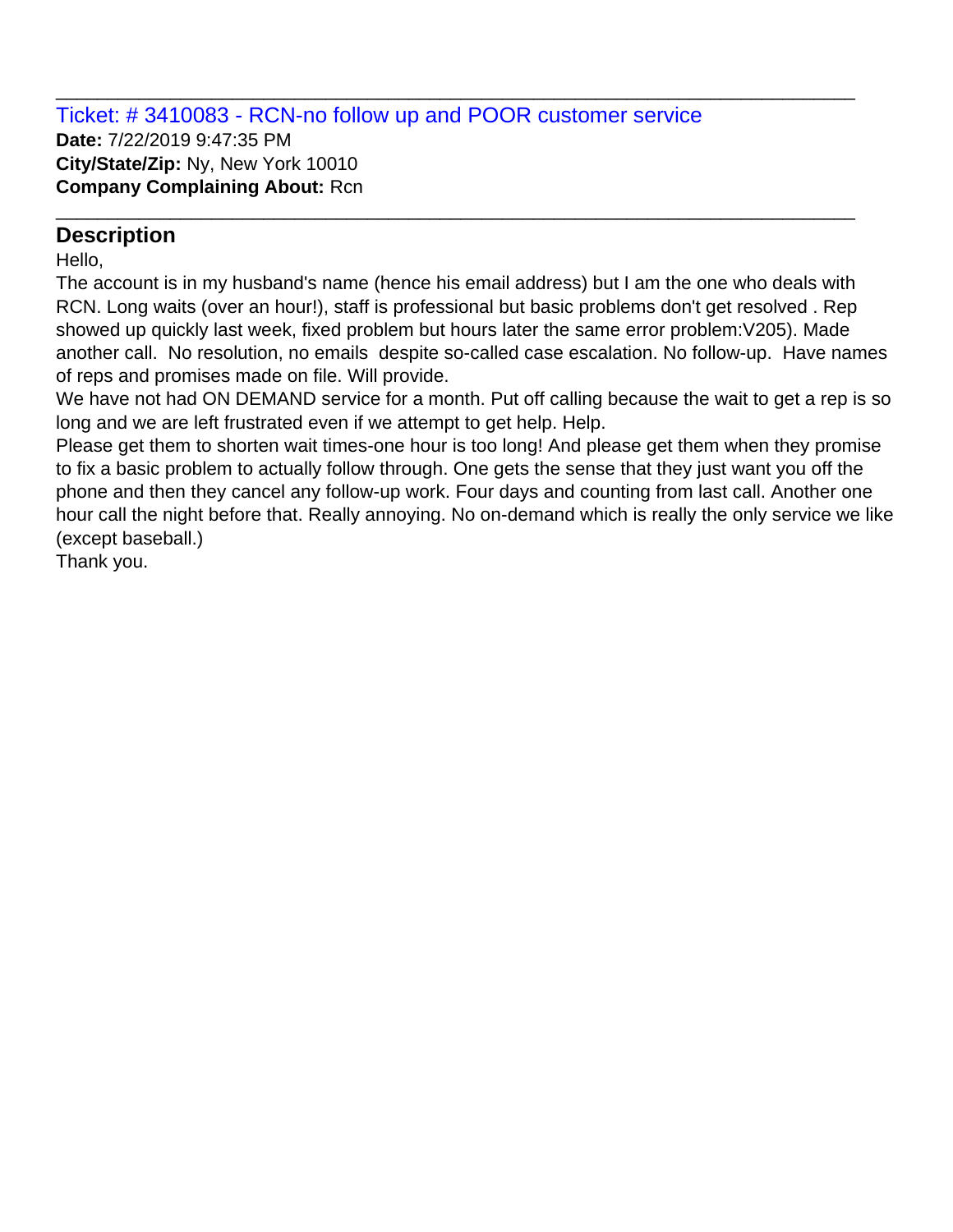Ticket: # 3423963 - Billing/Service Issues **Date:** 7/29/2019 9:59:29 AM **City/State/Zip:** Tupper Lake, New York 12986 **Company Complaining About:** Spectrum

# **Description**

- The consumer is calling about Spectrum as his carrier
- He has a bundled package
- He reached out to the carrier to be able to view certain baseball games
- They advised he would need to purchase a package deal to receive these
- He signed up for the package and he was not able to view the games as they were blacked out

\_\_\_\_\_\_\_\_\_\_\_\_\_\_\_\_\_\_\_\_\_\_\_\_\_\_\_\_\_\_\_\_\_\_\_\_\_\_\_\_\_\_\_\_\_\_\_\_\_\_\_\_\_\_\_\_\_\_\_\_\_\_\_\_\_\_\_\_\_\_\_\_\_\_\_\_\_

\_\_\_\_\_\_\_\_\_\_\_\_\_\_\_\_\_\_\_\_\_\_\_\_\_\_\_\_\_\_\_\_\_\_\_\_\_\_\_\_\_\_\_\_\_\_\_\_\_\_\_\_\_\_\_\_\_\_\_\_\_\_\_\_\_\_\_\_\_\_\_\_\_\_\_\_\_

- He had to pay for 4 months
- He wants to not be charged for services that he can not receive

\*\*\*CTR405-phone\*\*\*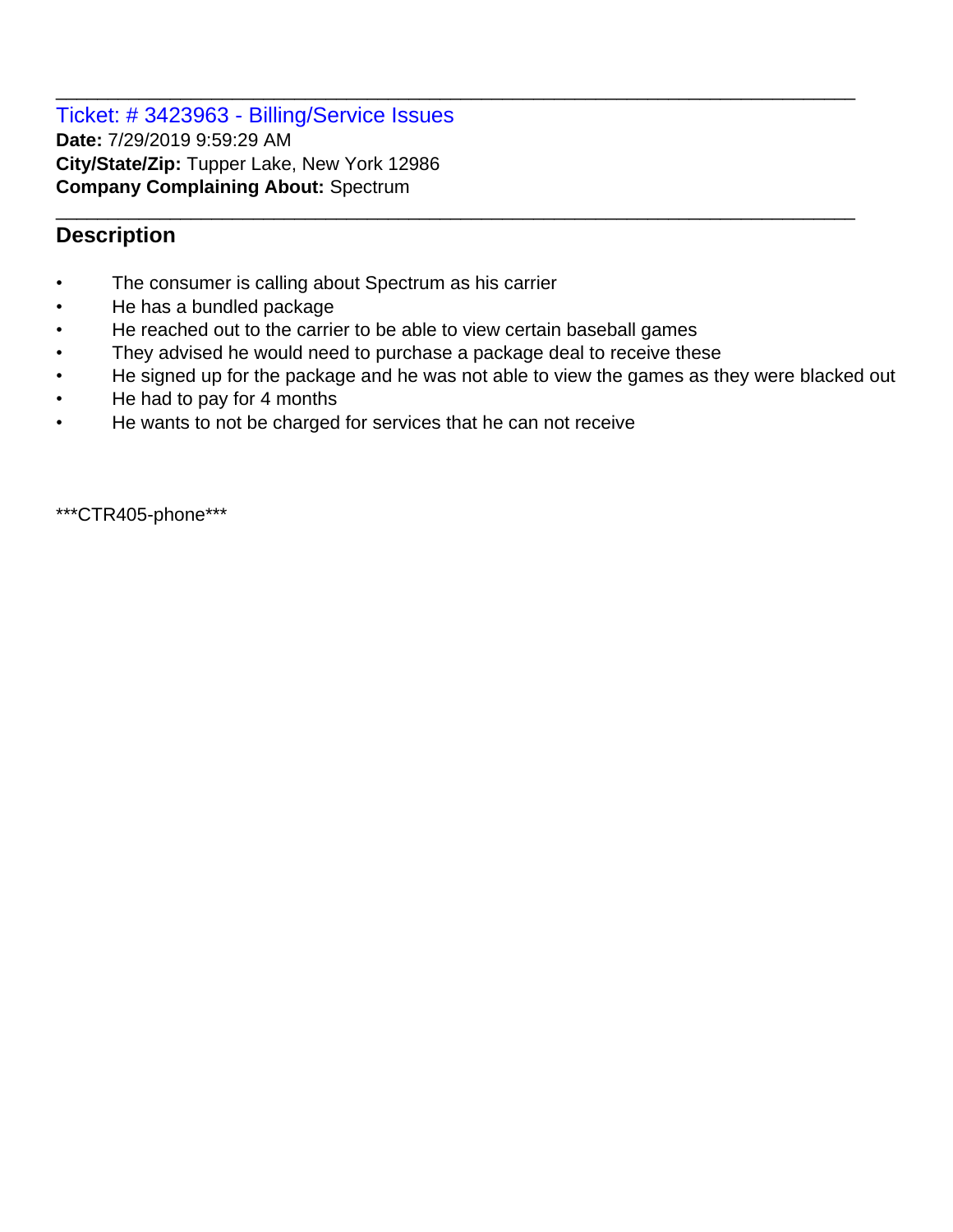# **Description**

The consumer has Comcast and has had a contract for 1 year and at the beginning of the month he called to renew his contract but the bill came to 379.00 when the bill is usually 169.00. The new contract would have a renewal fee for the year would 135.00 verbally. The provider advised the consumer that he had ordered baseball games he explained that he did not order those games. The provider said they will adjust the bill to reflect the actual charges. The consumer receives another bill which was supposed to be the adjusted bill for 169.00 but it was actually 379.00 around 10/10/17. Consumer reached out again to the provider and they still stated that he owed that amount he advised that he had spoken to another rep and it should have been adjusted. The consumer returned all equipment on 10/14/17 and advised Comcast he no longer will continue to have their services. Consumer received another bill but this time it was \$500.00 The consumer would like the charges to be removed.

\_\_\_\_\_\_\_\_\_\_\_\_\_\_\_\_\_\_\_\_\_\_\_\_\_\_\_\_\_\_\_\_\_\_\_\_\_\_\_\_\_\_\_\_\_\_\_\_\_\_\_\_\_\_\_\_\_\_\_\_\_\_\_\_\_\_\_\_\_\_\_\_\_\_\_\_\_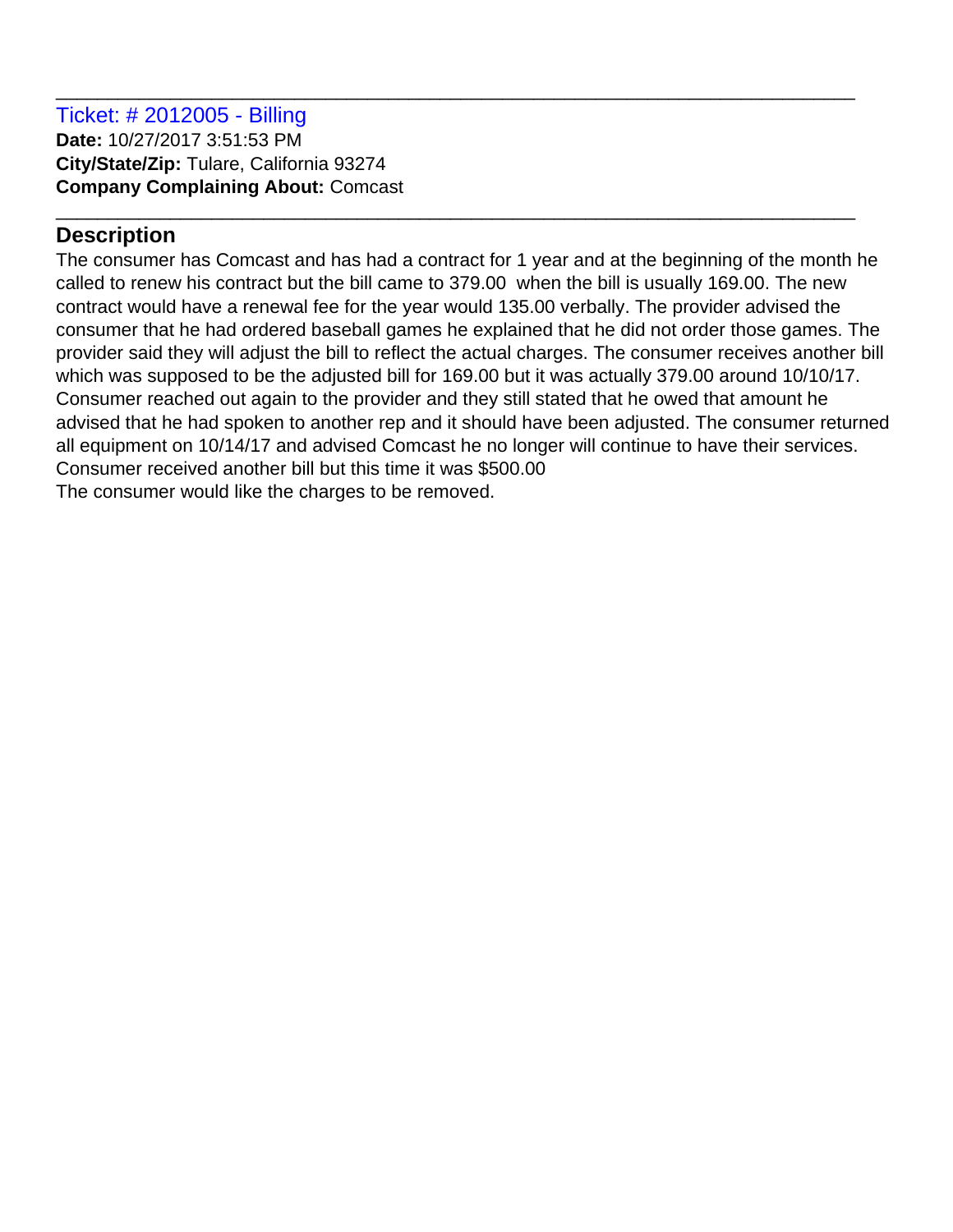Ticket: # 2011757 - commercial **Date:** 10/27/2017 2:53:47 PM **City/State/Zip:** New Hope, Pennsylvania 18938

### **Description**

Consumer was watching ID channel and there was a man and women embracing. The women has a slip on and you can only see the man and he looks over and their are 4 baseball players and they are looking at each other then he looks at the KYGEL. Consumer would like the FCC to be aware of this commercial.

\_\_\_\_\_\_\_\_\_\_\_\_\_\_\_\_\_\_\_\_\_\_\_\_\_\_\_\_\_\_\_\_\_\_\_\_\_\_\_\_\_\_\_\_\_\_\_\_\_\_\_\_\_\_\_\_\_\_\_\_\_\_\_\_\_\_\_\_\_\_\_\_\_\_\_\_\_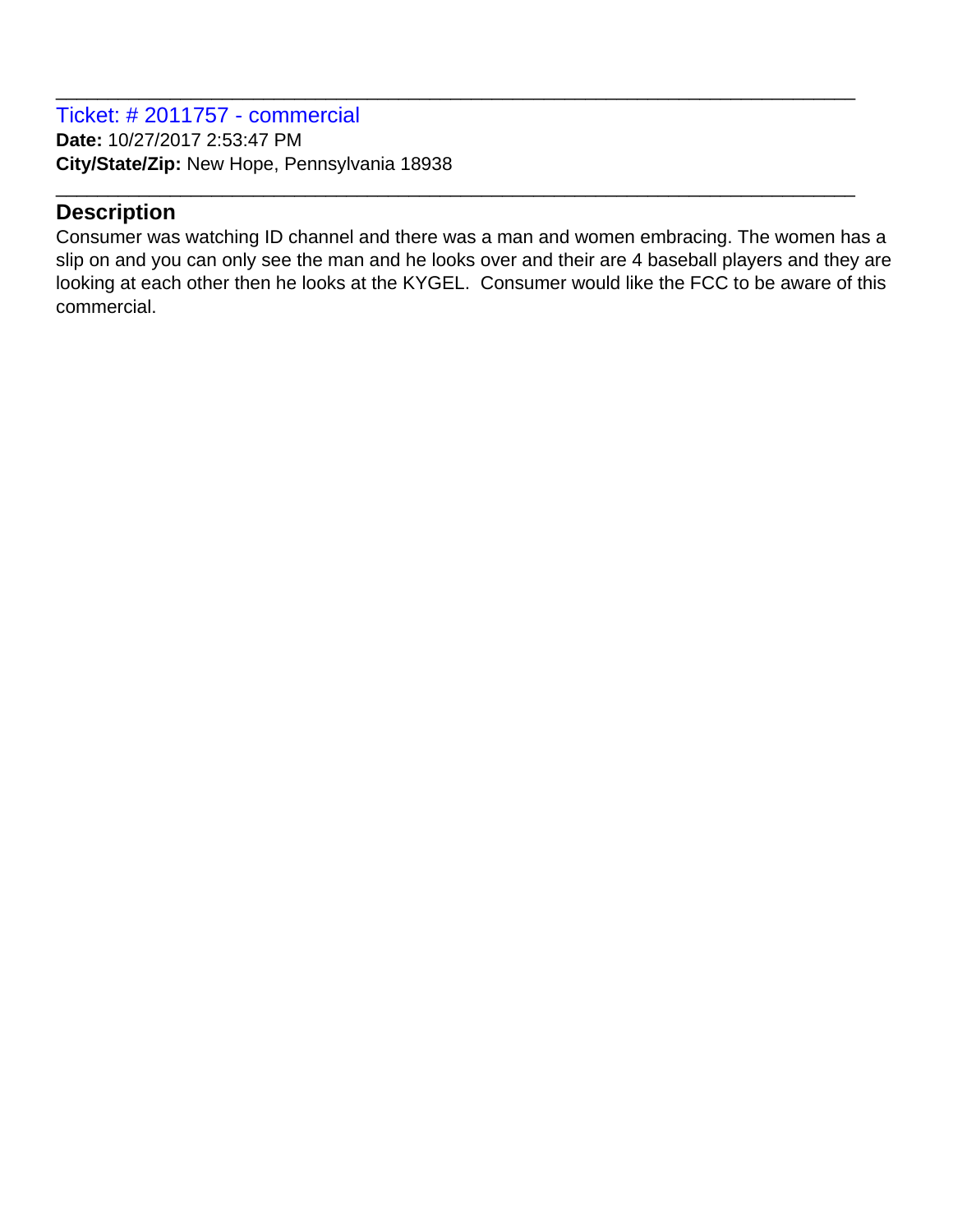Ticket: # 1963963 - Frontier Communications fraud **Date:** 10/4/2017 7:14:37 PM **City/State/Zip:** Temecula, California 92592 **Company Complaining About:** Frontier Communications

# **Description**

Frontier Communications owes me a credit of over \$170 based on fraudulent and oppressive billing which it has refused to correct. Also, although I have repeatedly talked to "front-line" customer service representatives who agree that I am owed a credit (which is increasing each month) these front-line individual say they are limited in their decision-making authority, and they can only "submit" the requests electronically; and then the requests are repeatedly rejected by persons who are totally unaccountable and unavailable to the consumer. This is a malicious and fraudulent billing practice. I have been overbilled now four (4) months for a total of eight (8) months on a subscription to MLB-TV (Major League Baseball seasonal additional channels) that was supposed to be billed over four months only at about \$41/month. Although I was told most recently (9/4/17) that a credit of some \$123 was pending, I just received my latest bill and not only is there no credit for that amount, I am billed yet again for MLB was which was long ago paid in full. This is just the tip of the iceberg in terms of broken promises made to me by Frontier, the others of which have been resolved or will supposedly be resolved by credits over a period of the next 8-9 months, but only after I have spent hours and hours on the phone. I have bundled services from Frontier consisting of phone, TV and Internet. I need a credit of all the overbilled amounts and taxes, and I believe I am also owed a courtesy credit for all the time I have had to spend on something that was never my problem, and for the fact that I am forced to turn to the FCC.

\_\_\_\_\_\_\_\_\_\_\_\_\_\_\_\_\_\_\_\_\_\_\_\_\_\_\_\_\_\_\_\_\_\_\_\_\_\_\_\_\_\_\_\_\_\_\_\_\_\_\_\_\_\_\_\_\_\_\_\_\_\_\_\_\_\_\_\_\_\_\_\_\_\_\_\_\_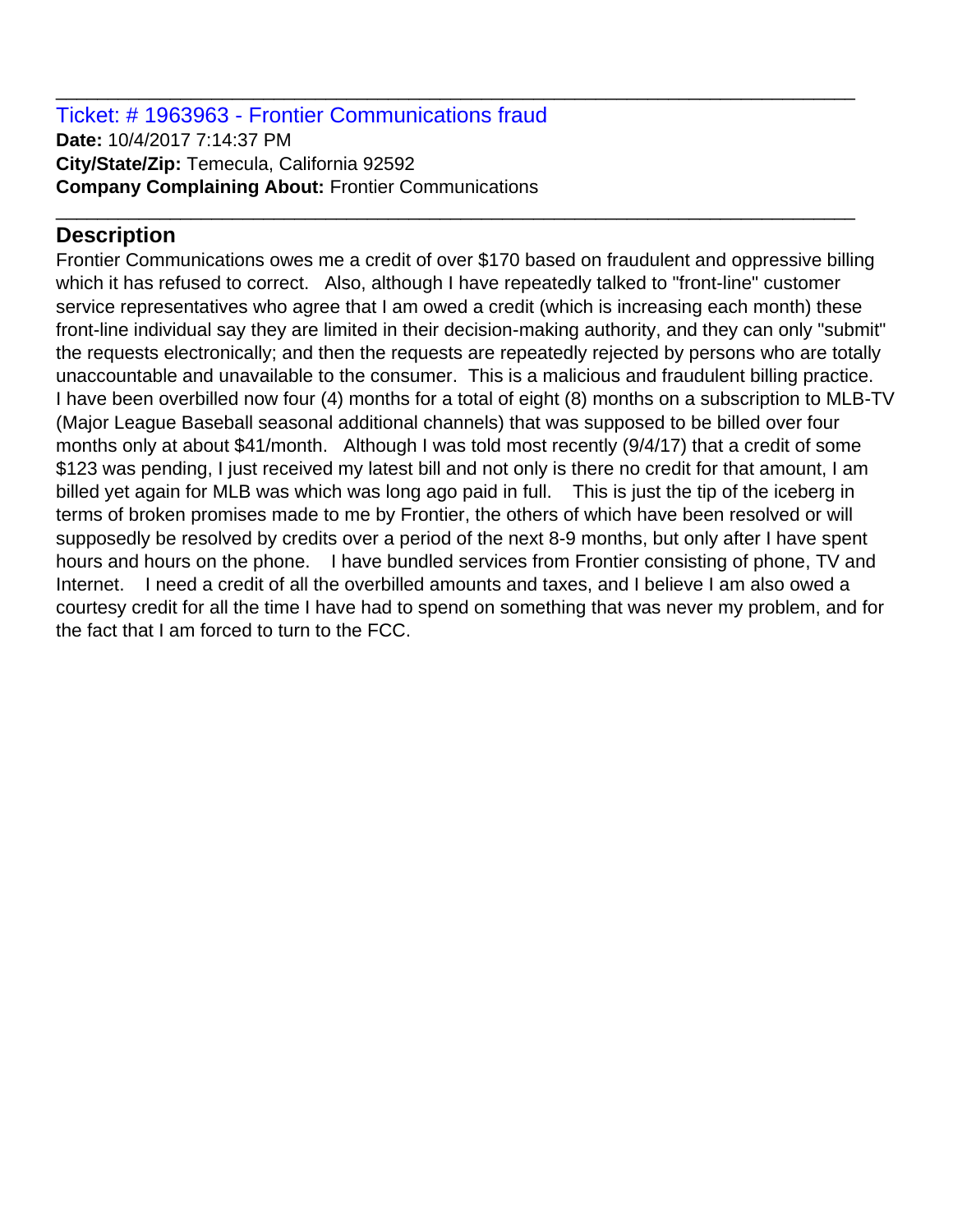Ticket: # 1990548 - Starz app commercial **Date:** 10/17/2017 11:16:26 PM **City/State/Zip:** San Diego, California 92117

## **Description**

This commercial was way out of bounds for prime time viewing and frankly being aired on TV at all. It was sexually erotic and inappropriate. Children are watching these baseball playoff games! I am surprised MLB would agree with allowing this offensive advertisement. In my view there needs to be a fine and FCC standards elevated to accommodate general viewing audiences. Thank you for listening.

\_\_\_\_\_\_\_\_\_\_\_\_\_\_\_\_\_\_\_\_\_\_\_\_\_\_\_\_\_\_\_\_\_\_\_\_\_\_\_\_\_\_\_\_\_\_\_\_\_\_\_\_\_\_\_\_\_\_\_\_\_\_\_\_\_\_\_\_\_\_\_\_\_\_\_\_\_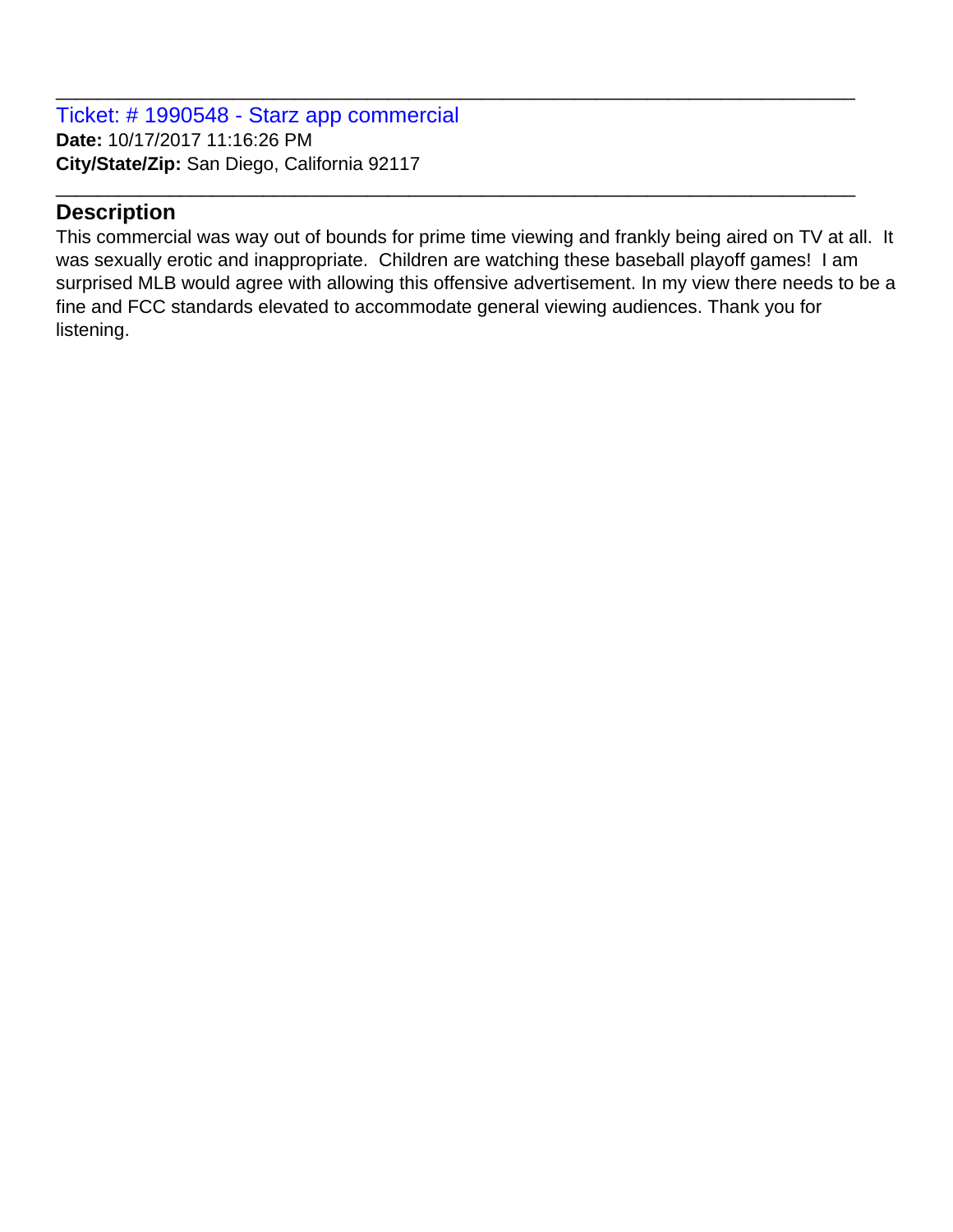Ticket: # 2011063 - MLBTV - WORLD SERIES **Date:** 10/27/2017 12:22:37 PM **City/State/Zip:** Gulf Breeze, Florida 32563 **Company Complaining About:** Mediacom

## **Description**

I pay MLBTV \$120.00 to watch the entire season of baseball, but when it comes to the World Series they will not let me purchase that package because I do not subscribe to MEDIACOMS tv service. I do pay Mediacom \$75.00 a month ( \$900.00 a year ) for internet service. Why is that not considered to be a subscriber. This is an unfair business practice. Thank You

\_\_\_\_\_\_\_\_\_\_\_\_\_\_\_\_\_\_\_\_\_\_\_\_\_\_\_\_\_\_\_\_\_\_\_\_\_\_\_\_\_\_\_\_\_\_\_\_\_\_\_\_\_\_\_\_\_\_\_\_\_\_\_\_\_\_\_\_\_\_\_\_\_\_\_\_\_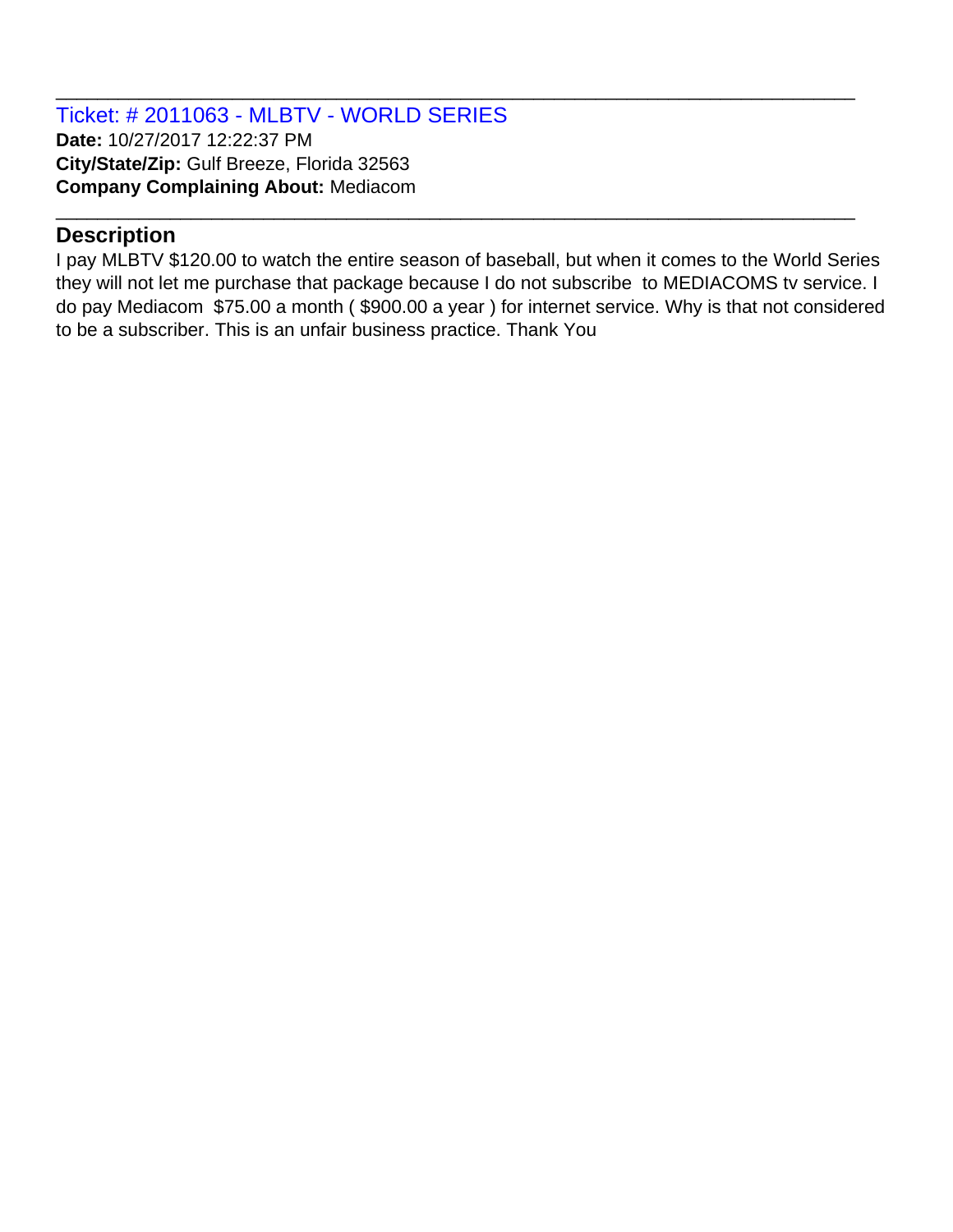Ticket: # 2042458 - Complaint for STALKING and HARASSMENT, IMPERSONATION on a CITYWIDE BROADCAST

\_\_\_\_\_\_\_\_\_\_\_\_\_\_\_\_\_\_\_\_\_\_\_\_\_\_\_\_\_\_\_\_\_\_\_\_\_\_\_\_\_\_\_\_\_\_\_\_\_\_\_\_\_\_\_\_\_\_\_\_\_\_\_\_\_\_\_\_\_\_\_\_\_\_\_\_\_

\_\_\_\_\_\_\_\_\_\_\_\_\_\_\_\_\_\_\_\_\_\_\_\_\_\_\_\_\_\_\_\_\_\_\_\_\_\_\_\_\_\_\_\_\_\_\_\_\_\_\_\_\_\_\_\_\_\_\_\_\_\_\_\_\_\_\_\_\_\_\_\_\_\_\_\_\_

**Date:** 11/12/2017 9:54:09 AM **City/State/Zip:** Orland Park, Illinois 60462

# **Description**

ESPN WMPV-AM 1000 Radio has been intimidating, impersonating, slandering everything that I have ever accomplished in my life with the express intent to harm, harass, intimidate and irritate me, and no one else, and only me, **b (6) (6) 10. The substitute on ESPN Radio, a player who works for** Major League Baseball performed an interview or phone interview on ESPN during which major historical figures in the field of baseball were re-portrayed as having similar names and actions as people in my life! This is from someone I have never met, who knows the names of my family, (b) (6) no one else, and only me, (b) (6)<br>Major League Baseball performed an interview or phone interview on ESPN during which major<br>historical figures in the field of baseball were re-portrayed as having similar names and actions Davis is indicating that he is going to pass his time by making references to my FAMILY!! This company has filed a DO NOT CALL against me, and I was told by the POLICE department not TO CALL them and THEY CONTINUE DAY AFTER DAY TO SPEAK ABOUT ME ON THE RADIO. I hear Rumors EVERY DAY AT WORK THAT AFFECT MY LIFE WHICH IS WRONG, AND BLATENTLY WRONG!!! I DO NOT WANT MY INFORMATION OR WORDS USED ON THE RADIO AT ALL AT ANY TIME FOR THE REST OF MY LIFE@!!!! THE FCC MUST PROSECUTE ESPN RADIO FOR HARASSMENT AND DISCRIMINATION WHICH IS ILLEGAL IN REGULAR LIFE. IT MUST BE ILLEGAL ON THE RADIO.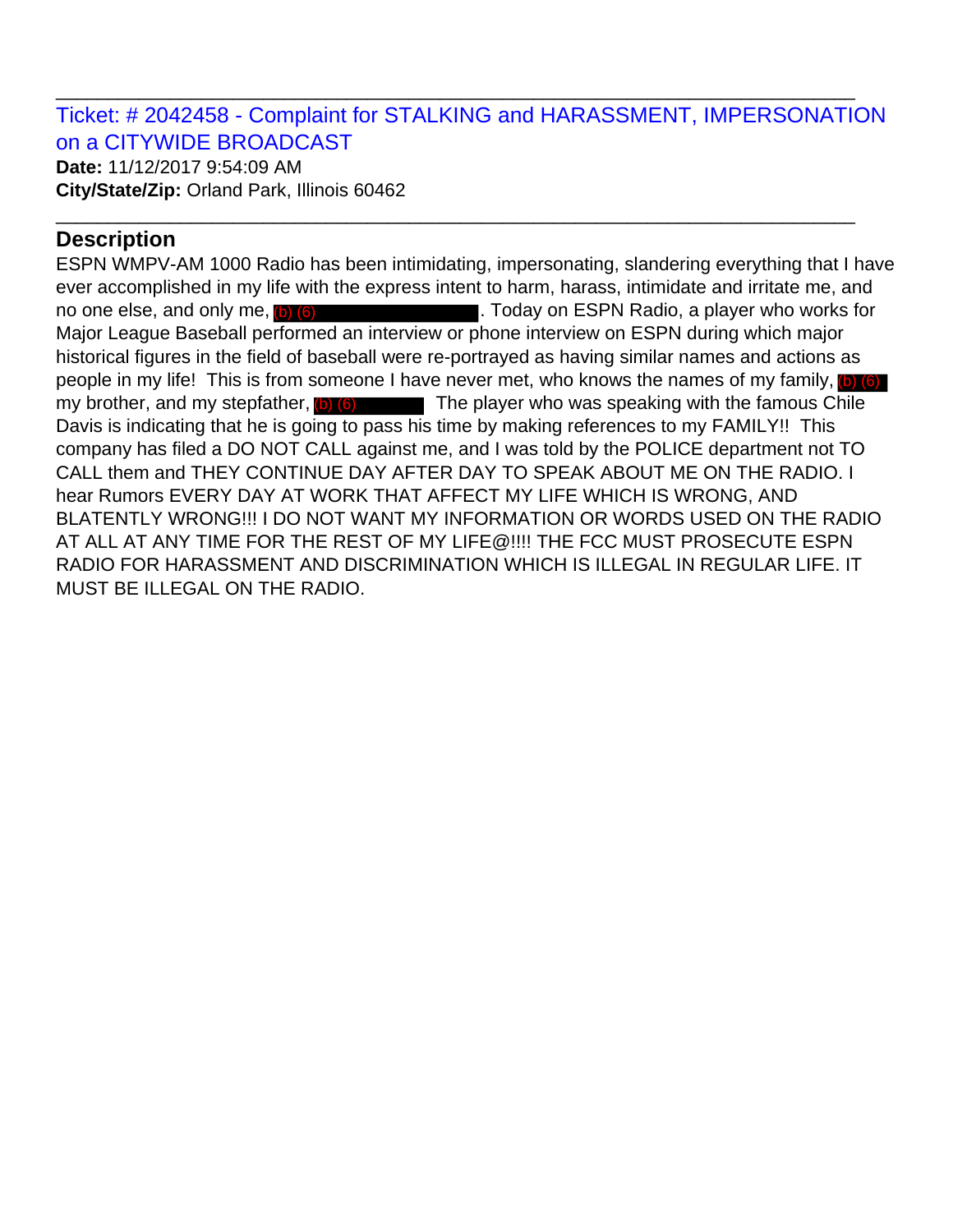#### Ticket: # 1990260 - Verizon customer service **Date:** 10/17/2017 7:14:00 PM **City/State/Zip:** Sterling, Virginia 20165 **Company Complaining About:** Verizon

# **Description**

I am unable to watch a baseball game. Verizon has a gift of making an incredibly easy matter quite complicated. Facts:

\_\_\_\_\_\_\_\_\_\_\_\_\_\_\_\_\_\_\_\_\_\_\_\_\_\_\_\_\_\_\_\_\_\_\_\_\_\_\_\_\_\_\_\_\_\_\_\_\_\_\_\_\_\_\_\_\_\_\_\_\_\_\_\_\_\_\_\_\_\_\_\_\_\_\_\_\_

\_\_\_\_\_\_\_\_\_\_\_\_\_\_\_\_\_\_\_\_\_\_\_\_\_\_\_\_\_\_\_\_\_\_\_\_\_\_\_\_\_\_\_\_\_\_\_\_\_\_\_\_\_\_\_\_\_\_\_\_\_\_\_\_\_\_\_\_\_\_\_\_\_\_\_\_\_

- My Verizon plan includes the "Custom TV". - When I enrolled, I was told I could change the contents of my "Custom TV" plan at any time from among various options at no additional cost. (there is an additional cost for some options)

- I changed the contents of my "Custom TV" plan successfully on more than one occasion.

- On 12 Oct., when I tried to change the contents, I got an error message several times so I called the number I was directed to call in the error message.

- I was connected to a call center in the Philippines with an agent that did not understand or speak English adequately.

- I called the number again, and was connected with someone in Texas (Andres) who told me he need to switch the contents himself to the "Sports and News" package. As long as that included TBS (the baseball game channel) and cost no more than I was paying, I was ok with that.

- The game never came on

- I tried again on 14 October to change the contents myself, and got the same error message

- I called the cust. svc. number again and was told that the prior order (from 12 Oct.) was still in process.

- This customer service rep. said the best she could do was put in a new order. I was fine with that, as long as I could watch tonight's baseball game.

- She informed me that it would take 24 hours to take effect. By the time I learned this, the order had already been placed.

- Based on the order confirmations, it appears as though my monthly rate is now higher, even though I still do not get TBS (the baseball channel), I still cannot change the contents of my "Custom TV" package, and it appears that I was obligated for a new 2 year commitment.

- I did not agree to an increase in monthly rate, and I never agreed to a new 2 year commitment.

- Sadly, what I described above is typical of my customer service experience with Verizon Proposed solution: I would like Verizon to correct whatever technical problem there is that does not allow me to change the content of my TV package. For over a week now, every time I try to do this, the display says subscription error, and directs me to call Verizon (torture), or report the problem online (more torture, malfunctioning website, etc.)

I received a call from Verizon yesterday as a result of a complaint filed (mistakenly) with the SCC. Ms. Waldron from Verizon left a voicemail saying i could return her call. I have called her 4 times in the last 36 hours. I left 3 voicemails, and the other time i was not able because the prompt said her voicemail was full.

You will see in the attached doc labeled "Verizontorture2" a transript of a chat session which was my third attempt to get a resolution on the fourth day. At the end of the chat, you will see that the Verizon rep. tells me i will receive within 24 hours confirmation of of the cancellation for which i begged. I never received the promised cancellation confirmation and it is now 47 hours later. There is no one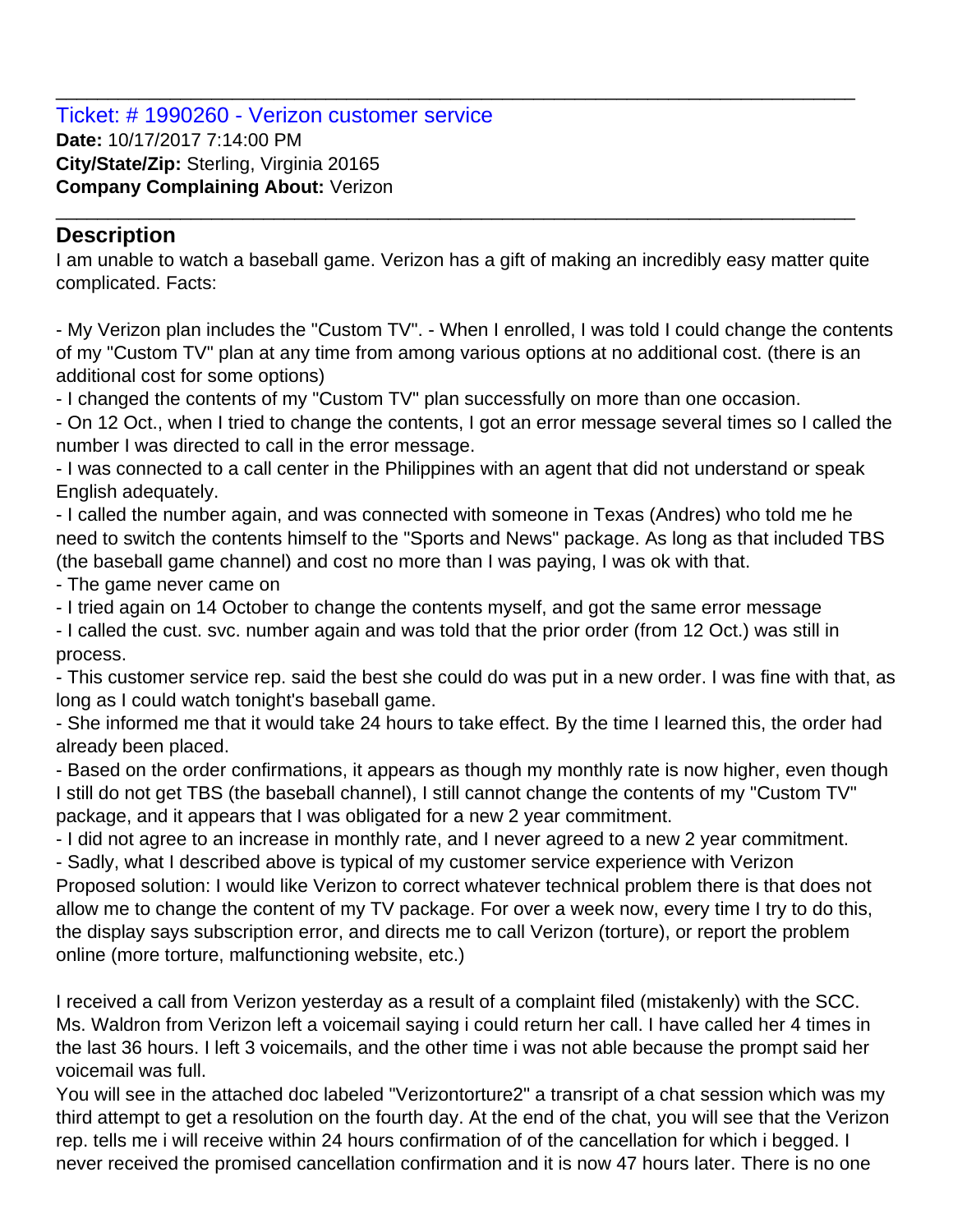home at Verizon in the customer service dept. and it is a disgrace that they can collect millions of dollars from their customers and totally neglect customer service.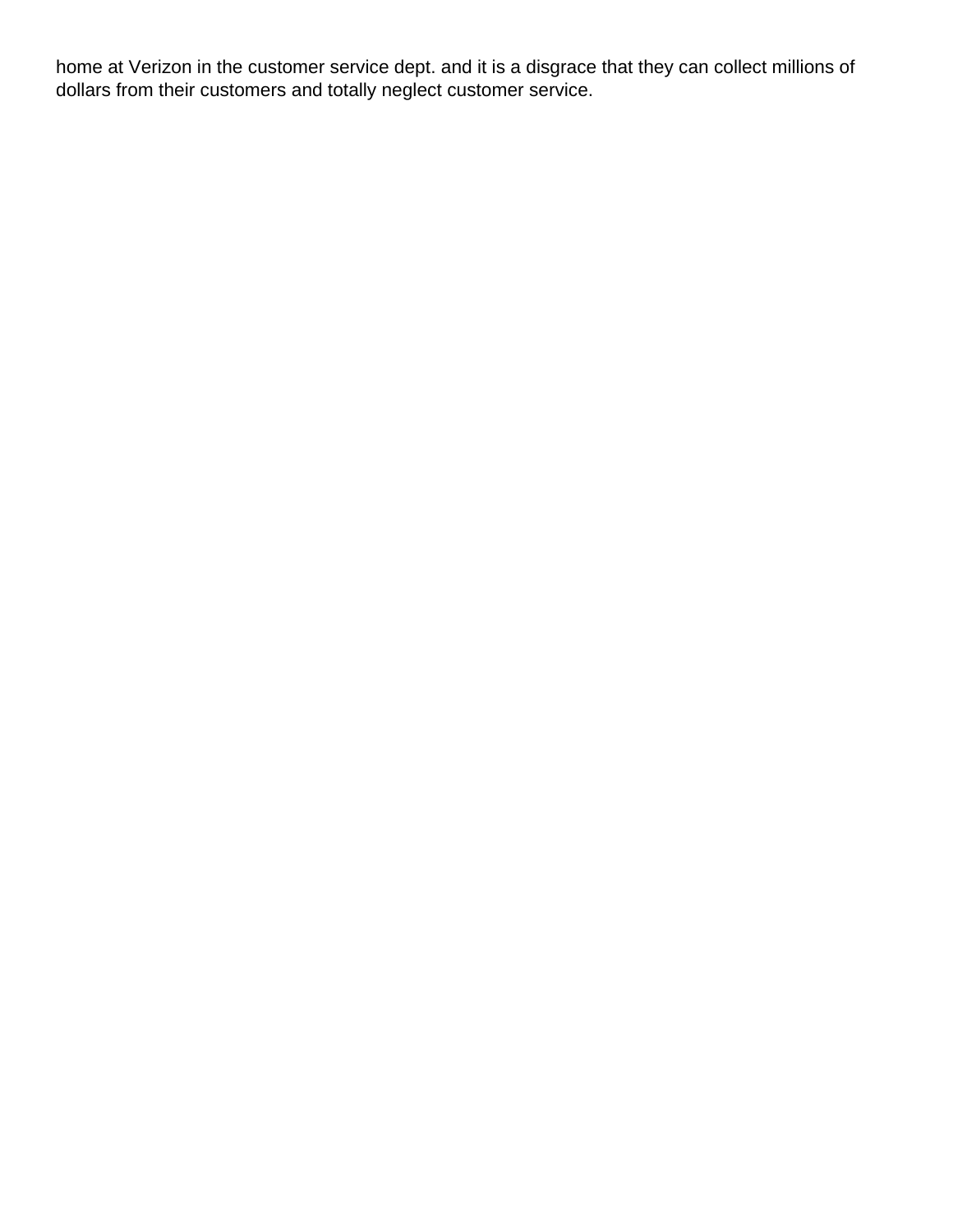Ticket: # 3398620 - RCN Poor Quality Service **Date:** 7/17/2019 3:08:34 PM **City/State/Zip:** Washington, District Of Columbia 20002 **Company Complaining About:** Rcn

## **Description**

She wants to file a complaint with RCN. She started with the company in January 2019. She has the triple bundle. She has had to call the company at least 3 times a month because of issues with her service. The issues are primarily with her phone. She is disabled and is concerned with the inconsistency of service. She has a medical device and she needs the service to be reliable. Someone came out recently and to fix the issue with her phone, and as soon as he left the issue recurred. They will not have anyone sent to her home until 7/20/19, She is also concerned that she is paying for a Baseball Premium channel that she is not receiving. She was instructed to stream the channel but feel this should not be required if she pays for the service.

\_\_\_\_\_\_\_\_\_\_\_\_\_\_\_\_\_\_\_\_\_\_\_\_\_\_\_\_\_\_\_\_\_\_\_\_\_\_\_\_\_\_\_\_\_\_\_\_\_\_\_\_\_\_\_\_\_\_\_\_\_\_\_\_\_\_\_\_\_\_\_\_\_\_\_\_\_

\_\_\_\_\_\_\_\_\_\_\_\_\_\_\_\_\_\_\_\_\_\_\_\_\_\_\_\_\_\_\_\_\_\_\_\_\_\_\_\_\_\_\_\_\_\_\_\_\_\_\_\_\_\_\_\_\_\_\_\_\_\_\_\_\_\_\_\_\_\_\_\_\_\_\_\_\_

She wants them to provide her with quality services that she does not have to complain about on a monthly basis.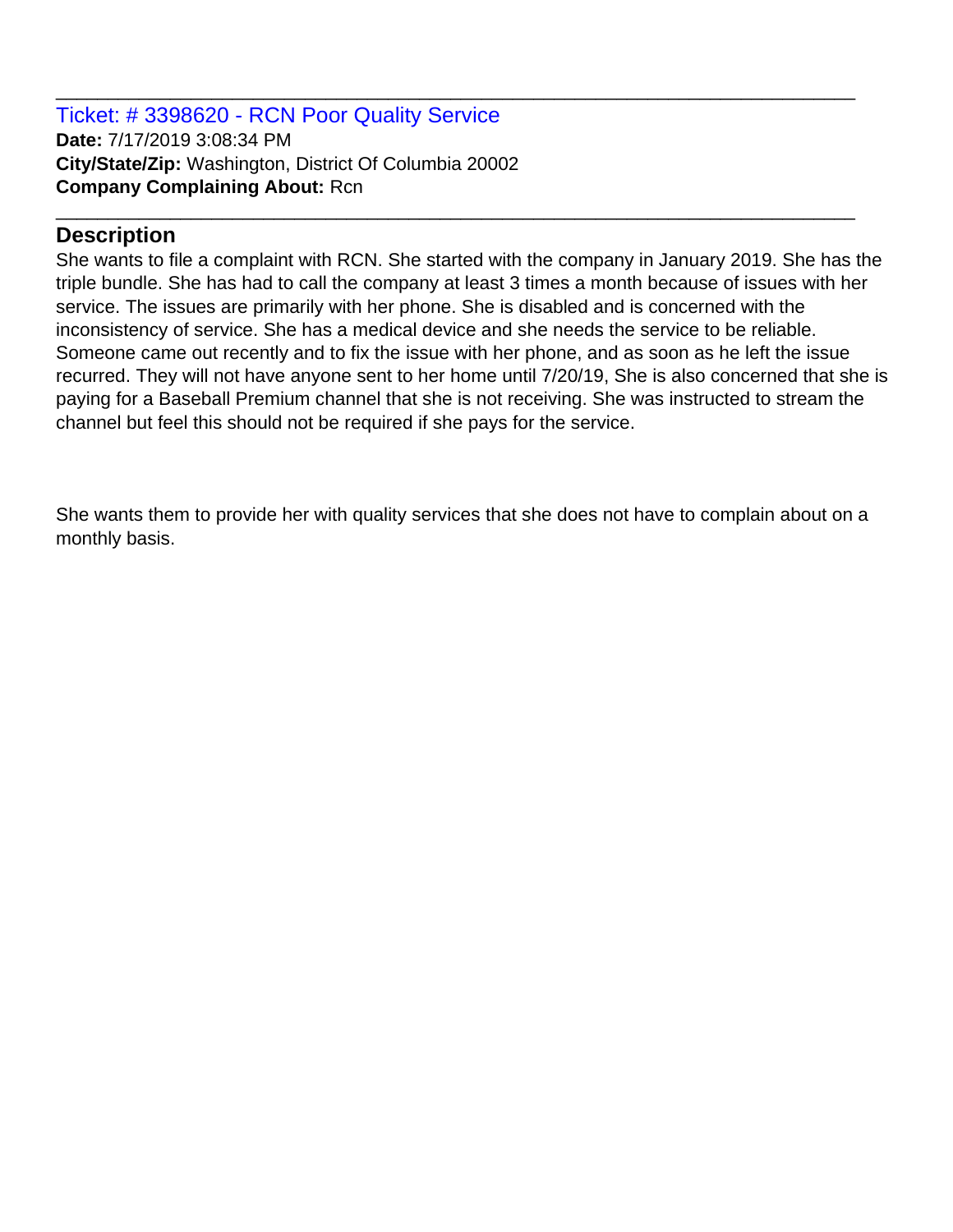Ticket: # 3460284 - Sling tv blacks out nfl games **Date:** 8/13/2019 7:48:33 AM **City/State/Zip:** Elmira, New York 14903 **Company Complaining About:** Assurance Wireless

# **Description**

I have Sling streaming TV and so far every preseason NFL game has been blacked due to local area also a baseball game was blacked. Not one of these games were anywhere near my area. I live in NY and one game was in San Francisco. What can be done is not blackout programming that is not in my area.

\_\_\_\_\_\_\_\_\_\_\_\_\_\_\_\_\_\_\_\_\_\_\_\_\_\_\_\_\_\_\_\_\_\_\_\_\_\_\_\_\_\_\_\_\_\_\_\_\_\_\_\_\_\_\_\_\_\_\_\_\_\_\_\_\_\_\_\_\_\_\_\_\_\_\_\_\_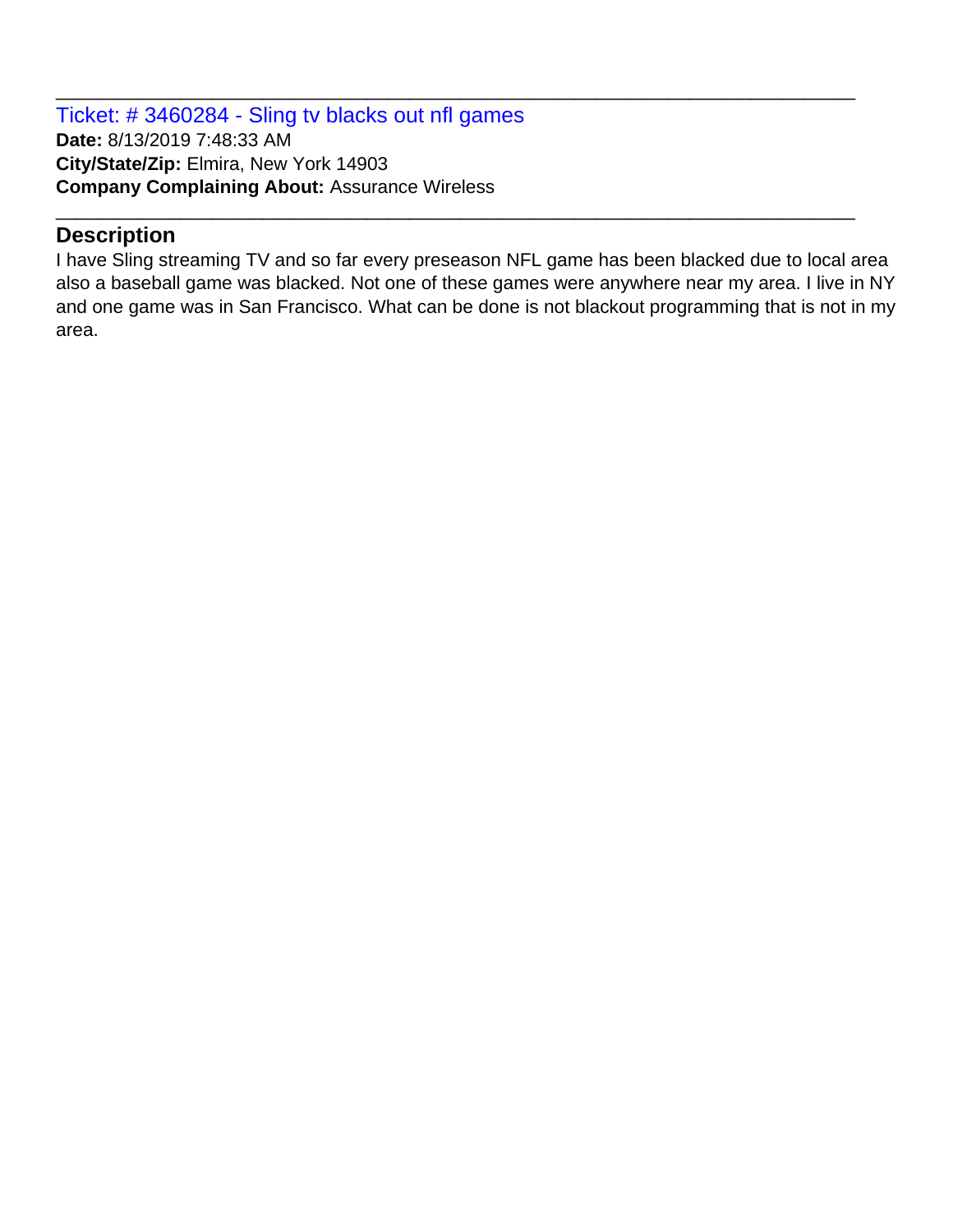Ticket: # 3483961 - Dish TV **Date:** 8/22/2019 4:39:29 PM **City/State/Zip:** Norcross, Georgia 30093 **Company Complaining About:** Dish Network

## **Description**

This the issue Fox sports and dish are at odds. You cannot pick Braves Baseball or any other without access. The previous time it took two years. Now the Dish upper management is saying if they don't get there way. well no more fox ever. We pay a serious amount of money to subscribe to dish but are not getting value for \$\$ spent. They will not release us from contract or provide alternative's. This seems as if nobody cares about the paying customer and lack of what was promised before signing contract

\_\_\_\_\_\_\_\_\_\_\_\_\_\_\_\_\_\_\_\_\_\_\_\_\_\_\_\_\_\_\_\_\_\_\_\_\_\_\_\_\_\_\_\_\_\_\_\_\_\_\_\_\_\_\_\_\_\_\_\_\_\_\_\_\_\_\_\_\_\_\_\_\_\_\_\_\_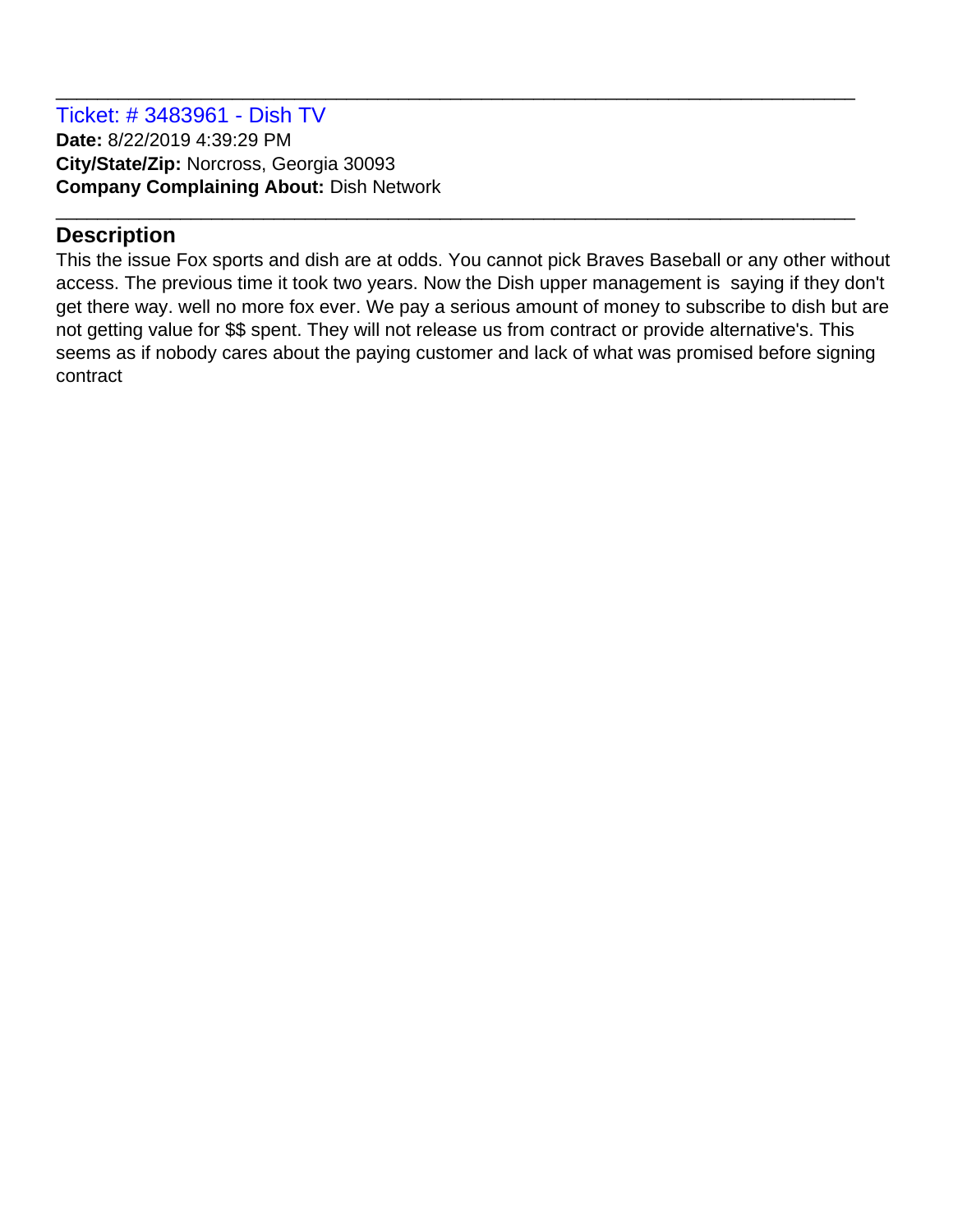#### Ticket: # 3581154 - missing channels **Date:** 10/7/2019 11:23:41 AM **City/State/Zip:** Yulee, Florida 32097 **Company Complaining About:** Hotwire Communications

# **Description**

I have hotwire communications as my cable & internet provider. My choices are put a dish on my house for direct tv, subscribe to a streaming provider (which I am considering) or stick with hotwire. Hotwire gets their TV from dish which is in a 2 month dispute with FS1 and Sun which shows Marlins and Rays baseball games that I watch. I was also missing CBS for a while because of a dispute between CBS and Dish. Recently Dish moved our local channels from low numbers in the 12- 47 range into the 4000's. We weren't notified and when I called hotwire customer service to find out what happened no one had an answer. After a few days I was told by the local hotwire maintenance man what had happened. Now as of last Wednesday apparently Dish has moved our channels to a transponder that hotwire does not have. Hotwire isn't giving any date for a remedy. I asked for a refund of the days I didn't have local channels and was told that wouldn't happen. To make matters worse they actually increased my bill last month. They have their own video source but refuse to install it here unless the HOA pays the bill and forces all 750 household to pay for it. I have contacted you in the past about there internet (which is better0 and was told they would contact me which they never did. Please make sure they contact me this time with an explanation. Hotwire is the worst company of any sort that I have ever had to deal with.

\_\_\_\_\_\_\_\_\_\_\_\_\_\_\_\_\_\_\_\_\_\_\_\_\_\_\_\_\_\_\_\_\_\_\_\_\_\_\_\_\_\_\_\_\_\_\_\_\_\_\_\_\_\_\_\_\_\_\_\_\_\_\_\_\_\_\_\_\_\_\_\_\_\_\_\_\_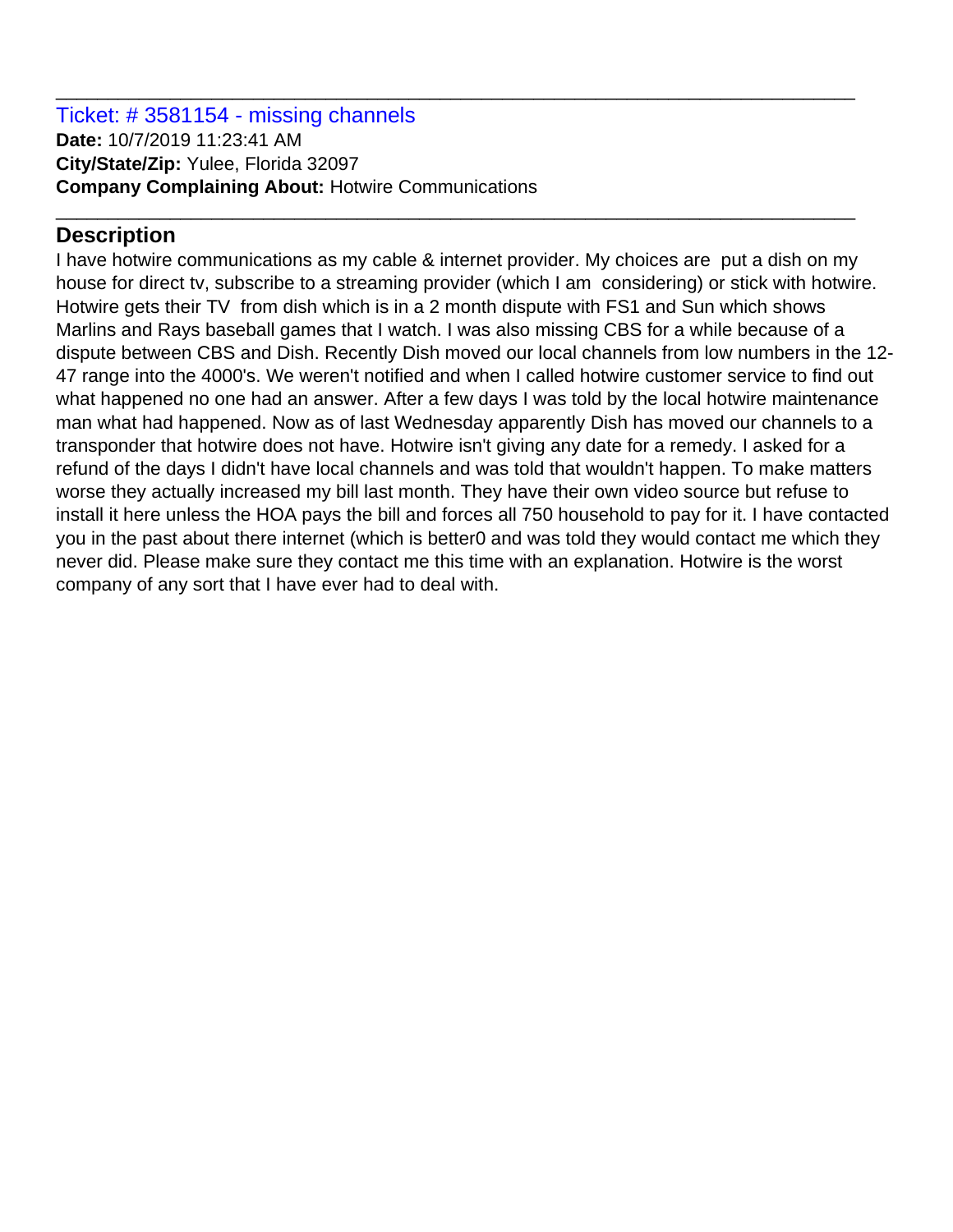Ticket: # 3582893 - Inappropriate TV commercial **Date:** 10/7/2019 7:58:21 PM **City/State/Zip:** Yorba Linda, California 92886

#### **Description**

Commercial for Postmates shows a man accidentally cutting off his finger and showing the bloody stump while screaming before falling out of a high rise window. This is inappropriate television that comes with no warning. Totally inappropriate for younger viewers. Commercial should only be run during programs with an M rating for adults only. Not during a baseball game.

\_\_\_\_\_\_\_\_\_\_\_\_\_\_\_\_\_\_\_\_\_\_\_\_\_\_\_\_\_\_\_\_\_\_\_\_\_\_\_\_\_\_\_\_\_\_\_\_\_\_\_\_\_\_\_\_\_\_\_\_\_\_\_\_\_\_\_\_\_\_\_\_\_\_\_\_\_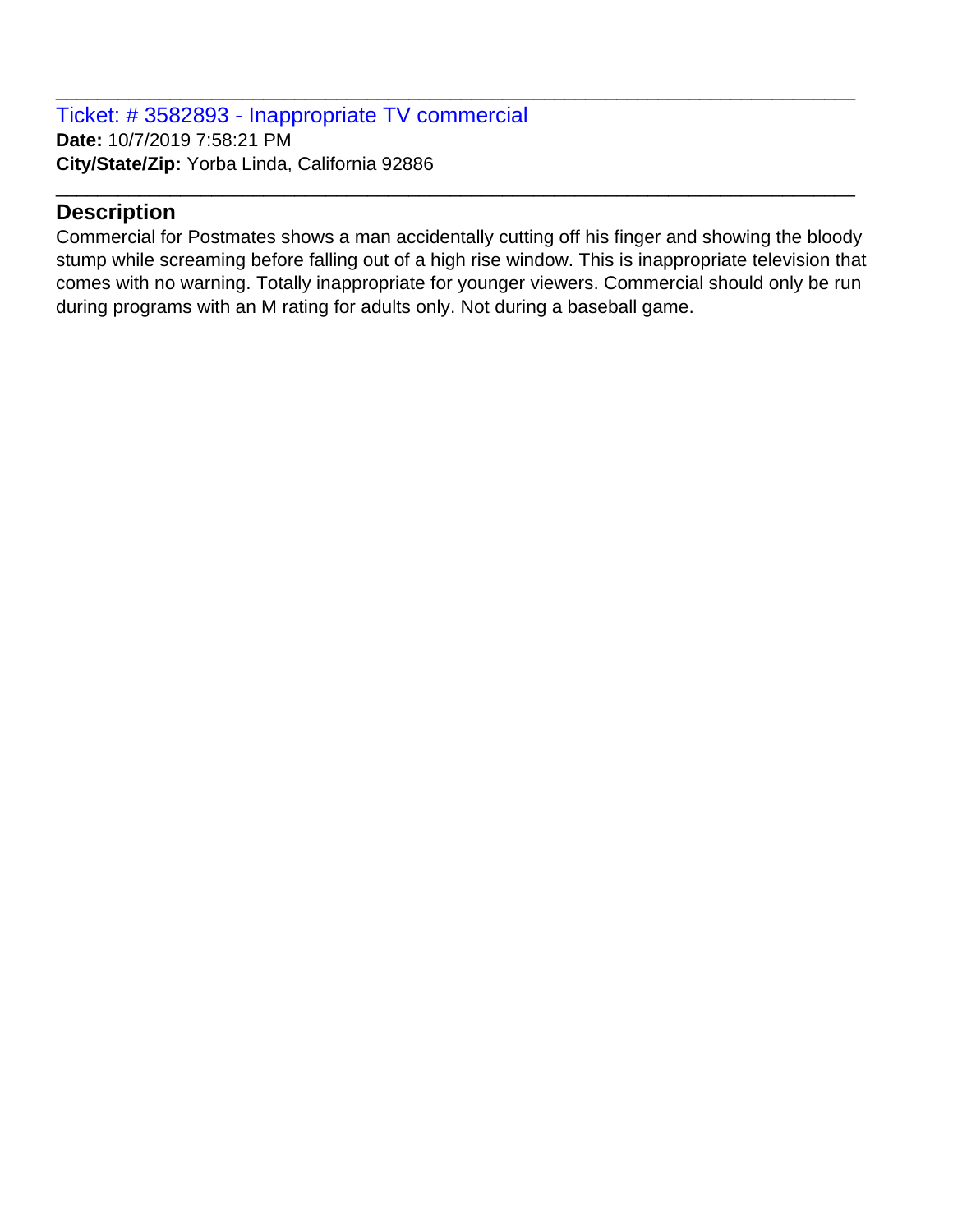Ticket: # 3462786 - Fox Channel removed from Direct TV **Date:** 8/13/2019 9:07:11 PM **City/State/Zip:** Hardy, Virginia 24101 **Company Complaining About:** Directv

### **Description**

The Fox Channel has been removed from Direct TV. That is a channel that has alot of shows on it that are watched by thousands. Racing, Football, baseball and several other shows. I have been a customer for years and makes me want to pull the plug on all and just get a digital box. It's ridiculous and there is no reason for the issue they have had!!! Sincerely, Unhappy Customer

\_\_\_\_\_\_\_\_\_\_\_\_\_\_\_\_\_\_\_\_\_\_\_\_\_\_\_\_\_\_\_\_\_\_\_\_\_\_\_\_\_\_\_\_\_\_\_\_\_\_\_\_\_\_\_\_\_\_\_\_\_\_\_\_\_\_\_\_\_\_\_\_\_\_\_\_\_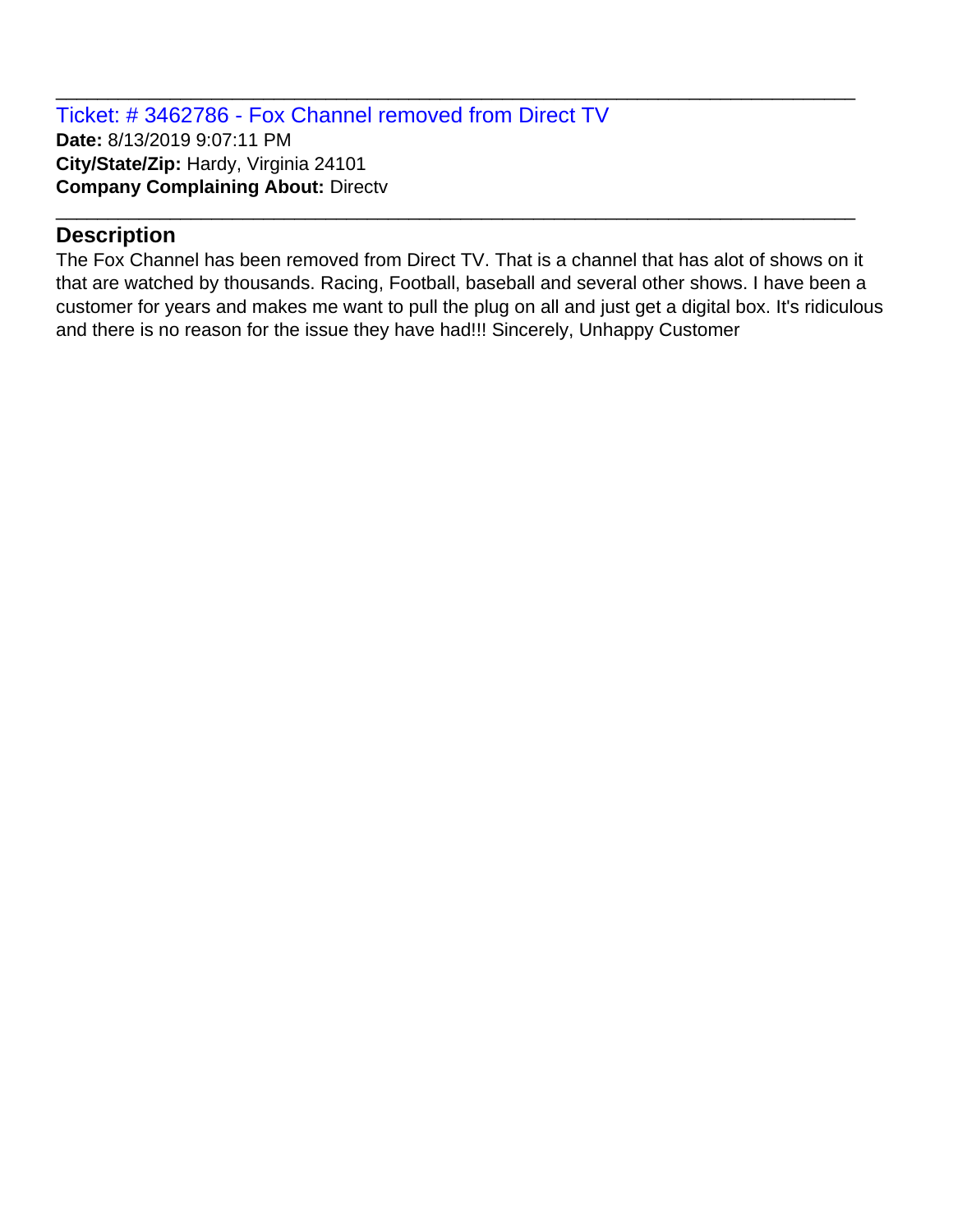Ticket: # 3580613 - Advertisement containing false information **Date:** 10/6/2019 8:39:46 PM **City/State/Zip:** Rehoboth Beach, Delaware 19971

#### **Description**

While watching the MLB baseball play-offs on TBS Sunday night (10/6/19), a political ad aired that was inflammatory and contained almost 100% false information, stated as "facts". It was a political advertisement for Trump . There should be some standard for truth in advertising. We do not feel this ad should be aired during prime time and should be removed.

\_\_\_\_\_\_\_\_\_\_\_\_\_\_\_\_\_\_\_\_\_\_\_\_\_\_\_\_\_\_\_\_\_\_\_\_\_\_\_\_\_\_\_\_\_\_\_\_\_\_\_\_\_\_\_\_\_\_\_\_\_\_\_\_\_\_\_\_\_\_\_\_\_\_\_\_\_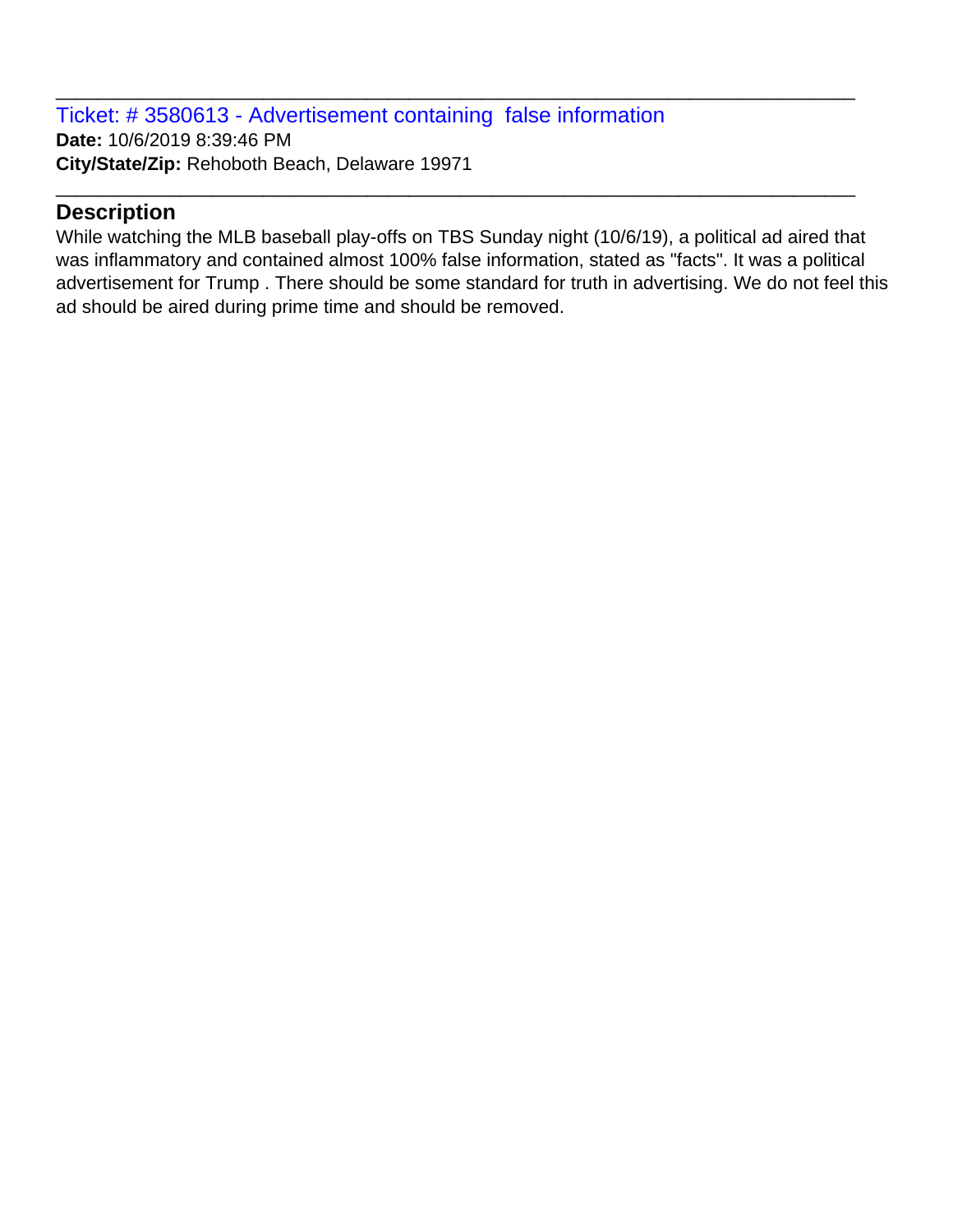Ticket: # 3436444 - dish dropping Fox Sports Southwest **Date:** 8/2/2019 10:55:25 AM **City/State/Zip:** Lubbock, Texas 79424 **Company Complaining About:** Dish Network

#### **Description**

Dish has dropped Fox Sports Southwest leaving us unable to watch Texas Rangers baseball. Therefore, Our contract with them has been breached and rendered the contract NULL and VOID. They are refusing to confirm that they have failed to live up to the contract. They are insisting on early termination fees of \$340.

\_\_\_\_\_\_\_\_\_\_\_\_\_\_\_\_\_\_\_\_\_\_\_\_\_\_\_\_\_\_\_\_\_\_\_\_\_\_\_\_\_\_\_\_\_\_\_\_\_\_\_\_\_\_\_\_\_\_\_\_\_\_\_\_\_\_\_\_\_\_\_\_\_\_\_\_\_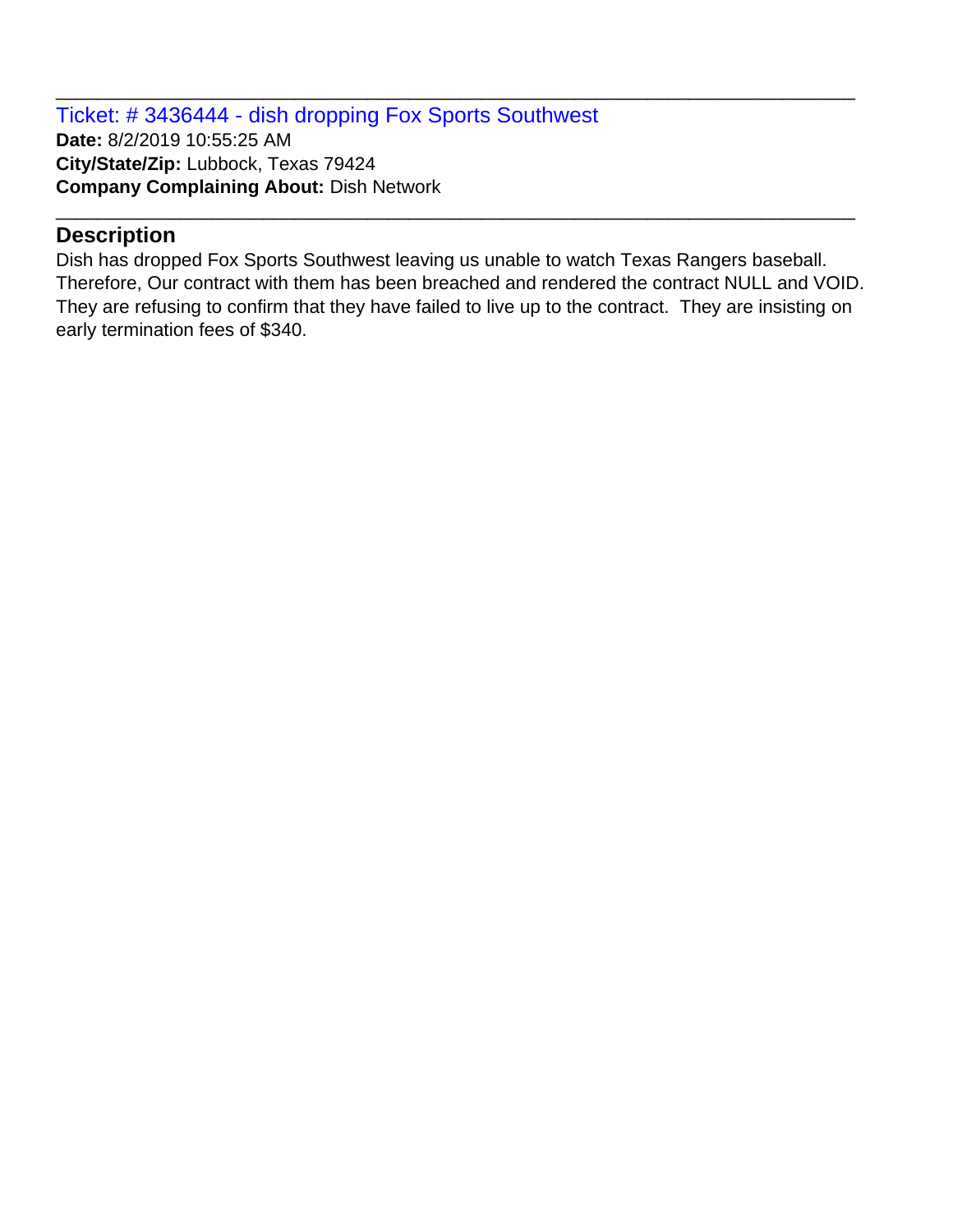Ticket: # 3580617 - Blatant profanity utilized on Donald Trump Advertising **Date:** 10/6/2019 8:50:05 PM **City/State/Zip:** North Hollywood, California 91601

\_\_\_\_\_\_\_\_\_\_\_\_\_\_\_\_\_\_\_\_\_\_\_\_\_\_\_\_\_\_\_\_\_\_\_\_\_\_\_\_\_\_\_\_\_\_\_\_\_\_\_\_\_\_\_\_\_\_\_\_\_\_\_\_\_\_\_\_\_\_\_\_\_\_\_\_\_

\_\_\_\_\_\_\_\_\_\_\_\_\_\_\_\_\_\_\_\_\_\_\_\_\_\_\_\_\_\_\_\_\_\_\_\_\_\_\_\_\_\_\_\_\_\_\_\_\_\_\_\_\_\_\_\_\_\_\_\_\_\_\_\_\_\_\_\_\_\_\_\_\_\_\_\_\_

## **Description**

On Sunday October 6 while watching the MLB baseball playoffs with my children, (around 5:15pm Pacific Standard Time) Donald Trump approved the distribution of an advertisement in which he utilizes the recording of former VP Joe Biden using profanity ("bitch" to be exact.) This is unacceptable approval and distribution of a campaign message at the time that it was shown and with the programming that it was shown, that being baseball where you do not expect profanity to be used. I would like to continue and have the right to continue to watch sports programming without having campaign advertisement use profanity nor should tv networks allow profanity to be used when my children are watching sports programming.

I thank you in advance, but I need reassurance that campaign advertisement with profanity will not occur again. I want Donald Trump to be held accountable for exposing children to profanity during sports programming.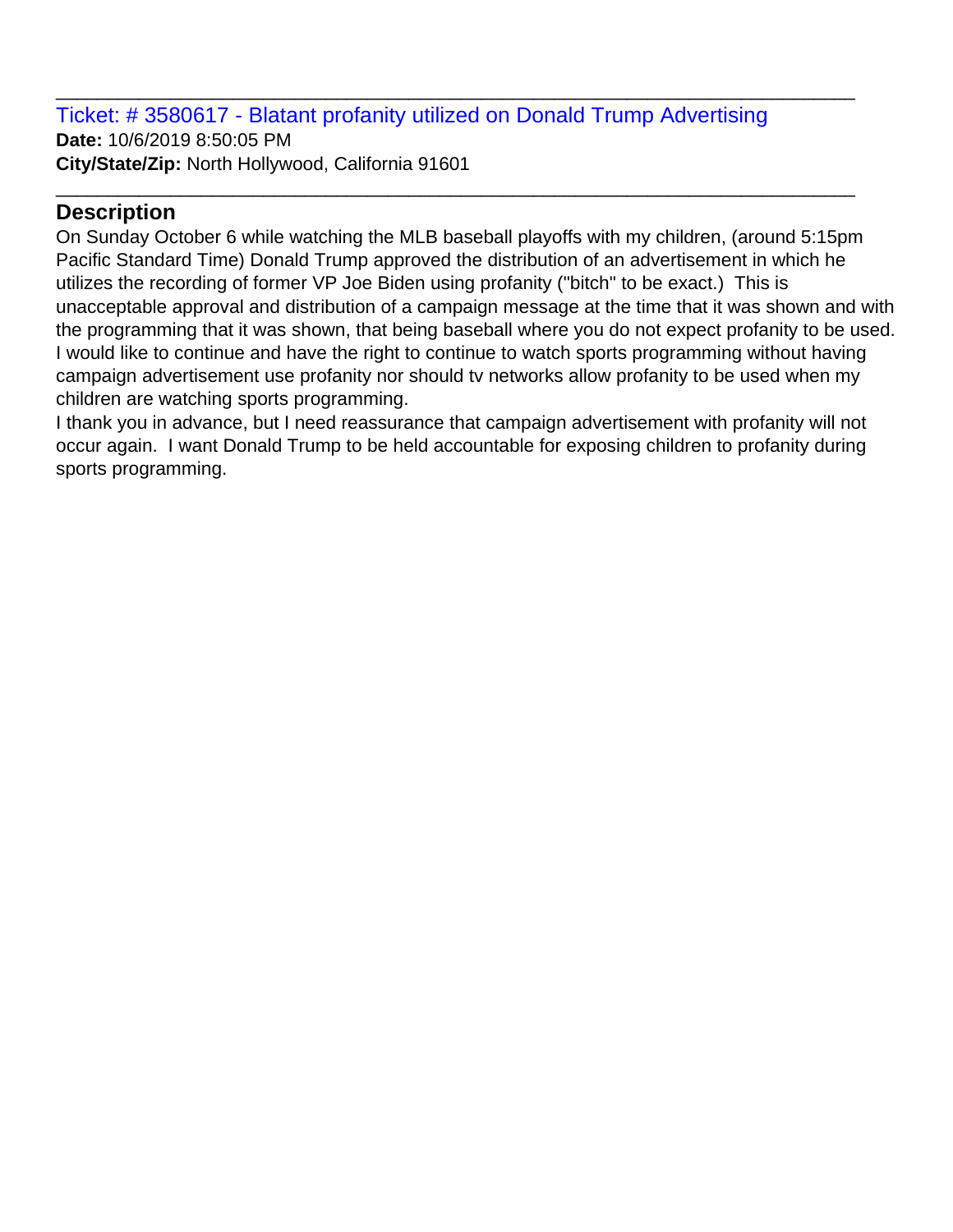Ticket: # 3563455 - Dish Network subscription **Date:** 9/27/2019 3:50:30 PM **City/State/Zip:** Plattsmouth, Nebraska 68048 **Company Complaining About:** Dish Network

## **Description**

Dish TV and Fox Network are in dispute about increased rates. For baseball this has been since basically the beginning of season,( may 1919) . It is now the end of the season and no resolution . However the monthly rate has remained the same. I have been charged for services not provided. Now Fox sports 1 and 2 and Big ten Network have been dropped. I am again still paying for services not provided.

\_\_\_\_\_\_\_\_\_\_\_\_\_\_\_\_\_\_\_\_\_\_\_\_\_\_\_\_\_\_\_\_\_\_\_\_\_\_\_\_\_\_\_\_\_\_\_\_\_\_\_\_\_\_\_\_\_\_\_\_\_\_\_\_\_\_\_\_\_\_\_\_\_\_\_\_\_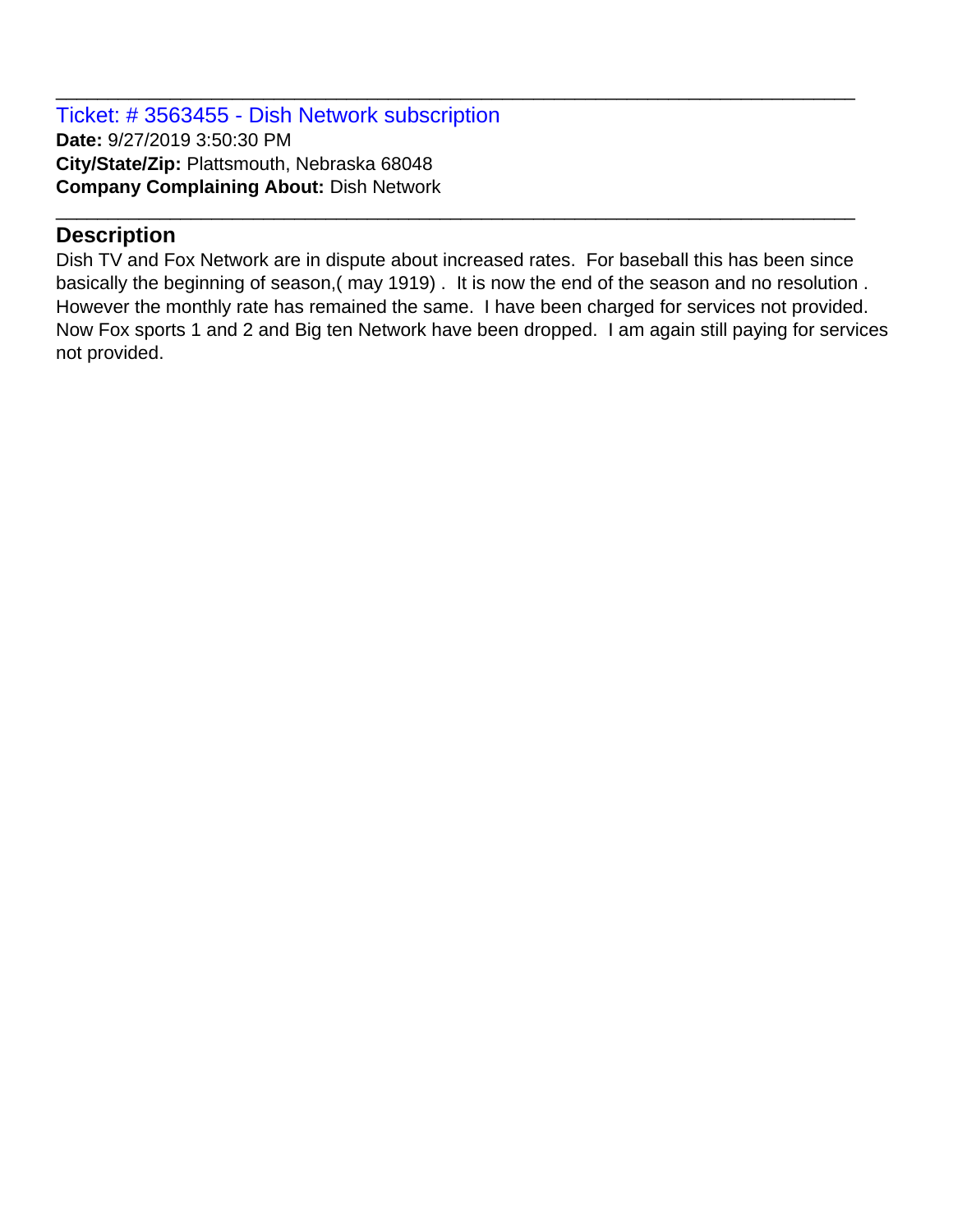Ticket: # 1518392 - Re: CableVision's inability to deal with head end issues **Date:** 3/22/2017 11:37:07 AM **City/State/Zip:** Medford, New York 11763-3668 **Company Complaining About:** Cablevision's Optimum \_\_\_\_\_\_\_\_\_\_\_\_\_\_\_\_\_\_\_\_\_\_\_\_\_\_\_\_\_\_\_\_\_\_\_\_\_\_\_\_\_\_\_\_\_\_\_\_\_\_\_\_\_\_\_\_\_\_\_\_\_\_\_\_\_\_\_\_\_\_\_\_\_\_\_\_\_

\_\_\_\_\_\_\_\_\_\_\_\_\_\_\_\_\_\_\_\_\_\_\_\_\_\_\_\_\_\_\_\_\_\_\_\_\_\_\_\_\_\_\_\_\_\_\_\_\_\_\_\_\_\_\_\_\_\_\_\_\_\_\_\_\_\_\_\_\_\_\_\_\_\_\_\_\_

# **Description**

This is a follow-up to your previous request #1218585 "CableVision's inability to deal with head end issues "

Sunday broadcasts of Judge Judy are STILL not being scheduled. Their "workarounds" don't work. 1). They have installed a software workaround. That worked for a while but I no longer does. 2). Same program available on another channel. Sunday night episode is not rebroadcast on either channel.

Altice admits that their suggested truck rollout was NOT, in fact, necessary. This supports my claim that Altice continues to suggest UNNECESSARY truck rollouts. Altice suggested that this is to justify rate increases. Well, "if the shoe fits...."

Outage not only continues but has been worsened and now the names of the baseball teams scheduled to record are no longer copied from the listings.

Altice promised a rebate for continued service outages. Several calls during the past week got "we're reviewing it". Then they stated that they would not apply a credit for a FIVE MONTH SERVICE OUTAGE WHICH THEIR ATTEMPTS TO FIX ONLY MADE WORSE (MLB team names above.). I am not receiving the service for which I am paying and Altice has a monopoly on GROUND BASED SERVICES.

Please require Altice to fix their broken software and apply a substantial credit to my account not only for the outages but also for their disingenuous responses. Thank you.

(b) (6)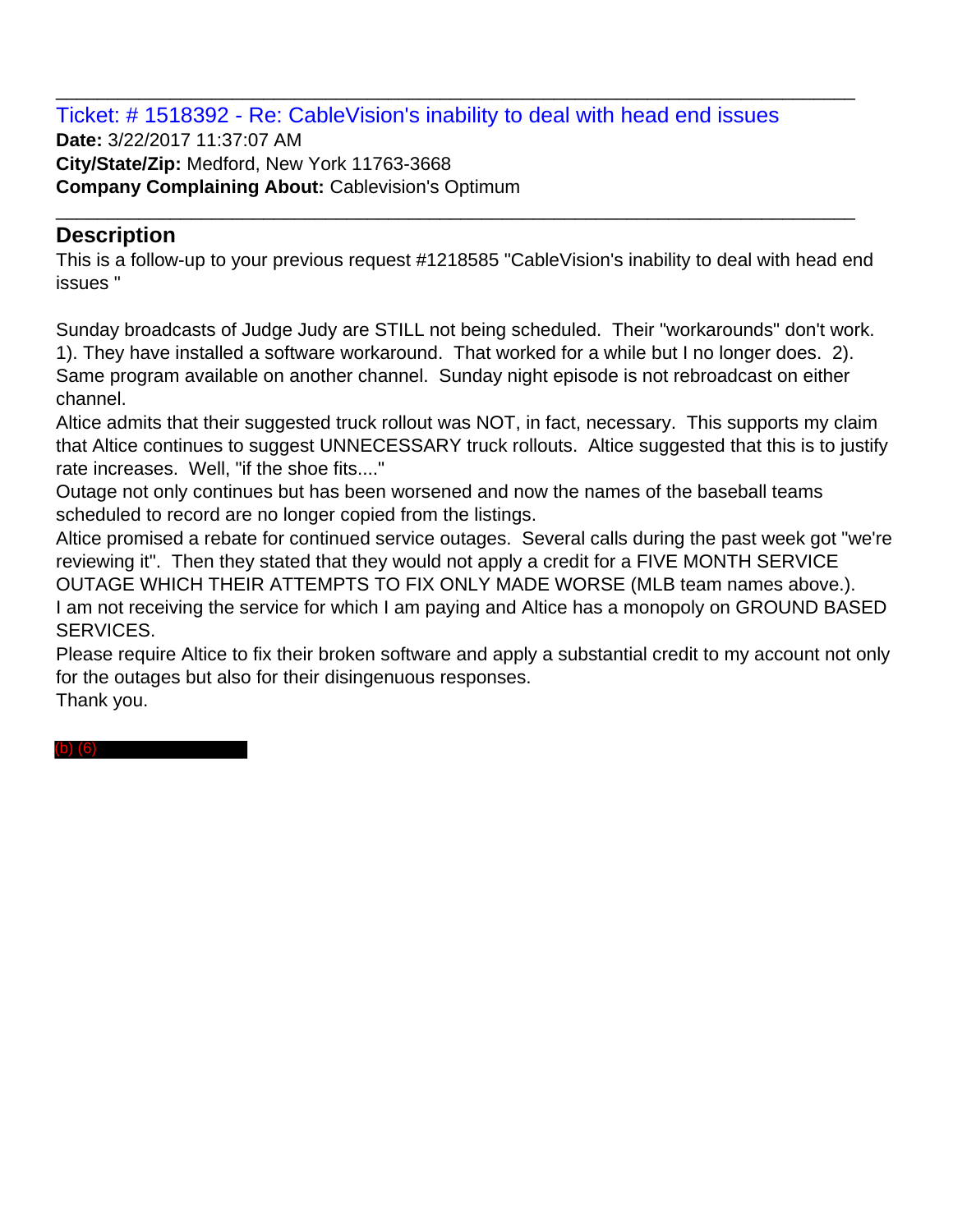Ticket: # 1574363 - Comcast Bundled Services/MLB Extra Innings **Date:** 4/19/2017 11:47:26 AM **City/State/Zip:** Ave Maria, Florida 34142 **Company Complaining About:** Comcast

## **Description**

We became Comcast customers in 2015, bundling our television, internet and phone services. We are avid baseball fans and decided to add the MLB Extra Innings package. We thought the addition of the auto extend feature was fantastic as we would be able to view an entire recorded game, including any innings over the regular 9 played. Wrong! Many complaints later, we were advised unfortunately, Comcast already paid MLB for this service on our behalf, and a refund could not and would not be issued. They ran tests the DVR several times but nothing worked.

\_\_\_\_\_\_\_\_\_\_\_\_\_\_\_\_\_\_\_\_\_\_\_\_\_\_\_\_\_\_\_\_\_\_\_\_\_\_\_\_\_\_\_\_\_\_\_\_\_\_\_\_\_\_\_\_\_\_\_\_\_\_\_\_\_\_\_\_\_\_\_\_\_\_\_\_\_

\_\_\_\_\_\_\_\_\_\_\_\_\_\_\_\_\_\_\_\_\_\_\_\_\_\_\_\_\_\_\_\_\_\_\_\_\_\_\_\_\_\_\_\_\_\_\_\_\_\_\_\_\_\_\_\_\_\_\_\_\_\_\_\_\_\_\_\_\_\_\_\_\_\_\_\_\_

We tried again in 2016, and again, the issue of the games not fully recording occurred. This time they scheduled a replacement of the DVR in hopes this would correct the problem. The technician arrived and advised that he was only there to change out the DVR to appease the customer, but knew that the problem would not be corrected. Since we are limited in our choices for providers in our area, their customer service motto is take it or leave it. We complained about that technician and received an apology for his remarks and a bill credit, but were advised they cannot fix the problem and cannot refund or money as Comcast had already paid MLB for this service. We then insisted that the auto renew feature be removed from our account so we wouldn't have the same problem next year.

Checking my e-mail account with Comcast in early April of this year, 2017, we noticed a message saying "Thank you for your recent order". Not having ordered any additional programming, we called to find that MLB Extra Innings had been automatically added to our bill. We asked that it be removed immediately as we had not requested this programming. We were advised that that was being done, and received yet another apology for the inconvenience.

On April 11, 2017, we noticed that MLB was running a free preview of the MLB Extra Innings package, and took advantage of the this offer. After several attempts at recording in various fashions, we were pleased that the issue of the games ending before they finished had been corrected, so, on April 11, 2017 went ahead and called to order the package again. We were advised by the representative that that programming was already on our bill. We discussed the auto renewal issue and request to remove it but were advised that had never been completed. We then were told that she would add the one time payment for the entire season package, and that that will be reflected on our May 2017 bill. Again, another apology for the item being added without our consent, and an assertion that we would see the changes on our May bill.

Now that the free preview from MLB is over, the same problem exists wherein games end without being fully recorded, and again, we were advised that since Comcast paid MLB on our behalf for the service, a refund could not be issued. After lengthy discussions with a representative and a supervisor, we are being credited for the month of April that reflected the auto renew we did not request, would be charged one installment for May, but would be credited for the remaining payments. When we asked why the games recorded in their entirety when MLB was offering the free preview, but now that the free preview is over, the games do not record properly, we were offered the suggestion that possibly our DVR needed to be replaced or the auto extend feature really doesn't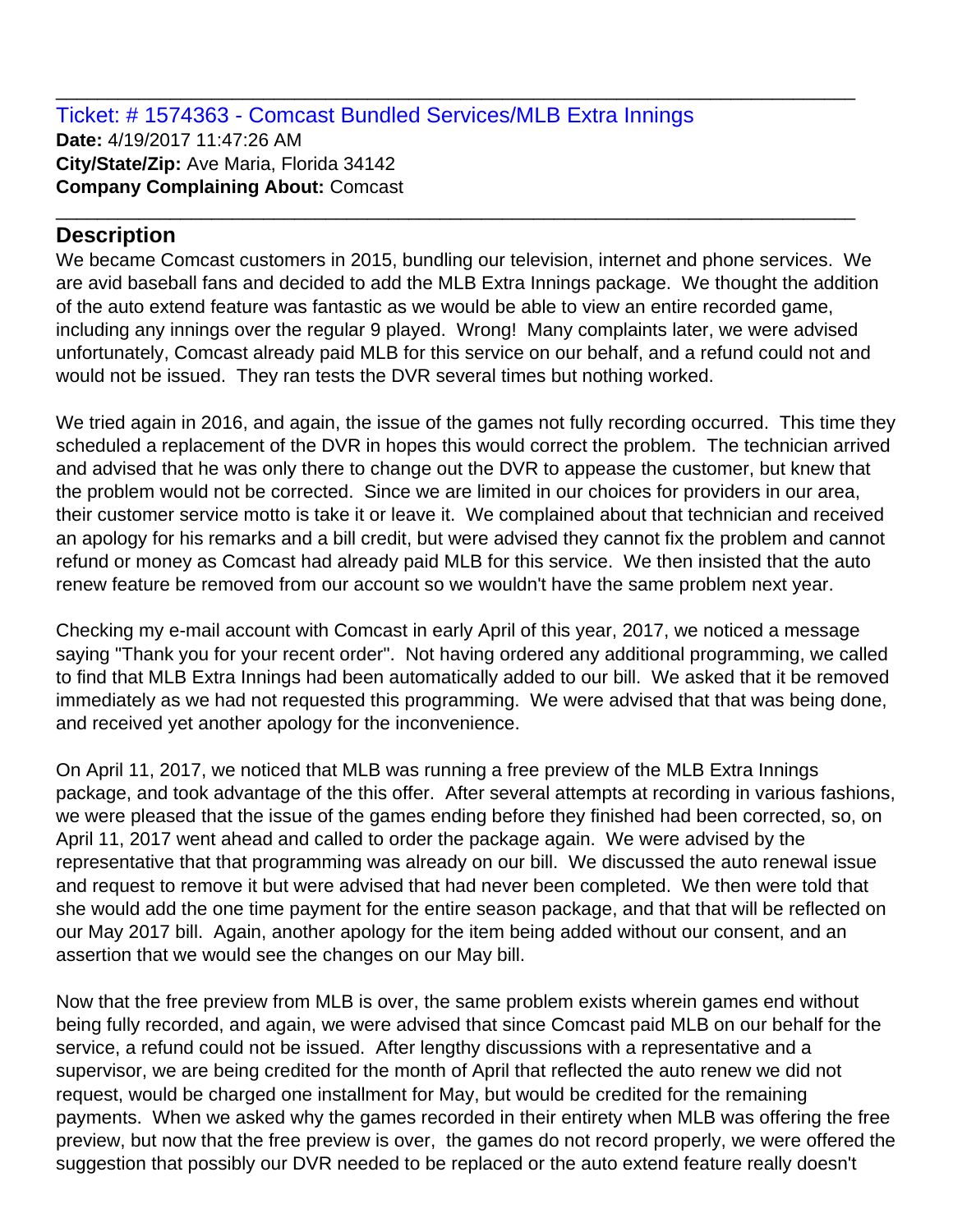work. Seems that Comcast is providing customers will false advertisement that the games will automatically extend if they run over and are only purchasing a substandard package from MLB to cut Comcasts costs. Fraudulently stating to customers that this must be an MLB issue and not a Comcast issue.

Comcast or MLB not sure which is to blame, advertises that auto extend guarantees that, "now you won't miss any action even if the game runs long". This statement is inaccurate, and must be addressed to ensure the rights of the consumer. Finger pointing at MLB by Comcast doesn't seem accurate, as when the MLB free preview was offered, the auto extend feature worked.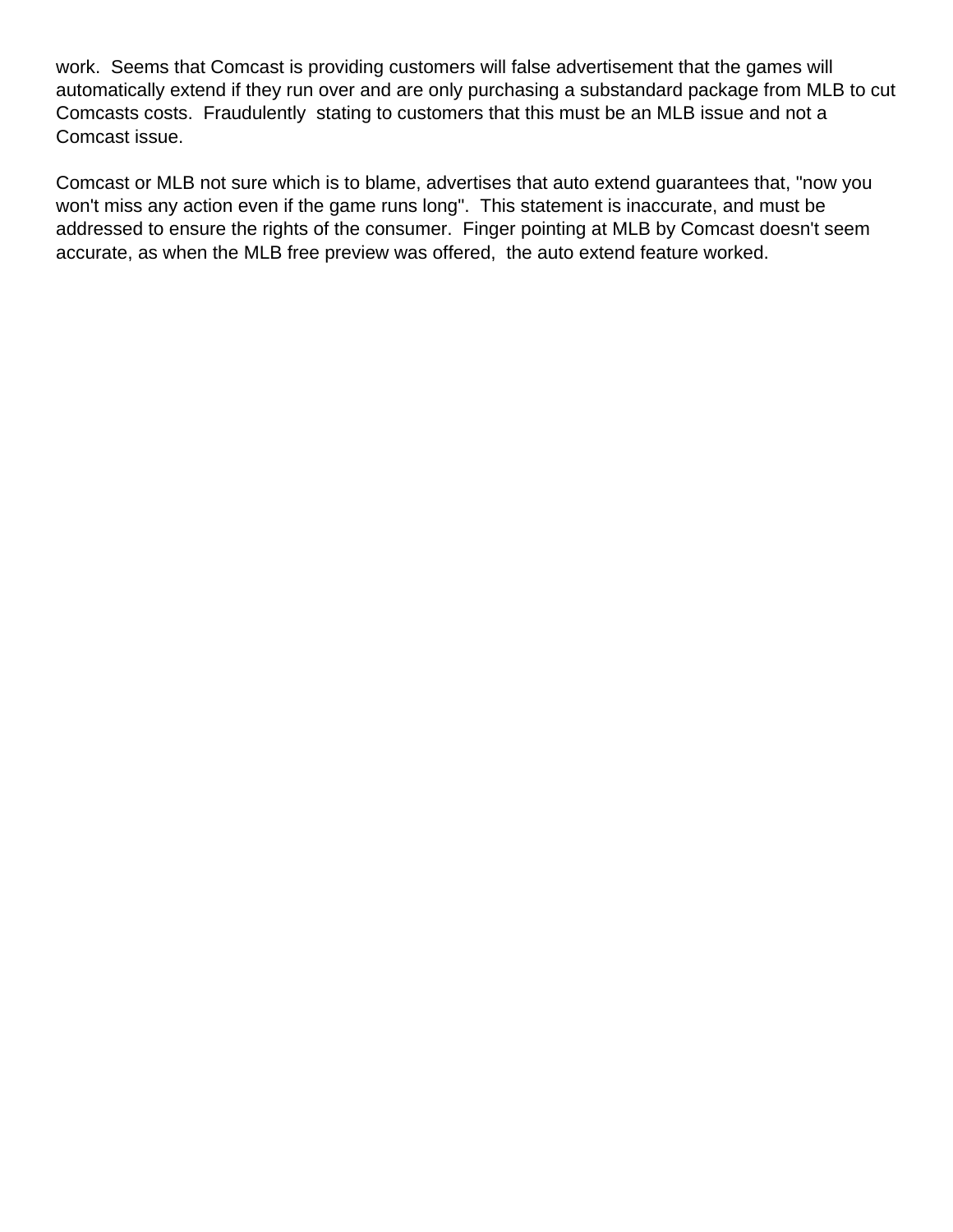Ticket: # 2137512 - Billing Issues **Date:** 12/29/2017 2:05:50 PM **City/State/Zip:** San Jose, California 95117-1564 **Company Complaining About:** Comcast

# **Description**

The consumer says that they frequently bill him for things he didn't order. In September for example, he was charged for MLB Extra Innings Baseball for \$37.49 that he never ordered. When he contacted Comcast they said they would remove the charge but on his most current bill the charge showed back up again as a "balance forwarded charge". In addition, the bill states that the account is past due and he will be charged a late fee of about \$4. Also, nowhere on the bill does it state what the basic service charge is, and it fluctuates between \$150-\$170. He would like for the charges for the MLB service to be removed and the late fee waived. He would also like a clear answer as to what the basic service rate is and why it fluctuates so much each month. He would like to make sure the bills are consistent rather than changing each month. He is a senior and has a fixed income.

\_\_\_\_\_\_\_\_\_\_\_\_\_\_\_\_\_\_\_\_\_\_\_\_\_\_\_\_\_\_\_\_\_\_\_\_\_\_\_\_\_\_\_\_\_\_\_\_\_\_\_\_\_\_\_\_\_\_\_\_\_\_\_\_\_\_\_\_\_\_\_\_\_\_\_\_\_

\_\_\_\_\_\_\_\_\_\_\_\_\_\_\_\_\_\_\_\_\_\_\_\_\_\_\_\_\_\_\_\_\_\_\_\_\_\_\_\_\_\_\_\_\_\_\_\_\_\_\_\_\_\_\_\_\_\_\_\_\_\_\_\_\_\_\_\_\_\_\_\_\_\_\_\_\_

\*\*\*CTR389-phone\*\*\*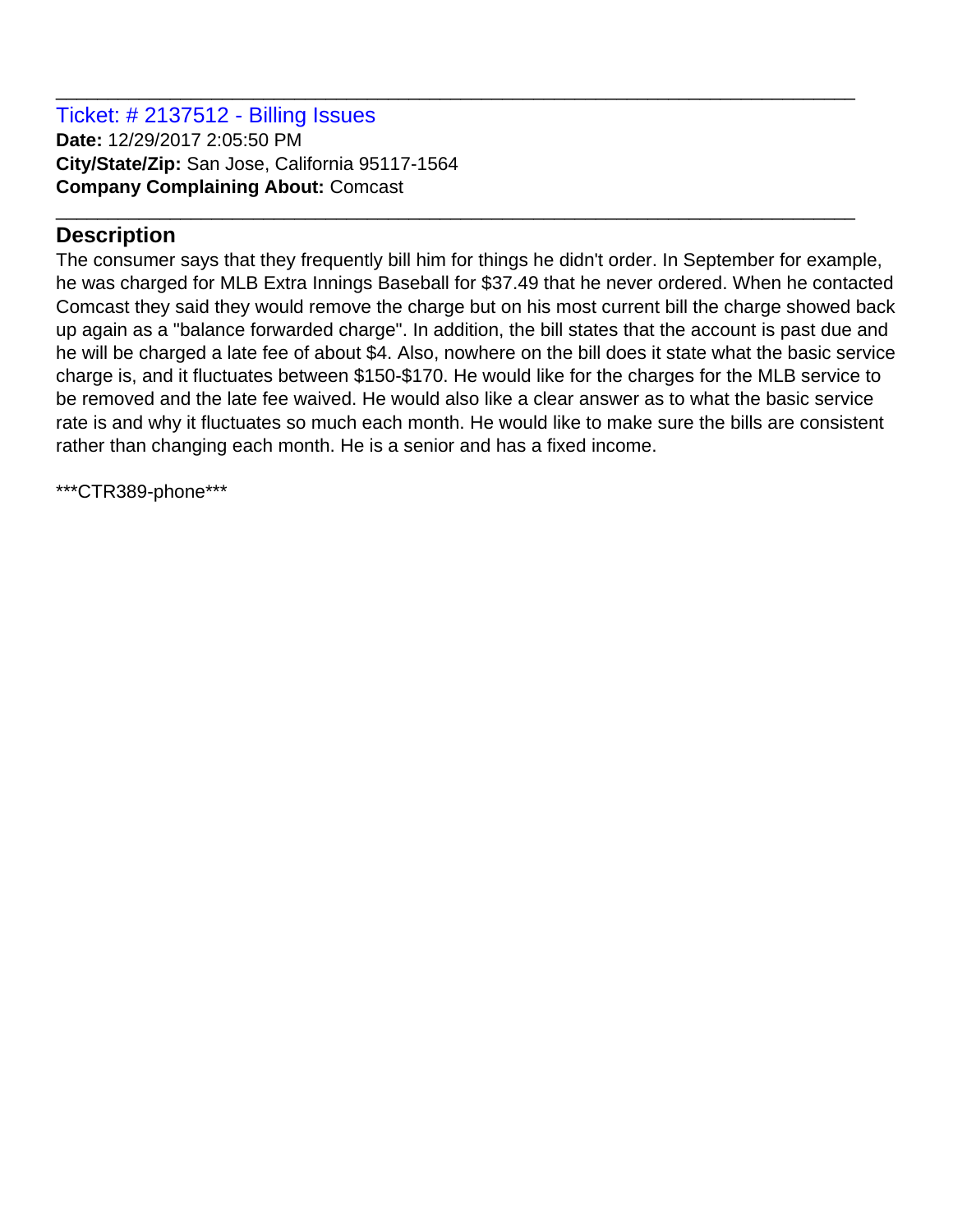Ticket: # 2134526 - Profanity on Fox During the Foster Farms Bowl Game **Date:** 12/28/2017 9:23:33 AM **City/State/Zip:** Ave Maria, Florida 34142

## **Description**

Fox had a camera in the locker room for Rich Rodriguez's pep talk to his players which ended with him saying something that caused the entire team to yell, "Shut the f\_\_\_ up!" in unison. This wasn't anything like a stray f-bomb overheard during a baseball broadcast. It was loud and deliberate. Will Fox be fined?

\_\_\_\_\_\_\_\_\_\_\_\_\_\_\_\_\_\_\_\_\_\_\_\_\_\_\_\_\_\_\_\_\_\_\_\_\_\_\_\_\_\_\_\_\_\_\_\_\_\_\_\_\_\_\_\_\_\_\_\_\_\_\_\_\_\_\_\_\_\_\_\_\_\_\_\_\_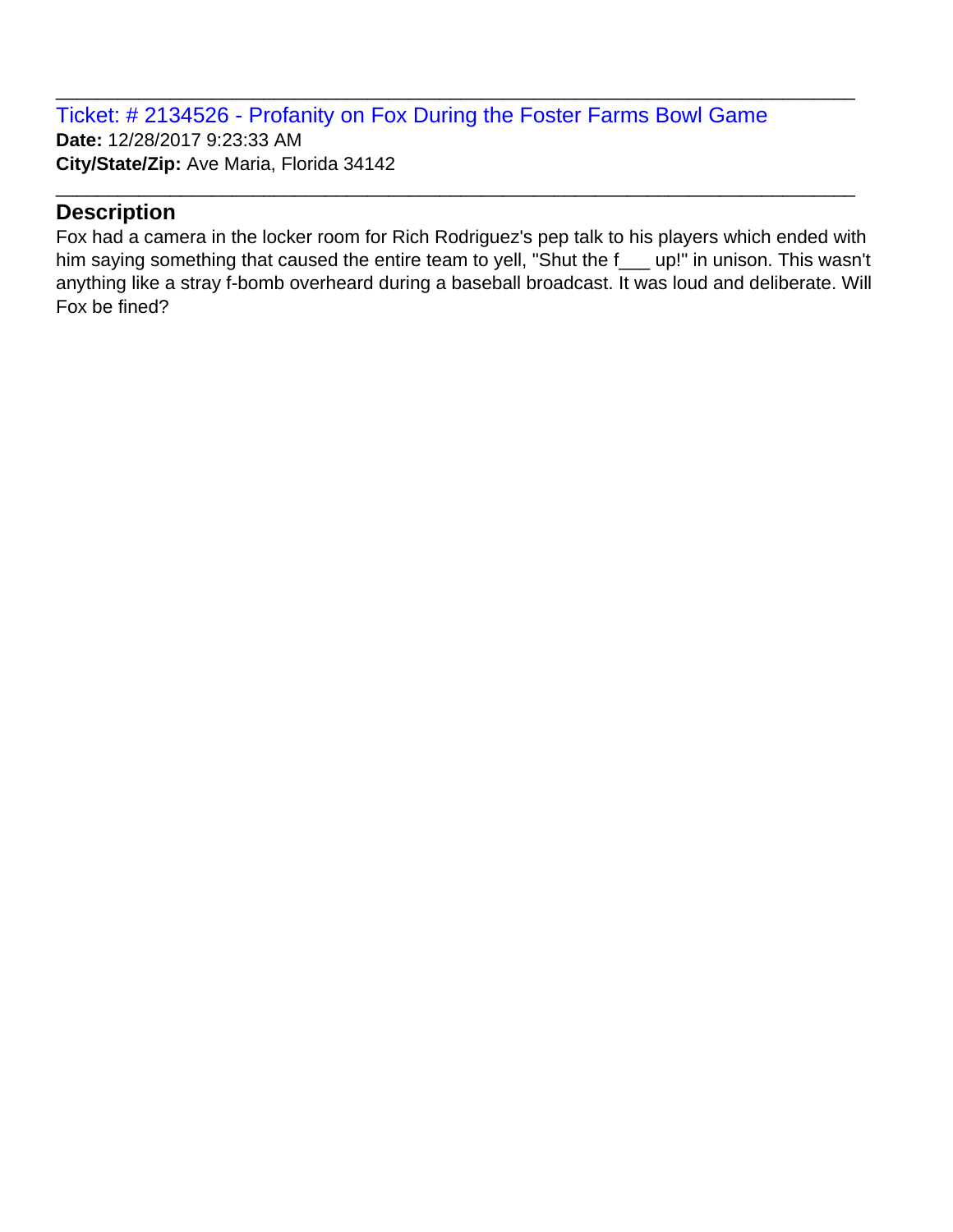Ticket: # 3599687 - Fox Sports 1 Airing Profanity **Date:** 10/16/2019 1:25:58 AM **City/State/Zip:** Brenham, Texas 77833

#### **Description**

Fox Sports 1 aired a patron at the Yankees vs Astros game wearing a t shirt that stated "FUCKING CHICAGO WHITE SOX" for several seconds.

\_\_\_\_\_\_\_\_\_\_\_\_\_\_\_\_\_\_\_\_\_\_\_\_\_\_\_\_\_\_\_\_\_\_\_\_\_\_\_\_\_\_\_\_\_\_\_\_\_\_\_\_\_\_\_\_\_\_\_\_\_\_\_\_\_\_\_\_\_\_\_\_\_\_\_\_\_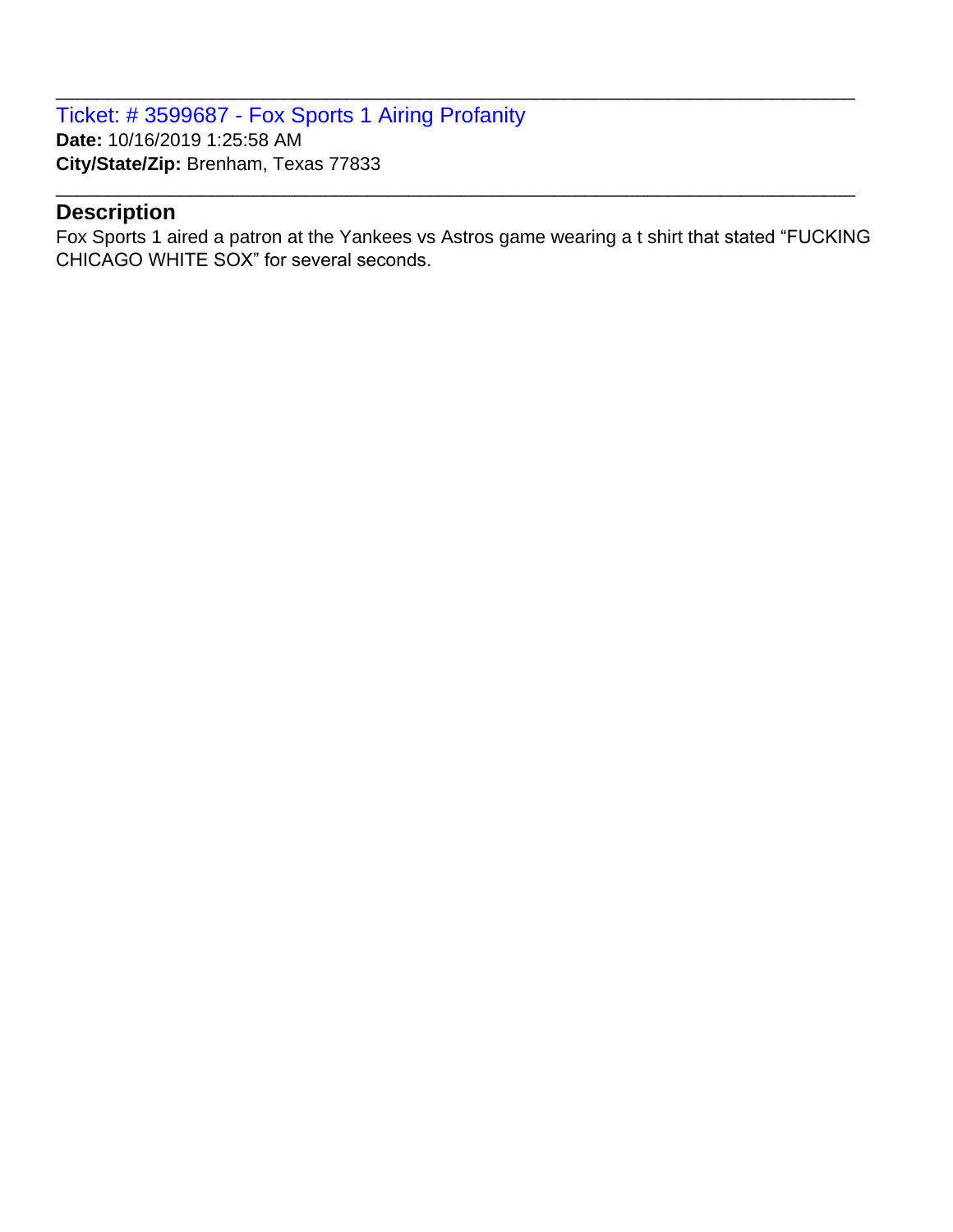Ticket: # 3565009 - Commercial way too loud!!! **Date:** 9/28/2019 7:15:03 PM **City/State/Zip:** Willow Grove, Pennsylvania 19090

## **Description**

Whenever I watch Fox29 in the Philly area and there is a commercial for their local station they jack the volume way up. I called Comcast/Xfinity and they told me to file a fcc complaint

\_\_\_\_\_\_\_\_\_\_\_\_\_\_\_\_\_\_\_\_\_\_\_\_\_\_\_\_\_\_\_\_\_\_\_\_\_\_\_\_\_\_\_\_\_\_\_\_\_\_\_\_\_\_\_\_\_\_\_\_\_\_\_\_\_\_\_\_\_\_\_\_\_\_\_\_\_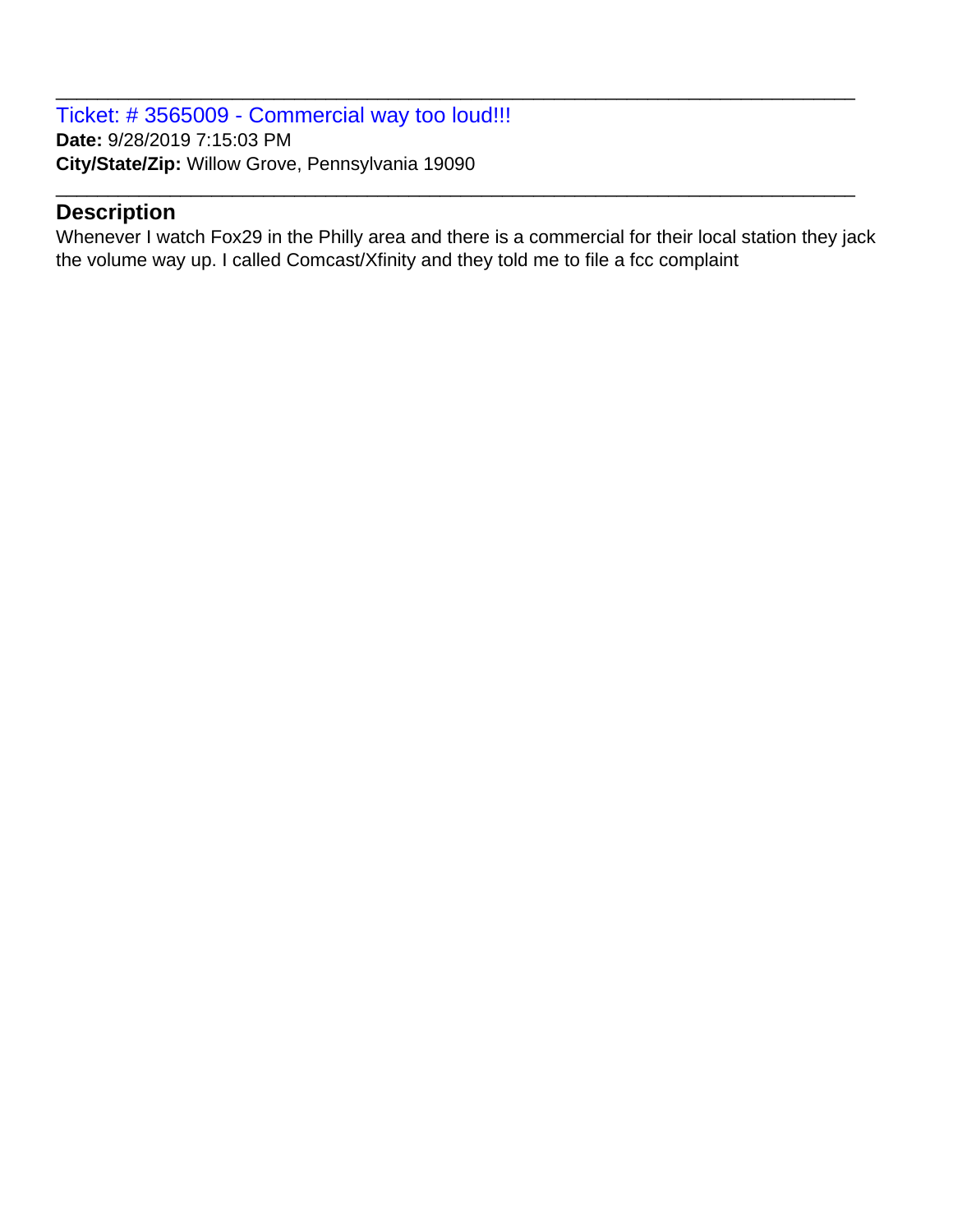Ticket: # 2868519 - Profanity **Date:** 10/24/2018 9:47:49 PM **City/State/Zip:** Greenville, South Carolina 29609

## **Description**

On Fox during the World Series, there is a commercial on a video game

where the expression "god damn" is used. Heard it Tuesday night 10/23/2018 once and have heard it on 10/24/2018 twice. I did not know that such language could be used on network TV, since children watch many sports programs.

\_\_\_\_\_\_\_\_\_\_\_\_\_\_\_\_\_\_\_\_\_\_\_\_\_\_\_\_\_\_\_\_\_\_\_\_\_\_\_\_\_\_\_\_\_\_\_\_\_\_\_\_\_\_\_\_\_\_\_\_\_\_\_\_\_\_\_\_\_\_\_\_\_\_\_\_\_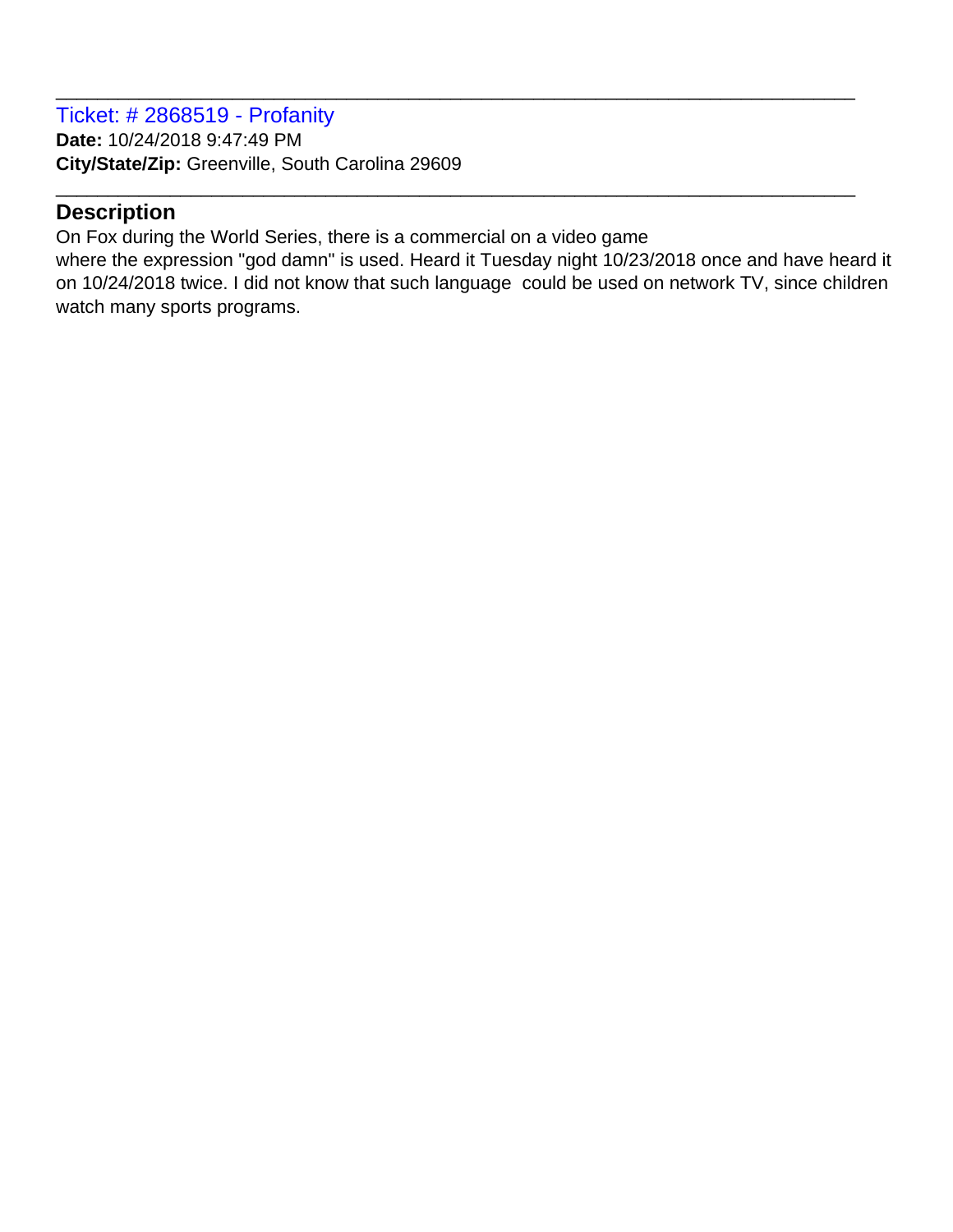Ticket: # 2735109 - Vulgar Jack-in-the-Box commercial **Date:** 8/28/2018 1:44:30 PM **City/State/Zip:** Livingston, Texas 77399

## **Description**

Jack is standing there talking about his balls!!

Please! I am so tired of being disrespected as a woman as a mom as a human being. Get them to stop

\_\_\_\_\_\_\_\_\_\_\_\_\_\_\_\_\_\_\_\_\_\_\_\_\_\_\_\_\_\_\_\_\_\_\_\_\_\_\_\_\_\_\_\_\_\_\_\_\_\_\_\_\_\_\_\_\_\_\_\_\_\_\_\_\_\_\_\_\_\_\_\_\_\_\_\_\_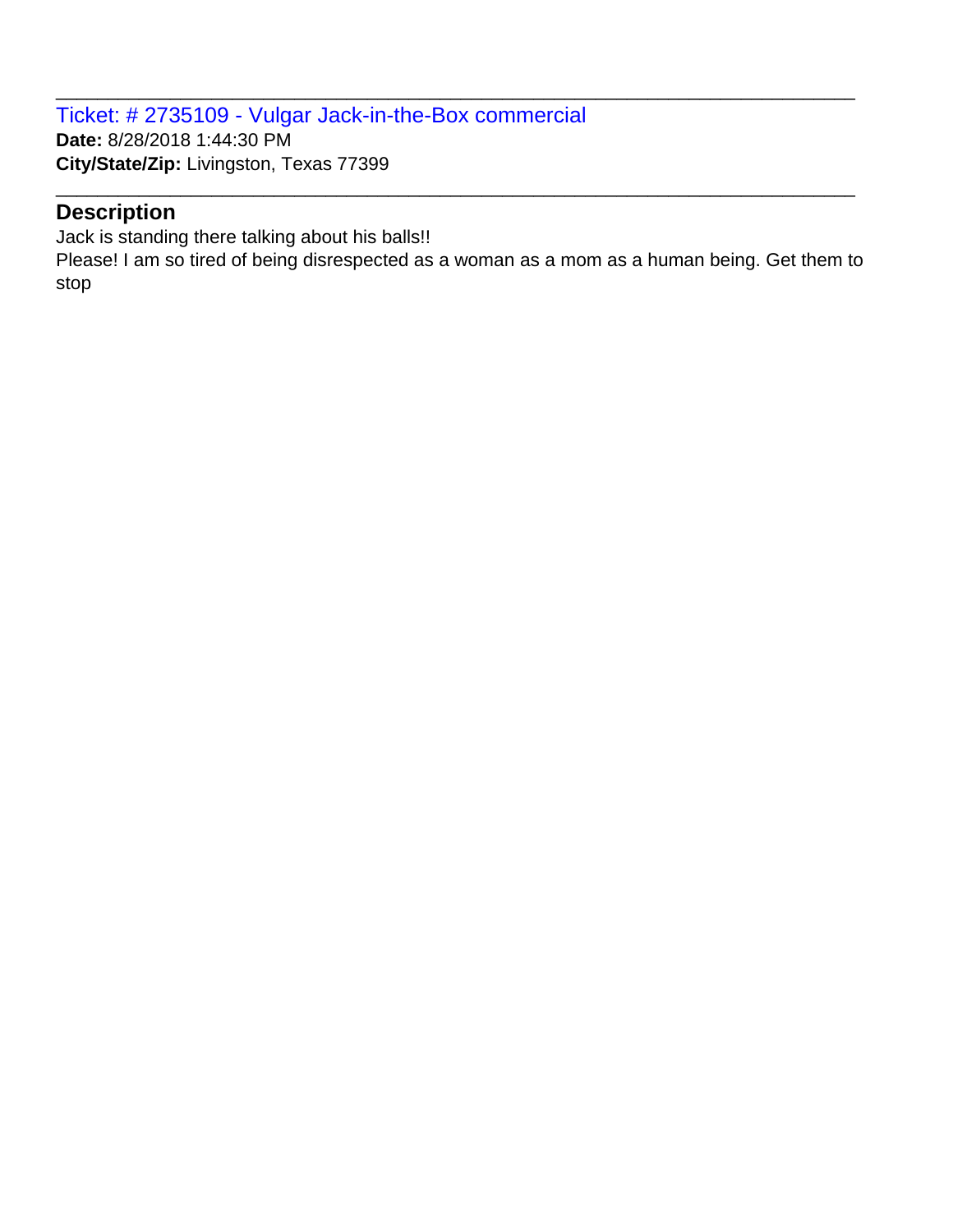Ticket: # 1575922 - Repeated CALM Act violations **Date:** 4/19/2017 9:50:40 PM **City/State/Zip:** Alexandria, Virginia 22315-3837

#### **Description**

Every commercial during every commercial break during the April18, 2017, cable telecast of the Washington Nationals-Atlanta Braves game. The times each commercial break began are listed below. The advertisers also all are listed. (And the problem continued during the 30-minute postgame Nats Xtra show, which I have not listed below.)

\_\_\_\_\_\_\_\_\_\_\_\_\_\_\_\_\_\_\_\_\_\_\_\_\_\_\_\_\_\_\_\_\_\_\_\_\_\_\_\_\_\_\_\_\_\_\_\_\_\_\_\_\_\_\_\_\_\_\_\_\_\_\_\_\_\_\_\_\_\_\_\_\_\_\_\_\_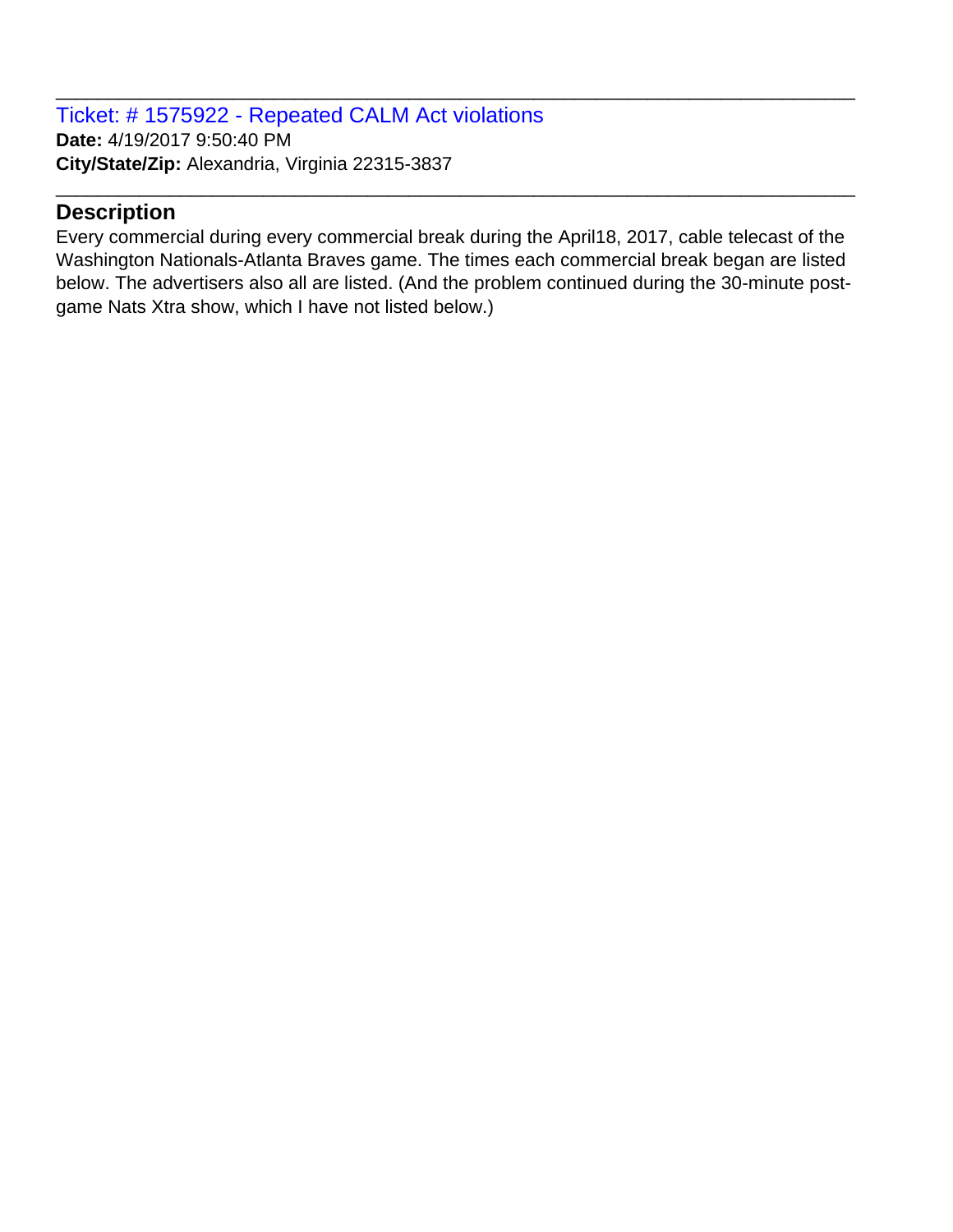Ticket: # 3446670 - Louder commercials on MLB Network **Date:** 8/6/2019 8:24:09 PM **City/State/Zip:** Collingswood, New Jersey 08108

## **Description**

The commercials on the MLB Network are considerably louder than the regular programming volume. I watch the channel frequently and it is a consistent issue with the network.

\_\_\_\_\_\_\_\_\_\_\_\_\_\_\_\_\_\_\_\_\_\_\_\_\_\_\_\_\_\_\_\_\_\_\_\_\_\_\_\_\_\_\_\_\_\_\_\_\_\_\_\_\_\_\_\_\_\_\_\_\_\_\_\_\_\_\_\_\_\_\_\_\_\_\_\_\_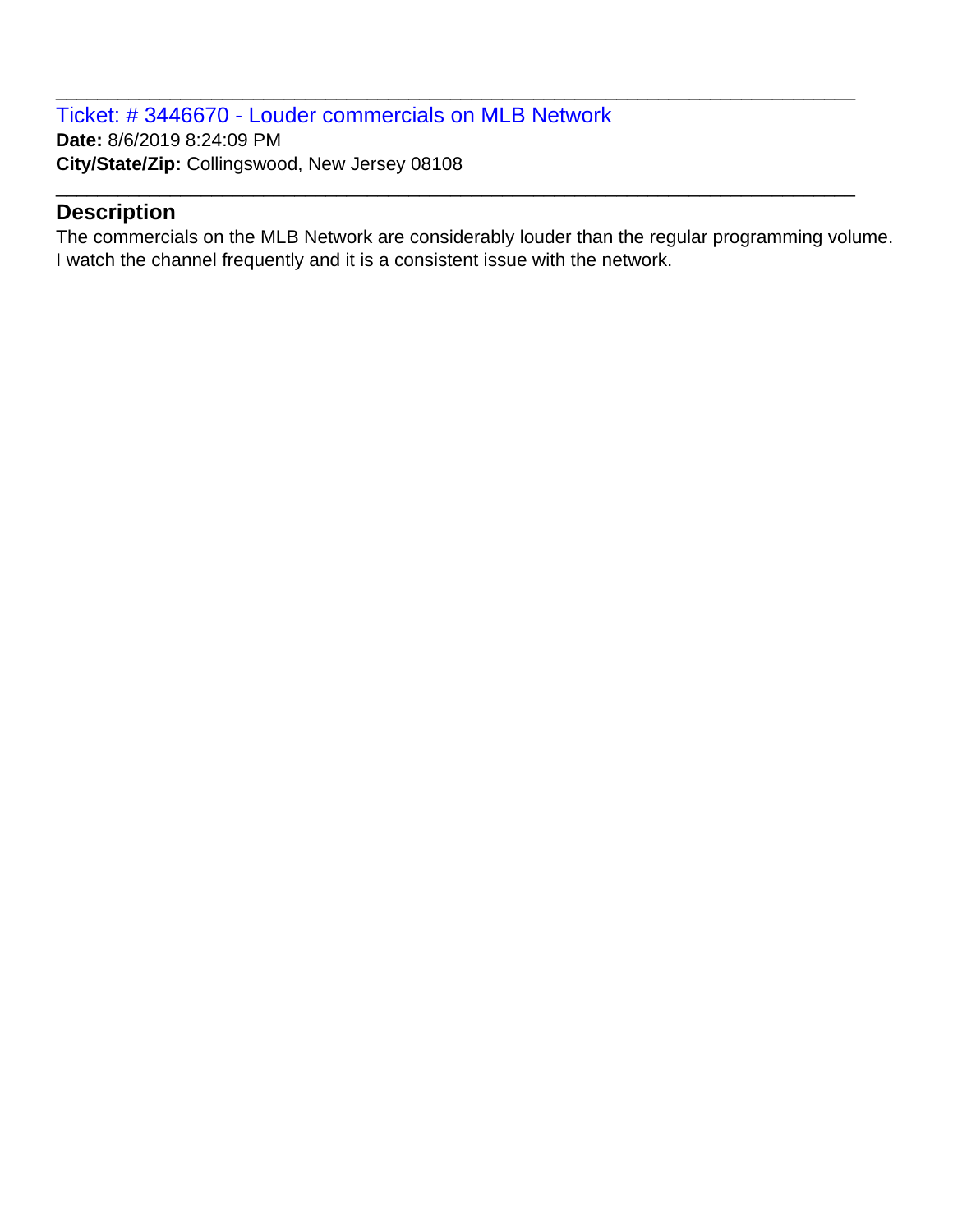Ticket: # 1970588 - Commercial Advertisement Loudness **Date:** 10/8/2017 3:49:25 PM **City/State/Zip:** Delhi, New York 13753

#### **Description**

I'm watching the Boston/Houston ALDS MLB game on FS1 on Sunday, October 8. While I can't provide data, the advertisements seem much louder than the program. Understood that "all advertisements" is not accepted as a response, but that is actually the case.

\_\_\_\_\_\_\_\_\_\_\_\_\_\_\_\_\_\_\_\_\_\_\_\_\_\_\_\_\_\_\_\_\_\_\_\_\_\_\_\_\_\_\_\_\_\_\_\_\_\_\_\_\_\_\_\_\_\_\_\_\_\_\_\_\_\_\_\_\_\_\_\_\_\_\_\_\_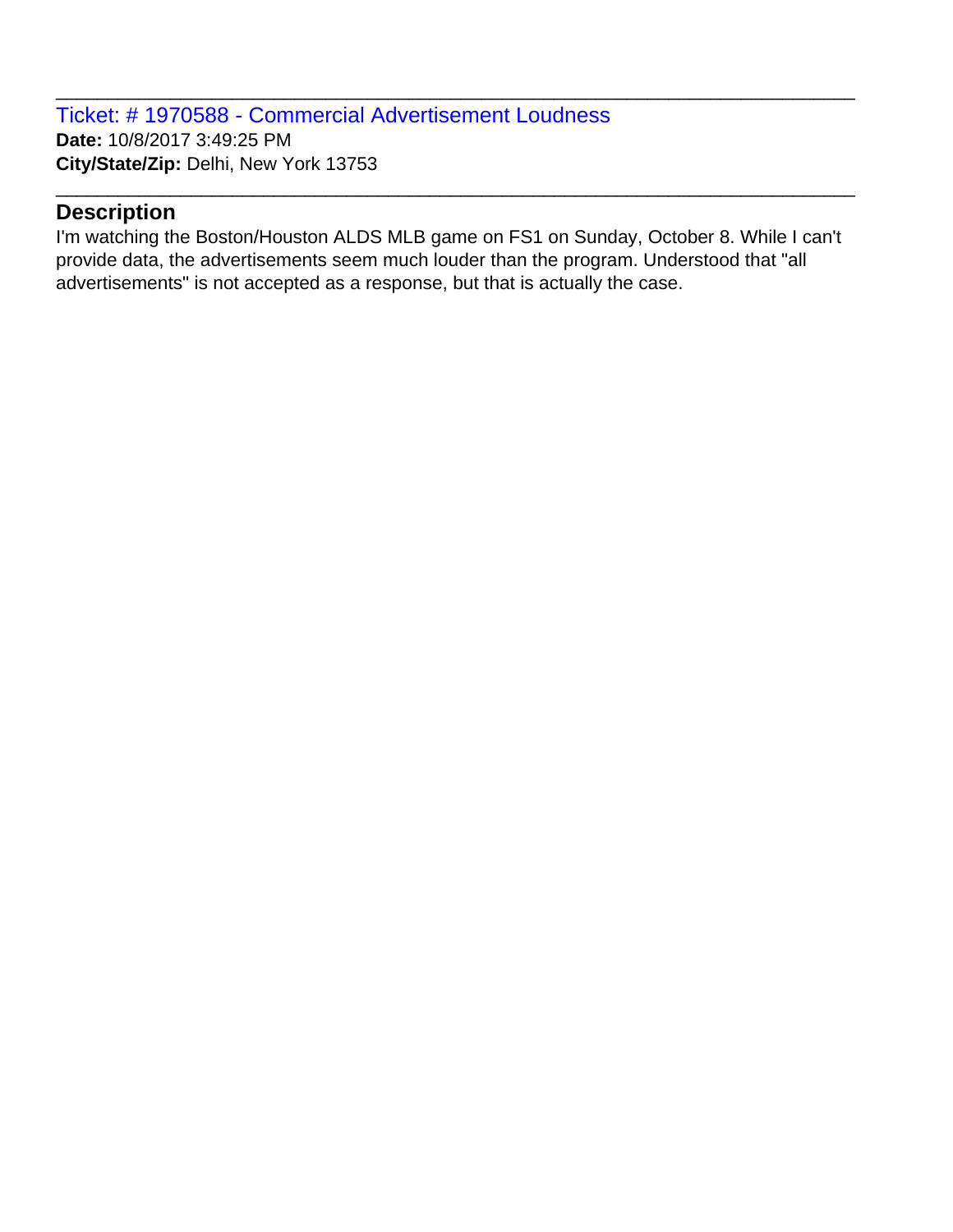Ticket: # 3019773 - Significant Volume Changes in Commercials **Date:** 1/29/2019 10:49:27 PM **City/State/Zip:** Glendale, Arizona 85308

#### **Description**

Cox Communications subscriber living in Phoenix, AZ. I'd estimate at least an 8-15% increase in volume on MLB Network, TBS, TNT, AMC, to name a few. My example is for MLB Network but you don't have choice in your list.

\_\_\_\_\_\_\_\_\_\_\_\_\_\_\_\_\_\_\_\_\_\_\_\_\_\_\_\_\_\_\_\_\_\_\_\_\_\_\_\_\_\_\_\_\_\_\_\_\_\_\_\_\_\_\_\_\_\_\_\_\_\_\_\_\_\_\_\_\_\_\_\_\_\_\_\_\_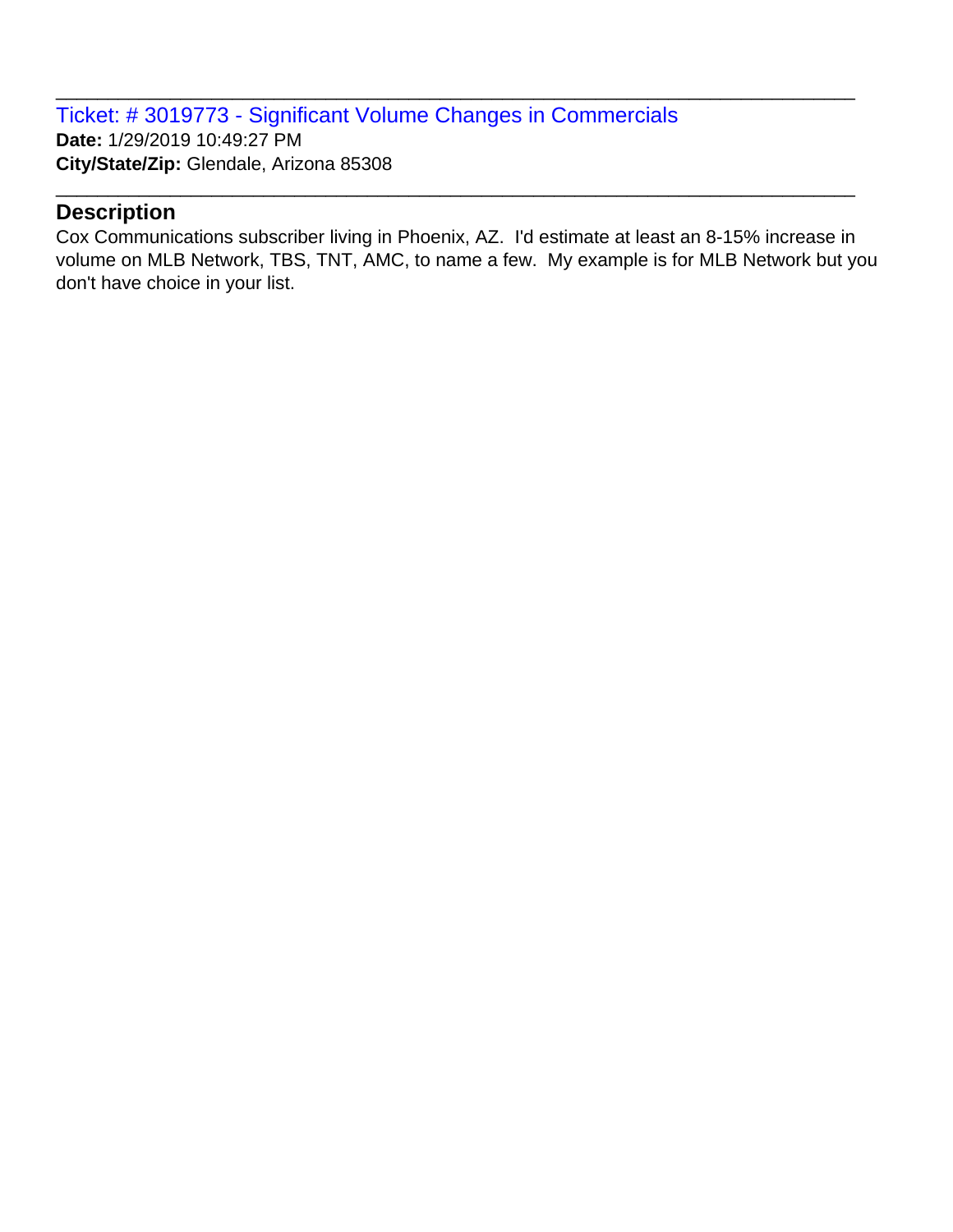Ticket: # 1575931 - Repeated CALM Act violations **Date:** 4/19/2017 9:54:07 PM **City/State/Zip:** Alexandria, Virginia 22315-3837

## **Description**

Every commercial during every commercial break during the April18, 2017, cable telecast of the Washington Nationals-Atlanta Braves game. The times each commercial break began are listed below. The advertisers also all are listed. (And the problem continued during the 30-minute postgame Nats Xtra show, which I have not listed below.)

\_\_\_\_\_\_\_\_\_\_\_\_\_\_\_\_\_\_\_\_\_\_\_\_\_\_\_\_\_\_\_\_\_\_\_\_\_\_\_\_\_\_\_\_\_\_\_\_\_\_\_\_\_\_\_\_\_\_\_\_\_\_\_\_\_\_\_\_\_\_\_\_\_\_\_\_\_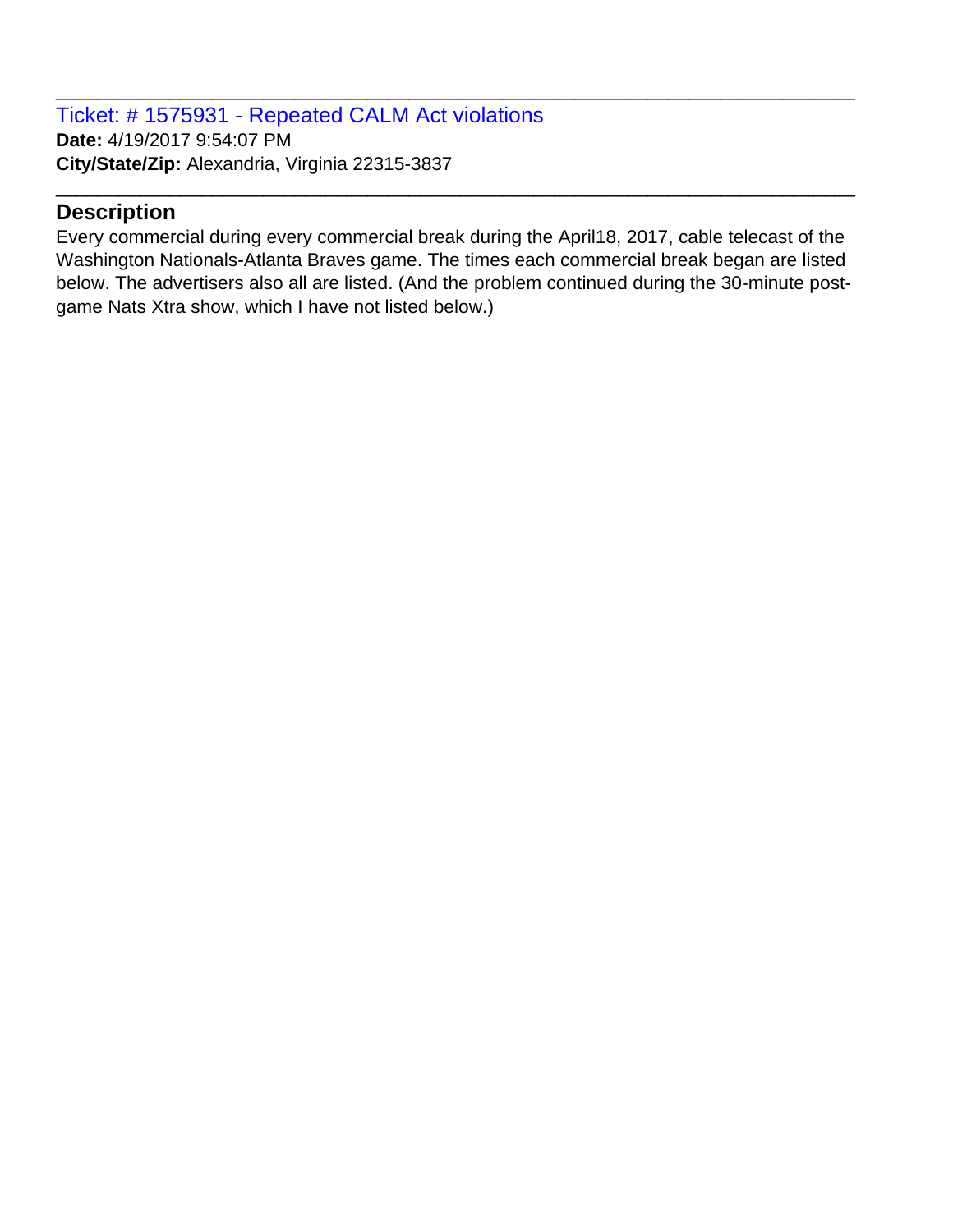Ticket: # 1575971 - Repeated CALM Act violations **Date:** 4/19/2017 10:07:28 PM **City/State/Zip:** Alexandria, Virginia 22315-3837

## **Description**

Every commercial during every commercial break during the April18, 2017, cable telecast of the Washington Nationals-Atlanta Braves game. The times each commercial break began are listed below. The advertisers also all are listed. (And the problem continued during the 30-minute postgame Nats Xtra show, which I have not listed below.)

\_\_\_\_\_\_\_\_\_\_\_\_\_\_\_\_\_\_\_\_\_\_\_\_\_\_\_\_\_\_\_\_\_\_\_\_\_\_\_\_\_\_\_\_\_\_\_\_\_\_\_\_\_\_\_\_\_\_\_\_\_\_\_\_\_\_\_\_\_\_\_\_\_\_\_\_\_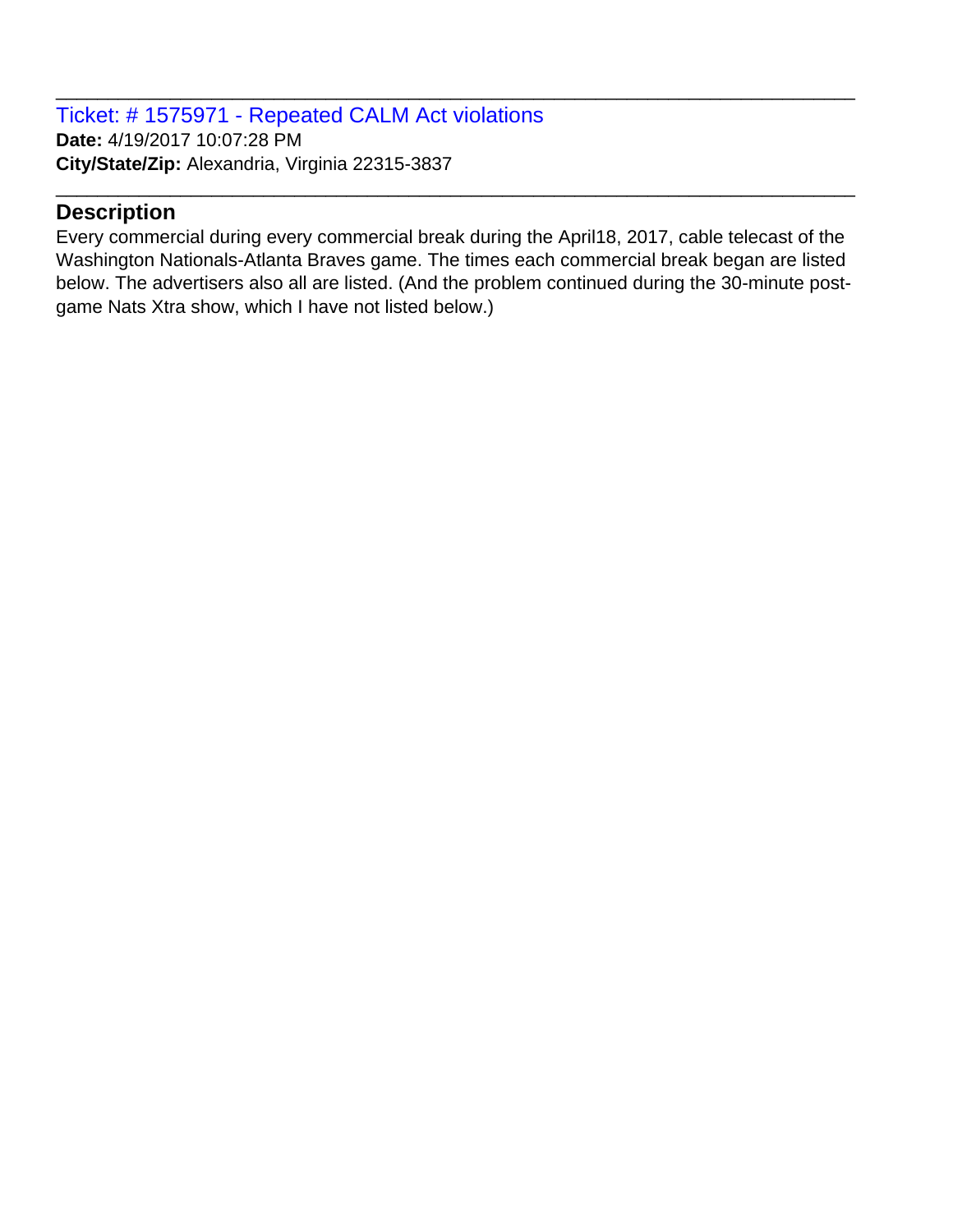Ticket: # 1575999 - Repeated CALM Act violations **Date:** 4/19/2017 10:20:50 PM **City/State/Zip:** Alexandria, Virginia 22315-3837

#### **Description**

Every commercial during every commercial break during the April18, 2017, cable telecast of the Washington Nationals-Atlanta Braves game. The times each commercial break began are listed below. The advertisers also all are listed. (And the problem continued during the 30-minute postgame Nats Xtra show, which I have not listed below.)

\_\_\_\_\_\_\_\_\_\_\_\_\_\_\_\_\_\_\_\_\_\_\_\_\_\_\_\_\_\_\_\_\_\_\_\_\_\_\_\_\_\_\_\_\_\_\_\_\_\_\_\_\_\_\_\_\_\_\_\_\_\_\_\_\_\_\_\_\_\_\_\_\_\_\_\_\_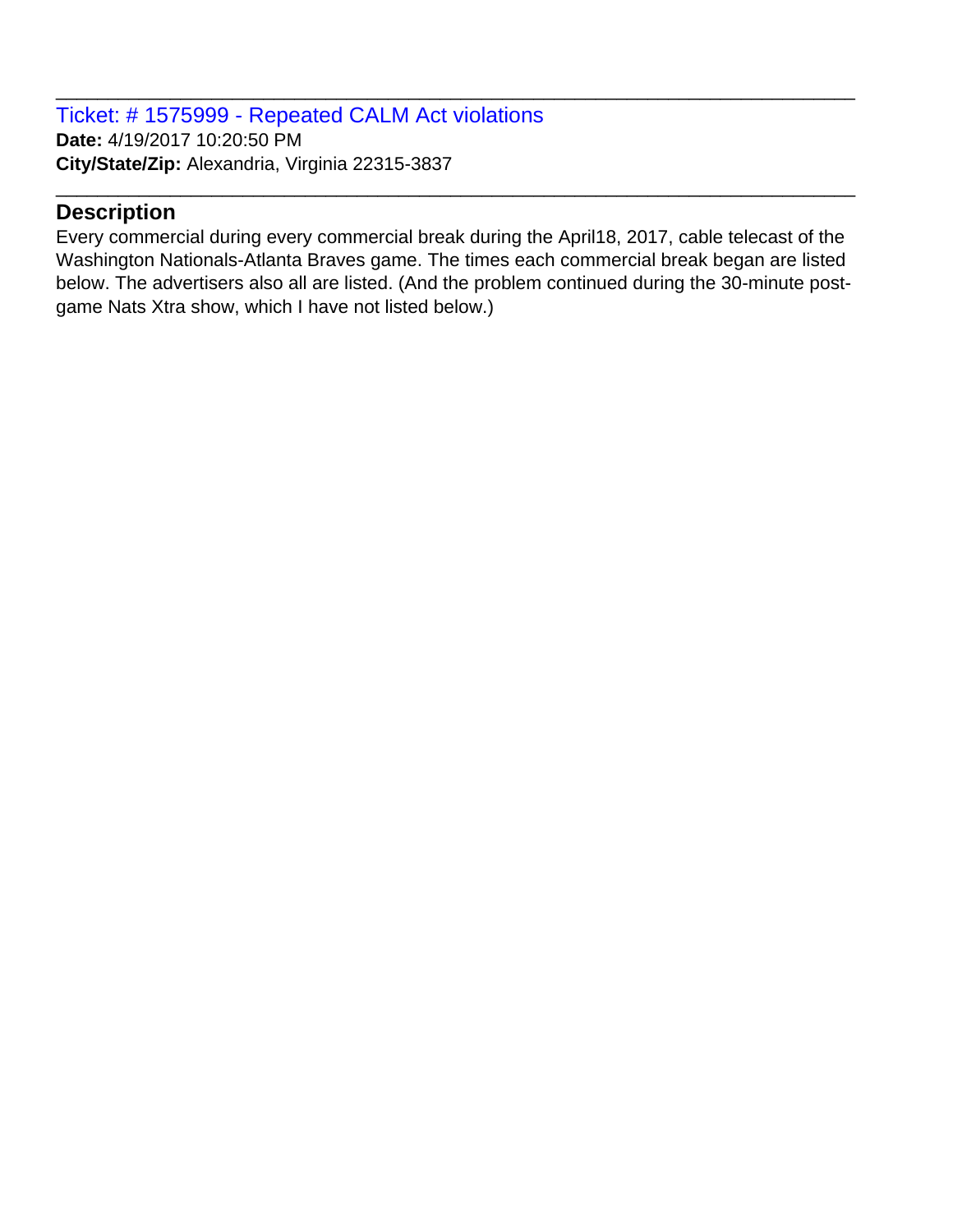Ticket: # 1575924 - Repeated CALM Act violations **Date:** 4/19/2017 9:51:36 PM **City/State/Zip:** Alexandria, Virginia 22315-3837

## **Description**

Every commercial during every commercial break during the April18, 2017, cable telecast of the Washington Nationals-Atlanta Braves game. The times each commercial break began are listed below. The advertisers also all are listed. (And the problem continued during the 30-minute postgame Nats Xtra show, which I have not listed below.)

\_\_\_\_\_\_\_\_\_\_\_\_\_\_\_\_\_\_\_\_\_\_\_\_\_\_\_\_\_\_\_\_\_\_\_\_\_\_\_\_\_\_\_\_\_\_\_\_\_\_\_\_\_\_\_\_\_\_\_\_\_\_\_\_\_\_\_\_\_\_\_\_\_\_\_\_\_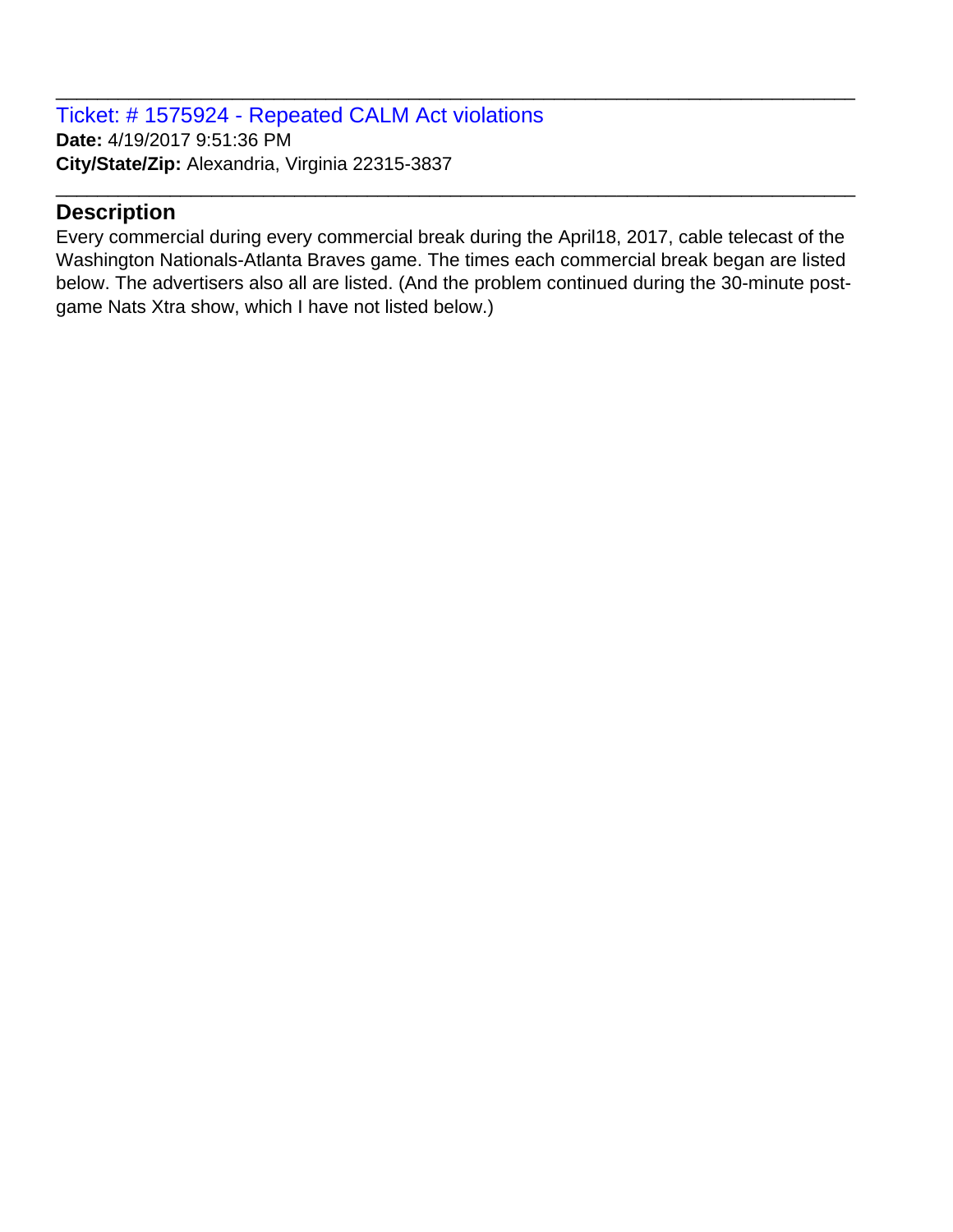Ticket: # 1575991 - Repeated CALM Act violations **Date:** 4/19/2017 10:18:55 PM **City/State/Zip:** Alexandria, Virginia 22315-3837

## **Description**

Every commercial during every commercial break during the April18, 2017, cable telecast of the Washington Nationals-Atlanta Braves game. The times each commercial break began are listed below. The advertisers also all are listed. (And the problem continued during the 30-minute postgame Nats Xtra show, which I have not listed below.)

\_\_\_\_\_\_\_\_\_\_\_\_\_\_\_\_\_\_\_\_\_\_\_\_\_\_\_\_\_\_\_\_\_\_\_\_\_\_\_\_\_\_\_\_\_\_\_\_\_\_\_\_\_\_\_\_\_\_\_\_\_\_\_\_\_\_\_\_\_\_\_\_\_\_\_\_\_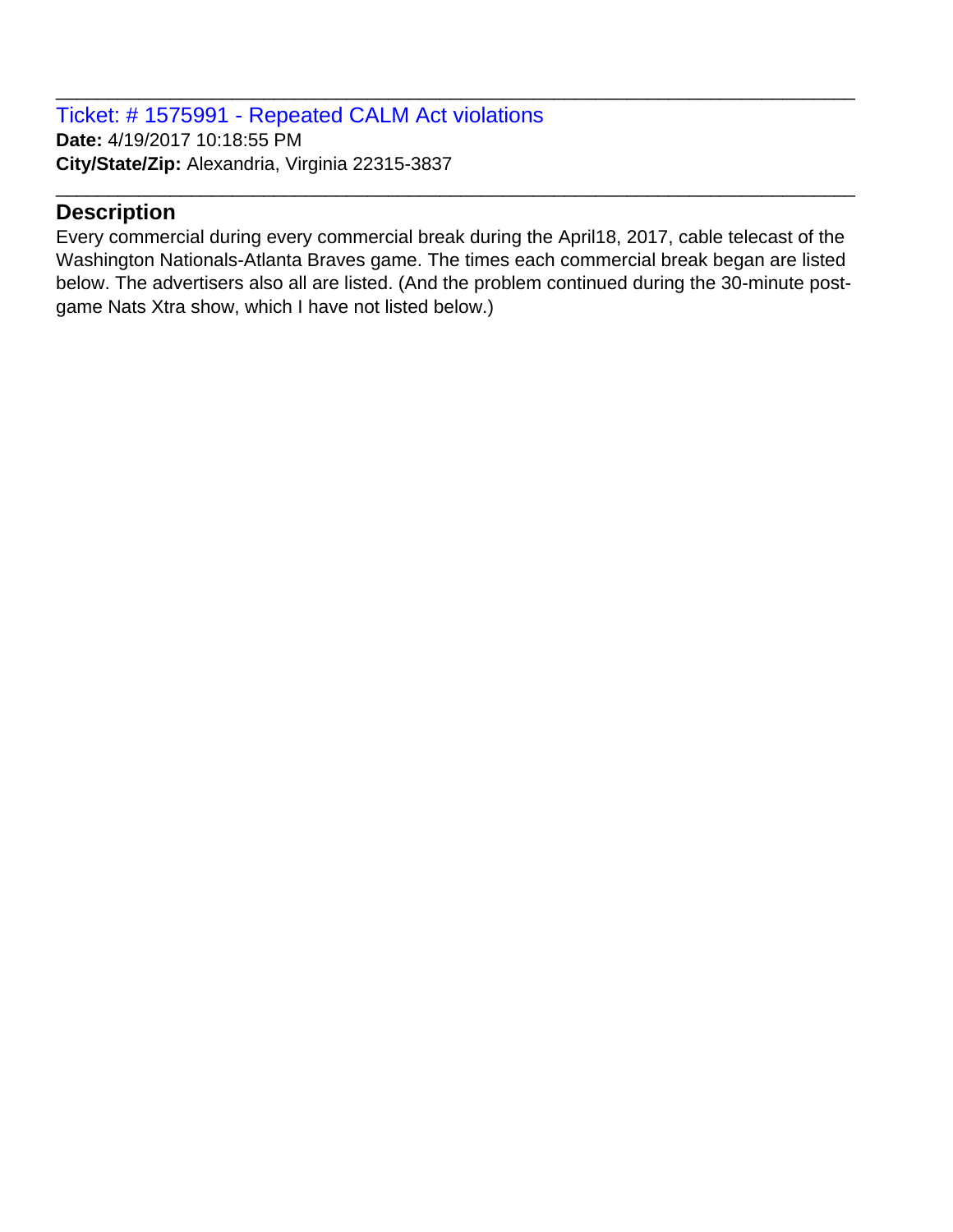Ticket: # 1575958 - Repeated CALM Act violations **Date:** 4/19/2017 10:02:53 PM **City/State/Zip:** Alexandria, Virginia 22315-3837

#### **Description**

Every commercial during every commercial break during the April18, 2017, cable telecast of the Washington Nationals-Atlanta Braves game. The times each commercial break began are listed below. The advertisers also all are listed. (And the problem continued during the 30-minute postgame Nats Xtra show, which I have not listed below.)

\_\_\_\_\_\_\_\_\_\_\_\_\_\_\_\_\_\_\_\_\_\_\_\_\_\_\_\_\_\_\_\_\_\_\_\_\_\_\_\_\_\_\_\_\_\_\_\_\_\_\_\_\_\_\_\_\_\_\_\_\_\_\_\_\_\_\_\_\_\_\_\_\_\_\_\_\_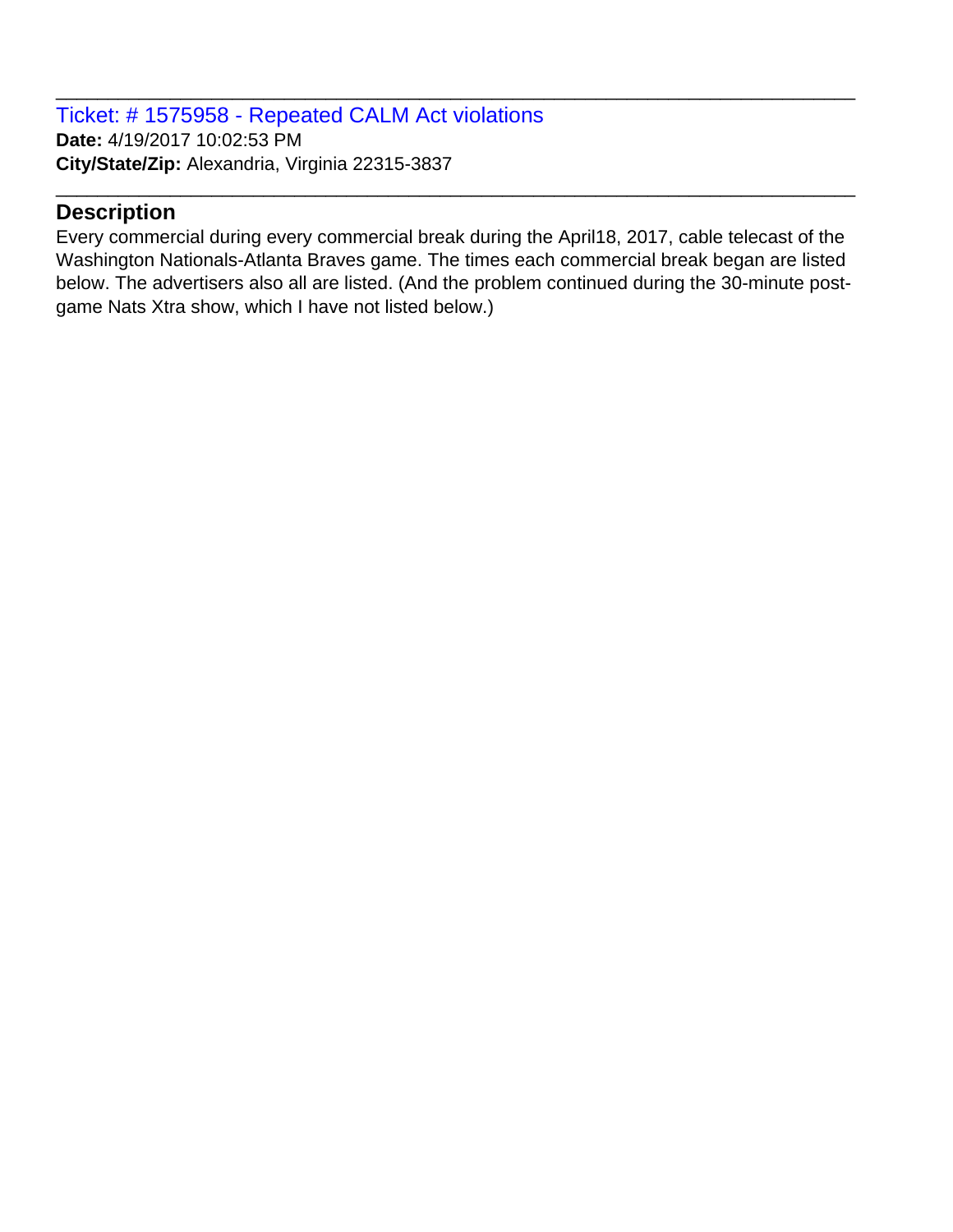Ticket: # 1575982 - Repeated CALM Act violations **Date:** 4/19/2017 10:15:43 PM **City/State/Zip:** Alexandria, Virginia 22315-3837

## **Description**

Every commercial during every commercial break during the April18, 2017, cable telecast of the Washington Nationals-Atlanta Braves game. The times each commercial break began are listed below. The advertisers also all are listed. (And the problem continued during the 30-minute postgame Nats Xtra show, which I have not listed below.)

\_\_\_\_\_\_\_\_\_\_\_\_\_\_\_\_\_\_\_\_\_\_\_\_\_\_\_\_\_\_\_\_\_\_\_\_\_\_\_\_\_\_\_\_\_\_\_\_\_\_\_\_\_\_\_\_\_\_\_\_\_\_\_\_\_\_\_\_\_\_\_\_\_\_\_\_\_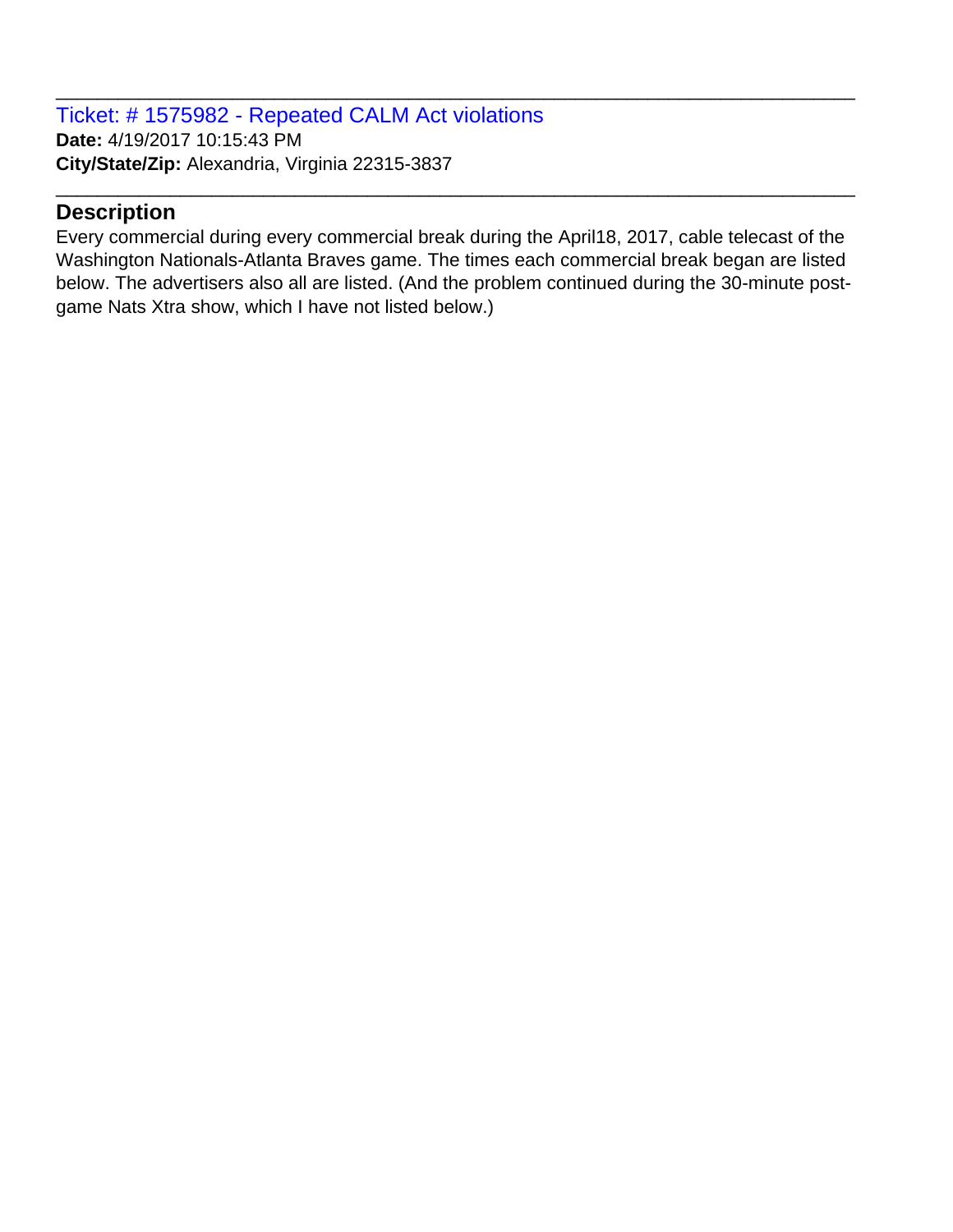Ticket: # 1575944 - Repeated CALM Act violations **Date:** 4/19/2017 9:58:55 PM **City/State/Zip:** Alexandria, Virginia 22315-3837

## **Description**

Every commercial during every commercial break during the April18, 2017, cable telecast of the Washington Nationals-Atlanta Braves game. The times each commercial break began are listed below. The advertisers also all are listed. (And the problem continued during the 30-minute postgame Nats Xtra show, which I have not listed below.)

\_\_\_\_\_\_\_\_\_\_\_\_\_\_\_\_\_\_\_\_\_\_\_\_\_\_\_\_\_\_\_\_\_\_\_\_\_\_\_\_\_\_\_\_\_\_\_\_\_\_\_\_\_\_\_\_\_\_\_\_\_\_\_\_\_\_\_\_\_\_\_\_\_\_\_\_\_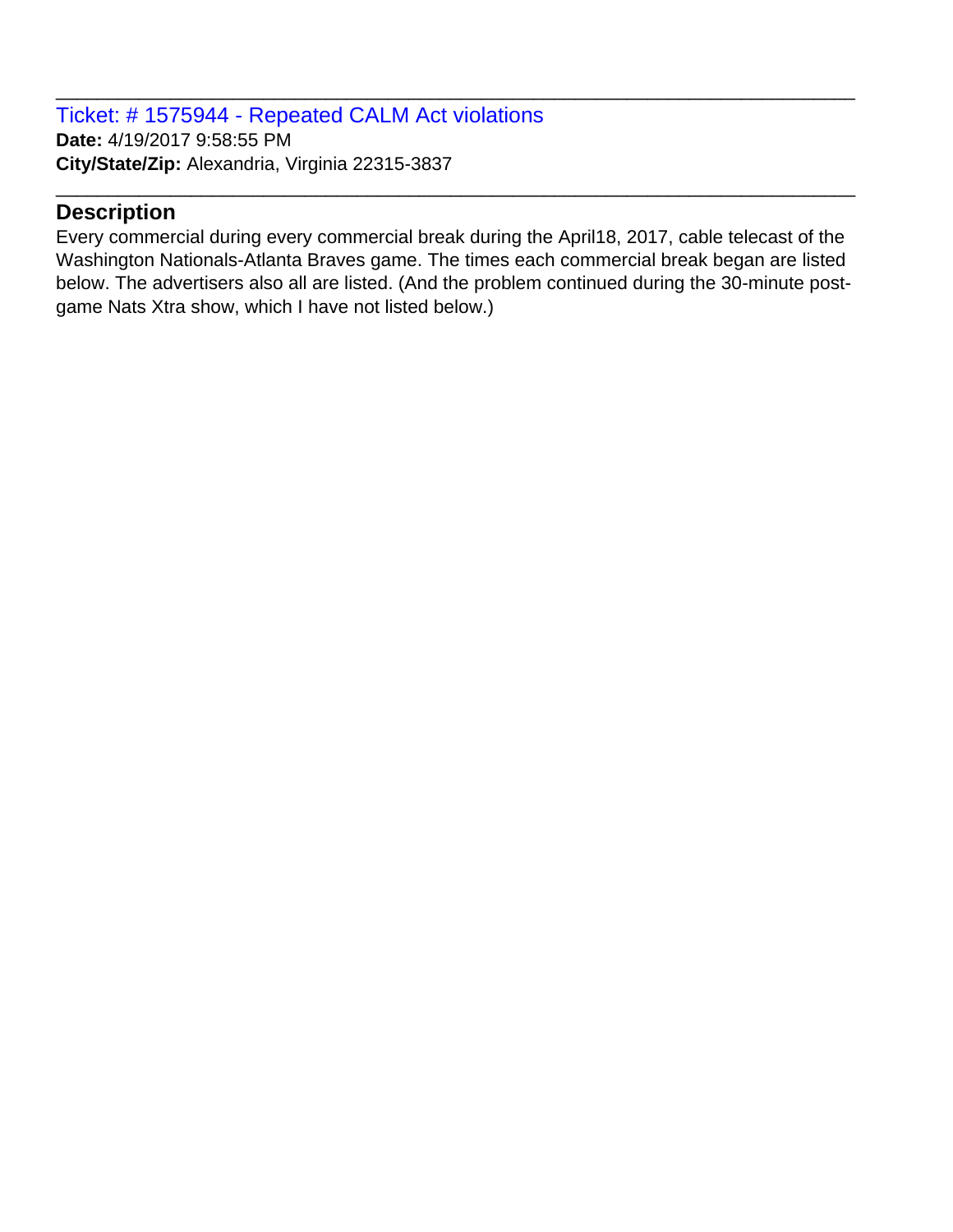Ticket: # 1575964 - Repeated CALM Act violations **Date:** 4/19/2017 10:05:19 PM **City/State/Zip:** Alexandria, Virginia 22315-3837

## **Description**

Every commercial during every commercial break during the April18, 2017, cable telecast of the Washington Nationals-Atlanta Braves game. The times each commercial break began are listed below. The advertisers also all are listed. (And the problem continued during the 30-minute postgame Nats Xtra show, which I have not listed below.)

\_\_\_\_\_\_\_\_\_\_\_\_\_\_\_\_\_\_\_\_\_\_\_\_\_\_\_\_\_\_\_\_\_\_\_\_\_\_\_\_\_\_\_\_\_\_\_\_\_\_\_\_\_\_\_\_\_\_\_\_\_\_\_\_\_\_\_\_\_\_\_\_\_\_\_\_\_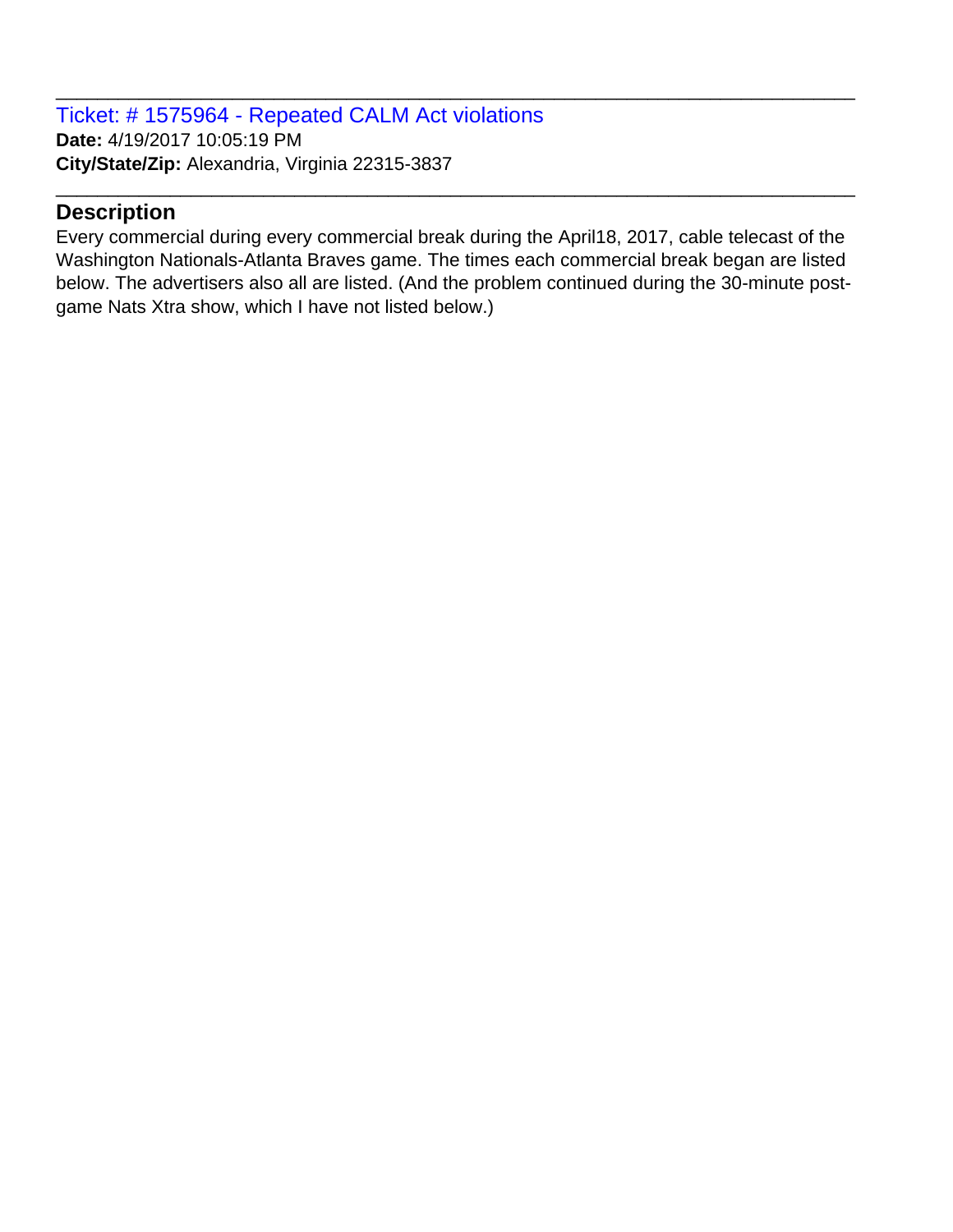Ticket: # 1575980 - Repeated CALM Act violations **Date:** 4/19/2017 10:14:56 PM **City/State/Zip:** Alexandria, Virginia 22315-3837

## **Description**

Every commercial during every commercial break during the April18, 2017, cable telecast of the Washington Nationals-Atlanta Braves game. The times each commercial break began are listed below. The advertisers also all are listed. (And the problem continued during the 30-minute postgame Nats Xtra show, which I have not listed below.)

\_\_\_\_\_\_\_\_\_\_\_\_\_\_\_\_\_\_\_\_\_\_\_\_\_\_\_\_\_\_\_\_\_\_\_\_\_\_\_\_\_\_\_\_\_\_\_\_\_\_\_\_\_\_\_\_\_\_\_\_\_\_\_\_\_\_\_\_\_\_\_\_\_\_\_\_\_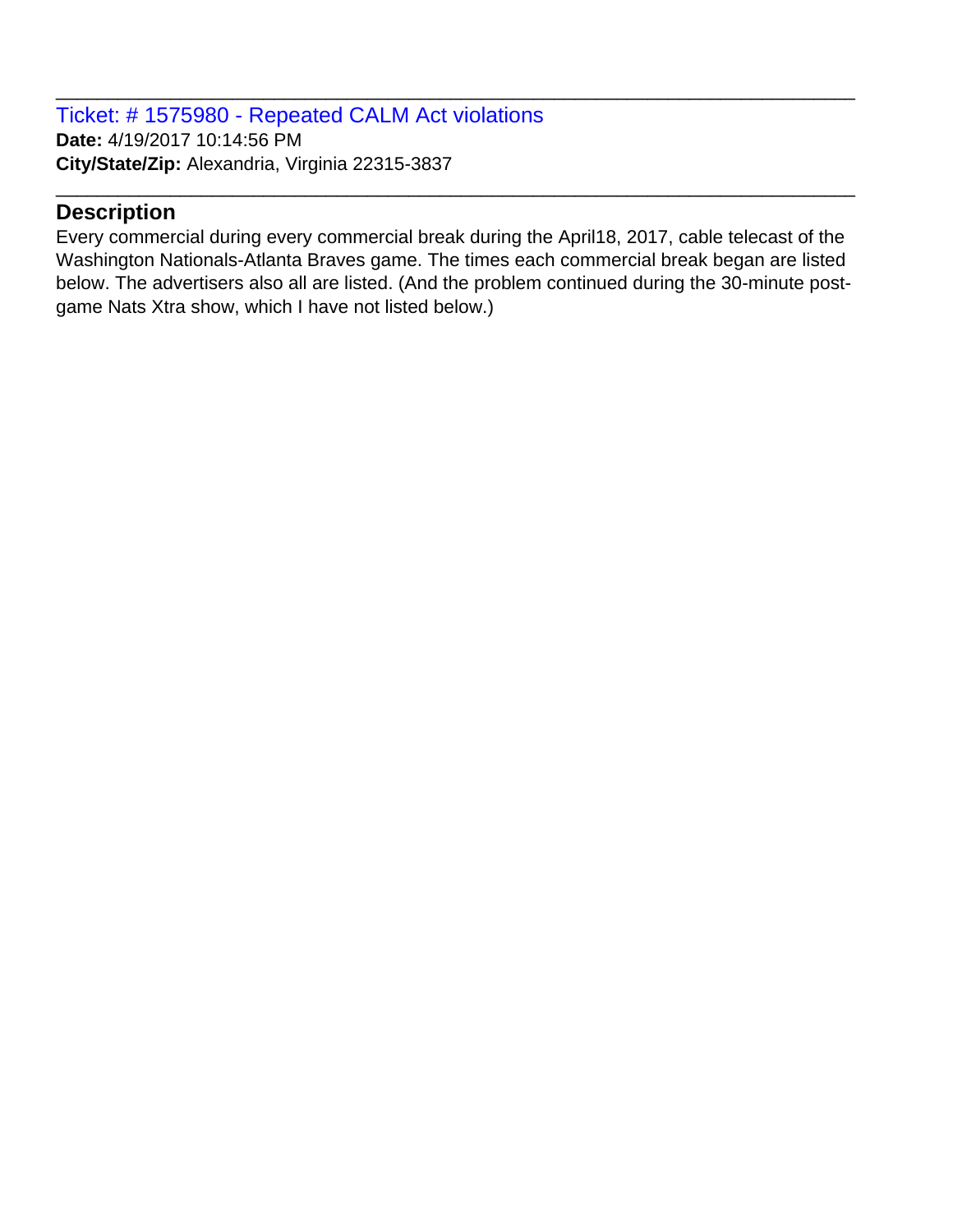Ticket: # 1575933 - Repeated CALM Act violations **Date:** 4/19/2017 9:55:01 PM **City/State/Zip:** Alexandria, Virginia 22315-3837

## **Description**

Every commercial during every commercial break during the April18, 2017, cable telecast of the Washington Nationals-Atlanta Braves game. The times each commercial break began are listed below. The advertisers also all are listed. (And the problem continued during the 30-minute postgame Nats Xtra show, which I have not listed below.)

\_\_\_\_\_\_\_\_\_\_\_\_\_\_\_\_\_\_\_\_\_\_\_\_\_\_\_\_\_\_\_\_\_\_\_\_\_\_\_\_\_\_\_\_\_\_\_\_\_\_\_\_\_\_\_\_\_\_\_\_\_\_\_\_\_\_\_\_\_\_\_\_\_\_\_\_\_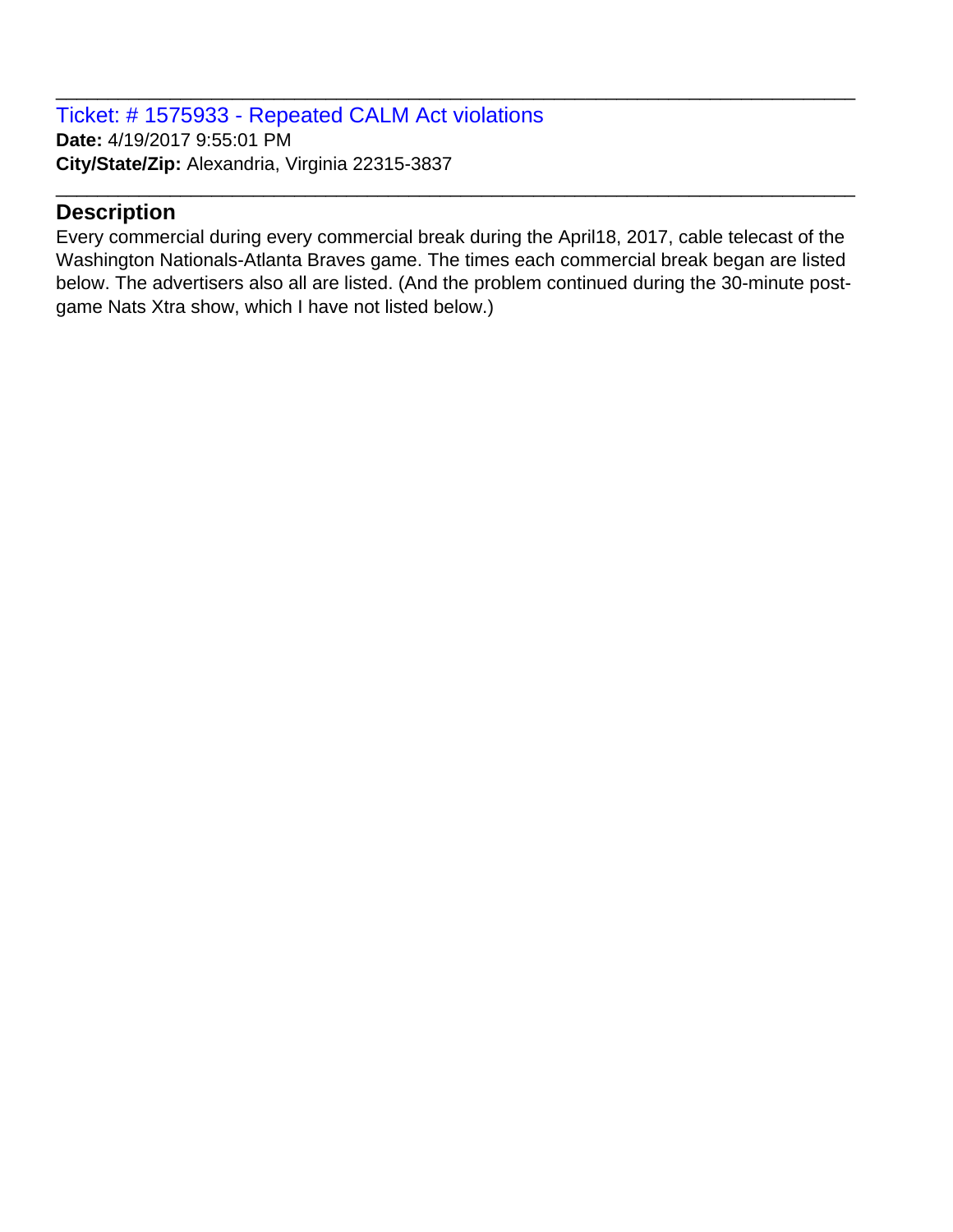Ticket: # 1575956 - Repeated CALM Act violations **Date:** 4/19/2017 10:01:31 PM **City/State/Zip:** Alexandria, Virginia 22315-3837

#### **Description**

Every commercial during every commercial break during the April18, 2017, cable telecast of the Washington Nationals-Atlanta Braves game. The times each commercial break began are listed below. The advertisers also all are listed. (And the problem continued during the 30-minute postgame Nats Xtra show, which I have not listed below.)

\_\_\_\_\_\_\_\_\_\_\_\_\_\_\_\_\_\_\_\_\_\_\_\_\_\_\_\_\_\_\_\_\_\_\_\_\_\_\_\_\_\_\_\_\_\_\_\_\_\_\_\_\_\_\_\_\_\_\_\_\_\_\_\_\_\_\_\_\_\_\_\_\_\_\_\_\_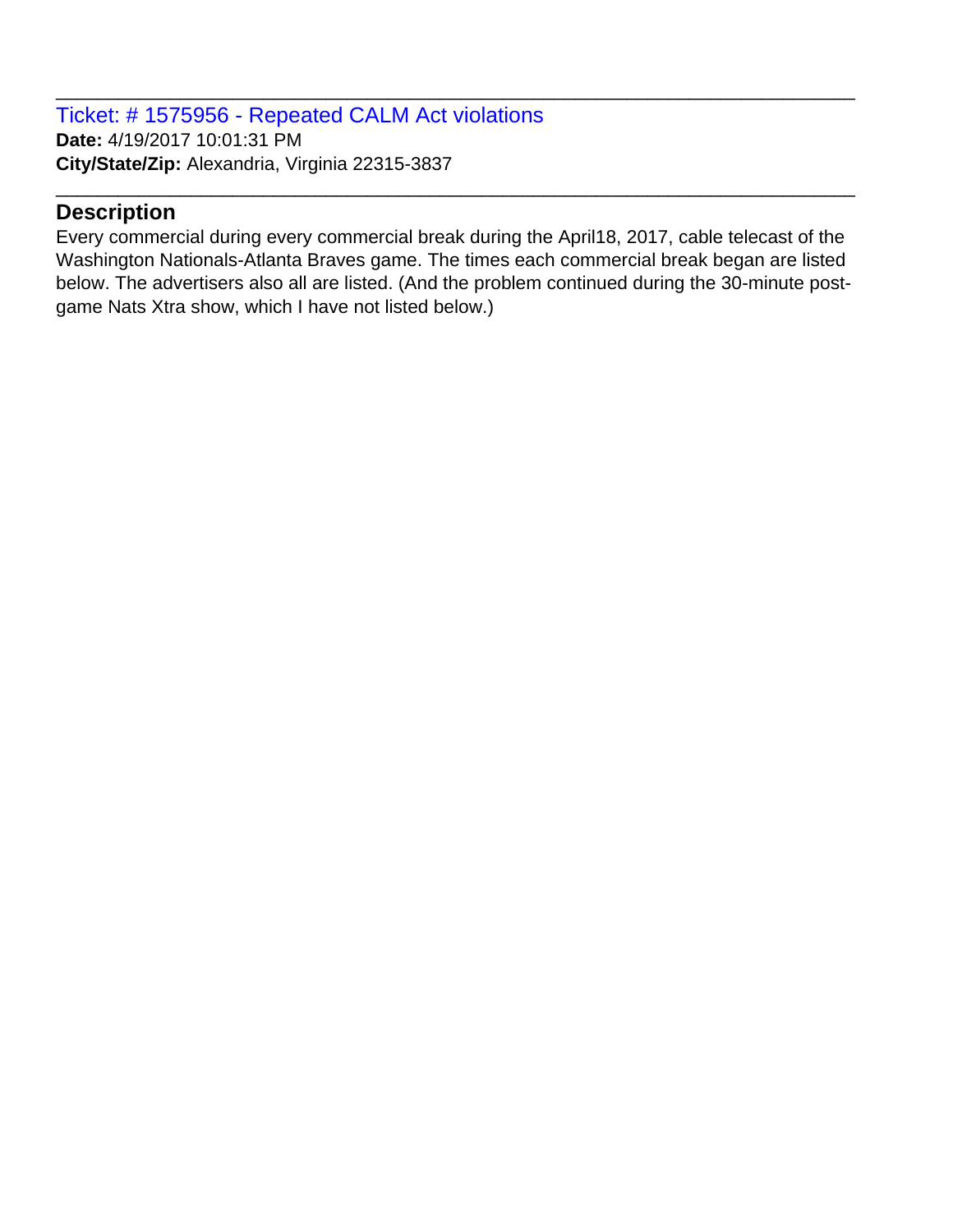Ticket: # 1576001 - Repeated CALM Act violations **Date:** 4/19/2017 10:21:33 PM **City/State/Zip:** Alexandria, Virginia 22315-3837

## **Description**

Every commercial during every commercial break during the April18, 2017, cable telecast of the Washington Nationals-Atlanta Braves game. The times each commercial break began are listed below. The advertisers also all are listed. (And the problem continued during the 30-minute postgame Nats Xtra show, which I have not listed below.)

\_\_\_\_\_\_\_\_\_\_\_\_\_\_\_\_\_\_\_\_\_\_\_\_\_\_\_\_\_\_\_\_\_\_\_\_\_\_\_\_\_\_\_\_\_\_\_\_\_\_\_\_\_\_\_\_\_\_\_\_\_\_\_\_\_\_\_\_\_\_\_\_\_\_\_\_\_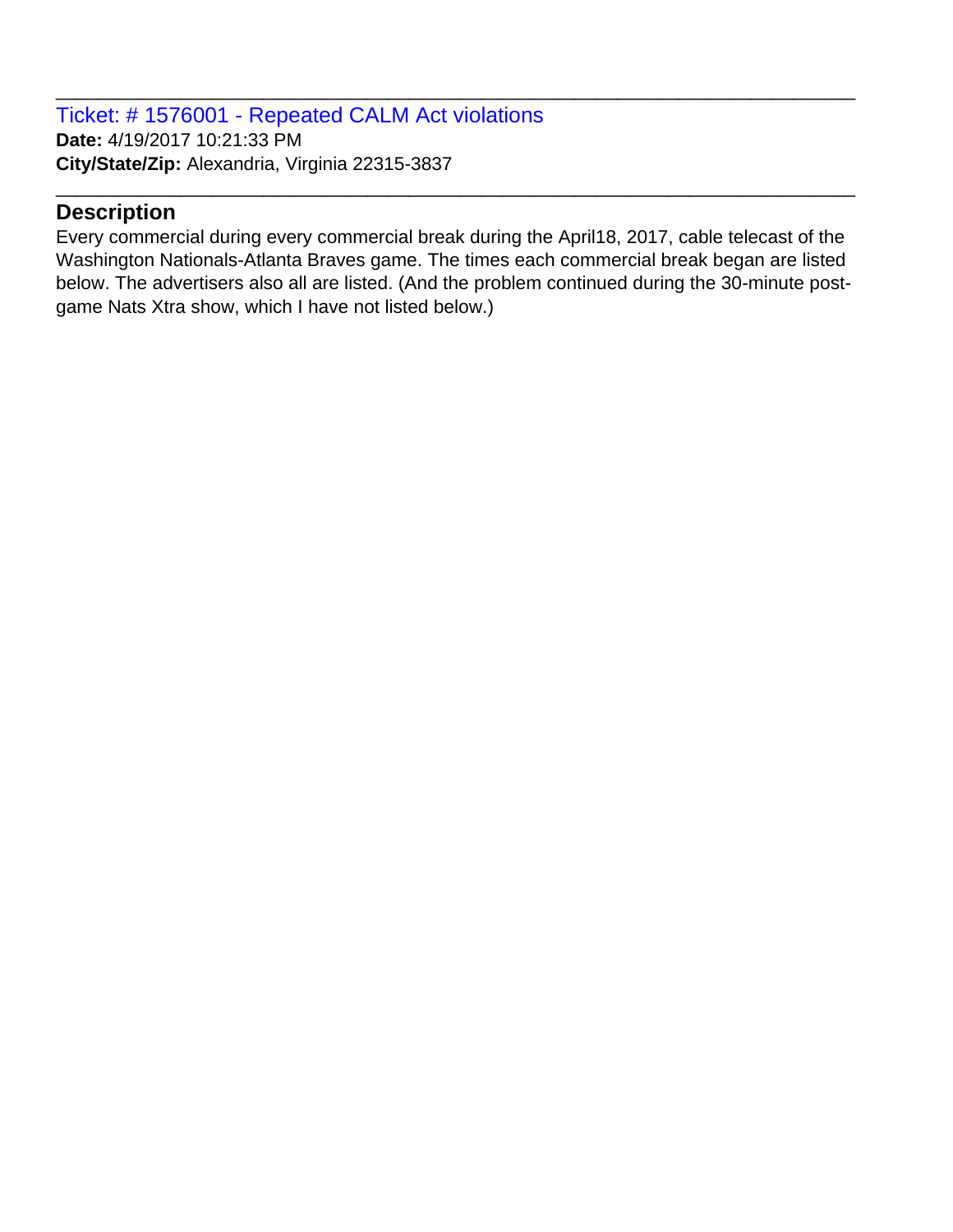Ticket: # 1575939 - Repeated CALM Act violations **Date:** 4/19/2017 9:57:25 PM **City/State/Zip:** Alexandria, Virginia 22315-3837

## **Description**

Every commercial during every commercial break during the April18, 2017, cable telecast of the Washington Nationals-Atlanta Braves game. The times each commercial break began are listed below. The advertisers also all are listed. (And the problem continued during the 30-minute postgame Nats Xtra show, which I have not listed below.)

\_\_\_\_\_\_\_\_\_\_\_\_\_\_\_\_\_\_\_\_\_\_\_\_\_\_\_\_\_\_\_\_\_\_\_\_\_\_\_\_\_\_\_\_\_\_\_\_\_\_\_\_\_\_\_\_\_\_\_\_\_\_\_\_\_\_\_\_\_\_\_\_\_\_\_\_\_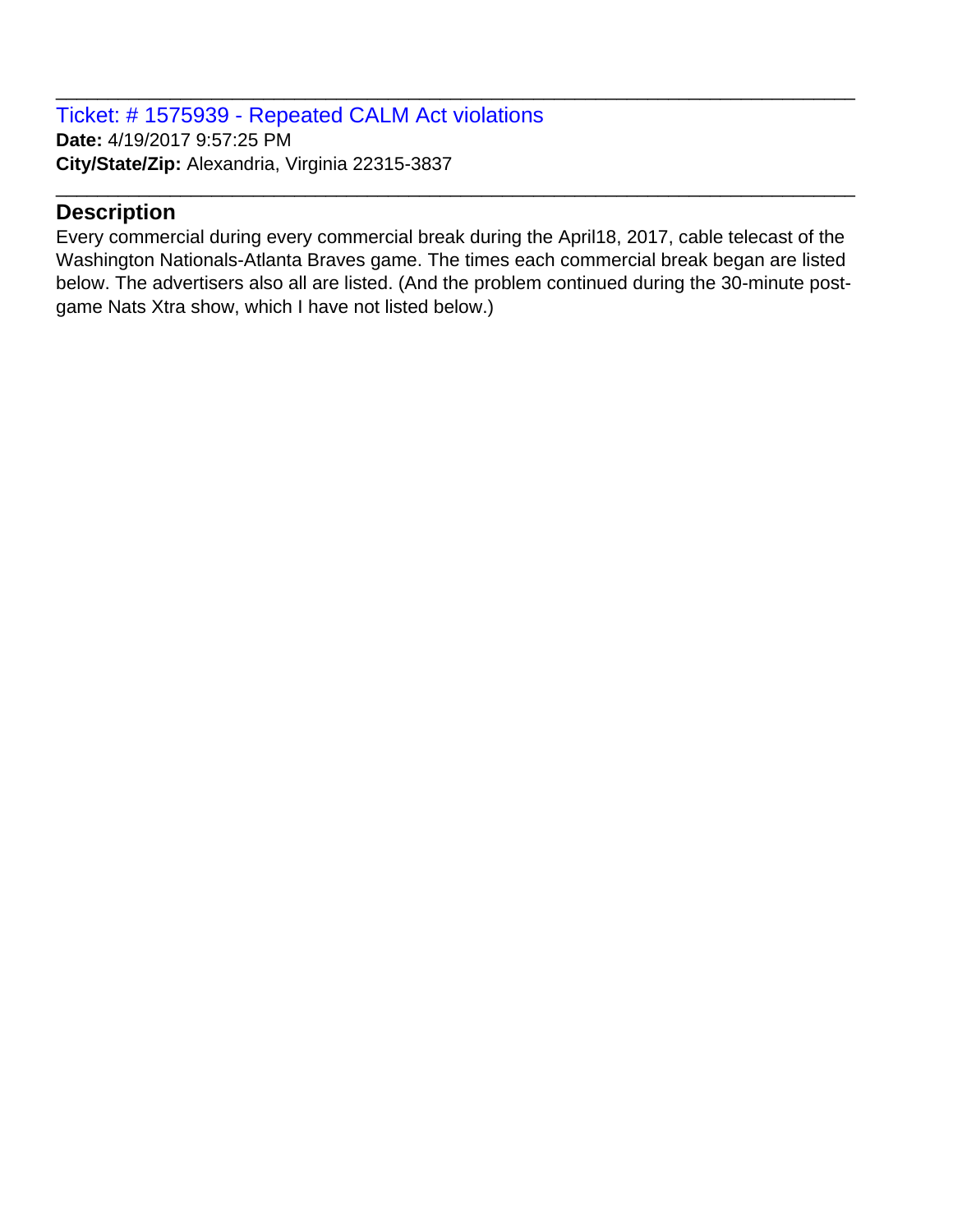Ticket: # 1575926 - Repeated CALM Act violations **Date:** 4/19/2017 9:52:25 PM **City/State/Zip:** Alexandria, Virginia 22315-3837

## **Description**

Every commercial during every commercial break during the April18, 2017, cable telecast of the Washington Nationals-Atlanta Braves game. The times each commercial break began are listed below. The advertisers also all are listed. (And the problem continued during the 30-minute postgame Nats Xtra show, which I have not listed below.)

\_\_\_\_\_\_\_\_\_\_\_\_\_\_\_\_\_\_\_\_\_\_\_\_\_\_\_\_\_\_\_\_\_\_\_\_\_\_\_\_\_\_\_\_\_\_\_\_\_\_\_\_\_\_\_\_\_\_\_\_\_\_\_\_\_\_\_\_\_\_\_\_\_\_\_\_\_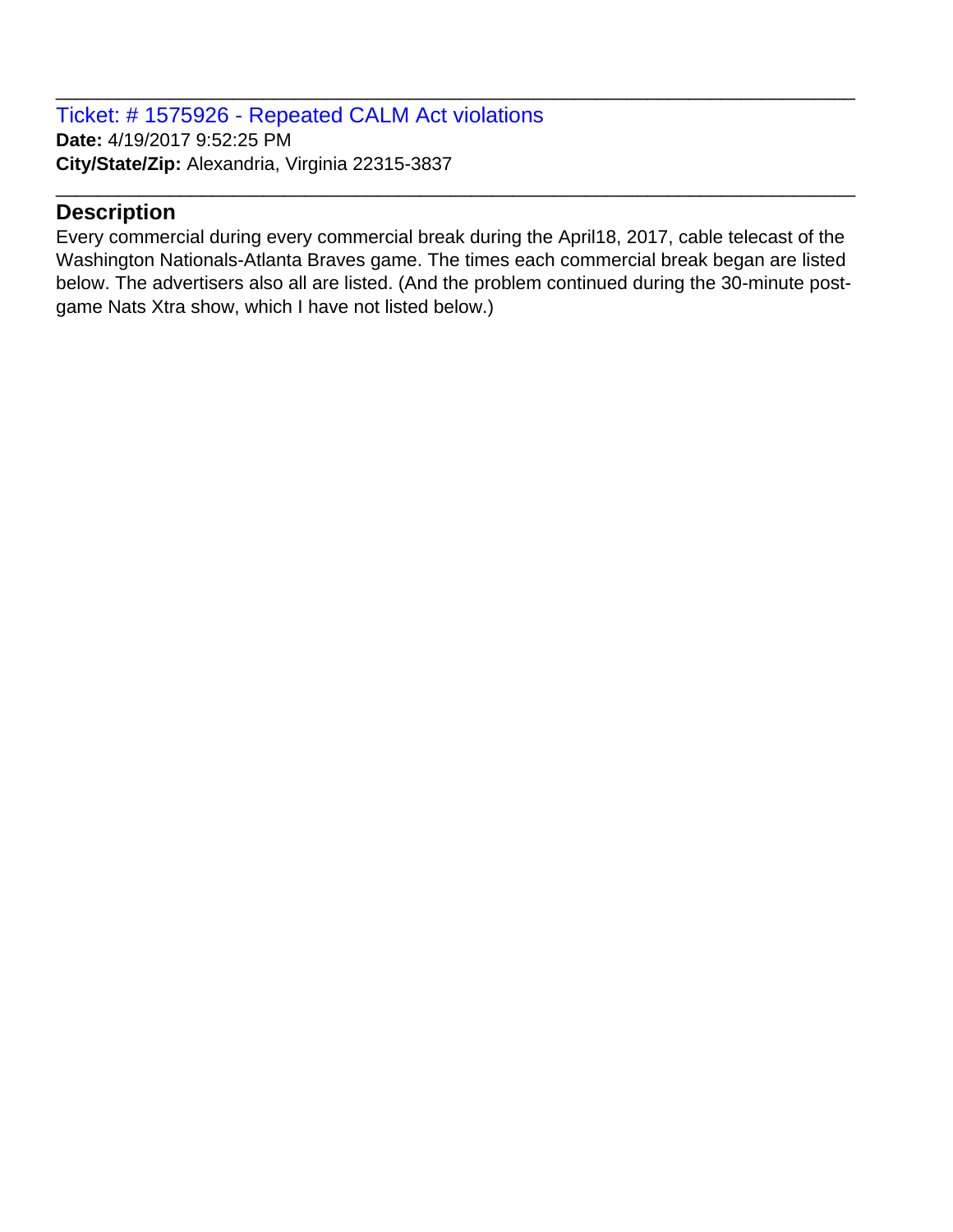Ticket: # 1575989 - Repeated CALM Act violations **Date:** 4/19/2017 10:18:12 PM **City/State/Zip:** Alexandria, Virginia 22315-3837

## **Description**

Every commercial during every commercial break during the April18, 2017, cable telecast of the Washington Nationals-Atlanta Braves game. The times each commercial break began are listed below. The advertisers also all are listed. (And the problem continued during the 30-minute postgame Nats Xtra show, which I have not listed below.)

\_\_\_\_\_\_\_\_\_\_\_\_\_\_\_\_\_\_\_\_\_\_\_\_\_\_\_\_\_\_\_\_\_\_\_\_\_\_\_\_\_\_\_\_\_\_\_\_\_\_\_\_\_\_\_\_\_\_\_\_\_\_\_\_\_\_\_\_\_\_\_\_\_\_\_\_\_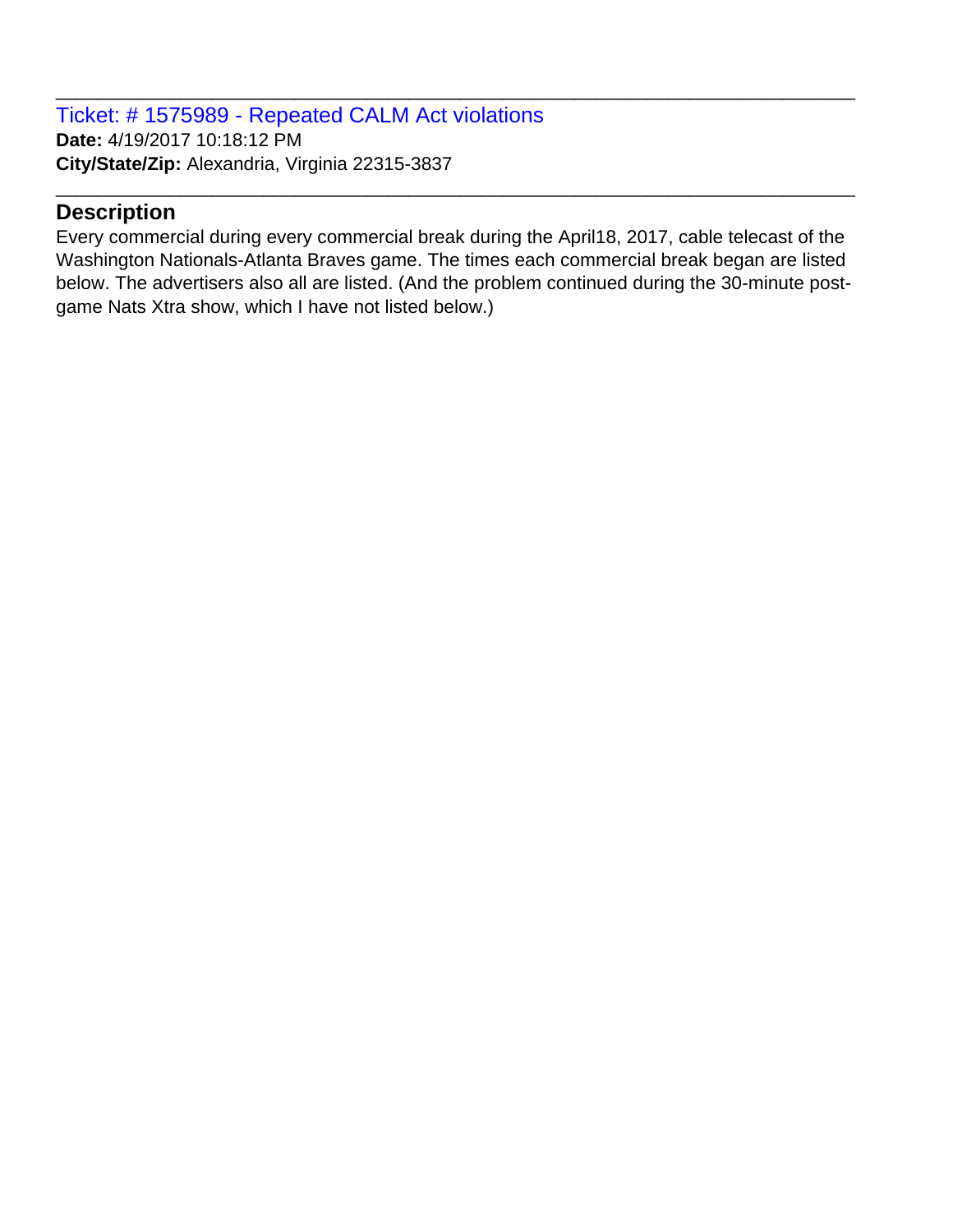Ticket: # 1575904 - Repeated CALM Act violations **Date:** 4/19/2017 9:45:09 PM **City/State/Zip:** Alexandria, Virginia 22315-3837

## **Description**

Every commercial during every commercial break during the April18, 2017, cable telecast of the Washington Nationals-Atlanta Braves game. The times each commercial break began are listed below. The advertisers also all are listed. (And the problem continued during the 30-minute postgame Nats Xtra show, which I have not listed below.)

\_\_\_\_\_\_\_\_\_\_\_\_\_\_\_\_\_\_\_\_\_\_\_\_\_\_\_\_\_\_\_\_\_\_\_\_\_\_\_\_\_\_\_\_\_\_\_\_\_\_\_\_\_\_\_\_\_\_\_\_\_\_\_\_\_\_\_\_\_\_\_\_\_\_\_\_\_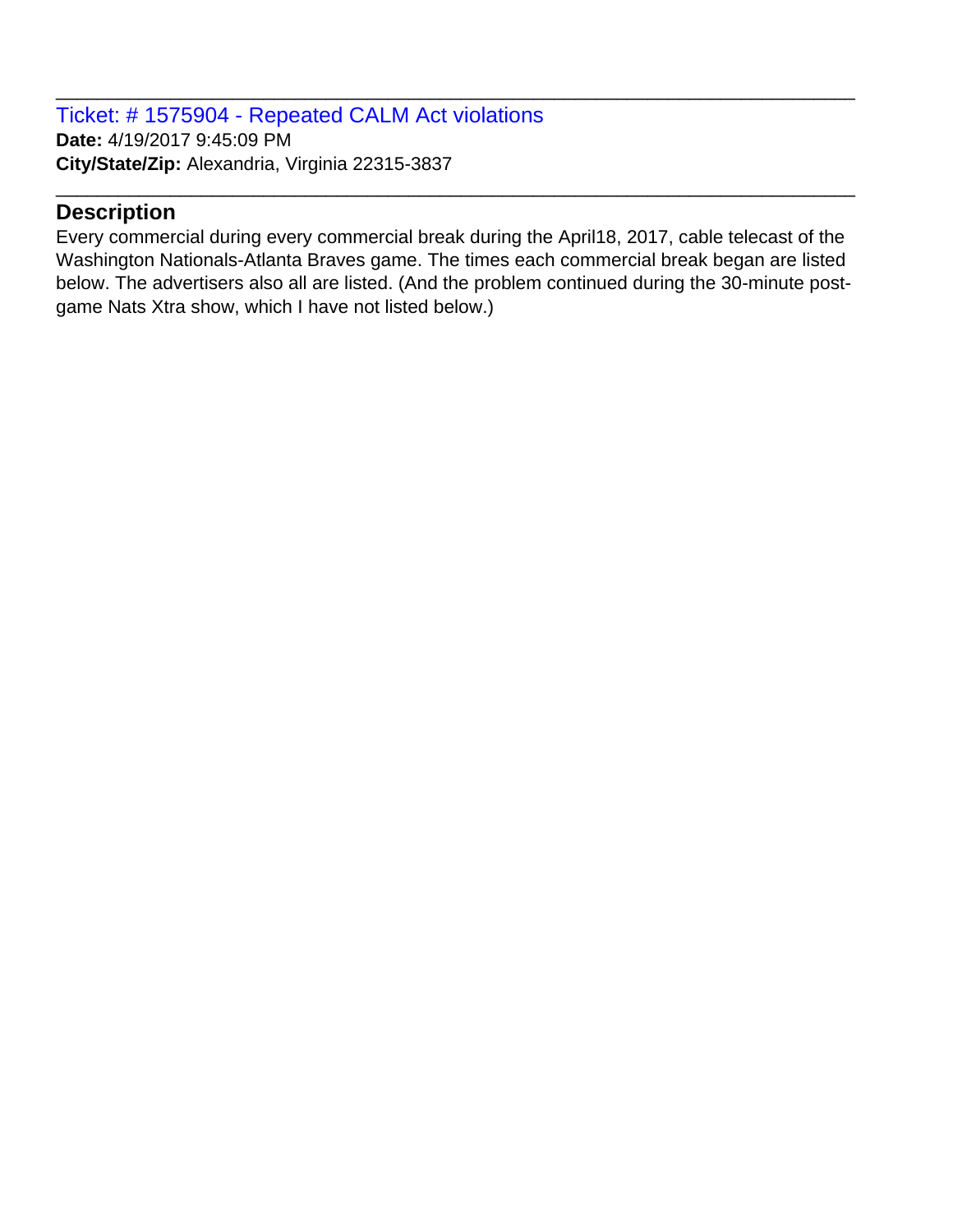Ticket: # 1575973 - Repeated CALM Act violations **Date:** 4/19/2017 10:08:10 PM **City/State/Zip:** Alexandria, Virginia 22315-3837

## **Description**

Every commercial during every commercial break during the April18, 2017, cable telecast of the Washington Nationals-Atlanta Braves game. The times each commercial break began are listed below. The advertisers also all are listed. (And the problem continued during the 30-minute postgame Nats Xtra show, which I have not listed below.)

\_\_\_\_\_\_\_\_\_\_\_\_\_\_\_\_\_\_\_\_\_\_\_\_\_\_\_\_\_\_\_\_\_\_\_\_\_\_\_\_\_\_\_\_\_\_\_\_\_\_\_\_\_\_\_\_\_\_\_\_\_\_\_\_\_\_\_\_\_\_\_\_\_\_\_\_\_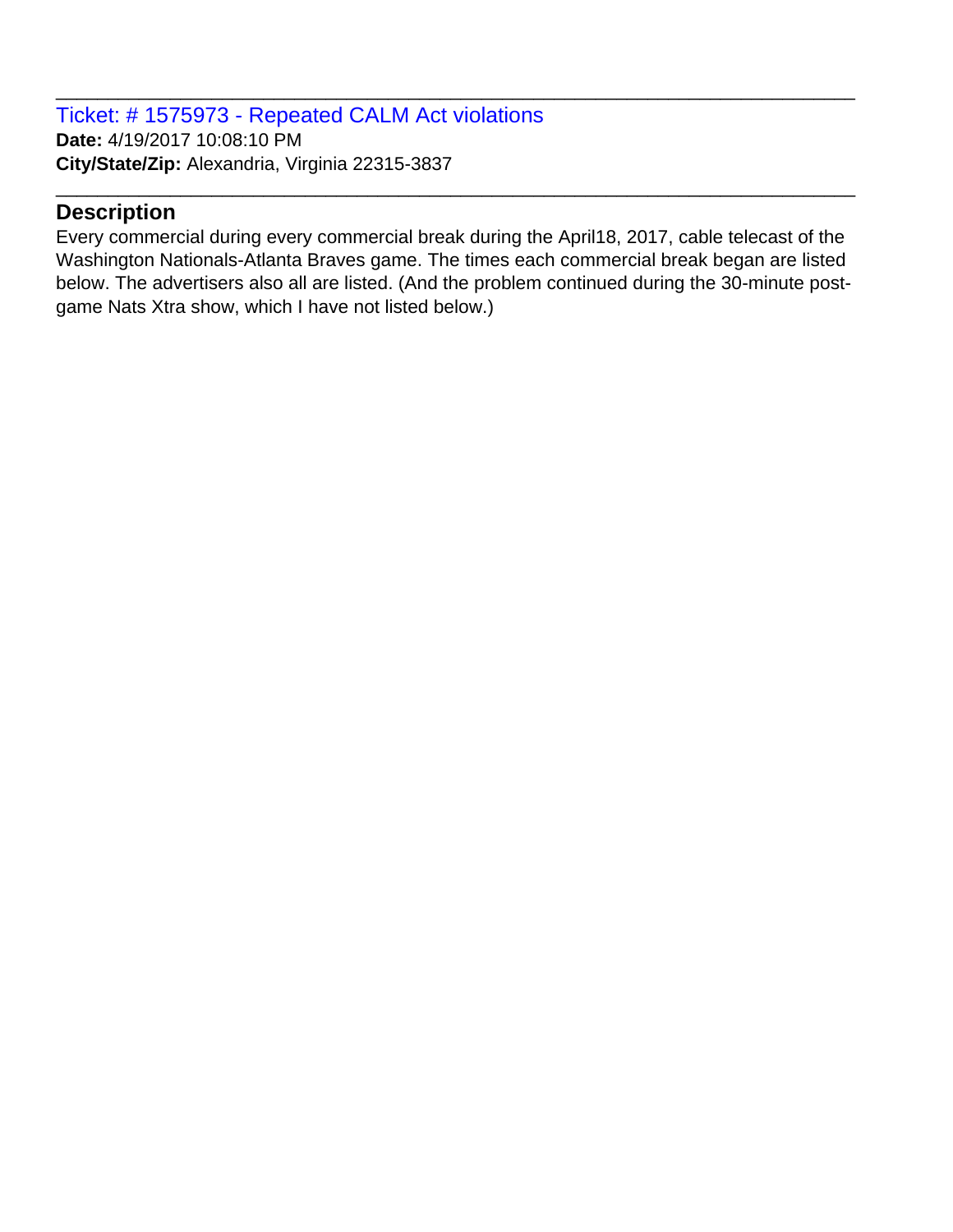Ticket: # 1575942 - Repeated CALM Act violations **Date:** 4/19/2017 9:58:15 PM **City/State/Zip:** Alexandria, Virginia 22315-3837

## **Description**

Every commercial during every commercial break during the April18, 2017, cable telecast of the Washington Nationals-Atlanta Braves game. The times each commercial break began are listed below. The advertisers also all are listed. (And the problem continued during the 30-minute postgame Nats Xtra show, which I have not listed below.)

\_\_\_\_\_\_\_\_\_\_\_\_\_\_\_\_\_\_\_\_\_\_\_\_\_\_\_\_\_\_\_\_\_\_\_\_\_\_\_\_\_\_\_\_\_\_\_\_\_\_\_\_\_\_\_\_\_\_\_\_\_\_\_\_\_\_\_\_\_\_\_\_\_\_\_\_\_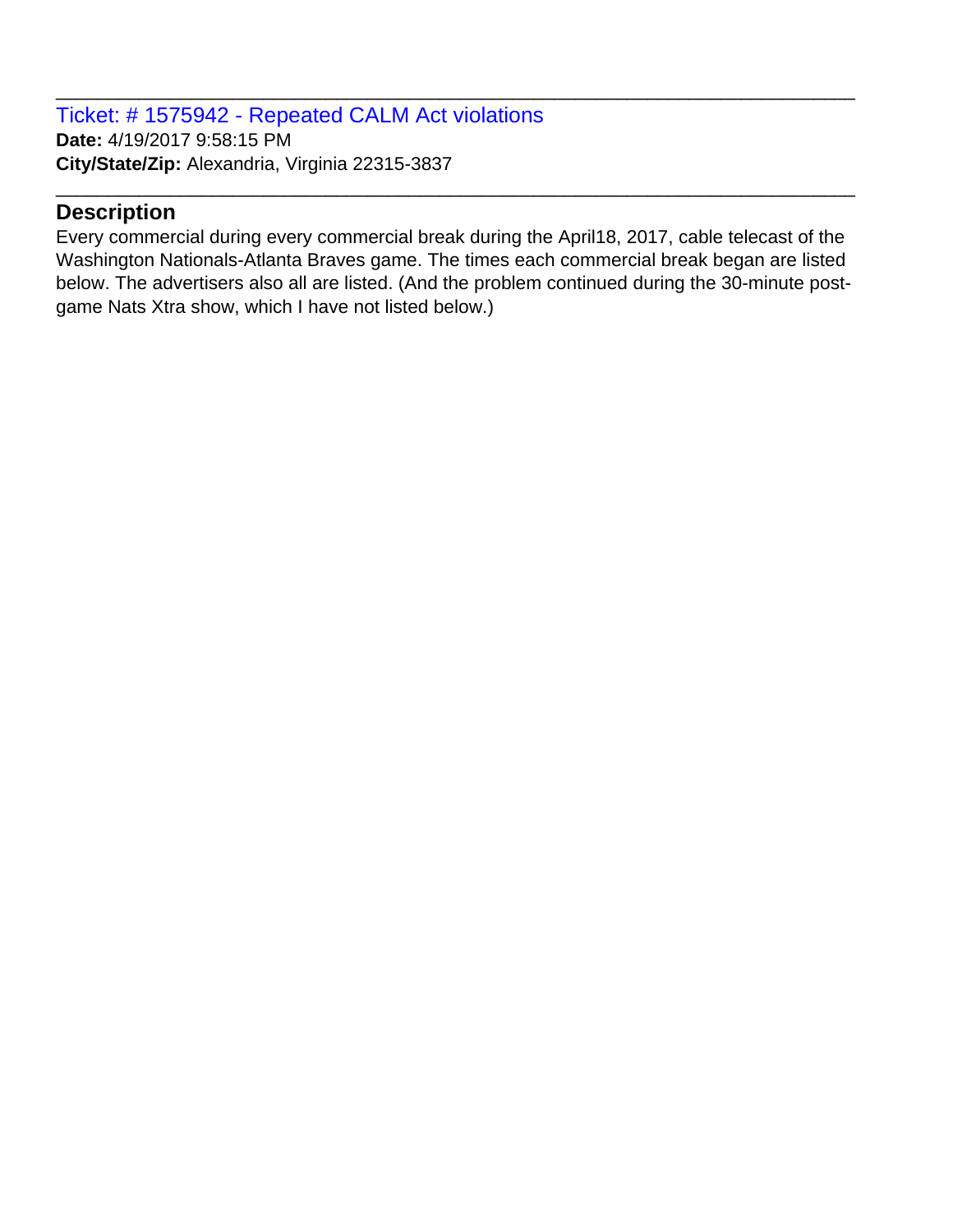Ticket: # 1575906 - Repeated CALM Act violations **Date:** 4/19/2017 9:46:07 PM **City/State/Zip:** Alexandria, Virginia 22315-3837

## **Description**

Every commercial during every commercial break during the April18, 2017, cable telecast of the Washington Nationals-Atlanta Braves game. The times each commercial break began are listed below. The advertisers also all are listed. (And the problem continued during the 30-minute postgame Nats Xtra show, which I have not listed below.)

\_\_\_\_\_\_\_\_\_\_\_\_\_\_\_\_\_\_\_\_\_\_\_\_\_\_\_\_\_\_\_\_\_\_\_\_\_\_\_\_\_\_\_\_\_\_\_\_\_\_\_\_\_\_\_\_\_\_\_\_\_\_\_\_\_\_\_\_\_\_\_\_\_\_\_\_\_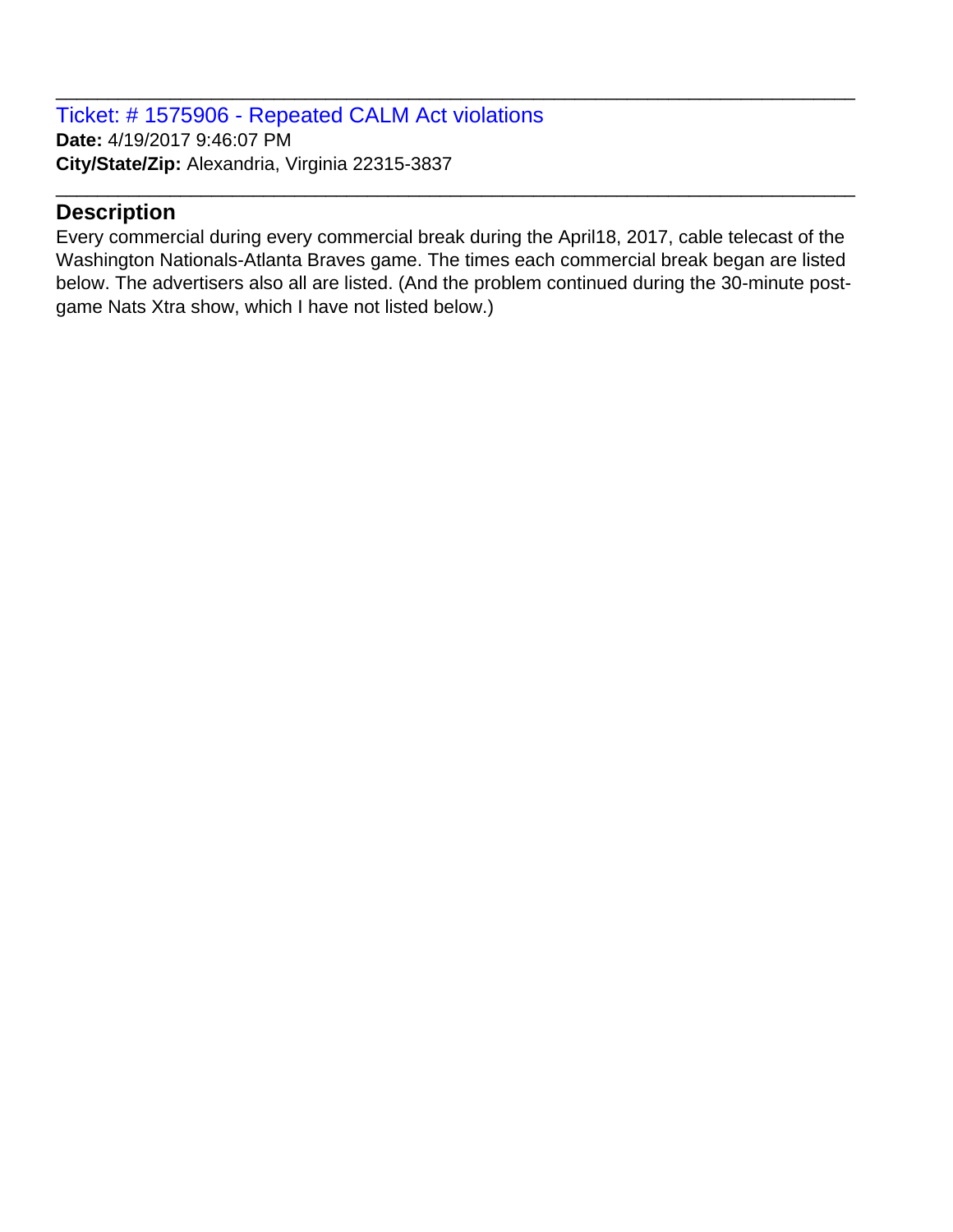Ticket: # 1575935 - Repeated CALM Act violations **Date:** 4/19/2017 9:55:43 PM **City/State/Zip:** Alexandria, Virginia 22315-3837

## **Description**

Every commercial during every commercial break during the April18, 2017, cable telecast of the Washington Nationals-Atlanta Braves game. The times each commercial break began are listed below. The advertisers also all are listed. (And the problem continued during the 30-minute postgame Nats Xtra show, which I have not listed below.)

\_\_\_\_\_\_\_\_\_\_\_\_\_\_\_\_\_\_\_\_\_\_\_\_\_\_\_\_\_\_\_\_\_\_\_\_\_\_\_\_\_\_\_\_\_\_\_\_\_\_\_\_\_\_\_\_\_\_\_\_\_\_\_\_\_\_\_\_\_\_\_\_\_\_\_\_\_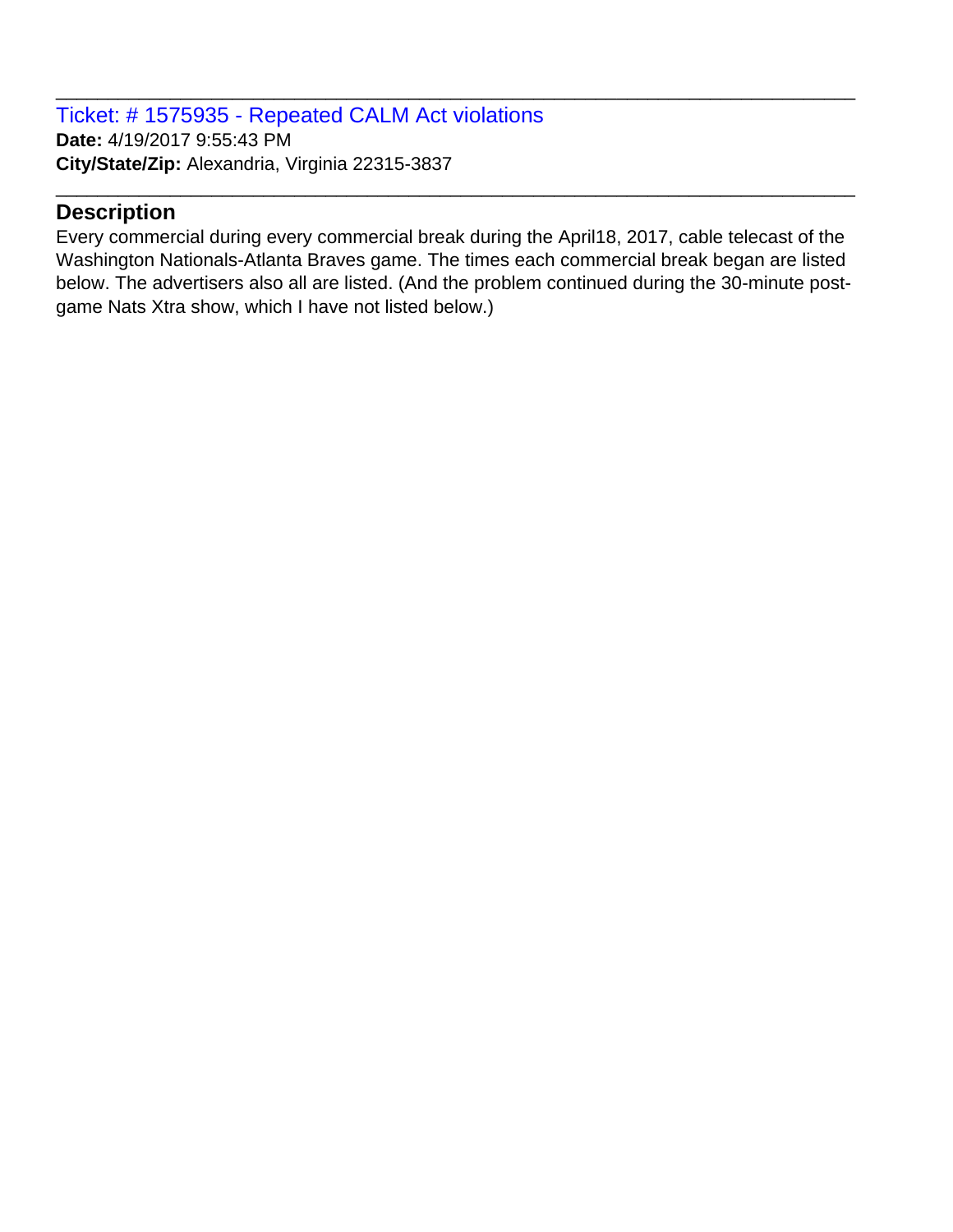Ticket: # 1575914 - Repeated CALM Act violations **Date:** 4/19/2017 9:48:48 PM **City/State/Zip:** Alexandria, Virginia 22315-3837

## **Description**

Every commercial during every commercial break during the April18, 2017, cable telecast of the Washington Nationals-Atlanta Braves game. The times each commercial break began are listed below. The advertisers also all are listed. (And the problem continued during the 30-minute postgame Nats Xtra show, which I have not listed below.)

\_\_\_\_\_\_\_\_\_\_\_\_\_\_\_\_\_\_\_\_\_\_\_\_\_\_\_\_\_\_\_\_\_\_\_\_\_\_\_\_\_\_\_\_\_\_\_\_\_\_\_\_\_\_\_\_\_\_\_\_\_\_\_\_\_\_\_\_\_\_\_\_\_\_\_\_\_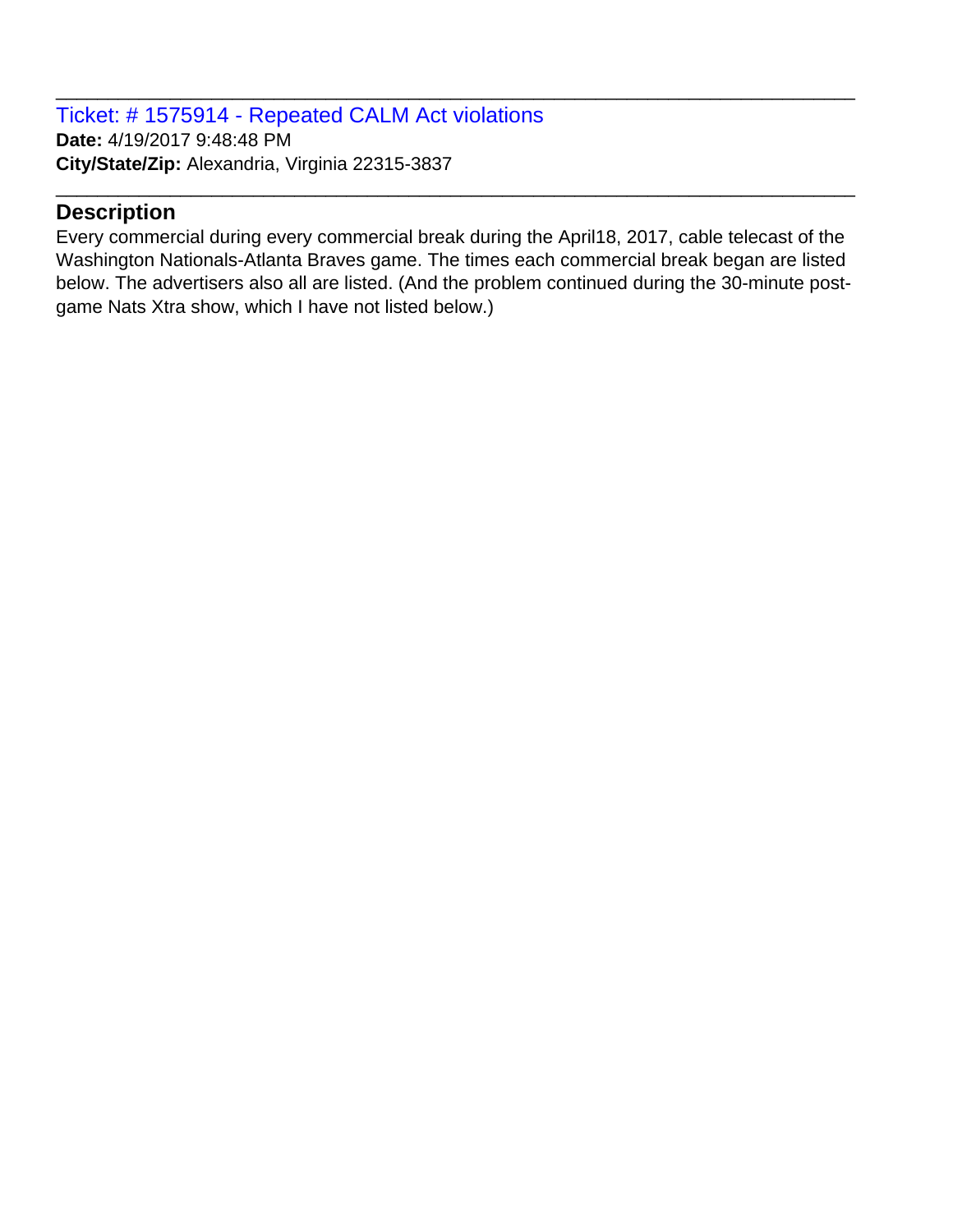Ticket: # 1575997 - Repeated CALM Act violations **Date:** 4/19/2017 10:20:17 PM **City/State/Zip:** Alexandria, Virginia 22315-3837

# **Description**

Every commercial during every commercial break during the April18, 2017, cable telecast of the Washington Nationals-Atlanta Braves game. The times each commercial break began are listed below. The advertisers also all are listed. (And the problem continued during the 30-minute postgame Nats Xtra show, which I have not listed below.)

\_\_\_\_\_\_\_\_\_\_\_\_\_\_\_\_\_\_\_\_\_\_\_\_\_\_\_\_\_\_\_\_\_\_\_\_\_\_\_\_\_\_\_\_\_\_\_\_\_\_\_\_\_\_\_\_\_\_\_\_\_\_\_\_\_\_\_\_\_\_\_\_\_\_\_\_\_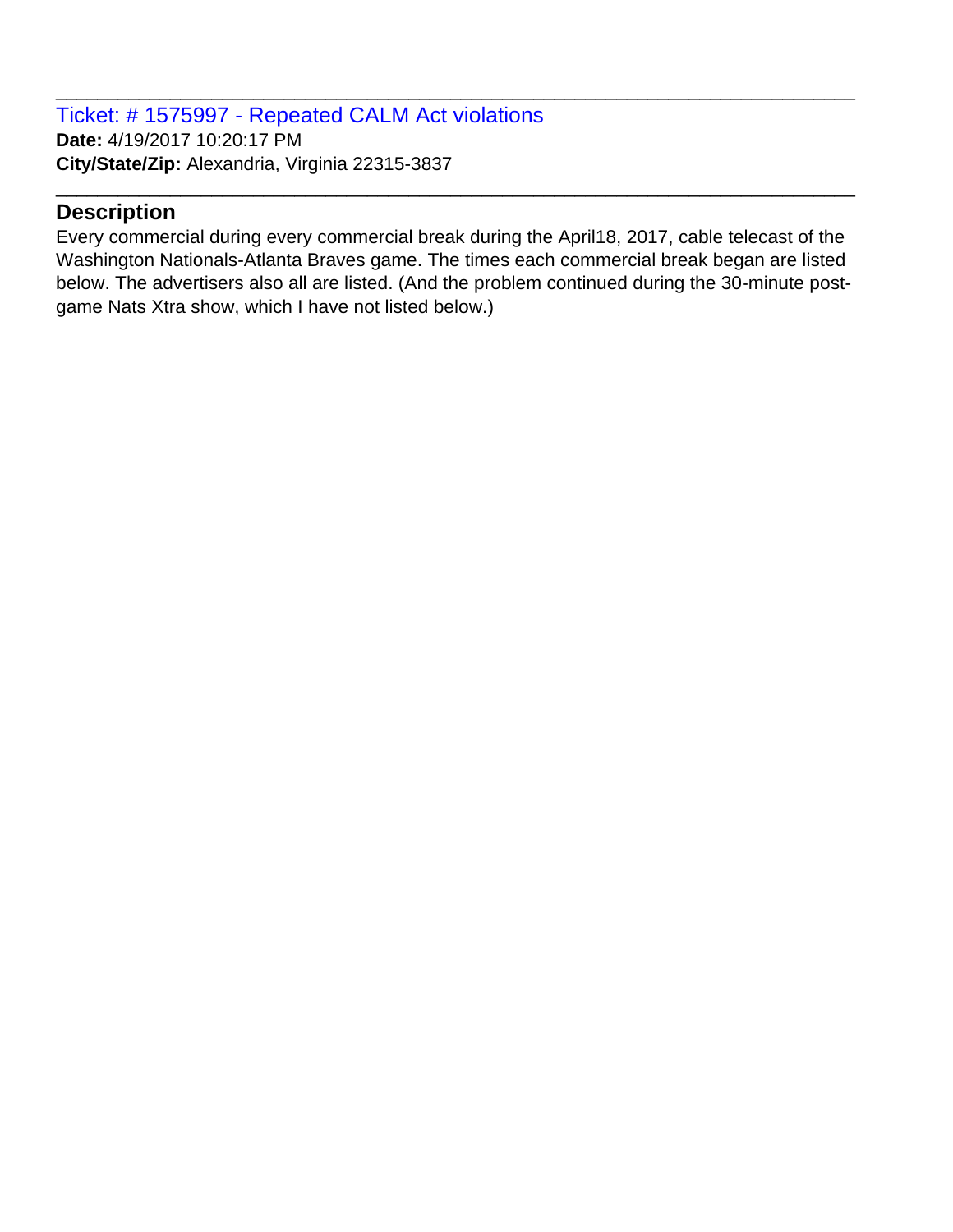Ticket: # 1575986 - Repeated CALM Act violations **Date:** 4/19/2017 10:17:30 PM **City/State/Zip:** Alexandria, Virginia 22315-3837

# **Description**

Every commercial during every commercial break during the April18, 2017, cable telecast of the Washington Nationals-Atlanta Braves game. The times each commercial break began are listed below. The advertisers also all are listed. (And the problem continued during the 30-minute postgame Nats Xtra show, which I have not listed below.)

\_\_\_\_\_\_\_\_\_\_\_\_\_\_\_\_\_\_\_\_\_\_\_\_\_\_\_\_\_\_\_\_\_\_\_\_\_\_\_\_\_\_\_\_\_\_\_\_\_\_\_\_\_\_\_\_\_\_\_\_\_\_\_\_\_\_\_\_\_\_\_\_\_\_\_\_\_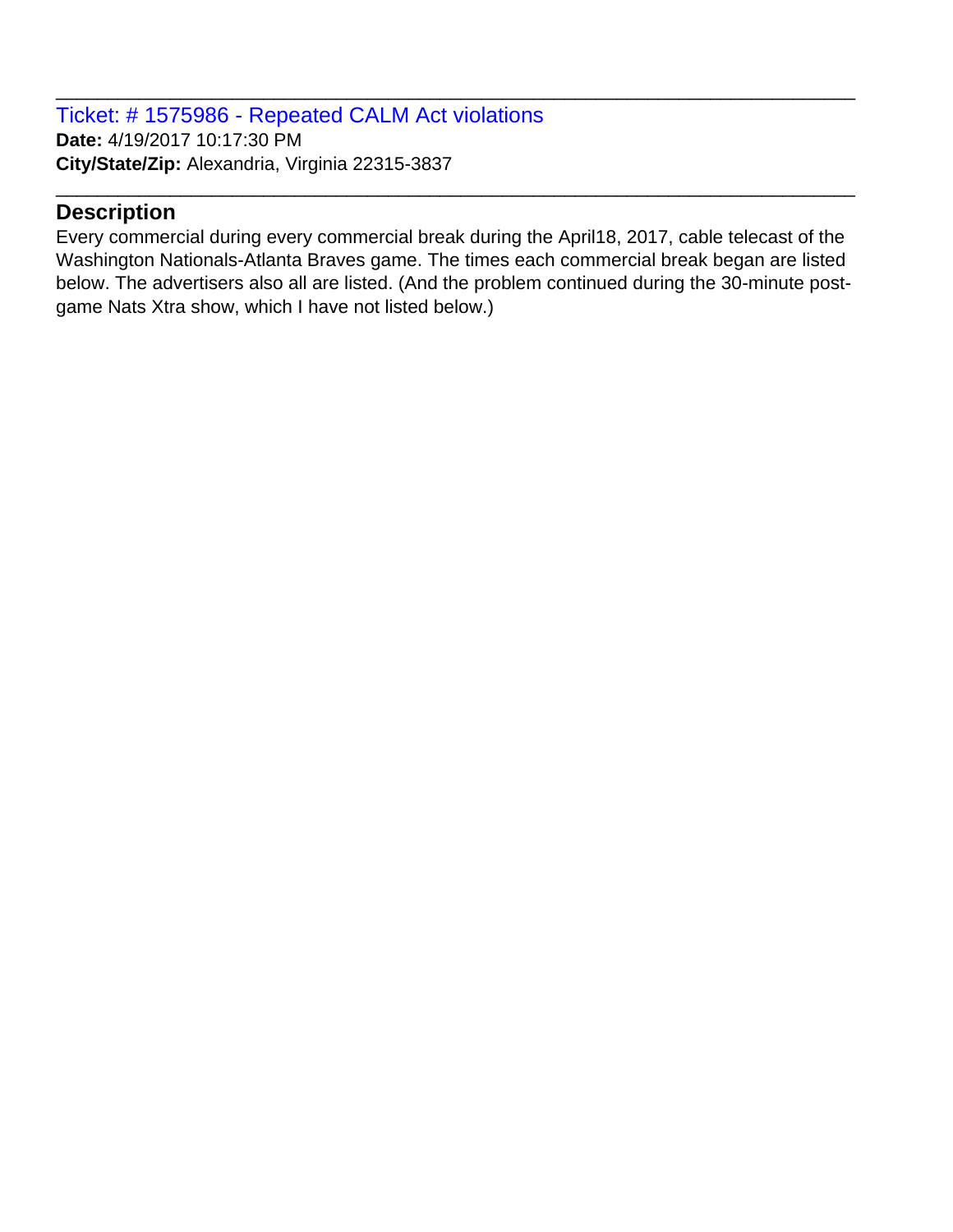Ticket: # 1575952 - Repeated CALM Act violations **Date:** 4/19/2017 10:00:42 PM **City/State/Zip:** Alexandria, Virginia 22315-3837

### **Description**

Every commercial during every commercial break during the April18, 2017, cable telecast of the Washington Nationals-Atlanta Braves game. The times each commercial break began are listed below. The advertisers also all are listed. (And the problem continued during the 30-minute postgame Nats Xtra show, which I have not listed below.)

\_\_\_\_\_\_\_\_\_\_\_\_\_\_\_\_\_\_\_\_\_\_\_\_\_\_\_\_\_\_\_\_\_\_\_\_\_\_\_\_\_\_\_\_\_\_\_\_\_\_\_\_\_\_\_\_\_\_\_\_\_\_\_\_\_\_\_\_\_\_\_\_\_\_\_\_\_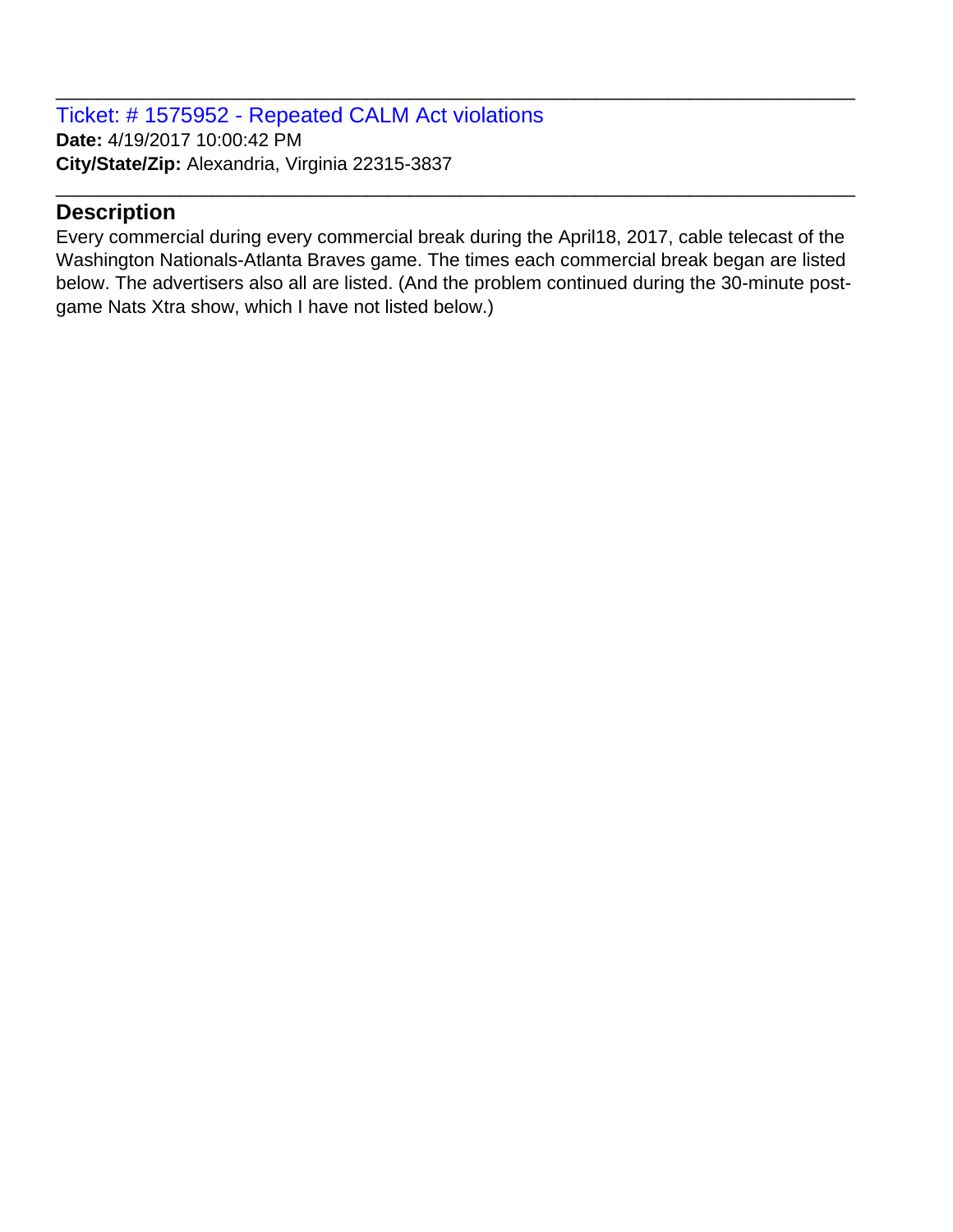Ticket: # 1575908 - Repeated CALM Act violations **Date:** 4/19/2017 9:47:08 PM **City/State/Zip:** Alexandria, Virginia 22315-3837

# **Description**

Every commercial during every commercial break during the April18, 2017, cable telecast of the Washington Nationals-Atlanta Braves game. The times each commercial break began are listed below. The advertisers also all are listed. (And the problem continued during the 30-minute postgame Nats Xtra show, which I have not listed below.)

\_\_\_\_\_\_\_\_\_\_\_\_\_\_\_\_\_\_\_\_\_\_\_\_\_\_\_\_\_\_\_\_\_\_\_\_\_\_\_\_\_\_\_\_\_\_\_\_\_\_\_\_\_\_\_\_\_\_\_\_\_\_\_\_\_\_\_\_\_\_\_\_\_\_\_\_\_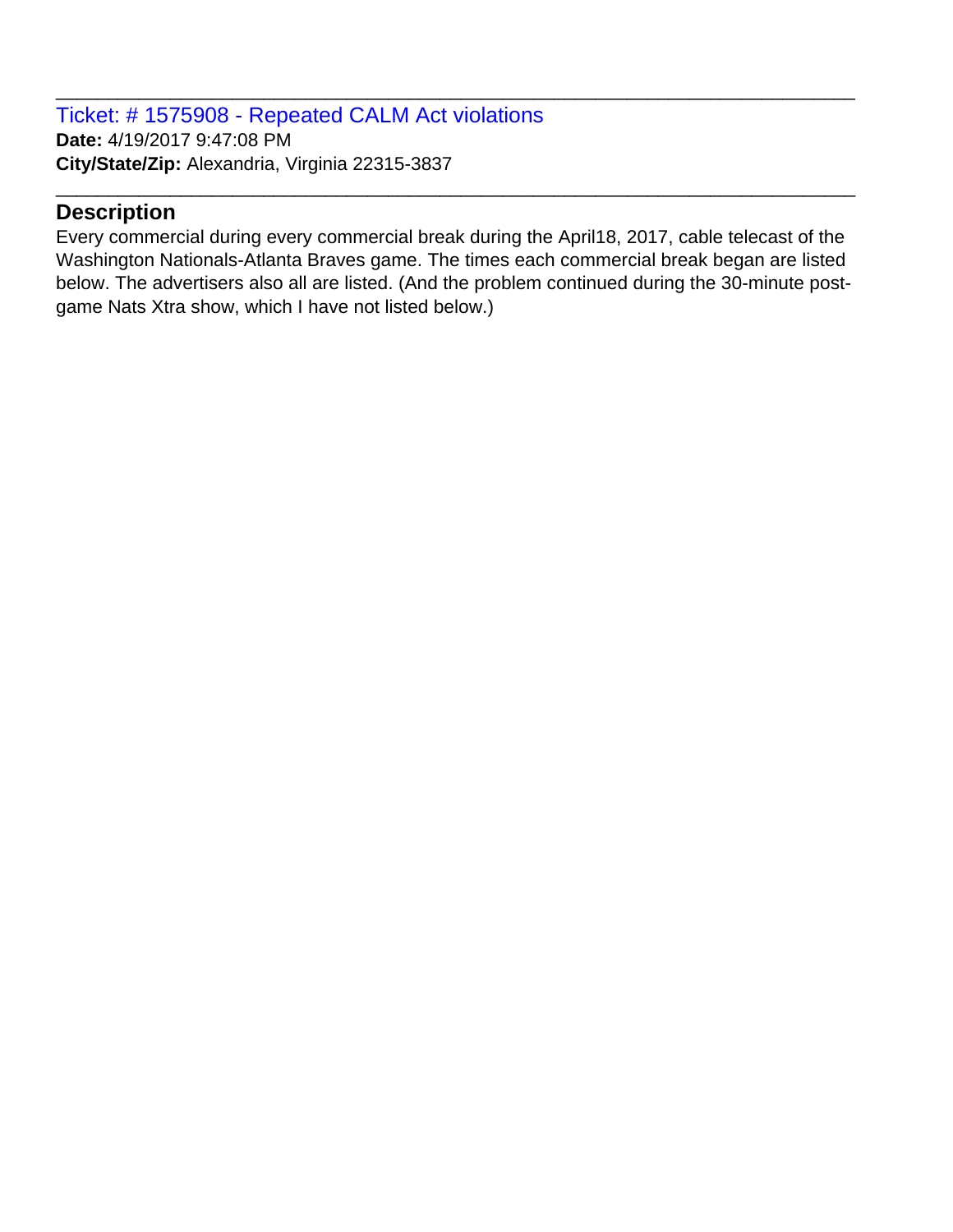Ticket: # 1575928 - Repeated CALM Act violations **Date:** 4/19/2017 9:53:15 PM **City/State/Zip:** Alexandria, Virginia 22315-3837

# **Description**

Every commercial during every commercial break during the April18, 2017, cable telecast of the Washington Nationals-Atlanta Braves game. The times each commercial break began are listed below. The advertisers also all are listed. (And the problem continued during the 30-minute postgame Nats Xtra show, which I have not listed below.)

\_\_\_\_\_\_\_\_\_\_\_\_\_\_\_\_\_\_\_\_\_\_\_\_\_\_\_\_\_\_\_\_\_\_\_\_\_\_\_\_\_\_\_\_\_\_\_\_\_\_\_\_\_\_\_\_\_\_\_\_\_\_\_\_\_\_\_\_\_\_\_\_\_\_\_\_\_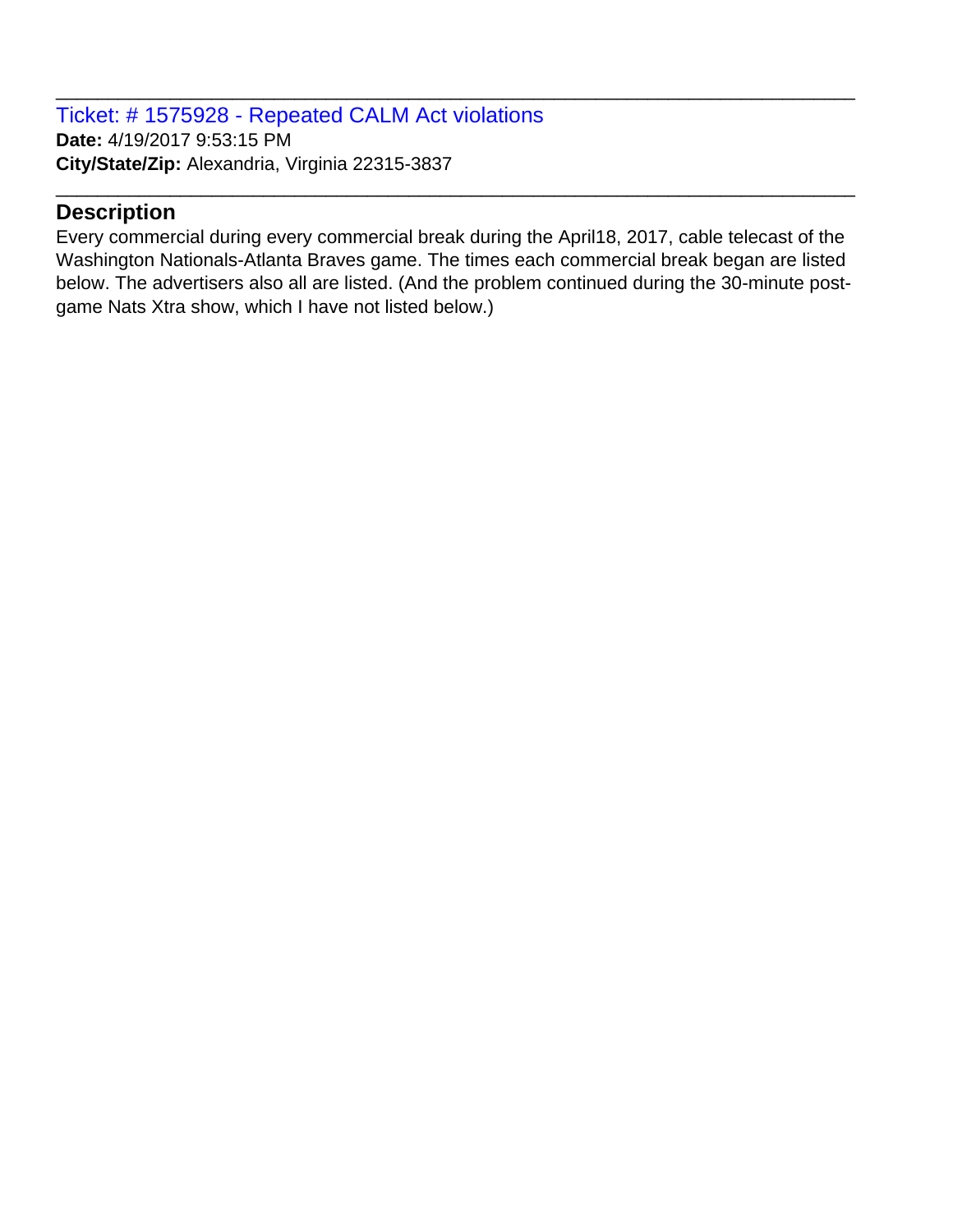Ticket: # 1575978 - Repeated CALM Act violations **Date:** 4/19/2017 10:14:19 PM **City/State/Zip:** Alexandria, Virginia 22315-3837

# **Description**

Every commercial during every commercial break during the April18, 2017, cable telecast of the Washington Nationals-Atlanta Braves game. The times each commercial break began are listed below. The advertisers also all are listed. (And the problem continued during the 30-minute postgame Nats Xtra show, which I have not listed below.)

\_\_\_\_\_\_\_\_\_\_\_\_\_\_\_\_\_\_\_\_\_\_\_\_\_\_\_\_\_\_\_\_\_\_\_\_\_\_\_\_\_\_\_\_\_\_\_\_\_\_\_\_\_\_\_\_\_\_\_\_\_\_\_\_\_\_\_\_\_\_\_\_\_\_\_\_\_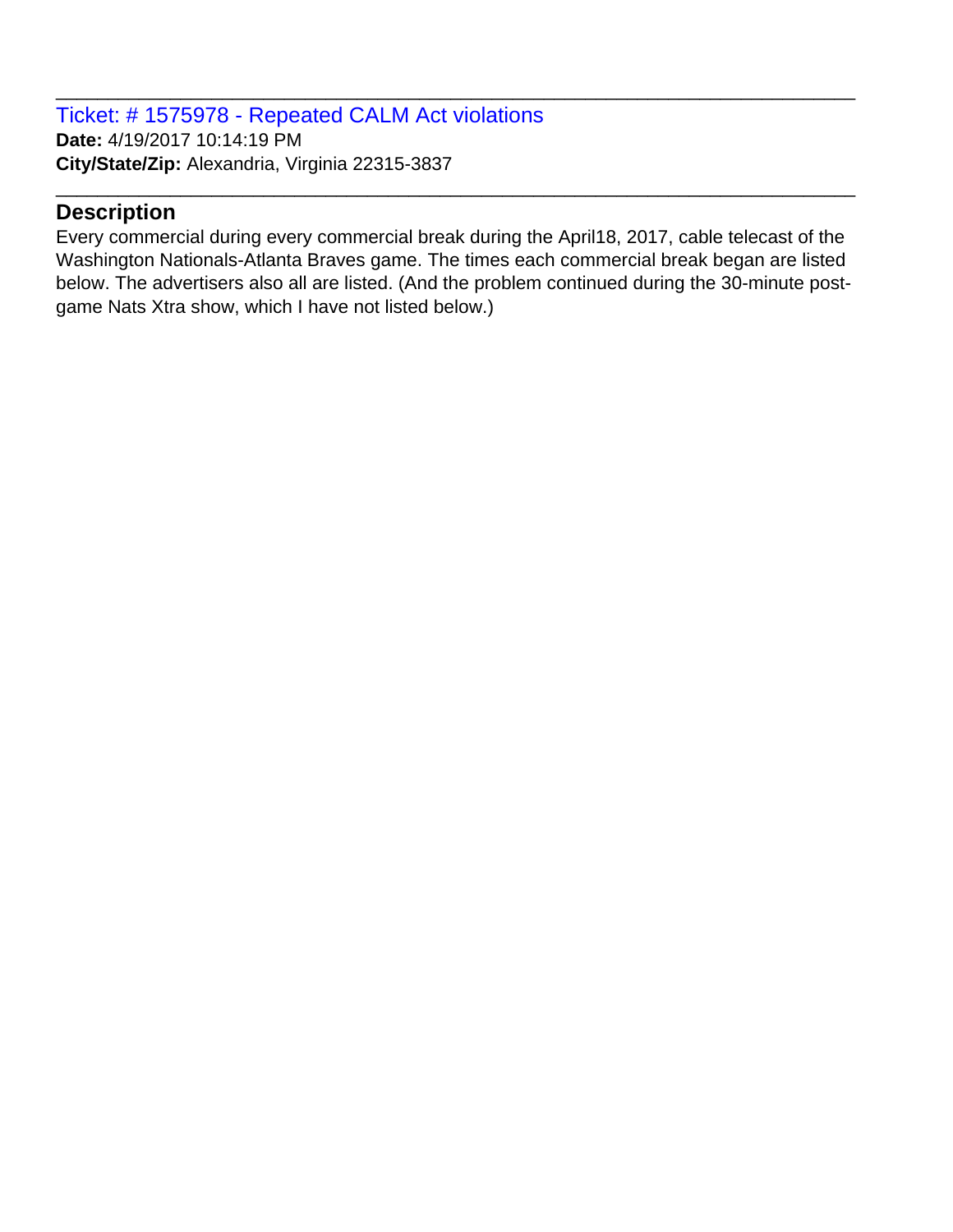Ticket: # 1575937 - Repeated CALM Act violations **Date:** 4/19/2017 9:56:20 PM **City/State/Zip:** Alexandria, Virginia 22315-3837

### **Description**

Every commercial during every commercial break during the April18, 2017, cable telecast of the Washington Nationals-Atlanta Braves game. The times each commercial break began are listed below. The advertisers also all are listed. (And the problem continued during the 30-minute postgame Nats Xtra show, which I have not listed below.)

\_\_\_\_\_\_\_\_\_\_\_\_\_\_\_\_\_\_\_\_\_\_\_\_\_\_\_\_\_\_\_\_\_\_\_\_\_\_\_\_\_\_\_\_\_\_\_\_\_\_\_\_\_\_\_\_\_\_\_\_\_\_\_\_\_\_\_\_\_\_\_\_\_\_\_\_\_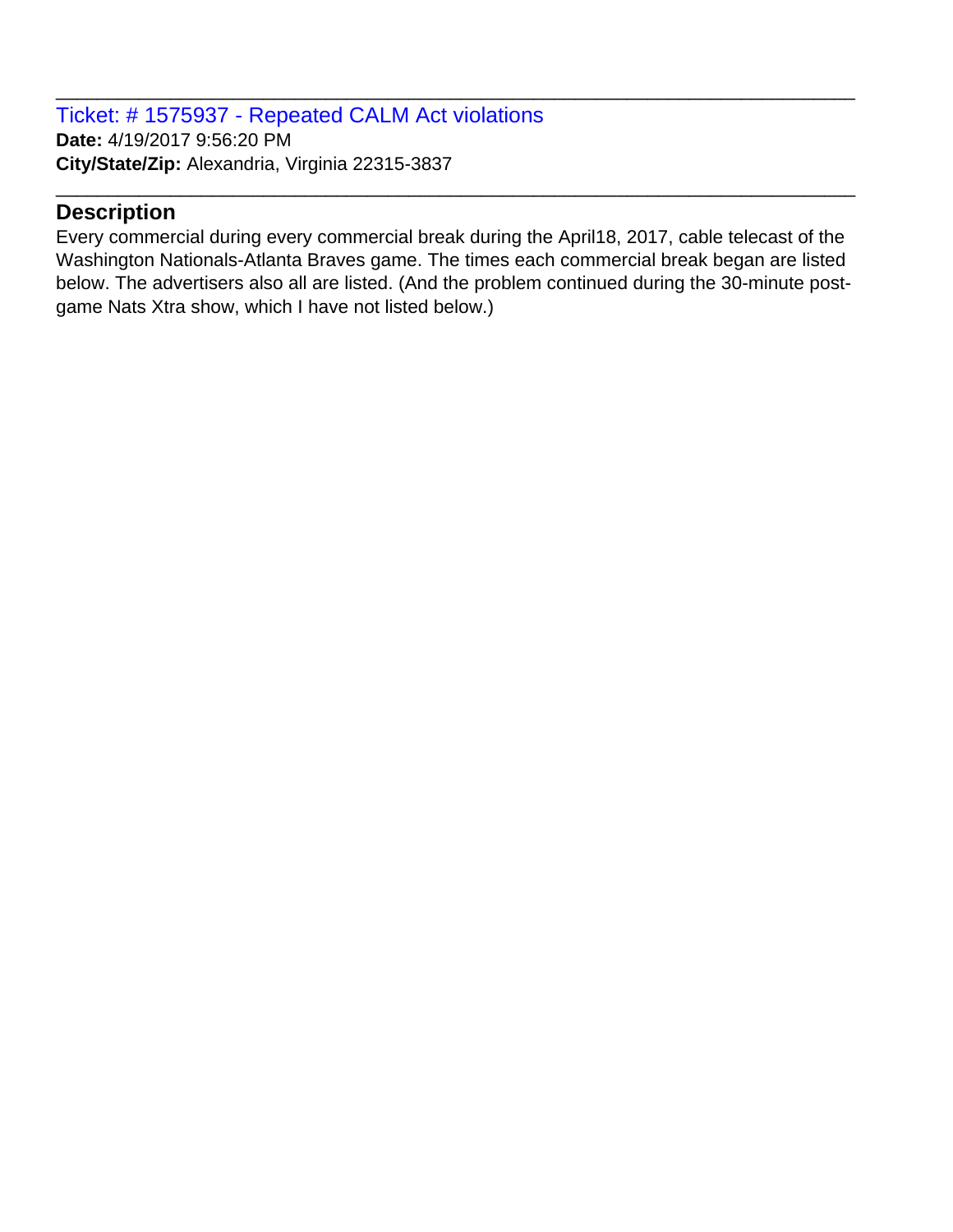Ticket: # 1575902 - Repeated CALM Act violations **Date:** 4/19/2017 9:44:18 PM **City/State/Zip:** Alexandria, Virginia 22315-3837

# **Description**

Every commercial during every commercial break during the April18, 2017, cable telecast of the Washington Nationals-Atlanta Braves game. The times each commercial break began are listed below. The advertisers also all are listed. (And the problem continued during the 30-minute postgame Nats Xtra show, which I have not listed below.)

\_\_\_\_\_\_\_\_\_\_\_\_\_\_\_\_\_\_\_\_\_\_\_\_\_\_\_\_\_\_\_\_\_\_\_\_\_\_\_\_\_\_\_\_\_\_\_\_\_\_\_\_\_\_\_\_\_\_\_\_\_\_\_\_\_\_\_\_\_\_\_\_\_\_\_\_\_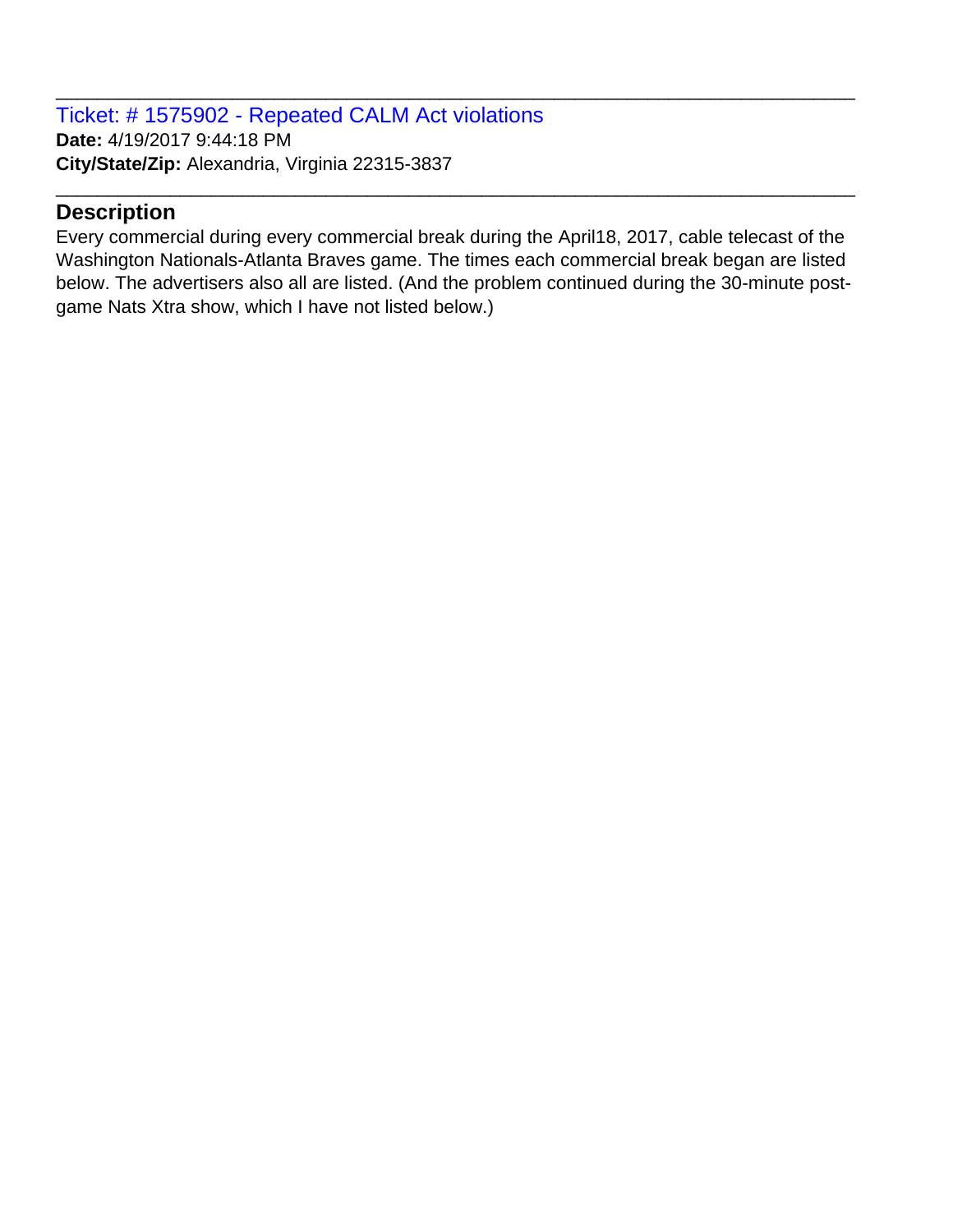Ticket: # 1575969 - Repeated CALM Act violations **Date:** 4/19/2017 10:06:31 PM **City/State/Zip:** Alexandria, Virginia 22315-3837

### **Description**

Every commercial during every commercial break during the April18, 2017, cable telecast of the Washington Nationals-Atlanta Braves game. The times each commercial break began are listed below. The advertisers also all are listed. (And the problem continued during the 30-minute postgame Nats Xtra show, which I have not listed below.)

\_\_\_\_\_\_\_\_\_\_\_\_\_\_\_\_\_\_\_\_\_\_\_\_\_\_\_\_\_\_\_\_\_\_\_\_\_\_\_\_\_\_\_\_\_\_\_\_\_\_\_\_\_\_\_\_\_\_\_\_\_\_\_\_\_\_\_\_\_\_\_\_\_\_\_\_\_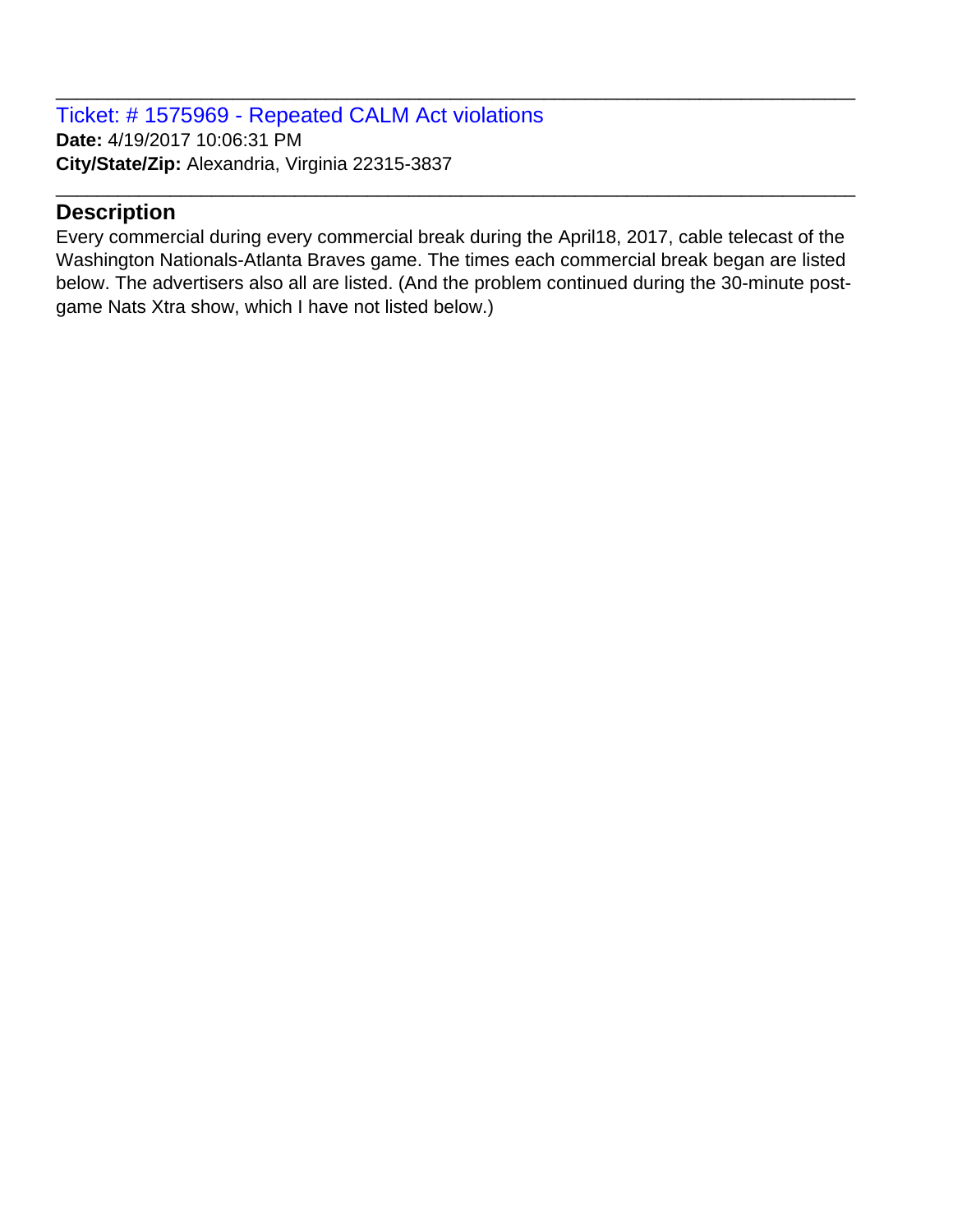Ticket: # 1575919 - Repeated CALM Act violations **Date:** 4/19/2017 9:49:32 PM **City/State/Zip:** Alexandria, Virginia 22315-3837

# **Description**

Every commercial during every commercial break during the April18, 2017, cable telecast of the Washington Nationals-Atlanta Braves game. The times each commercial break began are listed below. The advertisers also all are listed. (And the problem continued during the 30-minute postgame Nats Xtra show, which I have not listed below.)

\_\_\_\_\_\_\_\_\_\_\_\_\_\_\_\_\_\_\_\_\_\_\_\_\_\_\_\_\_\_\_\_\_\_\_\_\_\_\_\_\_\_\_\_\_\_\_\_\_\_\_\_\_\_\_\_\_\_\_\_\_\_\_\_\_\_\_\_\_\_\_\_\_\_\_\_\_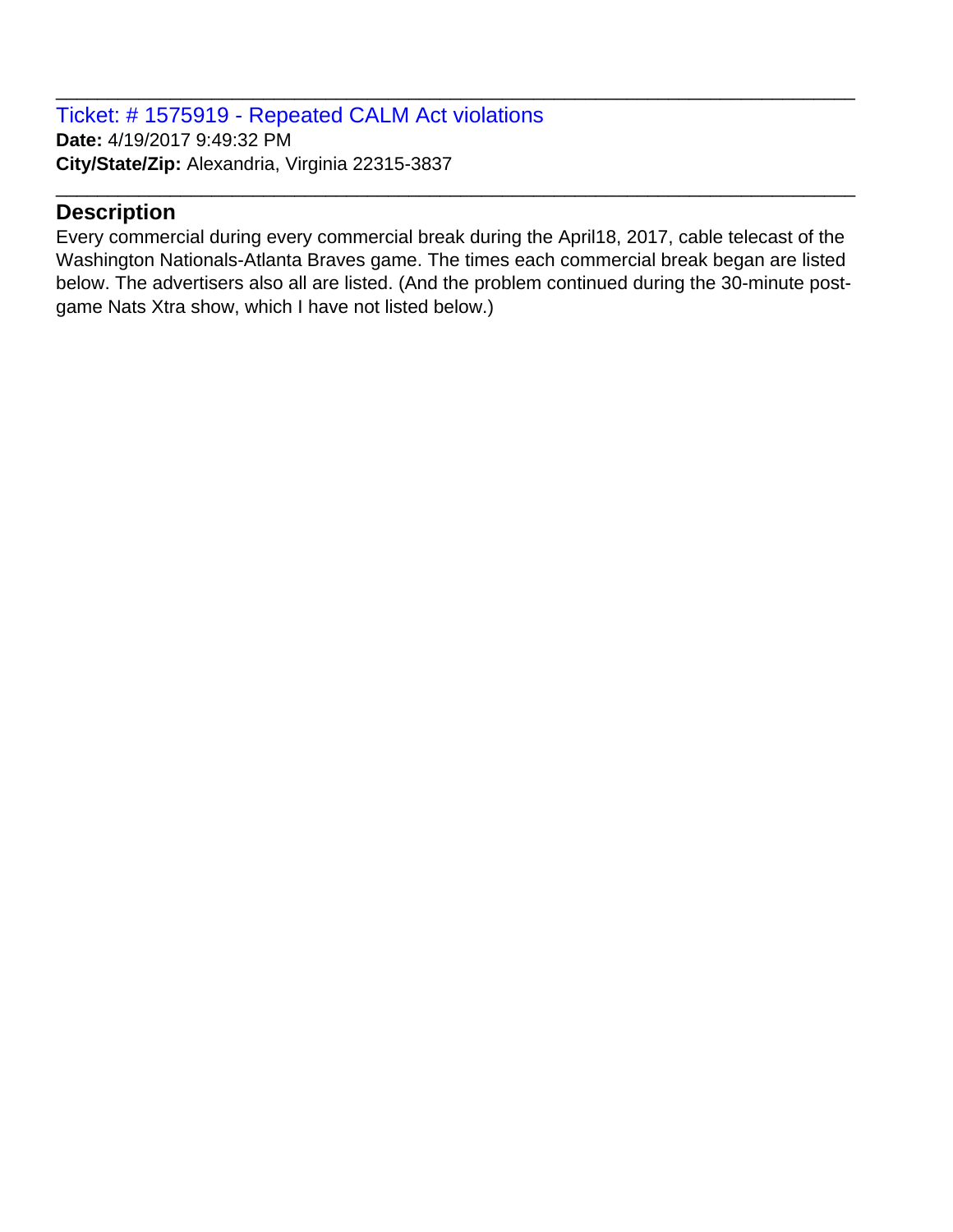Ticket: # 1575949 - Repeated CALM Act violations **Date:** 4/19/2017 9:59:56 PM **City/State/Zip:** Alexandria, Virginia 22315-3837

# **Description**

Every commercial during every commercial break during the April18, 2017, cable telecast of the Washington Nationals-Atlanta Braves game. The times each commercial break began are listed below. The advertisers also all are listed. (And the problem continued during the 30-minute postgame Nats Xtra show, which I have not listed below.)

\_\_\_\_\_\_\_\_\_\_\_\_\_\_\_\_\_\_\_\_\_\_\_\_\_\_\_\_\_\_\_\_\_\_\_\_\_\_\_\_\_\_\_\_\_\_\_\_\_\_\_\_\_\_\_\_\_\_\_\_\_\_\_\_\_\_\_\_\_\_\_\_\_\_\_\_\_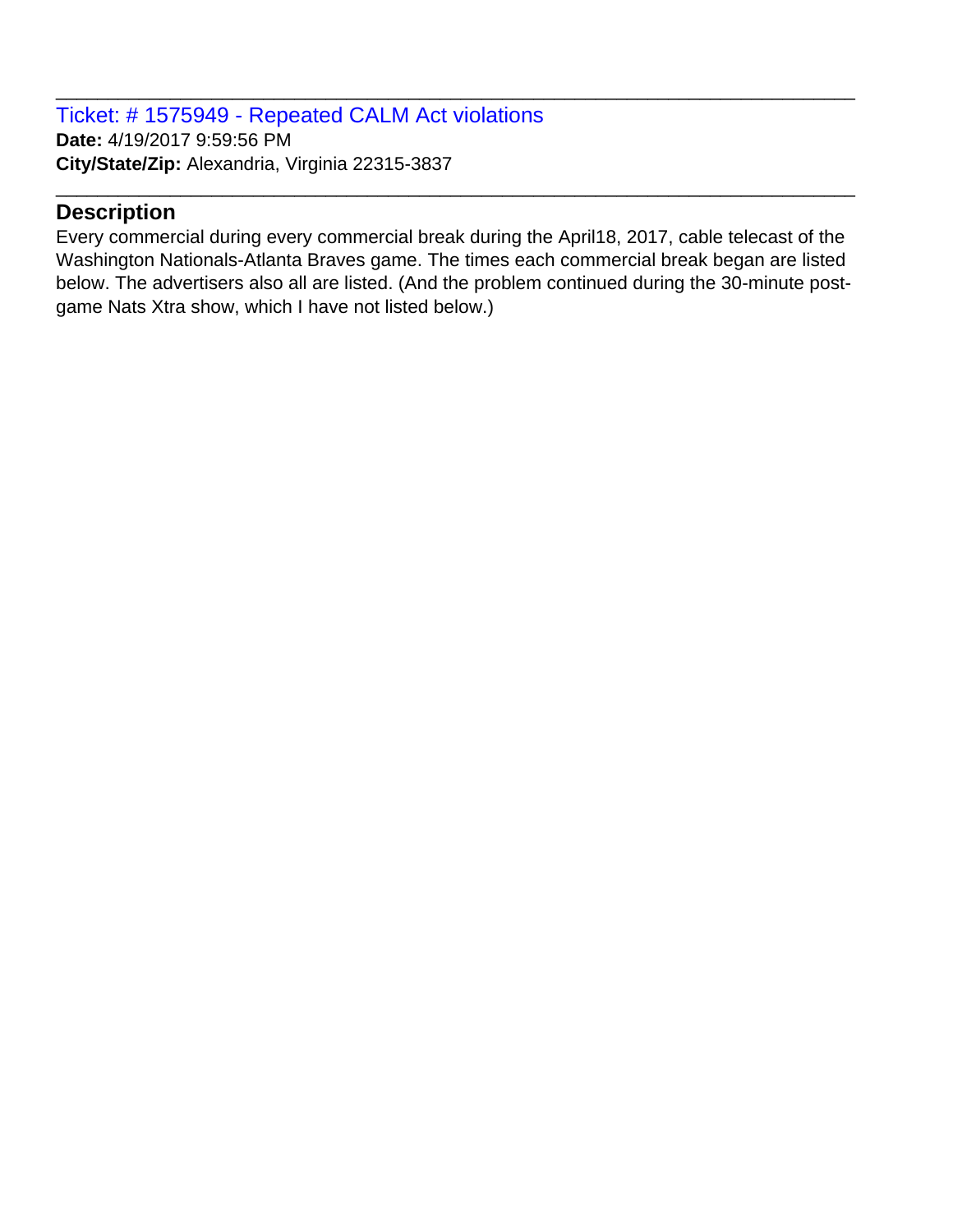Ticket: # 1575967 - Repeated CALM Act violations **Date:** 4/19/2017 10:05:56 PM **City/State/Zip:** Alexandria, Virginia 22315-3837

# **Description**

Every commercial during every commercial break during the April18, 2017, cable telecast of the Washington Nationals-Atlanta Braves game. The times each commercial break began are listed below. The advertisers also all are listed. (And the problem continued during the 30-minute postgame Nats Xtra show, which I have not listed below.)

\_\_\_\_\_\_\_\_\_\_\_\_\_\_\_\_\_\_\_\_\_\_\_\_\_\_\_\_\_\_\_\_\_\_\_\_\_\_\_\_\_\_\_\_\_\_\_\_\_\_\_\_\_\_\_\_\_\_\_\_\_\_\_\_\_\_\_\_\_\_\_\_\_\_\_\_\_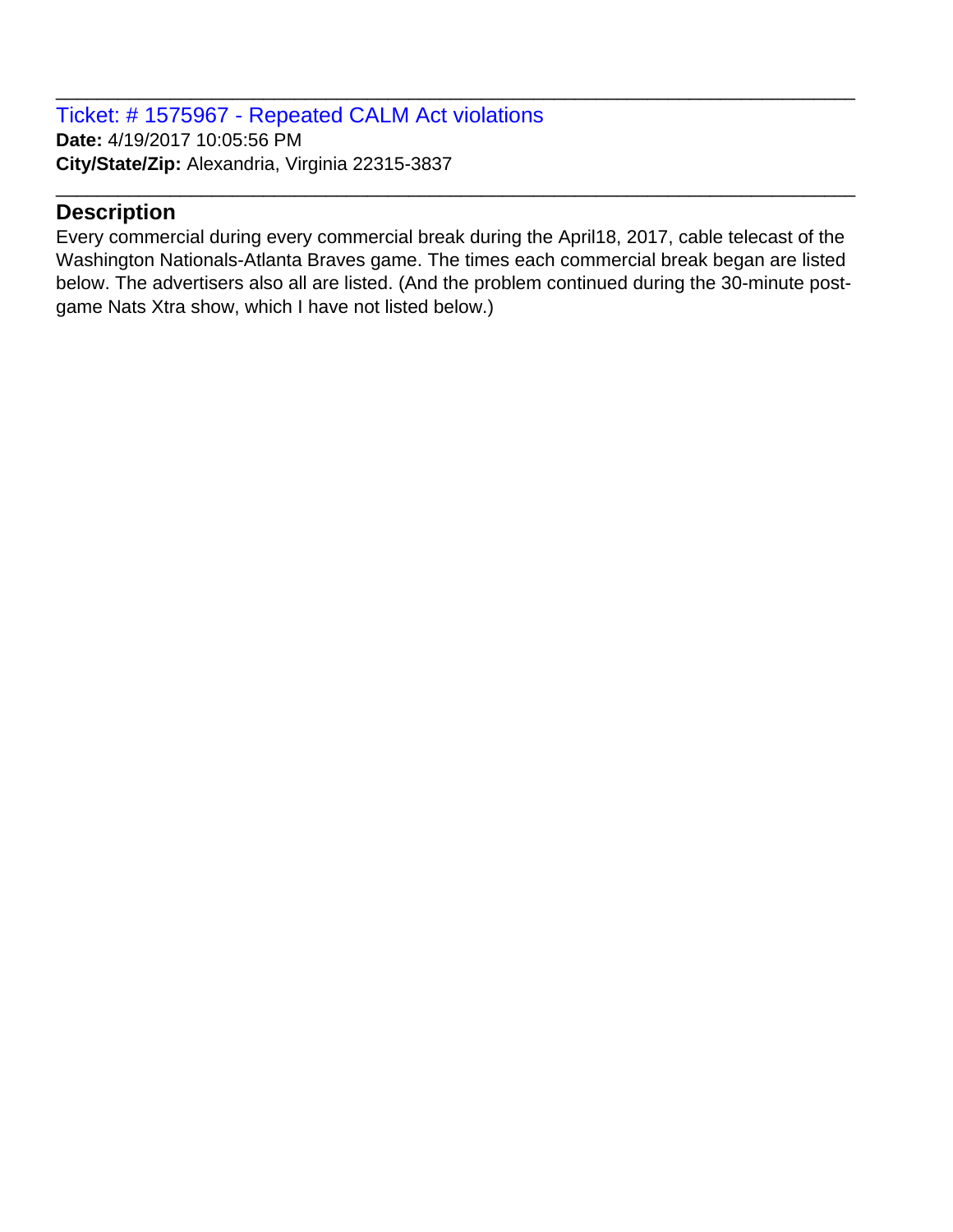Ticket: # 1575961 - Repeated CALM Act violations **Date:** 4/19/2017 10:04:36 PM **City/State/Zip:** Alexandria, Virginia 22315-3837

# **Description**

Every commercial during every commercial break during the April18, 2017, cable telecast of the Washington Nationals-Atlanta Braves game. The times each commercial break began are listed below. The advertisers also all are listed. (And the problem continued during the 30-minute postgame Nats Xtra show, which I have not listed below.)

\_\_\_\_\_\_\_\_\_\_\_\_\_\_\_\_\_\_\_\_\_\_\_\_\_\_\_\_\_\_\_\_\_\_\_\_\_\_\_\_\_\_\_\_\_\_\_\_\_\_\_\_\_\_\_\_\_\_\_\_\_\_\_\_\_\_\_\_\_\_\_\_\_\_\_\_\_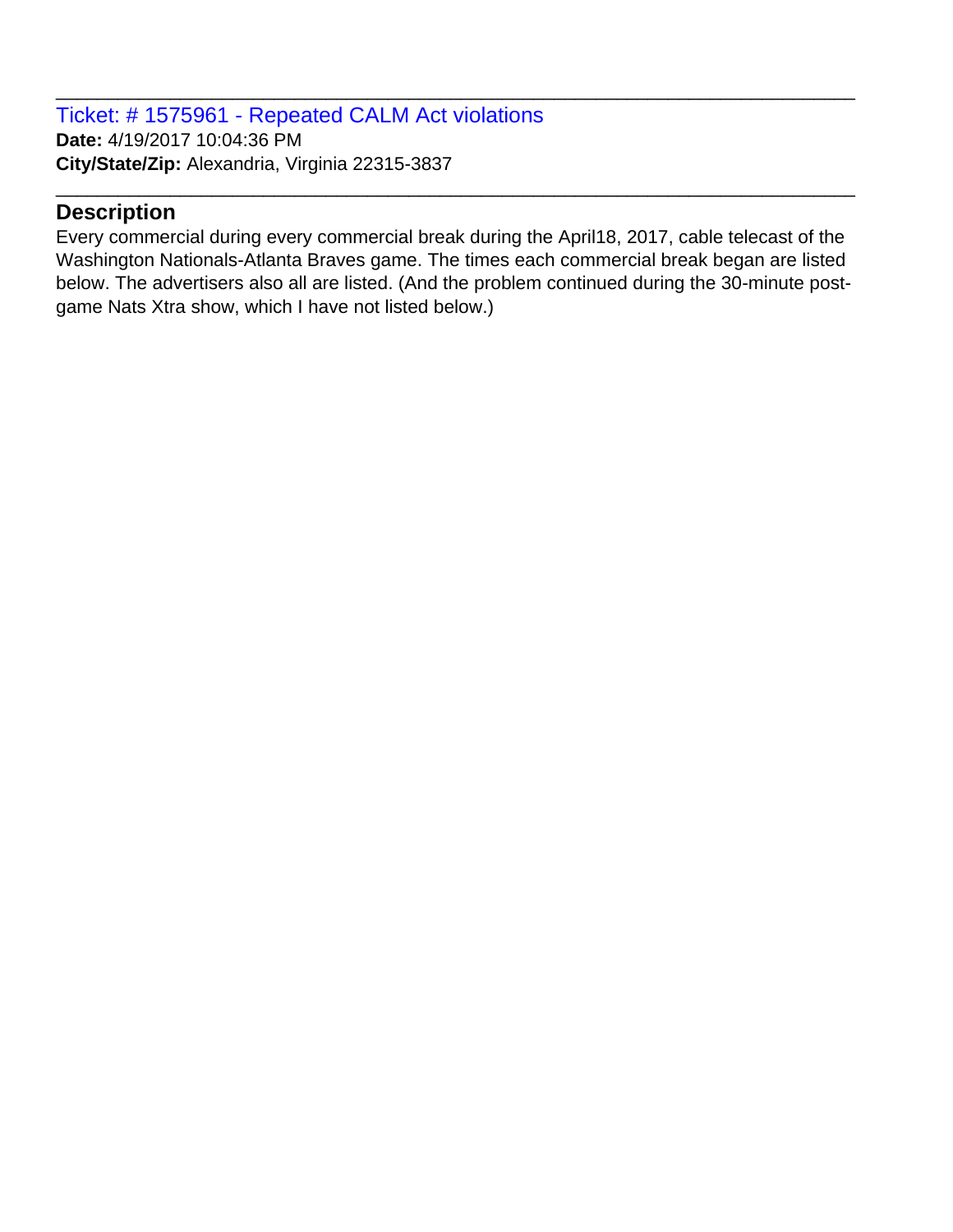Ticket: # 1575984 - Repeated CALM Act violations **Date:** 4/19/2017 10:16:48 PM **City/State/Zip:** Alexandria, Virginia 22315-3837

### **Description**

Every commercial during every commercial break during the April18, 2017, cable telecast of the Washington Nationals-Atlanta Braves game. The times each commercial break began are listed below. The advertisers also all are listed. (And the problem continued during the 30-minute postgame Nats Xtra show, which I have not listed below.)

\_\_\_\_\_\_\_\_\_\_\_\_\_\_\_\_\_\_\_\_\_\_\_\_\_\_\_\_\_\_\_\_\_\_\_\_\_\_\_\_\_\_\_\_\_\_\_\_\_\_\_\_\_\_\_\_\_\_\_\_\_\_\_\_\_\_\_\_\_\_\_\_\_\_\_\_\_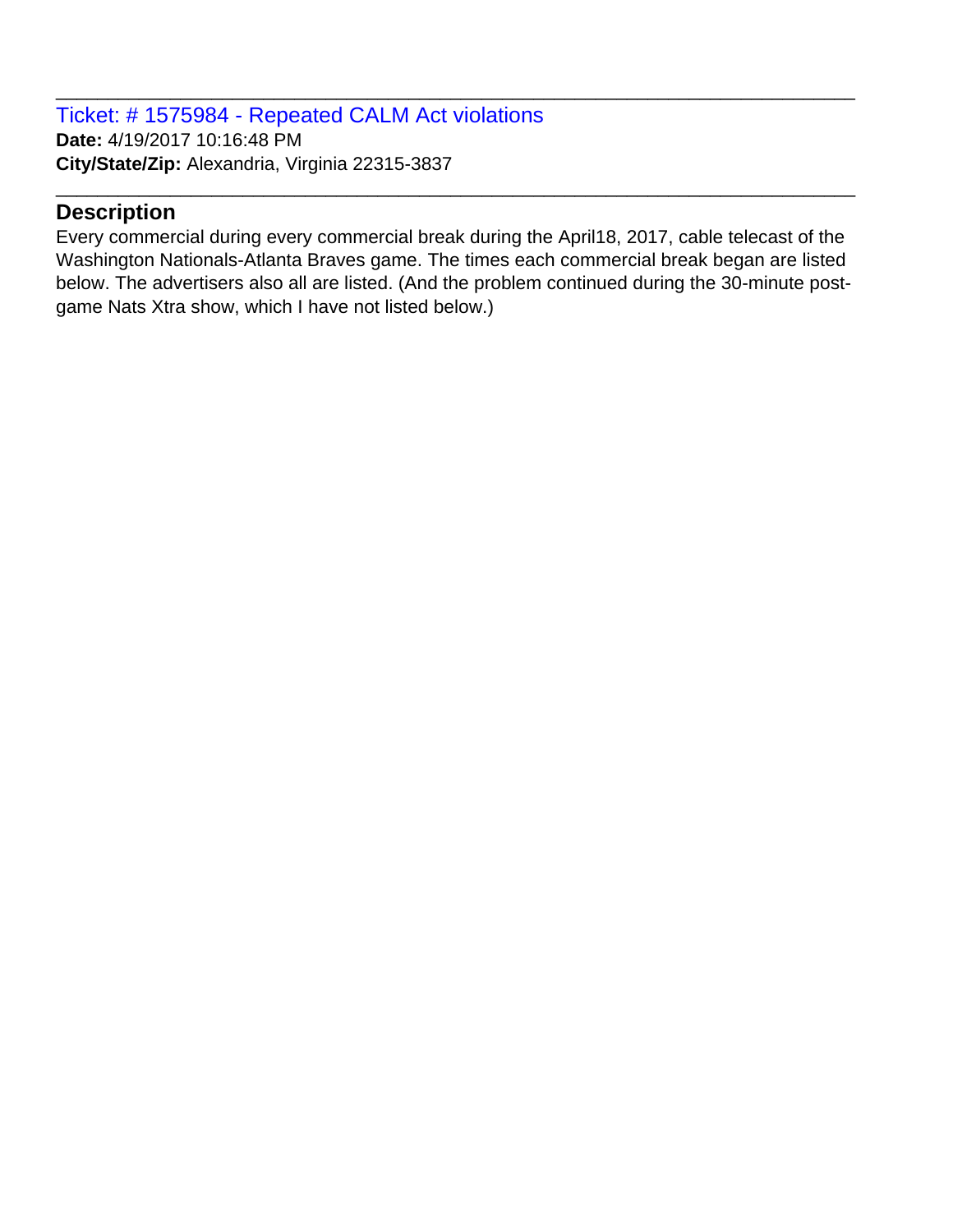Ticket: # 1575911 - Repeated CALM Act violations **Date:** 4/19/2017 9:47:54 PM **City/State/Zip:** Alexandria, Virginia 22315-3837

# **Description**

Every commercial during every commercial break during the April18, 2017, cable telecast of the Washington Nationals-Atlanta Braves game. The times each commercial break began are listed below. The advertisers also all are listed. (And the problem continued during the 30-minute postgame Nats Xtra show, which I have not listed below.)

\_\_\_\_\_\_\_\_\_\_\_\_\_\_\_\_\_\_\_\_\_\_\_\_\_\_\_\_\_\_\_\_\_\_\_\_\_\_\_\_\_\_\_\_\_\_\_\_\_\_\_\_\_\_\_\_\_\_\_\_\_\_\_\_\_\_\_\_\_\_\_\_\_\_\_\_\_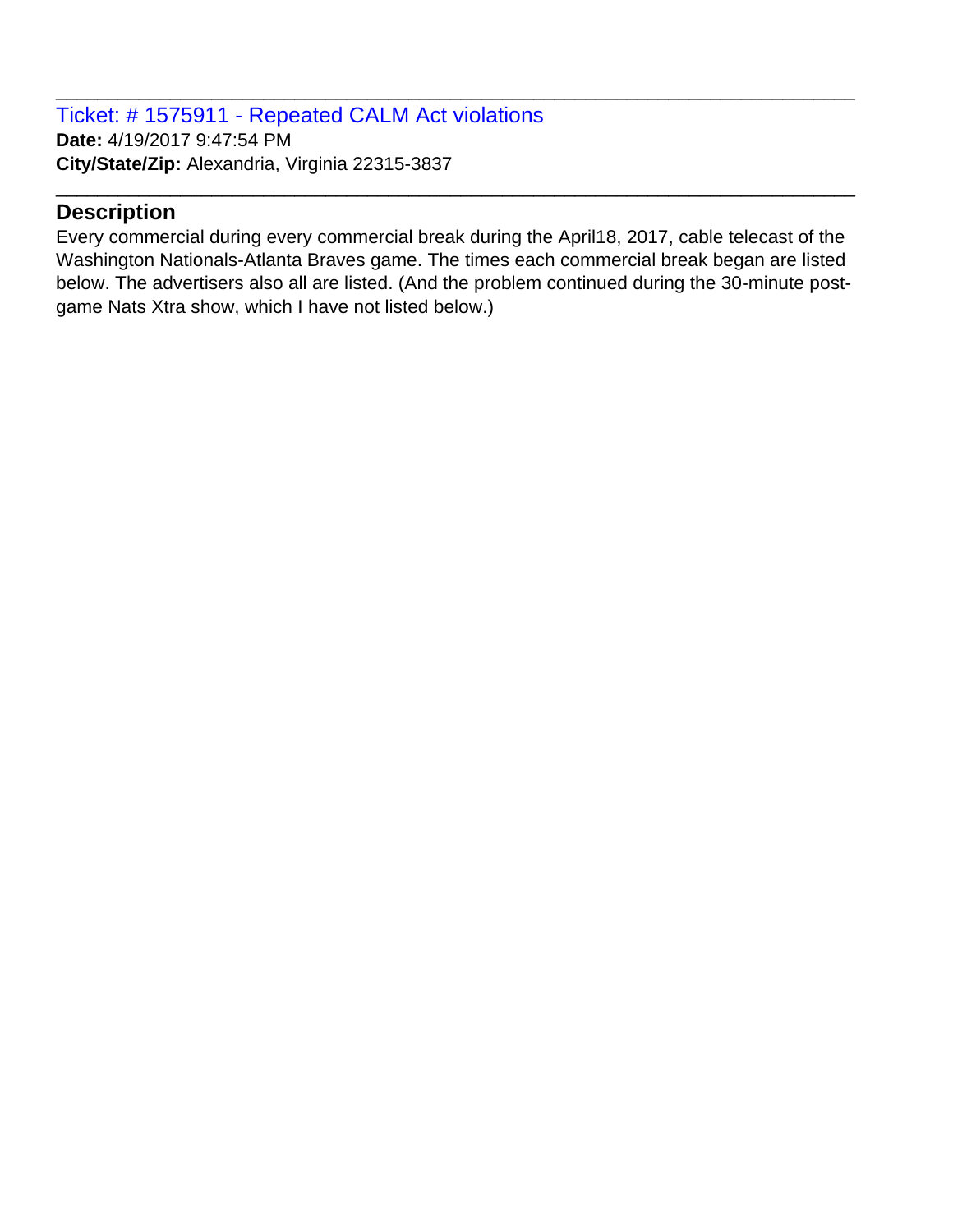Ticket: # 1575995 - Repeated CALM Act violations **Date:** 4/19/2017 10:19:39 PM **City/State/Zip:** Alexandria, Virginia 22315-3837

### **Description**

Every commercial during every commercial break during the April18, 2017, cable telecast of the Washington Nationals-Atlanta Braves game. The times each commercial break began are listed below. The advertisers also all are listed. (And the problem continued during the 30-minute postgame Nats Xtra show, which I have not listed below.)

\_\_\_\_\_\_\_\_\_\_\_\_\_\_\_\_\_\_\_\_\_\_\_\_\_\_\_\_\_\_\_\_\_\_\_\_\_\_\_\_\_\_\_\_\_\_\_\_\_\_\_\_\_\_\_\_\_\_\_\_\_\_\_\_\_\_\_\_\_\_\_\_\_\_\_\_\_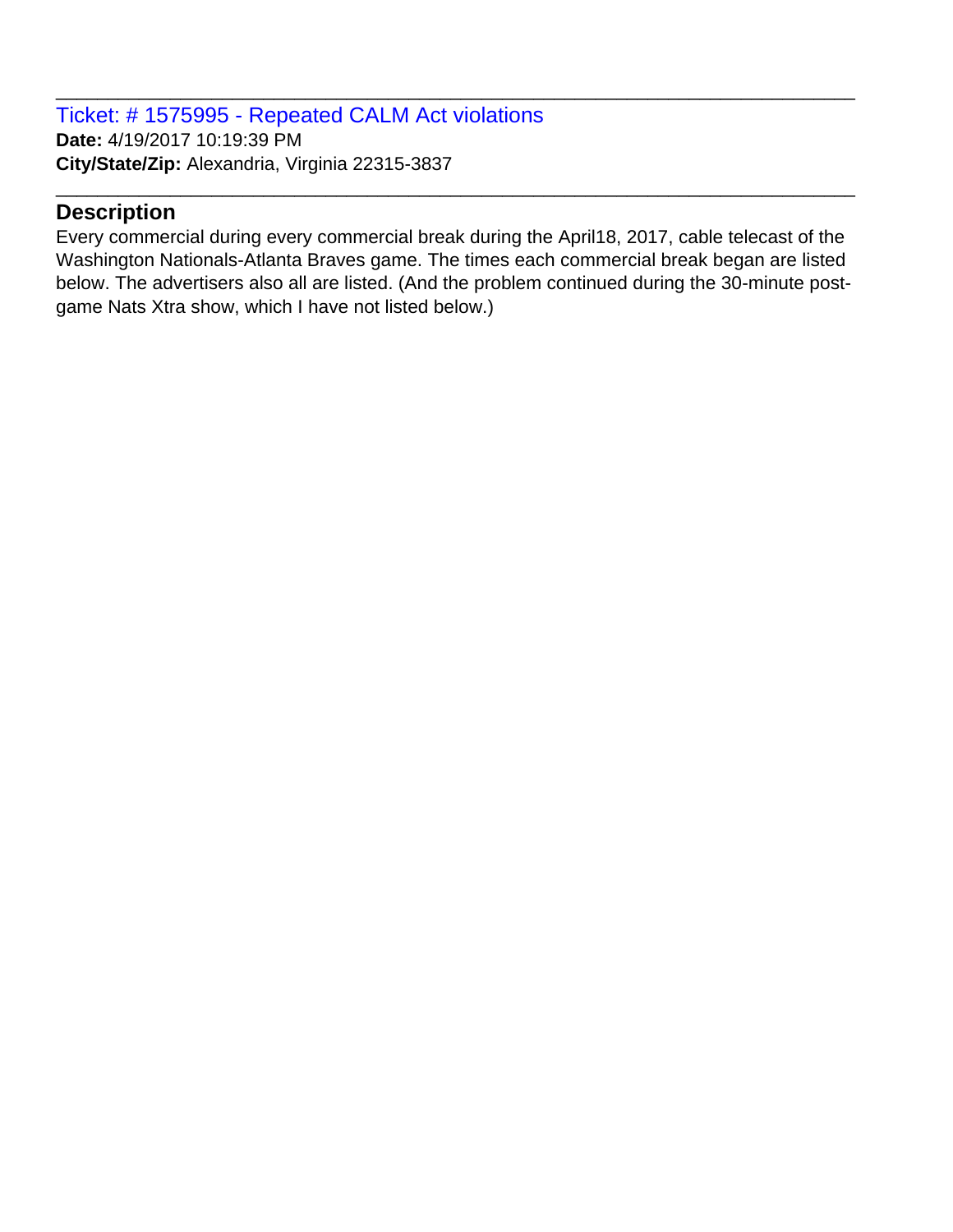Ticket: # 3260856 - Lesbian commercials **Date:** 5/11/2019 3:10:34 PM **City/State/Zip:** San Tan Valley, Arizona 85143

### **Description**

I subscribe to MLBtv and while watching games they are showing the head and shoulders commercial with lesbians! Kids are watching games and see this garbage!! I have asked mlbtv to remove this commercial but I get the middle finger from them.

\_\_\_\_\_\_\_\_\_\_\_\_\_\_\_\_\_\_\_\_\_\_\_\_\_\_\_\_\_\_\_\_\_\_\_\_\_\_\_\_\_\_\_\_\_\_\_\_\_\_\_\_\_\_\_\_\_\_\_\_\_\_\_\_\_\_\_\_\_\_\_\_\_\_\_\_\_

\_\_\_\_\_\_\_\_\_\_\_\_\_\_\_\_\_\_\_\_\_\_\_\_\_\_\_\_\_\_\_\_\_\_\_\_\_\_\_\_\_\_\_\_\_\_\_\_\_\_\_\_\_\_\_\_\_\_\_\_\_\_\_\_\_\_\_\_\_\_\_\_\_\_\_\_\_

I do not want me child seeing commercials promoting unethical gay relationships and lesbianism!! This needs to stop or I will be forced to hire legal

(b) (6)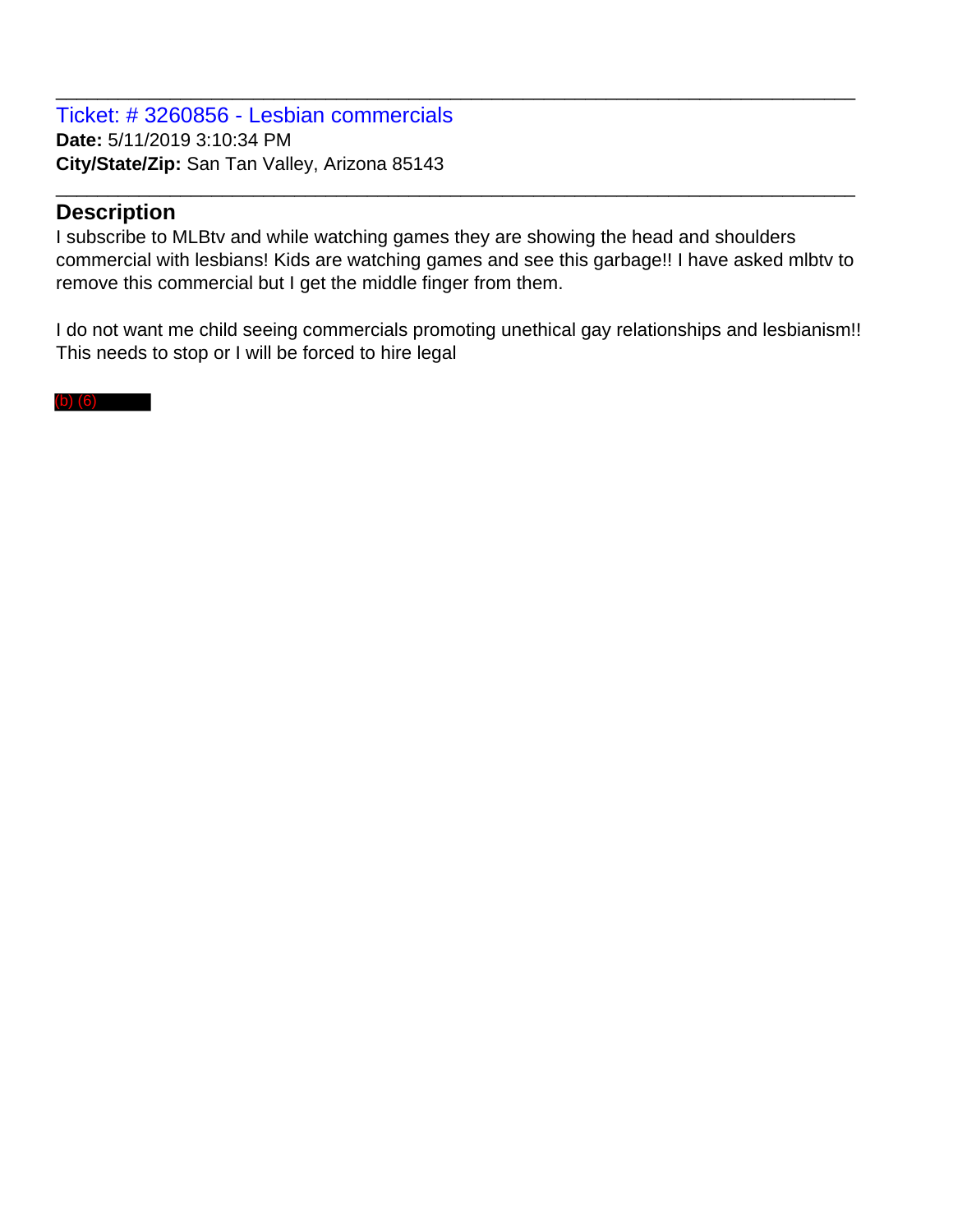Ticket: # 3492562 - Indecency on ESPN **Date:** 8/27/2019 9:45:19 AM **City/State/Zip:** Altamont, Illinois 62411

# **Description**

On 8/26/19, around 7:30PM central time, during the ESPN live broadcast play of the MLB game between the Milwaukee Brewers and the St. Louis Cardinals, at least four images of a completely nude Christian Yelich were intentionally displayed on the screen. As Mr. Yelich was waiting in the ondeck circle, the announcers suddenly decided to promote the up-coming "body issue" of ESPN the magazine. As my 6 y/o child was watching, I turned the channel as quickly as I could, but we saw 4 different images.

\_\_\_\_\_\_\_\_\_\_\_\_\_\_\_\_\_\_\_\_\_\_\_\_\_\_\_\_\_\_\_\_\_\_\_\_\_\_\_\_\_\_\_\_\_\_\_\_\_\_\_\_\_\_\_\_\_\_\_\_\_\_\_\_\_\_\_\_\_\_\_\_\_\_\_\_\_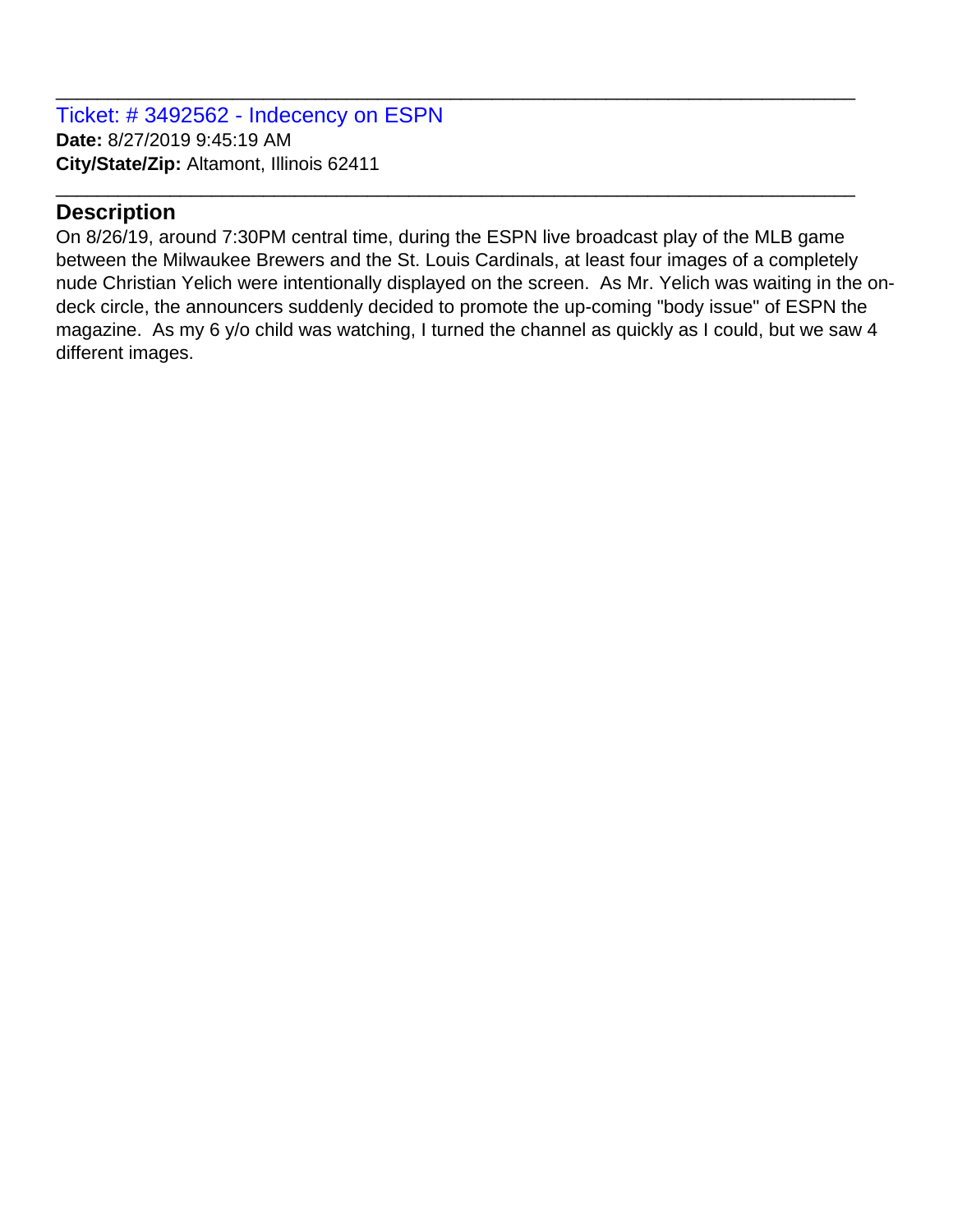Ticket: # 1992816 - Loud Commercials **Date:** 10/18/2017 6:01:50 PM **City/State/Zip:** New York, New York 10003

### **Description**

I am watching the MLB ALCS game (Astros vs Yankees) which is being broadcasted live on FS1 Network via their AppleTV app. I have to keep the volume of the game at a low level but every time they go to commercial the volume goes to such a loud level. Is this allowed?

\_\_\_\_\_\_\_\_\_\_\_\_\_\_\_\_\_\_\_\_\_\_\_\_\_\_\_\_\_\_\_\_\_\_\_\_\_\_\_\_\_\_\_\_\_\_\_\_\_\_\_\_\_\_\_\_\_\_\_\_\_\_\_\_\_\_\_\_\_\_\_\_\_\_\_\_\_